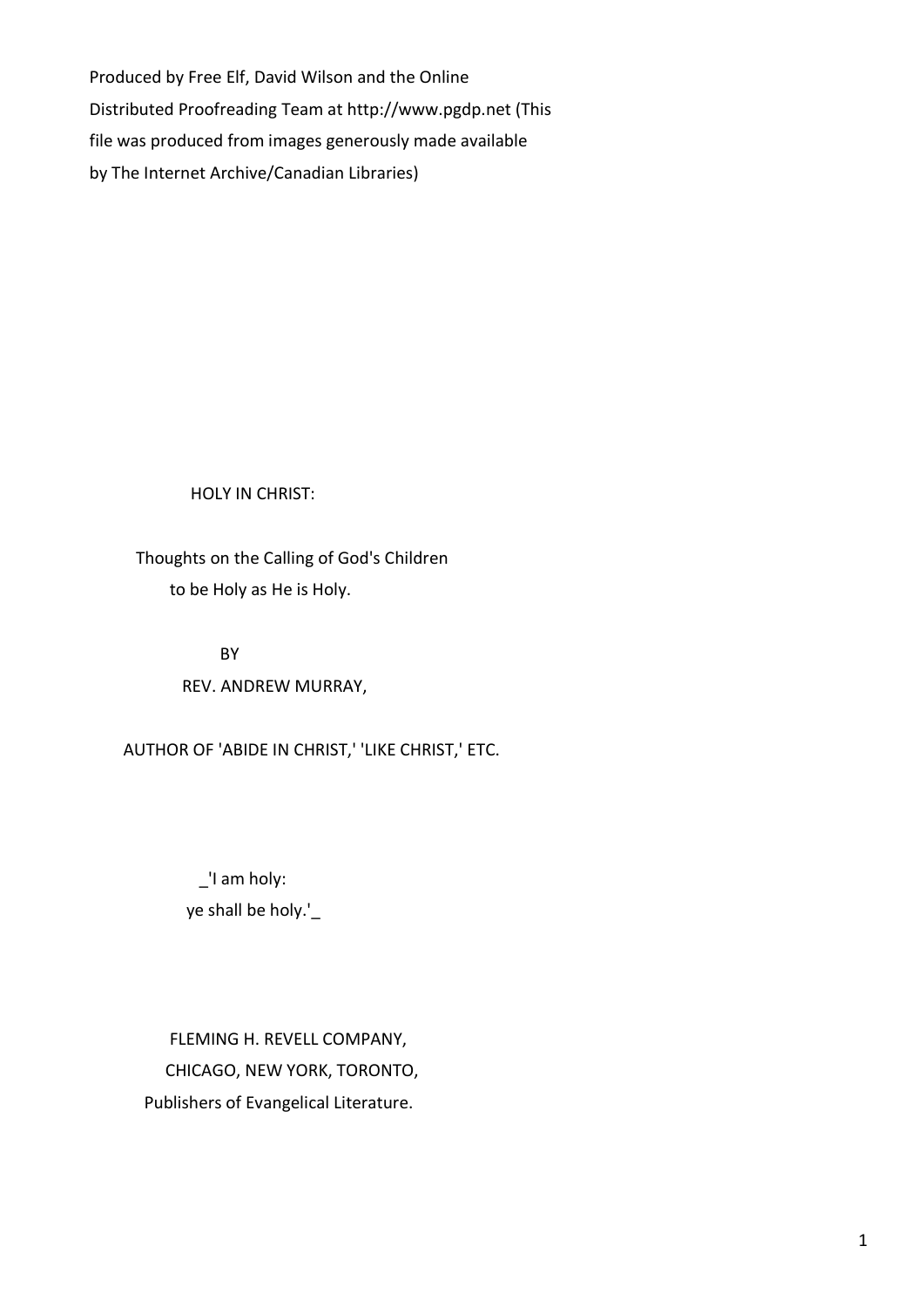## PREFACE.

There is not in Scripture a word more distinctly Divine in its origin and meaning than the word holy. There is not a word that leads us higher into the mystery of Deity, nor deeper into the privilege and the blessedness of God's children. And yet it is a word that many a Christian has never studied or understood.

There are not a few who can praise God that during the past twenty years the watchword BE HOLY has been taken up in many a church and Christian circle with greater earnestness than before. In books and magazines, in conventions and conferences, in the testimonies and the lives of believers, we have abundant tokens that what is called the Holiness-movement is a reality.

And yet how much is still wanting! What multitudes of believing Christians there are who have none but the very vaguest thoughts of what holiness is! And of those who are seeking after it how many who have hardly learnt what it is to come to God's Word and to God Himself for the teaching that can alone reveal this part of the mystery of Christ and of God! To many, holiness has simply been a general expression for the Christian life in its more earnest form, without much thought of what the term really means.

In writing this little book, my object has been to discover in what sense God uses the word, that so it may mean to us what it means to Him. I have sought to trace the word through some of the most important passages of Holy Scripture where it occurs, there to learn what God's holiness is, what ours is to be, and what the way by which we attain it. I have been specially anxious to point out how many and various the elements are that go to make up true holiness as the Divine expression of the Christian life in all its fulness and perfection. I have at the same time striven continually to keep in mind the wonderful unity and simplicity there is in it, as centred in the person of Jesus. As I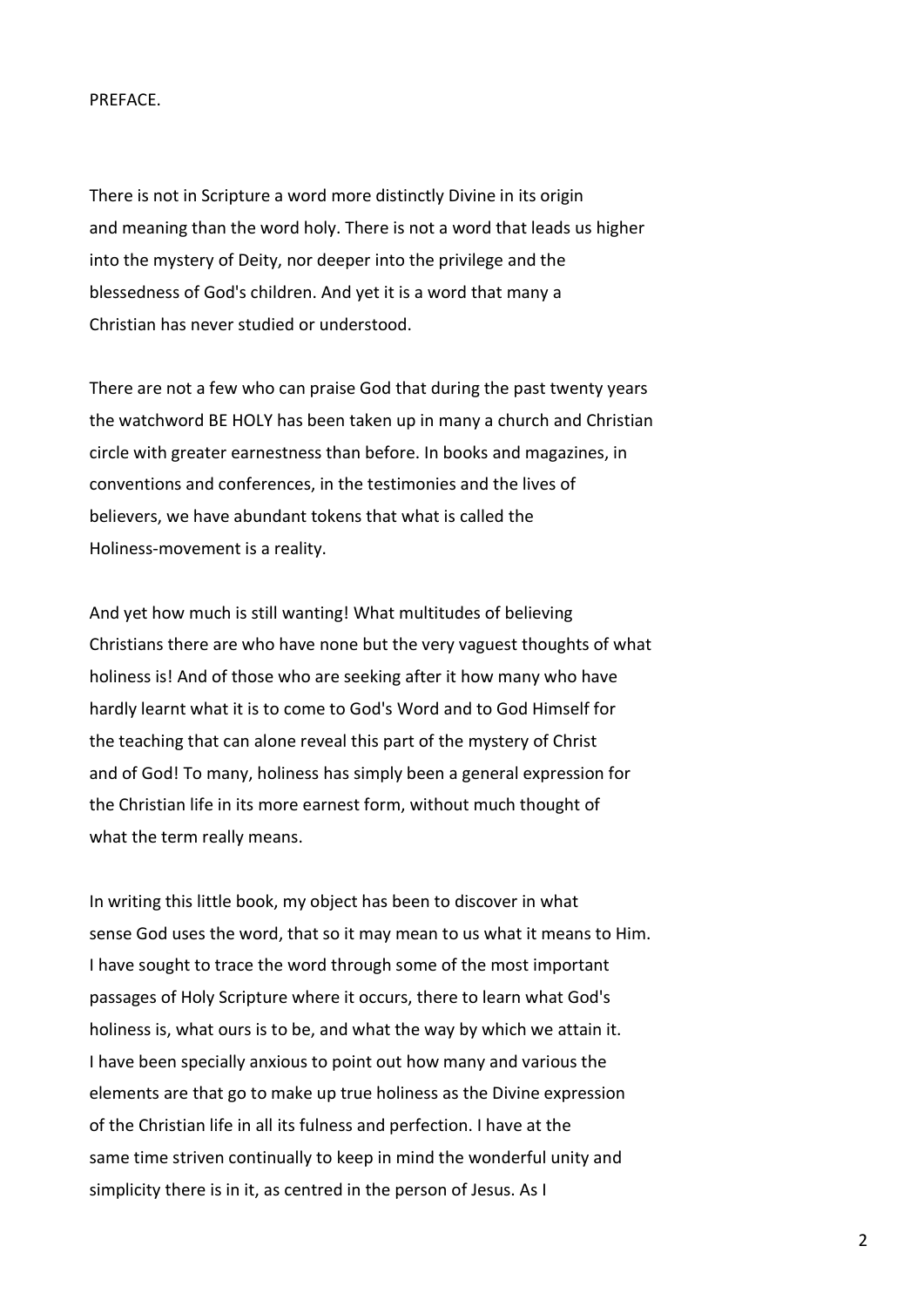proceeded in my work, I felt ever more deeply how high the task was I had undertaken in offering to guide others even into the outer courts of the Holy Place of the Most High. And yet the very difficulty of the task convinced me of how needful it was.

I fear there are some to whom the book may be a disappointment. They have heard that the entrance to the life of holiness is often but a step. They have heard of or seen believers who could tell of the blessed change that has come over their lives since they found the wonderful secret of holiness by faith. And now they are seeking for this secret. They cannot understand that the secret comes to those who seek it not, but only seek Jesus. They might fain have a book in which all they need to know of Holiness and the way to it is gathered into a few simple lessons, easy to learn, to remember, and to practise. This they will not find. There is such a thing as a Pentecost still to the disciples of Jesus; but it comes to him who has forsaken all to follow Jesus only, and in following fully has allowed the Master to reprove and instruct him. There are often very blessed revelations of Christ, as a Saviour from sin, both in the secret chamber and in the meetings of the saints; but these are given to those for whom they have been prepared, and who have been prepared to receive. Let all learn to trust in Jesus, and rejoice in Him, even though their experience be not what they would wish. He will make us holy. But whether we have entered the blessed life of faith in Jesus as our sanctification, or are still longing for it from afar, we all need one thing, the simple, believing, and obedient acceptance of each word that our God has spoken. It has been my earnest desire that I might be a helper of the faith of my brethren in seeking to trace with them the wondrous revelation of God's Holiness through the ages as recorded in His blessed Word. It has been my continual prayer that God might use what is written to increase in His children the conviction that we must be holy, the knowledge of how we are to be holy, the joy that we may be holy, the faith that we can be holy. And may He stir us all to cry day and night to Him for a visitation of the Spirit and the Power of Holiness upon all His people, that the name of Christian and of saint may be synonymous, and every believer be a vessel made holy and meet for the Master's use.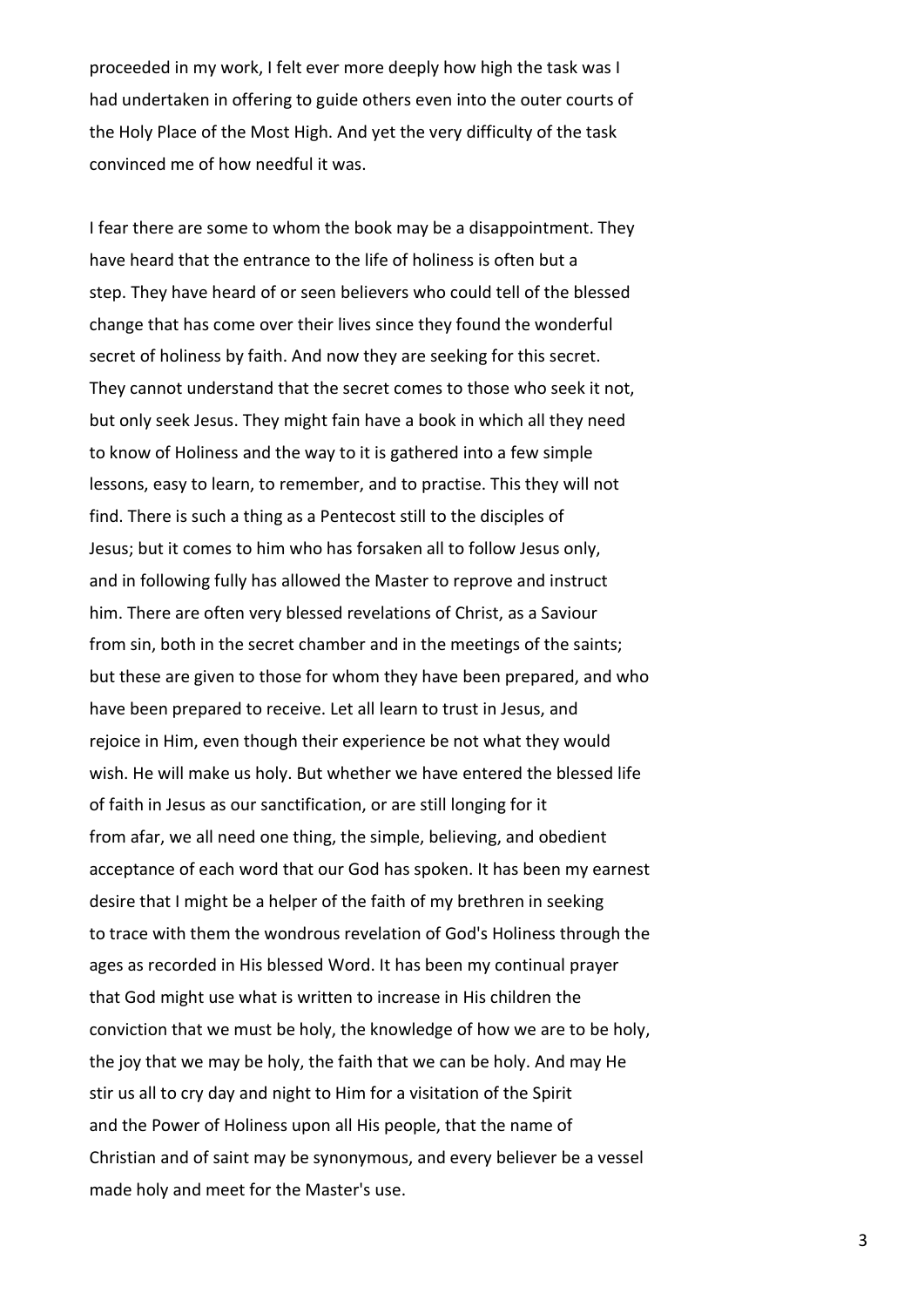A. M.

Wellington, \_16th November 1887\_.

## CONTENTS.

| <b>DAY</b><br><b>PAGE</b>                      |     |
|------------------------------------------------|-----|
| 1. God's Call to Holiness--1 Pet. i. 15, 16,   | 11  |
| 2. God's Provision for Holiness--1 Cor. i. 2,  | 19  |
| 3. Holiness and Creation--Gen. ii. 3,          | 28  |
| 4. Holiness and Revelation--Ex. iii. 4-6,      | 36  |
| 5. Holiness and Redemption--Ex. xiii. 2,       | 46  |
| 6. Holiness and Glory--Ex. xv. 11-17,          | 55  |
| 7. Holiness and Obedience--Ex. xix. 5, 6,      | 64  |
| 8. Holiness and Indwelling--Ex. xxv. 8,        | 73  |
| 9. Holiness and Meditation--Ex. xxviii. 36-38, | 81  |
| 10. Holiness and Separation--Lev. xx. 24, 26,  | 89  |
| 11. The Holy One of Israel--Lev. xi. 45,       | 98  |
| 12. The Thrice Holy One--Isa. vi. 1-3,         | 107 |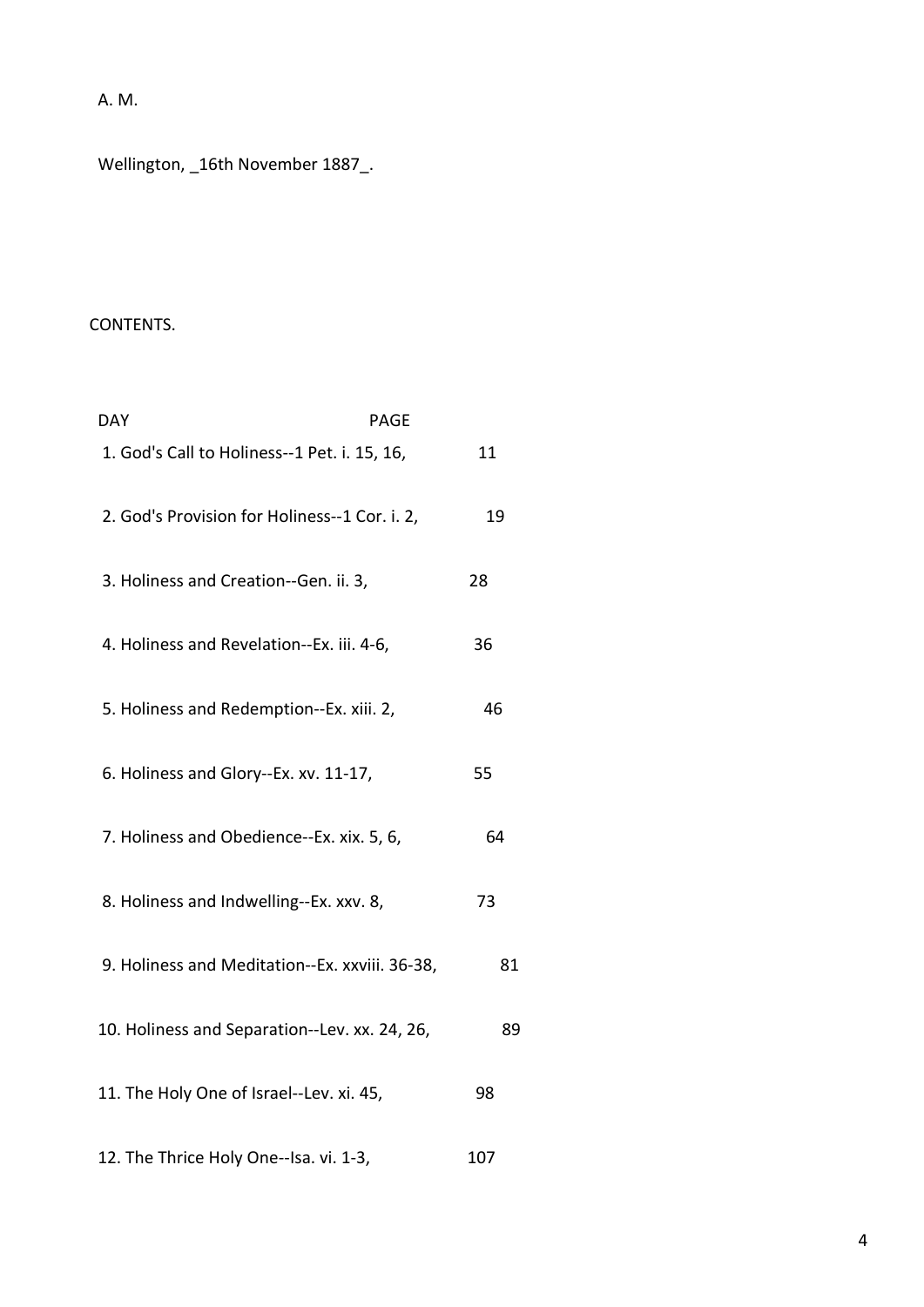| 13. Holiness and Humility--Isa. Ivii. 15,             | 117 |
|-------------------------------------------------------|-----|
| 14. The Holy One of God--John vi. 69,                 | 125 |
| 15. The Holy Spirit--John vii. 39,                    | 133 |
| 16. Holiness and Truth--John xvii. 17,                | 142 |
| 17. Holiness and Crucifixion--John xvii. 19,          | 150 |
| 18. Holiness and Faith--Acts xxvi. 18,                | 158 |
| 19. Holiness and Resurrection--Rom. i. 4,             | 167 |
| 20. Holiness and Liberty--Rom. vi. 18-22,             | 175 |
| 21. Holiness and Happiness--Rom. xiv. 17,             | 184 |
| 22. In Christ our Sanctification--1 Cor. i. 30, 31,   | 192 |
| 23. Holiness and the Body--1 Cor. iii. 16,            | 201 |
| 24. Holiness and Cleansing--2 Cor. vii. 1,            | 210 |
| 25. Holiness and Blamelessness--1 Thess. iii. 12, 13, | 219 |
| 26. Holiness and the Will of God--1 Thess. iv. 3,     | 227 |
| 27. Holiness and Service--2 Tim. ii. 21,              | 235 |
| 28. The Way into the Holiest--Heb. x. 19,             | 243 |
| 29. Holiness and Chastisement--Heb. xii. 10, 14,      | 253 |
| 30. The Unction from the Holy One--1 John ii. 20, 27, | 262 |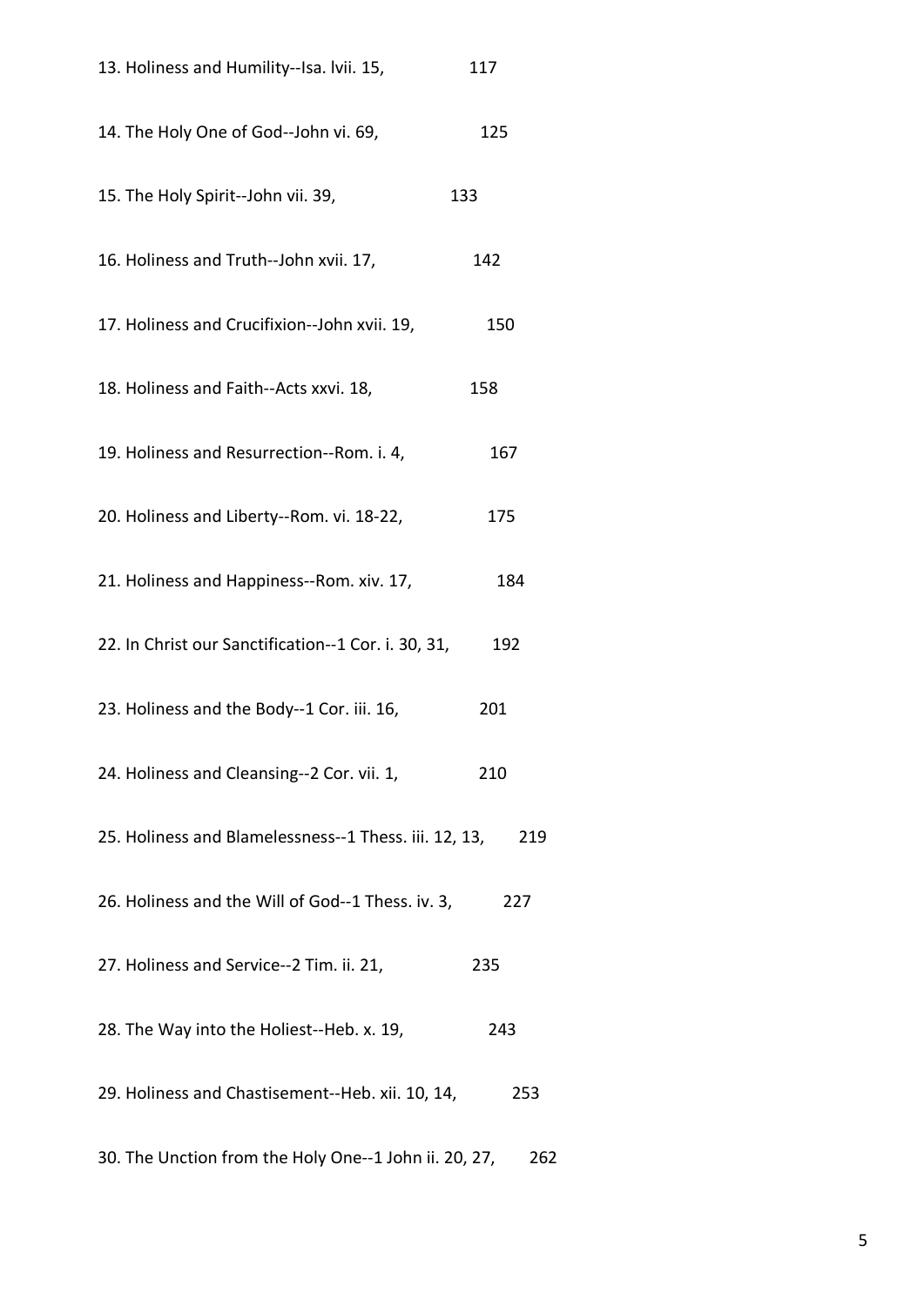Notes, 281

First Day.

HOLY IN CHRIST.

God's Call to Holiness.

 'Like as He which called you is \_holy\_, be ye yourselves also \_holy\_ in all manner of living; because it is written, Ye shall be \_holy\_, for I am \_holy\_.'--1 Pet. i. 15, 16.

The call of God is the manifestation in time of the purpose of eternity: 'Whom He predestinated, them He also \_called\_.' Believers are 'the called according to His purpose.' In His call He reveals to us what His thoughts and His will concerning us are, and what the life to which He invites us. In His call He makes clear to us what the hope of our calling is; as we spiritually apprehend and enter into this, our life on earth will be the reflection of His purpose in eternity.

Holy Scripture uses more than one word to indicate the object or aim of our calling, but none more frequently than what Peter speaks of here--God has called us to be holy as He is holy. Paul addresses believers twice as 'called to be \_holy ' (Rom. i. 7; 1 Cor. i. 2). 'God called us', he says, 'not for uncleanness, but \_in sanctification\_' (1 Thess. iv. 7). When he writes, 'The God of peace \_sanctify\_ you wholly,' he adds, 'Faithful is He which calleth you, who also will do it' (1 Thess. v. 24). The calling itself is spoken of as 'a holy calling.' The eternal purpose of which the calling is the outcome, is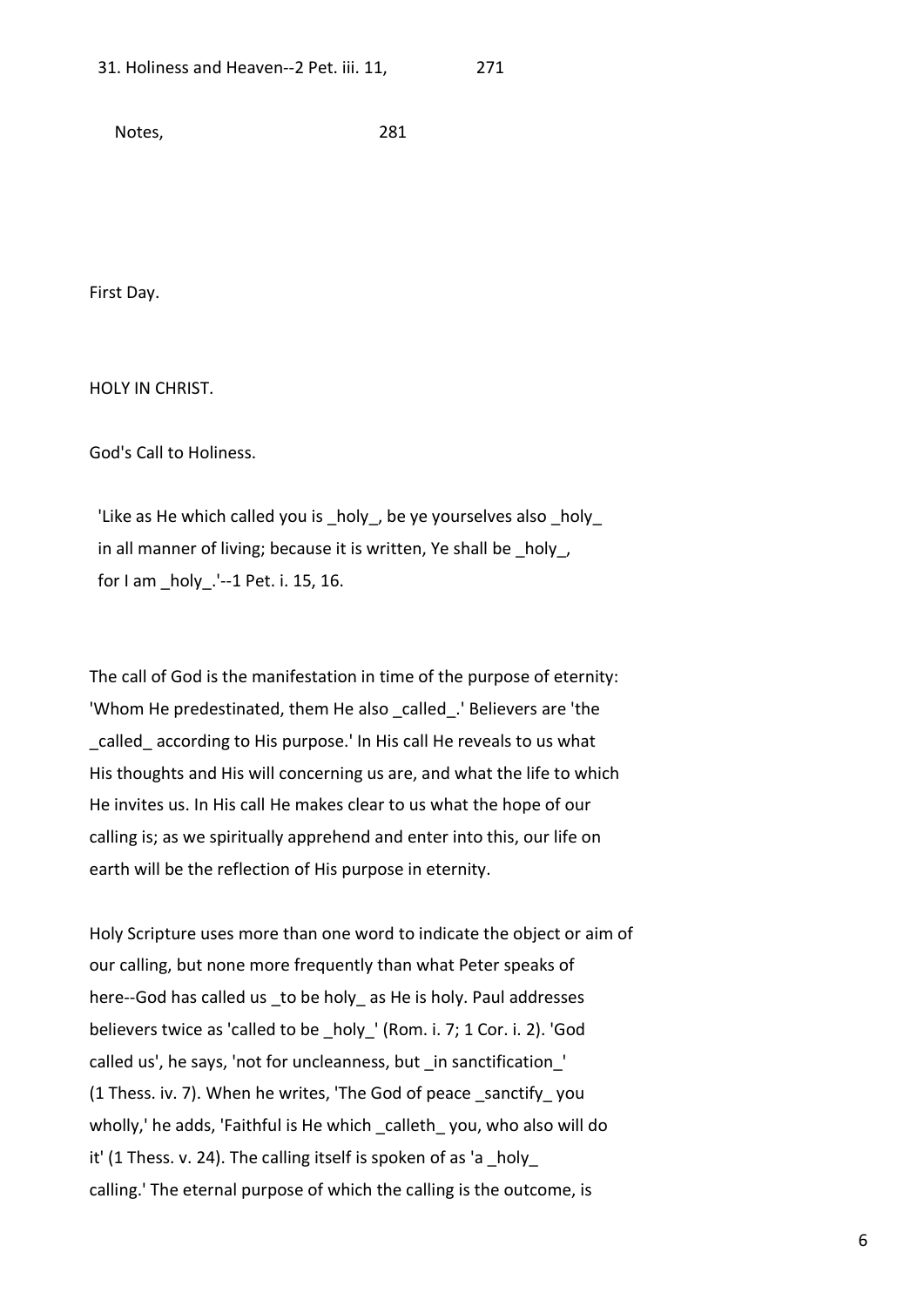continually also connected with holiness as its aim. 'He hath \_chosen\_ us in Him, that we should be holy and without blame' (Eph. i. 4). 'Whom God \_chose\_ from the beginning unto \_salvation in sanctification\_' (2 Thess. ii. 12). ' Elect according to the foreknowledge of the Father, through sanctification of the Spirit' (1 Pet. i. 2). The call is the unveiling of the purpose that the Father from eternity had set His heart upon: that we should be holy.

It needs no proof that it is of infinite importance to know aright what God has called us to. A misunderstanding here may have fatal results. You may have heard that God calls you to salvation or to happiness, to receive pardon or to obtain heaven, and never noticed that all these were subordinate. It was to 'salvation in sanctification, it was to Holiness in the first place, as the element in which salvation and heaven are to be found. The complaints of many Christians as to lack of joy and strength, as to failure and want of growth, are simply owing to this--the place God gave Holiness in His call they have not given it in their response. God and they have never yet come to an agreement on this.

No wonder that Paul, in the chapter in which he had spoken to the Ephesians of their being 'chosen to be holy' prays for the spirit of wisdom and revelation in the knowledge of God to be given to believers, that they might know 'the hope of their calling ' (i. 17, 18). Let all of us, who feel that we have too little realized that we are called to Holiness, pray this prayer. It is just what we need. Let us ask God to show us how, as He who hath called us is Himself holy, so we are to be holy too; our calling is a holy calling, a calling before and above everything, to Holiness. Let us ask Him to show us what Holiness is, His Holiness first, and then our Holiness; to show us how He has set His heart upon it as the one thing He wants to see in us, as being His own image and likeness; to show us too the unutterable blessedness and glory of sharing with Christ in His Holiness. Oh! that God by His Spirit would teach us what it means that we are called to be holy as He is holy. We can easily conceive what a mighty influence it would exert.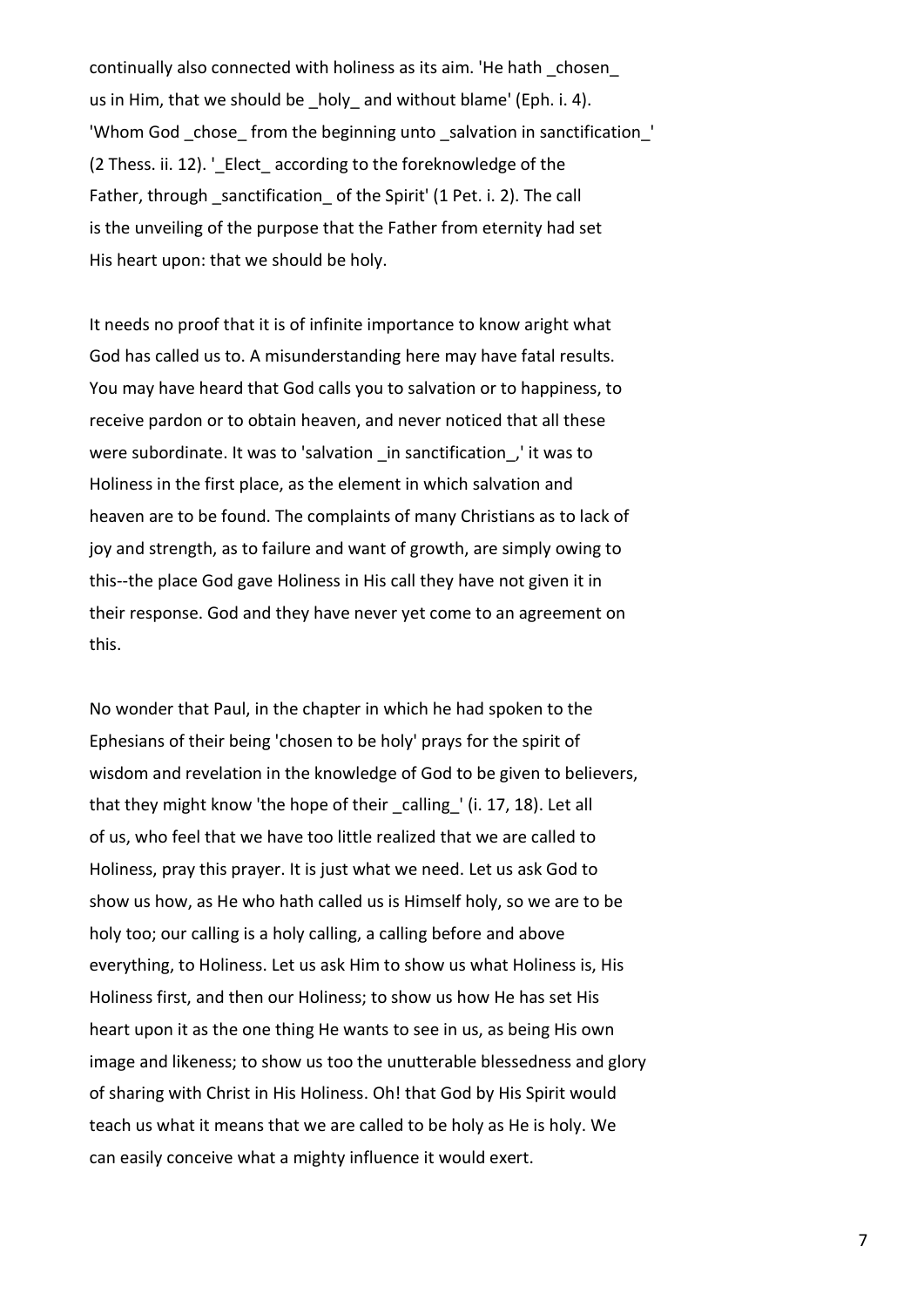'Like as He which called you is holy, be ye yourselves also holy'. How this call of God shows us the true motive to Holiness. 'Be ye holy, for I am holy.' It is as if God said, Holiness is my blessedness and my glory: without this you cannot, in the very nature of things, see me or enjoy me. Holiness is my blessedness and my glory: there is nothing higher to be conceived; I invite you to share with me in it, I invite you to likeness to myself: 'Be ye holy, for I am holy.' Is it not enough, has it no attraction, does it not move and draw you mightily, the hope of being with me, partakers of my Holiness? I have nothing better to offer--I offer you myself: 'Be holy, for I am holy.' Shall we not cry earnestly to God to show us the glory of His Holiness, that our souls may be made willing to give everything in response to this wondrous call?

As we listen to the call, it shows also the nature of true Holiness. 'Like as He is holy, so be ye also holy.' To be holy is to be Godlike, to have a disposition, a will, a character like God. The thought almost looks like blasphemy, until we listen again, 'He hath chosen us \_in Christ to be holy.' In Christ the Holiness of God appeared in a human life: in Christ's example, in His mind and Spirit, we have the Holiness of the Invisible One translated into the forms of human life and conduct. To be Christlike is to be Godlike; to be Christlike is to be holy as God is holy.

The call equally reveals the power of Holiness. 'There is none holy but the Lord;' there is no Holiness but what He has, or rather what He is, and gives. Holiness is not something we do or attain: it is the communication of the Divine life, the inbreathing of the Divine nature, the power of the Divine Presence resting on us. And our power to become holy is to be found in the call of God: the Holy One calls us to Himself, that He may make us holy in possessing Himself. He not only says 'I am holy,' but 'I am the Lord, who make holy.' It is because the call to Holiness comes from the God of infinite Power and Love that we may have the confidence: we can be holy.

The call no less reveals the standard of Holiness. 'Like as He is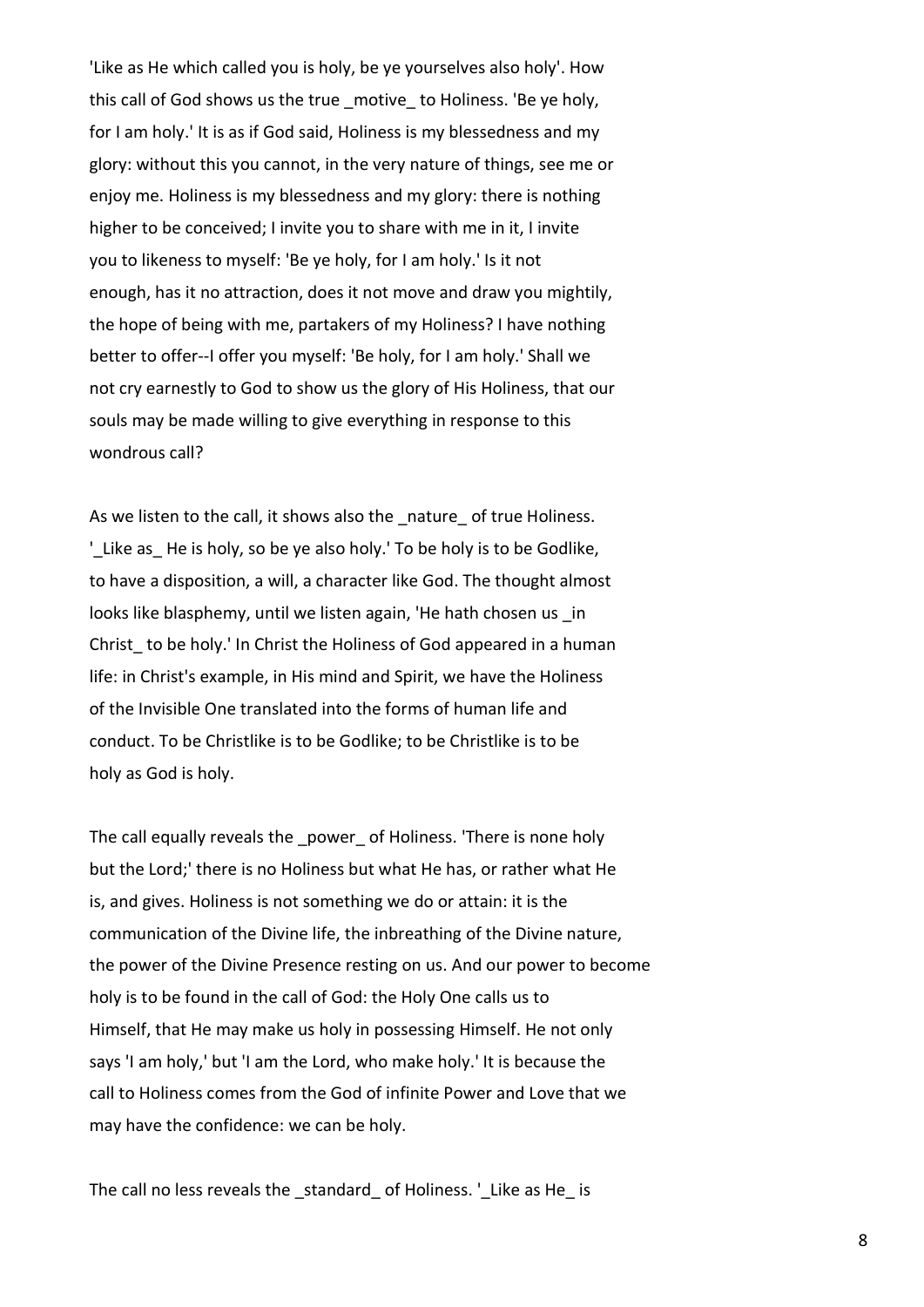holy, so ye also yourselves,' or (as in margin, R.V.), 'Like the Holy One, which calleth you, be ye yourselves also holy.' There is not one standard of Holiness for God and another for man. The nature of light is the same, whether we see it in the sun or in a candle: the nature of Holiness remains unchanged, whether it be God or man in whom it dwells. The Lord Jesus could say nothing less than, 'Be perfect, even as your Father in heaven is perfect.' When God calls us to Holiness, He calls us to Himself and His own life: the more carefully we listen to the voice, and let it sink into our hearts, the more will all human standards fall away, and only the words be heard, Holy, as I am holy.

And the call shows us the path to Holiness. The calling of God is one of mighty efficacy, an effectual calling. Oh! let us but listen to it, let us but listen to Him, and the call will with Divine power work what it offers. He calleth the things that are not as though they were: His call gives life to the dead, and holiness to those whom He has made alive. He calls us to listen as He speaks of His Holiness, and of our holiness like His. He calls us to Himself, to study, to fear, to love, to claim His Holiness. He calls us to Christ, in whom Divine Holiness became human Holiness, to see and admire, to desire and accept what is all for us. He calls us to the indwelling and the teaching of the Spirit of Holiness, to yield ourselves that He may bring home to us and breathe within us what is ours in Christ. Christian! listen to God calling thee to Holiness. Come and learn what His Holiness is, and what thine is and must be.

Yes, be very silent and listen. When God called Abraham, he answered, Here am I. When God called Moses from the bush, he answered, Here am I, and he hid his face, for he was afraid to look upon God. God is calling thee to Holiness, to Himself the Holy One, that He may make thee holy. Let thy whole soul answer, Here am I, Lord! Speak, Lord! Show Thyself, Lord! Here am I. As you listen, the voice will sound ever deeper and ever stiller: Be holy, \_as\_ I am holy. Be holy, \_for\_ I am holy. You will hear a voice coming out of the great eternity, from the council-chamber of redemption, and as you catch its distant whisper, it will be, Be holy, I am holy. You will hear a voice from Paradise, the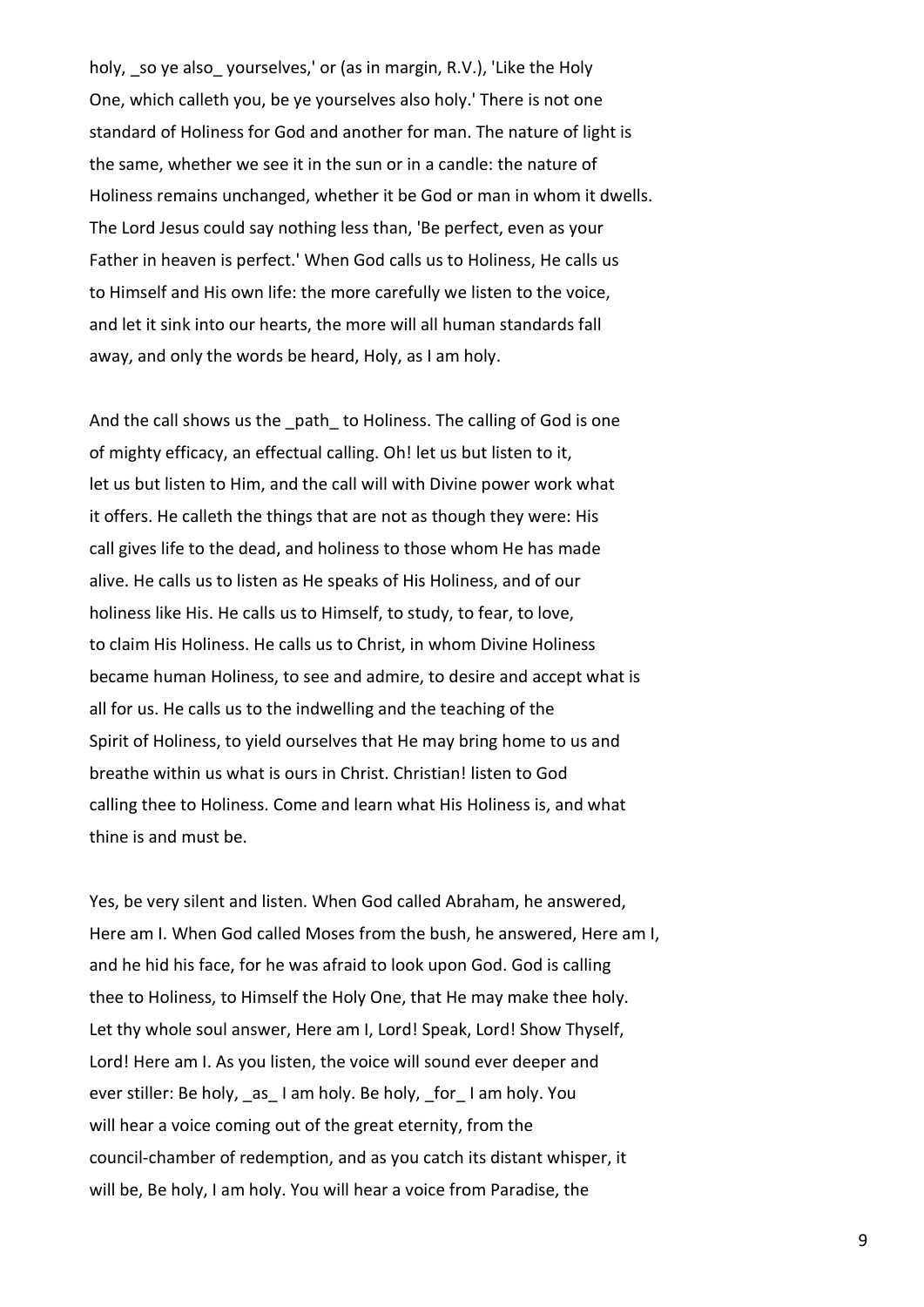Creator making the seventh day holy for man whom He had created, and saying, Be holy. You will hear the voice from Sinai, amid thunderings and lightnings, and still it is, Be holy, as I am holy. You will hear a voice from Calvary, and there above all it is, Be holy, for I am holy.

Child of God, have you ever realized it, our Father is calling us to Himself, to be holy as He is holy? Must we not confess that happiness has been to us more than holiness, salvation than sanctification? Oh! it is not too late to redeem the error. Let us now band ourselves together to listen to the voice that calls, to draw nigh, and find out and know what Holiness is, or rather, find out and know Himself the Holy One. And if the first approach to Him fill us with shame and confusion, make us fear and shrink back, let us still listen to the Voice and the Call, 'Be holy, as I am holy.' 'Faithful is He which calleth, who also will do it. ' All our fears and questions will be met by the Holy One who has revealed His Holiness, with this one purpose in view, that we might share it with Him. As we yield ourselves in deep stillness of soul to listen to the Holy Voice that calls us, it will waken within us new desire and strong faith, and the most precious of all promises will be to us this word of Divine command:

BE HOLY, FOR I AM HOLY.

O Lord! the alone Holy One, Thou hast called us to be holy, even as Thou art holy. Lord! how can we, unless Thou reveal to us Thy Holiness. Show us, we pray Thee, how Thou art holy, how holy Thou art, what Thy holiness is, that we may know how we are to be holy, how holy we are to be. And when the sight of Thy Holiness only shows us the more how unholy we are, teach us that Thou makest partakers of Thy own Holiness those who come to Thee for it.

O God! we come to Thee, the Holy One. It is in knowing and finding and having Thyself, that the soul finds Holiness. We do beseech Thee, as we now come to Thee, establish it in the thoughts of our heart, that the one object of Thy calling us, and of our coming to Thee, is Holiness.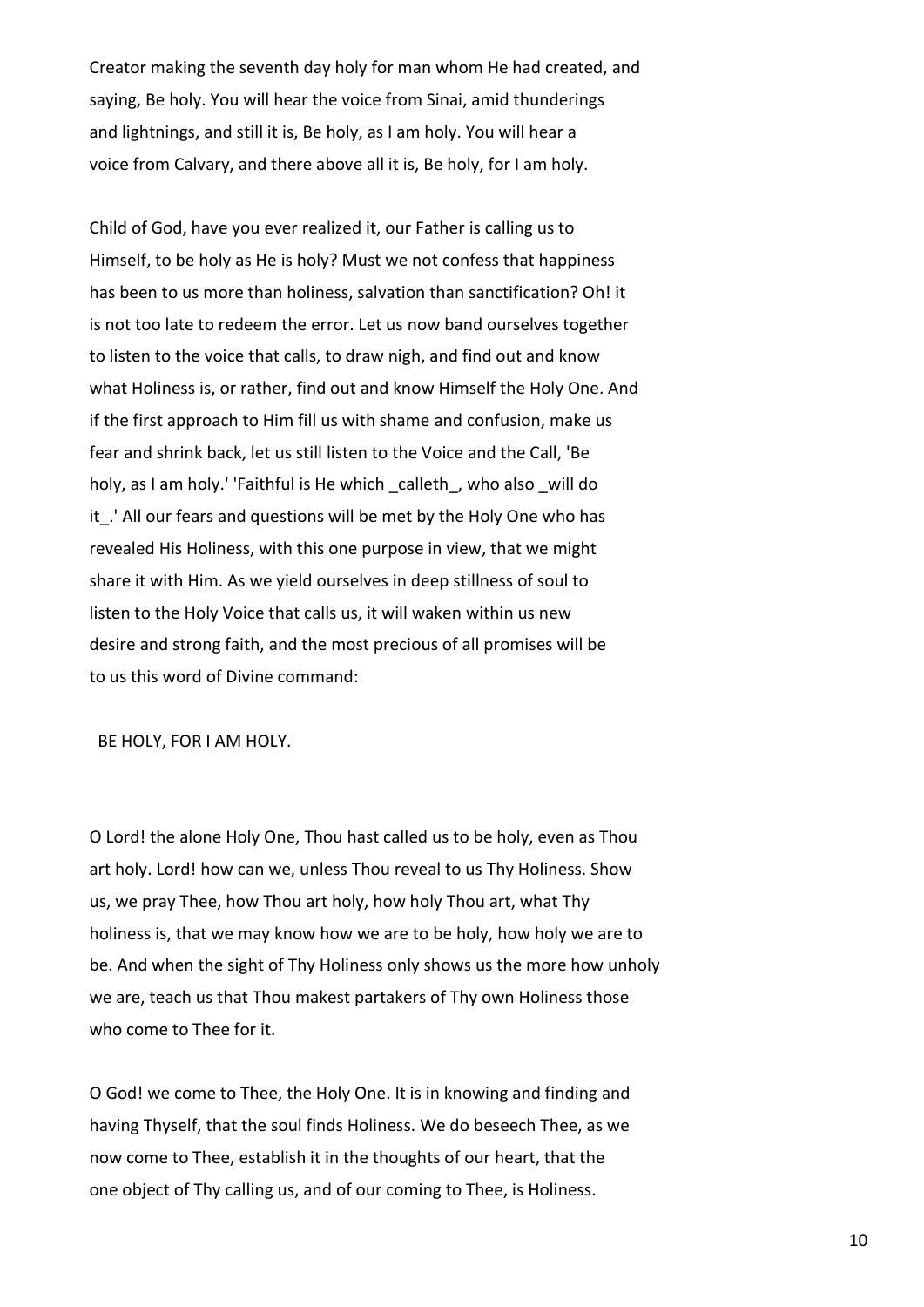Thou wouldst have us like Thyself, partakers of Thy Holiness. If ever our heart becomes afraid, as if it were too high, or rests content with a salvation less than Holiness, Blessed God! let us hear Thy voice calling again, Be holy, I am holy. Let that call be our motive and our strength, because faithful is He that calleth, who also will do it. Let that call mark our standard and our path; oh! let our life be such as Thou art able to make it.

Holy Father! I bow in lowly worship and silence before Thee. Let now Thine own voice sound in the depths of my heart calling me, Be holy, as I am holy. Amen.

- 1. Let me press it upon every reader of this little book, that if it is to help him in the pursuit of Holiness, he must begin with God Himself. You must go to Him who calls you. It is only in the personal revelation of God to you, as He speaks, I am holy, that the command, Be ye holy, can have life or power.
- 2. Remember, as a believer, you have already accepted God's call, even though you did not fully understand it. Let it be a settled matter, that whatever you see to be the meaning of the call, you will at once accept and carry out. If God calls me to be holy, holy I will be.
- 3. Take fast hold of the word: 'The God of peace sanctify you wholly: faithful is He which calleth you, who also will do it. ' In that faith listen to God calling you.
- 4. Do be still now, and listen to your Father calling you. Ask for and count upon the Holy Spirit, the Spirit of Holiness, to open your heart to understand this holy calling. And then speak out the answer you have to give to this call.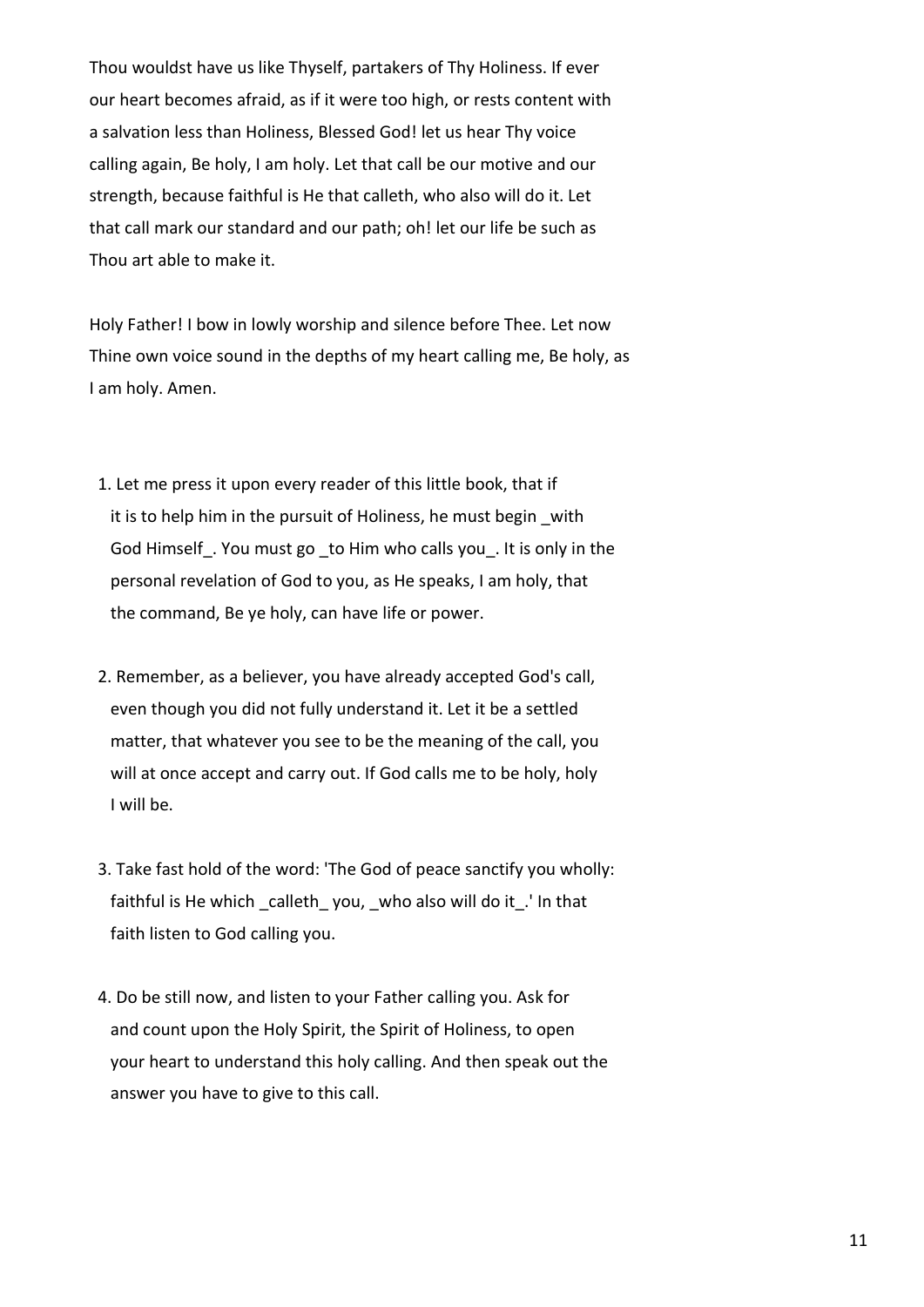Second Day.

HOLY IN CHRIST.

God's Provision for Holiness.

'To those that are made holy in Christ Jesus, called to be \_holy\_.'--1 Cor. i. 2.

'To all the holy ones in Christ Jesus which are at Philippi. Salute every holy one in Christ Jesus.'[1]--Phil. i. 1, iv. 21.

HOLY! IN CHRIST! In these two expressions we have perhaps the most wonderful words of all the Bible.

HOLY! the word of unfathomable meaning, which the Seraphs utter with veiled faces. HOLY! the word in which all God's perfections centre, and of which His glory is but the streaming forth. HOLY! the word which reveals the purpose with which God from eternity thought of man, and tells what man's highest glory in the coming eternity is to be; to be partaker of His Holiness!

IN CHRIST! the word in which all the wisdom and love of God are unveiled! The Father giving His Son to be one with us! the Son dying on the cross to make us one with Himself! the Holy Spirit of the Father dwelling in us to establish and maintain that union! IN CHRIST! what a summary of what redemption has done, and of the inconceivably blessed life in which the child of God is permitted to dwell. IN CHRIST! the one lesson we have to study on earth. God's one answer to all our needs and prayers. IN CHRIST! the guarantee and the foretaste of eternal glory.

What wealth of meaning and blessing in the two words combined: HOLY IN CHRIST! Here is God's provision for our holiness, God's response to our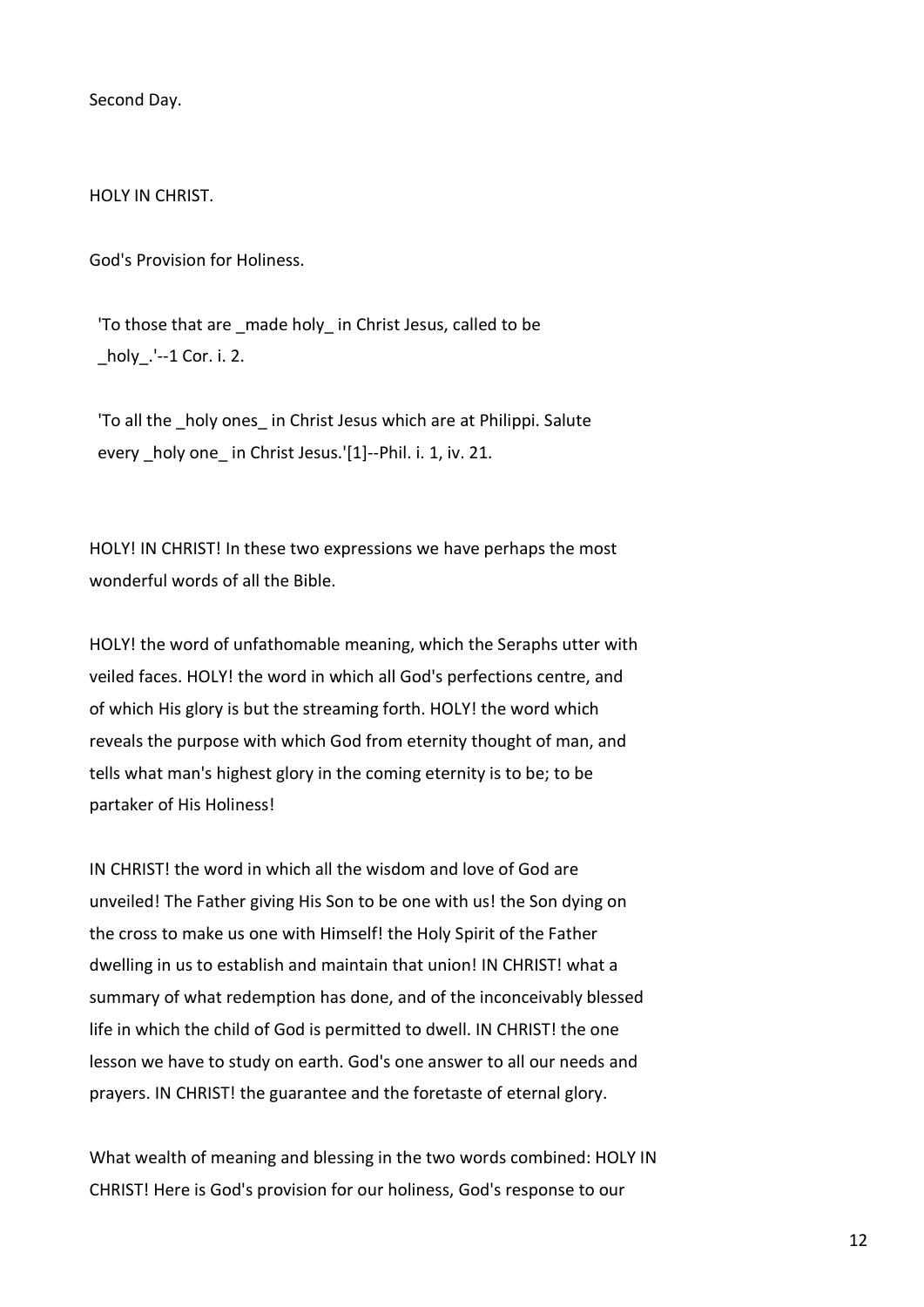question, How to be holy? Often and often as we hear the call, Be ye holy, even as I am holy, it is as if there is and ever must be a great gulf between the holiness of God and man. IN CHRIST! is the bridge that crosses the gulf; nay rather, His fulness has filled it up. IN CHRIST! God and man meet; IN CHRIST! the Holiness of God has found us, and made us its own; has become human, and can indeed become our very own. To the anxious cries and the heart-yearnings of thousands of thirsty souls who have believed in Jesus and yet know not how to be holy, here is God's answer: YE ARE HOLY IN CHRIST JESUS. Would they but hearken, and believe; would they but take these Divine words, and say them over, if need be, a thousand times, how God's light would shine, and fill their hearts with joy and love as they echo them back: Yes, now I see it. Holy in Christ! Made holy in Christ Jesus!

As we set ourselves to study these wondrous words, let us remember that it is only God Himself who can reveal to us what Holiness truly is. Let us fear our own thoughts, and crucify our own wisdom. Let us give up ourselves to receive, in the power of the life of God Himself, working in us by the Holy Spirit, that which is deeper and truer than human thought, Christ Himself as our Holiness. In this dependence upon the teaching of the Spirit of Holiness, let us seek simply to accept what Holy Scripture sets before us; as the revelation of the Holy One of old was a very slow and gradual one, so let us be content patiently to follow step by step the path of the shining light through the Word; it will shine more and more unto the perfect day.

We shall first have to study the word Holy in the Old Testament. In Israel as the holy people, the type of us who now are holy in Christ, we shall see with what fulness of symbol God sought to work into the very constitution of the people some apprehension of what He would have them be. In the law we shall see how HOLY is the great keyword of the redemption which it was meant to serve and prepare for. In the prophets we shall hear how the Holiness of God is revealed as the source whence the coming redemption should spring: it is not so much Holiness as the Holy One they speak of, who would, in redeeming love and saving righteousness, make Himself known as the God of His people.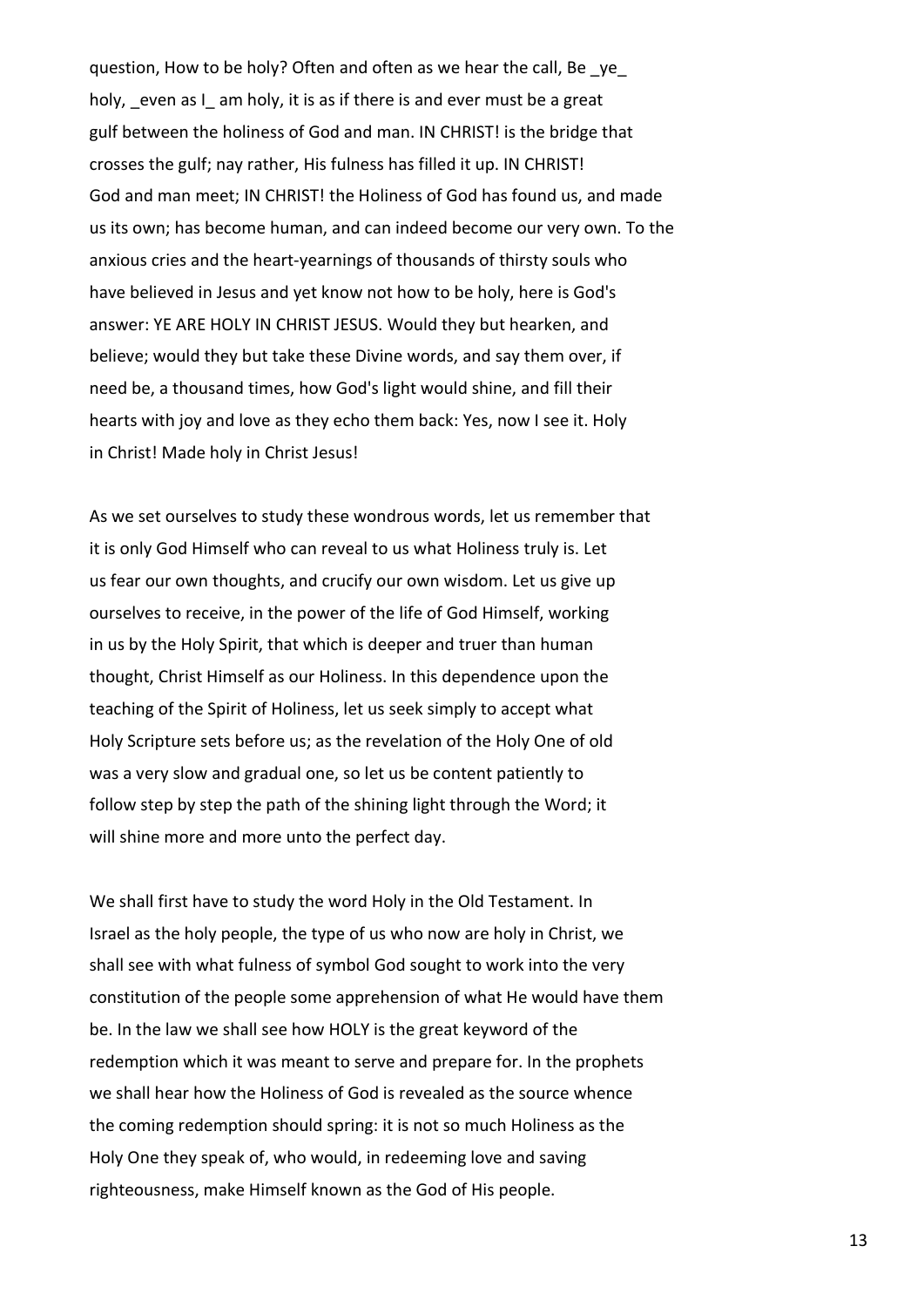And when the meaning of the word has been somewhat opened up, and the deep need of the blessing made manifest in the Old Testament, we shall come to the New to find how that need was fulfilled. In Christ, the Holy One of God, Divine Holiness will be found in human life and human nature; a truly human will being made perfect and growing up through obedience into complete union with all the Holy Will of God. In the sacrifice of Himself on the cross, that holy nature gave itself up to the death, that, like the seed-corn, it might through death live again and reproduce itself in us. In the gift from the throne of the Spirit of God's Holiness, representing and revealing and communicating the unseen Christ, the holy life of Christ descends and takes possession of His people, and they become one with Him. As the Old Testament had no higher word than that HOLY, the New has none deeper than this, IN CHRIST. The being in Him, the abiding in Him, the being rooted in Him, the growing up in Him and into Him in all things, are the Divine expressions in which the wonderful and complete oneness between us and our Saviour are brought as near us as human language can do.

And when Old and New Testament have each given their message, the one in teaching us what Holy, the other what in Christ means, we have in the word of God, that unites the two, the most complete summary of the Great Redemption that God's love has provided. The everlasting certainty, the wonderful sufficiency, the infinite efficacy of the Holiness that God has prepared for us in His Son, are all revealed in this blessed, HOLY IN CHRIST.

'The Holy Ones in Christ Jesus!' Such is the name, beloved fellow-believers, which we bear in Holy Scripture, in the language of the Holy Spirit. It is no mere statement of doctrine, that we are holy in Christ: it is no deep theological discussion to which we are invited; but out of the depths of God's loving heart, there comes a voice thus addressing His beloved children. It is the name by which the Father calls His children. That name tells us of God's provision for our being holy. It is the revelation of what God has given us, and what we already are; of what God waits to work in us, and what can be ours in personal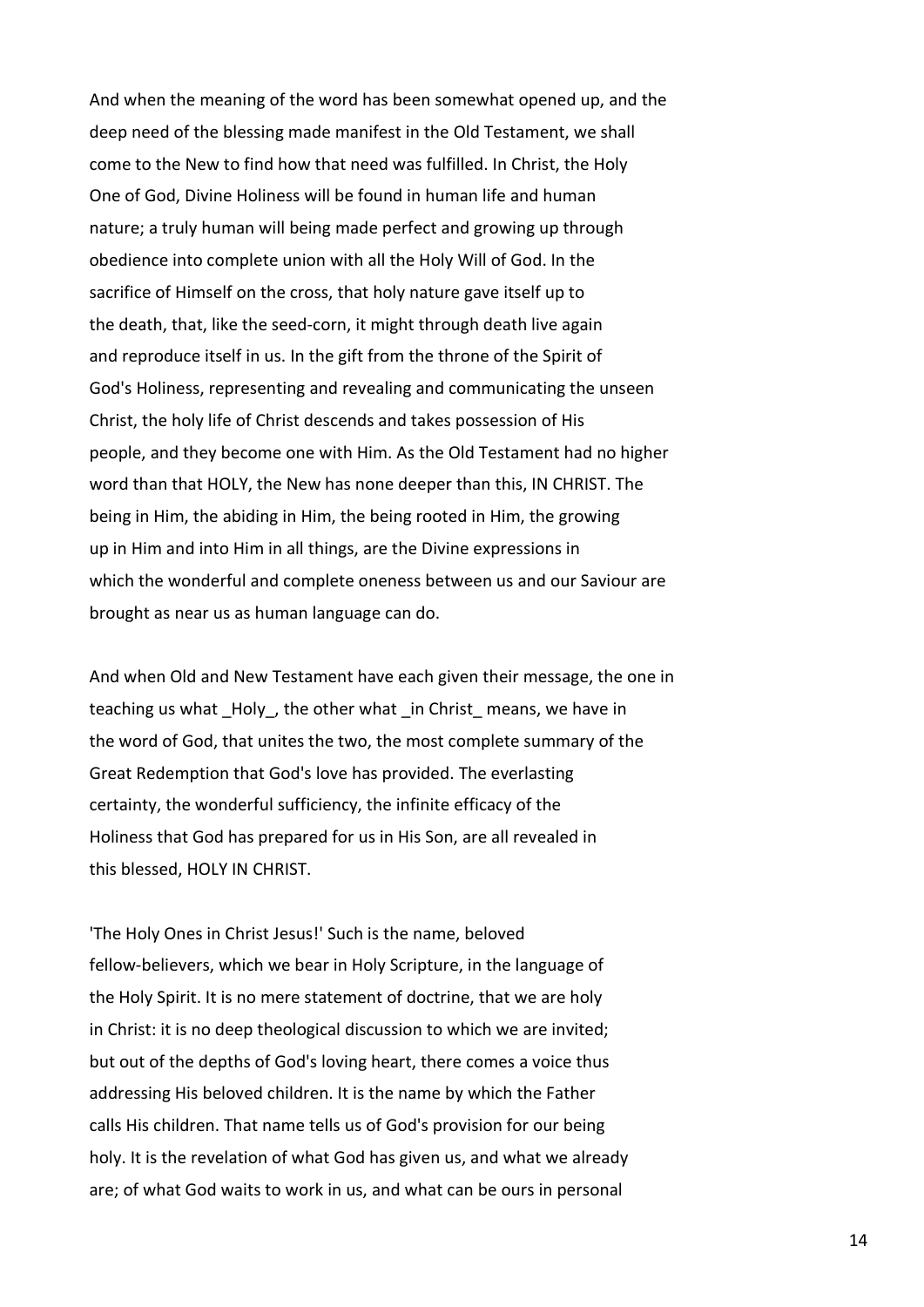practical possession. That name, gratefully accepted, joyfully confessed, trustfully pleaded, will be the pledge and the power of our attainment of the Holiness to which we have been called.

And so we shall find that as we go along, all our study and all God's teaching will be comprised in three great lessons. The first a revelation, '\_I am holy\_;' the second a command, '\_Be ye holy\_;' the third a gift, the link between the two, '\_Ye are holy in Christ\_.'

First comes the revelation, 'I am holy.' Our study must be on bended knee, in the spirit of worship and deep humility. God must reveal Himself to us, if we are to know what Holy is. The deep unholiness of our nature and all that is of nature must be shown us; with Moses and Isaiah, when the Holy One revealed Himself to them, we must fear and tremble, and confess how utterly unfit we are for the revelation or the fellowship, without the cleansing of fire. In the consciousness of the utter impotence of our own wisdom or understanding to know God, our souls must in contrition, brokenness from ourselves and our power or efforts, yield to God's Spirit, the Spirit of Holiness, to reveal God as the Holy One. And as we begin to know Him in His infinite righteousness, in His fiery burning zeal against all that is sin, and His infinite self-sacrificing love to free the sinner from his sin, and to bring him to His own perfection, we shall learn to wonder at and worship this glorious God, to feel and deplore our terrible unlikeness to Him, to long and cry for some share in the Divine beauty and blessedness of this Holiness.

And then will come with new meaning the command, 'Be holy, as I am holy.' Oh, my brethren! ye who profess to obey the commands of your God, do give this all-surpassing and all-including command that first place in your heart and life which it claims. Do be holy with the likeness of God's Holiness. Do be holy as He is holy. And if you find that the more you meditate and study, the less you can grasp this infinite holiness; that the more you at moments grasp of it, the more you despair of a holiness so Divine; remember that such breaking down and such despair is just what the command was meant to work. Learn to cease from your own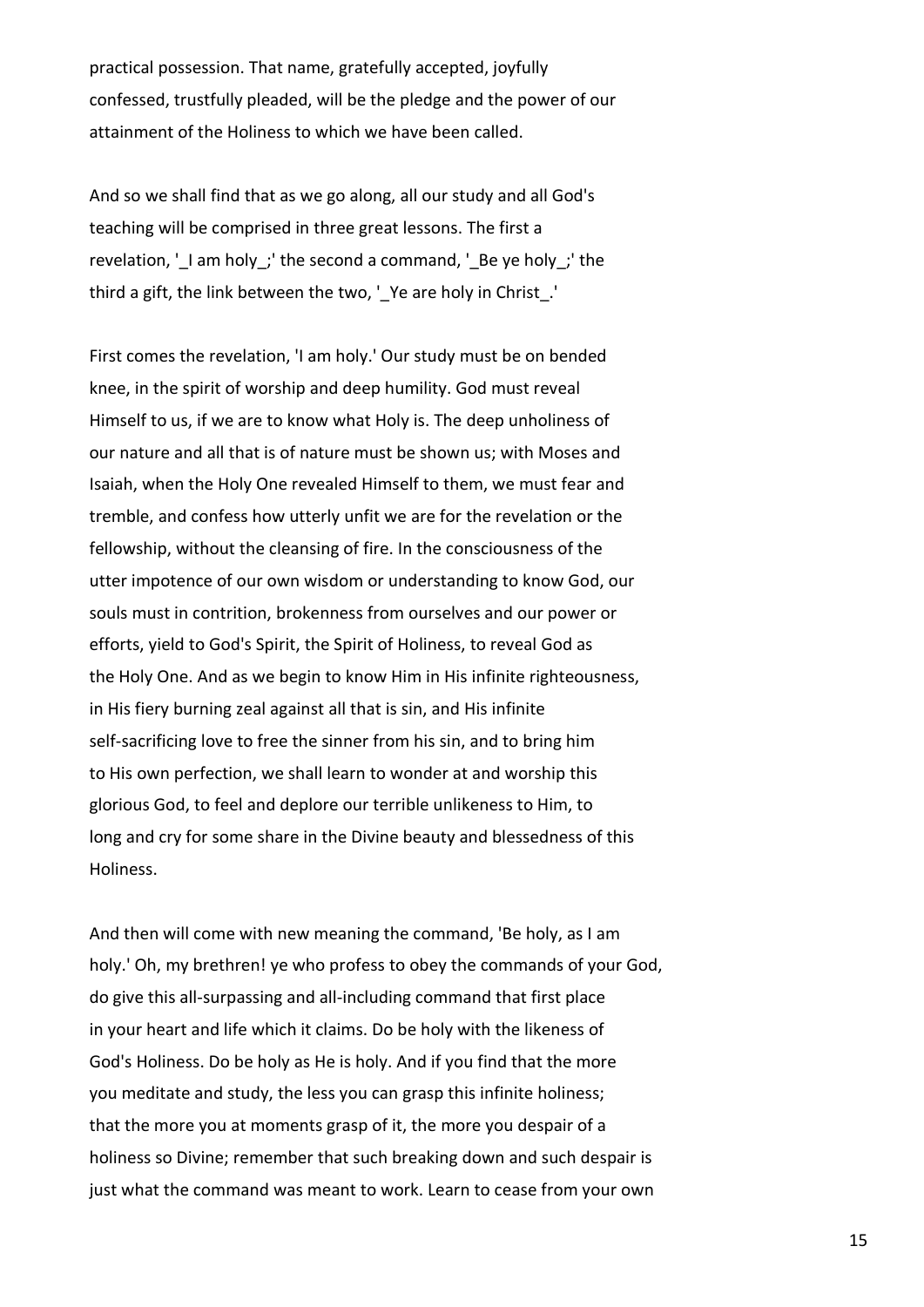wisdom as well as your own goodness; draw near in poverty of spirit to let the Holy One show you how utterly above human knowledge or human power is the holiness He demands; to the soul that ceases from self, and has no confidence in the flesh, He will show and give the holiness He calls us to.

It is to such that the great gift of Holiness in Christ becomes intelligible and acceptable. Christ brings the Holiness of God nigh by showing it in human conduct and intercourse. He brings it nigh by removing the barrier between it and us, between God and us. He brings it nigh, because He makes us one with Himself. 'Holy in Christ:' our holiness is a Divine bestowment, held for us, communicated to us, working mightily in us because we are in Him. 'In Christ!' oh, that wonderful in ! our very life rooted in the life of Christ. That holy Son and Servant of the Father, beautiful in His life of love and obedience on earth, sanctifying Himself for us--that life of Christ, the ground in which I am planted and rooted, the soil from which I draw as my nourishment its every quality and its very nature. How that word sheds its light both on the revelation, 'I am holy,' and on the command, 'Be ye holy, as I am,' and binds them in one! In Christ I see what God's Holiness is, and what my holiness is. In Him both are one, and both are mine. In Him I am holy; abiding and growing up in Him, I can be holy in all manner of living, as God is holy.

BE YE HOLY, AS I AM HOLY.

O Most Holy God! we do beseech Thee, reveal Thou to Thy children what it meaneth that Thou hast not only called them to holiness, but even called them by this name, 'the holy ones in Christ Jesus.' Oh that every child of Thine might know that He bears this name, might know what it means, and what power there is in it to make Him what it calls him. Holy Lord God! oh that the time of Thy visitation might speedily come, and each child of Thine on earth be known as a holy one!

To this end we pray Thee to reveal to Thy saints what Thy Holiness is.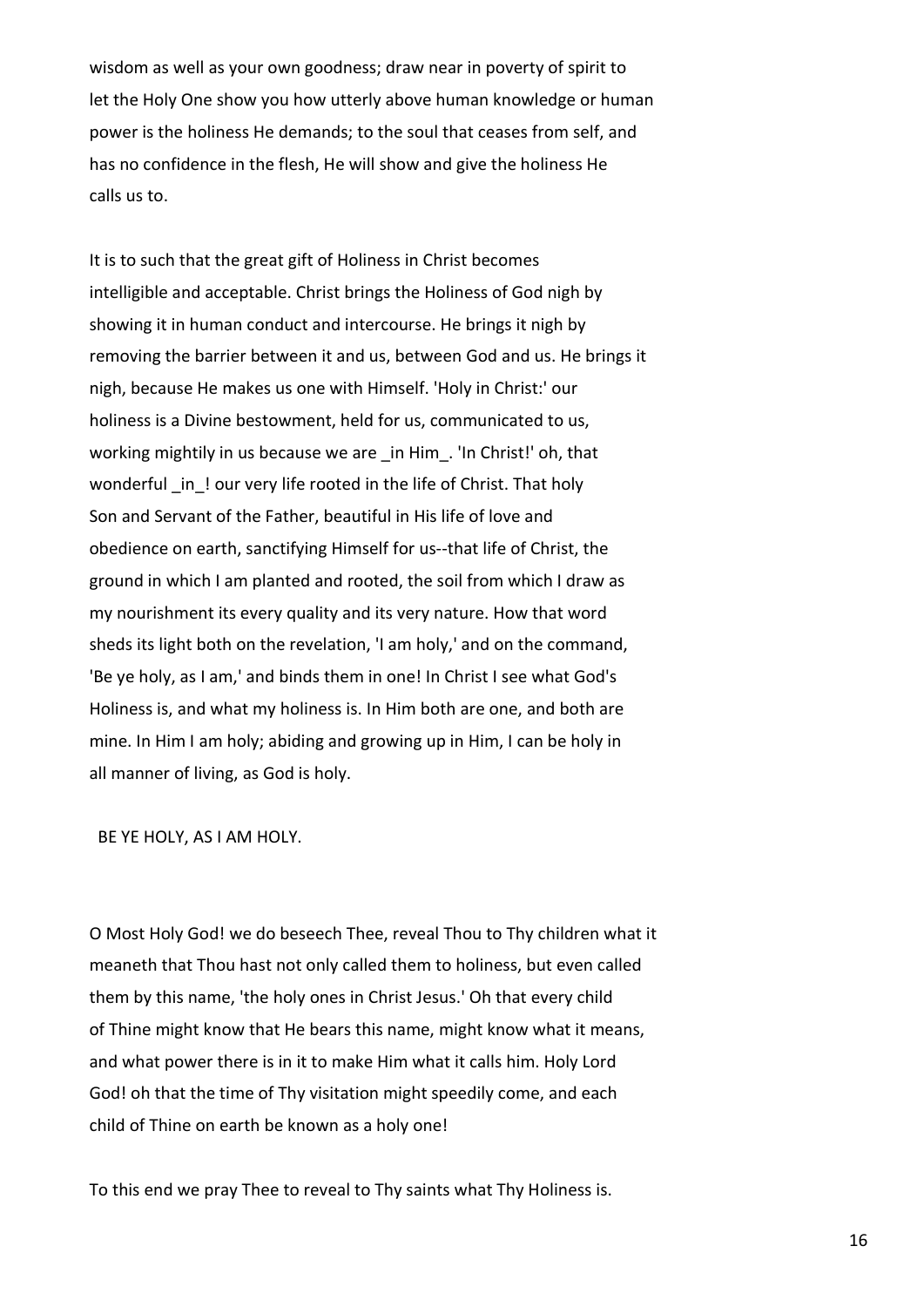Teach us to worship and to wait until Thou hast spoken unto our souls with Divine Power Thy word, 'I am holy.' Oh that it may search out and convict us of our unholiness!

And reveal to us, we pray Thee, that as holy as Thou art, even a consuming fire, so holy is Thy command in its determined and uncompromising purpose to have us holy. O God! let Thy voice sound through the depth of our being, with a power from which there is no escape: Be holy, be holy.

And let us thus, between Thine infinite Holiness on the one hand and our unholiness on the other, be driven and be drawn to accept of Christ as our sanctification, to abide in Him as our life and our power to be what Thou wouldst have us--'Holy in Christ Jesus.'

O Father! let Thy Spirit make this precious word life and truth within us. Amen.

- 1. You are entering anew on the study of a Divine mystery. 'Trust not to your own understanding;' wait for the teaching of the Spirit of truth.
- 2. In Christ. A commentator says, 'The phrase denotes two moral facts--first, the act of faith whereby a man lays hold of Christ; second, the community of life with Him contracted by means of this faith.' There is still another fact, the greatest of all: that it is by an act of Divine power that I am in Christ and am kept in Him. It is this I want to realize: the Divineness of my position in Jesus.
- 3. Grasp the two sides of the truth. You are holy in Christ with a Divine holiness. In the faith of that, you are to be holy, to \_become holy\_ with a human holiness, the Divine Holiness manifest in all the conduct of a human life.
- 4. This Christ is a Living Person, a Loving Saviour: how He will delight to get complete possession, and do all the work in you!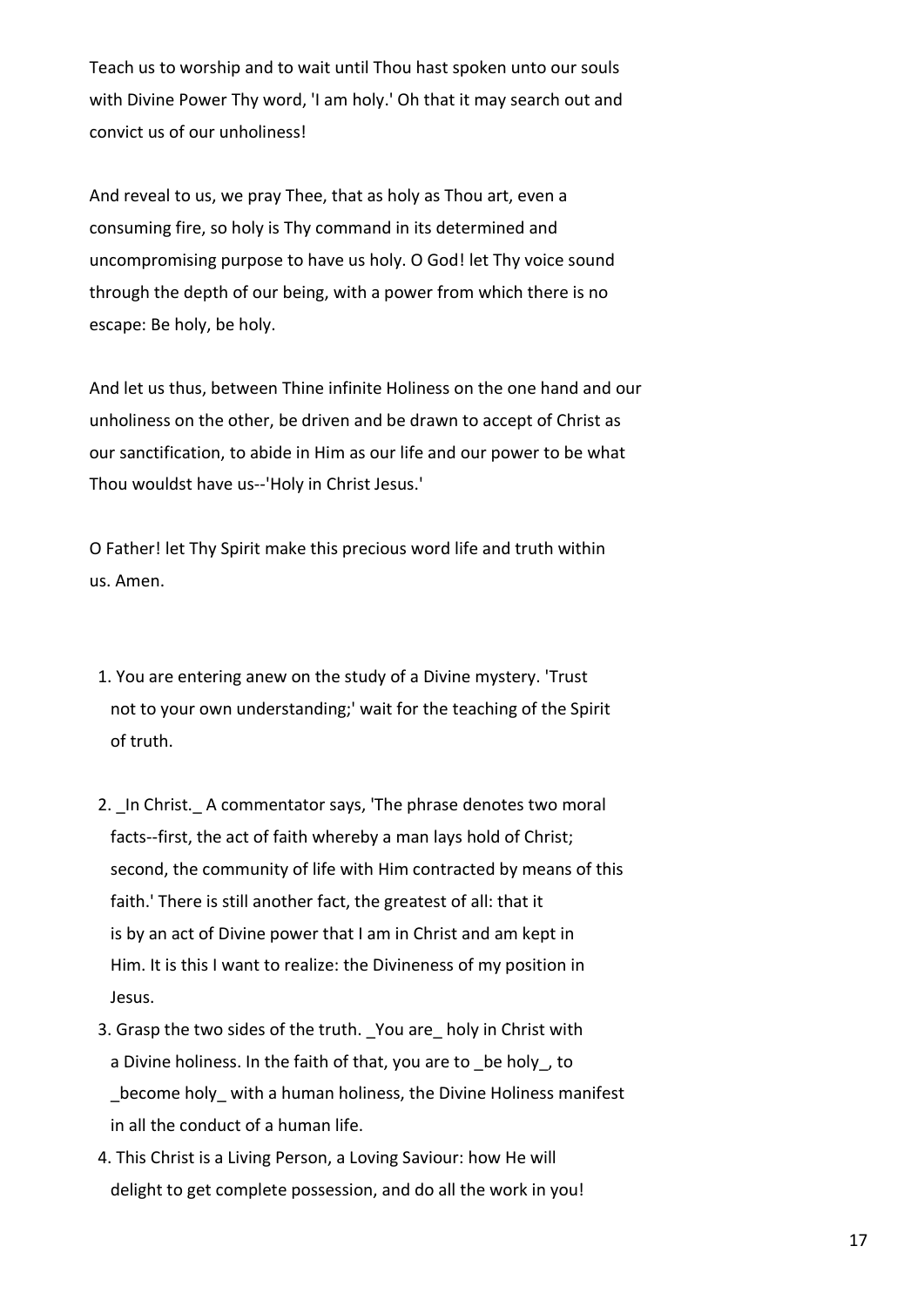Keep hold of this all along as we go on: you have a claim on Christ, on His Love and Power, to make you holy. As His redeemed one, you are at this moment, whatever and wherever you be, in Him. His Holy Presence and Love are around you. You are in Him, in the enclosure of that tender love, which ever encircles you with His Holy Presence. In that Presence, accepted and realized, is your holiness.\_

 [1] There is one disadvantage in English in our having synonyms of which some are derived from Saxon and others from Latin. Ordinary readers are apt to forget that in our translation of the Bible we may use two different words for what in the original is expressed by one term. This is the case with the words \_holy\_, \_holiness\_, \_keep holy\_, \_hallow\_, \_saint\_, \_sanctify\_, and \_sanctification\_. When God or Christ is called the Holy One, the word in Hebrew and Greek is exactly the same that is used when the believer is called a saint: he too is a holy one. So the three words hallow, keep holy, sanctify, all represent but one term in the original, of which the real meaning is to make holy, as it is in Dutch, heiliging (holying), and heiligmaking (holy-making).

Third Day.

HOLY IN CHRIST.

Holiness and Creation.

'And God blessed the Sabbath day, and sanctified it, because that in it He had rested from all the work which God created and made.'--Gen. ii. 3.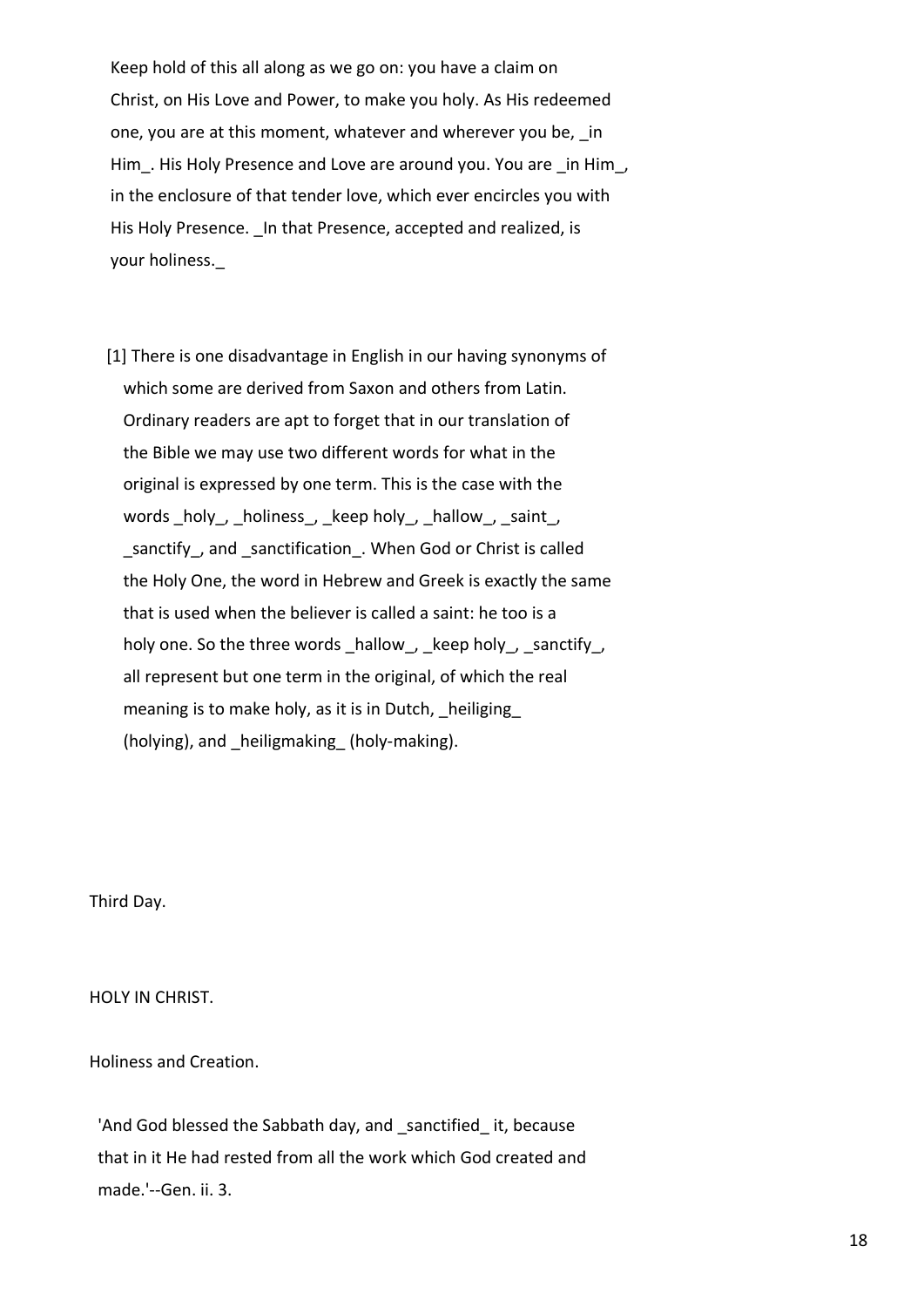In Genesis we have the Book of Beginnings. To its first three chapters we are specially indebted for a Divine light shining on the many questions to which human wisdom never could find an answer. In our search after Holiness, we are led thither too. In the whole book of Genesis the word Holy occurs but once. But that once in such a connection as to open to us the secret spring whence flows all that the Bible has to teach or to give us of this heavenly blessing. The full meaning of the precious word we want to master, of the priceless blessing we want to get possession of, ' Sanctified in Christ, ' takes its rise in what is here written of that wondrous act of God, by which He closed His creation work, and revealed how wonderfully it would be continued and perfected. When God blessed the seventh day, and sanctified it, He lifted it above the other days, and set it apart to a work and a revelation of Himself, excelling in glory all that had preceded. In this simple expression, Scripture reveals to us the character of God as the Holy One, who \_makes holy\_; the way in which He makes holy, by entering in and resting; and the power of blessing with which God's making holy is ever accompanied. These three lessons we shall find it of the deepest importance to study well, as containing the root-principles of all the Scripture will have to teach us in our pursuit of Holiness.

1. God sanctified the Sabbath day. Of the previous six days the keyword was, from the first calling into existence of the heaven and the earth, down to the making of man: God created. All at once a new word and a new work of God, is introduced: God sanctified . Something higher than creation, that for which creation is to exist, is now to be revealed; God Almighty is now to be known as God Most Holy. And just as the work of creation shows His Power, without that Power being mentioned, so His making holy the seventh day reveals His character as the Holy One. As Omnipotence is the chief of His natural, so Holiness is the first of His moral attributes. And just as He alone is Creator, so He alone is Sanctifier; to make holy is His work as truly and exclusively as to create. Blessed is the child of God who truly and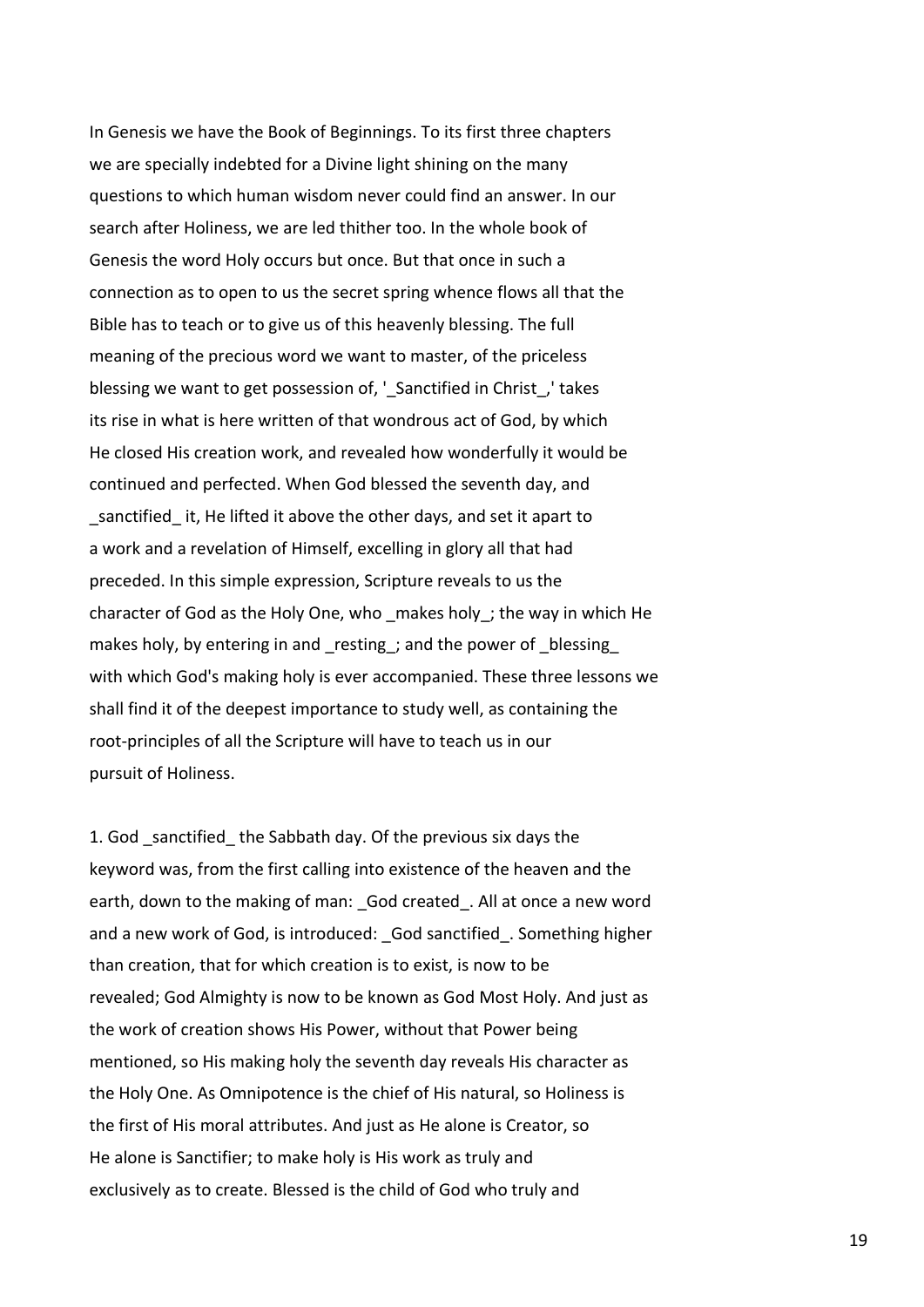God sanctified the Sabbath day. The word can teach us what the nature is of the work God does when He makes holy. Sanctification in Paradise cannot be essentially different from Sanctification in Redemption. God had pronounced all His works, and man the chief of them, very good. And yet they were not holy. The six days' work had nought of defilement or sin, and yet it was not holy. The seventh day needed to be specially made holy, for the great work of making holy man, who was already very good. In Exodus, God says distinctly that He sanctified the Sabbath day, with a view to man's sanctification. 'That ye may know that I am the Lord that doth sanctify you. ' Goodness, innocence, purity, freedom from sin, is not Holiness. Goodness is the work of omnipotence, an attribute of nature, as God creates it: holiness is something infinitely higher. We speak of the holiness of God as His infinite moral perfection; man's moral perfection could only come in the use of his will, consenting freely to and abiding in the will of God. Thus alone could he become holy. The seventh day was made holy by God as a pledge that He would make man holy. In the ages that preceded the seventh day, the Creation period, God's Power, Wisdom, and Goodness had been displayed. The age to come, in the seventh day period, is to be the dispensation of holiness: God made holy the seventh day.

2. God sanctified the Sabbath day, because in it He rested from all His work. This rest was something real. In Creation, God had, as it were, gone out of Himself to bring forth something new: in resting He now returns from His creating work into Himself, to rejoice in His love over the man He has created, and communicate Himself to him. This opens up to us the way in which God makes holy. The connection between the resting and making holy was no arbitrary one; the making holy was no after-thought; in the very nature of things it could not be otherwise: He sanctified because He rested in it; He sanctified by resting. As He regards His finished work, more especially man, rejoices in it, and, as we have it in Exodus, 'is refreshed,' this time of His Divine rest is the time in which He will carry on unto perfection what He has begun, and make man, created in His image, in very deed partaker of His highest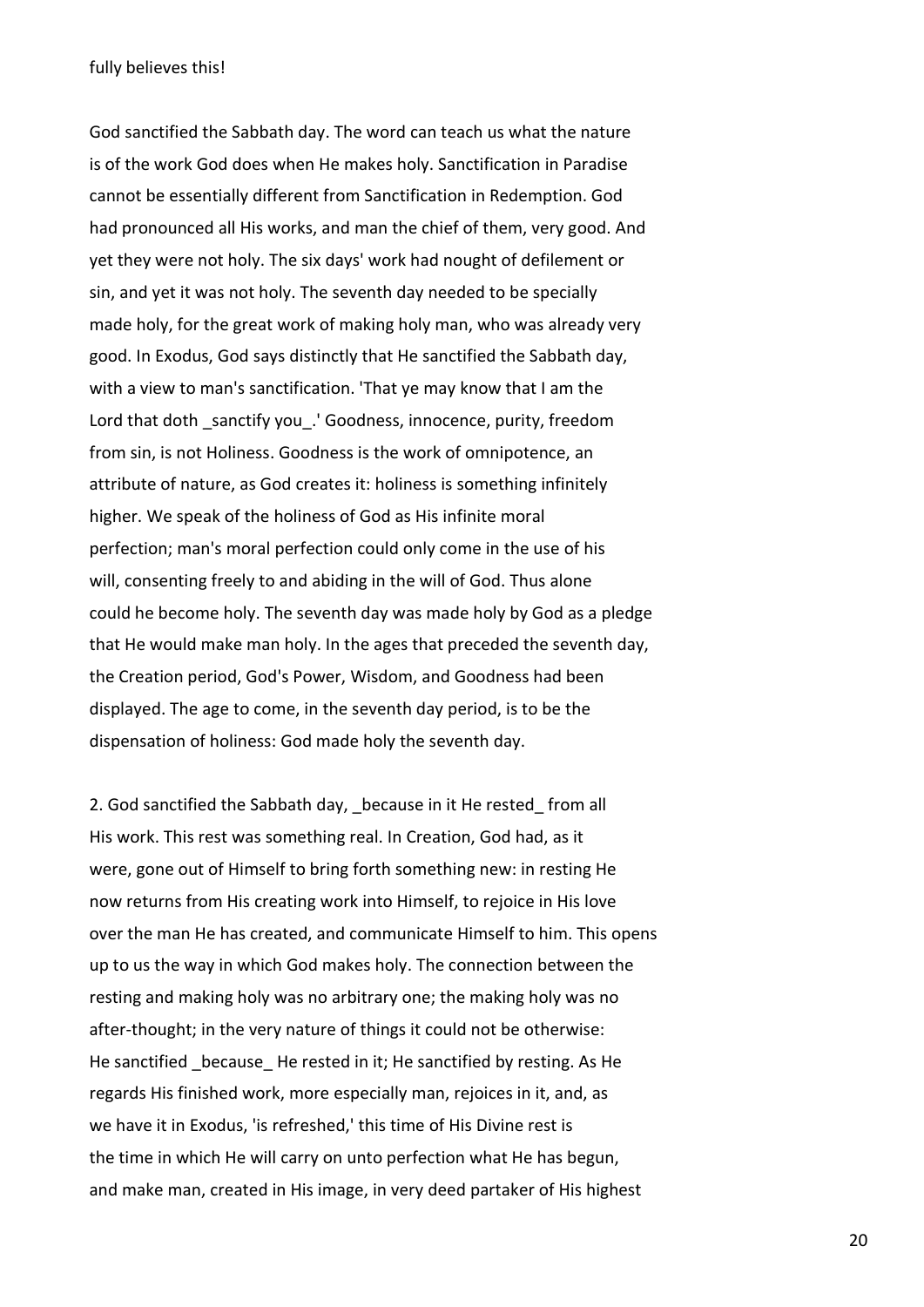glory, His Holiness.

Where God rests in complacency and love, He makes holy. The Presence of God revealing itself, entering in, and taking possession, is what constitutes true Holiness. As we go down the ages, studying the progressive unfolding of what Holiness is, this truth will continually meet us. In God's indwelling in heaven, in His temple on earth, in His beloved Son, in the person of the believer through the Holy Spirit, we shall everywhere find that Holiness is not something that man is or does, but that it always comes where God comes. In the deepest meaning of the words: where God enters to rest, there He sanctifies. And when we come to study the New Testament revelation of the way in which we are to be holy, we shall find in this one of our earliest and deepest lessons. It is as we enter into the rest of God that we become partakers of His Holiness. 'We which have believed do enter into that rest;' 'He that hath entered into his rest hath himself also rested from his works, as God did from His.' It is as the soul ceases from its own efforts, and rests in Him who has finished all for us, and will finish all in us, as the soul yields itself in the quiet confidence of true faith to rest in God, that it will know what true Holiness is. Where the soul enters into the Sabbath stillness of perfect trust, God comes to keep His Sabbath holy; and the soul where He rests He sanctifies. Whether we speak of His own day, 'He sanctified it,' or His own people 'sanctified in Christ,' the secret of Holiness is ever the same: 'He sanctified because he rested.'

3. And then we read, 'He blessed and sanctified it.' As used in the first chapter and throughout the book of Genesis, the word 'God blessed' is one of great significance. 'Be fruitful and multiply' was, as to Adam, so later to Noah and Abraham, the Divine exposition of its meaning. The blessing with which God blessed Adam and Noah and Abraham was that of fruitfulness and increase, the power to reproduce and multiply. When God blessed the seventh day, He filled it so with the living power of His Holiness, that in it that Holiness might increase and reproduce itself in those who, like Him, seek to enter into its rest and sanctify it. The seventh day is that in which we are still living.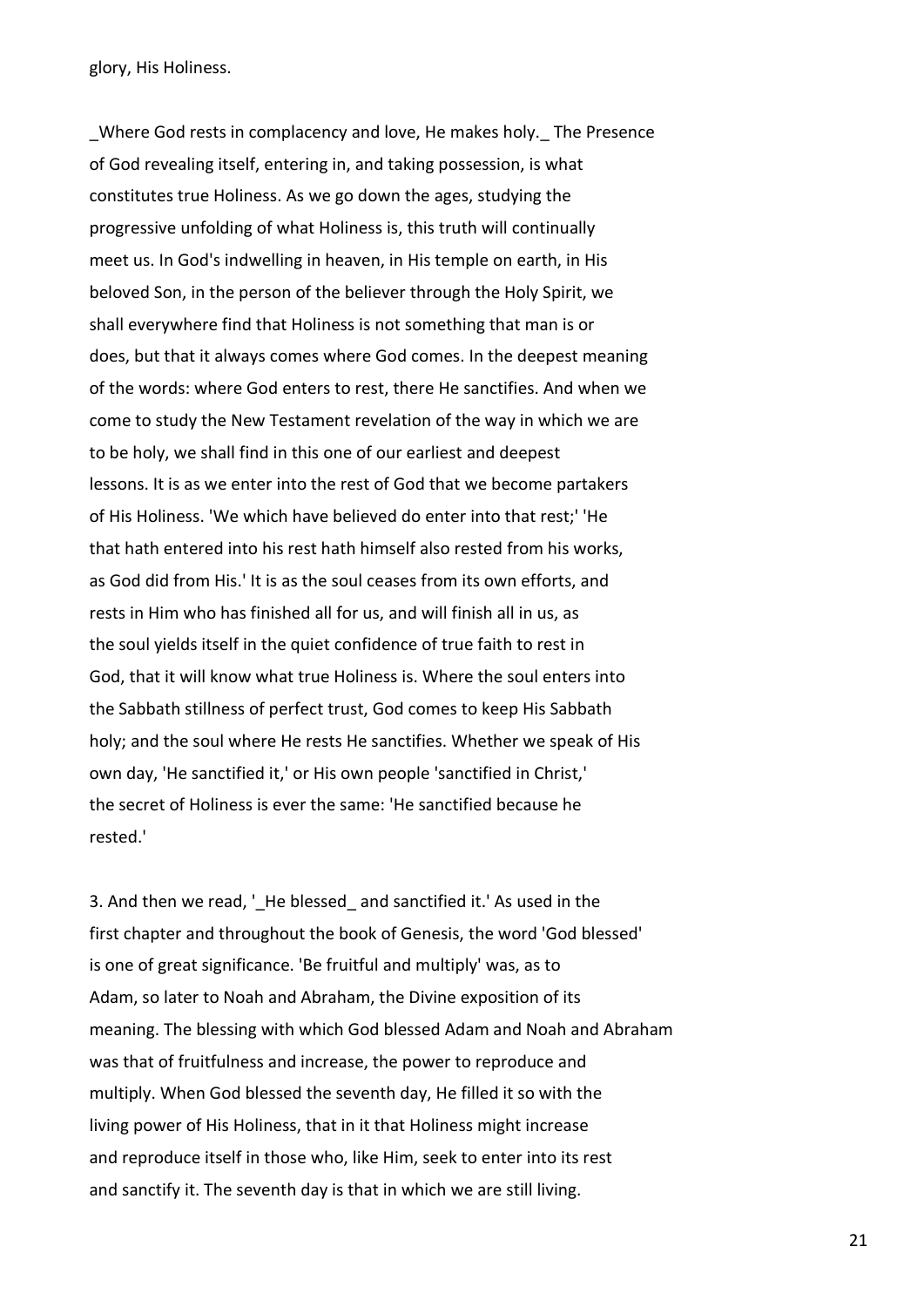Of each of the creation days it is written, up to the last, 'There was evening, and there was morning, the sixth day.' Of the seventh the record has not yet been made; we are living in it now, God's own day of rest and holiness and blessing. Entering into it in a very special manner, and taking possession of it, as the time for His rejoicing in His creature, and manifesting the fulness of His love in sanctifying him, He has made the dispensation we now live in one of Divine and mighty blessing. And He has at the same time taught us what the blessing is. Holiness is blessedness. Fellowship with God in His holy rest is blessedness. And as all God's blessings in Christ have but one fountain, God's Holiness, so they all have but one aim, making us partakers of that Holiness. God created, and blessed; with the creation blessing. God sanctified, and blessed; with the Sabbath blessing of His rest. The Creation blessing, of goodness and fruitfulness and dominion, is to be crowned by the Sabbath blessing of rest in God and holiness in fellowship with Him.

God's finished work of Creation was marred by sin, and our fellowship with Him in the blessing of His holy rest cut off. The finished work of redemption opened for us a truer rest and a surer entrance into the Holiness of God. As He rested in His holy day, so He now rests in His Holy Son. In Him we now can enter fully into the rest of God. 'Made holy in Christ,' let us rest in Him. Let us rest, because we see that as wonderfully as God by His mighty power finished His work of Creation, will He complete and perfect His work of sanctification. Let us yield ourselves to God in Christ, to rest where He rested, to be made holy with His own holiness, and to be blessed with God's own blessing. God the Sanctifier is the name now inscribed upon the throne of God the Creator. At the threshold of the history of the human race there shines this word of infinite promise and hope: 'God blessed and sanctified the seventh day because in it He rested.'

BE YE HOLY, FOR I AM HOLY.

Blessed Lord God! I bow before Thee in lowly worship. I adore Thee as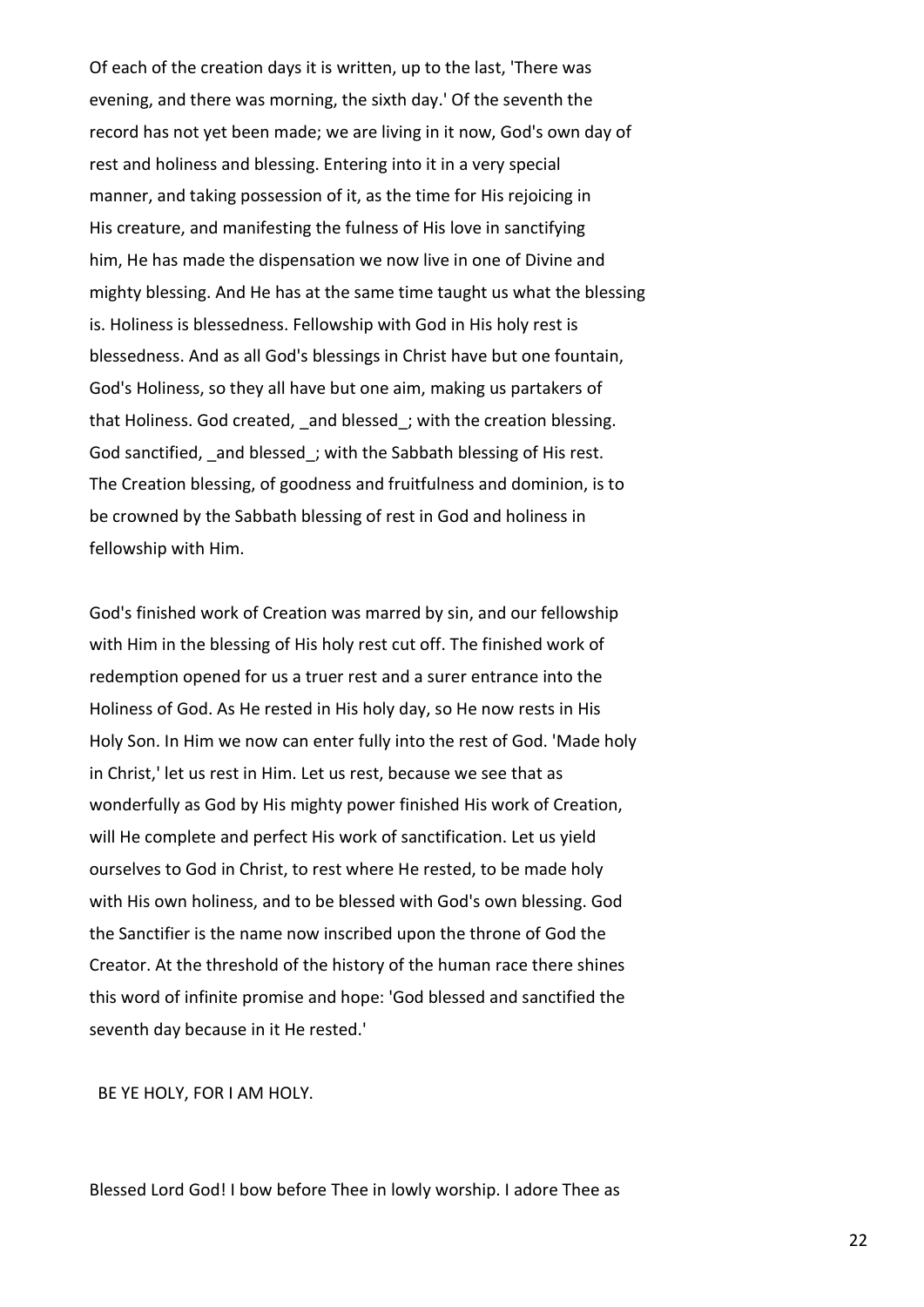God the Creator, and God the Sanctifier. Thou hast revealed Thyself as God Almighty and God Most Holy. I beseech Thee, teach me to know and to trust Thee as such.

I humbly ask Thee for grace to learn and hold fast the deep spiritual truths Thou hast revealed in making holy the Sabbath day. Thy purpose in man's creation is to show forth Thy Holiness, and make him partaker of it. Oh, teach me to believe in Thee as God my Creator and Sanctifier, to believe with my whole heart that the same Almighty power which gave the sixth-day blessing of creation, secures to us the seventh-day blessing of sanctification. Thy will is our sanctification.

And teach me, Lord, to understand better how this blessing comes. It is where Thou enterest to rest, to refresh and reveal Thyself, that Thou makest holy. O my God! may my heart be Thy resting-place. I would, in the stillness and confidence of a restful faith, rest in Thee, believing that Thou doest all in me. Let such fellowship with Thee, and Thy love, and Thy will be to me the secret of a life of holiness. I ask it in the name of our Lord Jesus, in whom Thou hast sanctified us. Amen.

- 1. God the Creator is God the Sanctifier. The Omnipotence that did the first work does the second too. I can trust God Almighty to make me holy. God is holy: if God is everything to me, His presence will be my holiness.
- 2. Rest is ceasing from work, not to work no more, but to begin a new work. God rests and begins at once to make holy that in which He rests. He created by the word of His power; He rests in His love. Creation was the building of the temple; sanctification is the entering in and taking possession. Oh, that wonderful entering into human nature!
- 3. God rests only in what is restful, wholly at His disposal. It is in the restfulness of faith that we must look to God the Sanctifier; He will come in and keep His holy Sabbath in the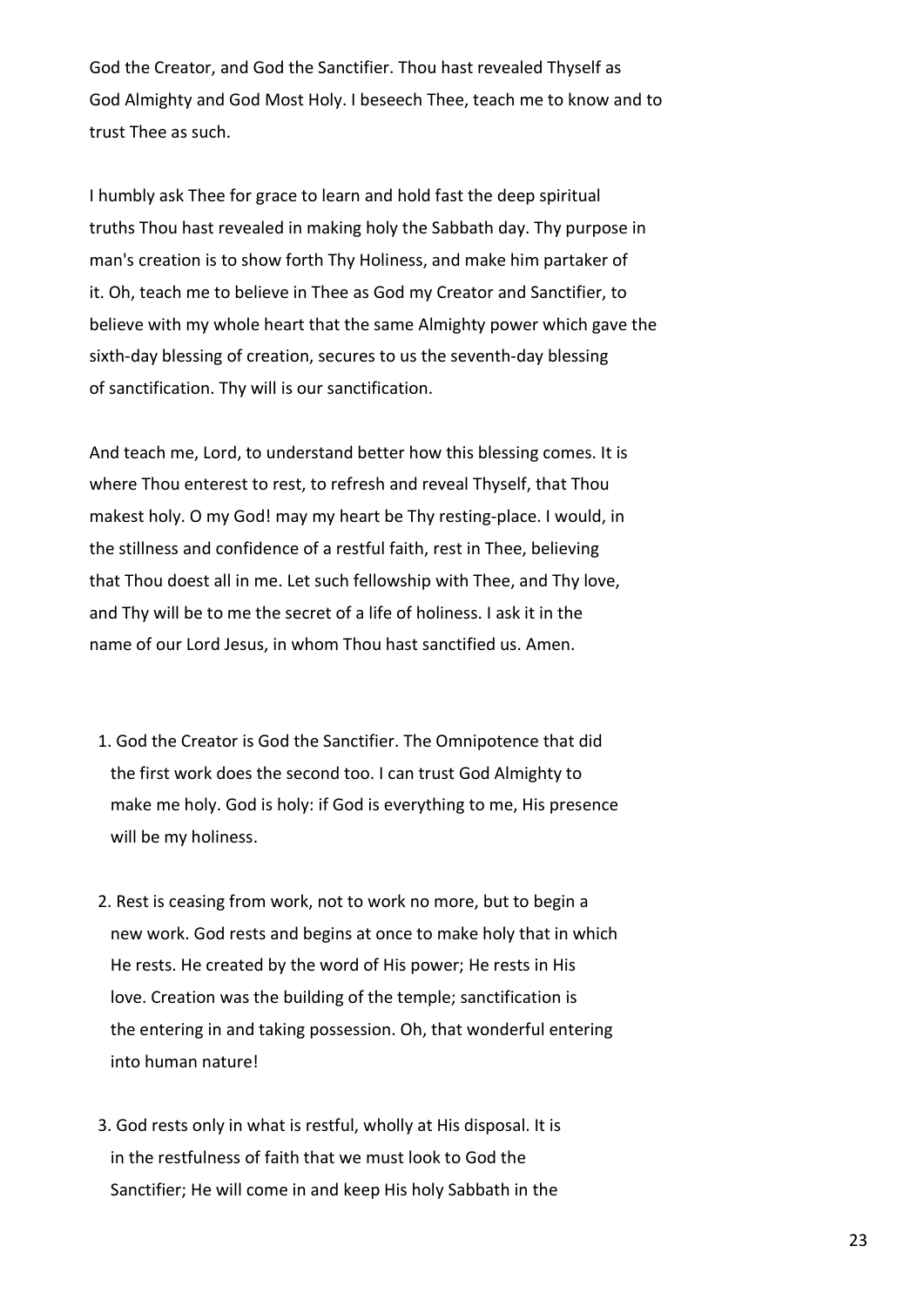restful soul. We rest in God's rest; God rests in our rest.

- 4. The God that rests in man whom He made, and in resting sanctifies, and in sanctifying blesses: this is our God; praise and worship Him. And trust Him to do His work.
- 5. Rest! what a simple word. The Rest of God! what an inconceivable fulness of Life and Love in that word. Let us meditate on it and worship before Him, until it overshadow us and we enter into it--the Rest of God. Rest belongeth unto God: He alone can give it, by making us share His own.

Fourth Day.

HOLY IN CHRIST.

Holiness and Revelation.

 'And when the Lord saw that Moses turned aside to see, He called unto him out of the midst of the bush, and said, Moses, Moses. And he said, Here am I. And He said, Draw not nigh hither; put off thy shoes from thy feet, for the place where thou standest is \_holy ground. And Moses hid his face, for He was afraid to look upon God.'--Ex. iii. 4-6.

And why was it holy ground? Because God had come there and occupied it. Where God is, there is holiness; it is the presence of God makes holy. This is the truth we met with in Paradise when man was just created; here, where Scripture uses the word Holy for the second time, it is repeated and enforced. A careful study of the word in the light of the burning bush will further open its deep significance. Let us see what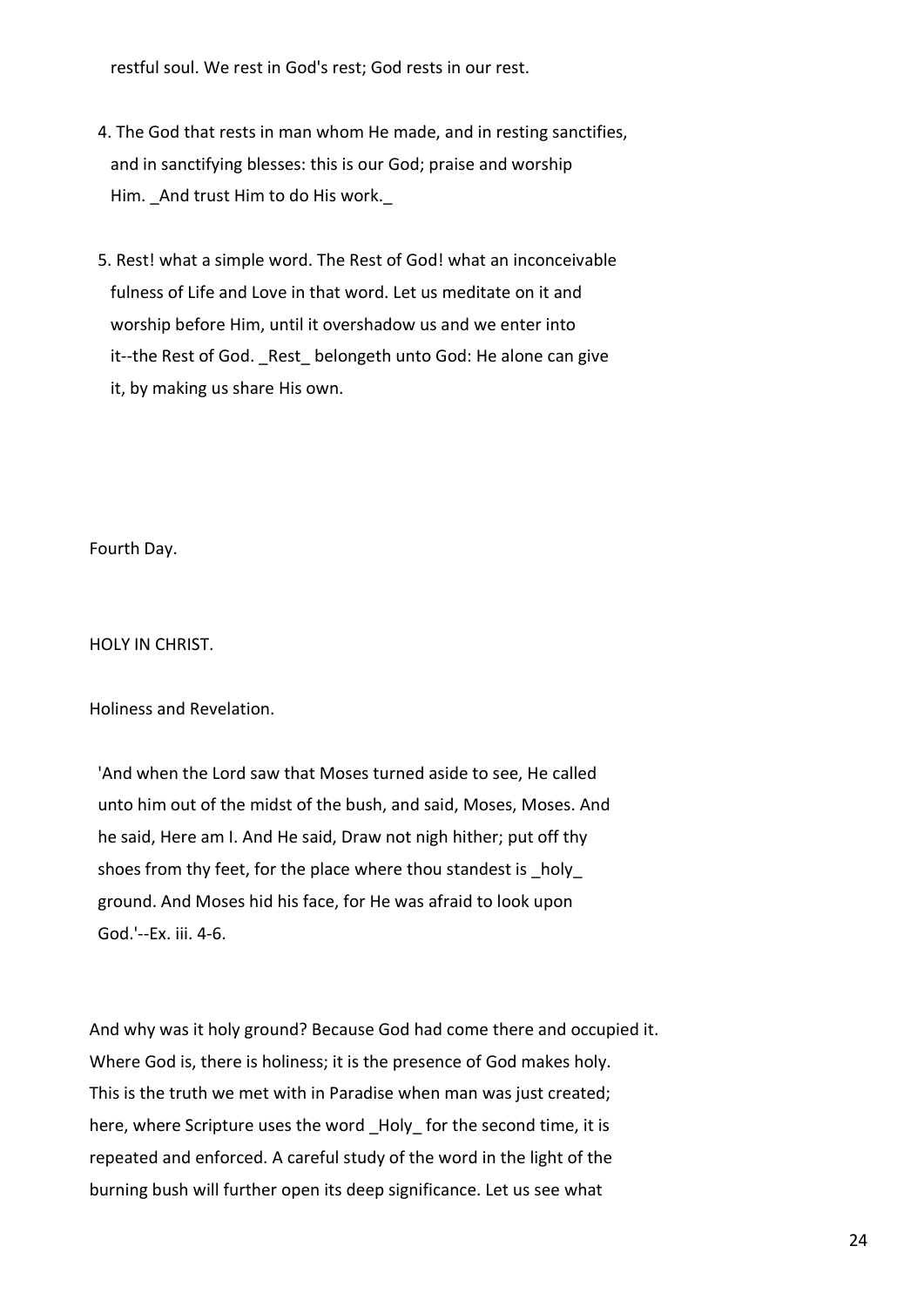the sacred history, what the revelation of God, and what Moses teaches us of this holy ground.

1. Note the place this first direct revelation of God to man as the Holy One takes in sacred history. In Paradise we found the word Holy used of the seventh day. Since that time twenty-five centuries have elapsed. We found in God's sanctifying the day of rest a promise of a new dispensation--the revelation of the Almighty Creator to be followed by that of the Holy One making holy. And yet throughout the book of Genesis the word never occurs again; it is as if God's Holiness is in abeyance; only in Exodus, with the calling of Moses, does it make its appearance again. This is a fact of deep import. Just as a parent or teacher seeks, in early childhood, to impress one lesson at a time, so God deals in the education of the human race. After having in the flood exhibited His righteous judgment against sin, He calls Abraham to be the father of a chosen people. And as the foundation of all His dealings with that people, He teaches him and his seed first of all the lesson of \_childlike trust\_--trust in Him as the Almighty, with whom nothing is too wonderful, and trust in Him as the Faithful One, whose oath could not be broken. With the growth of Israel to a people we see the revelation advancing to a new stage. The simplicity of childhood gives way to the waywardness of youth, and God must now interfere with the discipline and restriction of law. Having gained a right to a place in their confidence as the God of their fathers, He prepares them for a further revelation. Of the God of Abraham the chief attribute was that He was the Almighty One; of the God of Israel, Jehovah, that He is the Holy One.

And what is to be the special mark of the new period that is now about to be inaugurated, and which is introduced by the word holy? God tells Moses that He is now about to reveal Himself in a new character. He had been known to Abraham as God Almighty, the God of Promise (Ex. vi. 3). He would now manifest Himself as Jehovah, the God of Fulfilment, especially in the redemption and deliverance of His people from the oppression He had foretold to Abraham. God Almighty is the God of Creation: Abraham believed in God, 'who quickeneth the dead, and calleth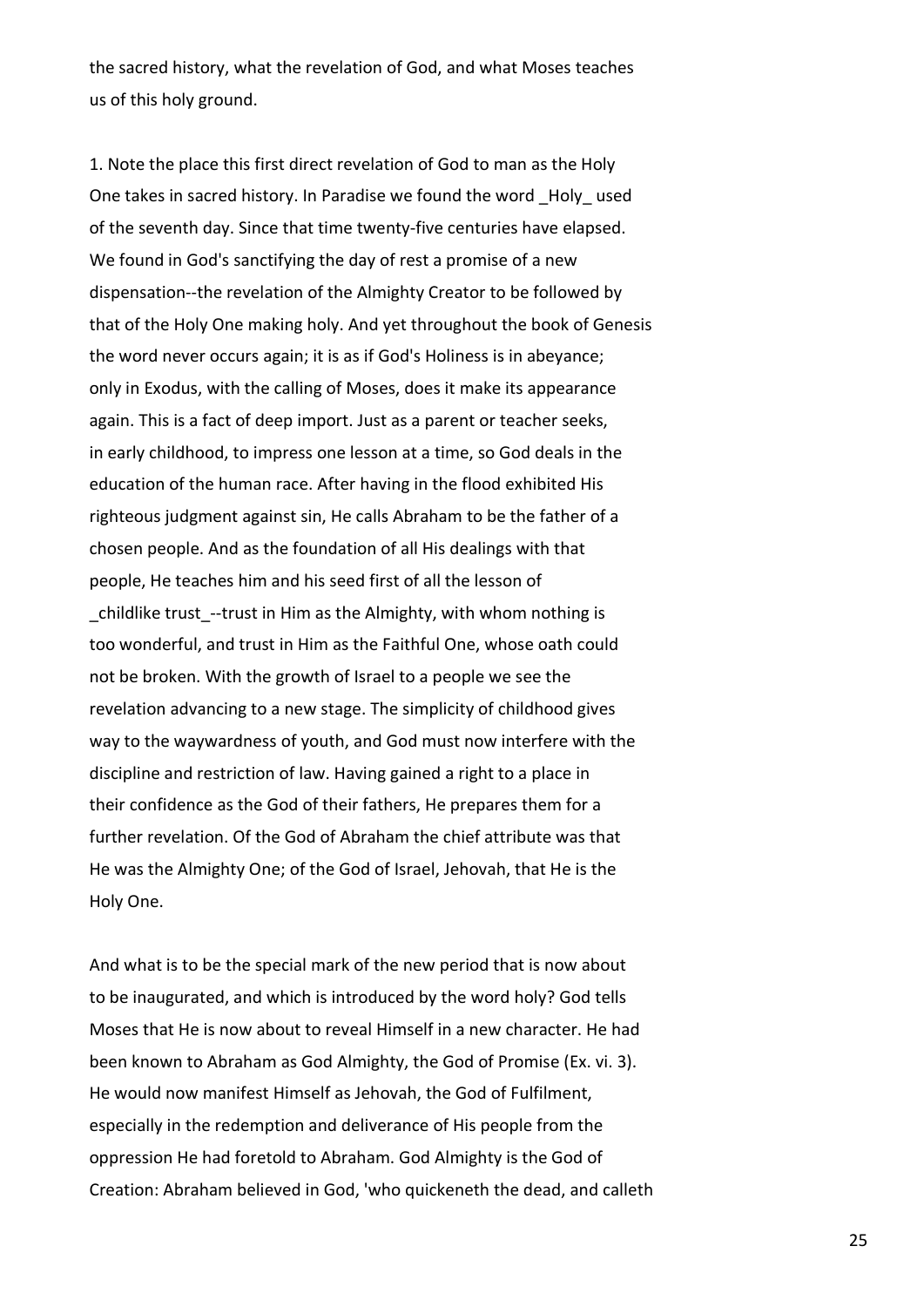the things that are not as though they were.' Jehovah is the God of Redemption and of Holiness. With Abraham there was not a word of sin or guilt, and therefore not of redemption or holiness. To Israel the law is to be given, to convince of sin and prepare the way for holiness; it is Jehovah, the Holy One of Israel, the Redeemer, who now appears. And it is the presence of this Holy One that makes the holy ground.

2. And how does this Presence reveal itself? In the burning bush God makes Himself known as dwelling in the midst of the fire. Elsewhere in Holy Scripture the connection between fire and the Holiness of God is clearly expressed: 'The light of Israel shall be for a fire, and the Holy One for a flame.' The nature of fire may be either beneficent or destructive. The sun, the great central fire, may give life and fruitfulness, or may scorch to death. All depends upon occupying the right position, upon the relation in which we stand to it. And so wherever God the Holy One reveals Himself, we shall find the two sides together: God's Holiness as judgment against sin, destroying the sinner who remains in it, and as Mercy freeing His people from it. Judgment and Mercy ever go together. Of the elements of nature there is none of such spiritual and mighty energy as Fire: what it consumes it takes and changes into its own spiritual nature, rejecting as smoke and ashes what cannot be assimilated. And so the Holiness of God is that infinite Perfection by which He keeps Himself free from all that is not Divine, and yet has fellowship with the creature, and takes it up into union with Himself, destroying and casting out all that will not yield itself to Him.

It is thus as One who dwells in the fire, who is a fire, that God reveals Himself at the opening of this new redemption period. With Abraham and the patriarchs, as we have said, there had been little teaching about sin or redemption; the nearness and friendship of God had been revealed. Now the law will be given, sin will be made manifest, the distance from God will be felt, that man, in learning to know himself and his sinfulness, may learn to know and long for God to make him holy. In all God's revelation of Himself we shall find the combination of the two elements, the one repelling, the other attracting. In His house He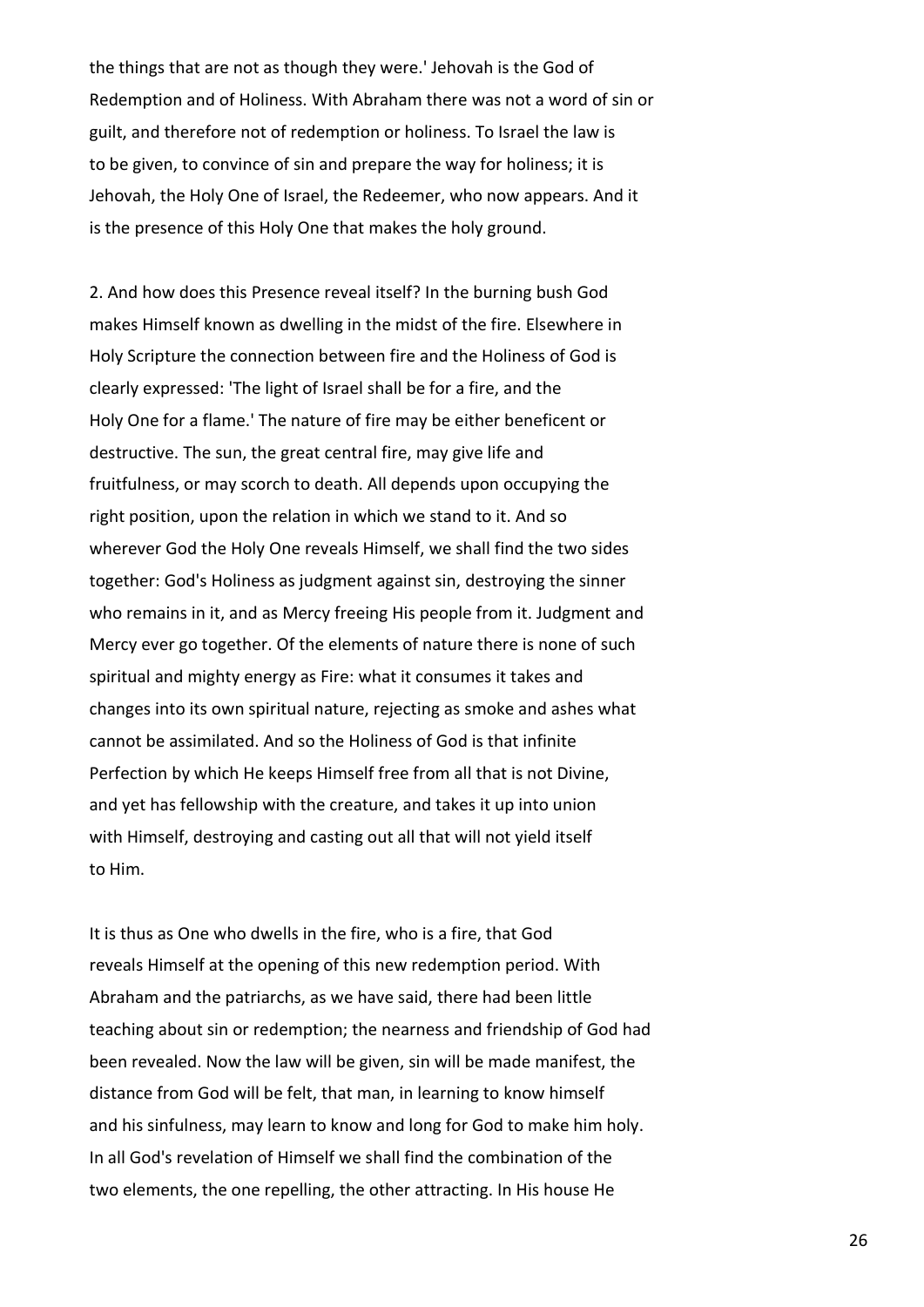will dwell in the midst of Israel, and yet it will be in the awful unapproachable solitude and darkness of the holiest of all within the veil. He will come near to them, and yet keep them at a distance. As we study the Holiness of God, we shall see in increasing clearness how, like fire, it repels and attracts, how it combines into one His infinite distance and His infinite nearness.

3. But the distance will be that which comes out first and most strongly. This we see in Moses: he hid his face, for He feared to look upon God. The first impression which God's Holiness produces is that of fear and awe. Until man, both as a creature and a sinner, learns how high God is above him, how different and distant he is from God, the Holiness of God will have little real value or attraction. Moses hiding his face shows us the effect of the drawing nigh of the Holy One, and the path to His further revelation.

How distinctly this comes out in God's own words: 'Draw not nigh hither; put off thy shoes from off thy feet.' Yes, God had drawn nigh, but Moses may not. God comes near: man must stand back. In the same breath God says, Draw nigh, and, Draw not nigh. There can be no knowledge of God or nearness to Him, where we have not first heard His, Draw not nigh. The sense of sin, of unfitness for God's presence, is the groundwork of true knowledge or worship of Him as the Holy One. 'Put off thy shoes from off thy feet.' The shoes are the means of intercourse with the world, the aids through which the flesh or nature does its will, moves about and does its work. In standing upon holy ground, all this must be put away. It is with naked feet, naked and stript of every covering, that man must bow before a holy God. Our utter unfitness to draw nigh or have any dealings with the Holy One, is the very first lesson we have to learn, if ever we are to participate in His Holiness. That Put off! must exercise its condemning power through our whole being, until we come to realize the full extent of its meaning in the great, ' Put off the old man; put on the Lord Jesus,' and what 'the \_putting off\_ of the body of the flesh, in the circumcision of Christ,' is. Yes, all that is of nature and the flesh, all that is of our own doing or willing or working--our very life, must be put off and given unto the death, if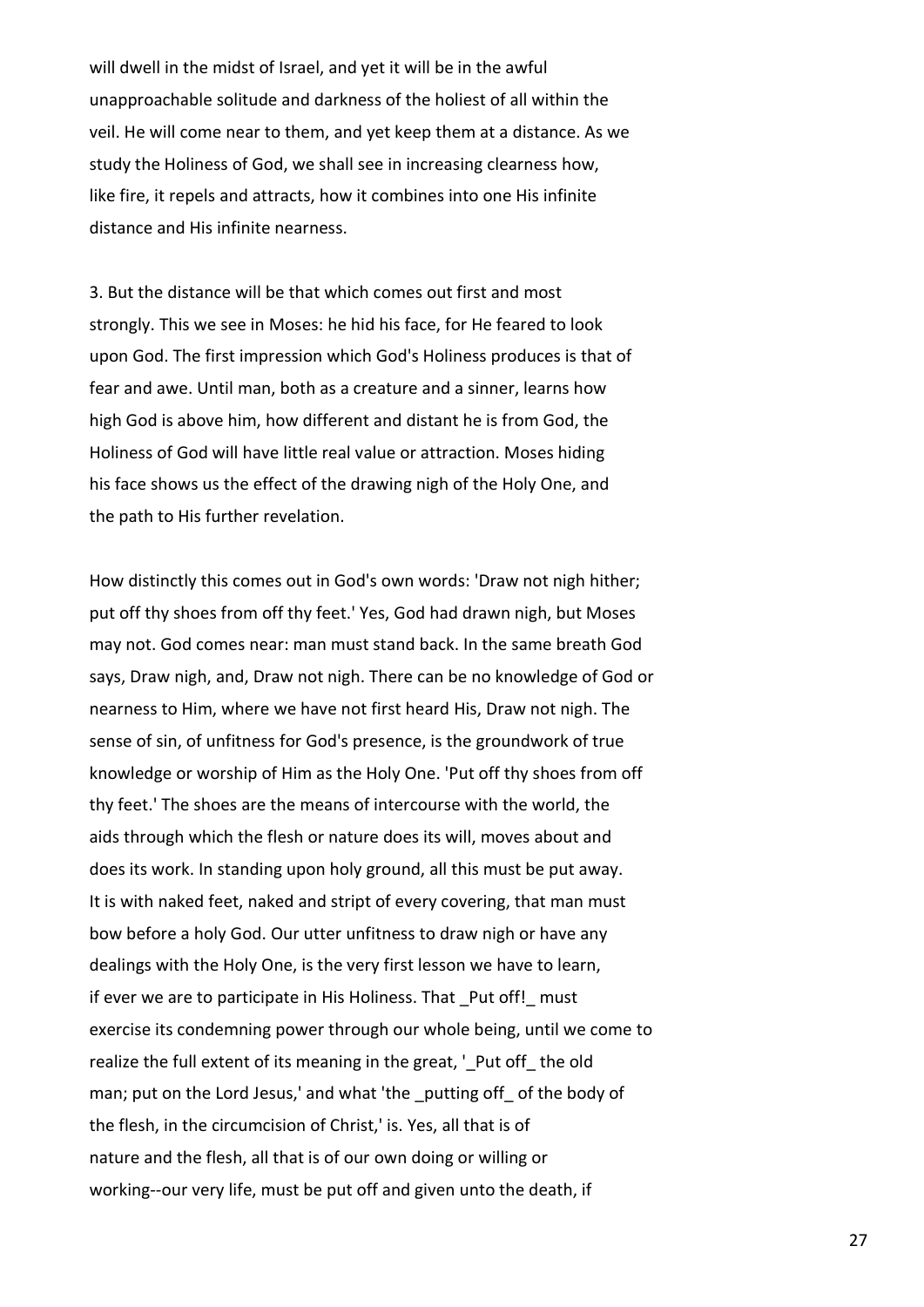God, as the Holy One, is to make Himself known to us.

We have seen before that Holiness is more than goodness or freedom from sin: even unfallen nature is not holy. Holiness is that awful glory by which Divinity is separated from all that is created. Therefore even the seraphs veil their faces with their wings when they sing the Thrice Holy. But oh! when the distance and the difference is not that of the creature only, but of the sinner, who can express, who can realize, the humiliation, the fear, the shame with which we ought to bow before the voice of the Holy One? Alas! this is one of the most terrible effects of sin, that it blinds us. We know not how unholy, how abominable, sin and the sinful nature are in God's sight. We have lost the power of recognising the Holiness of God: heathen philosophy had not even the idea of using the word as expressive of the moral character of its gods. In losing the light of the glory of God, we have lost the power of knowing what sin is. And now God's first work in drawing nigh to us is to make us feel that we may not draw nigh as we are; that there will have to be a very real and a very solemn putting off, and even giving up to the death, of all that appears most lawful and most needful. Not only our shoes are soiled with contact with this unholy earth; even our face must be covered and our eyes closed, in token that the eyes of our heart, all our human wisdom and understanding, are incapable of beholding the Holy One. The first lesson in the school of personal holiness is, to fear and hide our face before the Holiness of God. 'Thus saith the High and Lofty One, whose name is holy, I dwell in the High and Holy Place, and with him that is of a contrite and humble spirit.' Contrition, brokenness of spirit, fear and trembling are God's first demand of those who would see His Holiness.

Moses was to be the first preacher of the Holiness of God. Of the full communication of God's Holiness to us in Christ, His first revelation to Moses was the type and the pledge. From Moses' lips the people of Israel, from his pen the Church of Christ, was to receive the message, 'Be holy: I am holy: I make holy.' His preparation for being the messenger of the Holy One was here, where he hid his face, because he was afraid to look upon God. It is with the face in the dust, it is in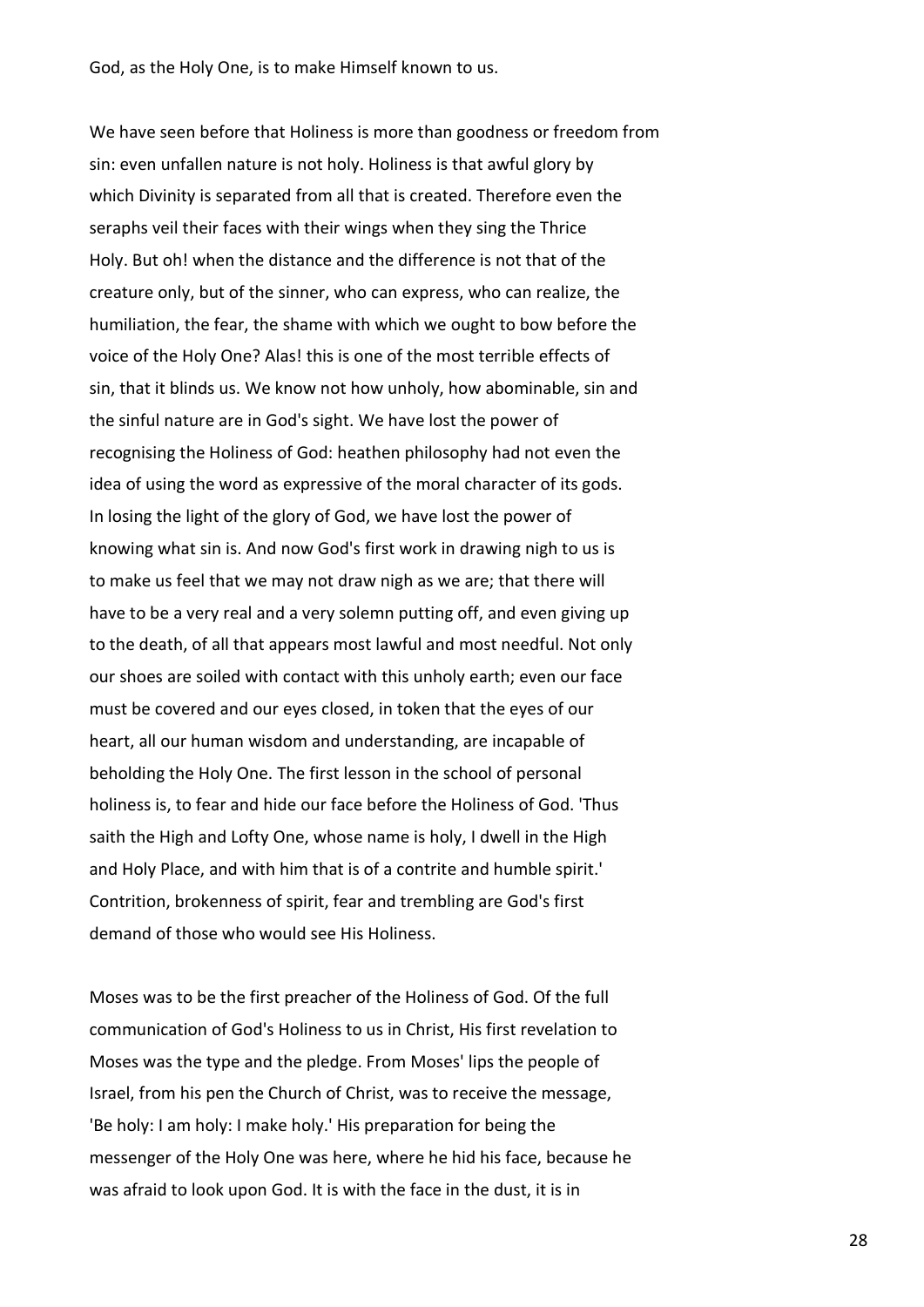the putting off not only of the shoes, but of all that has been in contact with the world and self and sin, that the soul draws nigh to the fire, in which God dwells, and which burns, but does not consume. Oh that every believer, who seeks to witness for God as the Holy One, might thus learn how the fulfilment of the type of the Burning Bush is the Crucified Christ, and how, as we die with Him, we receive that Baptism of Fire, which reveals in each of us what it means: the Holy One dwelling in a Burning Bush. Only so can we learn what it is to be holy, as He is holy.

BE YE HOLY, FOR I AM HOLY.

Most Holy God! I have seen Thee, who dwellest in the fire. I have heard Thy voice, Draw not nigh hither; put thy shoes off from thy feet. And my soul has feared to look upon God, the Holy One.

And yet, O my God! I must see Thee. Thou didst create me for Thy likeness. Thou hast taught that this likeness is Thy Holiness: 'Be holy, as I am holy.' O my God! how shall I know to be holy, unless I may see Thee, the Holy One? To be holy, I must look upon God.

I bless Thee for the revelation of Thyself in the flames of the thorn-bush, in the fire of the accursed tree. I bow in amazement and deep abasement at the great sight: Thy Son in the weakness of His human nature, in the fire, burning but not consumed. O my God! in fear and trembling I have yielded myself as a sinner to die like Him. Oh, let the fire consume all that is unholy in me! Let me too know Thee as the God that dwelleth in the fire, to melt down and purge out and destroy what is not of Thee, to save and take up into Thine own Holiness what is Thine own.

O Holy Lord God! I bow in the dust before this great mystery. Reveal to me Thy Holiness, that I too may be its witness and its messenger on earth. Amen.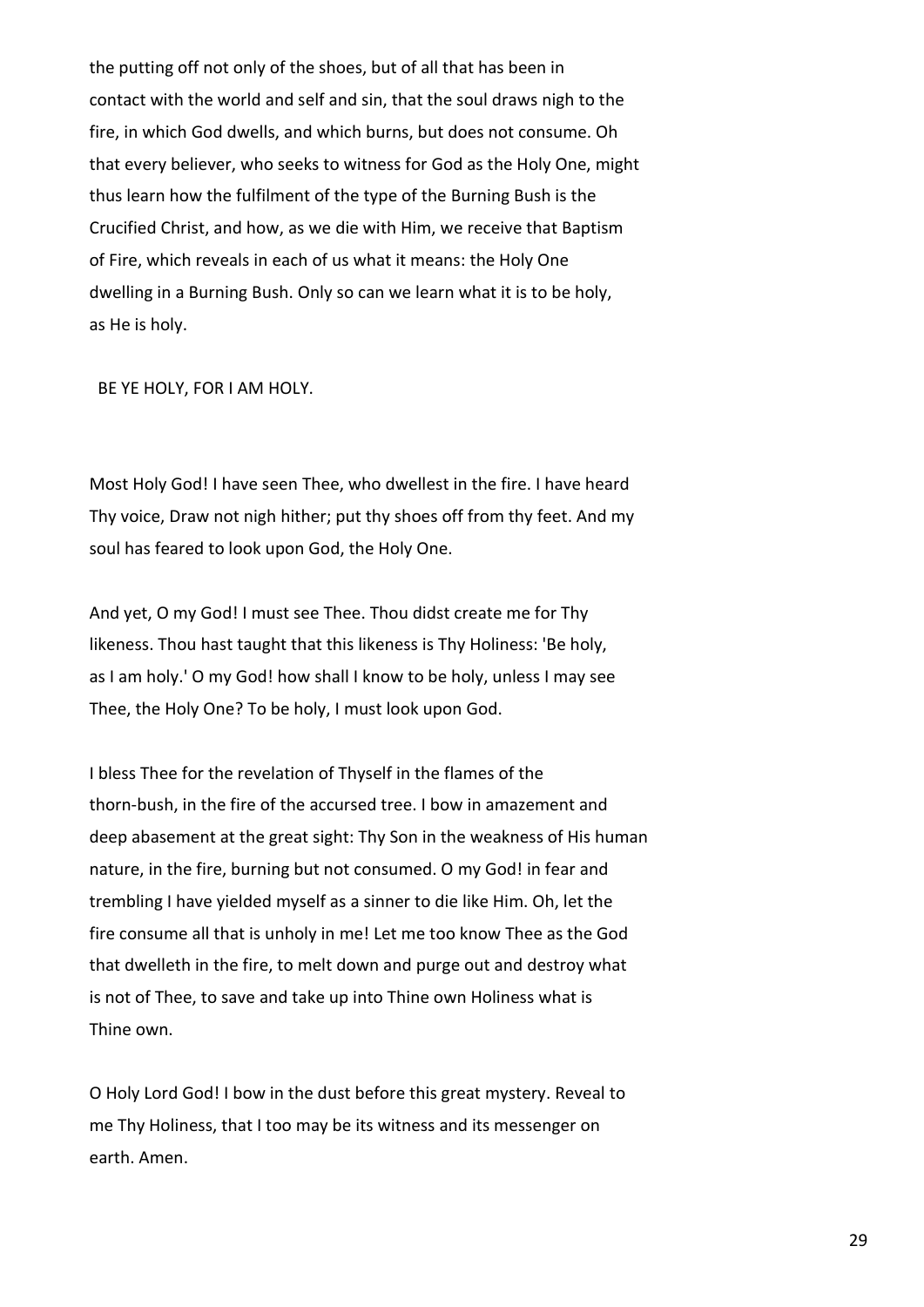- 1. Holiness as the fire of God. Praise God that there is a Power that can consume the vile and the dross, a Power that will not leave it undisturbed. 'The bush burning but not consumed' is not only the motto of the Church in time of persecution; it is the watchword of every soul in God's sanctifying work.
- 2. There is a new Theology, which only speaks of the love of God as seen in the cross. It sees not the glory of His Righteousness, and His righteous judgment. This is not the God of Scripture. 'Our God is a consuming fire,' is New Testament Theology. To 'offer service with reverence and awe,' is New Testament religion. In Holiness, Judgment and Mercy meet.
- 3. Holiness as the fear of God. Hiding the face before God for fear, not daring to look or speak,--this is the beginning of rest in God. It is not yet the true rest, but on the way to it. May God give us a deep fear of whatever could grieve or anger Him. May we have a deep fear of ourselves, and all that is of the old, the condemned nature, lest it rise again. 'The spirit of the fear of the Lord' is the first manifestation of the spirit of holiness, and prepares the way for the joy of holiness. 'Walking in the fear of the Lord, and in the comfort of the Holy Ghost;' these are the two sides of the Christian life.
- 4. The Holiness of God was revealed to Moses that he might be its messenger. The Church needs nothing so much to-day as men and women who can testify for the Holiness of God. Will you be one?

## NOTE.

The connection between the fear of God and holiness is most intimate.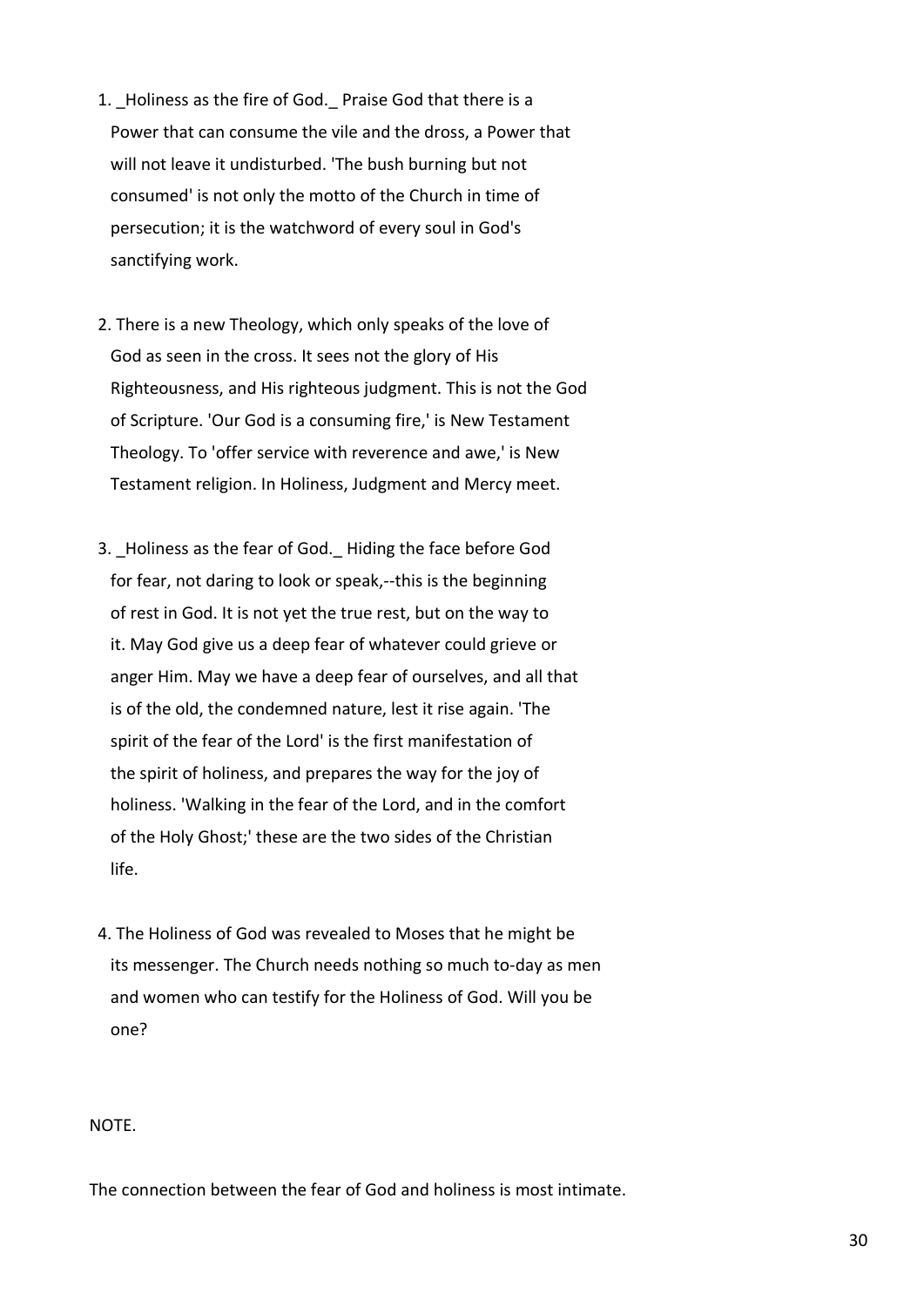There are some who seek most earnestly for holiness, and yet never exhibit it in a light that will attract the world or even believers, because this element is wanting. It is the fear of the Lord that works that meekness and gentleness, that deliverance from self-confidence and self-consciousness, which form the true groundwork of a saintly character. The passages of God's Word in which the two words are linked together are well worthy of a careful study. 'Who is like unto Thee, glorious in holiness, fearful in praises?' 'In Thy fear will I worship towards Thy holy temple.' 'O fear the Lord, ye His holy ones. ' 'O worship the Lord, in the beauty of holiness; fear before Him, all the earth.' 'Let them praise Thy great and terrible name; holy is He.' 'The fear of the Lord is the beginning of wisdom; and the knowledge of the Holy One is understanding.' 'The Lord of hosts, Him shall ye sanctify; let Him be your fear, and let Him be your dread.' 'Perfecting holiness in the fear of the Lord.' 'Like as He which called you is holy, be ye yourselves also  $\Delta$  holy ; and if ye call on Him as father, pass the time of your sojourning in fear. And so on through the whole of Scripture, from the Song of Moses on to the Song of the Lamb: 'Who shall not fear Thee, O Lord! and glorify Thy name, for Thou only art holy. 'If we yield ourselves to the impression of such passages, we shall feel more deeply that the fear of God, the tender fear of in any way offending Him, the fear especially of entering into His holy presence with what is human and carnal, with aught of our own wisdom and effort, is of the very essence of the holiness we are to follow after. It is this fear of God will make us, like Moses, fall down and hide our face in God's presence, and wait for His own Holy Spirit to open in us the eyes, and breathe in us the thoughts and the worship, with which we draw nigh to Him, the Holy One. It is in this holy fear that that stillness of soul is wrought which leads it to rest in God, and opens the way for what we saw in Paradise to be the secret of holiness: God keeping His Sabbath, and sanctifying the soul in which He rests.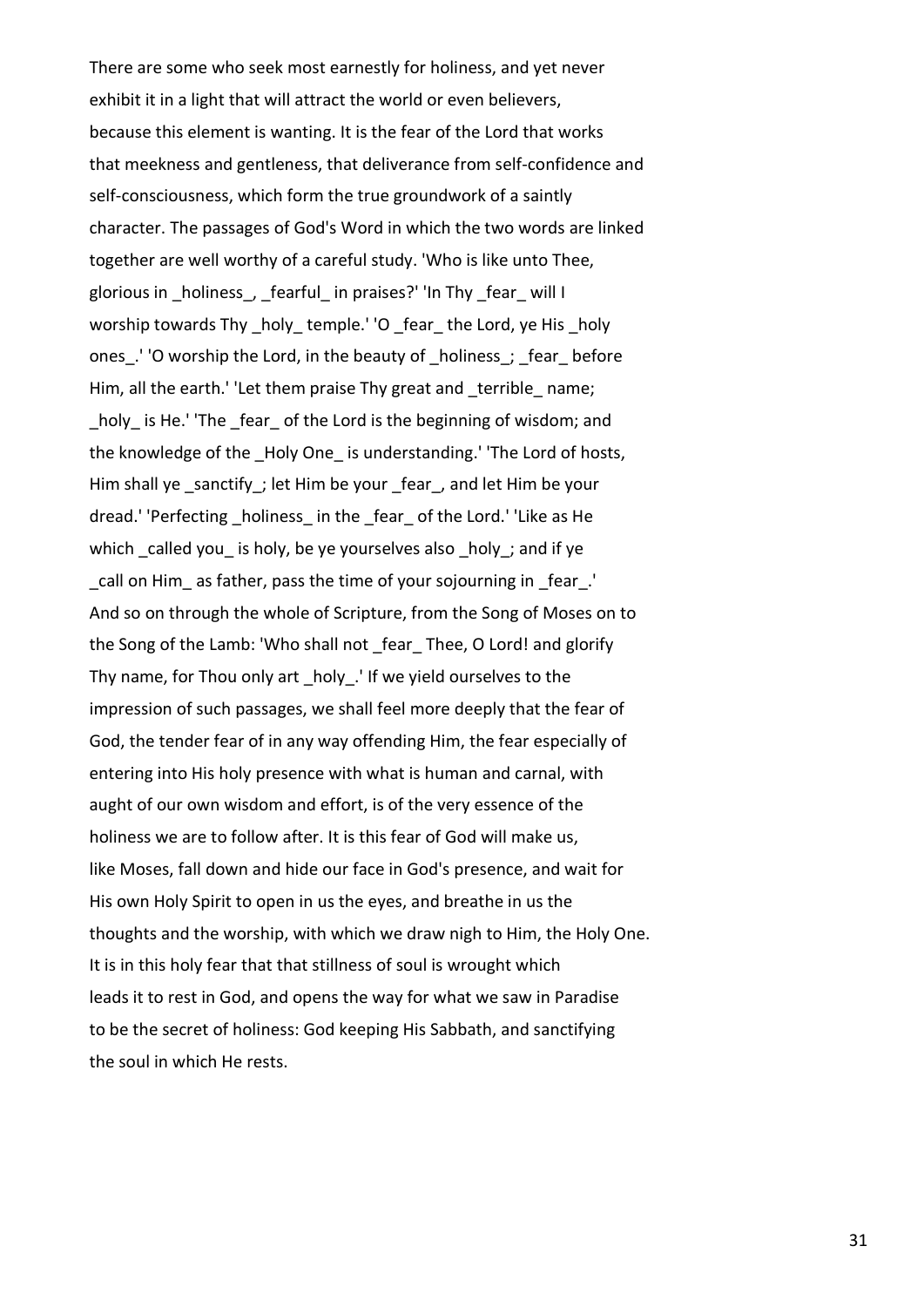Fifth Day.

HOLY IN CHRIST.

Holiness and Redemption.

'\_Sanctify\_ unto \_me\_ all the first-born.'--Ex. xiii. 2.

'All the first-born are mine ; for on the day I smote all the first-born in the land of Egypt I sanctified unto me all the first-born in Israel: mine they shall be: I am the Lord.'--Num. iii. 13, viii. 17.

 'For I am the Lord your God that bringeth you up out of the land of Egypt to be your God: ye shall therefore \_be holy\_, for I am \_holy\_.'--Lev. xi. 45.

'I have redeemed thee; thou art mine.'--Isa. xliii. 1.

At Horeb we saw how the first mention of the word holy in the history of fallen man was connected with the inauguration of a new period in the revelation of God, that of Redemption. In the passover we have the first manifestation of what Redemption is; and here the more frequent use of the word holy begins. In the feast of unleavened bread we have the symbol of the putting off of the old and the putting on of the new, to which redemption through blood is to lead. Of the seven days we read: 'In the first day there shall be an \_holy\_ convocation, and in the seventh day there shall be an holy convocation;' the meeting of the redeemed people to commemorate its deliverance is a holy gathering; they meet under the covering of their Redeemer, the Holy One. As soon as the people had been redeemed from Egypt, God's very first word to them was, 'Sanctify--make holy unto me all the first-born: it is mine.' (See Ex. xiii. 2.) The word reveals how proprietorship is one of the central thoughts both in redemption and in sanctification, the link that binds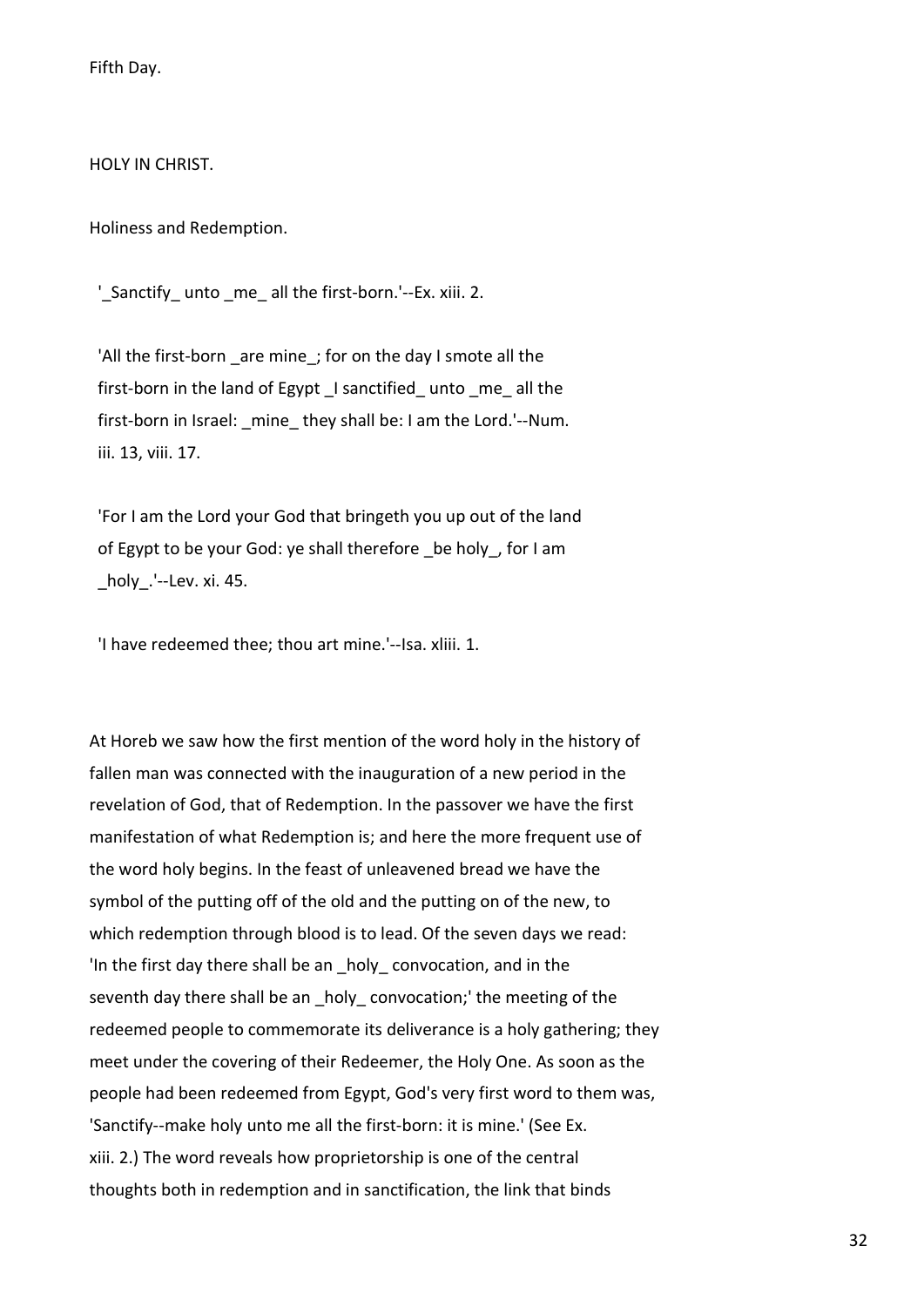them together. And though the word is here only used of the first-born, they are regarded as the type of the whole people. We know how all growth and organization commence from a centre, around which in ever-widening circles the life of the organism spreads. If holiness in the human race is to be true and real, free as that of God, it must be the result of a self-appropriating development. And so the first-born are sanctified, and afterwards the priests in their place, as the type of what the whole people is to be as God's first-born among the nations, His peculiar treasure, 'an holy nation.' This idea of proprietorship as related to redemption and sanctification comes out with especial clearness when God speaks of the exchange of the priests for the first-born (Num. iii. 12, 13, viii. 16, 17): 'The Levites are wholly given unto me; instead of the first-born have I taken them unto me; for all the first-born are mine; in the day that I smote every first-born in the land of Egypt I sanctified them for myself.

Let us try and realize the relation existing between redemption and holiness. In Paradise we saw what God's sanctifying the seventh day was: He took possession of it, He blessed it, He rested in it and refreshed Himself. Where God enters and rests, there is holiness: the more perfectly the object is fitted for Him to enter and dwell, the more perfect the holiness. The seventh day was sanctified as the period for man's sanctification. At the very first step God took to lead him to His Holiness--the command not to eat of the tree--man fell. God did not give up His plan, but had now to pursue a different and slower path. After twenty-five centuries' slow but needful preparation, He now reveals Himself as the Redeemer. A people whom He had chosen and formed for Himself He gives up to oppression and slavery, that their hearts may be prepared to long for and welcome a Deliverer. In a series of mighty wonders He proves Himself the Conqueror of their enemies, and then, in the blood of the Paschal Lamb on their doors, teaches them what redemption is, not only from an unjust oppressor here on earth, but from the righteous judgment their sins had deserved. The Passover is to be to them the transition from the seen and temporal to the unseen and spiritual, revealing God not only as the Mighty but as the Holy One, freeing them not only from the house of bondage but the Destroying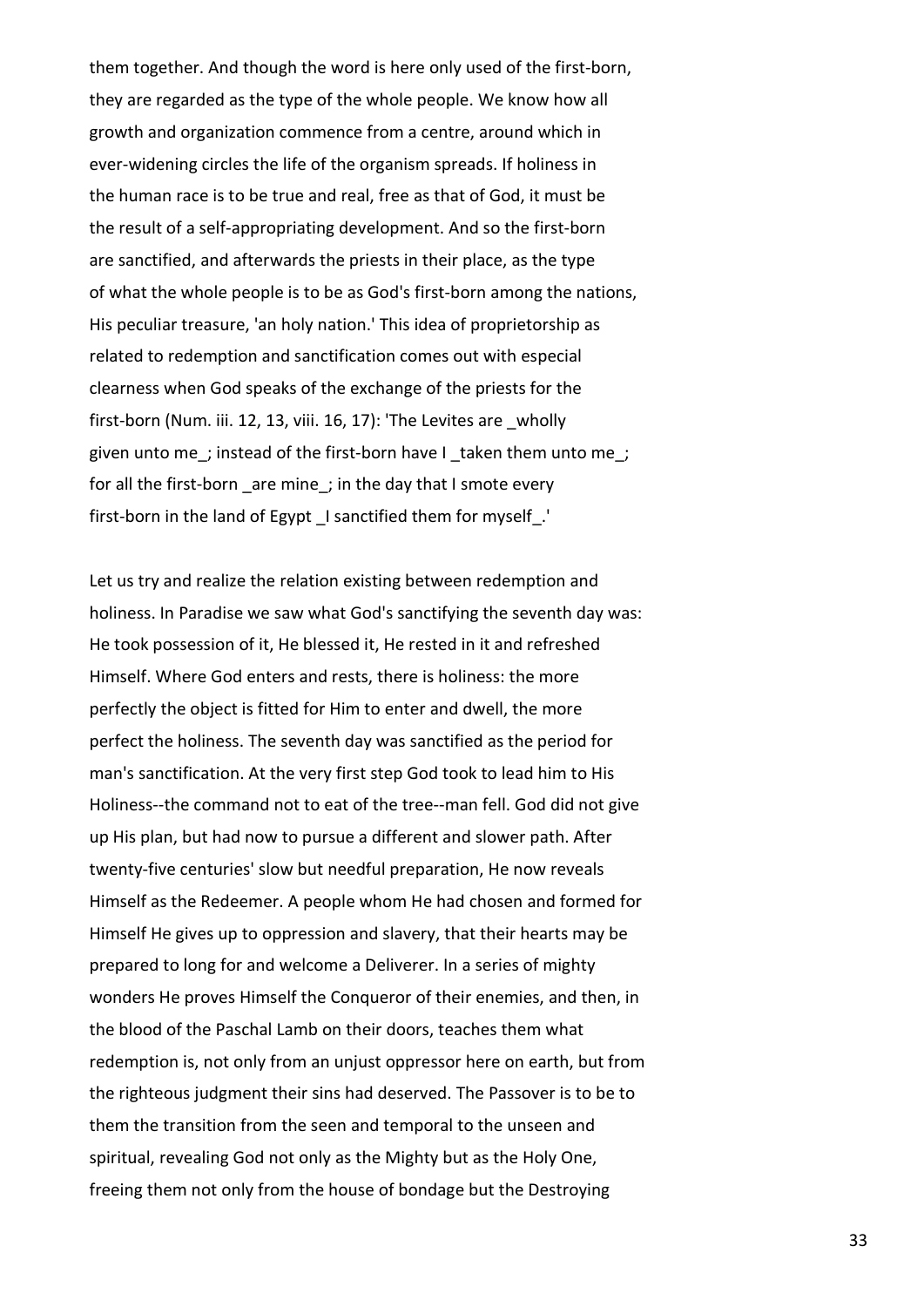Angel.

And having thus redeemed them, He tells them that they are now His own. During their stay at Sinai and in the wilderness, the thought is continually pressed upon them that they are now the Lord's people, whom He has made His own by the strength of His arm, that He may make them holy for Himself, even as He is holy. The purpose of redemption is Possession, and the purpose of Possession is likeness to Him who is Redeemer and Owner, is Holiness.

In regard to this Holiness, and the way it is to be attained as the result of redemption, there is more than one lesson the sanctifying of the first-born will teach us.

First of all, we want to realize how inseparable redemption and holiness are. Neither can exist without the other. \_Only redemption leads to holiness. If I am seeking holiness, I must abide in the clear and full experience of being a redeemed one, and as such of being owned and possessed by God. Redemption is too often looked at from its negative side as deliverance from: its real glory is the positive element of being redeemed unto Himself. Full possession of a house means occupation: if I own a house without occupying it, it may be the home of all that is foul and evil. God has redeemed me and made me His own with the view of getting complete possession of me. He says of my soul, 'It is mine,' and seeks to have His right of ownership acknowledged and made fully manifest. That will be perfect holiness, where God has entered in and taken complete and entire possession.[2] It is redemption gives God His right and power over me; it is redemption sets me free for God now to possess and bless: it is redemption realized and filling my soul, that will bring me the assurance and experience of all His power will work in me. In God, redemption and sanctification are one: the more redemption as a Divine reality possesses me, the closer am I linked to the Redeemer-God, the Holy One.

And just so, only holiness brings the assurance and enjoyment of redemption. If I am seeking to hold fast redemption on lower ground, I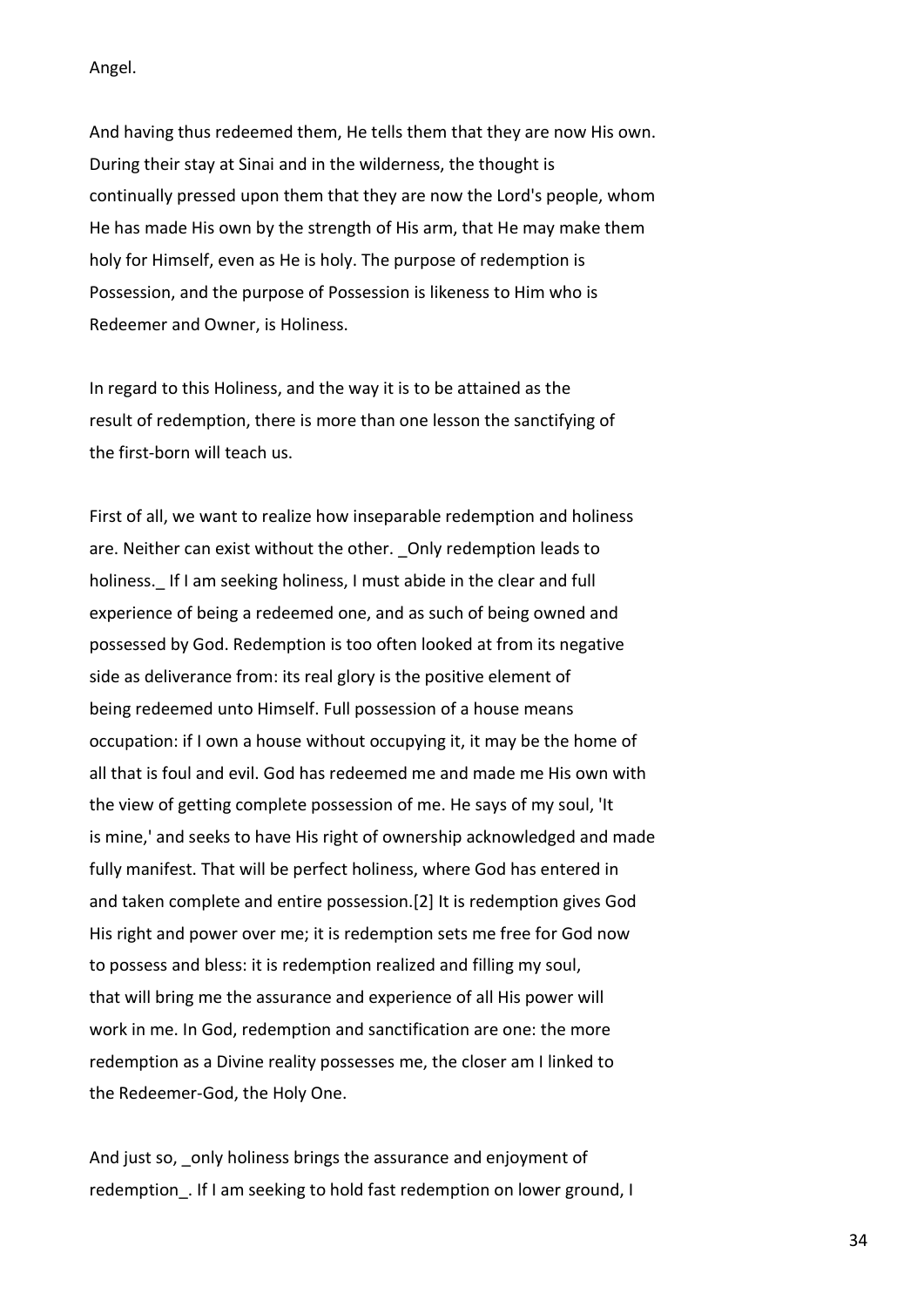may be deceived. If I have become unwatchful or careless, I should tremble at the very idea of trusting in redemption apart from holiness as its object. To Israel God spake, 'I brought you up out of the land of Egypt: therefore ye shall be holy, for I am holy.' It is God the Redeemer who made us His own, who calls us too to be holy: let Holiness be to us the most essential, the most precious part of redemption: the yielding of ourselves to Him who has taken us as His own, and has undertaken to \_make\_ us His own entirely.

A second lesson suggested is the connection between God's and man's working in sanctification. To Moses the Lord speaks, '\_Sanctify\_ unto me all the first-born.' He afterwards says, '\_I sanctified \_ all the first-born for myself.' What God does He does to be carried out and appropriated through us. When He tells us that we are made holy in Christ Jesus, that we are His holy ones, He speaks not only of His purpose, but of what He has really done; we have been sanctified in the one offering of Christ, and in our being created anew in Him. But this work has a human side. To us comes the call to be holy, to follow after holiness, to perfect holiness. God has made us His own, and allows us to say that we are His: but He waits for us now to yield Him an enlarged entrance into the secret places of our inner being, for Him to fill it all with His fulness. Holiness is not something we bring to God or do for Him. Holiness is what there is of God in us. God has made us His own in redemption, that He might make Himself our own in sanctification. And our work in becoming holy is the bringing our whole life, and every part of it, into subjection to the rule of this holy God, putting every member and every power upon His altar.

And this teaches us the answer to the question as to the connection between the sudden and the gradual in sanctification: between its being a thing once for all complete, and yet imperfect and needing to be perfected. What God sanctifies is holy with a Divine and perfect holiness as His gift: man has to sanctify by acknowledging and maintaining and carrying out that holiness in relation to what God has made holy. God sanctified the Sabbath day: man has to sanctify it, that is, to keep it holy. God sanctified the first-born as His own: Israel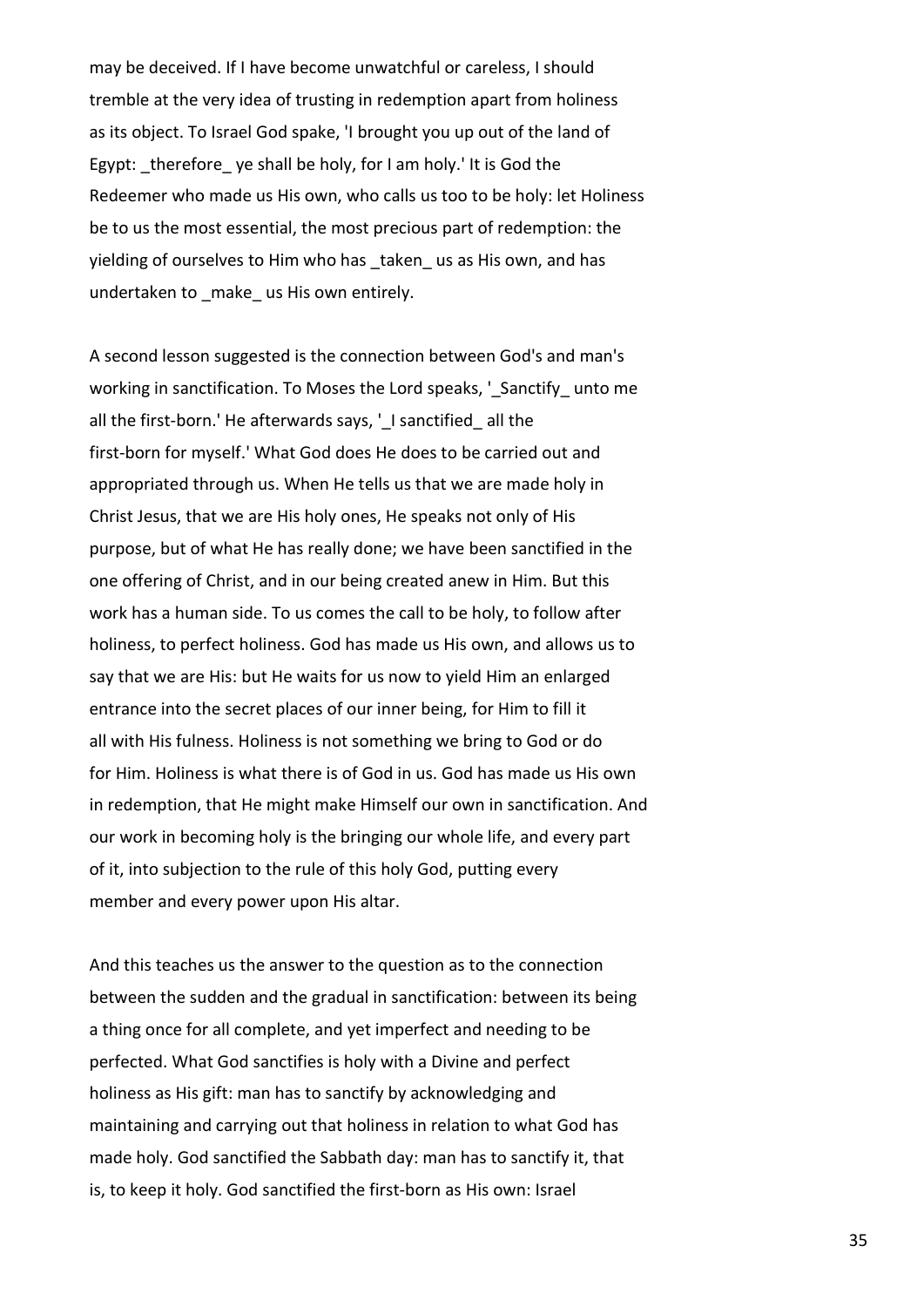had to sanctify them, to treat them and give them up to God as holy. God is holy: we are to sanctify Him in acknowledging and adoring and honouring that holiness. God has sanctified His great name, His name is Holy: we sanctify or hallow that name as we fear and trust and use it as the revelation of His Holiness. God sanctified Christ: Christ sanctified Himself, manifesting in His personal will and action perfect conformity to the Holiness with which God had made Him holy. God has sanctified us in Christ Jesus: we are to be holy by yielding ourselves to the power of that holiness, by acting it out, and manifesting it in all our life and walk. The objective Divine gift, bestowed once for all and completely, must be appropriated as a subjective personal possession; we must cleanse ourselves, perfecting holiness. Redeemed unto holiness: as the two thoughts are linked in the mind and work of God, they must be linked in our heart and life.

When Isaiah announced the second, the true redemption, it was given to him, even more clearly and fully than to Moses, to reveal the name of God as 'The Redeemer, the Holy One of Israel.' The more we study this name, and hallow it, and worship God by it, the more inseparably will the words become connected, and we shall see how, as the Redeemer is the Holy One, the redeemed are holy ones too. Isaiah says of 'the way of holiness,' the 'redeemed shall walk therein.' The redemption that comes out from the Holiness of God must lead up into it too. We shall understand that to be redeemed in Christ is to be holy in Christ, and the call of our redeeming God will acquire new meaning: 'I am \_holy\_: \_be ye holy\_.'

BE YE HOLY, FOR I AM HOLY.

O Lord God! the Holy One of Israel and his Redeemer! I worship before Thee in deep humility. I confess with shame that I so long sought Thee more as the Redeemer than as the Holy One. I knew not that it was as the Holy One Thou hadst redeemed, that redemption was the outcome and the fruit of Thy Holiness; that a participation in Thy Holiness was its one purpose and its highest beauty. I only thought of being redeemed from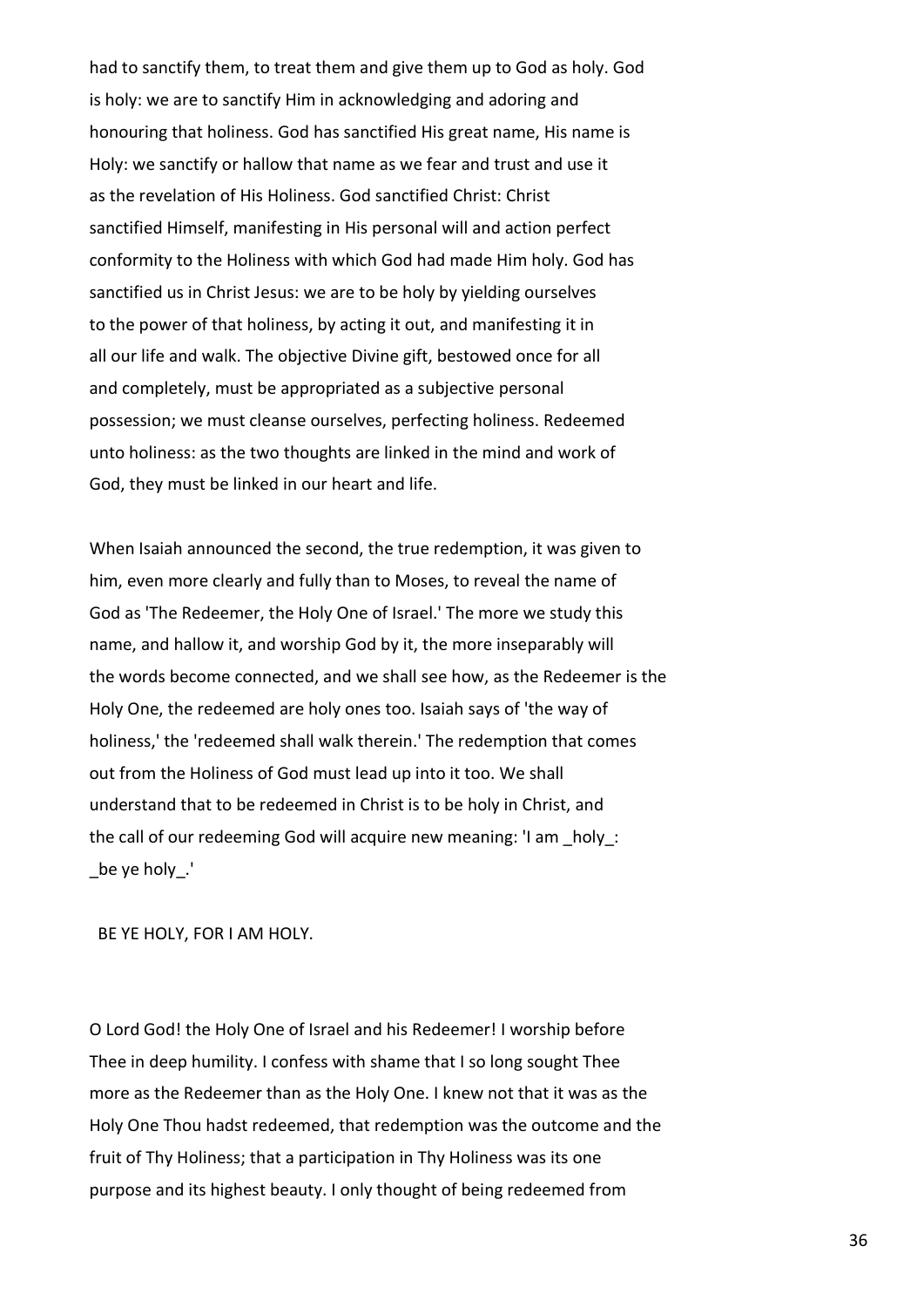bondage and death: like Israel, I understood not that without fellowship and conformity to Thyself redemption would lose its value.

Most holy God! I praise Thee for the patience with which Thou bearest with the selfishness and the slowness of Thy redeemed ones. I praise Thee for the teaching of the Spirit of Thy Holiness, leading Thy saints, and me too, to see how it is Thy Holiness, and the call to become partaker of it, that gives redemption its value; how it is for Thyself as the Holy One, to be Thine own, possessed and sanctified of Thee, that we are redeemed.

O my God! with a love and a joy and a thanksgiving that cannot be uttered, I praise Thee for Christ, who has been made unto us of Thee sanctification and redemption. In Him Thou art my Redeemer, my Holy One. In Him I am Thy redeemed, Thy holy one. O God! in speechless adoration I fall down to worship the love that passeth knowledge, that hath done this for us, and to believe that in one who is now before Thee, holy in Christ, Thou wilt fulfil all Thy glorious purposes according to the greatness of Thy power. Amen.

- 1. 'Redemption through His blood.' The blood we meet at the threshold of the pathway of Holiness. For it is the blood of the sacrifice which the fire of God consumed, and yet could not consume. That blood has such power of holiness in it, that we read, 'Sanctified by His own blood.' Always think of holiness, or pray for it, as one redeemed by blood. Live under the covering of the blood in its daily cleansing power.
- 2. It is only as we know the Holiness of God as Fire, and bow before His righteous judgment, that we can appreciate the preciousness of the blood or the reality of the redemption. As long as we only think of the love of God as goodness, we may aim at being good; faith in God who redeems will waken in us the need and the joy of being holy in Christ.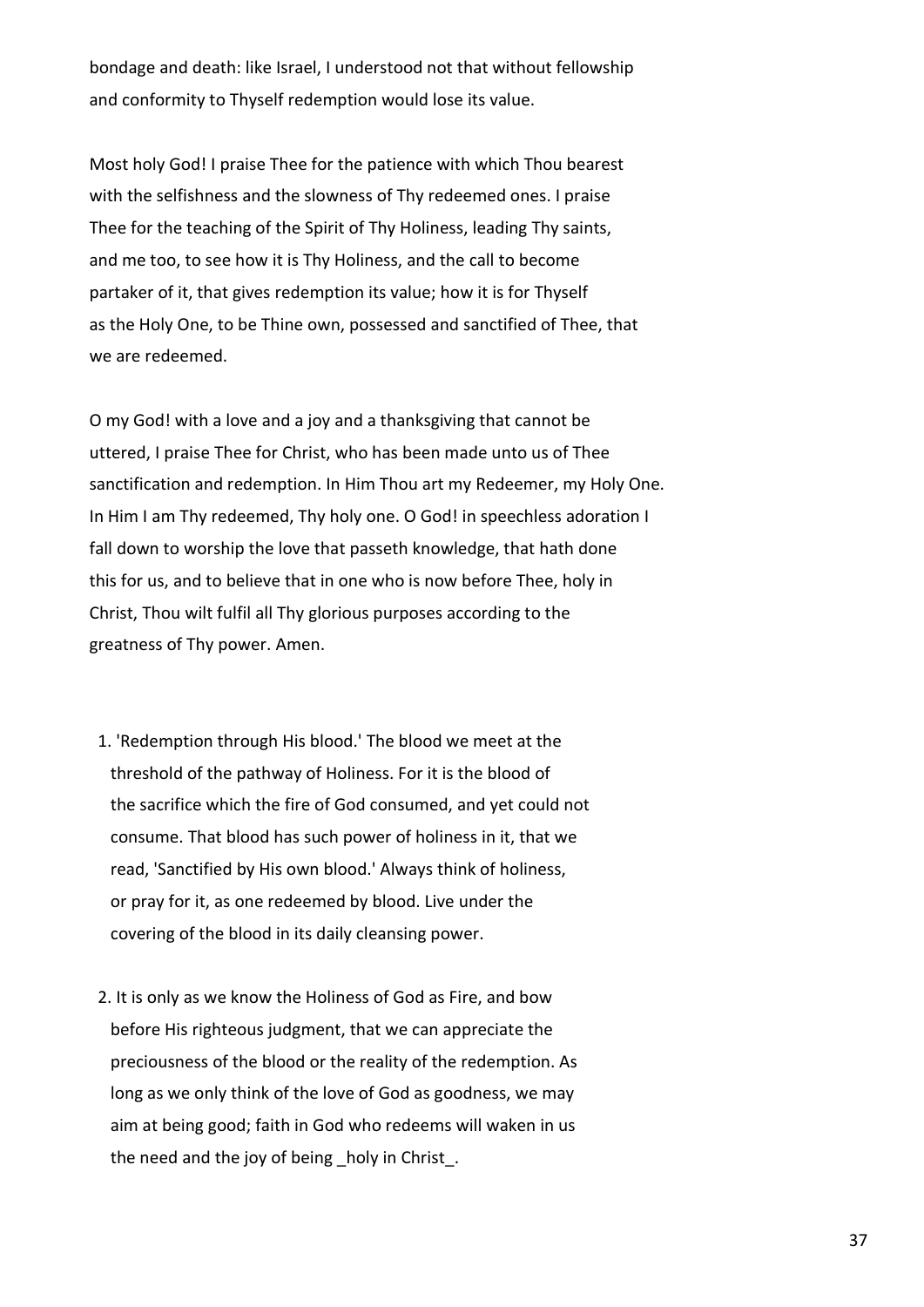- 3. Have you understood the right of property God has in what He has redeemed? Have you heard a voice say, Mine. Thou art Mine. Ask God very humbly to speak it to you. Listen very gently for it.
- 4. The holiness of the creature has its origin in the Divine will, in the Divine election, redemption, and possession. Give yourself up to this will of God and rejoice in it.
- 5. As God created, so He redeemed, to sanctify. Have great faith in Him for this.
- 6. Let God have the entire possession and disposal of you. Holiness is His; our holiness is to let Him, the Holy One, be all.

[2] See Note A on Holiness as Proprietorship.

Sixth Day.

HOLY IN CHRIST.

Holiness and Glory.

'Who is like unto Thee, O Lord! among the gods?

Who is like unto Thee, \_glorious in holiness\_,

Fearful in praises, doing wonders?

Thou in Thy mercy hast led Thy people which Thou hast redeemed:

Thou hast guided them in Thy strength to the habitation of

\_Thy holiness\_ ...

The holy place, O Lord, which Thy hands have established.'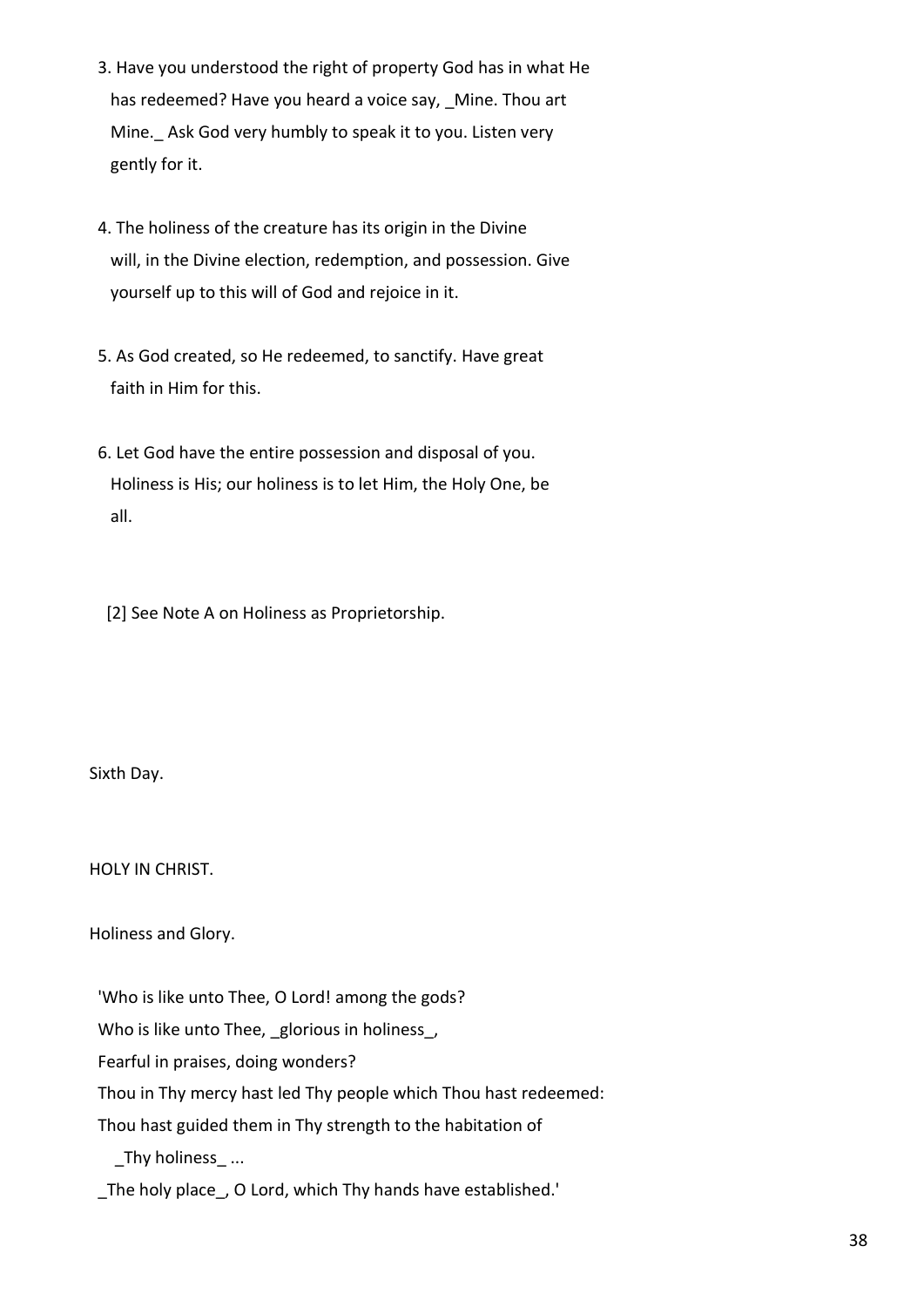## --Ex. xv. 11-17.

In these words we have another step in advance in the revelation of Holiness. We have here for the first time Holiness predicated of God Himself. He is glorious in holiness: and it is to the dwelling-place of His Holiness that He is guiding His people.

Let us first note the expression used here: glorious in holiness. Throughout Scripture we find the glory and the holiness of God mentioned together. In Ex. xxix. 43 we read, 'And the tent shall be \_made holy\_ by my glory, that glory of the Lord of which we afterwards read that it filled the house. The glory of an object, of a thing or person, is its intrinsic worth or excellence: to glorify is to remove everything that could hinder the full revelation of that excellence. In the Holiness of God His glory is hidden; in the glory of God His Holiness is manifested: His glory, the revelation of Himself as the Holy One, would make the house holy. In the same way the two are connected in Lev. x. 3, 'I will be sanctified in them that come nigh unto me, and before all the people I will be \_glorified\_.' The acknowledgment of His Holiness in the priests would be the manifestation of His glory to the people. So, too, in the song of the Seraphim (Isa. vi. 3), '\_Holy, holy, holy, Lord God of Hosts: the whole earth is full of His \_glory\_.' God is He who dwelleth in a light that is unapproachable, whom no man hath seen or can see: it is the light of the knowledge of the glory of God that He gives into our hearts. The glory is that which can be seen and known of the invisible and unapproachable light: that light itself, and the glorious fire of which that light is the shining out, that light is the Holiness of God. Holiness is not so much an attribute of God, as the comprehensive summary of all His perfections.

It is on the shore of the Red Sea that Israel thus praises God: 'Who is like unto Thee, O Lord! Who is like unto Thee, glorious in holiness?' He is the Incomparable One, there is none like Him. And wherein has He proved this, and revealed the glory of His Holiness? With Moses in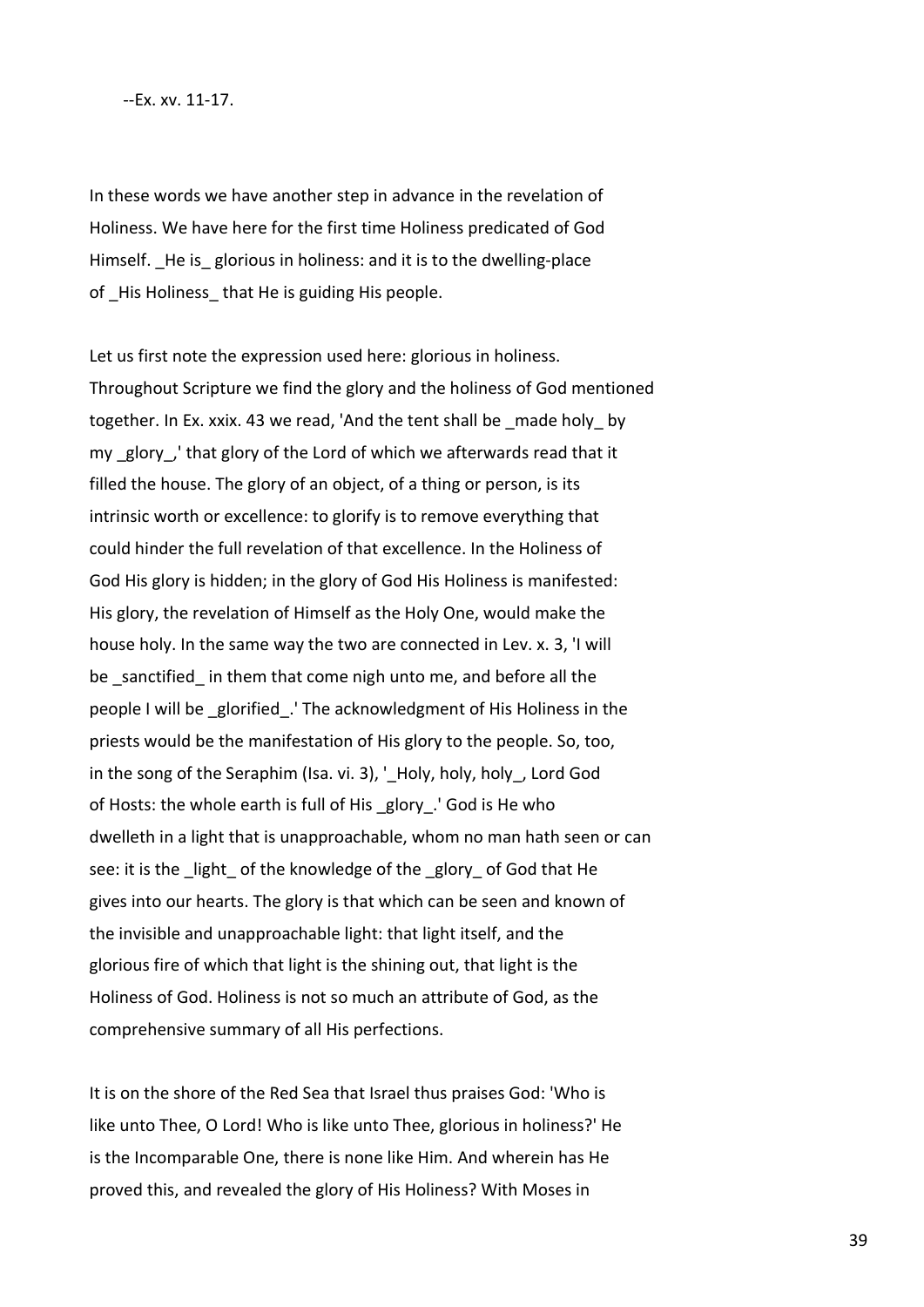Horeb we saw God's glory in the fire, in its double aspect of salvation and destruction: consuming what could not be purified, purifying what was not consumed. We see it here too in the song of Moses: Israel sings of judgment and of mercy. The pillar of fire and of the cloud came between the camp of the Egyptians and the camp of Israel: it was a cloud and darkness to those, but it gave light by night to these. The two thoughts run through the whole song. But in the two verses that follow the ascription of holiness, we find the sum of the whole. 'Thou stretchedst out Thy right hand: the earth swallowed them.' 'The Lord looked forth upon the host of the Egyptians from the pillar of fire and discomfited them.' This is the glory of Holiness as judgment and destruction of the enemy. 'Thou in Thy mercy hast led Thy people which thou hast redeemed. Thou hast guided \_them\_ in Thy strength to the habitation of Thy Holiness.' This is the glory of Holiness in mercy and redemption--a Holiness that not only delivers but guides to the habitation of holiness, where the Holy One is to dwell with and in His people. In the inspiration of the hour of triumph it is thus early revealed that the great object and fruit of redemption, as wrought out by the Holy One, is to be His indwelling: with nothing short of this can the Holy One rest content, or the full glory of His Holiness be made manifest.

And now, observe further, how, as it is in the redemption of His people that God's Holiness is revealed, so it is in the song of redemption that the personal ascription of Holiness to God is found. We know how in Scripture, after some striking special interposition of God as Redeemer, the special influence of the Spirit is manifested in some song of praise. It is remarkable how it is in these outbursts of holy enthusiasm, God is praised as the Holy One. See it in the song of Hannah (1 Sam. ii. 2), 'There is none holy as the Lord.' The language of the Seraphim (Isa. vi.) is that of a song of adoration. In the great day of Israel's deliverance the song will be, 'The Lord Jehovah is become my strength and song. Sing unto the Lord, for He hath done excellent things. Cry aloud and shout, thou inhabitant of Zion, for great is \_the Holy One of Israel in the midst of thee.' Mary sings, 'For He that is mighty hath done great things to me: and holy is His name.' The book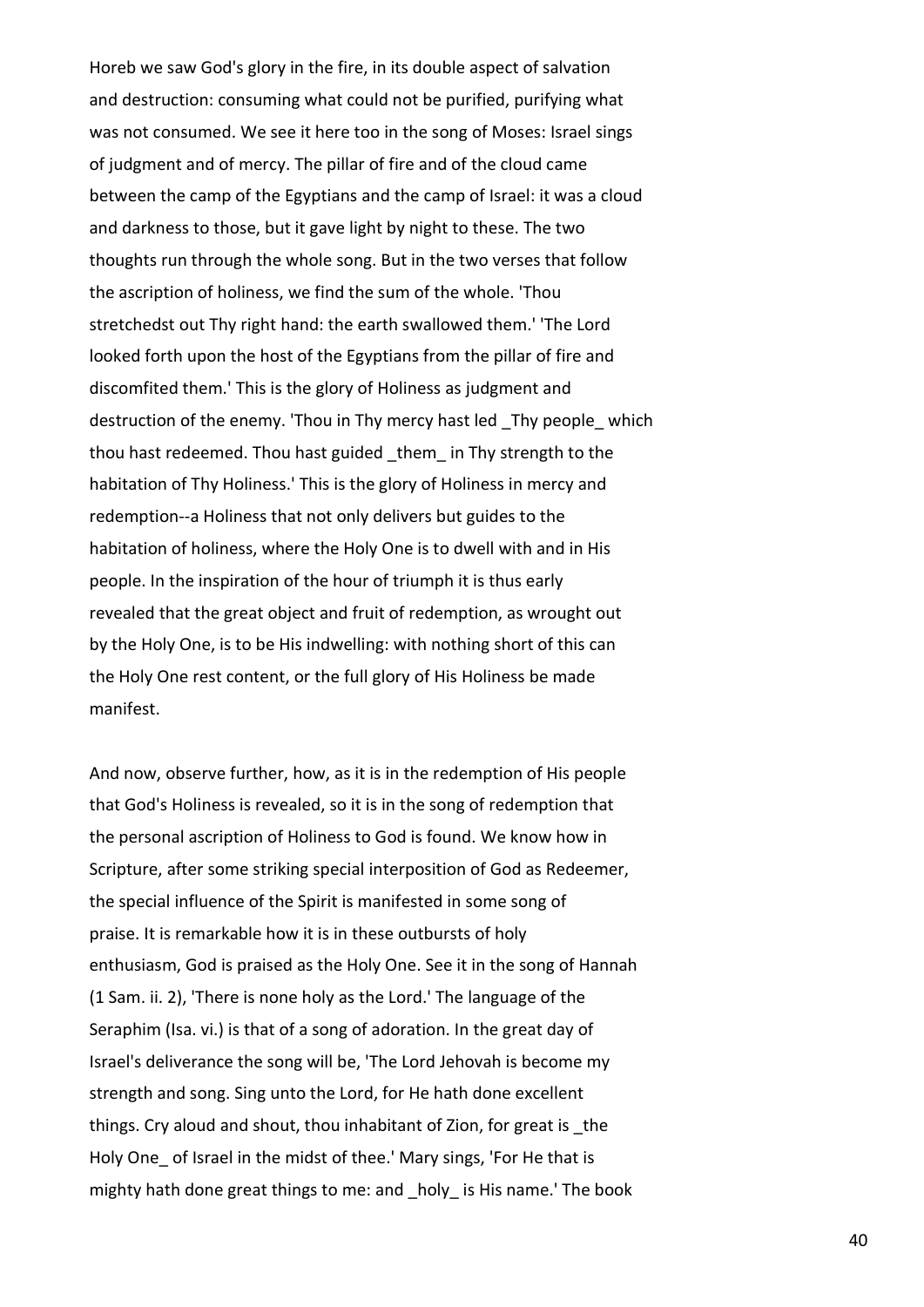of Revelation reveals the living creatures giving glory and honour and thanks to Him that sitteth on the throne; 'and they have no rest day and night, saying, Holy, holy, holy is the Lord God, the Almighty, which was, and which is, and which is to come.' And when the song of Moses and of the Lamb is sung by the sea of glass, it will still be, 'Who shall not fear, O Lord, and glorify Thy name? for Thou only art holy.' It is in the moments of highest inspiration, under the fullest manifestation of God's redeeming power, that His servants speak of His Holiness. In Ps. xcvii. we read, 'Rejoice in the Lord, ye righteous, and give thanks at the remembrance of His Holiness.' And in Ps. xcix., which has, with its thrice repeated holy, been called the echo on earth of the Thrice Holy of heaven, we sing--

 Let them praise Thy great and terrible name. HOLY IS HE.

 Exalt ye the Lord our God, and worship at His footstool: HOLY IS HE.

 Exalt ye the Lord our God, and worship at His holy hill: For the Lord our God is HOLY.

It is only under the influence of high spiritual elevation and joy that God's holiness can be fully apprehended or rightly worshipped. The sentiment that becomes us as we worship the Holy One, that fits us for knowing and worshipping Him aright, is the spirit of praise that sings and shouts for joy in the experience of His full salvation.

But is not this at variance with the lesson we learnt at Horeb, when God spake, 'Draw not nigh hither: put off thy shoes,' and where Moses feared and hid his face? And is not this in very deed the posture that becomes us as creatures and sinners? It is indeed: and yet the two sentiments are not at variance: rather they are indispensable to each other; the fear is the preparation for the praise and the glory. Or is it not that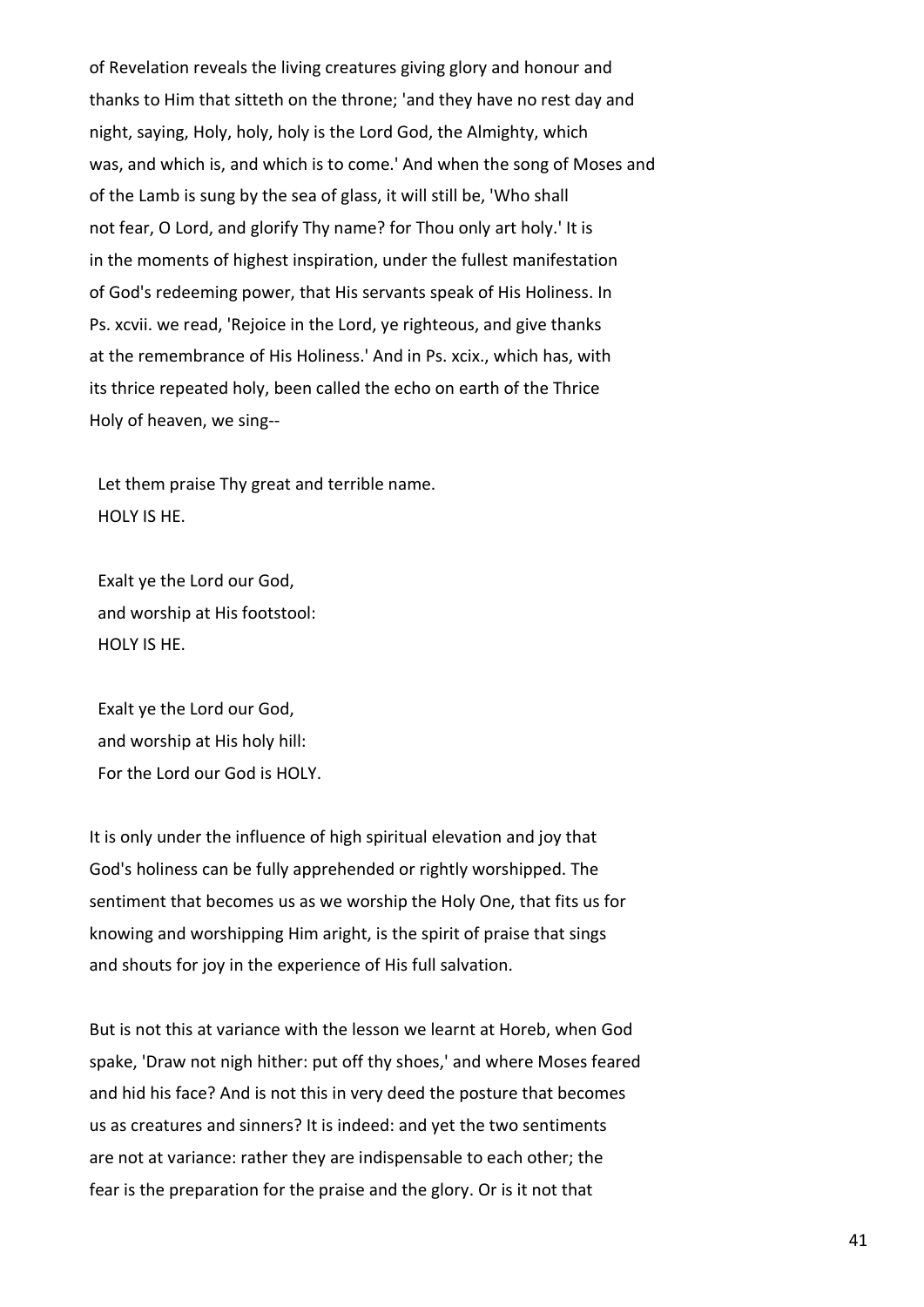same Moses who hid his face and feared to look upon God, who afterwards beheld His glory until his own face shone with a brightness that men could not bear to look upon? And is not the song that sings here of God as glorious in holiness, also the song of Moses who feared and hid his face? Have we not seen in the fire, and in God, and specially in His Holiness, the twofold aspect; consuming and purifying, repelling and attracting, judging and saving, with the latter in each case not only the accompaniment but the result of the former? And so we shall find that the deeper the humbling and the fear in God's Holy Presence, and the more real and complete the putting off of all that is of self and of nature, even to the putting off, the complete death of the old man and his will, the more hearty the giving up to be consumed of what is sinful, the deeper and fuller will be the praise and joy with which we daily sing our song of redemption: 'Who is like unto Thee, O Lord, glorious in holiness, fearful in praises, doing wonders?'

' Glorious in holiness; fearful in praises: the song itself harmonizes the apparently conflicting elements. Yes, I will sing of judgment and of mercy. I will rejoice with trembling as I praise the Holy One. As I look upon the two sides of His Holiness, as revealed to the Egyptians and the Israelites, I remember that what was there separated is in me united. By nature I am the Egyptian, an enemy doomed to destruction; by grace, an Israelite chosen for redemption. In me the fire must consume and destroy; only as judgment does its work, can mercy fully save. It is only as I tremble before the Searching Light and the Burning Fire and the Consuming Heat of the Holy One, as I yield the Egyptian nature to be judged and condemned and slain, that the Israelite will be redeemed to know aright his God as the God of salvation, and to rejoice in Him.

Blessed be God! the judgment is past. In Christ, the burning bush, the fire of the Divine Holiness did its double work: in Him sin was condemned in the flesh; in Him we are free. In giving up His will to the death, and doing God's will, Christ sanctified Himself; and in that will we are sanctified too. His crucifixion, with its judgment of the flesh, His death, with its entire putting off of what is of nature, is not only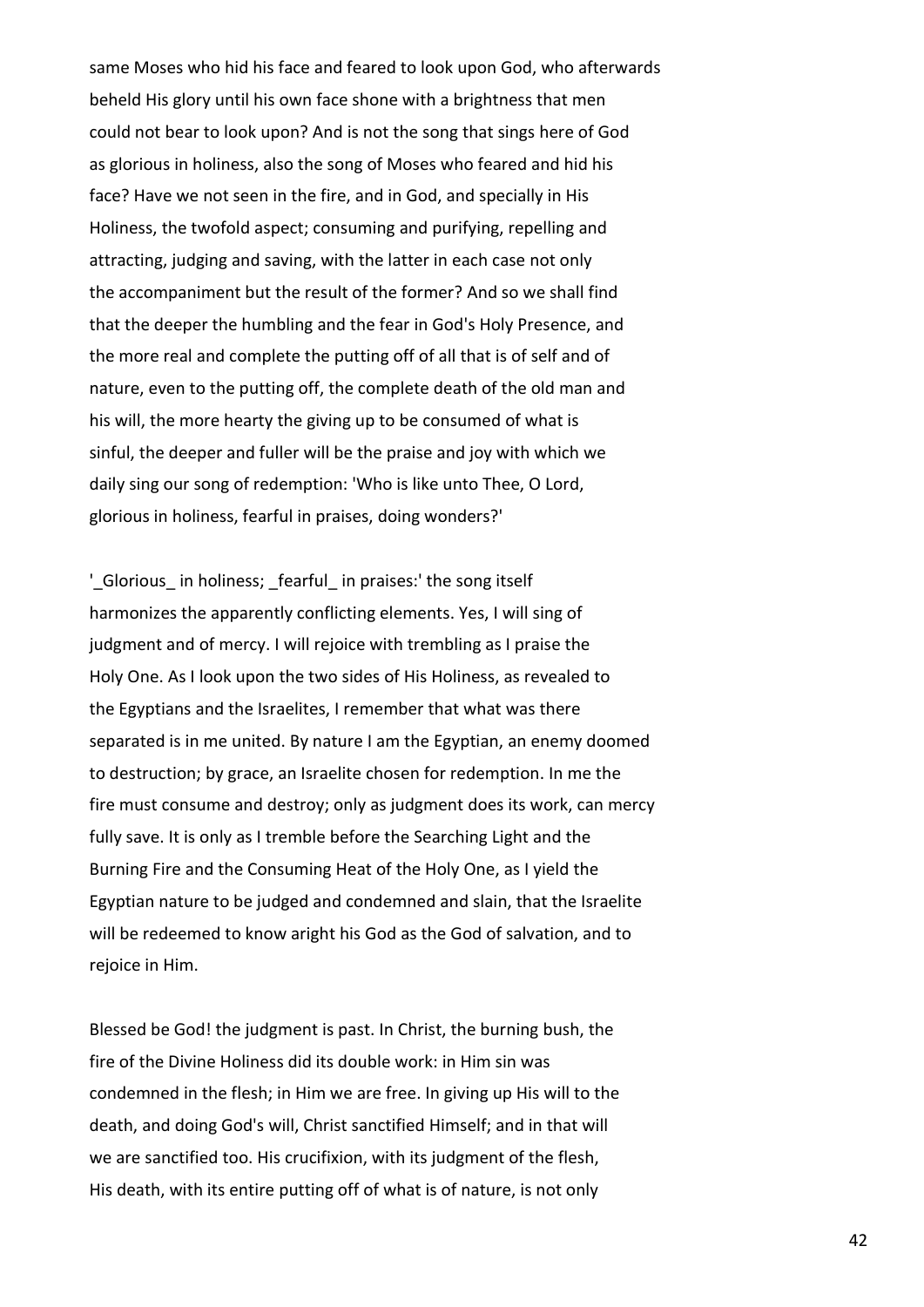for us, but is really ours; a life and a power working within us by His Spirit. Day by day we abide in Him. Tremblingly but rejoicingly we take our stand in Him, for the Power of Holiness as Judgment to vindicate within us its fierce vengeance against what is sin and flesh, and so to let the Power of Holiness as Redemption accomplish that glorious work that makes us give thanks at the remembrance of His Holiness. And so the shout of Salvation rings ever deeper and truer and louder through our life, 'Who is like unto Thee, O Lord, among the gods? Who is like unto Thee, glorious in holiness, fearful in praises, doing wonders?'

BE YE HOLY, AS I AM HOLY.

' Who is like unto Thee, O Lord! glorious in holiness, fearful in praises, doing wonders?' With my whole heart would I join in this song of redemption, and rejoice in Thee as the God of my salvation.

O my God! let Thy Spirit, from whom these words of holy joy and triumph came, so reveal within me the great redemption as a personal experience, that my whole life may be one song of trembling and adoring wonder.

I beseech Thee especially, let my whole heart be filled with Thyself, glorious in holiness, fearful in praises, who alone doest wonders. Let the fear of Thy Holiness make me tremble at all there is in me of self and flesh, and lead me in my worship to deny and crucify my own wisdom, that the Spirit of Thy Holiness may breathe in me. Let the fear of the Lord give its deep undertone to all my coming in and going out in Thy Holy Presence. Prepare me thus for giving praise without ceasing at the remembrance of Thy holiness. O my God! I would rejoice in Thee as my Redeemer, MY HOLY ONE, with a joy unspeakable and full of glory. As my Redeemer, Thou makest me holy. With my whole heart do I trust Thee to do it, to sanctify me wholly. I do believe in Thy promise. I do believe in Thyself, and believing I receive Thee, the Holy One, my Redeemer.

Who is like unto Thee, O Lord! glorious in holiness, fearful in praises, doing wonders?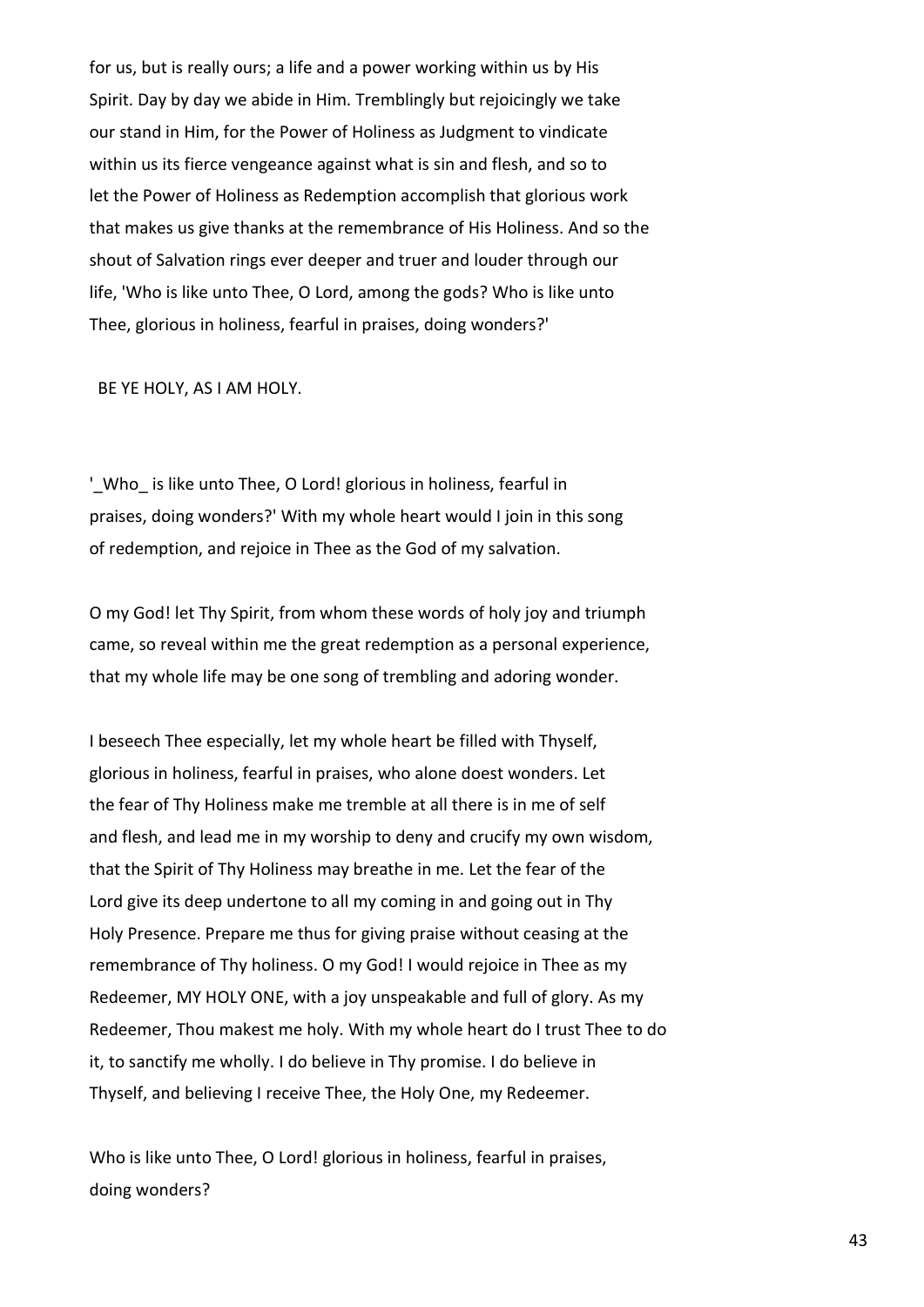- 1. God's Holiness as Glory. God is glorified in the holiness of His people. True holiness always gives glory to God alone. Live to the glory of God: that is holiness. Live holily: that will glorify God. To lose sight of self, and seek only God's glory, is holiness.
- 2. Our Holiness as Praise. Praise gives glory to God, and is thus an element of holiness. 'Thou art holy, Thou that inhabitest the praises of Israel.'
- 3. God's Holiness, His holy redeeming love, is cause of unceasing joy and praise. Praise God every day for it. But you cannot do this unless you live in it. May God's holiness become so glorious to us, as we understand that whatever we see of His glory is just the outshining of His holiness, that we cannot help rejoicing in it, and in Him the Holy One.
- 4. The spirit of the fear of the Lord and the spirit of praise may, at first sight, appear to be at variance. But it is not so. The humility that fears the Holy One will also praise Him: 'Ye that fear the Lord: praise the Lord.' The lower we lie in the fear of God, and the fear of self, the more surely will He lift us up in due time to praise Him.

Seventh Day.

HOLY IN CHRIST.

Holiness and Obedience.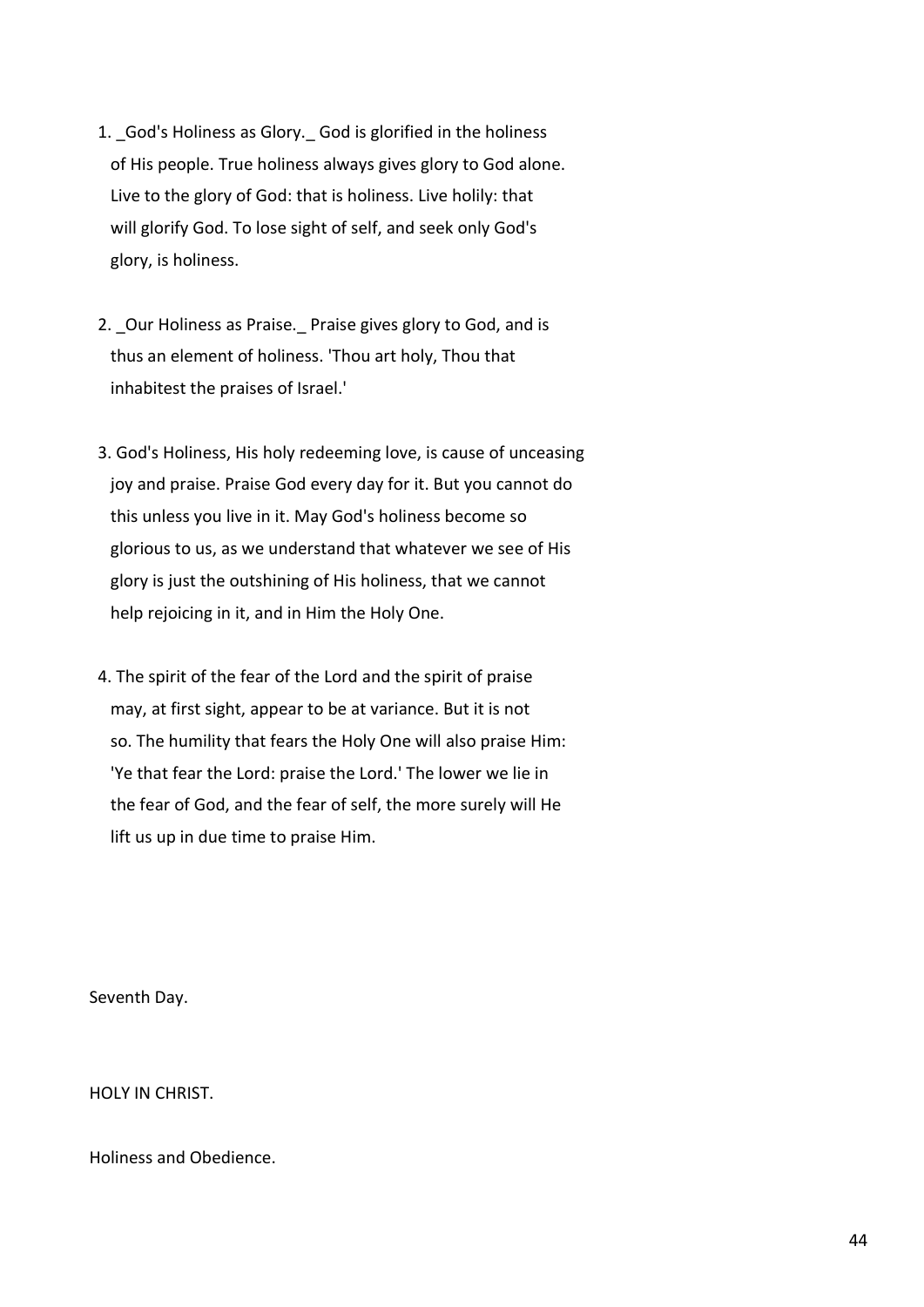'Ye have seen what I did to the Egyptians, and how I bare you on eagles' wings, and brought you unto myself. Now therefore, if ye will obey my voice indeed, and keep my covenant, ye shall be a peculiar treasure unto me above all people: ye shall be unto me an holy nation.'--Ex. xix. 4-6.

Israel has reached Horeb. The law is to be given and the covenant made. Here are God's first words to the people; He speaks of redemption and its blessing, fellowship with Himself: 'Ye have seen how I brought you \_unto myself\_.' He speaks of holiness as His purpose in redemption: 'Ye shall be unto me an holy nation.' And as the link between the two He places obedience: 'If ye will indeed obey my voice, ye shall be unto me an holy nation.' God's will is the expression of His holiness; as we do His will, we come into contact with His holiness. The link between Redemption and Holiness is Obedience.

This takes us back to what we saw in Paradise. God sanctified the seventh day as the time for sanctifying man. And what was the first thing He did with this purpose? He gave him a commandment. Obedience to that commandment would have opened the door, would have been the entrance, into the Holiness of God. Holiness is a moral attribute; and moral is that which a free will chooses and determines for itself. What God creates and gives is only naturally good; what man wills to have of God and His will, and really appropriates, has moral worth, and leads to holiness. In creation God manifested His wise and good will. His holy will He speaks in His commands. As that holy will enters man's will, as man's will accepts and unites itself with God's will, he becomes holy. After creation, in the seventh day, God took man up into His work of sanctification to make him holy. Obedience is the path to holiness, because it is the path to union with God's holy will; with man unfallen, as with fallen man, in redemption here and in glory above, in all the holy angels, in Christ the Holy One of God Himself, obedience is the path of holiness. It is not itself holiness: but as the will opens itself to accept and to do the will of God, God communicates Himself and His Holiness. To obey His voice is to follow Him as He leads in the way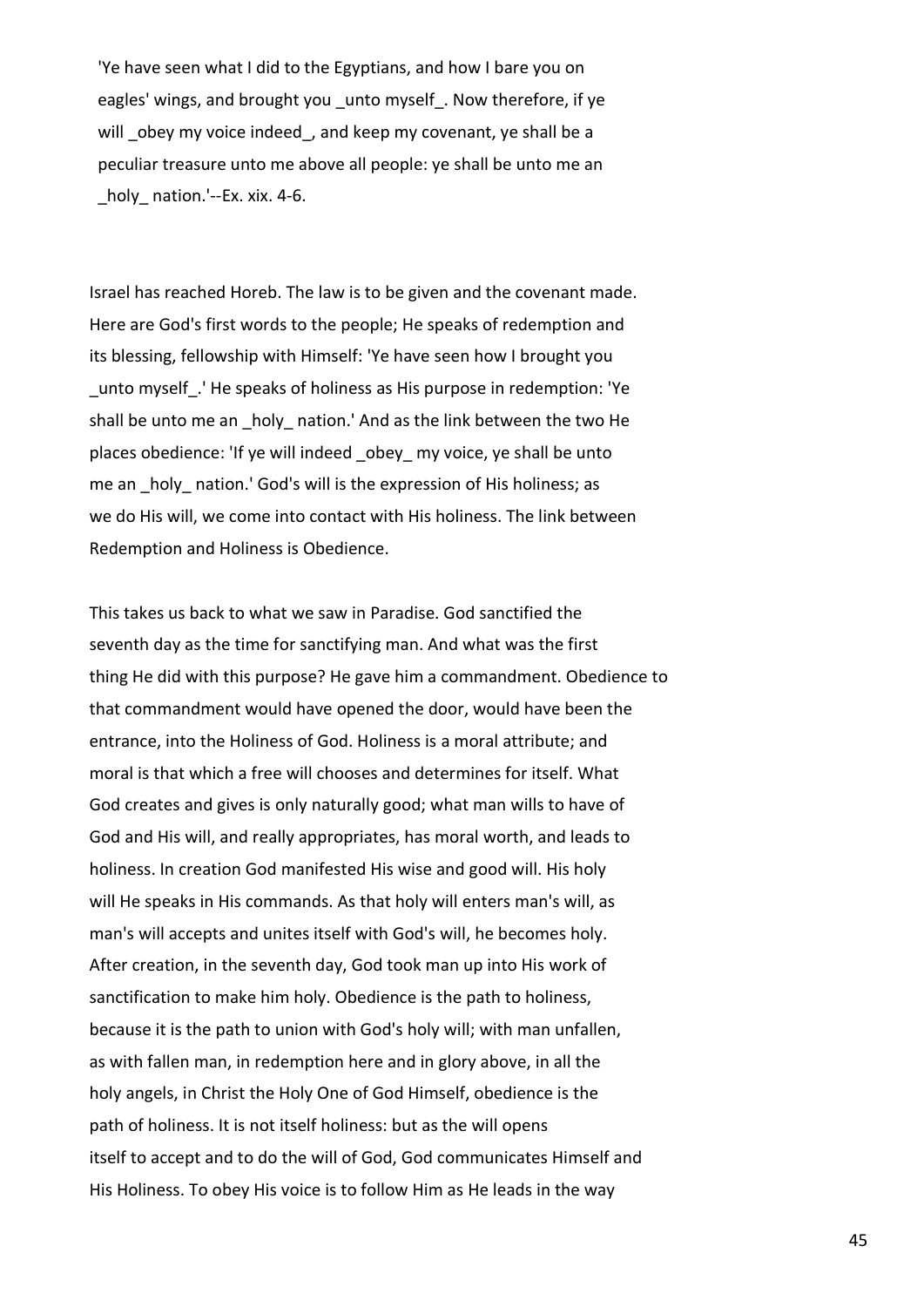to the full revelation and communication of Himself and His blessed nature as the Holy One.

Obedience. Not knowledge of the will of God, not even approval, not even the will to do it, but the doing of it. Knowledge, and approval, and will must lead to action; the will of God must be \_done\_. 'If ye indeed obey my voice, ye shall be unto me an holy nation.' It is not faith, and not worship, and not profession, that God here asks in the first place from His people when He speaks of holiness; it is obedience. God's will must be done on earth, as in heaven. 'Remember and do all my commandments, that ye may be holy to your God' (Num. xv. 40). 'Sanctify yourselves therefore, and be ye holy; and ye shall keep my statutes \_and do\_ them. I am the Lord which sanctify you' (Lev. xx. 7, 8). 'Therefore shall ye keep my commandments and do them: I am the Lord: I will be hallowed among the children of Israel: I am the Lord which hallow you, that brought you up out of the land of Egypt' (xxii 21, 33).

A moment's reflection will make the reason of this clear to us. It is in a man's work that he manifests what he is. I may know what is good, and yet not approve it. I may approve, and yet not will it. I may in a certain sense will it, and yet be wanting in the energy, or the self-sacrifice, or the power that will rouse and do the thing. Thinking is easier than willing, and willing is easier than doing. Action alone proves whether the object of my interest has complete mastery over me. God wants His will done. This alone is obedience. In this alone it is seen whether the whole heart, with all its strength and will, has given itself over to the will of God; whether we live it, and are ready at any sacrifice to make it our own by doing it. God has no other way for making us holy. 'Ye shall keep my statutes and do them: I am the Lord which make you holy.'

To all seekers after holiness this is a lesson of deep importance. Obedience is not holiness; holiness is something far higher, something that comes from God to us, or rather, something of God coming into us. But obedience is \_indispensable \_to holiness: it cannot exist without it. While, therefore, your heart seeks to follow the teaching of God's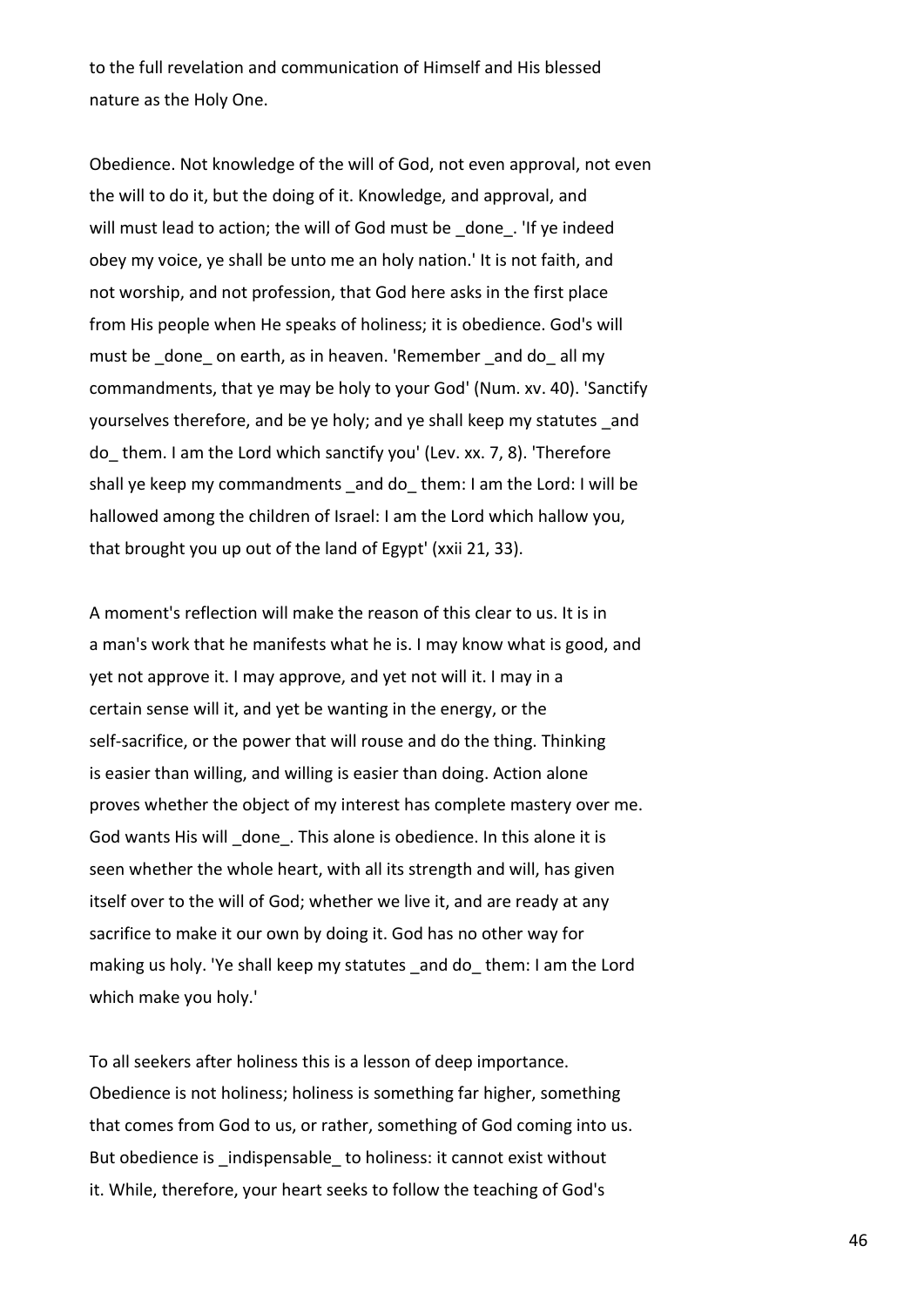word, and looks in faith to what God has done, as He has made you holy in Christ, and to what God is still to do through the Spirit of Holiness as He fulfils the promise, 'The very God of peace sanctify you wholly,' never for one moment forget to be obedient. 'If ye shall indeed obey my voice, ye shall be an holy nation to me.' Begin by doing at once whatever appears right to do. Give up at once whatever conscience tells that you dare not say is according to the will of God. Not only pray for light and strength, but \_act\_; do what God says. 'He that \_doeth\_ the will of God is my brother,' Jesus says. Every son of God has been begotten of the will of God: in it he has his life. To do the Father's will is the meat, the strength, the mark, of every son of God.

It is nothing less than the surrender to such a life of simple and entire obedience that is implied in becoming a Christian. There are, alas! too many Christians who, from the want either of proper instruction, or of proper attention to the teaching of God's word, have never realized the place of supreme importance that obedience takes in the Christian life. They know not that Christ, and redemption, and faith all lead to it, because through it alone is the way to the fellowship of the Love, and the Likeness, and the Glory of God. We have all, possibly, suffered from it ourselves: in our prayers and efforts after the perfect peace and the rest of faith, after the abiding joy and the increasing power of the Christian life, there has been a secret something hindering the blessing, or causing the speedy loss of what had been apprehended. A wrong impression as to the absolute necessity of obedience was probably the cause. It cannot too earnestly be insisted on that the freeness and mighty power of grace has this for its object from our conversion onwards, the restoring us to the active obedience and harmony with God's will from which we had fallen through the first sin in Paradise. Obedience leads to God and His Holiness. It is in obedience that the will is moulded, and the character fashioned, and an inner man built up which God can clothe and adorn with the beauty of holiness.

When a Christian discovers that this has been the missing link, the cause of failure and darkness, there is nothing for it but, in a grand act of surrender, deliberately to choose obedience, universal,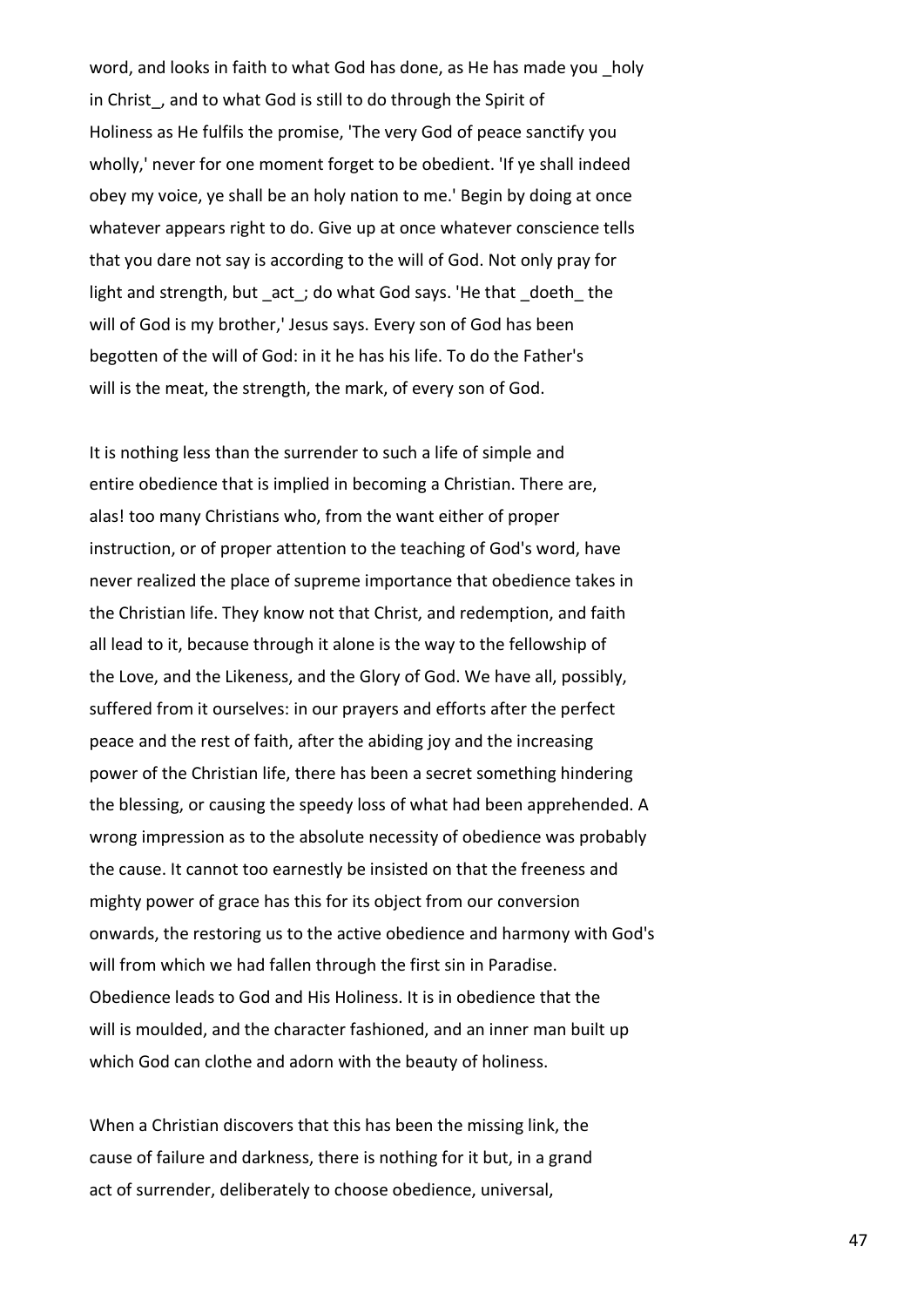whole-hearted obedience, as the law of his life in the power of the Holy Spirit. Let him not fear to make his own the words of Israel at Sinai, in answer to the message of God we are considering: 'All that the Lord hath spoken, we will do; 'All that the Lord hath said will we do, and be obedient.' What the law could not do, in that it was weak through the flesh, God hath done by the gift of His Son and Spirit. The law-giving of Sinai on tables of stone has been succeeded by the law-giving of the Spirit on the table of the heart: the Holy Spirit is the power of obedience, and is so the Spirit of Holiness, who, in obedience, prepares our hearts for being the dwelling of the Holy One. Let us in this faith yield ourselves to a life of obedience: it is the New Testament path to the realization of the promise: 'If ye will obey my voice indeed, ye shall be unto me an holy nation.'

We have already seen how holiness in its very nature supposes the personal relation to God, His personal presence. 'I have brought you unto myself; if ye obey, ye shall be unto me an holy nation.' It is as we understand and hold fast this personal element that obedience will become possible, and will lead to holiness. Mark well God's words: 'If ye will obey my voice, and keep my covenant.' The voice is more than a law or a book; it always implies a living person and intercourse with him. It is this that is the secret of gospel obedience: hearing the voice and following the lead of Jesus as a personal friend, a living Saviour. It is being led by the Spirit of God, having Him to reveal the Presence, and the Will, and the Love of the Father, that will work in us that personal relation which the New Testament means when it speaks of doing everything unto the Lord, as pleasing God.

Such obedience is the pathway of holiness. Its every act is a link to the living God, a surrender of the being for God's will, for God Himself to take possession. In the process of assimilation, slow but sure, by which the will of God, as the meat of our souls, is taken up into our inmost being, our spiritual nature is strengthened, is spiritualized, growing up into an holy temple in which God can reveal Himself and take up His abode.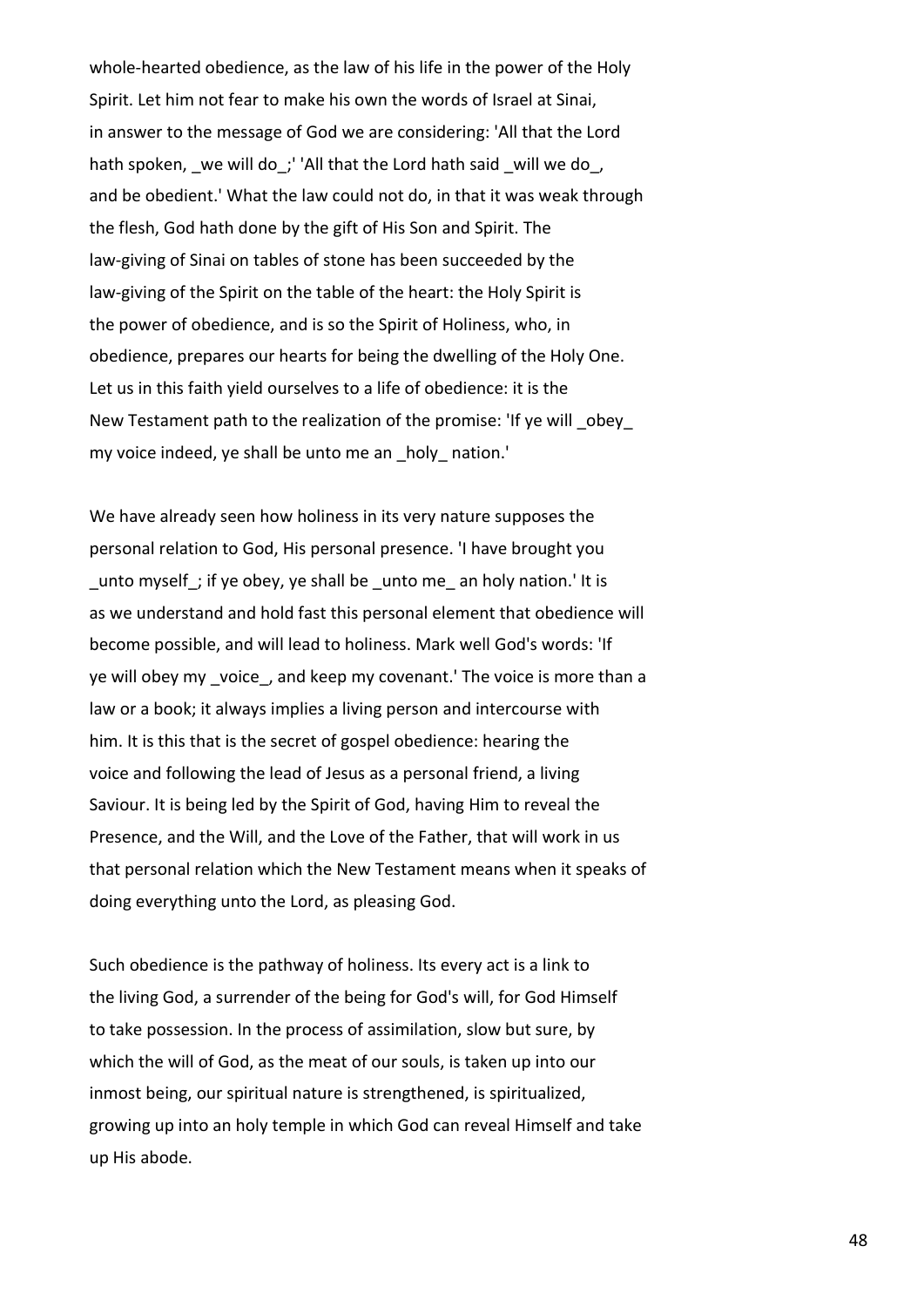Let every believer study to realize this. When God sanctified the seventh day as His period of making holy, He taught us that He could not do it at once. The revelation and communication of holiness must be gradual, as man is prepared to receive it. God's sanctifying work with each of us, as with the race, needs time. The time it needs and seeks is the life of daily, hourly obedience. All that is spent in self-will, and not in the living relation to the Lord, is lost. But when the heart seeks day by day to hearken to the voice and to obey it, the Holy One Himself watches over His words to fulfil them: 'Ye shall be unto me an holy nation.' In a way of which the soul beforehand can have but little conception, God will overshadow and make His abode in the obedient heart. The habit of always listening for the voice and obeying it will only be the building of the temple: the Living God Himself, the Holy One, will come to take up His abode. The glory of the Lord will fill the house, and the promise be made true, 'I will sanctify it by my glory.'

'I brought you \_unto myself\_; if ye will obey \_my voice\_ in deed, ye shall be unto me an holy nation.' Seekers after holiness! God has brought you to Himself. And now His voice speaks to you all the thoughts of His heart, that as you take them in, and make them your own, and make His will your own by living and doing it, you may enter into the most complete union with Himself, the union of will as well as of life, and so become a holy people unto Him. Let obedience, the listening to and the doing the will of God, be the joy and the glory of your life; it will give you access unto the Holiness of God.

BE HOLY, AS I AM HOLY.

O my God! Thou hast redeemed me for Thyself, that Thou mightest have me wholly as Thine own, possessing, filling my inmost being with Thy own likeness, Thy perfect will, and the glory of Thy Holiness. And Thou seekest to train me, in the power of a free and loving will, to take Thy will and make it my own, that in the very centre of my being I may have Thine own perfection dwelling in me. And in Thy words Thou revealest Thy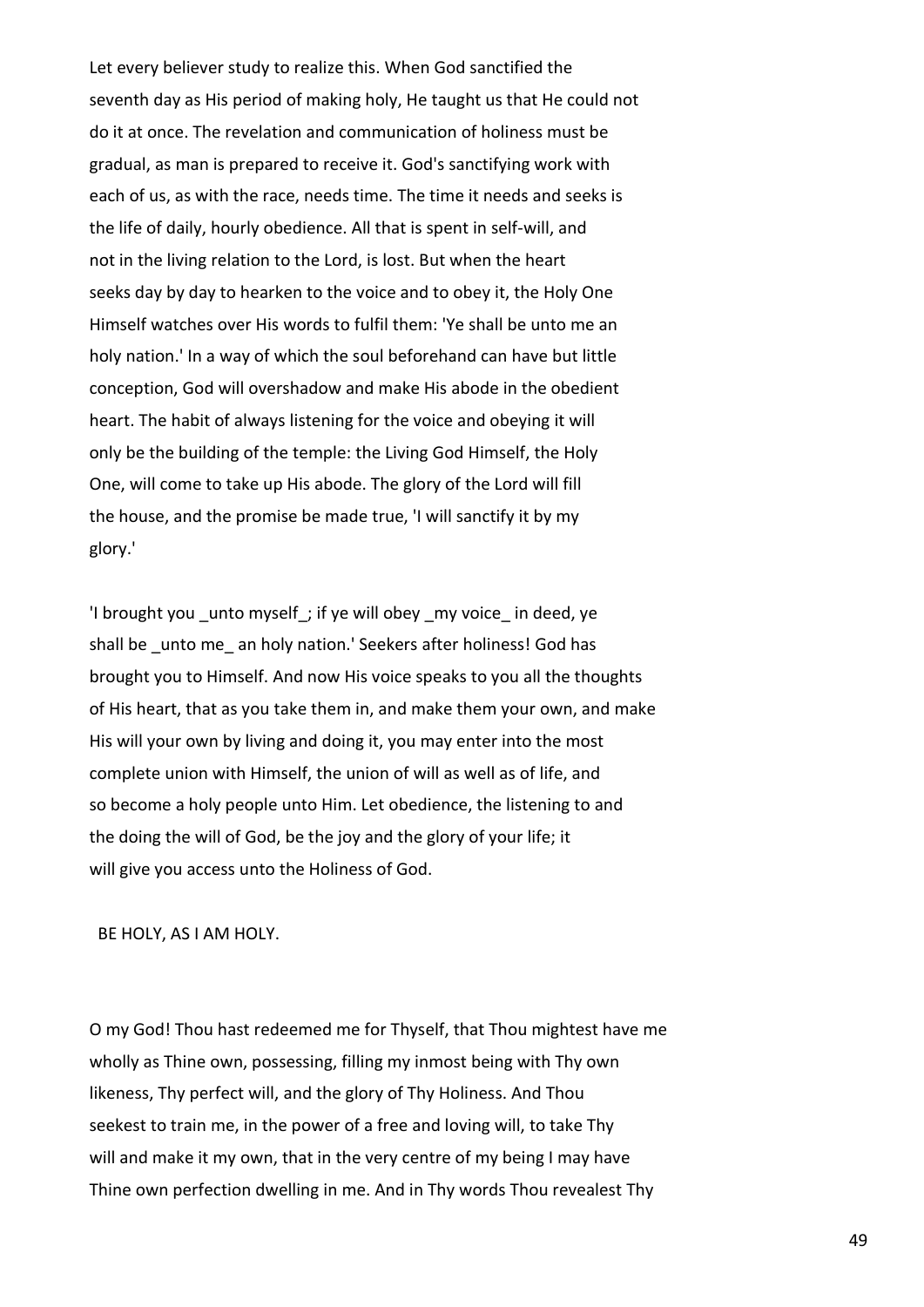will, that as I accept and keep them I may master their Divine contents, and will all that Thou willest.

O my God! let me live day by day in such fellowship with Thee, that I may indeed in everything hear Thy voice, the living voice of the living God speaking to me. Let the Holy Spirit, the Spirit of Thy Holiness, be to me Thy voice guiding me in the path of simple, childlike obedience. I do bless Thee that I have seen that Christ, in whom I am holy, was the obedient one, that in obedience He sanctified Himself to become my sanctification, and that abiding in Him, Thy obedient, holy Child, is abiding in Thy will as once done by Him, and now to be done by me. O my God! I will indeed obey Thy will: make Thou me one of Thy holy nation, a peculiar treasure above all people. Amen.

- 1. 'He became obedient unto death.' 'Though He was a Son, yet He learned obedience by the things which He suffered.' 'I come to do Thy will.' 'In which will we are sanctified.' Christ's example teaches us that obedience is the only path to the Holiness or the glory of God. Be this your consecration: a surrender in everything to seek and do the will of God.
- 2. We are 'holy in Christ'--in this Christ who did the will of God and was obedient to the death. In Him it is we are; in Him we are holy. His obedience is the soil in which we are planted, and must be rooted. 'It is my meat to do His will;' obedience was the sustenance of His life; in doing God's will He drew down Divine nourishment; it must be so with us too.
- 3. As you study what it is to be and abide in Christ, as you rejoice you are in Him, always remember it is Christ who obeyed in whom God has planted you.
- 4. If ever you feel perplexed about holiness, just yield yourself again to do God's will, and go and do it. It is ours to obey, it is God's to sanctify.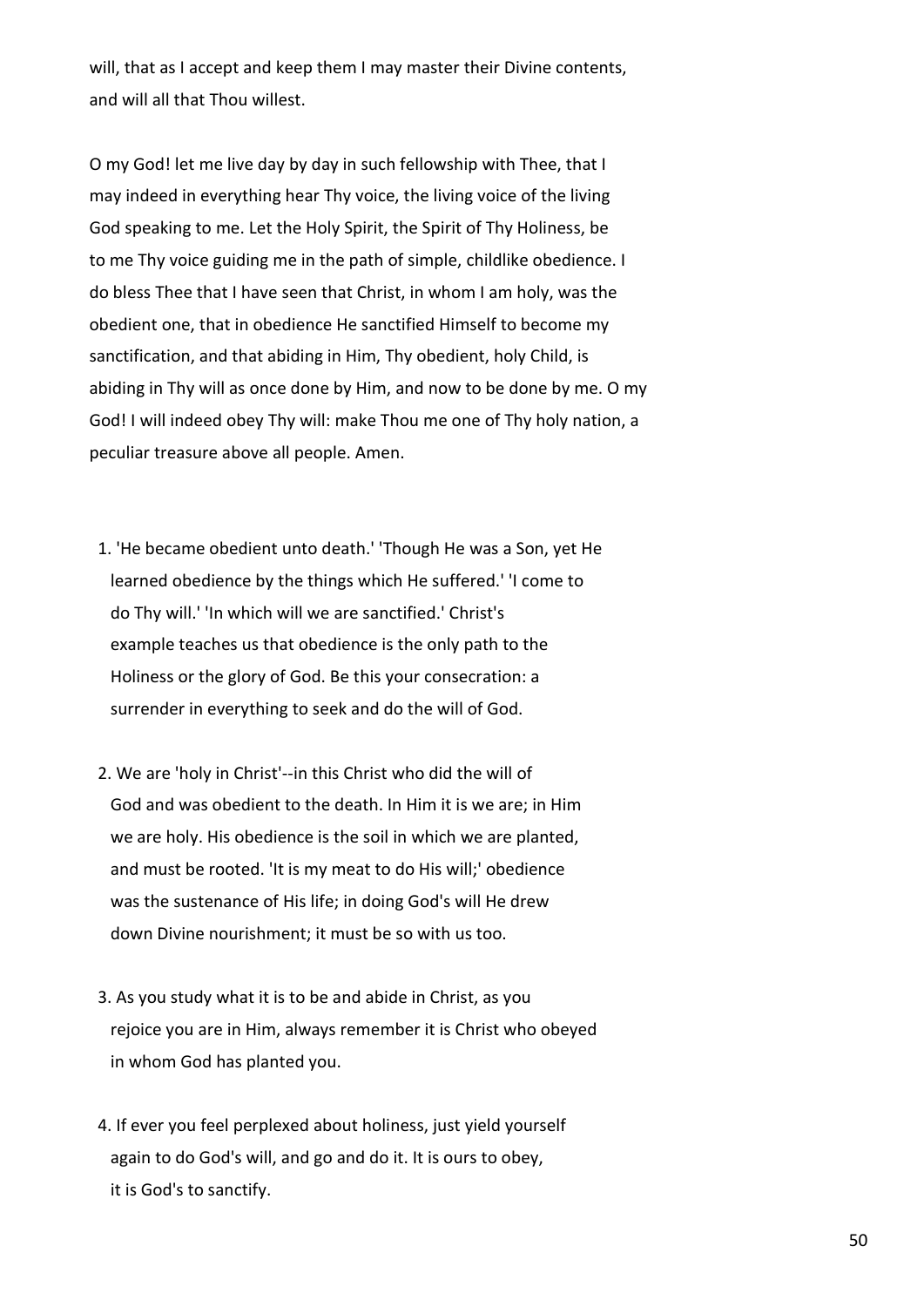- 5. Holy in Christ. Christ sanctified Himself by obedience, by doing the will of God, and in that will, as done by Him, we have been sanctified. In accepting that will as done by Him, in accepting Him, Lam holy. In accepting that will of God, as to be done by me, \_I become holy\_. I am in Him; in every act of living obedience, I enter into living fellowship with Him, and draw the power of His life into mine.
- 6. Obedience depends upon hearing the voice. Do not imagine you know the will of God. Pray and wait for the inward teaching of the Spirit.

Eighth Day.

HOLY IN CHRIST.

Holiness and Indwelling.

'And let them make me \_a holy place\_, that I may \_dwell\_among them.'--Ex. xxv. 8.

'And the tent shall be \_sanctified\_ by my glory, and I will \_dwell\_ among the children of Israel, and will be their God.'--Ex. xxix. 43, 45.

The Presence of God makes holy, even when it descends but for a little while, as at Horeb, in the burning bush. How much more must that Presence make holy the place where it dwells, where it fixes its permanent abode! So much is this the case, that the place where God dwells came to be called the holy place, 'the holy place of the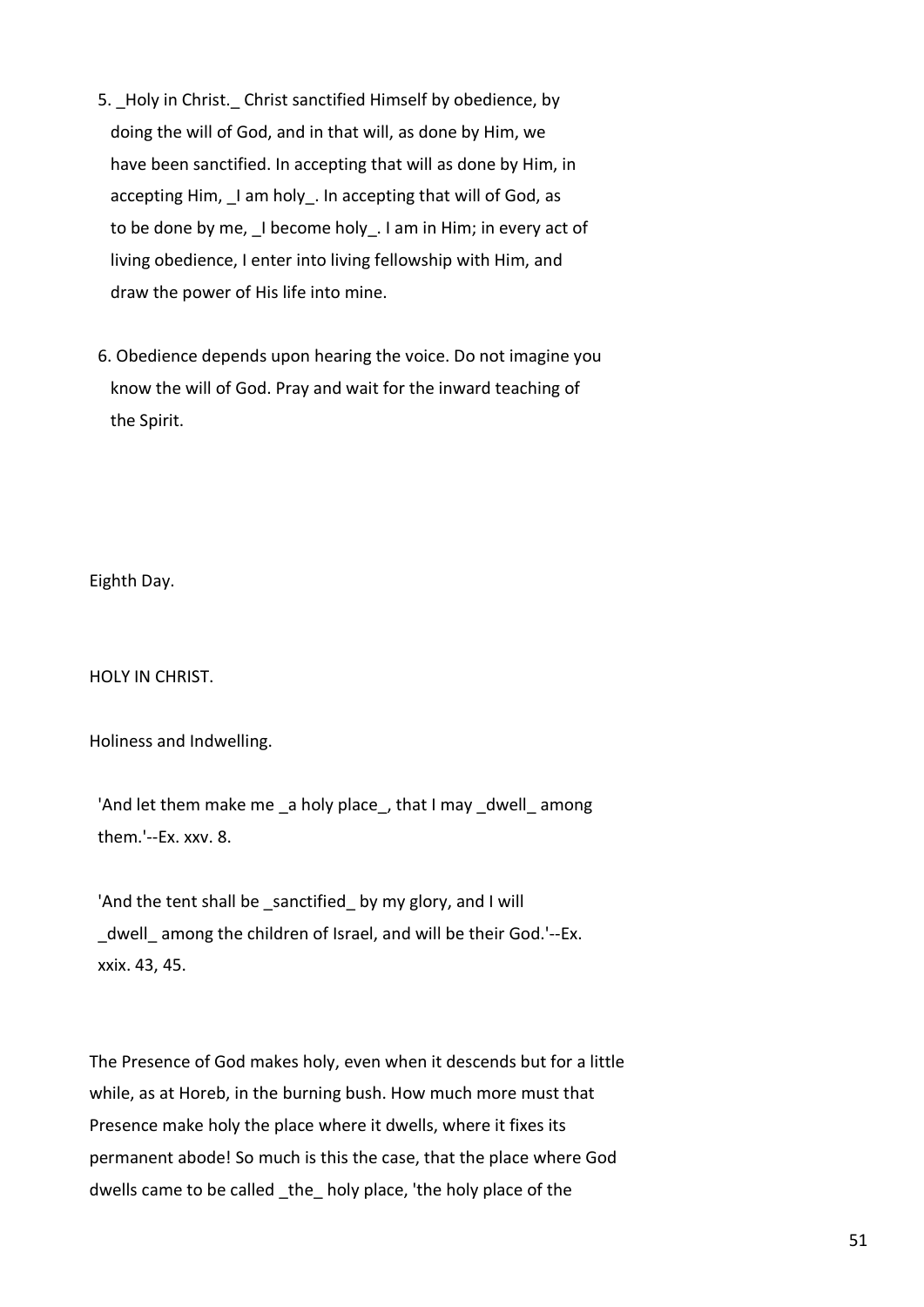habitation of the Most High.' All around where God dwelt was holy: the holy city, the mountain of God's Holiness, His holy house, till we come within the veil, to the most holy place, the holy of holies. It is as the indwelling God that He sanctifies His house, that He reveals Himself as the Holy One in Israel, that He makes us holy too.

Because God is holy, the house in which He dwells is holy too. This is the only attribute of God which He can communicate to His house; but this one He can and does communicate. Among men there is a very close link between the character of a house and its occupants. When there is no obstacle to prevent it, the house unintentionally reflects the master's likeness. Holiness expresses not so much an attribute as the very being of God in His infinite perfection, and His house testifies to this one truth, that He is holy, that where He dwells He must have holiness, that His indwelling makes holy. In His first command to His people to build Him a holy place, God distinctly said that it was that He might dwell among them: the dwelling in the house was to be the shadowing forth of His dwelling in the midst of His people. The house with its holiness thus leads us on to the holiness of His dwelling among His redeemed ones.

The holy place, the habitation of God's Holiness, was the centre of all God's work in making Israel holy. Everything connected with it was holy. The altar, the priests, the sacrifices, the oil, the bread, the vessels, all were holy, because they belonged to God. From the house there issued the twofold voice--God's call to be holy, God's promise to make holy. God's claim was manifested in the demand for cleansing, for atonement, for holiness, in all who were to draw near, whether as priests or worshippers. And God's promise shone forth from His house in the provision for making holy, in the sanctifying power of the altar, of the blood and the oil. The house embodied the two sides that are united in holiness, the repelling and the attracting, the condemning and the saving. Now by keeping the people at a distance, then by inviting and bringing them nigh, God's house was the great symbol of His own Holiness. He had come nigh even to dwell among them; and yet they might not come nigh, they might never enter the secret place of His presence.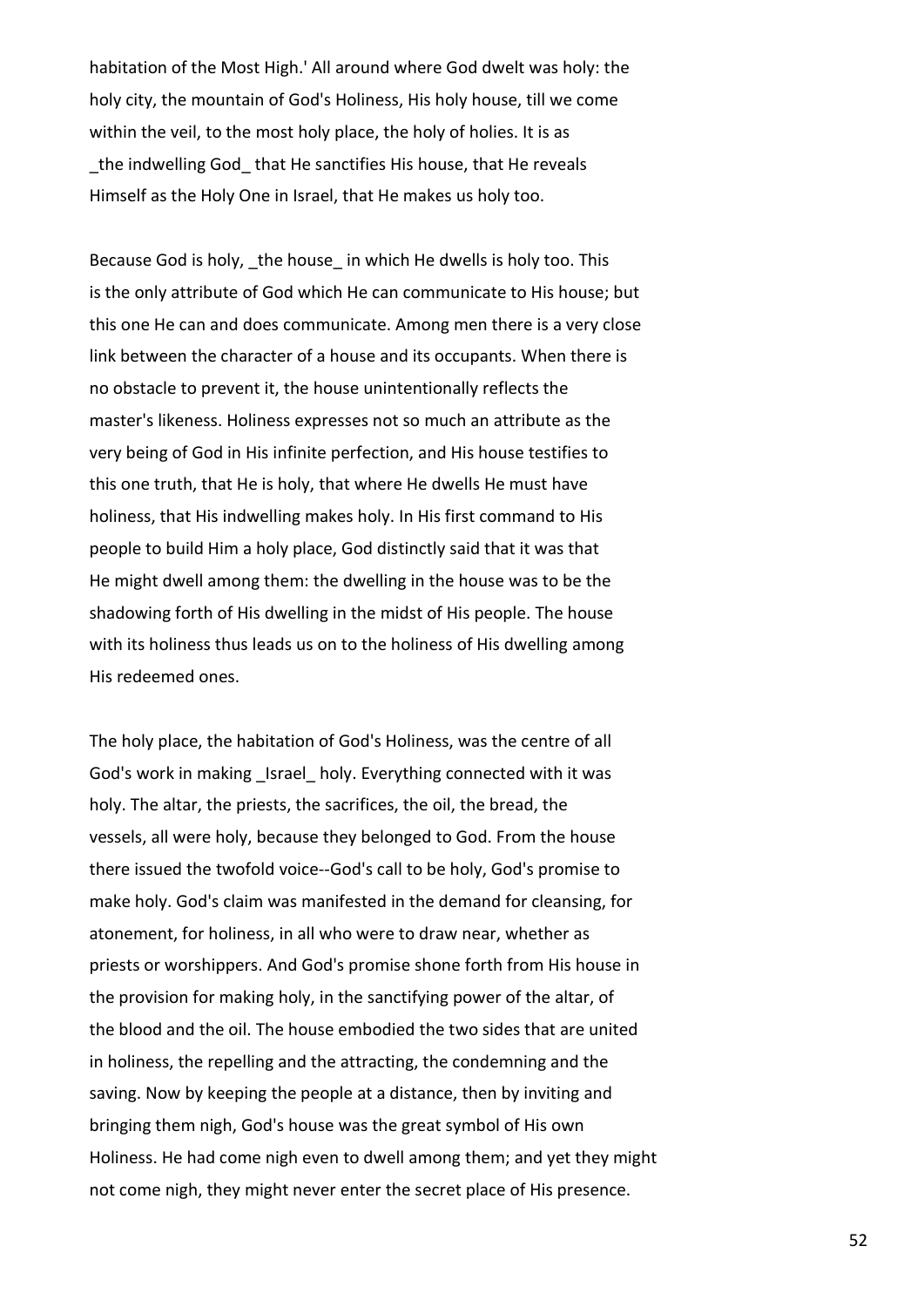All these things are written on our behalf. It is as the Indwelling One that God is the sanctifier of \_His people\_ still: the Indwelling Presence alone makes us holy. This comes out with special clearness if we note how, the nearer the Presence was, the greater the degree of holiness. Because God dwelt among them, the camp was holy: all uncleanness was to be removed from it. But the holiness of the court of the tabernacle was greater: uncleanness which did not exclude from the camp would not be tolerated there. Then the holy place was still holier, because still nearer God. And the inner sanctuary, where the Presence dwelt on the mercy-seat, was the Holiest of All, was most holy. The principle still holds good: holiness is measured by nearness to God; the more of His Presence, the more of true holiness; perfect indwelling will be perfect holiness. There is none holy but the Lord; there is no holiness but in Him. He cannot part with somewhat of His holiness, and give it to us apart from Himself; we have only so much of holiness as we have of God Himself. And to have Himself truly and fully, we must have Him as the Indwelling One. And His indwelling in a house or locality, without life or spirit, is only a faint shadow of the true indwelling as the Living One, when He enters into and penetrates our very being, and fills us, our very selves, with His own life.

There is no union so intimate, so real, so perfect, as that of an indwelling life. Think of the life that circulates through a large and fruitful tree. How it penetrates and fills every portion; how inseparably it unites the whole as long as it really is to exist!--in wood and leaf, in flower and fruit, everywhere the indwelling life flows and fills. This life is the life of nature, the life of the Spirit of God which dwells in nature. It is the same life that animates our bodies, the spirit of nature pervading every portion of them with the power of sensibility and action.

Not less intimate, yea rather, far more wonderful and real, is the indwelling of the Spirit of the New Life, through whom God dwells in the heart of the believer. And it is as this indwelling becomes a matter of conscious longing and faith, that the soul obeys the command, 'Let them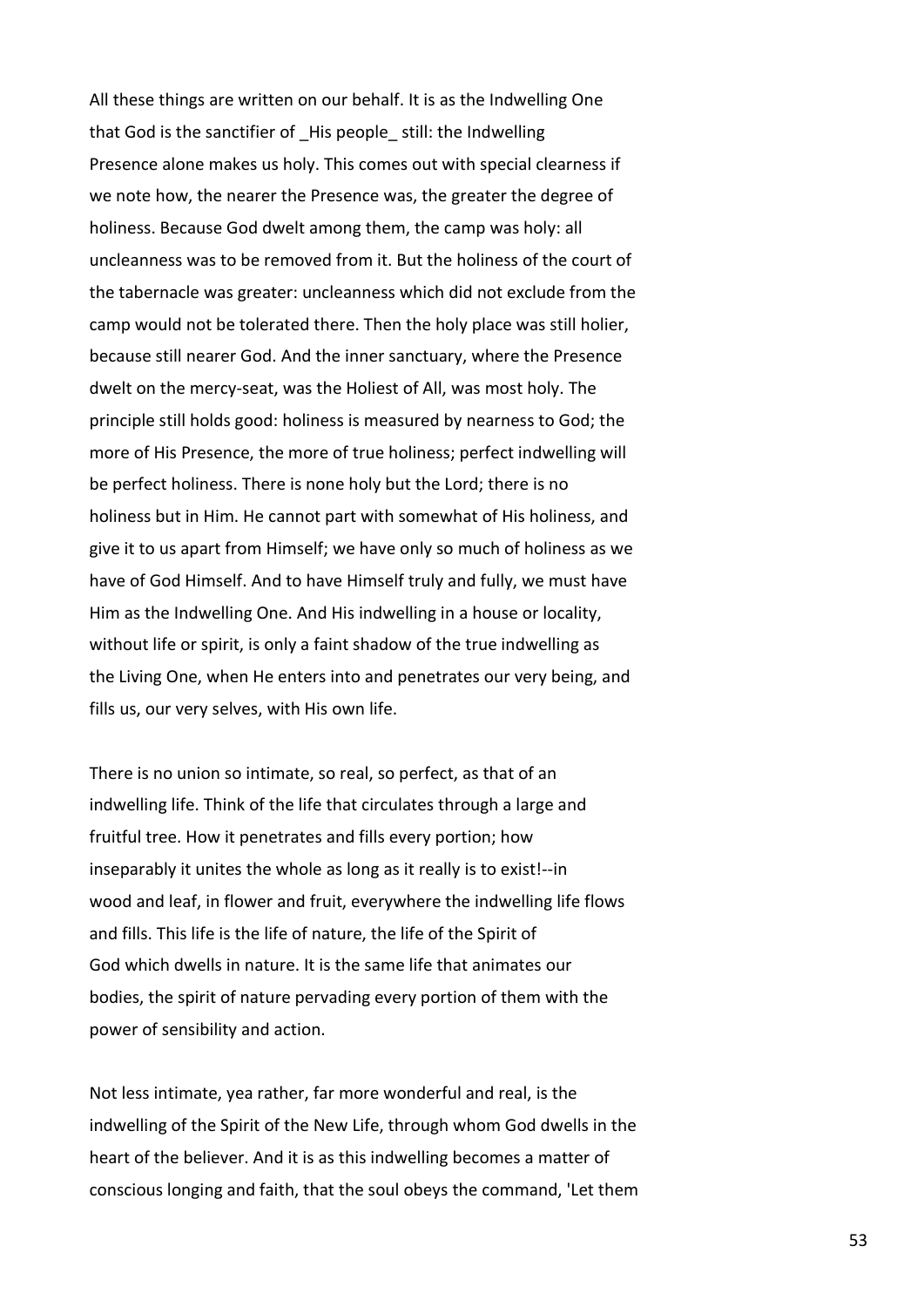make me a holy place, that I may dwell among them,' and experiences the truth of the promise, 'The tent shall be sanctified by my glory, and I will dwell among the children of Israel.'

It was as the Indwelling One that God revealed Himself in the Son, whom He sanctified and sent into the world. More than once our Lord insisted upon it, 'Believe me, that I am in the Father and the Father in me ; the Father \_abiding in me\_ doeth the works.' It is specially as the temple of God that believers are more than once called holy in the New Testament: 'The temple of God is \_holy\_, which temple ye are.' 'Your body is a temple of the Holy Spirit.' 'All the building groweth unto an holy temple in the Lord.' It is--we shall later on learn to understand this better--just because it is through the Spirit that the heart is prepared for the indwelling, and the indwelling effected and maintained, that the Spirit so peculiarly takes the attribute of Holy. The Indwelling Spirit is the Holy Spirit. The measure of His indwelling, or rather of His revealing the Indwelling Christ, is the measure of holiness.

We have seen what the various degrees of nearness to God's Presence in Israel were. They are still to be found. You have Christians who dwell in the camp, but know little of drawing nigh to the Holy One. Then you have outer court Christians: they long for pardon and peace, they come ever again to the altar of atonement; but they know little of true nearness or holiness; of their privilege as priests to enter the holy place. Others there are who have learnt that this is their calling, and long to draw near, and yet hardly understand the boldness they have to enter into the Holiest of all, and to dwell there. Blessed they to whom this, the secret of the Lord, has been revealed. \_They know\_ what the rent veil means, and the access into the immediate Presence. The veil hath been taken away from their hearts: they have found the secret of true holiness in the Indwelling of the Holy One, the God who is holy and makes holy.

Believer! the God who calls you to holiness is the God of the Indwelling Life. The tabernacle typifies it, the Son reveals it, the Spirit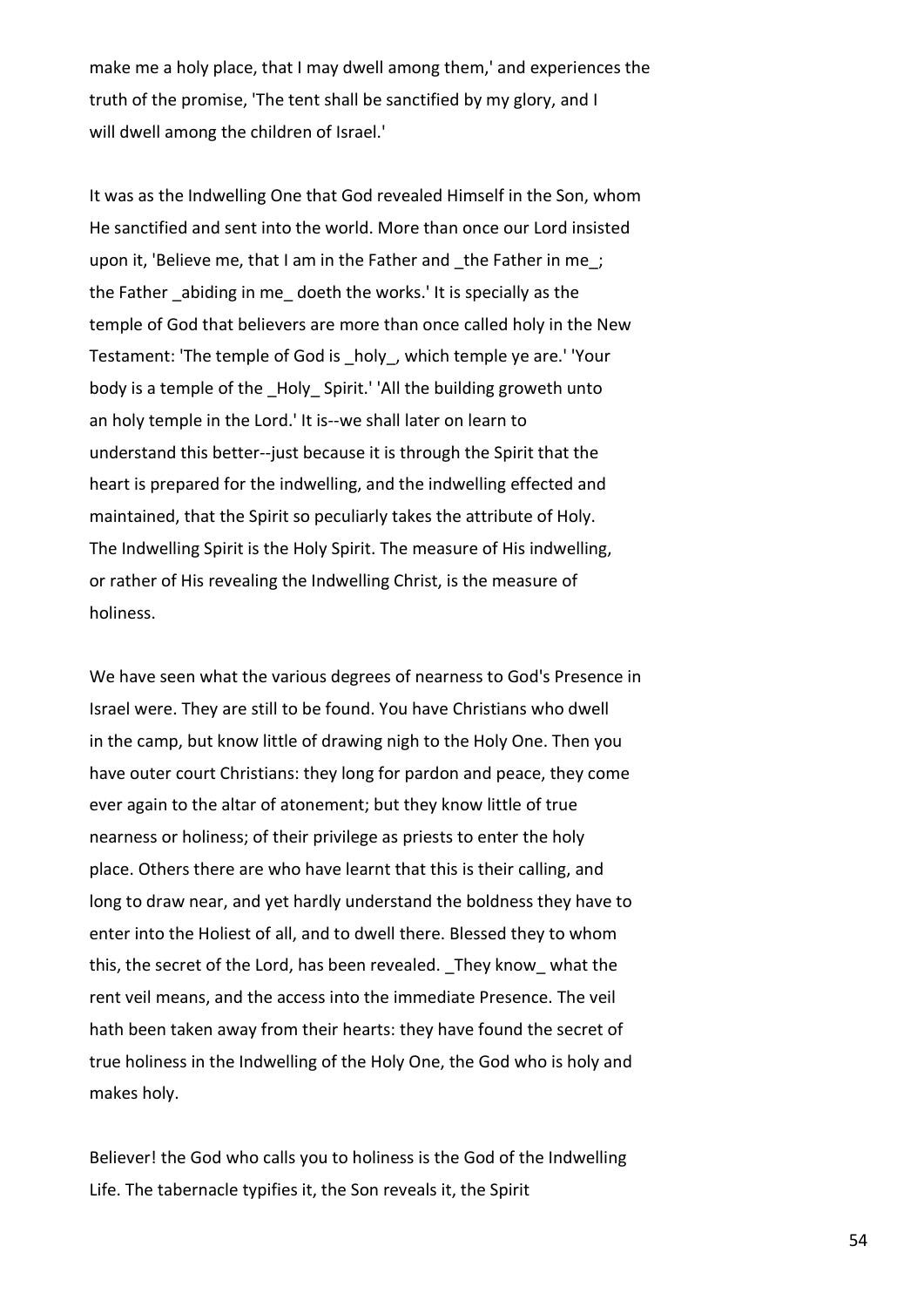communicates it, the eternal glory will fully manifest it. And you may experience it. It is your calling as a believer to be God's Holy Temple. Oh, do but yield yourself to His full indwelling! seek not holiness in the first place in what you are or do; seek it in God. Seek it not even as a gift from God, seek it in God Himself, in His indwelling Presence. Worship Him in the beauty of holiness, as He dwells in the high and holy place. And as you worship, listen to His voice: 'Thus saith the high and lofty One, that inhabiteth eternity, whose name is Holy: I dwell in the high and holy place, with him also that is of a contrite and humble spirit.' It is as the Spirit strengthens us mightily in the inward man, so that Christ dwells in our heart by faith, and the Father comes and makes with Him His abode in us, that we are truly holy. Oh, let us but, in true, true-hearted consecration, yield ourselves to be, as distinctly as was the tabernacle or the temple, given up entirely to be the dwelling of the Most High, the habitation of His Holiness. A house filled with the glory of God, a heart filled with all the fulness of God, is God's promise, is our portion. Let us in faith claim and accept and hold fast the blessing: Christ, the Holy One of God, will in His Father's Name, enter and take possession. Then faith will bring the solution of all our difficulties, the victory over all our failures, the fulfilment of all our desires: 'The tent, the heart, shall be sanctified by my glory; and I will dwell among them.' The open secret of true holiness, the secret of the joy unspeakable, is Christ dwelling in the heart by faith.

BE HOLY, AS I AM HOLY.

We bow our knees to the Father of our Lord Jesus, that He would grant unto us, according to the riches of His glory, what He Himself has taught us to ask for. We ask nothing less than this, that Christ may dwell in our hearts by faith. We long for that most blessed, permanent, conscious indwelling of the Lord Jesus in the heart, which He so distinctly promised as the fruit of the Holy Spirit's coming. Father! we ask for what He meant when He spake of the loving, obedient disciple: 'I will come and manifest myself to him. We will come and take up our abode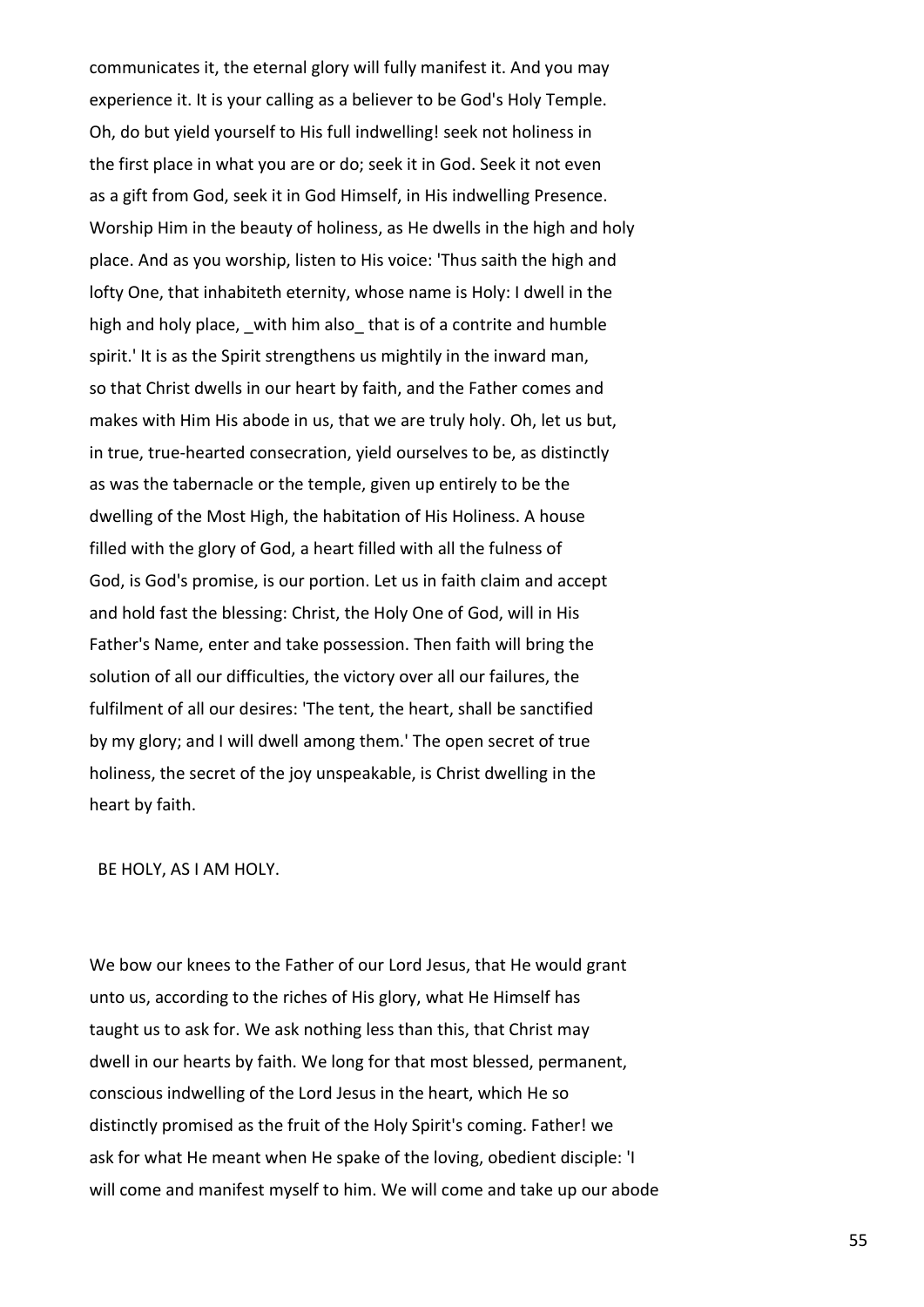with him.' Oh, grant unto us this indwelling of Christ in the heart by faith!

And for this, we beseech Thee, grant us to be strengthened with might by Thy Spirit in the inner man. O Most Mighty God! let the spirit of Thy Divine Power work mightily within us, renewing our mind, and will, and affections, so that the heart be all prepared and furnished as a temple, as a home, for Jesus. Let that Blessed Spirit strengthen us to the faith that receives the Blessed Saviour and His indwelling Presence.

O Most Gracious Father! hear our cry. We do bow our knee to Thee. We plead the riches of Thy glory. We praise Thee who art mighty to do above what we can ask or think. We wait on Thee, O our Father: oh, grant us a mighty strengthening by the Spirit in the inner man, that this bliss may be ours in its full blessedness, our Lord Jesus dwelling in the heart.

We ask it in His Name. Amen.

- 1. God's dwelling in the midst of Israel was the great central fact to which all the commands concerning holiness were but preparatory and subordinate. So the work of the Holy Spirit also culminates in the personal indwelling of Christ. (John xiv. 21, 23. Eph. iii. 16, 17.) Aim at this and expect it.
- 2. The tabernacle with its three divisions was, as of other spiritual truths, so the image of man's threefold nature. Our spirit is the Holiest of all, where God is meant to dwell, where the Holy Spirit is given. The life of the soul, with its powers of feeling, knowing, and willing, is the holy place. And the outer life of the body, of conduct and action, is the outer court. Begin by believing that the Spirit dwells in the inmost sanctuary, where His workings are secret and hidden. Honour Him by trusting Him to work, by yielding to Him in silent worship before God. From within He will take possession of thought and will; He will even fill the outer court, the body, with the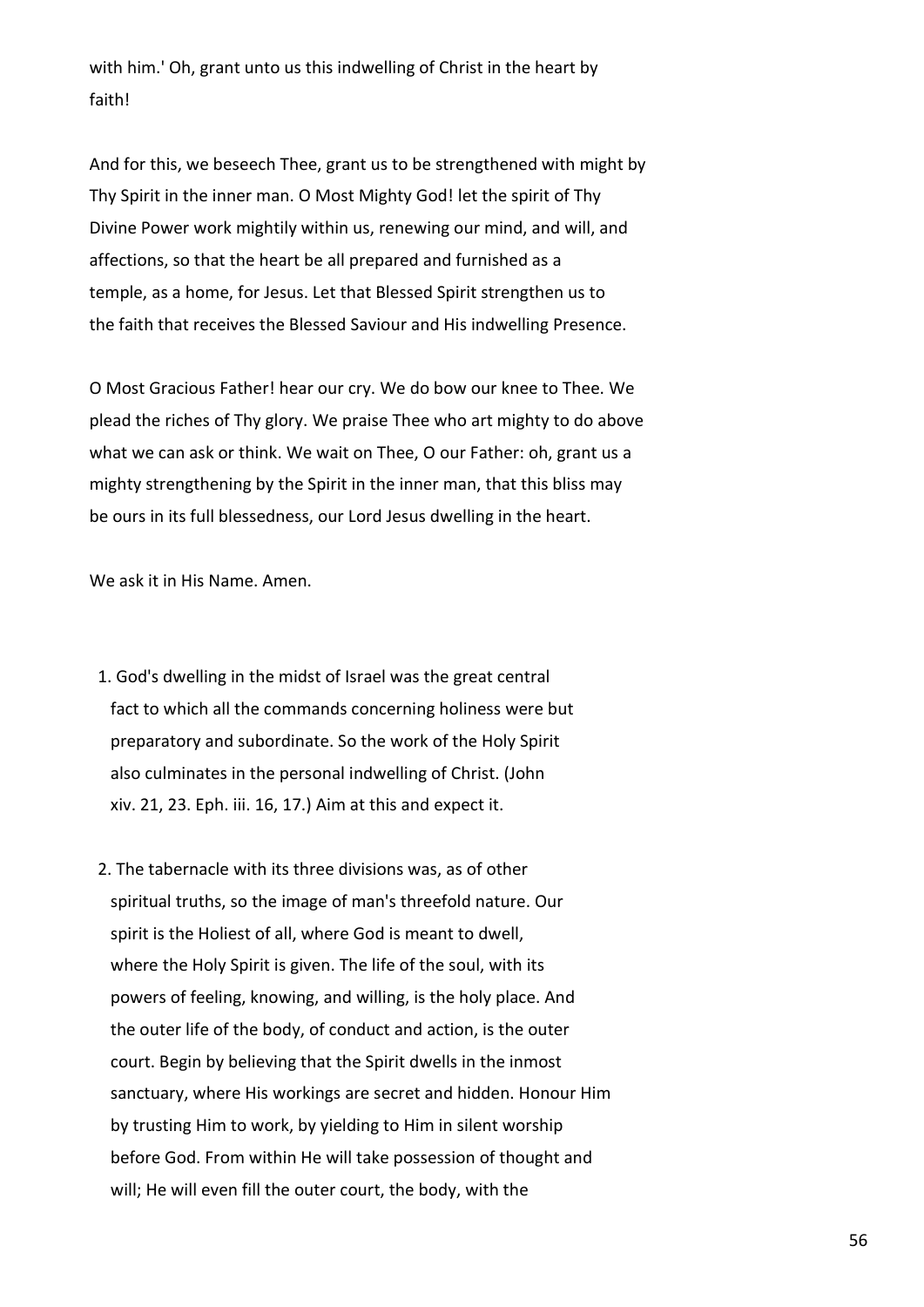Holiness of God. 'The God of peace Himself sanctify you wholly; and may your spirit, and soul, and body, be preserved entire, without blame. Faithful is He which calleth you, who will also do it.'

 3. God's indwelling was within the veil, in the unseen, the secret place. Faith knew it, and served Him with holy fear. Our faith knows that God the Holy Spirit has His abode in the hidden place of our inner life. Set open your inmost being to Him; bow in lowly reverence before the Holy One as you yield yourself to His working. Holiness is the presence of the Indwelling One.

Ninth Day.

HOLY IN CHRIST.

Holiness and Mediation.

 'And thou shalt make a plate of pure gold, and grave upon it, HOLINESS TO THE LORD. And it shall be upon Aaron's forehead, that Aaron may bear the iniquity of the holy things, which the children of Israel shall hallow in all their holy gifts; and it shall always be upon his forehead, that they may be accepted before the Lord.'--Ex. xxviii. 36, 38.

God's house was to be the dwelling-place of His Holiness, the place where He was to reveal Himself; as the Holy One, not to be approached but with fear and trembling; as the Holy-making One, drawing to Himself all who would be made partakers of His Holiness. Of the revelation of His Holy and His Holy-making Presence, the centre is found in the person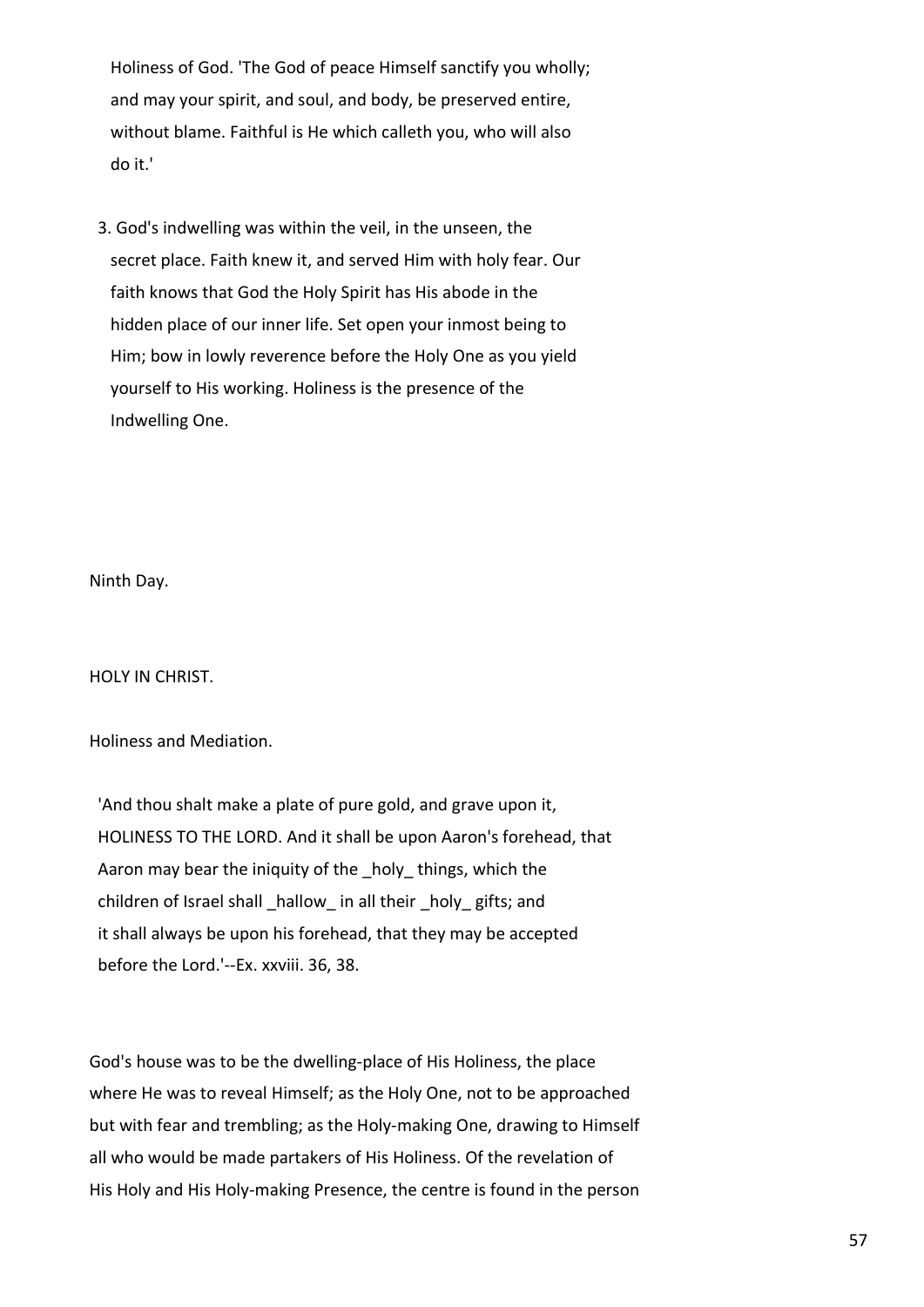of the high priest, in his double capacity of representing God with man, and man with God. He is the embodiment of the Divine Holiness in human form, and of human holiness as a Divine gift, as far as the dispensation of symbol and shadow could offer and express it. In him God came near to sanctify and bless the people. In him the people came their very nearest to God. And yet the very Day of Atonement, in which he might enter into the Most Holy, was but the proof of how unholy man was, and how unfit to abide in God's Presence. In himself a proof of Israel's unholiness, he yet was a type and picture of the coming Saviour, our blessed Lord Jesus, a wondrous exhibition of the way in which hereafter the holiness of God should become the portion of His people.

Among the many points in which the high priest typified Christ as our sanctification, there is, perhaps, none more suggestive or beautiful than the holy crown he wore on his forehead. Everything about him was to be holy. His garments were holy garments. But there was to be one thing in which this holiness reached its fullest manifestation. On his forehead he was always to wear a plate of gold, with the words engraved on it, HOLINESS TO THE LORD. Every one was to read there that the whole object of his existence, the one thing he lived for, was, to be the embodiment and the bearer of the Divine holiness, the chosen one through whom God's holiness might flow out in blessing upon the people.

The way in which the blessing of the holy crown was to act was a most remarkable one. In bearing HOLINESS TO THE LORD on his forehead, he is, we read, 'to bear the iniquity of the holy things which the children of Israel hallow; that they may be accepted before the Lord.' For every sin some sacrifice or way of atonement had been devised. But how about the sin that cleaves to the very sacrifice and religious service itself? 'Thou desirest truth in the inward parts.' How painfully the worshipper might be oppressed by the consciousness that his penitence, his faith, his love, his obedience, his consecration, were all imperfect and defiled! For this need, too, of the worshipper, God had provided. The holiness of the high priest covered the sin and the unholiness of his holy things. The holy crown was God's pledge that the holiness of the high priest rendered the worshipper acceptable. If he was unholy, there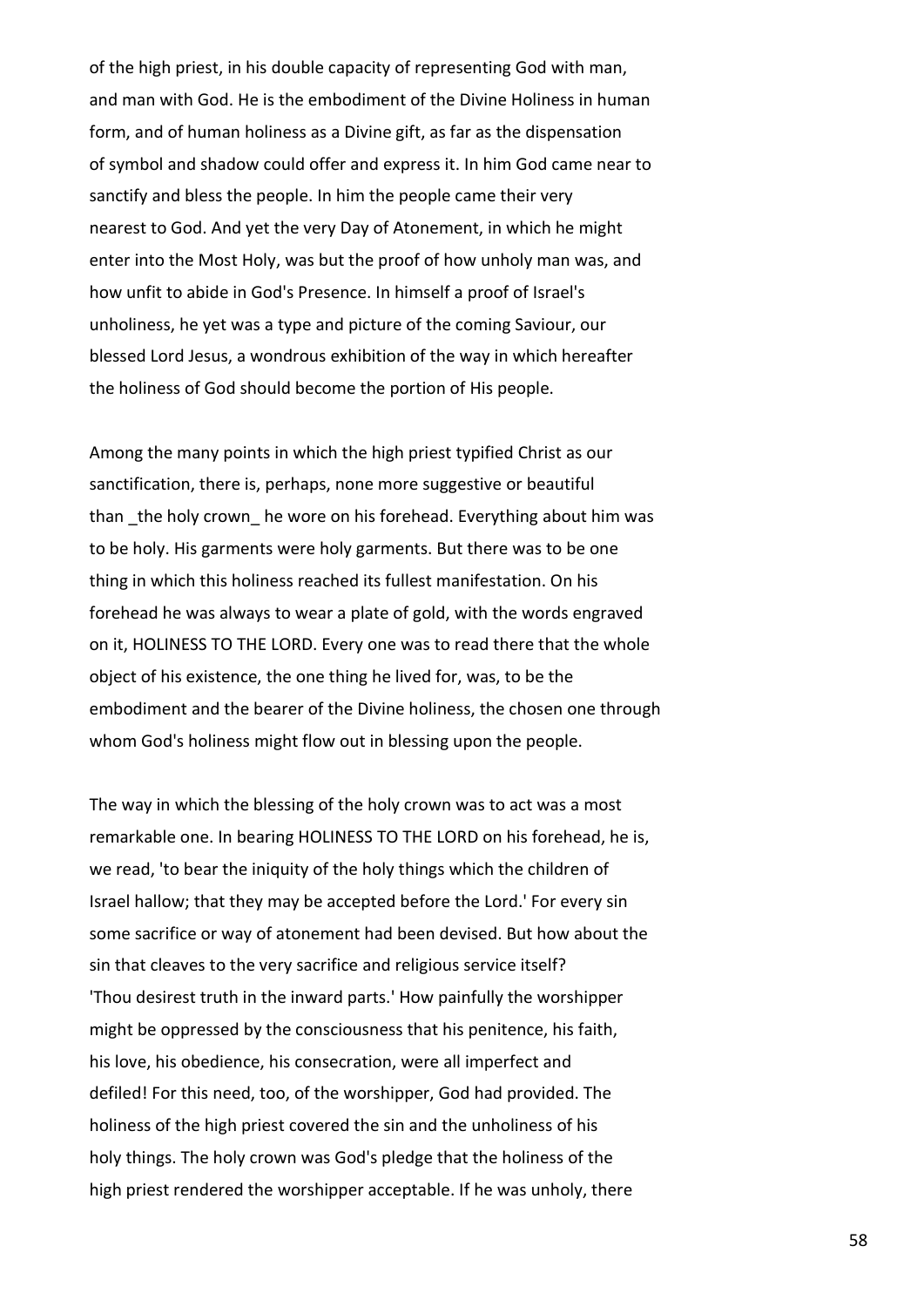was one among his brethren who was holy, who had a holiness that could avail for him too, a holiness he could trust in. He could look to the high priest not only to effect atonement by his blood-sprinkling, but in his person to secure a holiness too that made him and his gifts most acceptable. In the consciousness of personal unholiness he might rejoice in a mediator, in the holiness of Another than himself, the priest whom God had provided.

Have we not here a most precious lesson, leading us a step farther on in the way of holiness? To our question, How God makes holy, we have the Divine answer: Through a man whom the Divine Holiness has chosen to rest upon, and whose holiness belongs to us, as His brethren, the very members of His own body. Through a holiness which is of such efficacy, that the very sins of our holy things disappear, and we can enter the Holy Presence with the assurance of being altogether well-pleasing.

And is not just this the lesson that many earnest seekers after holiness need? They know all that the Word teaches of the blessed Atonement, and the full pardon it has brought. They believe in the Father's wonderful love, and what He is ready to do for them. And yet, when they hear of the childlike simplicity, the assurance of faith, the loving obedience, and the blessed surrender with which the Father expects them to come and receive the blessing, their heart fails for fear. It is as if the blessing were all beyond their reach. What avails that the Holy One is said to come so nigh? their unholiness renders them incapable of claiming or grasping the Presence that offers itself to them. Just see how the Holy One here reveals His way of making holy, and preparing for the fellowship of His Holiness. In His Elect One as Mediator, holiness is prepared and treasured up enough for all who come through Him. As I bow to pray or worship, and feel how much there is still wanting of that humility, and fervency, and faith, that God has a right to demand, I may look up to the High Priest in His Holiness, to the holy crown upon His forehead, and believe that the iniquity of my holy things is borne and taken away. I may, with all my deficiency and unworthiness, know most assuredly that my prayer is acceptable, a sweet-smelling savour. I may look up to the Holy One to see Him smiling on me, for the sake of His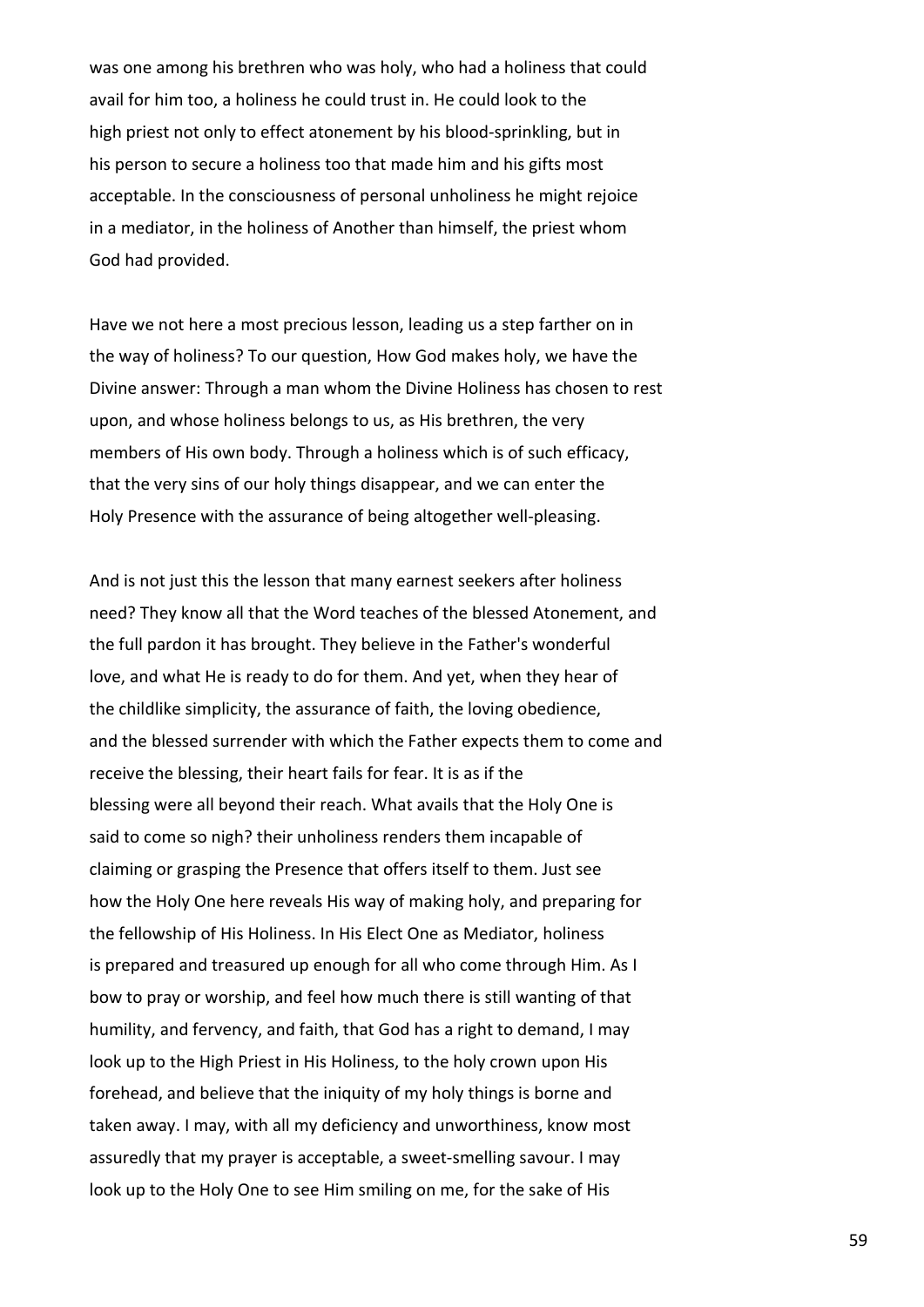Anointed One. 'The holy crown shall always be on His forehead, that they may be accepted before the Lord.' It is the blessed truth of Substitution--One for all--of Mediatorship; God's way of making us holy. The sacrifice of the worshipping Israelite is holy and acceptable in virtue of the holiness of Another.

The Old Testament shadow can never adequately set forth the New Testament reality with its fulness of grace and truth. As we proceed in our study, we shall find that the holiness of Jesus our sanctification is not only imputed but imparted, because we are in Him; the new man we have put on is created in true holiness. We are not only counted holy; we are holy, we have received a new holy nature in Christ Jesus. 'He that sanctifieth and they who are sanctified are all \_of One\_; therefore He is not ashamed to call them brethren.' It is our living union with Jesus, God's Holy One, that has given us the new and holy nature, and with that a claim and a share in all the holiness there is in Jesus. And so, as often as we are conscious of how unholy we are, we have only to come under the covering of the Holiness of Jesus, to enjoy the full assurance that we and our gifts are most acceptable. However great be the weakness of our faith, the shortcoming in our desire for God's glory, the lack in our love or zeal, as we see Jesus, with Holiness to the Lord on His forehead, we lift up our faces to receive the Divine smile of full approval and perfect acceptance.

This is God's way of making holy. Not only with the holy place, as we have seen, but with the holy persons too, He begins with a centre, and from that in ever-widening circle makes holy. And that this Divine method will be crowned with success we may be sure. In the Word we find a most remarkable illustration of the extent to which it will be realized. We find the words on the holy crown once again in the Old Testament at its close. In the day of the Lord, 'there shall be upon the bells of the horses, HOLINESS TO THE LORD.' The high priest's motto shall then have become the watchword of daily life; every article of beauty or of service shall be holy too; from the head it shall have extended to the skirts of the garments. Let us begin with realizing the Holiness of Jesus in its power to cover the iniquity of our holy things;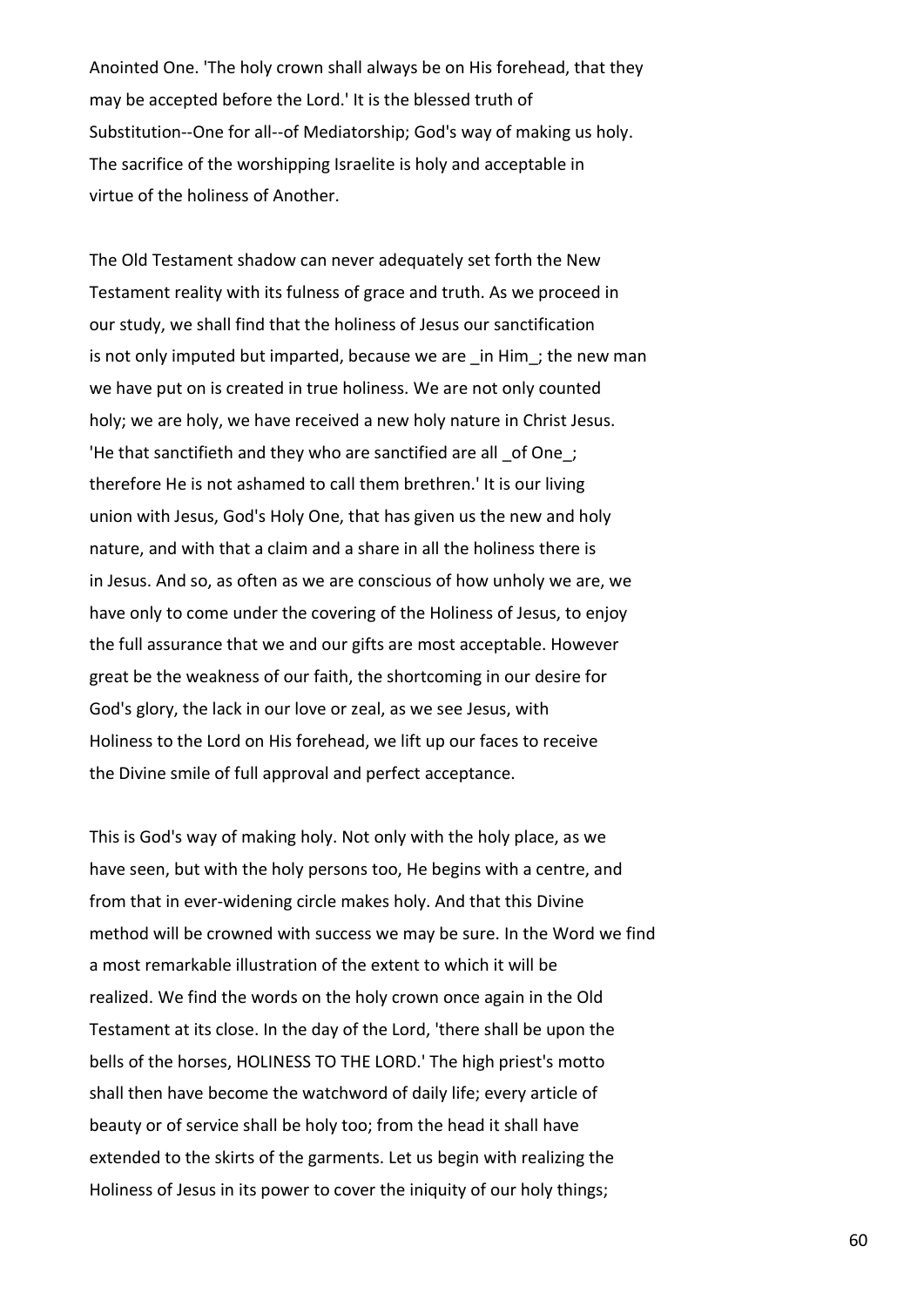let us make proof of it, and no longer suffer our unworthiness to keep us back or make us doubt; let us believe that we and our holy things are acceptable, because in Christ holy to the Lord; let us live in this consciousness of acceptance, and enter into fellowship with the Holy One. As we enter in and abide in the holiness of Jesus, it will enter in and abide in us. It will take possession and spread its conquering power through our whole life, until with us too upon everything that belongs to us the word shall shine, HOLINESS TO THE LORD. And we shall again find how God's way of holiness is ever from a centre, here the centre of our renewed nature, throughout the whole circumference of our being, to make His Holiness prove its power. Let us but dwell under the covering of the Holiness of Jesus, as He takes away the iniquity of our holy things, He will make us and our life holy to the Lord.

BE YE HOLY, FOR I AM HOLY.

O my God and Father! my soul doth bless Thee for this wondrous revelation of what Thy way and Thy grace is with those whom Thou hast called 'Holy in Christ.' Thou knowest, O Lord, how continually our hearts have limited our acceptance with Thee by our attainments, and conscious shortcoming has wrought condemnation. We knew too little how, in the Holiness of Him who makes us holy, there is a Divinely infinite efficacy to cover our iniquities, and give us the assurance of perfect acceptance. Blessed Father! open our eyes to see, and our hearts to understand this holy crown of our blessed Jesus, with its wondrous and most blessed, HOLINESS TO THE LORD.

And when our hearts condemn us, because our prayers are so little consciously according to the will or to the glory of God, or truly in the name of Jesus, O most Holy Father, be pleased by Thy Spirit to show us how bright the smile and how hearty the welcome is we still have with Thee. Teach us to come in the Holiness of our High Priest, and enter into Thine, until it take possession of us, and permeate our whole being, and all that is in us be holy to the Lord. Amen.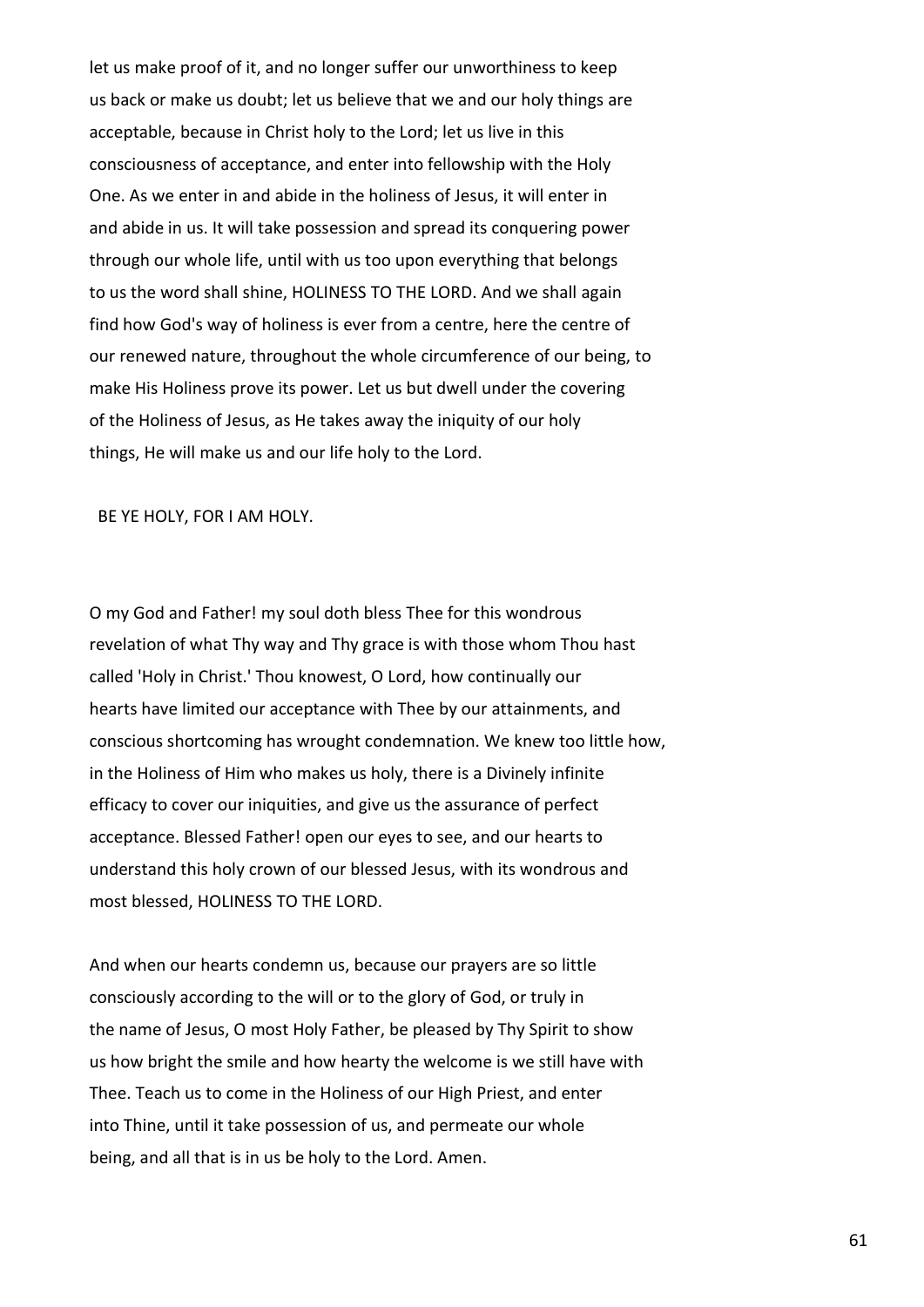- 1. Holiness is not something I can see or admire in myself: it is covering myself, losing myself, in the Holiness of Jesus. How wonderfully this is typified in Aaron and the holy crown. And the more I see and have apprehended of the Holiness of Jesus, the less shall I see or seek of holiness in myself.
- 2. He will make me holy: my tempers and dispositions will be renewed; my heart and mind cleansed and sanctified; holiness will be a new nature; and yet there will be all along the consciousness, humbling and yet full of joy: it is not I; Christ liveth in me.
- 3. Let us lie very low and tender before God, that the Holy Spirit may reveal to us what it is to be holy in the Holiness of Another, in the Holiness of Jesus, that is, in the Holiness of God.
- 4. Do not trouble or weary too much to grasp this with the intellect. Just believe it, and look in simplicity and trust to Jesus to make it all right for you.
- 5. Holy in Christ. In childlike faith I take Christ's holiness afresh as my covering before God. In loving obedience I take it into my will and life. I trust and I follow Jesus: this is the path of holiness.
- 6. If we gather up the lessons we have found in the Word from Paradise downward, we see that the elements of holiness in us are these, each corresponding to some special aspect of God's holiness: deep Restfulness (ch. 3), humble Reverence (ch. 4), entire Surrender (ch. 5), joyful Adoration (ch. 6), simple Obedience (ch. 7). These all prepare for the Divine Indwelling (ch. 8), and this again we have through the Abiding in Jesus with the Crown of Holiness on His head.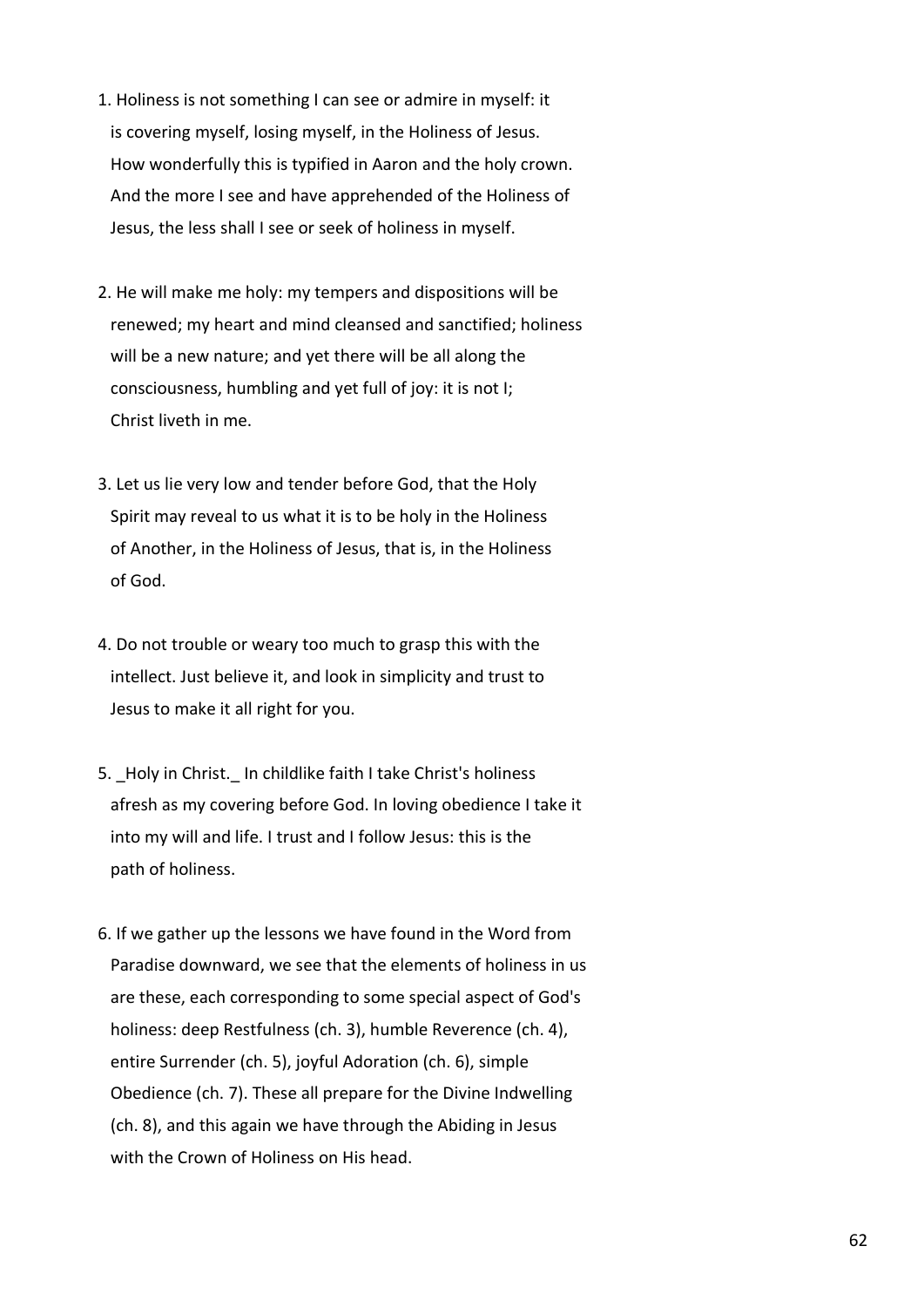Tenth Day.

HOLY IN CHRIST.

Holiness and Separation.

'I am the Lord your God, which have separated you from other people. And ye shall be \_holy\_ unto me, for I the Lord am \_holy\_, and have separated you from other people that ye should be \_Mine\_.'--Lev. xx. 24, 26.

 'Until the days be fulfilled, in the which he \_separateth\_ himself unto the Lord, he shall be \_holy\_.... All the days of his \_separation\_ he is \_holy\_ unto the Lord.'--Num. vi. 5, 8.

'Wherefore Jesus also, that He might sanctify the people through His own blood, suffered without the gate. Let us therefore go forth unto Him without the camp, bearing His reproach.'--Heb. xiii. 12, 13.

Separation is not holiness, but is the way to it. Though there can be no holiness without separation, there can be separation that does not lead to holiness. It is of deep importance to understand both the difference and the connection, that we may be kept from the right-hand error of counting separation alone as holiness, as well as the left-hand error of seeking holiness without separation.

The Hebrew word for holiness possibly comes from a root that means to separate. But where we have in our translation 'separate' or 'sever' or 'set apart,' we have quite different words.[3] The word for holy is used exclusively to express that special idea. And though the idea of holy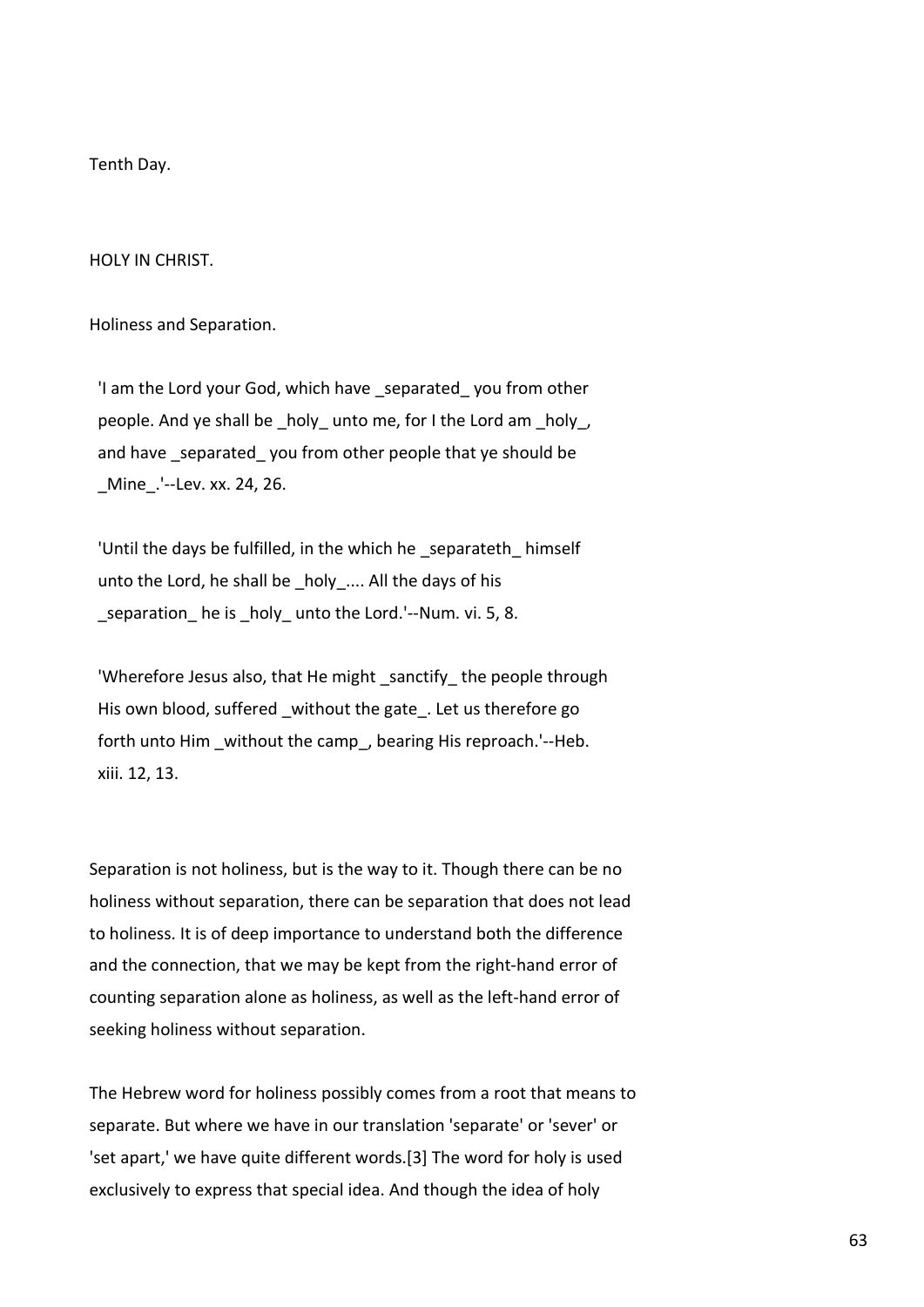always includes that of separation, it is itself something infinitely higher. It is of great importance to understand this well, because the being set apart to God, the surrender to His claim, the devotion or consecration to His service, is often spoken of as if this constituted holiness. We cannot too earnestly press the thought that this is only the beginning, the presupposition: holiness itself is infinitely more; not what I am, or do, or give, is holiness, but what God is, and gives, and does to me. It is God's taking possession of me that makes me holy; it is the Presence and the glory of God that really makes holy. A careful study of God's words to Israel will make this clear to us. Eight times we find the expression in Leviticus, 'Ye shall be holy, for I am holy.' Holiness is the highest attribute of God, expressive not only of His relation to Israel, but of His very being and nature, His infinite moral perfection. And though it is by very slow and gradual steps that He can teach the carnal darkened mind of man what this means, yet from the very commencement He tells His people that His purpose is that they should be like Himself--holy because and as He is holy. To tell me that God separates men for Himself to be His, even as He gives Himself to be theirs, tells me of a relation that exists, but tells me nothing of the real nature of this Holy Being, or of the essential worth of the holiness He will communicate to me. Separation is only the setting apart and taking possession of the vessel to be cleansed and used; it is the filling of it with the precious contents we entrust to it that gives it its real value. Holiness is the Divine filling without which the separation leaves us empty. Separation is not holiness.

But separation is essential to holiness. 'I have separated you from other people, and ye shall be holy.' Until I have chosen out and separated a vessel from those around it, and, if need be, cleansed it, I cannot fill or use it. I must have it in my hand, full and exclusive command of it for the time being, or I will not pour into it the precious milk or wine. And just so God separated His people when He brought them up out of Egypt, separated them \_unto Himself\_ when He gave them His covenant and His law, that He might have them under His control and power, to work out His purpose of making them holy. This He could not do until He had them apart, and had wakened in them the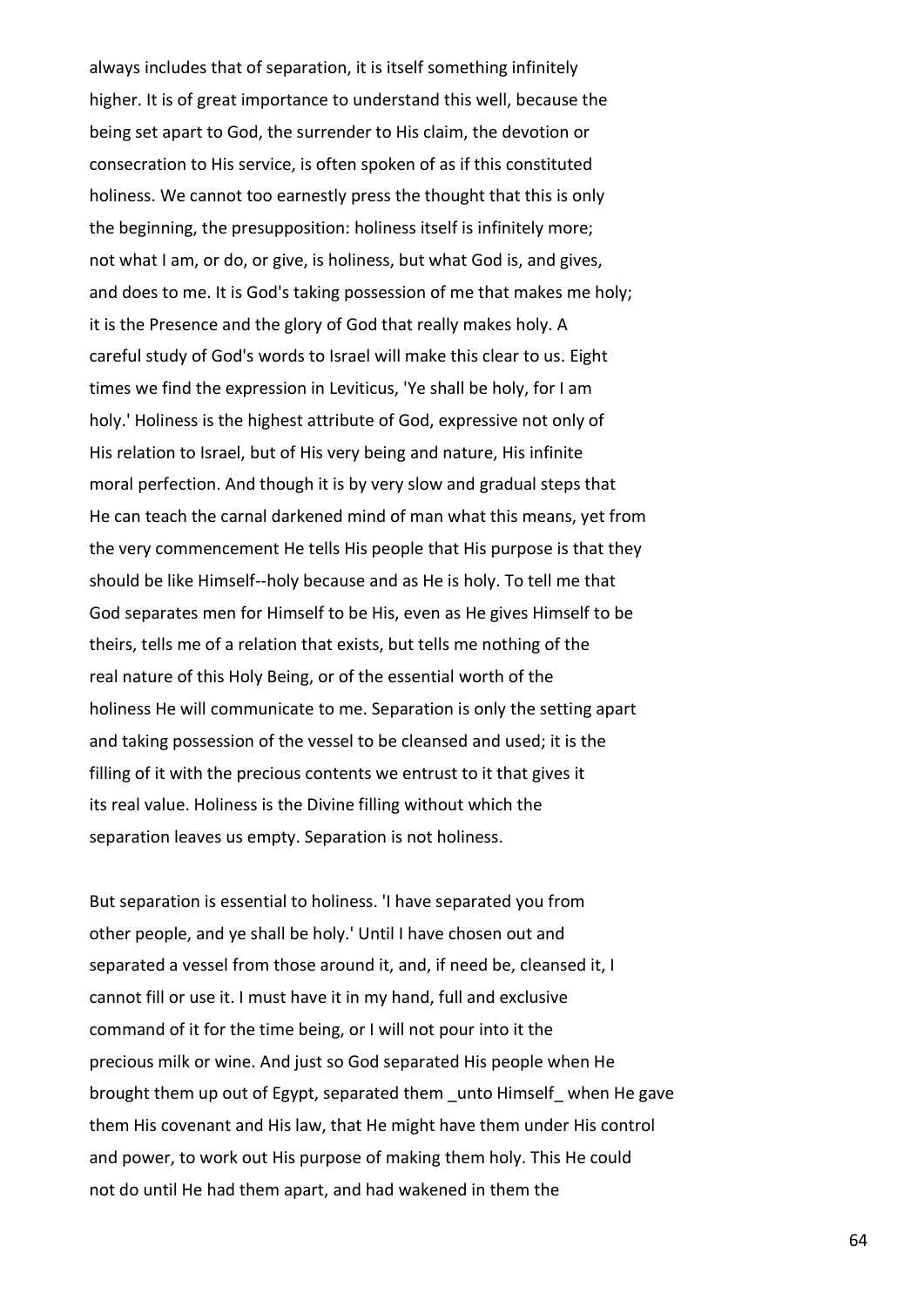consciousness that they were His peculiar people, wholly and only His, until He had so taught them also to separate themselves to Him. Separation is essential to holiness.

The institution of the Nazarite will confirm this, and will also bring out very clearly what separation means. Israel was meant to be a holy nation. Its holiness was specially typified in its priests. With regard to the individual Israelite, we nowhere read in the books of Moses of his being holy. But there were ordinances through which the Israelite, who would fain prove his desire to be entirely holy, could do so. He might separate himself from the ordinary life of the nation around him, and live the life of a Nazarite, a separated one. This separation was accepted, in those days of shadow and type, as holiness. 'All the days of his separation he is holy unto the Lord.'

The separation consisted specially in three things--temperance, in abstinence from the fruit of the vine; humiliation, in not cutting or shaving his hair ('it is a shame for a man if he have long hair'); self-sacrifice, in not defiling himself for even father or mother, on their death. What we must specially note is that the separation was not from things unlawful, but things lawful. There was nothing sinful in itself in Abraham living in his father's house, or in Israel dwelling in Egypt. It is in giving up, not only what can be proved to be sin, but all that may hinder the full intensity of our surrender into God's hands to make us holy, that the spirit of separation is manifested.

Let us learn the lessons this truth suggests. We must know the need for separation. It is no arbitrary demand of God, but has its ground in the very nature of things. To separate a thing is to set it free for one special use or purpose, that it may with undivided power fulfil the will of him who chose it, and so realize its destiny. It is the principle that lies at the root of all division of labour; complete separation to one branch of study or labour is the way to success and perfection. I have before me an oak forest with the trees all shooting up straight and close to each other. On the outskirts there is one tree separated from his fellows; its heavy trunk and wide-spreading branches prove how its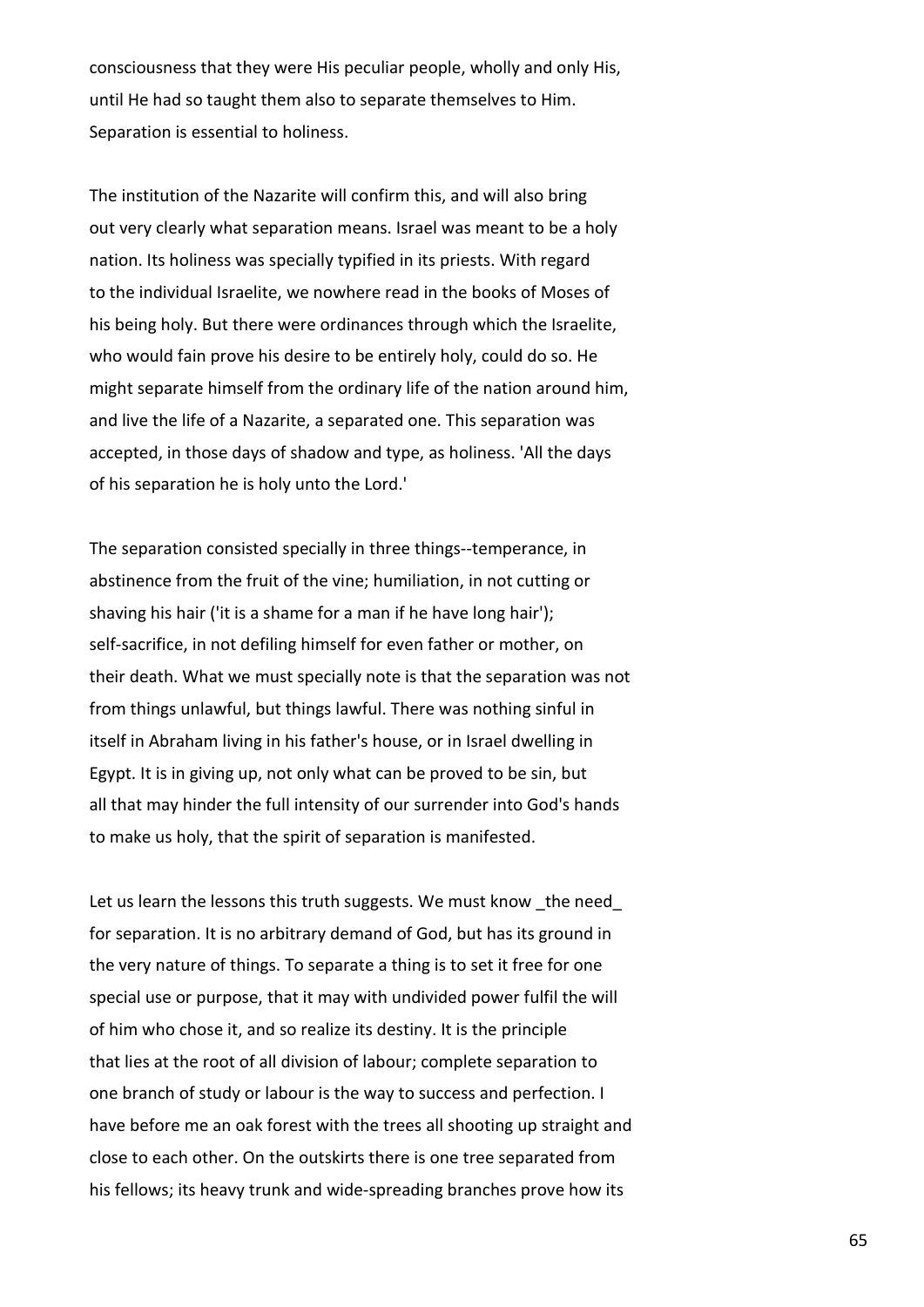being separated, and having a large piece of ground separated to its own use, over which roots and branches can spread, is the secret of growth and greatness. Our human powers are limited; if God is to take full possession, if we are fully to enjoy Him, separation to Him is nothing but the simple, natural, indispensable requisite. God wants us all to Himself, that He may give Himself all to us.

We must know the purpose of separation. It is to be found in what God has said, 'Ye shall be holy unto me, for I the Lord am holy, and have separated you from the people, that ye should be MINE.' God has separated us for Himself in the deepest sense of the word; that He might enter into us, and show forth Himself in us. His holiness is the sum and the centre of all His perfections; it is that He may make us holy like Himself that He has separated us. Separation never has any value in itself; it may become most wrong or hurtful; everything depends upon the object proposed. It is as God gets and takes full possession of us, as the eternal life in Christ has the mastery of our whole being, as the Holy Spirit flows fully and freely through us, so that we dwell in God, and God in us, that separation will be, not a thing of ordinances and observances, but a spiritual reality. And it is as this purpose of God is seen and accepted and followed after, that difficult questions as to what we must be separated from, and how much sacrifice separation demands, will find an easy answer. God separates from all that does not lead us into His holiness and fellowship.

We need, above all, to know the power of separation, the power that leads us into it in the spirit of desire and of joy, of liberty and of love. The great separating word in human language is the word \_Mine\_. In this we have the great spring of effort and of happiness: in the child with its toys, in labour with its gains and rewards, in the patriot who dies for his country, it is this Mine that lays its hand on what it sets apart from all else. It is the great word that love uses. Be it the child that says to its mother, My own mamma, and calls forth the response, My own child; the bridegroom who draws the daughter from her beloved home and parents to become his; or the Holy God who speaks: 'I have separated you from the people, that ye should be Mine; it is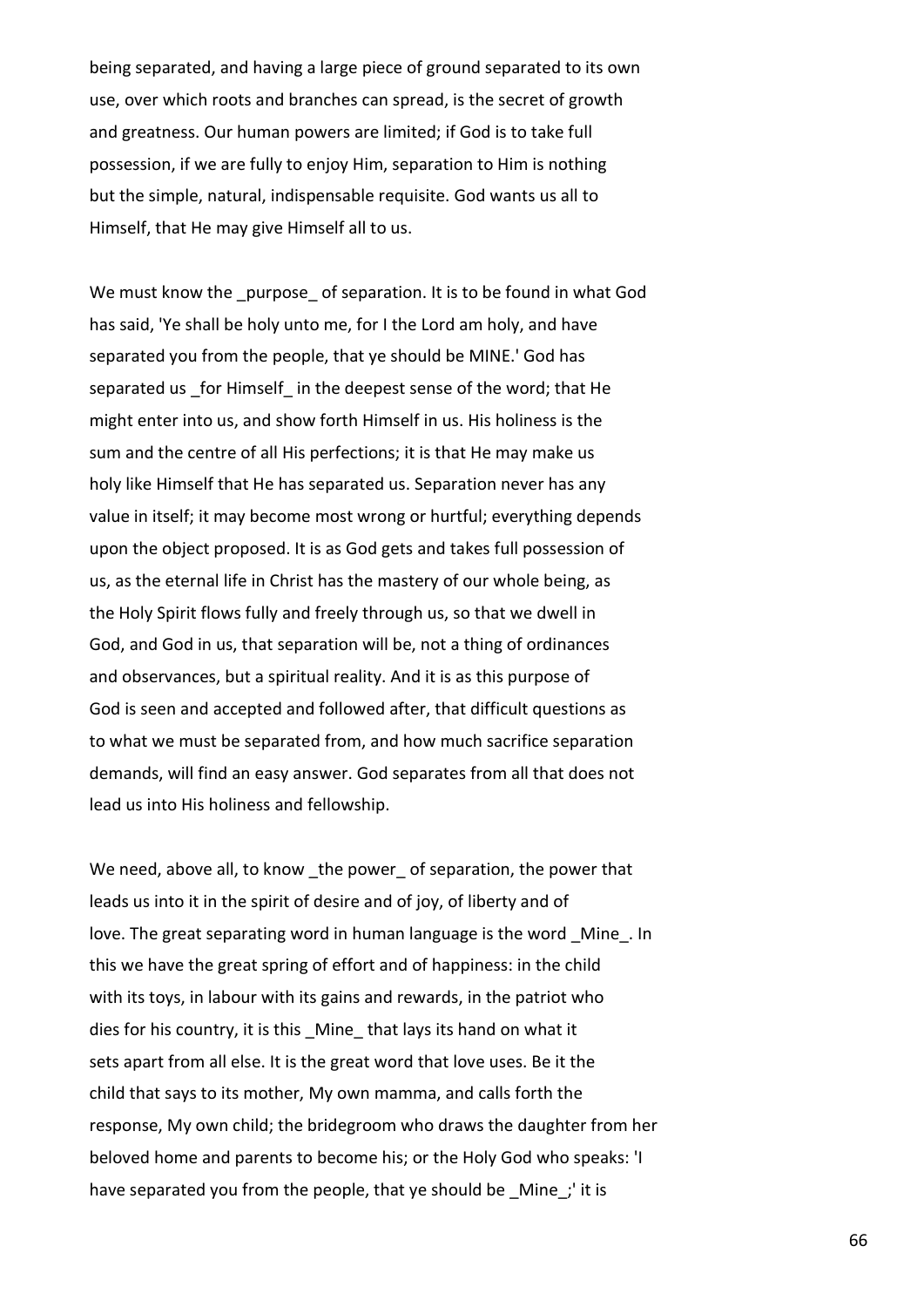always with that Mine that love exerts its mighty power, and draws from all else to itself. God Himself knows no mightier argument, can put forth no more powerful attraction than this, 'that ye should be \_Mine\_.' And the power of separation will come to us, and work in us, just as we yield ourselves to study and realize that holy purpose, to listen to and appropriate that wondrous Mine, to be apprehended and possessed of that Almighty Love.

Let us study step by step the wondrous path in which Divine Love does it separating work. In redemption it prepares the way. Israel is separated from Egypt by the blood of the Lamb and the guiding pillar of fire. In its command, 'Come out and be separate,' it wakens man to action; in its promises, 'I will be your God,' it stirs desire and strengthens faith. In all the holy saints and servants of God, and at last in Him who was holy, harmless, undefiled, separate from sinners, it points the way. In the power of the Holy Spirit, the Spirit of Holiness, it seals the separation by the Presence of the Indwelling God. This is indeed the power of separation. \_The separating power of the Presence of God\_; this it is we need to know. 'Wherein now shall it be known that I have found grace in Thy sight, I and Thy people?' said Moses: 'is it not in \_that Thou goest with us ? so shall we be separated, I and Thy people, from all the people that are upon the face of the earth.' It is the consciousness of God's Indwelling Presence, making and keeping us His very own, that works the true separateness from the world and its spirit, from ourselves and our own will. And it is as this separation is accepted and prized and persevered in by us, that the holiness of God will enter in and take possession. And we shall realize that to be the Lord's property, a people of His own, is infinitely more than merely to be accounted or acknowledged as His, that it means nothing less than that God, in the power and indwelling of the Holy Ghost, fills our being, our affections, and our will with His own life and holiness. He separates us for Himself, and sanctifies us to be His dwelling. He comes Himself to take personal possession by the indwelling of Christ in the heart. And we are then truly separate, and kept separate, by the presence of God within us.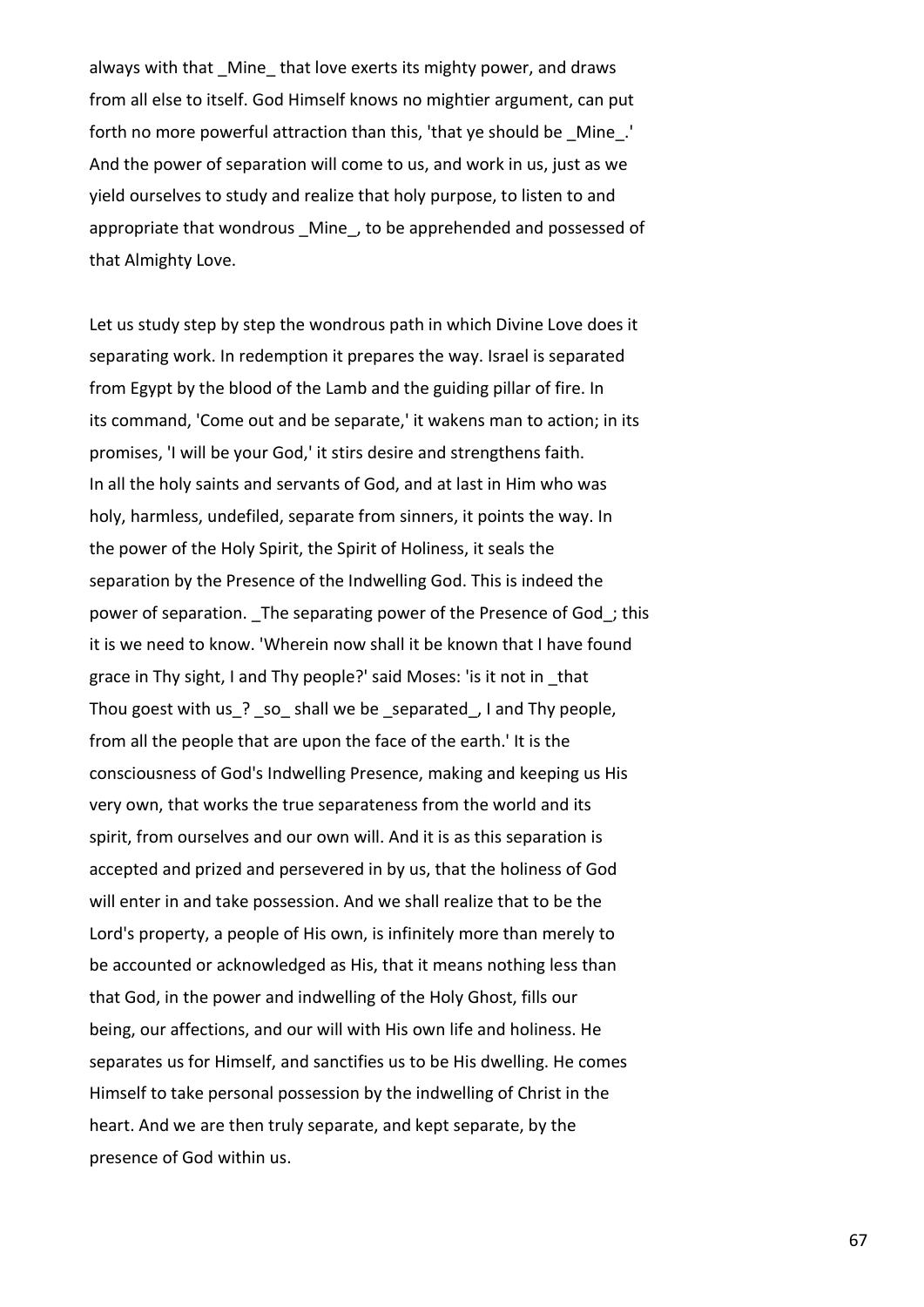BE YE HOLY, FOR I AM HOLY.

O my God! who hast separated me for Thyself, I beseech Thee, by Thy mighty power, to make this Divine separation deed and truth to me. May within, in the depths of my own spirit, and without, in all my intercourse, the crown of separation of my God be upon me.

I pray Thee especially, O my God, to perfect in power the separation from self! Let Thy Presence in the indwelling of my Lord Jesus be the power that banishes self from the throne. I have turned from it with abhorrence; oh, my Father, reveal Thy Son fully in me! it is His enthronement in my heart can keep me as Thy own, as Himself takes the place of myself.

And give me grace, Lord, in my outward life to wait for a Divine wisdom, that I may know to witness, for Thy glory and for what Thy people need, to the blessedness of an entire giving up of everything for God, a separation that holds back nothing, to be His and His alone.

Holy Lord God! visit Thy people. Oh, withdraw Thou them from the world and conformity to it. Separate, Lord, separate Thine own for Thyself. Separate, Lord, the wheat from the chaff; separate, as by fire, the gold from the dross; that it may be seen who are the Lord's, even His holy ones. Amen.

- 1. Love separates effectually. With what jealousy a husband claims his wife, a mother her children, a miser his possessions! Pray that the Holy Spirit may show how God brought you to Himself, that you should be His. 'He is a holy God; He is a Jealous God.' God's love shed abroad in the heart makes separation easy.
- 2. Death separates effectually. If I reckon myself to be indeed dead in Christ, I am separated from self by the power of Christ's death. Life separates still more mightily. As I say, 'Not I, but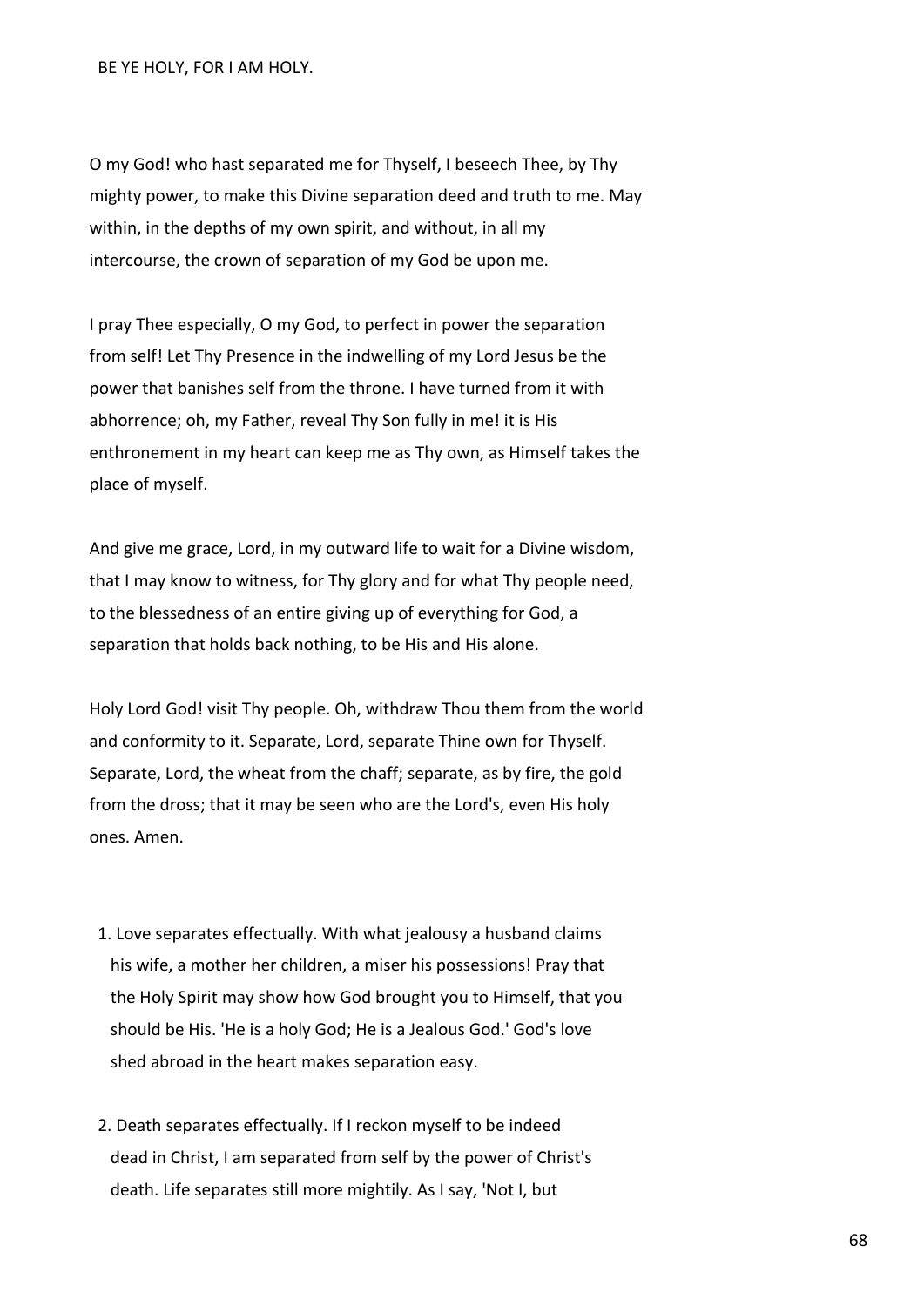Christ liveth in me,' I am lifted up out of the life of self.

- 3. Separation must be manifest; it is meant as a witness to others and ourselves; it must find expression in the external, if internally it is to be real and strong. It is the characteristic of a symbolic action that it not merely expresses a feeling, but nourishes and strengthens the feeling to which it corresponds. When the soul enters the fellowship of God, it feels the need of external separation, sometimes even from what appears to others harmless. If animated by the spirit of lowly consecration to God, the external may be a great strengthening of the true separateness.
- 4. Separation to God and appropriation by Him go together. This has been the blessing that has come to martyrs, confessors, missionaries,--all who have given distinct expression to the forsaking all.
- 5. Separation begins in love, and ends in love. The spirit of separation is the spirit of self-sacrifice, of surrender to the love of God; the truly separate one will be the most loving and love-winning, given up to serve God and man. Is not what separates, what distinguishes Jesus from all others, His self-sacrificing love? This is His separateness, in which we are to be made like Him.
- 6. God's holiness is His separateness; let us enter into \_His\_ separateness from the world; that will be our holiness. Unite thyself to God. Then art thou separate and holy. God separates for Himself, not by an act from without, but as His Will and Presence take possession of us.

[3] See Note B.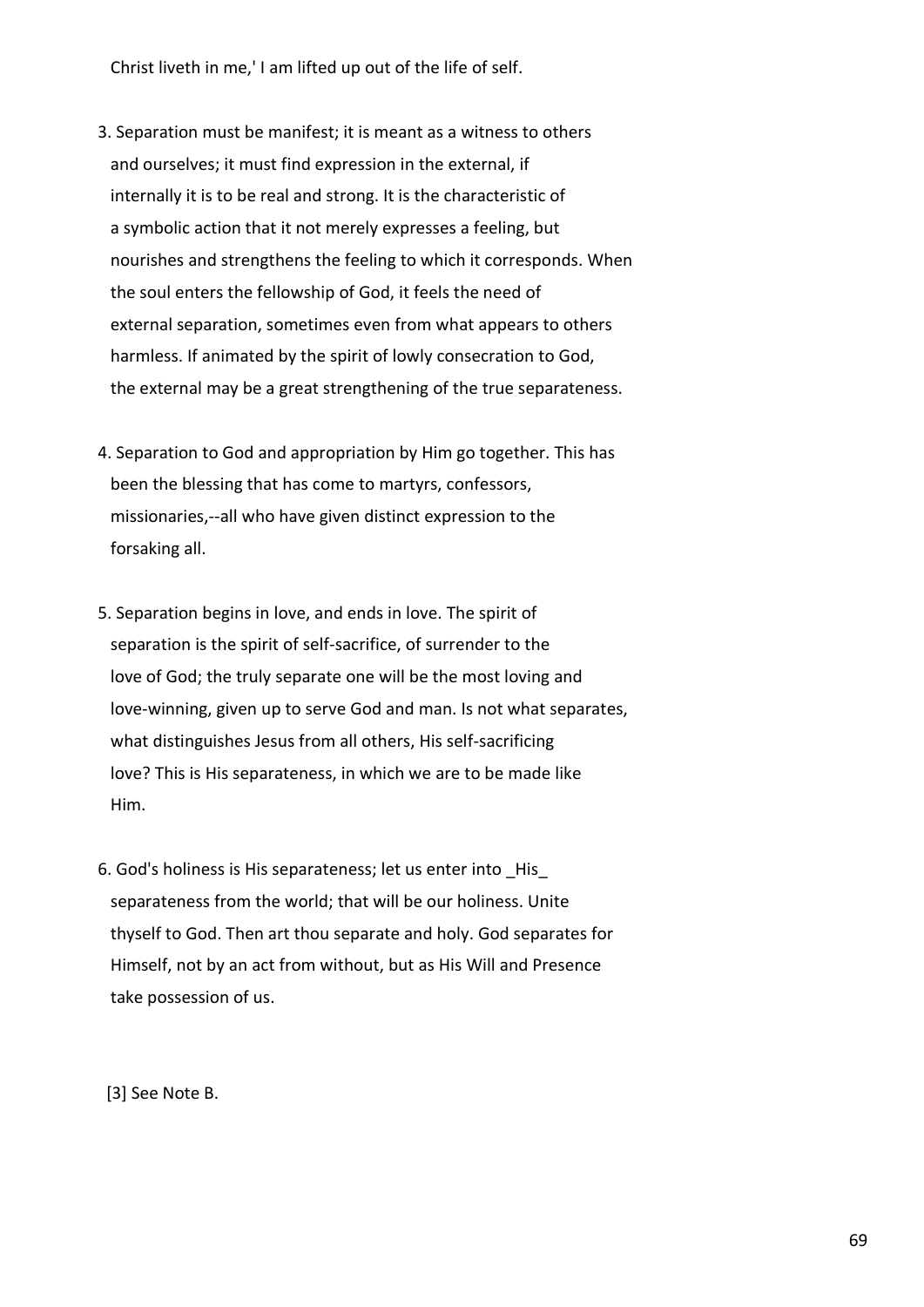Eleventh Day.

HOLY IN CHRIST.

The Holy One of Israel.

 'I am the Lord that brought you up out of the land of Egypt, to be \_your God\_; ye shall therefore \_be holy\_, for \_I am holy\_. I the Lord which make you holy, am holy. '--Lev. xi. 45, xxi. 8.

'I am the Lord Thy God, the Holy One of Israel, Thy Saviour. Thus saith the Lord, your Redeemer, the Holy One of Israel: I am the Lord, your Holy One, the Creator of Israel, your King.'--Isa. xliii. 3, 14, 15.

In the book of Exodus we found God making provision for the Holiness of His people. In the holy times and holy places, holy persons, holy things, and holy services, He had taught His people that everything around Him, that all that would come near Him, must be holy. He would only dwell in the midst of holiness; His people must be a holy people. But there is no direct mention of God Himself as holy. In the book of Leviticus we are led on a step further. Here first we have God speaking of His own holiness, and making it the plea for the holiness of His people, as well as its pledge and power. Without this the revelation of holiness were incomplete, and the call to holiness powerless. True holiness will come to us as we learn that God Himself alone is holy. It is He alone makes holy; it is as we come to Himself, and in obedience and love are linked to Himself, that His Holiness can rest on us.[4]

From the books of Moses onwards we shall find that the name of God as holy is found but seldom in the inspired writings, until we come to Isaiah, the evangelist prophet. There it occurs twenty-six times, and has its true meaning opened up in the way in which it is linked with the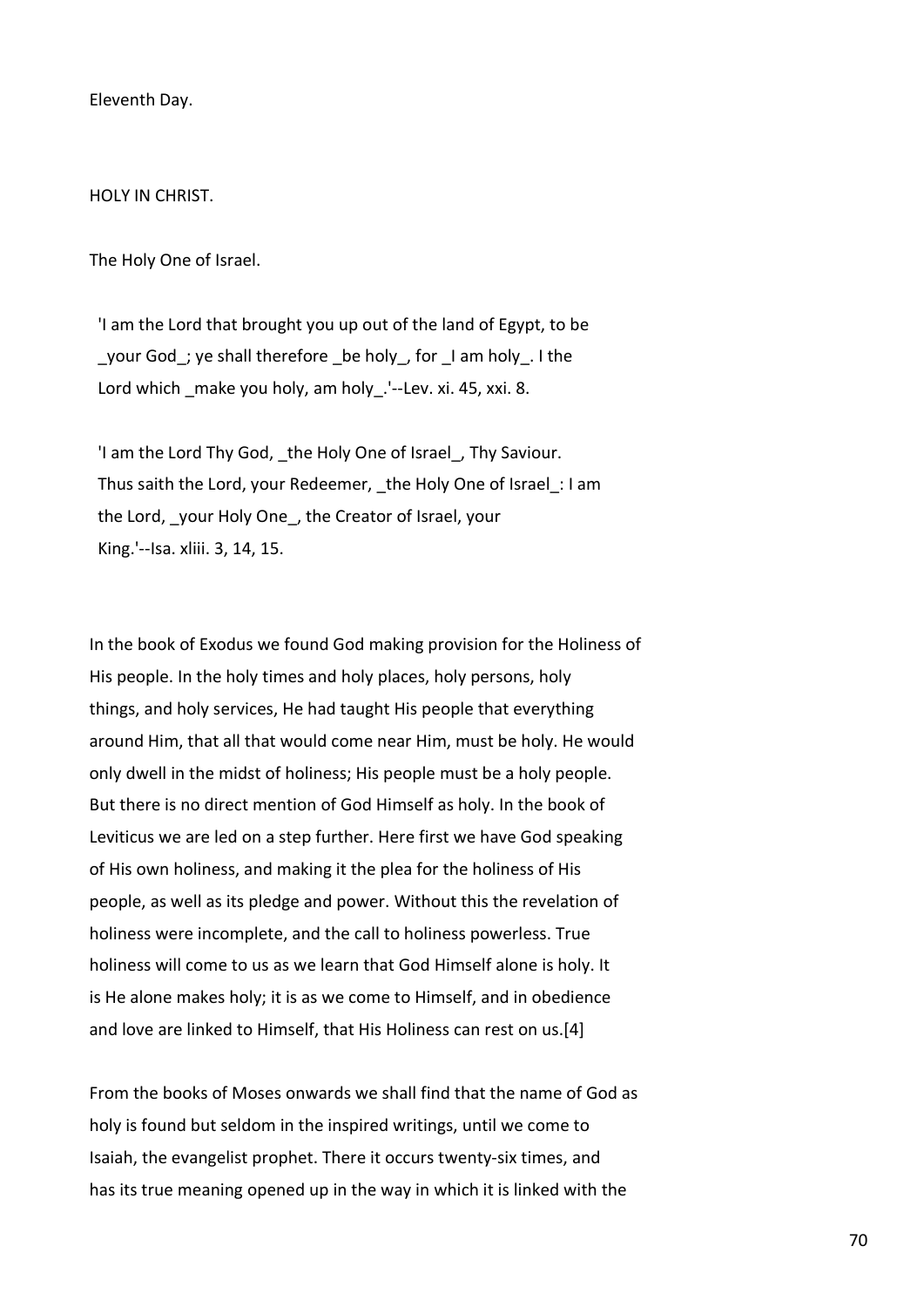name of Saviour and Redeemer. The sentiments of joy and trust and praise, with which a redeemed people would look upon their Deliverer, are all mentioned in connection with the name of the Holy One. 'Cry aloud and shout, thou inhabitant of Zion, for great is the Holy One of Israel\_ in the midst of thee.' 'The poor among men shall rejoice in \_the Holy One of Israel\_.' 'Thou shalt rejoice in the Lord, and shalt glory in the Holy One of Israel. ' In Paradise we saw that God the Creator was God the Sanctifier, perfecting the work of His hands. In Israel we saw that God the Redeemer was ever God the Sanctifier, making holy the people He had chosen for Himself. Here in Isaiah we see how it is God the Sanctifier, the Holy One, who is to bring about the great redemption of the New Testament: as the Holy One, He is the Redeemer. God redeems because He is holy, and loves to make holy: Holiness will be Redemption perfected. Redemption and Holiness together are to be found in the personal relation to God. The key to the secret of holiness is offered to each believer in that word: 'Thus saith the Lord, your Redeemer, the Holy One of Israel: I am the Lord, your Holy One.' To come near, to know, to possess the Holy One, and be possessed of Him, is Holiness.

If God's Holiness is thus the only hope for ours, it is right that we seek to know what that Holiness is. And though we may find it indeed to be something that passeth knowledge, it will not be in vain to gather up what has been revealed in the Word concerning it. Let us do so in the spirit of holy fear and worship, trusting to the Holy Spirit to be our teacher.

And let us first notice how this Holiness of God, though it is often mentioned as one of the Divine attributes, can hardly be counted such, on a level with the others. The other attributes all refer to some special aspect or characteristic of the Divine Nature; Holiness appears to express what is the very essence or perfection of the Divine Being Himself. None of the attributes can be predicated of all that belongs to God; but Scripture speaks of His Holy Name, His Holy Day, His Holy Habitation, His Holy Word. In the word Holy we have the nearest possible approach to a summary of all the Divine perfections, the description of what Divinity is. We speak of the other attributes as Divine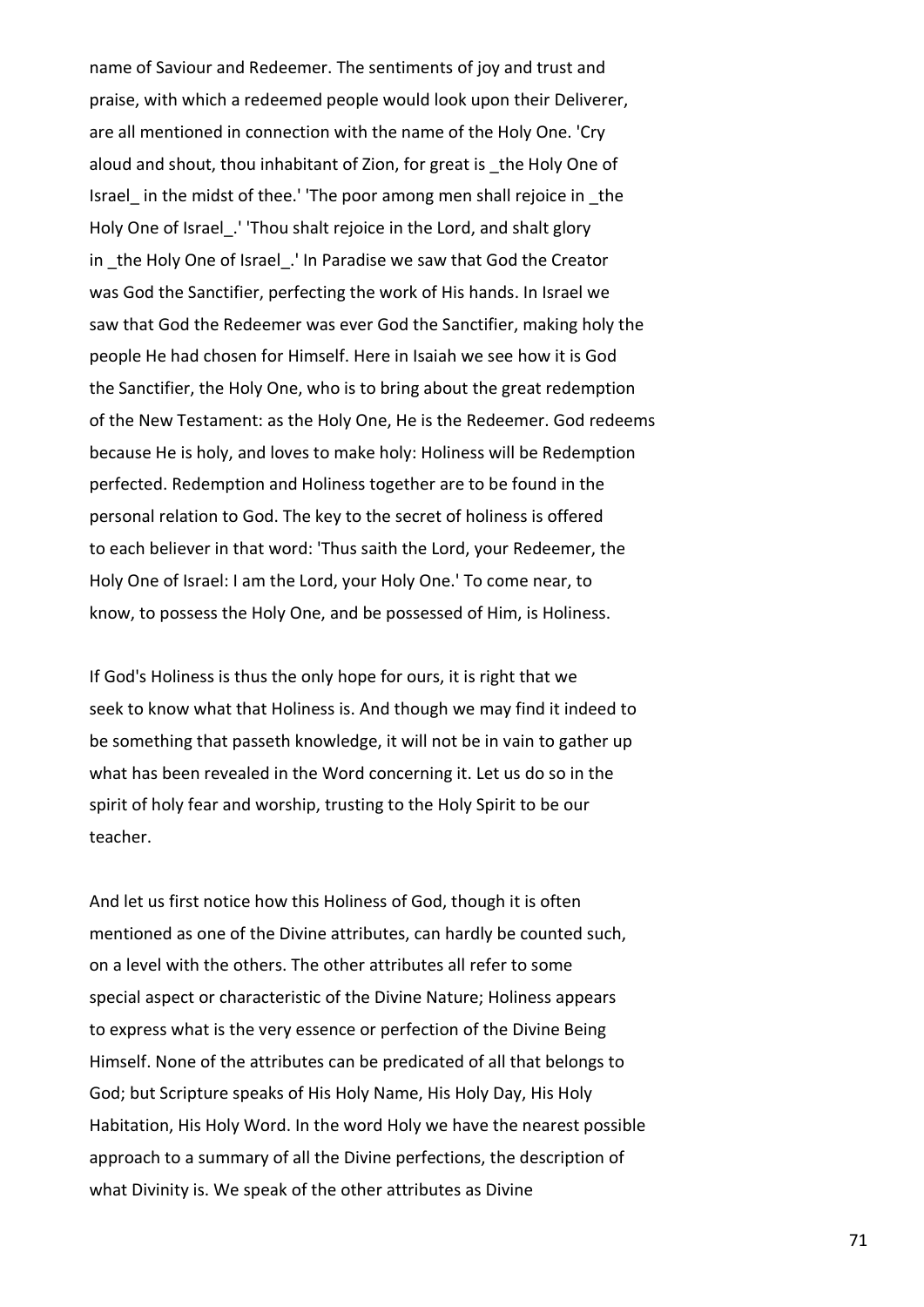perfections, but in this we have the only human expression for the Divine Perfection itself. It is for this reason that theologians have found such difficulty in framing a definition that can express all the word means.[5]

The original Hebrew word, whether derived from a root signifying to separate, or another with the idea of shining, expressed the idea of something distinguished from others, separate from them by superior excellence. God is Separate and different from all that is created, keeps Himself separate from all that is not God; as the Holy One He maintains His Divine glory and perfection against whatever might interfere with it: 'There is none holy, but the Lord;' 'To whom will you liken me? or shall I be equal? saith the Holy One.' As Holy, God is indeed the Incomparable One; Holiness is His alone; there is nothing like it in heaven or earth, except when He gives it. And so our holiness will consist, not in a human separation in which we attempt to imitate God's,--no, but in entering into His separateness; belonging entirely to Him; set apart by Him and for Himself.

Closely connected with this is the idea of Exaltation: 'Thus saith the High and Holy One, whose name is Holy.' It was the Holy One who was seen sitting upon a throne high and lifted up, the object of the worship of the seraphim. In Psalm xcix. God's Holiness is specially spoken of in connection with His exaltation. For this reason, too, His Holiness is so often connected with His Glory and Majesty (see 'Sixth Day'). And here our holiness will be seen to be nothing but the poverty and humility which comes when 'the loftiness of man is brought low, and the Lord alone is exalted.'

If we inquire more closely wherein the infinite excellence of this Separateness and Exaltation consists, we are led to think of the Divine Purity, and that not only in its negative aspect--as hatred of sin--but with the more positive element of perfect beauty. Because we are sinners, and the revelation of God's Holiness is in a world of sin, it is natural, it is right and meet, that the first, that the abiding impression of God's Holiness should be that of an Infinite Purity that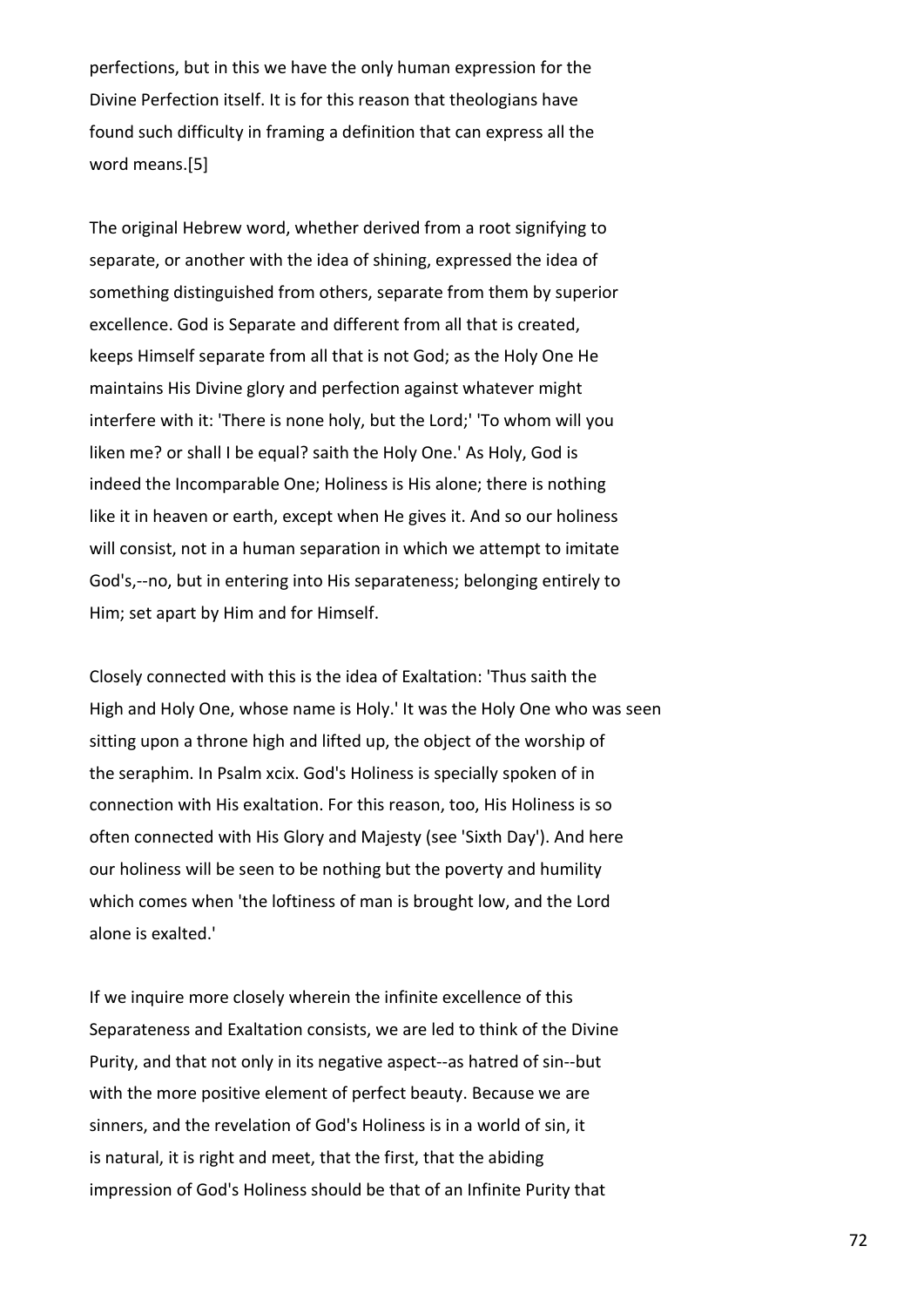cannot look upon sin, in whose Presence it becomes the sinner to hide his face and tremble. The Righteousness of God, forbidding and condemning and punishing sin, has its root in His Holiness, is one of its two elements--the devouring and destroying power of the consuming fire. 'God the Holy One is sanctified in righteousness' (Isa. v. 16); in righteousness the Holiness of the Holy One is maintained and revealed. But Light not only discovers what is impure, that it may be purified, but is in itself a thing of infinite beauty. And so some of our holiest men have not hesitated to speak of God's Holiness as the infinite Pulchritude or Beauty of the Divine Being, the Perfect Purity and Beauty of that Light in which God dwelleth. And if the Holiness of God is to become ours, to rest upon us, and enter into us, there must be, without ceasing, the holy fear that trembles at the thought of grieving the infinite sensitiveness of this Holy One by our sins, and yet side by side, and in perfect harmony with it, the deep longing to behold the Beauty of the Lord, an admiration of its Divine glory, and a joyful surrender to be His alone.

We must go one step further. When God says, 'I am holy: I make holy, we see that one of the chief elements of His Holiness is this, that it seeks to communicate itself, to make partaker of its own perfection and blessedness. This is nought but Love. In the wonderful revelation in Isaiah of what the Holy One is to His people, we must beware of misreading God's precious Word. It is not said, that \_though\_ God is the Holy One, and hates sin, and ought to punish and destroy, that notwithstanding this He will save. By no means. But we are taught that as the Holy One, just because He is the Holy One, who delights to make holy, He will be the Deliverer of His people. (See Hos. xi. 9.) It is Holiness above everything else that we are invited to look to, to trust in, to rejoice in. The Holy One is the Holy-making One: He redeems and saves that He may win our confidence for Himself, that He may draw us to Himself as the Holy One, that in the personal attachment to Himself we may learn to obey, to become of one mind with Him, to be holy as He is holy.

The Divine Holiness is thus that infinite Perfection of Divinity in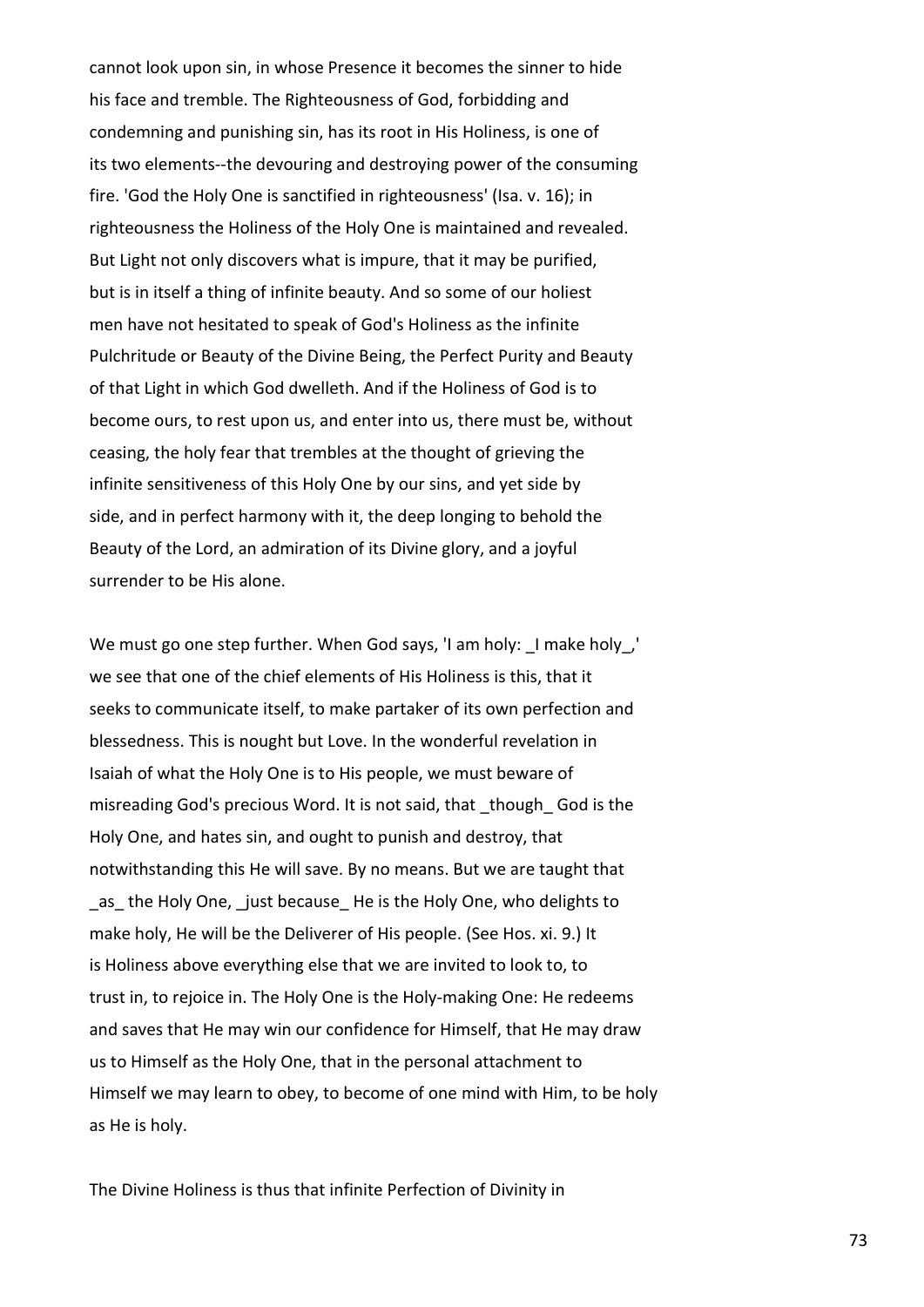which Righteousness and Love are in perfect harmony, out of which they proceed, and which together they reveal. It is that Energy of the Divine life in the power of which God not only keeps Himself free from all creature weakness or sin, but unceasingly seeks to lift the creature into union with Himself and the full participation of His own purity and perfection. The glory of God as God, as the God of Creation and Redemption, is His Holiness. It is in this that the Separateness and Exaltation of God, even above all thought of man, really consists. 'God is Light;' in His infinite Purity He reveals all darkness, and yet has no fellowship with it. He judges and condemns it; He saves out of it, and lifts up into the fellowship of His own purity and blessedness. This is the Holy One of Israel.

It is this God who speaks to us, 'I am the Lord your God: I am holy: I make holy.' It is in the adoring contemplation of His Holiness, in the trustful surrender to it, in the loving fellowship with Himself, the Holy One, that we can be made holy. My brother! would you be holy? listen again, and let, in the deep silence of trust, God's words sink into your heart--'Your Holy One.' Come to Himself and claim Him as your God, and claim all that He, as the Holy One who makes holy, can do for you. Just remember that Holiness is Himself. Come to \_Him\_; worship Him; give Him the glory. Seek not, even from Him, holiness in yourself; let self be abased, and be content that the Holiness is His. As His presence fills your heart, as His Holiness and Glory are your one desire, as His holy Will and Love are your delight,--as the Holy One becomes all in all to you,--you will be holy with the holiness He loves to see. And as, to the end, you see nothing to admire in self, and only Beauty in Him, you will know that He has laid of His glory on you; and your holiness will be found in the song, There is none holy, but the Lord.

BE YE HOLY, AS I AM HOLY.

O God! we have again heard the wonderful revelation of Thyself, 'I am holy.' And as we felt how infinitely exalted above all our conceptions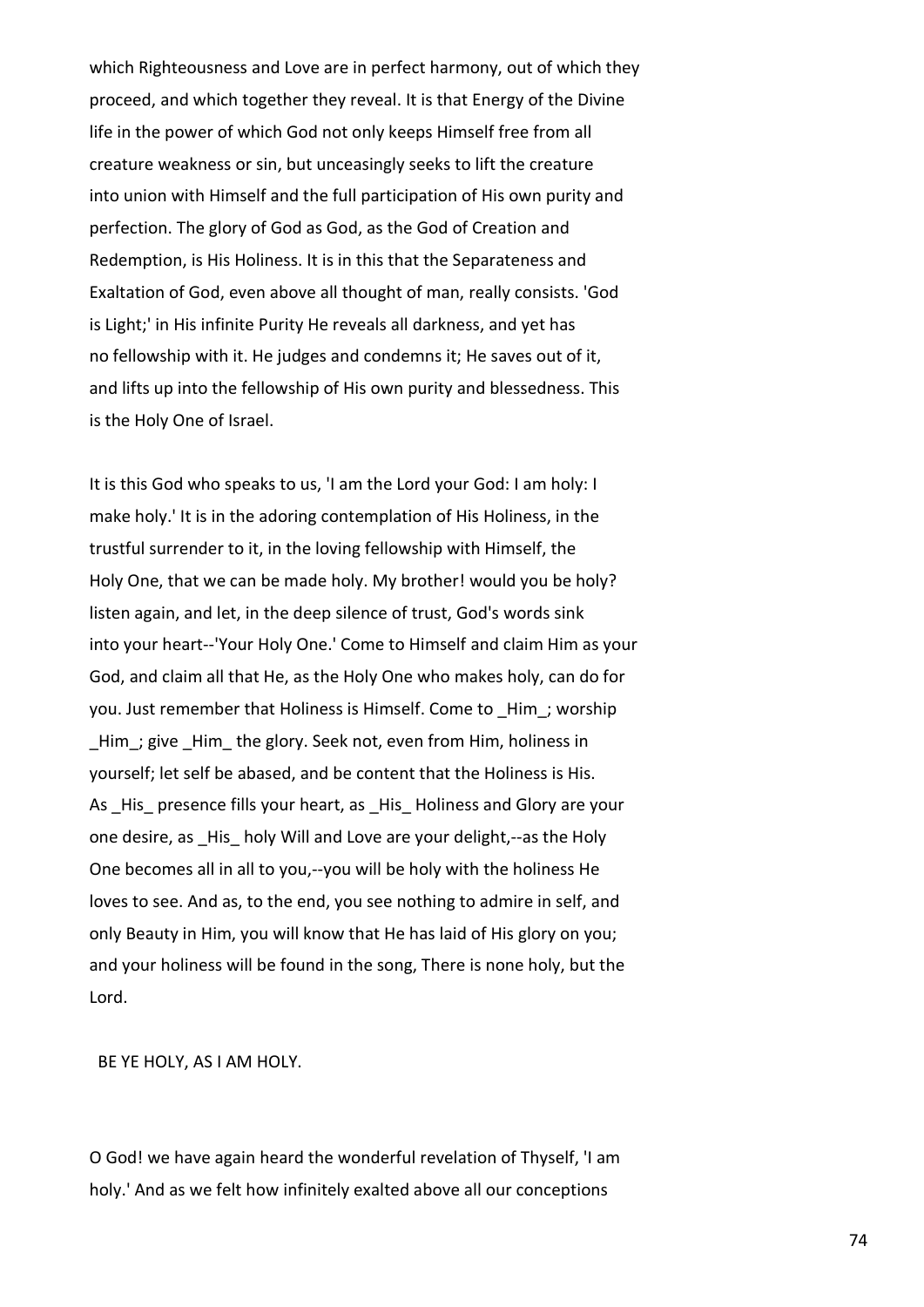Thy Holiness is, we heard Thy call, almost still more wonderful, 'Be ye holy, as I am holy.' And as every thought of how we were to be holy, as Thou art holy, failed us, we heard Thy voice once again, in this most wonderful word of all, 'I make you holy.' I am 'your Holy One.'

Most Holy God! we do beseech Thee, give us in some due measure to realize how unholy we are, and so to take the place that becomes us in Thy presence. Oh that the sinfulness of our nature, and all that is of self, may be so discovered to us, that it may be no longer possible to live in it! May the Light that reveals this, reveal too, how Thy Holiness is our only hope, our sure refuge, our complete deliverance. O Lord! speak into our souls the word, 'The Holy One, your Redeemer,' 'Your Holy One,' with such power by Thy Spirit, that our faith may grow into the assured confidence that we can be holy as Thou art holy.

Holy Lord God! we wait for Thee. Reveal Thyself in power within us, and fit us to be the messengers of Thy Holiness, to tell Thy people how holy Thou art, and how holy we must be, and how holy Thou dost make us. Amen.

- 1. This Holy One is God Almighty. Before He revealed Himself to Israel as the Holy One, He made Himself known to Abraham as the Almighty, 'who quickeneth the dead.' In all your dealings with God for holiness, remember He is the Almighty One, who can do wonders in you. Say often, 'Glory to Him who is mighty to do exceeding abundantly above all we ask or think.'
- 2. This Holy One is the Righteous God, a consuming fire. Cast yourself into it, that all that is sinful may be destroyed. As you lay yourself upon the altar, expect the fire. 'And yield your members unto God as instruments of Righteousness.'
- 3. This Holy One is the God of Love. He is your Father; yield yourself to let the Holy Spirit cry in you, Abba Father! that is, to let Him shed abroad and fill your heart with God's father-love. God's Holiness is His fatherliness; our holiness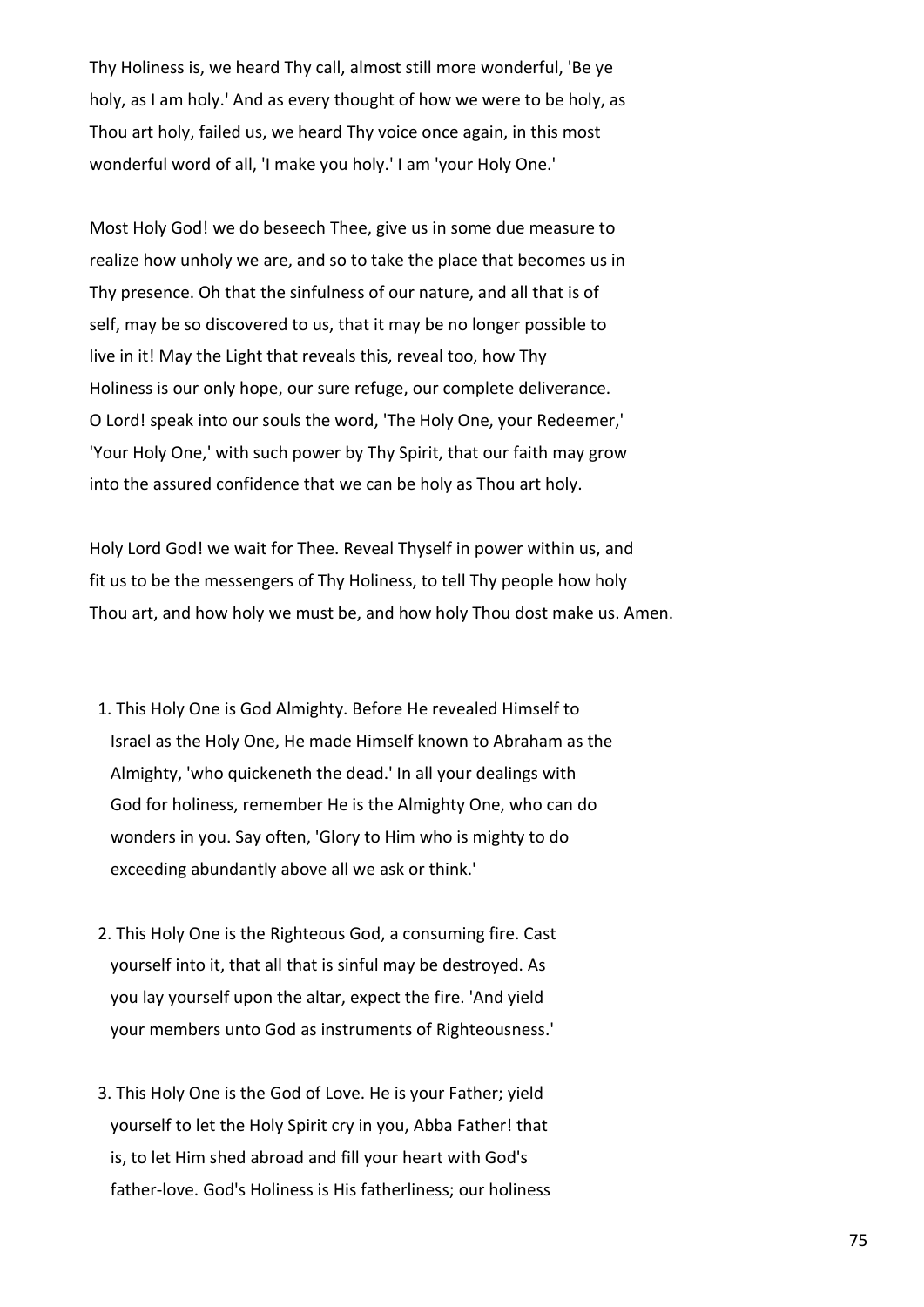is childlikeness. Be simple, loving, trustful.

 4. This Holy One is God. Let Him be God to you; ruling all, filling all, working all. Worship Him, come near to Him, live with and in and for Him: He will be your holiness.

 [4] 'I am the Lord your God; ye shall therefore \_make holy\_ yourselves, and be holy, for I am holy ' (Lev. xi. 44).

 'I am the Lord that bringeth you up out of the land of Egypt to be your God: ye shall therefore be holy, for I am holy ' (Lev. xi. 45).

 'Ye shall \_be holy\_, for \_I the Lord your God am holy\_' (Lev. xix. 2).

 '\_Make holy\_ yourselves therefore, and \_be ye holy\_, for I am the Lord your God; ye shall keep my statutes and do them: I am the Lord which make you holy  $'$  (Lev. xx. 7, 8).

'Ye shall be holy unto me, for I the Lord am holy, and have separated you from other people, that ye should be mine' (Lev. xx. 26).

'The priest shall be holy unto thee, for I the Lord which make you holy, am holy\_' (Lev. xxi. 8).

 'I will be \_hallowed\_ among the children of Israel; I am the Lord which make you holy ' (Lev. xxii. 32).

 'I am the Lord \_which make them holy\_' (Lev. xxi. 15, 23; xxii. 9, 16).

 [5] See Note C for some account of the different definitions that have been given.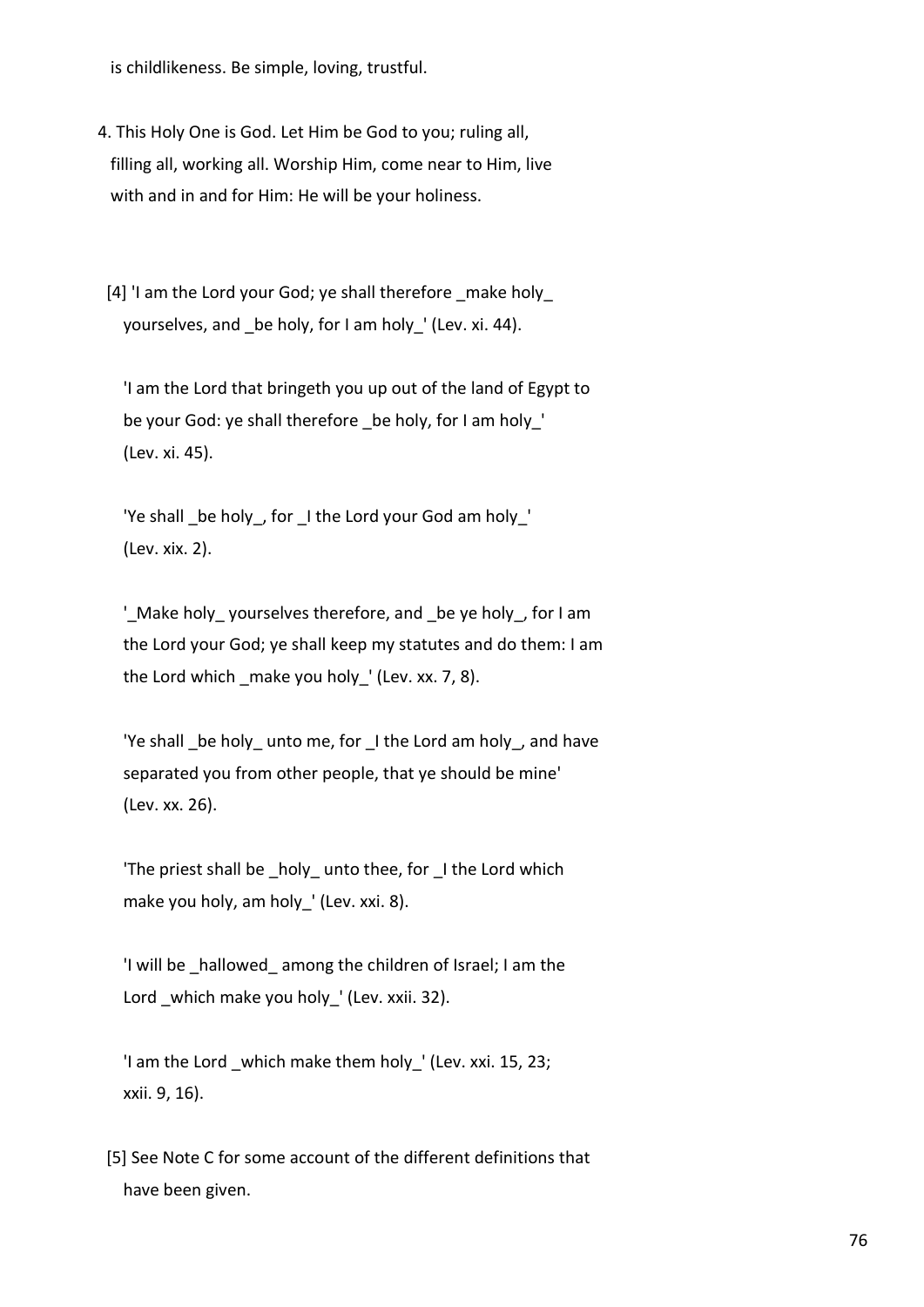Twelfth Day.

HOLY IN CHRIST.

The Thrice Holy One.

 'I saw the Lord sitting on a throne, high and lifted up. Above Him stood the seraphim. And one cried to another, and said, Holy, holy, holy is the Lord of hosts: the whole earth is full of His glory.'--Isa. vi. 1-3.

 'And the four living creatures, they have no rest day and night, saying, \_Holy, holy, holy\_ is the Lord God, the Almighty, which was, and which is, and which is to come.'--Rev. iv. 8.

It is not only on earth, but in heaven too, that the Holiness of God is His chief and most glorious attribute. It is not only on earth, but in heaven too, that the highest inspiration of adoration and praise makes mention of His Holiness. The brightest of living beings, they who are ever before and around and above the throne, find their glory in adoring and proclaiming the Holiness of God: surely there can be for us no higher honour than to study and to know, to worship and adore, to proclaim and show forth the glory of the Thrice Holy One.

After Moses, as we know, Isaiah was the chief messenger of the Holiness of God. Each had a special preparation for his commission to make known the Holy One. Moses saw the Holy One in the fire, and hid his face and feared to look upon God, and so was prepared for being His messenger, and for praising Him as 'glorious in holiness.' Isaiah, as he heard the song of the seraphim, and saw the fire on the altar, and the house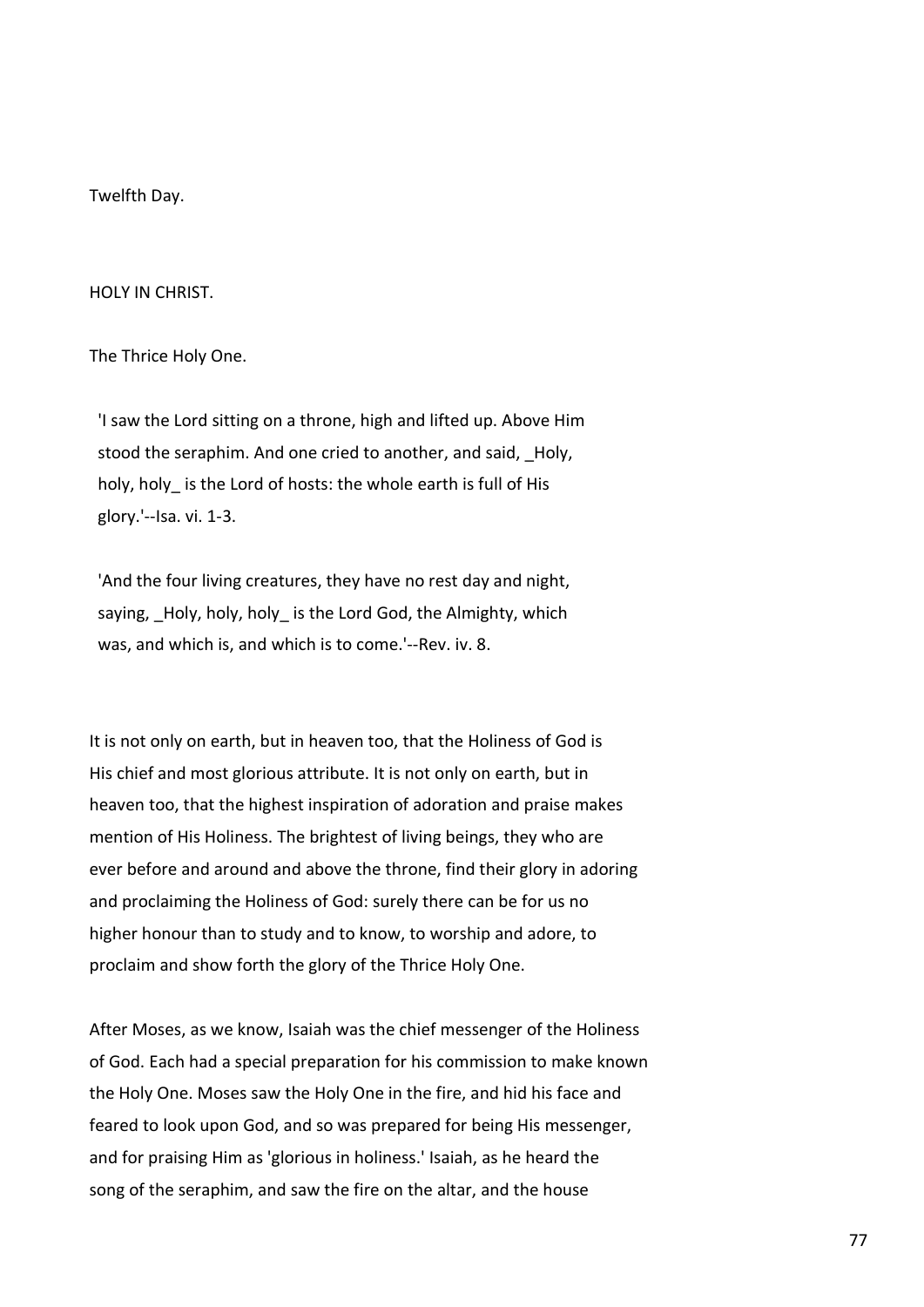filled with the smoke, cried out, 'Woe is me.' It was not till, in the deep sense of the need of cleansing, he had received the touch of the fire and the purging of his sin, that he might bear to Israel the Gospel of the Holy One as its Redeemer. May it be in the spirit of fear and lowly worship that we listen to the song of the seraphim, and seek to know and worship the Thrice Holy One. And may ours too be the cleansing with the fire, that we may be found fit to tell God's people that He is the Holy One of Israel, their Redeemer.

The threefold repetition of the HOLY has at all times by the Church of Christ been connected with the Holy Trinity. The song of the living creatures around the throne (Rev. iv.) is evidence of the truth of this thought. We there find it followed by the adoration of Him who was, and is, and is to come, the Almighty: the Eternal Source, the present manifestation in the Son, the future perfecting of the revelation of God in the Spirit's work in His Church. The truth of the Holy Trinity is often regarded as an abstract doctrine, with little direct bearing on practical life. So far is this from being the case, that a living faith must root in it: some spiritual insight into the relation and the operation of each of the Three, and the reality of their living Oneness, is an essential element of true growth in knowledge and spiritual understanding.[6] Let us here regard the Trinity specially in its relation to God's Holiness and as the source of ours. What does it mean that we adore the Thrice Holy One? God is not only holy, but makes holy: in the revelation of the Three Persons we have the revelation of the way in which God makes holy.

The Trinity teaches us that God has revealed Himself in two ways. The Son is the Form of God, His manifestation as He shows Himself to man, the Image in which His unseen glory is embodied, and to which man is to be conformed. The Spirit is the Power of God, working in man, and leading him up to that Image. In Jesus, He who had been in the form of God took the form of man; and the Divine Holiness was literally manifested in the form of a human life and the members of a human body. A new holy human nature was formed in Christ, to be communicated to us. In His death His own personal holiness was perfected as human obedience,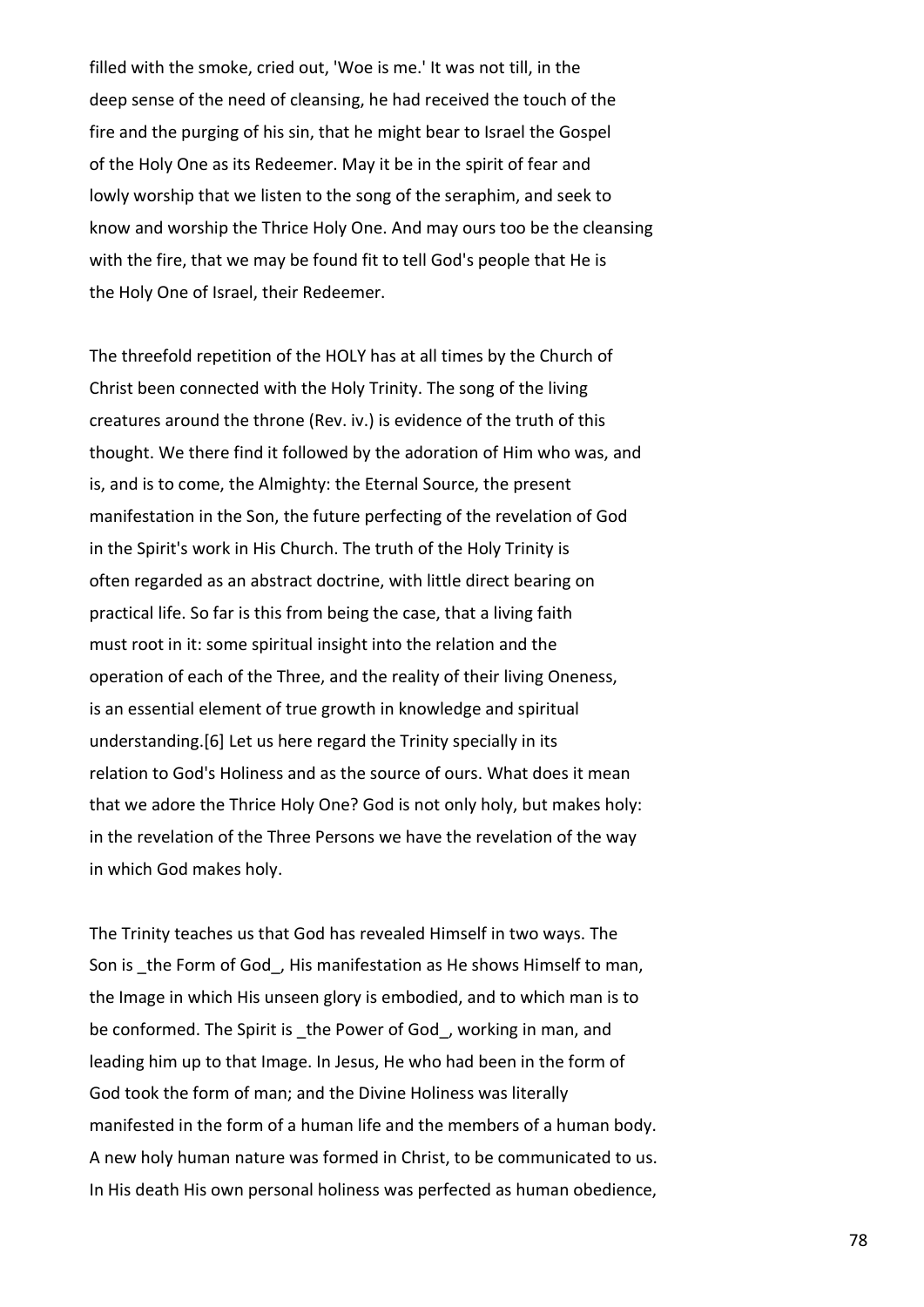and so the power of sin conquered and broken. Therefore in the resurrection, through the Spirit of Holiness, He was declared to be the Son of God with power to impart His life to us. There the Spirit of Holiness was set free from the veil of the flesh, the trammels that hindered it, and obtained power to enter and dwell in man. The Holy Spirit was poured out as the fruit of Resurrection and Ascension. And the Spirit is now the Power of God in us, working upwards towards Christ, to reproduce His life and Holiness in us, to fit us for fully receiving and showing forth Him in our lives. Christ from above comes to us as the embodiment of the Unseen Holiness of God: the Spirit from within lifts us up to meet Him, and fits us to receive and make our own all that is in Him.

The Triune God whom we adore is the Thrice Holy One: the mystery of the Trinity is the mystery of Holiness: the Glory and the Power of the Trinity is the Glory and Power of God who makes us holy. There is God dwelling in light inaccessible, a consuming fire of Holy Love, destroying all that resists, glorifying into its own purity all that yields. There is the Son, casting Himself into that consuming fire, whether in its eternal blessedness in heaven, or its angry wrath on earth, a willing sacrifice, to be its food and its satisfaction, as well as the revelation of its power to destroy and to save. And there is the Spirit of Holiness, the flames of that mighty fire spreading on every side, convicting and judging as the Spirit of Burning, and then transforming into its own brightness and holiness all that it can reach. All the relations of the Three Persons to each other and to us have their root and their meaning in the revelation of God as the Holy One. As we know and partake of Him, we shall know and partake of Holiness.

And how shall we know Him? Let us learn to know the Holiness of God as the seraphs do: in the worship of the Thrice Holy One. Let us with veiled faces join in the ceaseless song of adoration: 'Holy, holy, holy is the Lord of hosts.' Each time we meditate on the Word, each prayer to the Holy God, each act of faith in Christ the Holy One, each exercise of waiting dependence on the Holy Spirit, let it be in the spirit of worship: Holy, holy, holy. Let us learn to know the Holiness of God as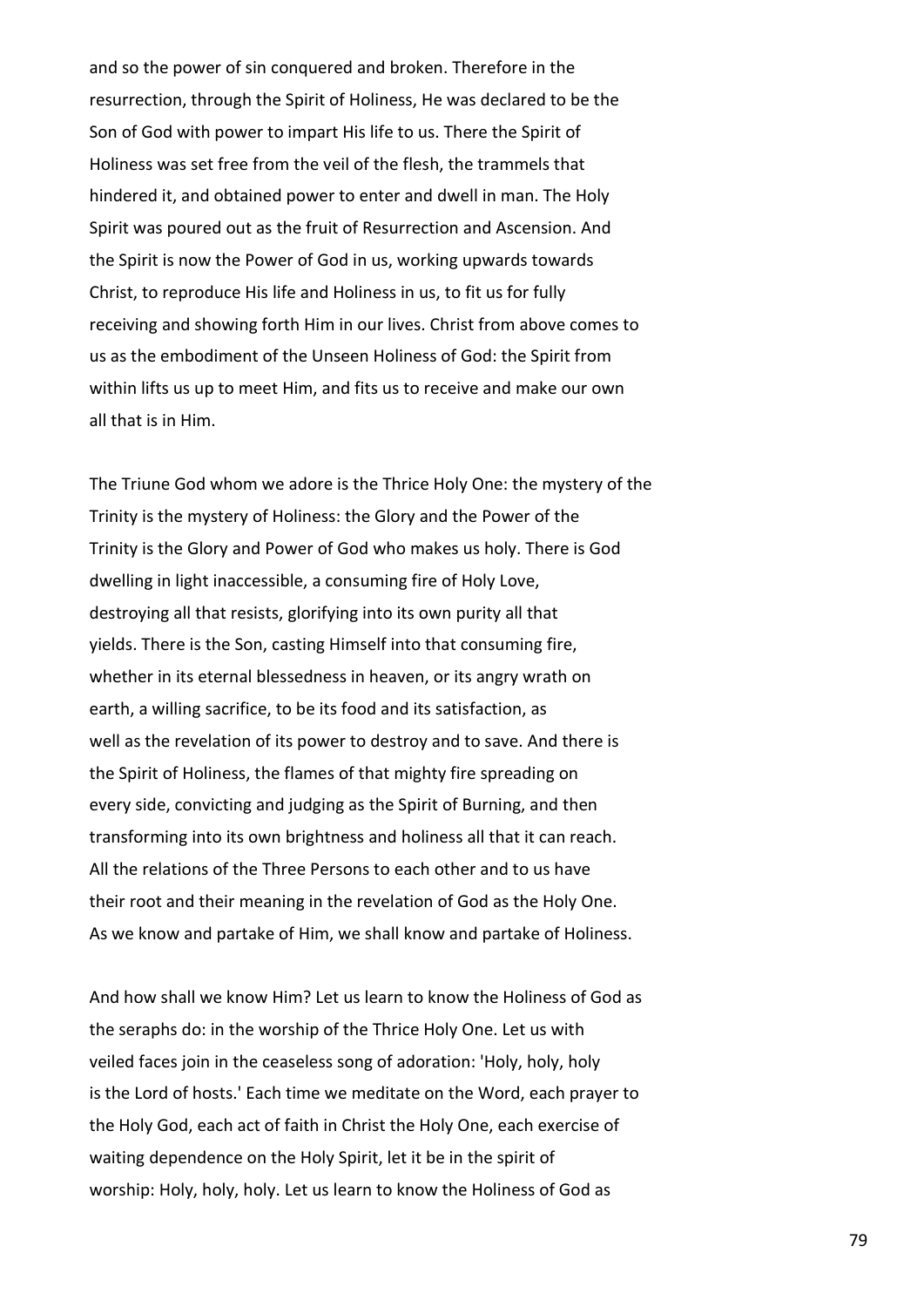Isaiah did. He was to be the chosen messenger to reveal and interpret to the people the name, the Holy One of Israel. His preparation was the vision that made him cry out, 'Woe is me! for mine eyes have seen the King, the Lord of hosts.' Let us bow in silence before the Holy One, until our comeliness too be turned into corruption. And then let us believe in the cleansing fire from the altar, the touch of the live coals of the burning holiness, which not only consumes, but purges lips and heart to say, 'Here am I, send me.' Yes, let us worship, whether like the adoring seraphim, or like the trembling prophet, until we know that our service too is accepted, to tell forth the praise of the Thrice Holy One.

Holy, holy, holy: if we are indeed to be the messengers of the Holy One, let us seek to enter fully into what this Thrice Holy means. HOLY, the Father, God above us \_, High and Lifted up, whom no man hath seen or can see, whose Holiness none dare approach, but who doth Himself in His Holiness draw nigh to make holy. HOLY, the Son, God with us, revealing Divine Holiness in human life, maintaining it amid the suffering of death for us, and preparing a holy life and nature for His people. HOLY, the Spirit, God in us, the Power of Holiness within us, reaching out to and embracing Christ, and transforming our inner life into the union and communion of Him in whom we are holy. Holy, holy, holy! it is all holiness. It is only holiness--perfect holiness. This is Divine holiness: holiness hidden and unapproachable; holiness manifested and maintained in human nature; holiness communicated and made our very own.

The mystery of the Holy Trinity is the mystery of the Christian life, the mystery of Holiness. The Three are One, and we need to enter ever more deeply into the truth that neither of the Three ever works separate or independent of the other. The Son reveals the Father, and the Father reveals the Son. The Father gives not Himself, but the Spirit: the Spirit speaks not of Himself, but cries Abba Father! The Son is our Sanctification, our Life, our All: the fulness is in Him. And yet we have ever to bow our knees to the Father for Him to reveal Christ in us, for Him to establish us in Christ. And the Father does not this without the Spirit: so that we have to ask to be strengthened mightily by the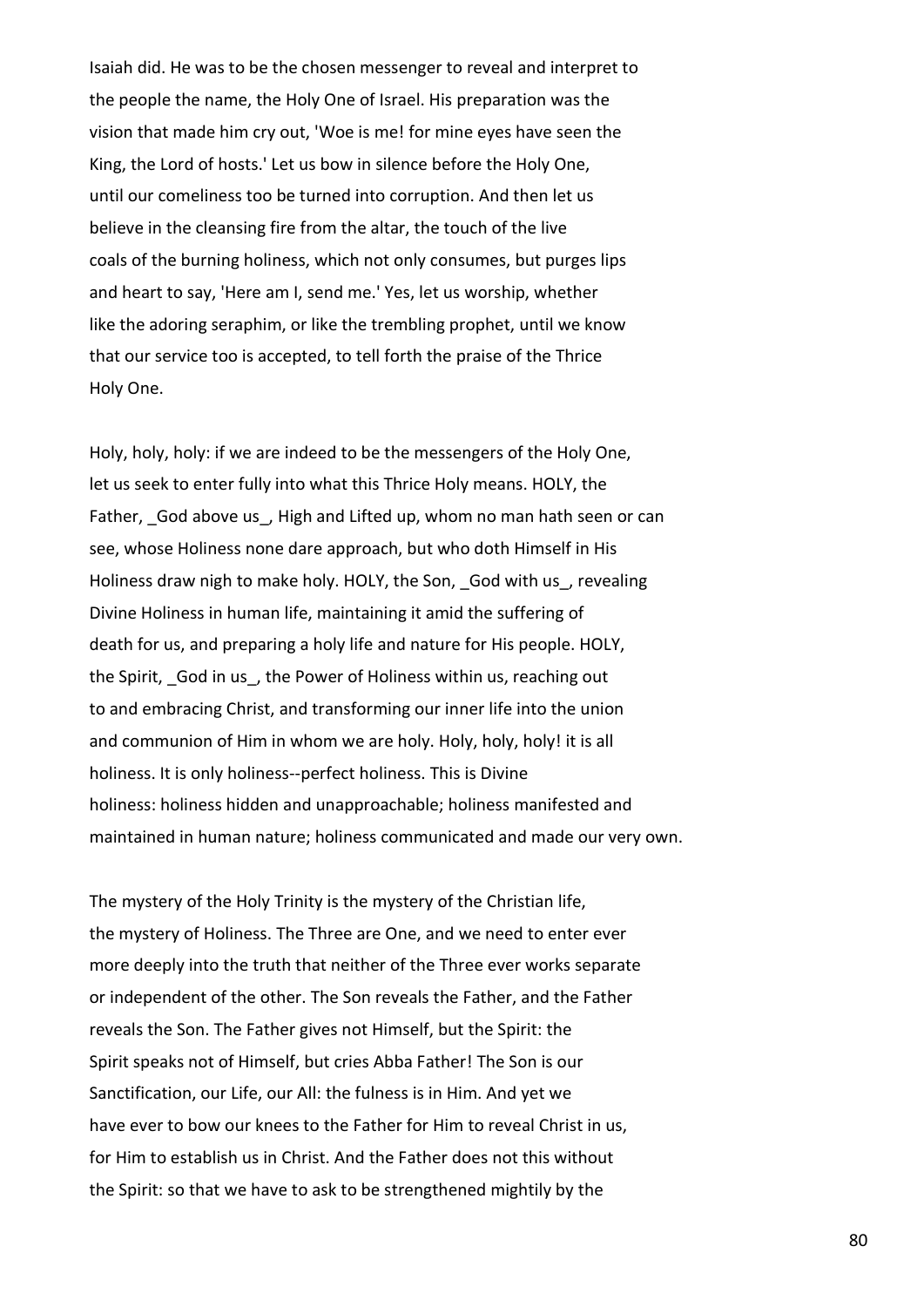Spirit, that Christ may dwell in us. Christ gives the Spirit to them that believe and love and obey; the Spirit again gives Christ, formed within and dwelling in the heart. And so in each act of worship, and each step of growth, and each blessed experience of grace, all the Three Persons are actively engaged: the One is ever Three, the Three are ever One.

Would you apply this in the life of holiness, let faith in the Holy Trinity be a living practical reality. In every prayer to the Father to sanctify you, take up your position in Christ, and do it in the power of the Spirit within you. In every exercise of faith in Christ as your Sanctification, let your posture be that of prayer to the Father and trust in Him as He delights to honour the Son, and of quiet expectancy of the Spirit's working, through whom the Father glorifies the Son. In every surrender of the soul to the sanctification of \_the Spirit, to His leading as the Spirit of Holiness, look to the Father who grants His mighty working, and who sanctifies through faith in the Son\_, and expect the Spirit's power to manifest itself in showing the will of God, and Jesus as your Sanctification. If for a time this appears at variance with the simplicity of childlike faith and prayer, be assured that as God has thus revealed Himself, He will teach you so to worship and believe. And so the Holy, holy, holy will become the deep undertone of all our worship and all our life.

Children of God! called to be holy as He is holy, oh, come let us bow down and worship in His holy presence! Come and veil the face: withdraw eye and mind from gazing on what passes knowledge, and let the soul be gathered into that inner stillness, in which the worship of the heavenly Sanctuary alone can be heard. Come and cover the feet: withdraw from the rush of work and haste, be it worldly or religious, and learn to worship. Come, and as you fall down in self-abasement, the glory of the Holy One will shine upon you. And as you hear and take up and sing the song, HOLY, HOLY, HOLY, you will find how in such knowledge and worship of the Thrice Holy One is the power that makes you holy.

## BE HOLY, FOR I AM HOLY.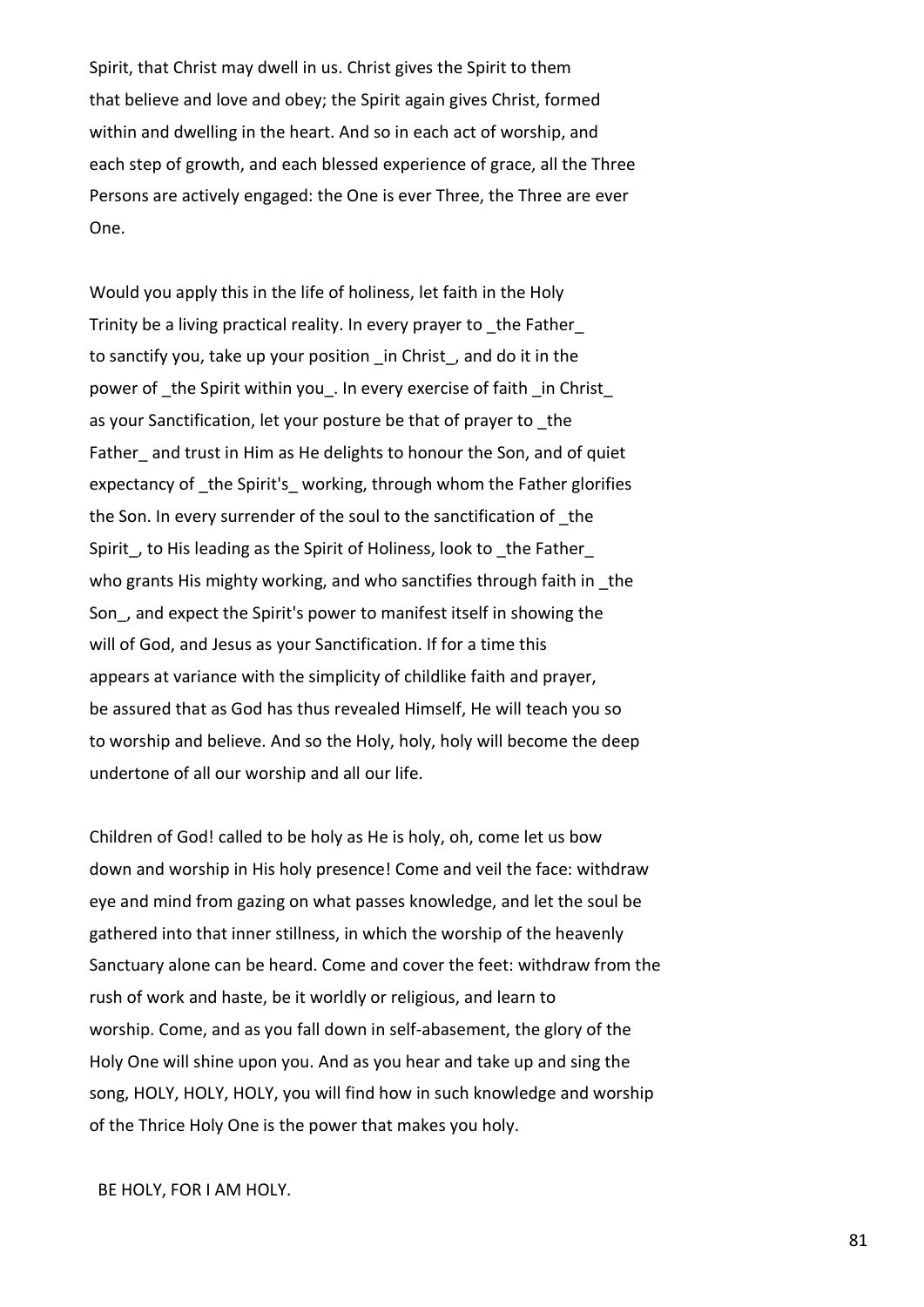Holy, holy, holy, the Lord God Almighty! which wast, and art, and art to come! I worship Thee as the Triune God. With face veiled and feet covered, I would bow in deep humility and silence, till Thy mercy lift me as on eagles' wings to behold Thy glory.

Most merciful God! who hast called me to be holy as Thou art holy, oh, reveal to me somewhat of Thy Holiness! As it shines upon me and strikes death into the creature and the flesh, may even the most involuntary taint of sin, and its slightest movement, become unbearable. As it shines and revives the hope of being partaker of Thy Holiness, may the confidence grow strong that Thou Thyself art making me holy, wilt even make me a messenger of Thy Holiness.

Thrice Holy God! I worship Thee as my God. HOLY! THE FATHER; holy and making holy; making holy His own Son and sending Him into the world, that we might behold the very glory of God in a human face, the face of Jesus Christ. HOLY! THE SON; the Holy One of God, fulfilling the will of the Father, and so making holy Himself that He might be our holiness. HOLY! THE SPIRIT; the Spirit of Holiness, dwelling within us, making the Son and His Holiness our own, and so making us partakers of the Holiness of God. O my God! I bow down, and worship, and adore.

May even now the worship of heaven that rests not day or night be the worship my soul renders Thee without ceasing. May its song be, down in the depths of the heart, the keynote of my life: HOLY, HOLY, HOLY, Lord God Almighty! which wast, and art, and art to come. Amen.

 1. Thought always needs to distinguish and separate: in life alone there is perfect unity. The more we know the living God, the more we shall realize how truly the Three are One. In each act of One Person the other Two are present. There is not a prayer rises but the Presence of the Holy Three is needed through Christ, in the Spirit, we speak to the Father.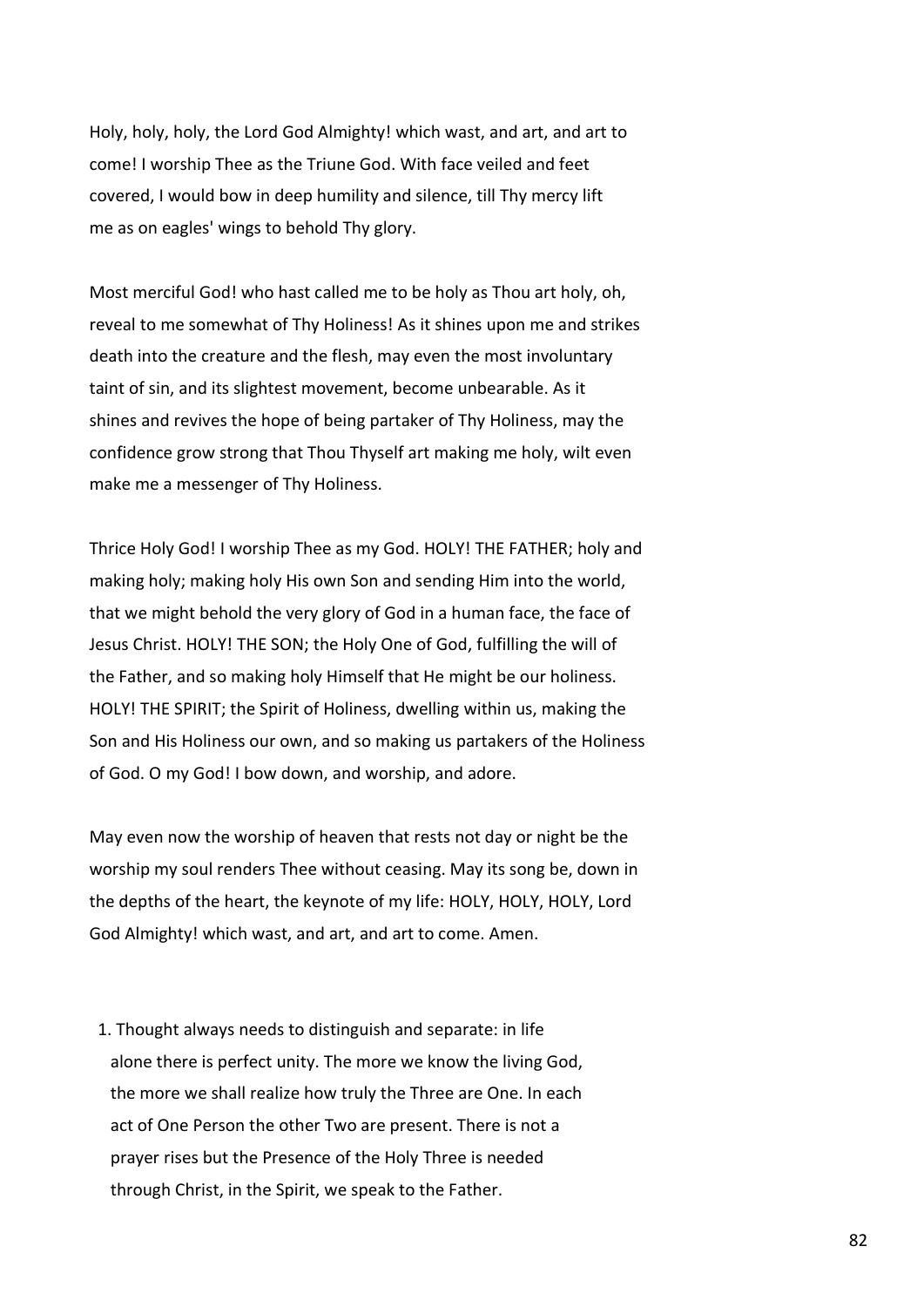- 2. In faith to apprehend this is to have the secret of holiness. The Holy God above us, ever giving and working; the Holy One of God, the living gift, who has possession of us, in whom we are; the Holy Spirit, God within us, through whom the Father works, and the Son is revealed: this is the God who says, I am holy, I make holy. In the perfect unity of the work of the Three, holiness is found.
- 3. No wonder that the love of the Father and the grace of the Son do not accomplish more, when the fellowship of the Holy Spirit is little understood or sought or accepted. The Holy Spirit is the fruit and crown of the Divine Revelation, through whom the Son and the Father come to us. If you would know God, if you would be holy, you must be taught and led of the Spirit.
- 4. As often as you worship the Thrice Holy One, hearken if no voice be heard: Whom shall I send, and who will go for us? Let the answer rise, Here am I, send me, and offer yourself to be a messenger of the holiness of God to those around you.
- 5. When in meditation and worship you have sought to take in and express what God's word has taught, then comes the time for confessing how you know nothing, and for waiting on God \_to reveal Himself\_.
- [6] The Divine necessity and meaning of the doctrine of the Trinity is seen from the counterpart we have of it in nature. In every living object that exists we distinguish first the life, then the form or shape in which that life manifests itself, then the power or effect as seen in the result which the life acting in its form or manifestation produces. And so we have God as the Unseen One, the Fountain of life; the Son as the Form or Image of God, the manifestation of the Unseen Life; and the Holy Spirit as the Power of that life proceeding from the Father and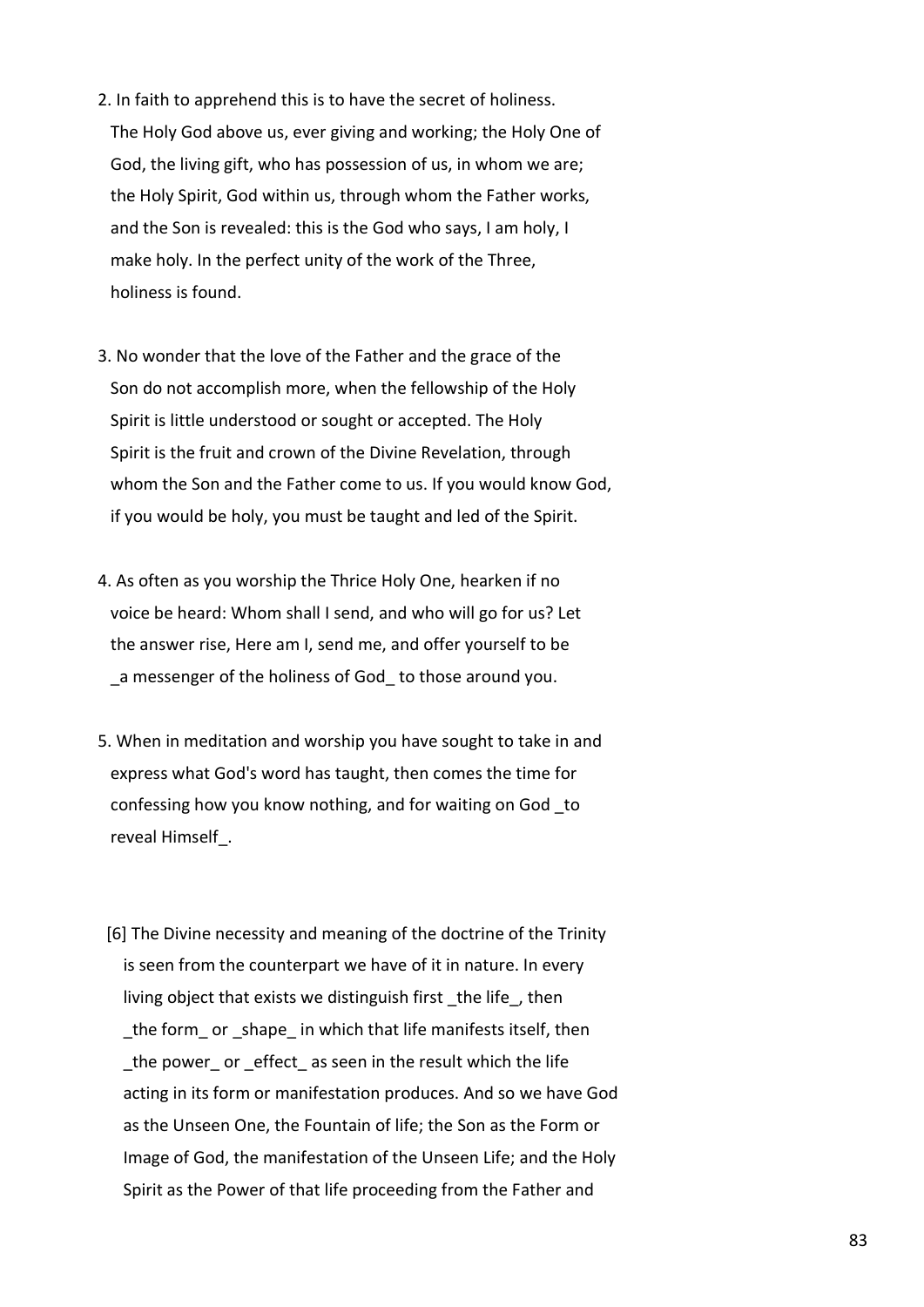the Son, and working out the purpose of God's will in the Church. Applying this thought to God as the Holy One, we shall understand better the place of the Son and the Spirit as they bring to us the Holiness of God.

Thirteenth Day.

HOLY IN CHRIST.

Holiness and Humility.

 'Thus saith the High and Lofty One that inhabiteth eternity, whose name is \_Holy\_: I dwell in the High and \_Holy\_ place, with him that is of a contrite and humble spirit, to revive the spirit of the humble, and to revive the heart of the contrite ones.'--Isa. lvii. 15.

Very wonderful is the revelation we have in Isaiah of God, the Holy One, as the Redeemer and the Saviour of His people. In the midst of the people whom He created and formed for Himself, He will as the Holy One dwell, showing forth His power and His glory, filling them with joy and gladness. All these promises have, however, reference to the people as a whole. Our text to-day reveals a new and specially beautiful feature of the Divine Holiness in its relation to the individual. The High and Lofty One, whose name is Holy, and whose only fit dwelling-place is eternity, He looks to the man who is of a humble and contrite heart; with him will He dwell. God's Holiness is His condescending Love. As it is a consuming fire against all who exalt themselves before Him, it is to the spirit of the humble like the shining of the sun, heart-reviving and life-giving.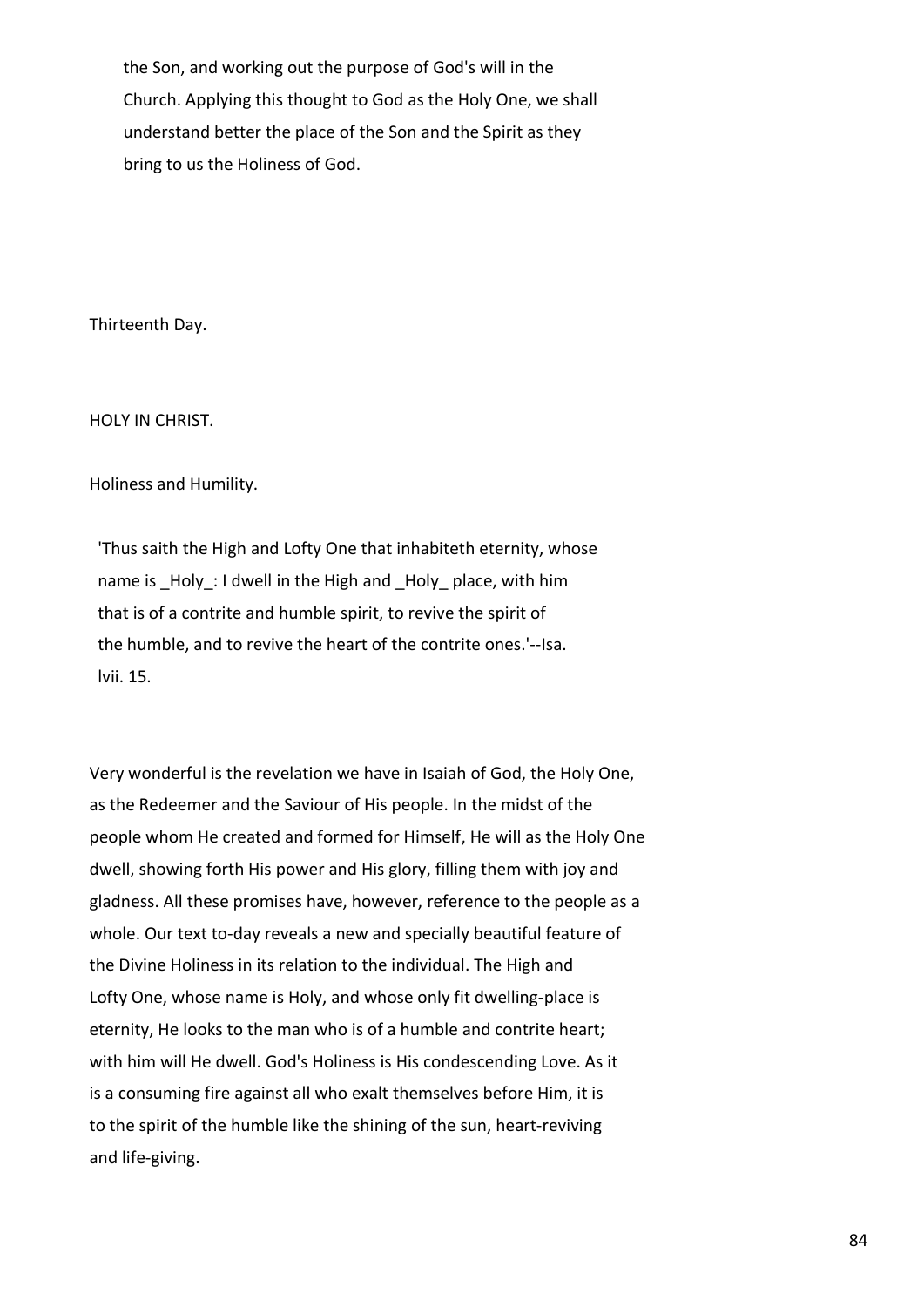The deep significance of this promise comes out clearly when we connect it with the other promises of New Testament times. The great feature of the New Covenant, in its superiority to the old, is this, that whereas in the law and its institution all was external, in the New the kingdom of God would be within. God's laws given and written into the heart, a new spirit put within us, God's own Spirit given to dwell within our spirit, and so the heart and the inner life fitted to be the temple and home of God; it is this constitutes the peculiar privilege of the ministration of the Spirit. Our text is perhaps the only one in the Old Testament in which this indwelling of the Holy One, not among the people only, but in the heart of the individual believer, is clearly brought out. In this the two aspects of the Divine Holiness would reach their full manifestation: I dwell in the High and Holy place, and with him also that is of a contrite and humble spirit. In His heaven above, the high and lofty place, and in our heart, contrite and humble, God has His home. God's Holiness is His glory that separates Him by an infinite distance, not only from sin, but even from the creature, lifting Him high above it. God's Holiness is His Love, drawing Him down to the sinner, that He may lift him into His fellowship and likeness, and make him holy as He is holy. The Holy One seeks the humble; the humble find the Holy One: such are the two lessons we have to learn to-day.

The Holy One seeks the humble. There is nothing that has such an attraction for God, that has such affinity with holiness, as a contrite and humble spirit. The reason is evident. There is no law in the natural and the spiritual world more simple, than that two bodies cannot at the same moment occupy the same space. Only so much as the new occupant can expel of what the space was filled with can it really possess. In man, self has possession, and self-will the mastery, and there is no room for God. It is simply impossible for God to dwell or rule when self is on the throne. As long as, through the blinding influence of sin and self-love, even the believer is not truly conscious of the extent to which this self-will reigns, there can be no true contrition or humility. But as it is discovered by God's Spirit, and the soul sees how it has just been self that has been secretly keeping out God, with what shame it is broken down, and how it longs to break utterly away from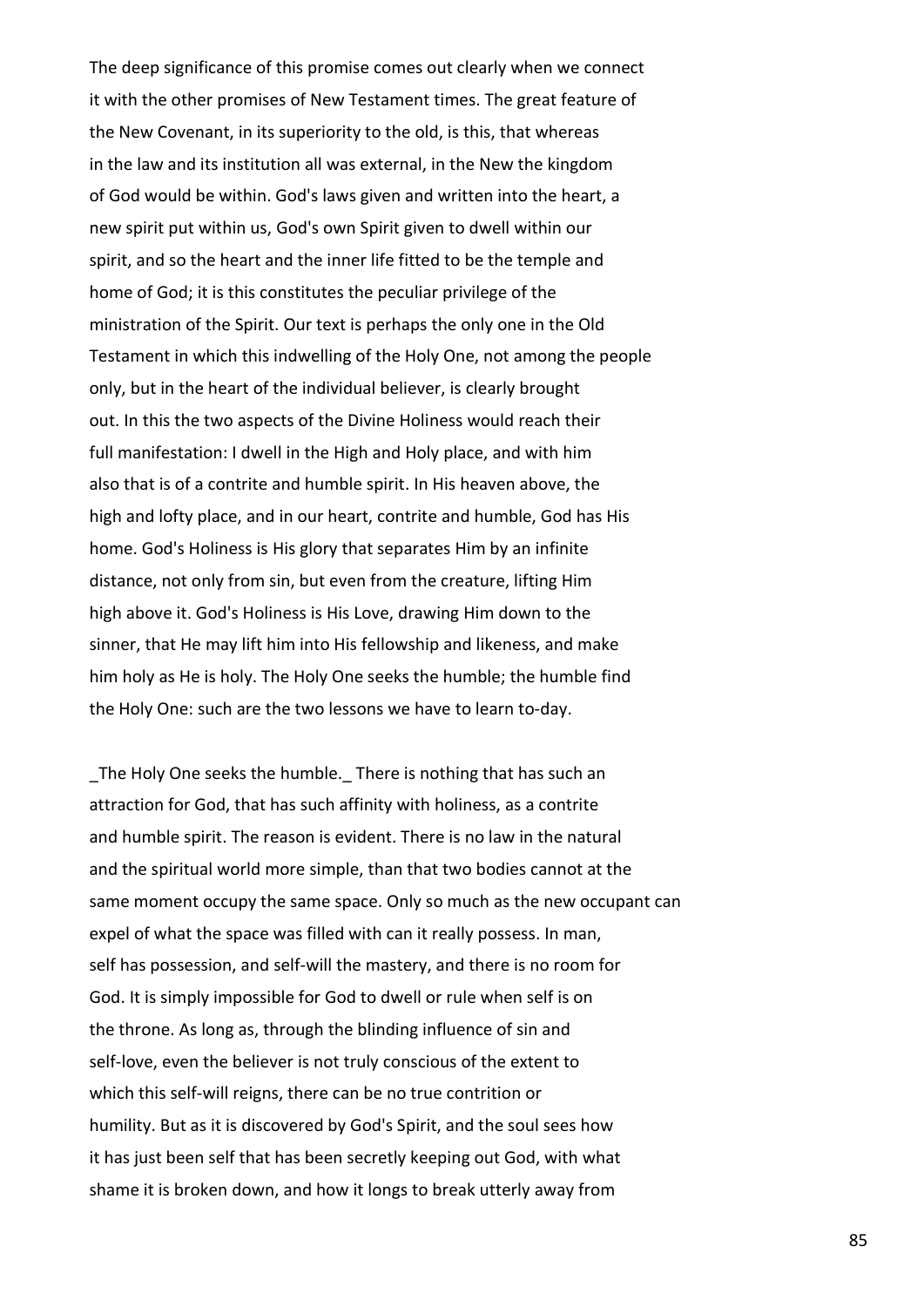self, that God may have His place! It is this brokenness, and continued breaking down, that is expressed by the word contrition. And as the soul sees what folly and guilt it has been, by its secret honouring of self, to keep the Holy One from the place which He alone has a right to, and which He would so blessedly have filled, it casts itself down in utter self-abasement, with the one desire to be nothing, and to give God the place and the praise that is His due.

Such breaking down and humiliation is painful. Its intense reality consists in this, that the soul can see nothing in itself to trust or hope in. And least of all can it imagine that it should be an object of Divine complacency, or a fit vessel for the Divine blessing. And yet just this is the message which the Word of the Lord brings to our faith. It tells us that the Holy One, who dwells in the High and Lofty place, is seeking and preparing for Himself a dwelling here on this earth. It tells us, just what the truly contrite and humble never could imagine, and even now can hardly believe, that it is even, that it is only, with such that He will dwell. These are they in whom God can be glorified, in whom there is room for Him to take the place of self and to fill the emptied place with Himself. The Holy One seeks the humble. Just when we see that there is nothing in us to admire or rest in, God sees in us everything to admire and to rest in, because there is room for Himself. The lowly one is the home of the Holy One.

The humble find the Holy One. Just when the consciousness of sin and weakness, and the discovery of how much of self there is, makes you fear that you can never be holy, the Holy One gives Himself. Not as you look at self, and seek to know whether now you are contrite and humble enough--no, but when no longer looking at self, because you have given up all hope of seeing anything in it but sin, you look up to the Holy One, you will see how His promise is your only hope. It is in faith that the Holy One is revealed to the contrite soul. Faith is ever the opposite of what we see and feel; it looks to God alone. And it believes that in its deepest consciousness of unholiness, and its fear that it never can be holy, God, the Holy One, who makes holy, is near as Redeemer and Saviour. And it is content to be low, in the consciousness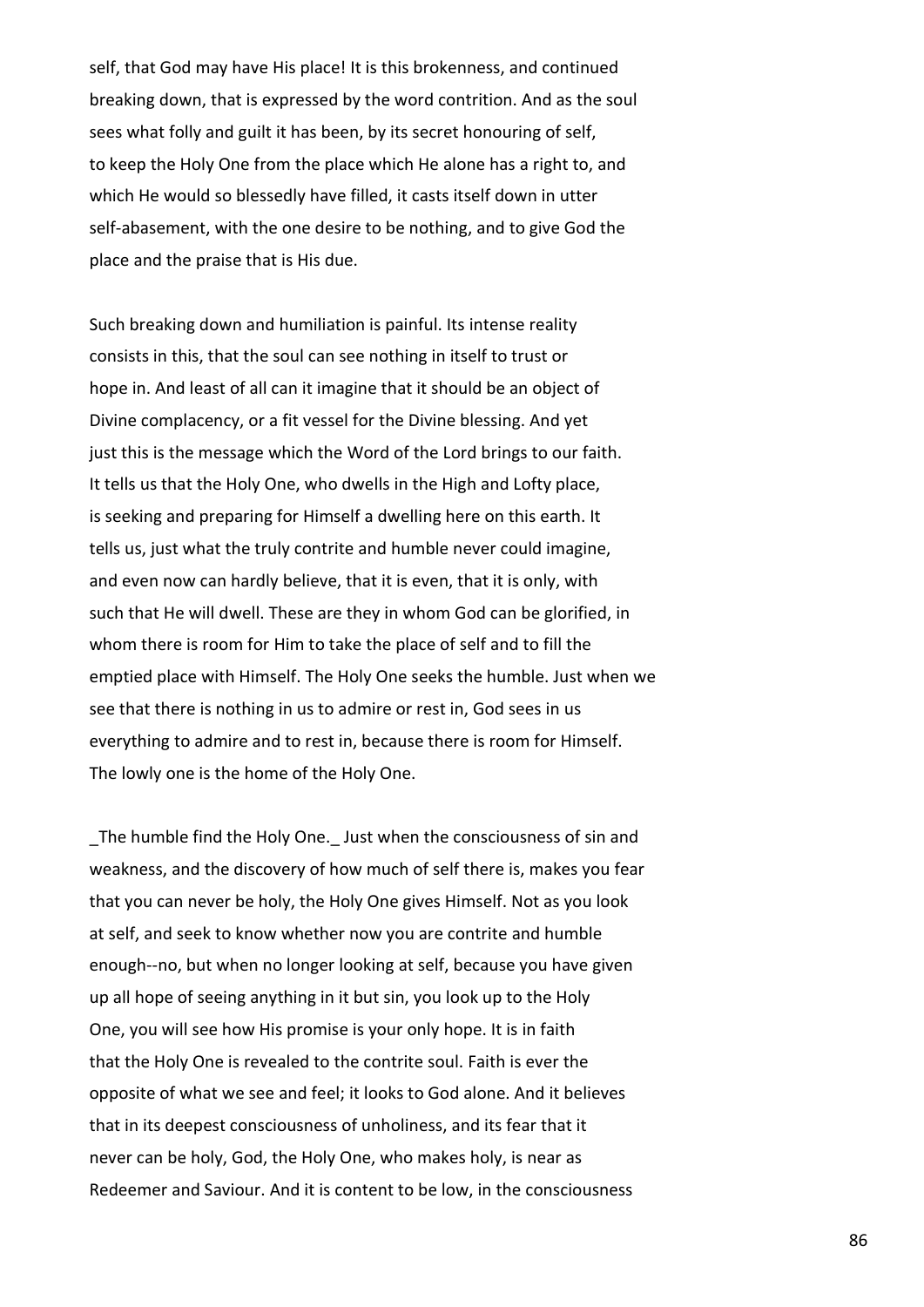of unworthiness and emptiness, and yet to rejoice in the assurance that God Himself does take possession and revive the heart of the contrite one. Happy the soul who is willing at once to learn the lesson that, all along, it is going to be the simultaneous experience of weakness and power, of emptiness and filling, of deep, real humiliation, and the as real and most wonderful indwelling of the Holy One.

This is indeed the deep mystery of the Divine life. To human reason it is a paradox. When Paul says of himself, 'as dying, and behold we live; as sorrowful, yet always rejoicing; as having nothing, yet possessing all things,' he only gives expression to the law of the kingdom, that as self is displaced and man becomes nothing, God will become all. Side by side with deepest sense of nothingness and weakness, the sense of infinite riches and the joy unspeakable can fill the heart. However deep and blessed the experience becomes of the nearness, the blessing, the love, the actual indwelling of the Holy One, it is never an indwelling in the old self; it is ever a Divine Presence humbling self to make place for God alone to be exalted. The power of Christ's death, the fellowship of His cross, works each moment side by side with the power and the joy of His resurrection. 'He that humbleth himself shall be exalted;' in the blessed life of faith the humiliation and the exaltation are simultaneous, each dependent on the other.

The humble find the Holy One; and when they have found, the possession only humbles all the more. Not that there is no danger or temptation of the flesh exalting itself in the possession, but, once knowing the danger, the humble soul seeks for grace to fear continually, with a fear that only clings more firmly to God alone. Never for a moment imagine that you attain a state in which self or the flesh are absolutely dead. No; by faith you enter into and abide in a fellowship with Jesus, in whom they are crucified; abiding in Him, you are free from their power, but only as you believe, and, in believing, have gone out of self and dwell in Jesus. Therefore, the more abundant God's grace becomes, and the more blessed the indwelling of the Holy One, keep so much the lower. Your danger is greater, but your Help is now nearer: be content in trembling to confess the danger, it will make you bold in faith to claim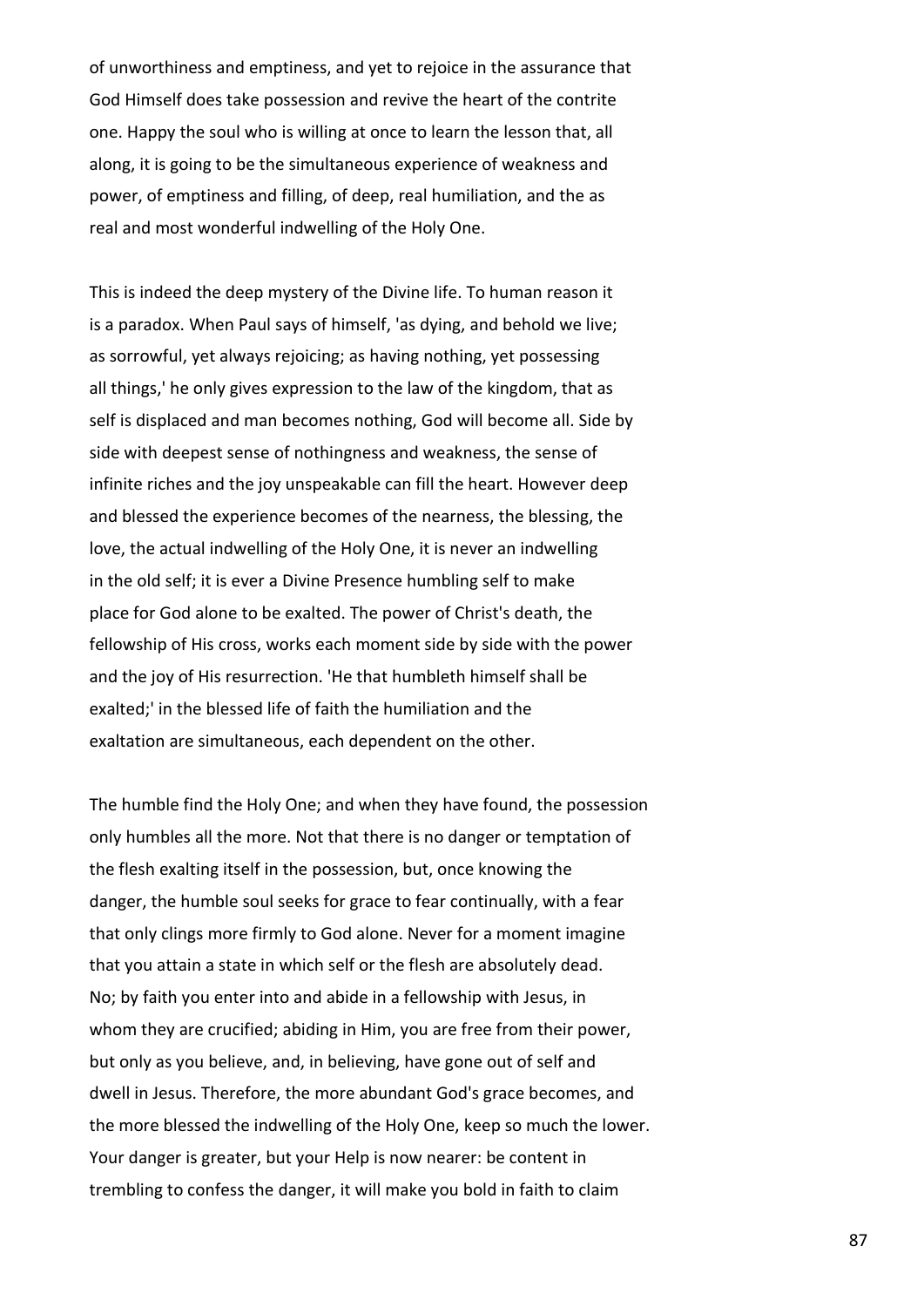the victory.

Believers, who profess to be nothing, and to trust in grace alone, I pray you, do listen to the wondrous message. The High and Lofty One, whose name is Holy, and who dwells in the Holy Place, and who can dwell nowhere but in a Holy Place, seeks a dwelling here on earth. Will you give it Him? Will you not fall down in the dust, that He may find in you the humble heart He loves to dwell in? Will you not now believe that even in you, however low and broken you feel, He doth delight to make His dwelling? 'Blessed are the poor in spirit: for theirs is the Kingdom;' with them the King dwells. Oh, this is the path to holiness! be humble, and the holy nearness and presence of God in you will be your holiness. As you hear the command, Be holy, as I am holy, let faith claim the promise, and answer, I will be holy, O Most Holy God! if Thou, the Holy One, wilt dwell with me.

BE HOLY, AS I AM HOLY.

O Lord! Thou art the High and Lofty One, whose Name is Holy. And yet Thou speakest, 'I dwell in the high and holy place, and with him that is of a contrite and humble spirit.' Yes, Lord! when the soul takes the low place, and has low thoughts of itself, that it feels it is nothing, Thou dost love to come and comfort, to dwell with it and revive it.

O my God! my creature nothingness humbles me; my many transgressions humble me; my innate sinfulness humbles me; but this humbles me most of all, Thine infinite condescension, and the ineffable indwelling Thou dost vouchsafe. It is Thy Holiness, in Christ bearing our sin, Thy Holy Love bearing with our sin, and consenting to dwell in us; O God! it is this love that passeth knowledge that humbles me. I do beseech Thee, let it do its work, until self hides its head and flees away at the presence of Thy glory, and Thou alone art all.

Holy Lord God! I pray Thee to humble me. Didst Thou not of old meet Thy servants, and show Thyself unto them until they fell upon their faces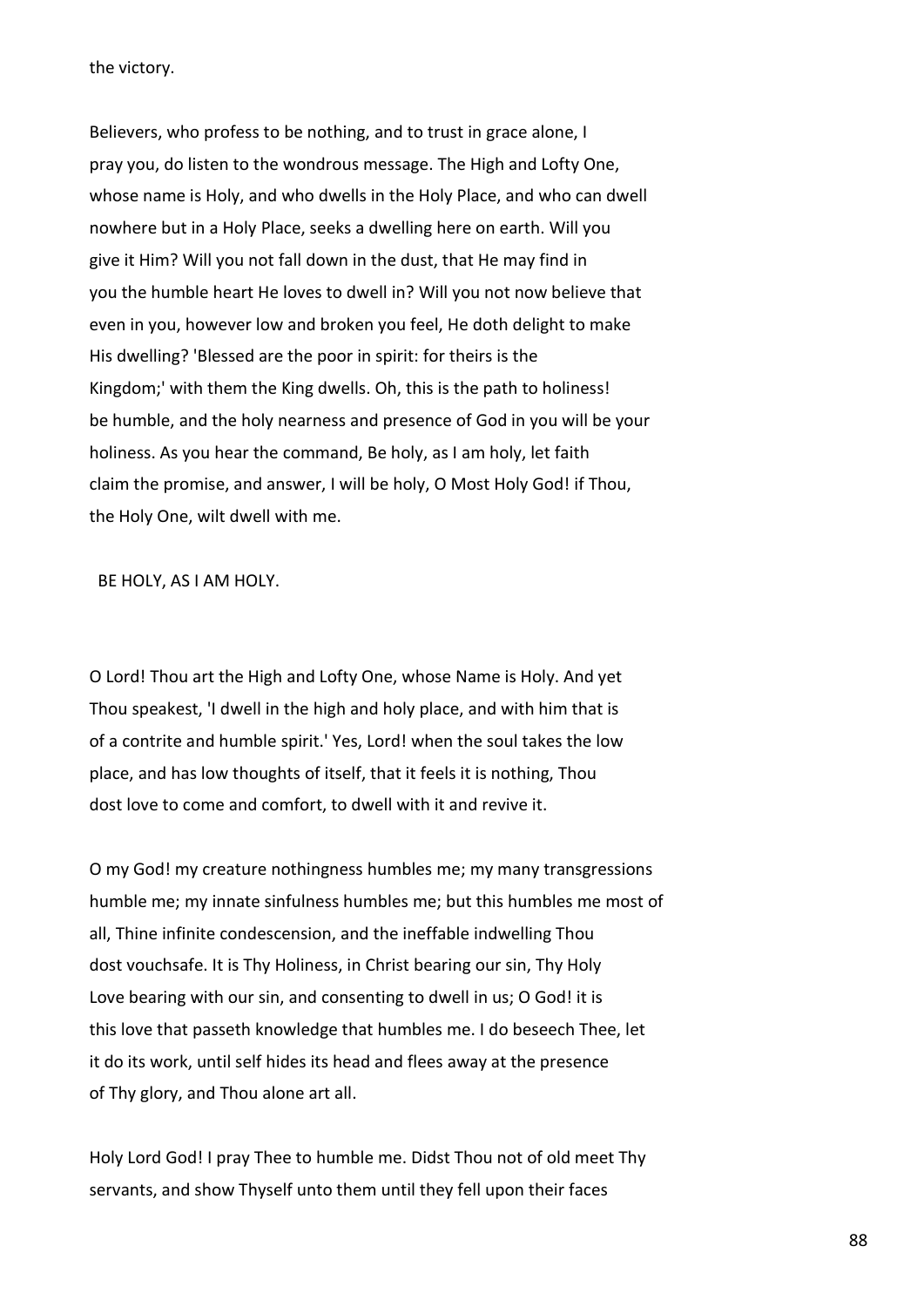and feared? Thou knowest, my God! I have no humility which I can bring Thee. In my blessed Saviour, who humbled Himself in the form of a servant, and unto the death of the cross, I hide myself. In Him, in His spirit and likeness, I would live before Thee. Work Thou it in me, by the Holy Spirit dwelling in me, and as I am dead to self in Him, and His cross makes me nothing, let Thy holy indwelling revive and quicken me. Amen.

- 1. Lowliness and holiness. Keep fast hold of the intimate connection. Lowliness is taking the place that becomes me; holiness, giving God the place that becomes Him. If I be nothing before Him, and God be all to me, I am in the sure path of holiness. Lowliness is holiness, because it gives all the glory to God.
- 2. 'Blessed are the poor in spirit, for theirs is the kingdom of heaven.' These first words of the Master when He opened His lips to proclaim the Kingdom, are often the last in the hearts of His disciples. 'The Kingdom is in the Holy Ghost:' to the poor in spirit, those who know they have nothing that is really spiritual, the Holy Spirit comes to be their life. The poor in spirit are the Kingdom of the Saints: in them the Holy Spirit reveals the King.
- 3. Many strive hard to be humble with God, but with men they maintain their rights, and nourish self. Remember that the great school of humility before God, is to accept the humbling of man. Christ sanctified Himself in accepting the humiliation and injustice which evil men laid upon Him.
- 4. Humility never sees its own beauty, because it refuses to look to itself: It only wonders at the condescension of the Holy God, and rejoices in the humility of Jesus, God's Holy One, our Holy One.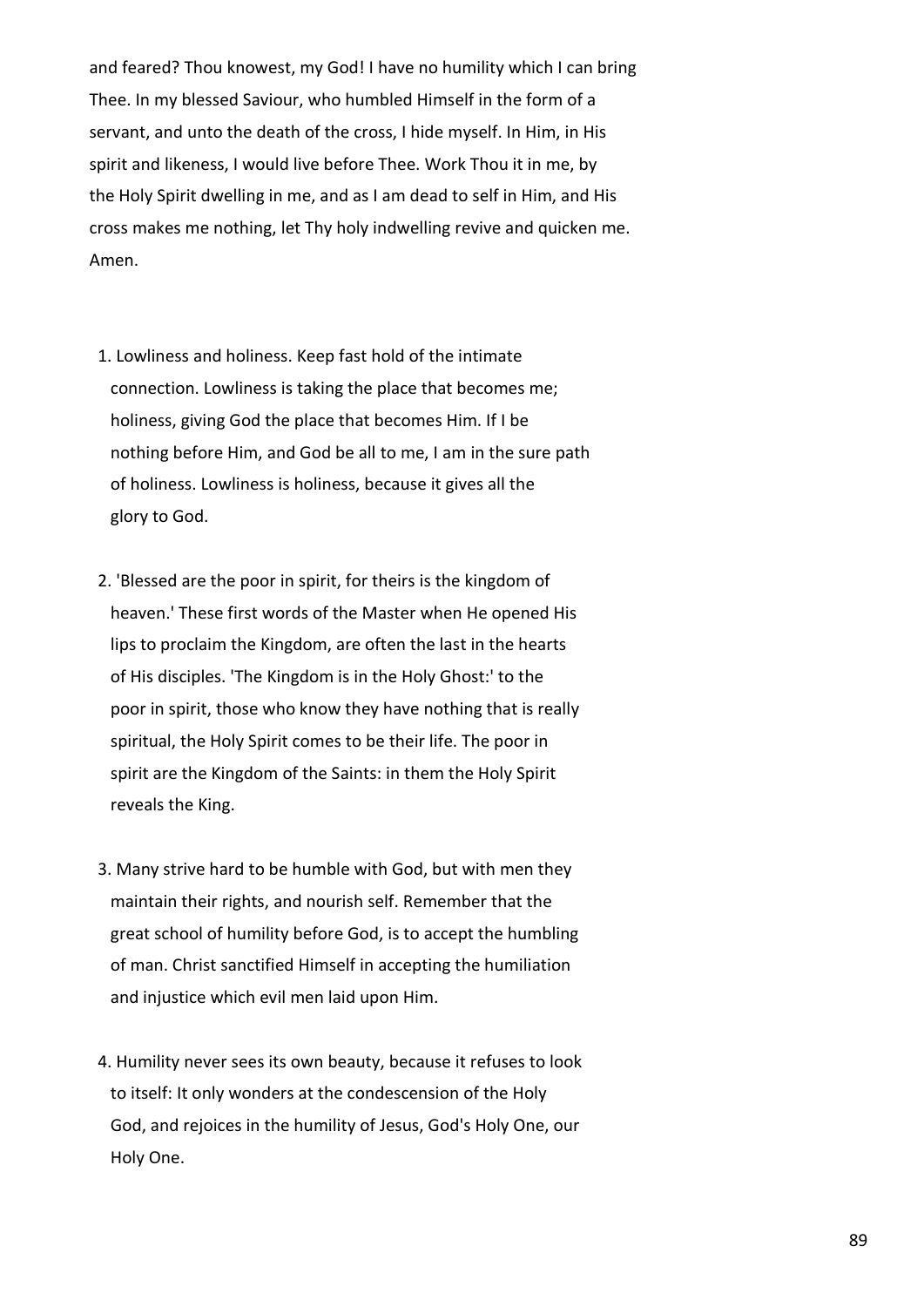5. The link between holiness and humility is indwelling. The Lofty One, whose name is Holy, dwells with the contrite one. And where He dwells is the Holy Place.

Fourteenth Day.

HOLY IN CHRIST.

The Holy One of God.

'Therefore also that holy thing which shall be born of thee shall be called the Son of God.'--Luke i. 35.

'We have believed and know that Thou art \_the Holy One of God\_.'--John vi. 69.

'The holy one of the Lord'--only once (Ps. cvi. 16) the expression is found in the Old Testament. It is spoken of Aaron, in whom holiness, as far as it could then be revealed, had found its most complete embodiment. The title waited for its fulfilment in Him who alone, in His own person, could perfectly show forth the holiness of God on earth--Jesus the Son of the Father. In Him we see holiness, as Divine, as human, as our very own.

1. In Him we see wherein that Incomparable Excellence of the Divine Nature consists. 'Thou lovest righteousness, and hatest iniquity, therefore God, even Thy God, hath anointed Thee with the oil of gladness above Thy fellows.' God's infinite hatred of sin, and His maintenance of the Right, might appear to have little moral worth, as being a necessity of His nature. In the Son we see Divine Holiness tested. He is tried and tempted. He suffers, being tempted. He proves that Holiness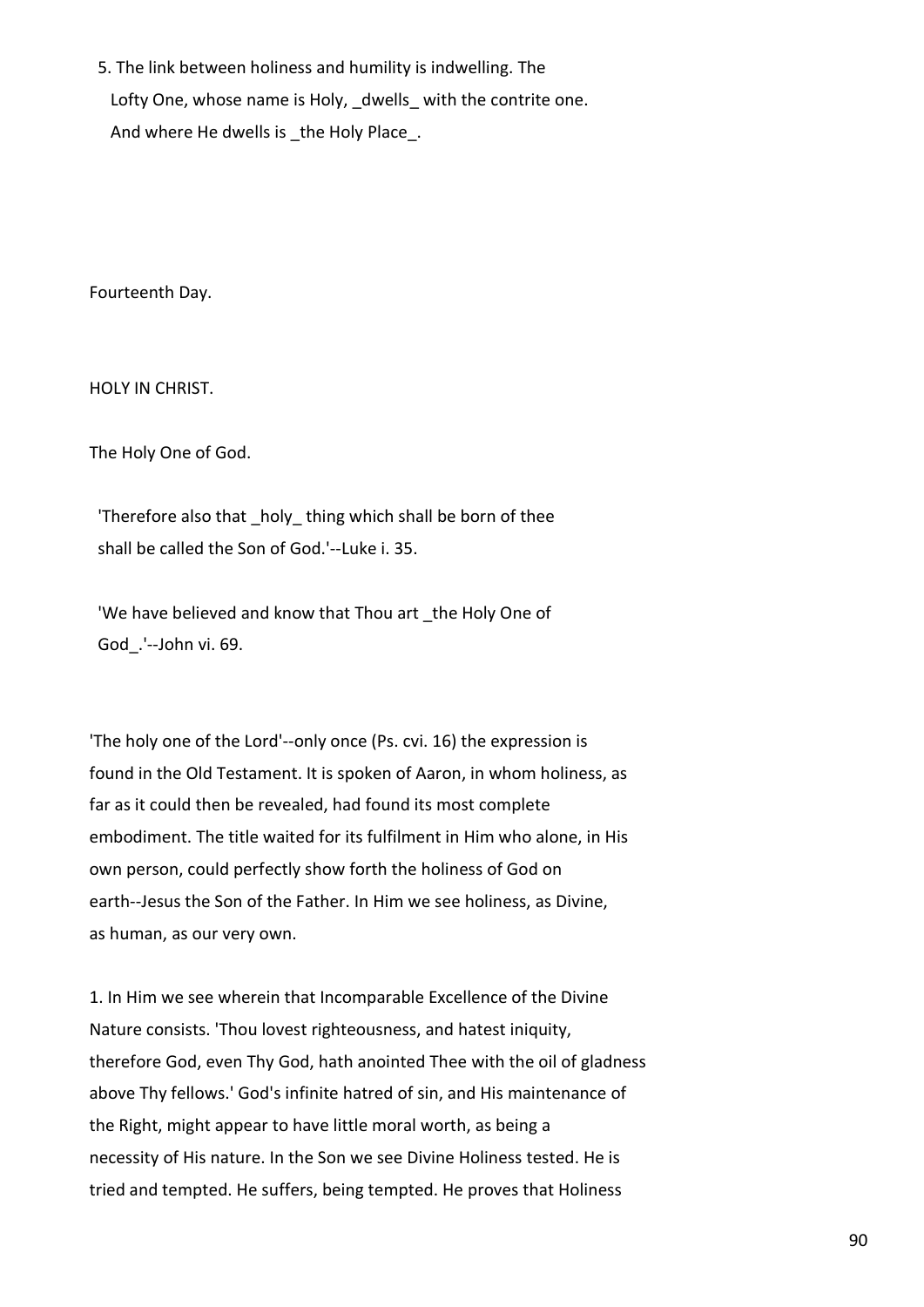has indeed a moral worth: it is ready to make any sacrifice, yea to give up life and cease to be, rather than consent to sin. In giving Himself to die, rather than yield to the temptation of sin; in giving Himself to die, that the Father's righteous judgment may be honoured; Jesus proved how Righteousness is an element of the Divine Holiness, and how the Holy One is sanctified in Righteousness.

But this is only one side of Holiness. The fire that consumes also purifies: it makes partakers of its own beautiful Light-nature all that is capable of assimilation. So Divine Holiness not only maintains its own purity; it communicates it too. Herein was Jesus indeed seen to be the Holy One of God, that He never said, 'Stand by, for I am holier than thou.' His holiness proved itself to be the very incarnation of Him who had spoken, 'Thus saith the High and Lofty One, whose Name is Holy: I dwell in the High and Holy place, and with him who is of a contrite spirit.' In Him was seen the affinity holiness has for all that is lost and helpless and sinful. He proved that holiness is not only the energy which in holy anger separates itself from all that is impure, but which in holy love separates to itself even what is most sinful, to save and to bless. In Him we see how the Divine Holiness is the harmony of Infinite Righteousness with Infinite Love.

2. Such is the Divine aspect of the character of Christ, as He shows in human form what God's Holiness is. But there is another aspect, to us no less interesting and important. We not only want to know how God is holy, but how man must act to be holy as God is holy. Jesus came to teach us that it is possible to be men, and yet to have the life of God dwelling in us. We ordinarily think that the glory and the infinite Perfection of Deity are the proper setting in which the beauty of holiness is to be seen: Jesus proved the perfect adaptation and suitability of human nature for showing forth that which is the essential glory of Deity. He showed us how, in choosing and doing the will of God, and making it his own will, man may truly be holy as God is holy.

The value of this aspect of the Incarnation depends upon our realizing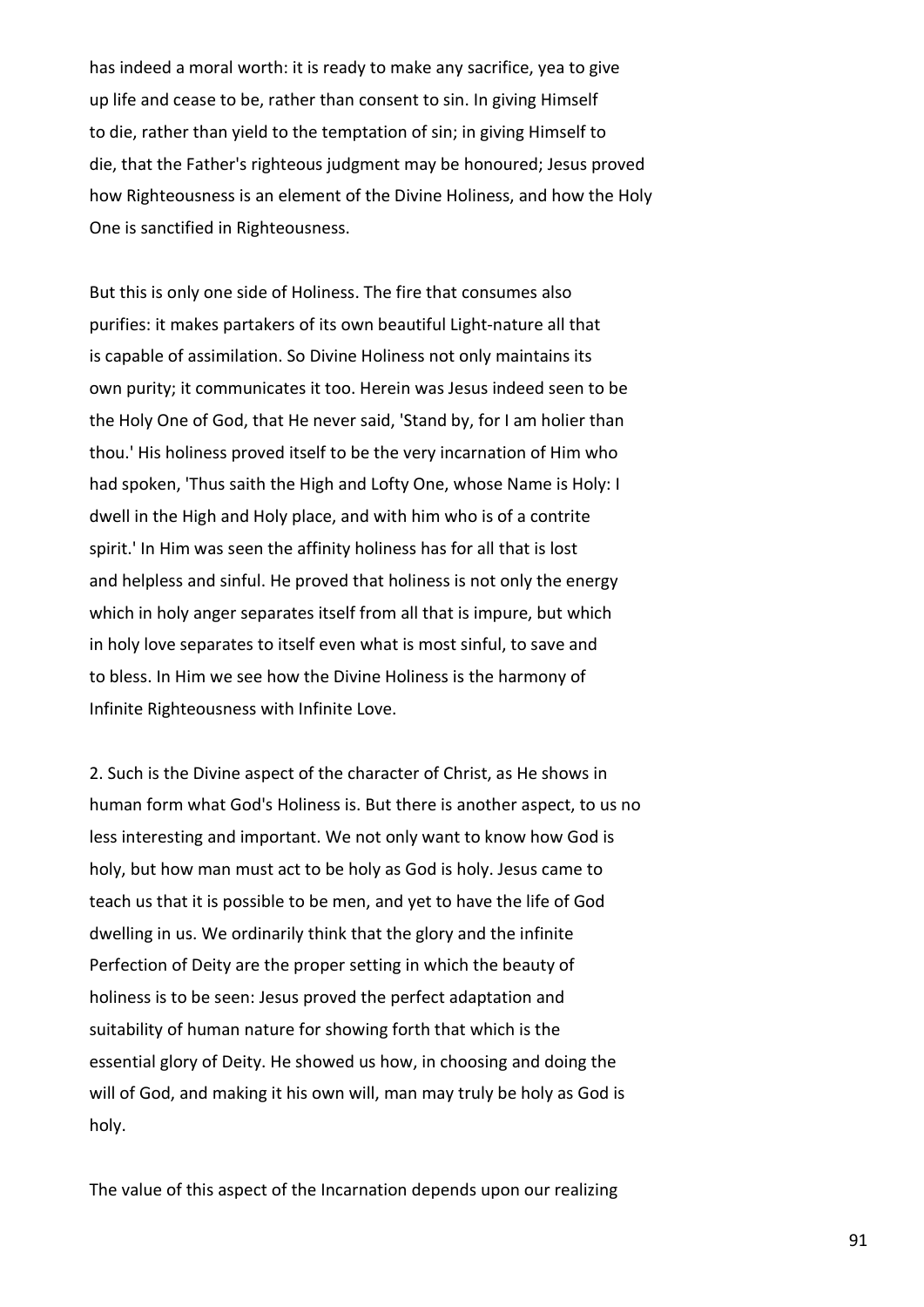intensely the true humanity of our Lord. The awful separating and purifying process that is ever being carried on in the fiery furnace of the Divine Holiness, ever consuming and ever assimilating, we expect to see in Him in the struggles of a truly human will. Holiness, to be truly human, must not only be a gift, but an acquirement. Coming from God, it must be accepted and personally appropriated, in the voluntary surrender of all that is not in accordance with it. In Jesus, as He distinctly gave up His own will, and did and suffered the Father's will, we have the revelation of what human holiness is, and how truly man, through the unity of will, can be holy as God is holy.

3. But what avails that we have seen in Jesus that a man can be holy? His example were indeed a mockery if He show us not the way, and give us not the power, to become like Himself. To bring us this, was indeed the supreme object of the Incarnation. The Divine nature of Christ did not simply make His humanity partaker of its holiness, leaving Him still nothing more than an individual man. His Divinity gave the human holiness He wrought out, the holy human nature which He perfected, an infinite value and power of communication. With Him a new life, the Eternal Life, was grafted into the stem of humanity. For all who believe in Him, He sanctified Himself, that they themselves might also be sanctified in truth. Because His death was the great triumph of His obedience to the will of the Father, it broke for ever the dominion of sin, it atoned for our guilt, and won for Him from the Father the power to make His people partakers of His own life and holiness. In His Resurrection and Ascension the power of the New Life, and its right to universal dominion, were made manifest, and He is now in full truth the Holy One of God, holding in Himself as Head the power of a Holiness, at once Divine and human, to communicate to every member of His body.

THE HOLY ONE OF GOD! in a fulness of meaning that passeth knowledge, in spirit and in truth, Jesus now bears this title. He is now the One Holy One whom God sees, of such an infinite compass and power of holiness, that He can be holiness to each of His brethren. And even as He is to God the Holy One, in whom He delights, and for whose sake He delights in all who are in Him, so Christ may now be to us too the One Holy One in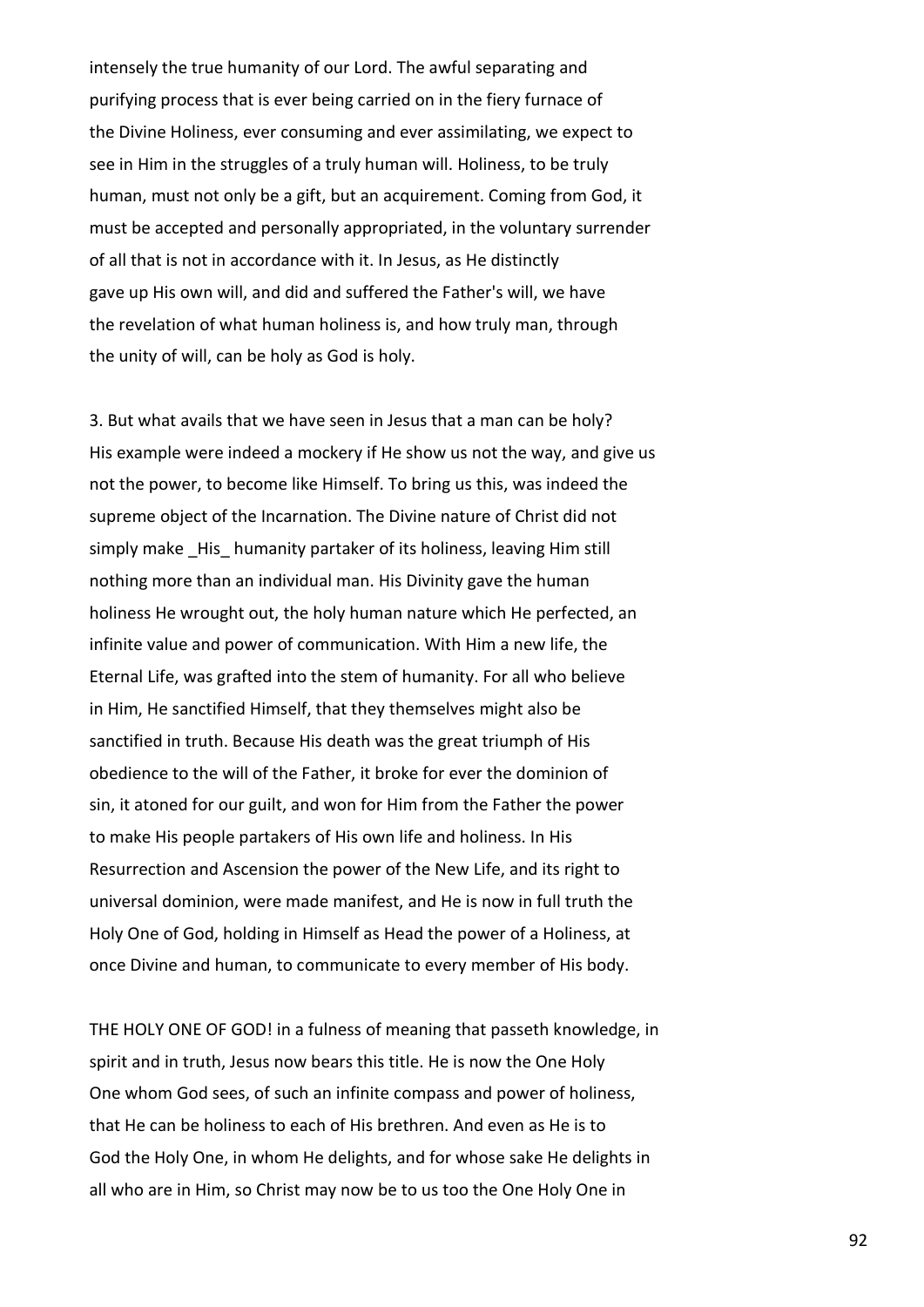whom we delight, in whom the Holiness of God is become ours. 'We have believed and know that Thou art the Holy One of God, '--blessed they who can say this, and know themselves to be holy in Christ.

In speaking of the mystery of the Holy Trinity, we saw how Christ stands midway between the Father and the Spirit, as the point of union in which they meet. In the Son, 'the very image of His substance' (Heb. i. 3), we have the objective revelation of Deity, the Divine Holiness embodied and brought nigh. In the Holy Spirit we have the same revelation subjectively, the Divine Holiness entering our inmost being and revealing itself there. The work of the Holy Spirit is to reveal and glorify Christ as the Holy One of God, as He takes of His Holiness and makes it ours. He shows us how all is in Christ; how Christ is all for us; how we are in Christ; and how, as a living Saviour, Christ through His Spirit takes and keeps charge of us and our life of holiness. He makes Christ indeed to be to us the Holy One of God.

My Brother! wouldst thou be holy, wouldst thou know God's way of holiness--learn to know Christ as the Holy One of God. Thou art in Him\_, 'holy in Christ.' Thou hast been placed, by an act of Divine Power, in Christ, and that same Power keeps thee there, planted and rooted in that Divine fulness of life and holiness which there is in Him. His Holy Presence, and the power of His eternal life, surround thee: let the Holy Spirit reveal this to thee. The Holy Spirit is within thee as the power of Christ and His life. Secretly, silently, but mightily, if thou wilt look to the Father for His working, will He strengthen the faith that thou art in Christ, and that the Divine life, which thus encircles thee on every side, will enter in and take possession of thee. Study and pray to believe and realize that it is in Christ as the Holy One of God, in Christ in whom the Holiness of God is prepared for thee as a holy nature and holy living, that thou art, and that thou mayest abide.

And then remember, also, that this Christ is thy Saviour, the most patient and compassionate of teachers. Study holiness in the light of His countenance, looking up into His face. He came from heaven for the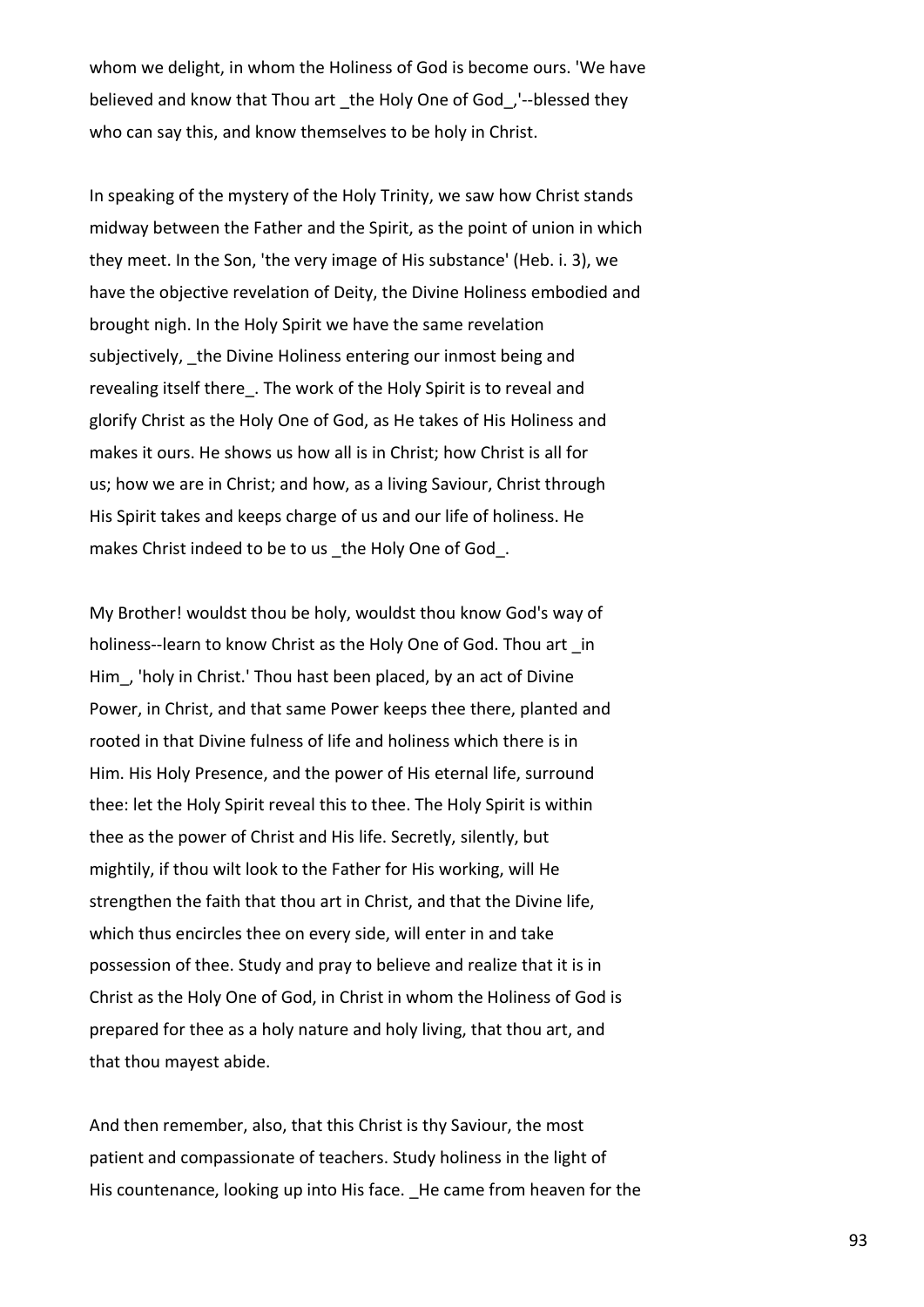very purpose of making thee holy. His love and power are more than thy slowness and sinfulness. Do learn to think of holiness as the inheritance prepared for thee, as the power of a new life which Jesus waits and lives to dispense. Just think of it as all in Him, and of its possession as being dependent upon the possession of Himself. And as the disciples, though they scarce understood what they confessed, or knew whither the Lord was leading them, became His saints, His holy ones, in virtue of their intense attachment to Him, so wilt thou find that to love Jesus fervently, and obey Him simply, is the sure path to holiness and the fulness of the Holy Spirit.

BE YE HOLY, AS I AM HOLY.

Most Holy Lord God! I do bless Thee that Thy beloved Son, whom Thou didst sanctify and send into the world, is now to us the Holy One of God. I beseech Thee that my inner life may so be enlightened by the Spirit that I may in faith fully know what this means.

May I know Him as the revelation of Thy Holiness, the incarnation in human nature, even unto the death, of Thine infinite and unconquerable hatred of sin, as of Thy amazing love to the sinner. May my soul be filled with great fear and trust of Thee.

May I know Him as the exhibition of the Holiness in which we are now to walk before Thee. He lived in Thy holy will. May I know Him as He wrought out that holiness, to be communicated to us in a new human nature, making it possible for us to live a holy life.

May I know Him as Thou hast placed me in Him in heaven, holy in Christ, and as I may abide in Him by faith.

May I know Him, as He dwells in me, the Holy One of God on the throne of my heart, breathing His Holy Spirit and maintaining His holy rule. So shall I live holy in Christ.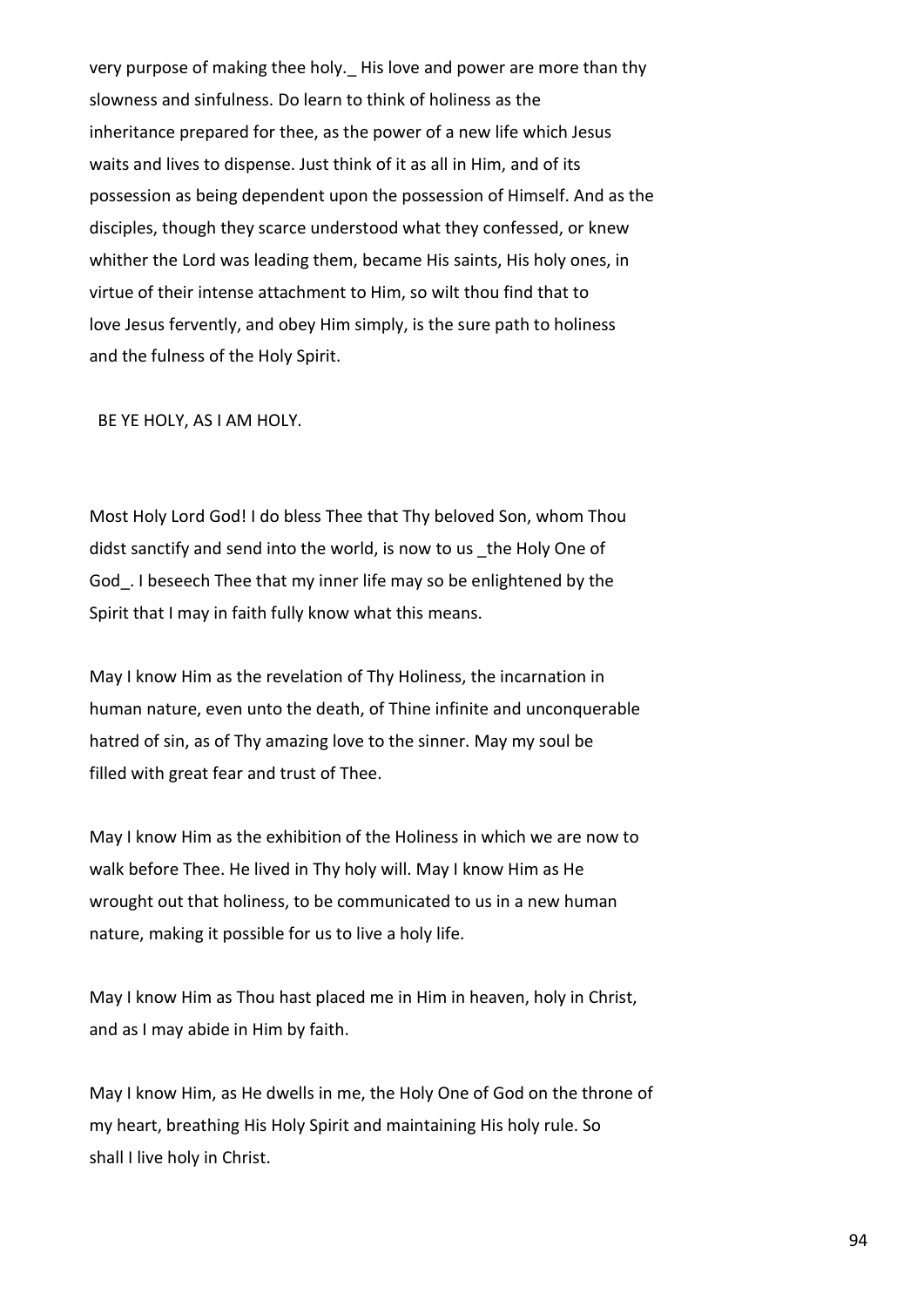O my Father! it pleased Thee that in Thy Son should all the fulness dwell. In Him are hid all the treasures of wisdom and knowledge; in Him dwell the unsearchable riches of grace and holiness. I beseech Thee, reveal Him to me, reveal Him in me, that I may not have to satisfy myself with thoughts and desires, without the reality, but that in the power of an endless life I may know Him, and be known of Him, the Holy One of God. Amen.

- 1. In the holiness of Jesus we see what ours must be: righteousness, that hates sin and gives everything to have it destroyed; love, that seeks the sinner and gives everything to have him saved. 'Whosoever doeth not righteousness is not of God, neither he that loveth not his brother.'
- 2. It is a solemn thought that we may be studying earnestly to know what holiness is, and yet have little of it, because we have little of Jesus. It is a blessed thought that a man may directly be little occupied with the thought of holiness, and yet have much of it, because he is full of Jesus.
- 3. We need the whole of what God teaches in His Word in regard to holiness in all its different aspects. We need still more to be ever returning to the living centre where God imparts holiness. Jesus is the Holy One of God: to have Him truly, to love Him fervently, to trust and obey Him, to be in Him --this makes us holy.
- 4. Your holiness is thus treasured up in this Divine, Almighty, and most gentle Saviour--surely there need to be no fear that He will not be ready or able to make you holy.
- 5. With such a Sanctifier, how comes it that so many seekers after holiness fail so sadly, and know so little of the joy of a holy life?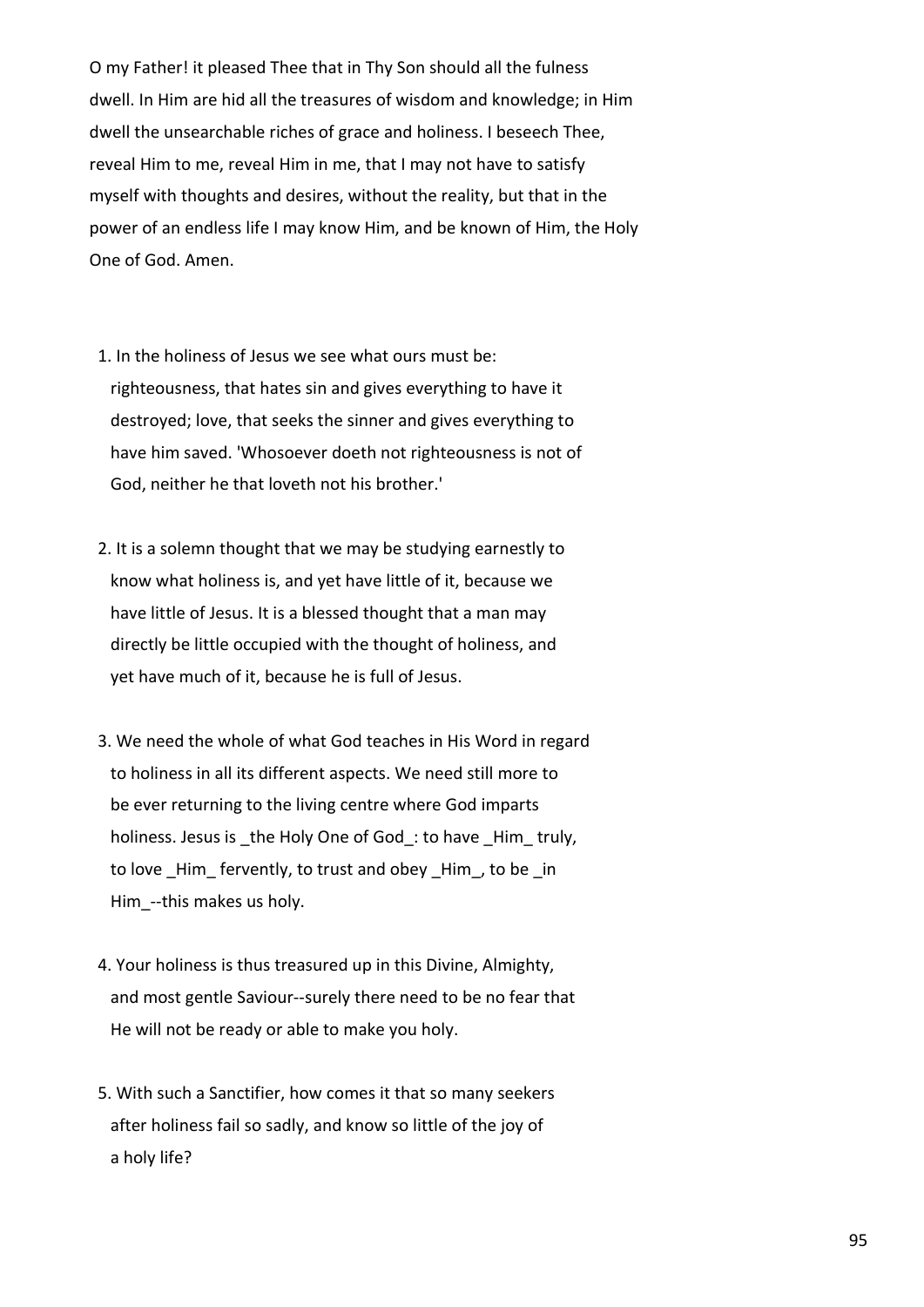I am sure it is with very many this one thing: they seek to grasp and hold this Christ in their own strength, and know not how it is the Holy Spirit within them who must be waited for to reveal this Divine Being, the Holy One of God, in their hearts.

Fifteenth Day.

HOLY IN CHRIST.

The Holy Spirit.

 'But this spake He of the Spirit, which they that believed on Him were to receive: for \_the Holy Spirit\_ was not yet: because Jesus was not yet glorified.'--John vii. 39.

'The Comforter, even \_the Holy Spirit\_, whom the Father will send in my name, He shall teach you all things.'--John xiv. 26.

'God chose you to salvation in sanctification of the Spirit, and belief of the truth.'--2 Thess. ii. 13. (See 1 Pet. i. 2.)

It has sometimes been said, that while the Holiness of God stands out more prominently in the Old Testament, in the New it has to give way to the revelation of His love. The remark could hardly be made if it were fully realized that the Spirit is God, and that when He takes up the epithet Holy as His own proper name, it is to teach us that now the Holiness of God is to come nearer than ever, and to be specially revealed as the power that makes us holy. In the Holy Spirit, God the Holy One of Israel, and He who was the Holy One of God, come nigh for the fulfilment of the promise, 'I am the Lord that make you holy.' The unseen and unapproachable holiness of God had been revealed and brought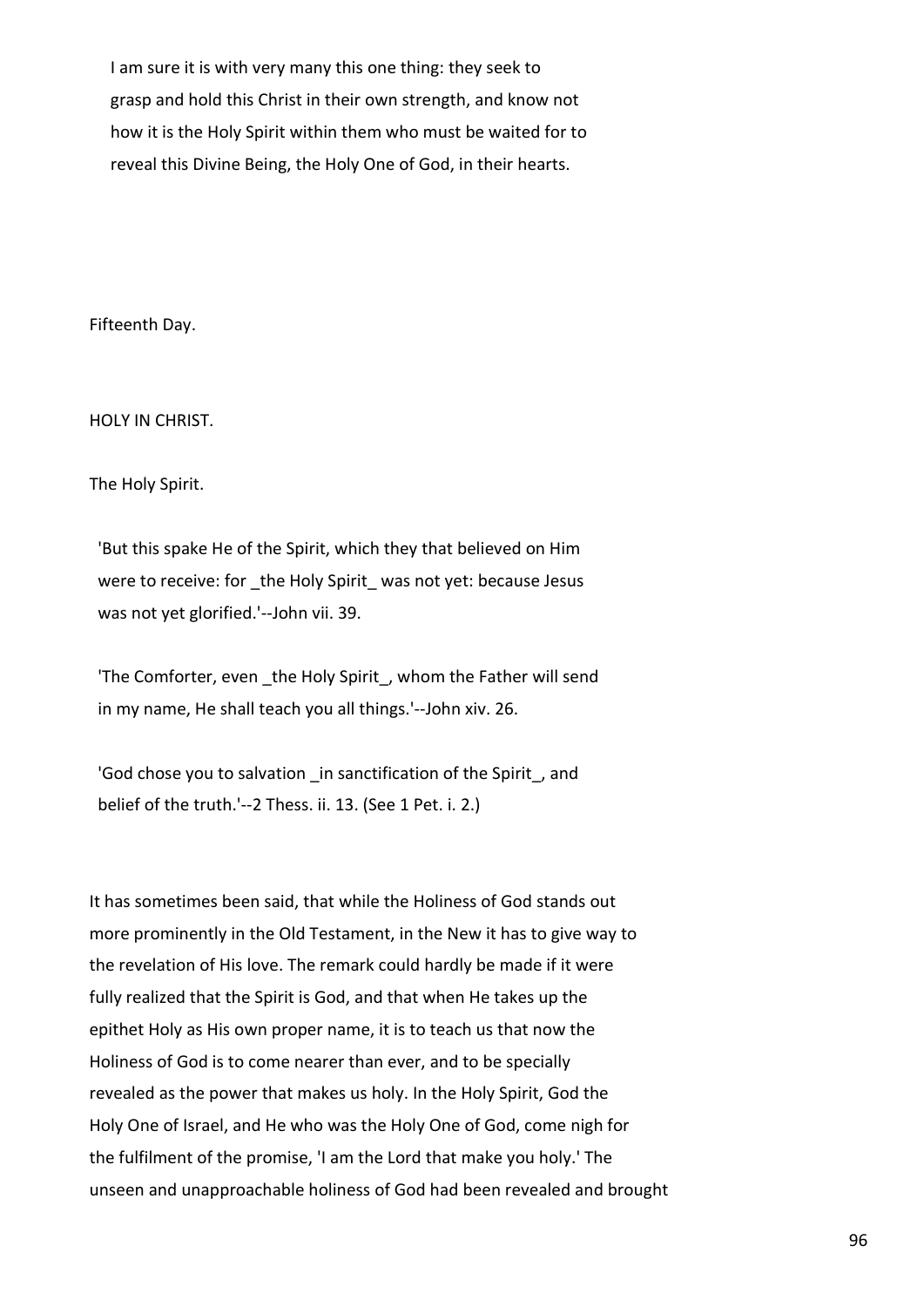near in the life of Christ Jesus; all that hindered our participation in it had been removed by His death. The name of Holy Spirit teaches us that it is specially the Spirit's work to impart it to us and make it our own.

Try and realize the meaning of this; the epithet that through the whole Old Testament has belonged to the Holy God, is now appropriated to that Spirit which is within you. The Holiness of God in Christ becomes holiness in you, because this Spirit is in you. The words, and the Divine realities the words express, Holy and Spirit, are now inseparably and eternally united. You can only have as much of the Spirit as you are willing to have of holiness. You can only have as much holiness as you have of the indwelling Spirit.

There are some who pray for the Spirit because they long to have His light and joy and strength. And yet their prayers bring little increase of blessing or power. It is because they do not rightly know or desire Him as the \_Holy\_ Spirit. His burning purity, His searching and convicting light, His making dead of the deeds of the body, of self with its will and its power, His leading into the fellowship of Jesus as He gave up His will and His life to the Father,--of all this they have not thought. The Spirit cannot work in power in them because they receive Him not as the Holy Spirit, in sanctification of the Spirit. At times, in seasons of revival, as among the Corinthians and Galatians, He may indeed come with His gifts and mighty workings, while His sanctifying power is but little manifest. (1 Cor. xiv. 4, xiii. 8, iii. 1-3; Gal. iii. 3, v. 15-26.) But unless that sanctifying power be acknowledged and accepted, His gifts will be lost. His gifts coming on us are but meant to prepare the way for the sanctifying power within us. We must take the lesson to heart; we can have as much of the Spirit as we are willing to have of His Holiness. Be full of the Spirit, must mean to us, Be fully holy.

The converse is equally true. We can only have so much holiness as we have of the Spirit. Some souls do very earnestly seek to be holy, but it is very much in their own strength. They will read books and listen to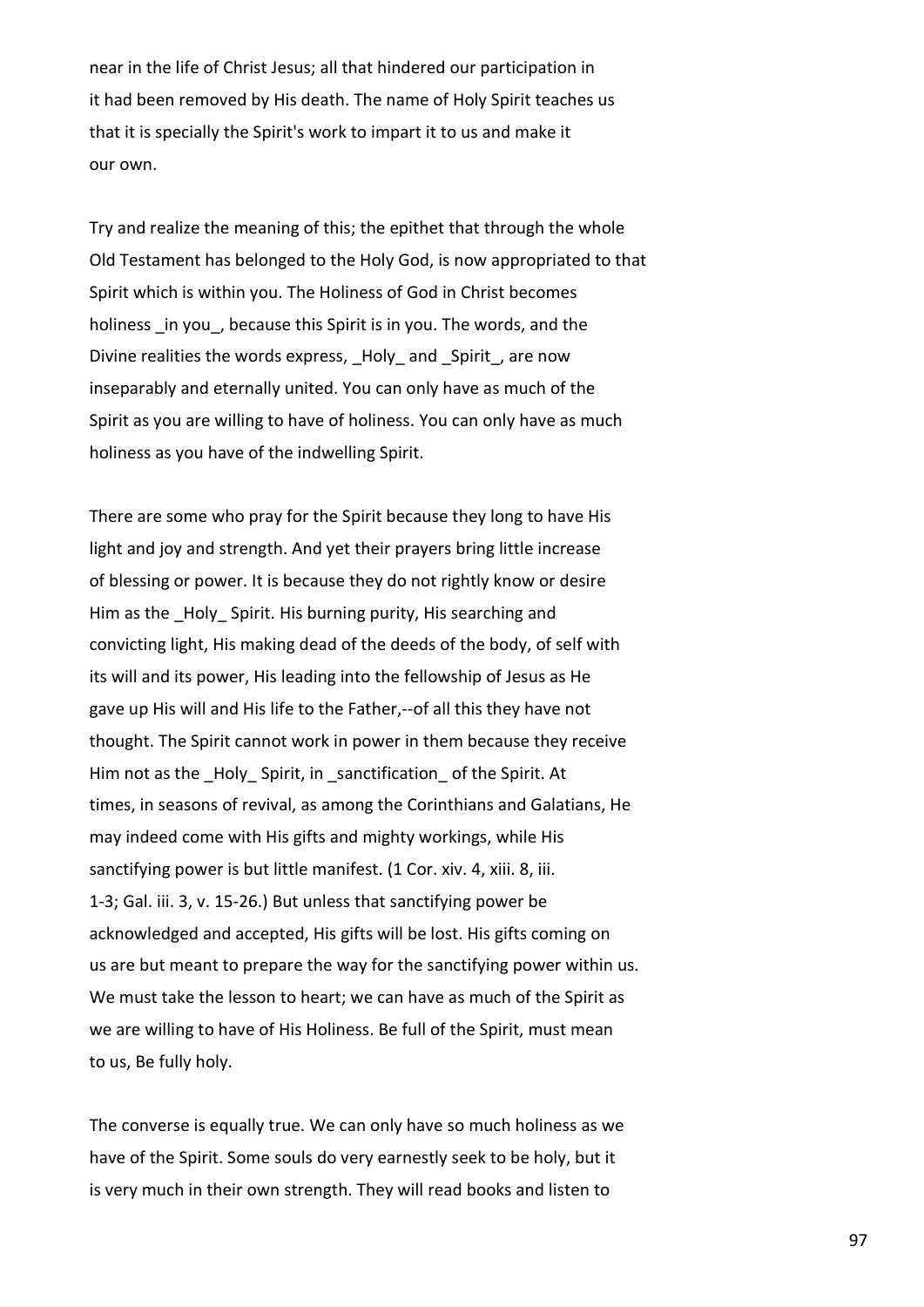addresses most earnestly; they will use every effort to lay hold of every thought, and act out every advice. And yet they must confess that they are still very much strangers to the true, deep rest and joy and power of abiding in Christ, and being holy in Him. They sought for holiness more than for the Spirit. They must learn how even all the holiness which is so near and clear in Christ, is beyond our reach, except as the Holy Spirit dwells within and imparts it. They must learn to pray for Him and His mighty strengthening (Eph. iii. 16), to believe for Him (John iv. 14, vii. 37), in faith to yield to Him as indwelling (1 Cor. iii. 14, vi. 19). They must learn to cease from self-effort in thinking and believing, in willing and in running; to hope in God, and wait patiently for Him. He will by His Holy Spirit make us holy. Be holy means, Be filled with the Spirit.

If we inquire more closely how it is that this Holy Spirit makes holy, the answer is,--He reveals and imparts the Holiness of Christ. Scripture tells us: Christ is made unto us sanctification. He sanctified Himself for us, that we ourselves might also be sanctified in truth. We have been sanctified through the offering of the body of Jesus Christ once for all. We are sanctified in Christ Jesus. The whole living Christ is just a treasury of holiness for man. In His life on earth He exchanged the Divine Holiness He possessed into the current coin needed for this human earthly life, obedience to the Father, and humility, and love, and zeal. As God, He has a sufficiency of it for every moment of the life of every believer.

And yet, it is all beyond our reach, except as the Holy Spirit brings it to us and inwardly communicates it. But this is the very work for which He bears the Divine Name, the Holy Spirit, to glorify Jesus, the Holy One of God, within us, and so make us partakers of His Holiness. He does it by revealing Christ, so that we begin to see what is in Him. He does it by discovering the deep unholiness of our nature (Rom. vii. 14-23). He does it by mightily strengthening us to believe, to receive Jesus Himself as our life. He does it by leading us to utter despair of self, to absolute surrender of obedience to Jesus as Lord, to the assured confidence of faith in the power of an indwelling Christ. He does it by,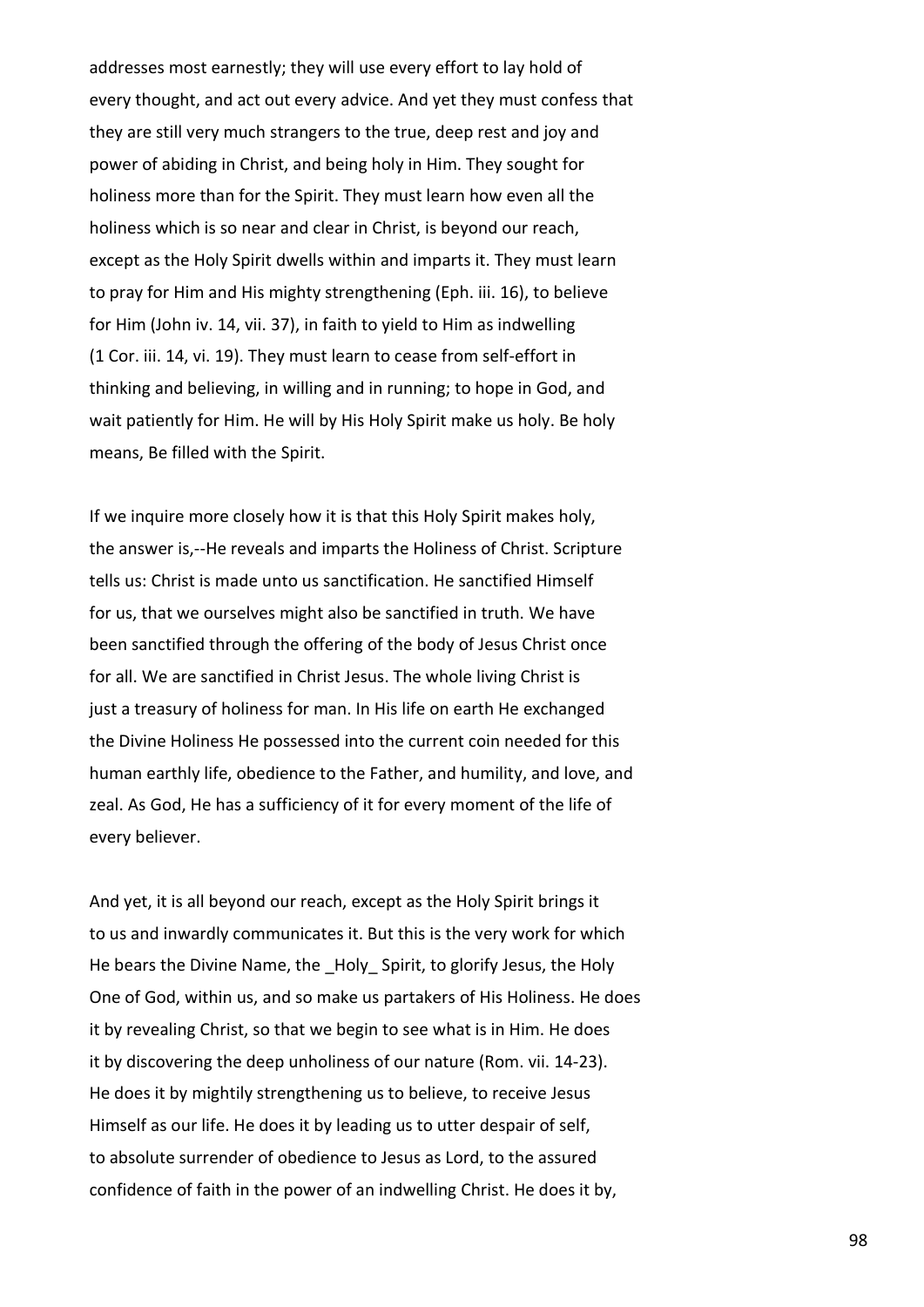in the secret silent depths of the heart and life, imparting the dispositions and graces of Christ, so that from the inner centre of our life, which has been renewed and sanctified in Christ, holiness should flow out and pervade all to the utmost circumference. Where the desire has once been awakened, and the delight in the law of God after the inward man been created, there, as the Spirit of this life in Christ Jesus, He makes free from the law of sin and death in the members, he leads into the glorious liberty of the sons of God. As God within us, He communicates what God in Christ has prepared.

And if we ask once more how the working of this Holy Spirit, who thus makes holy, is to be secured, the answer is very simple and clear. He is the Spirit of the Holy Father, and of Christ, the Holy One of God: from them He must be received. 'He showed me a river of water of life proceeding out of the throne of God and the Lamb.' Jesus speaks of 'the Holy Spirit, whom the Father will send in my Name.' He taught us to ask the Father. Paul prays for the Ephesians: 'I bow my knees to the Father, that He may grant unto you, according to the riches of His glory, that ye may be strengthened with might by His Spirit in the inner man.' It is as we look to God in His Holiness, and all its revelation from Creation downward, and see how the Spirit now flows out from the throne of His Holiness as the water of life, that our hope will be awakened that God will give Him to work mightily in us. And as we then see Jesus revealing that holiness in human nature, rending the veil in His atoning death, that the Spirit from the Holiest of all may come forth and, as the Holy Spirit, be His representative, making Him present within us, we shall become confident that faith in Jesus will bring the fulness of the Spirit. As He told us to ask the Father, He told us to believe in Himself. 'He that believeth in me, rivers of living water shall flow out of him.' Let us bow to the Father in the name of Christ, His Son; let us believe very simply in the Son as Him in whom we are well-pleasing to the Father, and through whom the Father's love and blessing reach us, and we may be sure the Spirit, who is already within us, will, as the Holy Spirit, do His work in ever-increasing power. The mystery of holiness is the mystery of the Trinity: as we bow to the Father, believing in the Son, the Holy Spirit will work. And we shall see the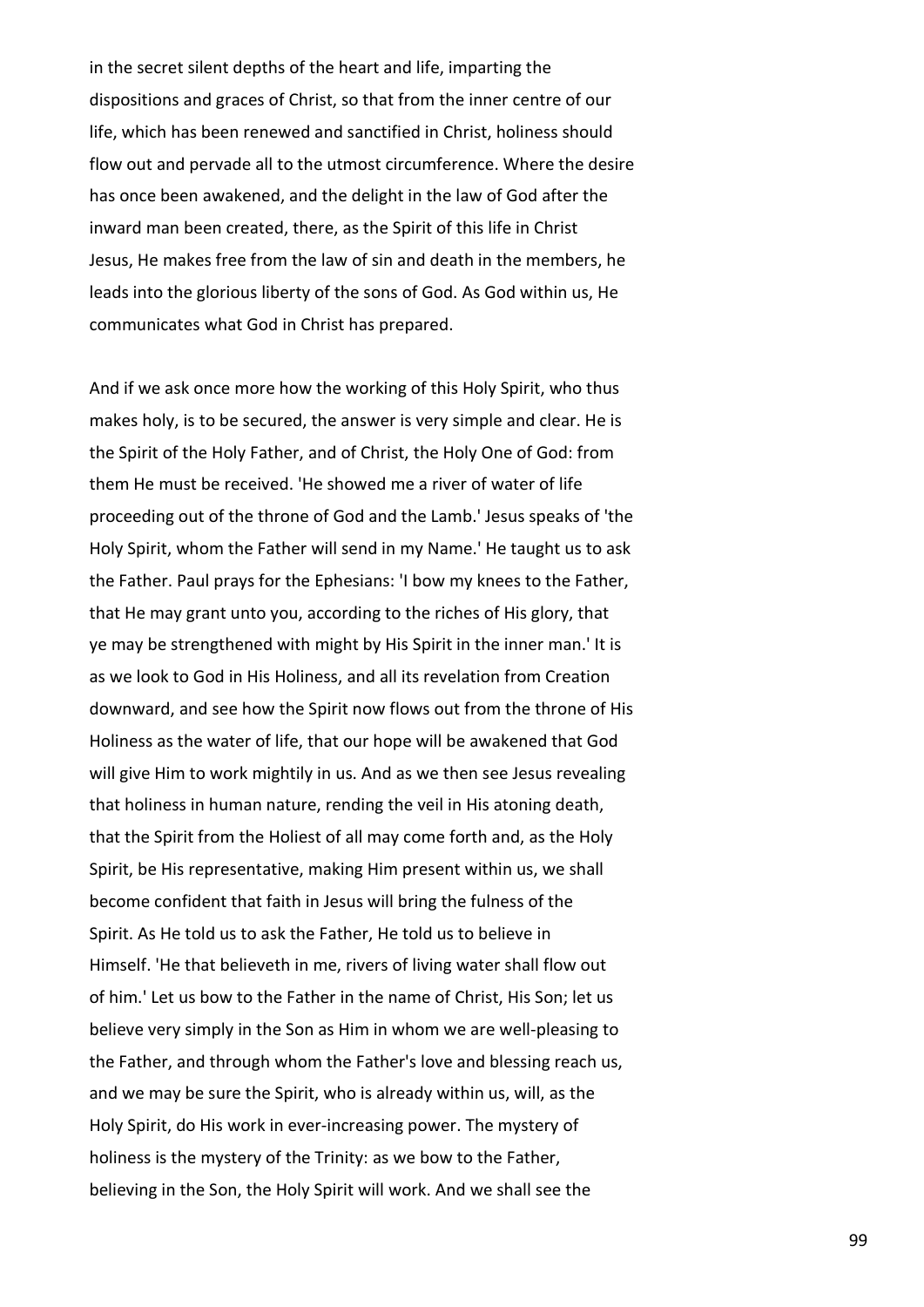true meaning of what God spake in Israel: ' I am holy, ' thus speaks the Father; '\_Be holy\_,' as my Son and in my Son; '\_I make holy\_,' through the Spirit of my Son dwelling in you. Let our souls worship and cry out, 'Holy, holy, holy is the Lord God of hosts.'

The Holy Spirit. All true knowledge of the Father in His adorable Holiness, and of the Son in His, which is meant to be ours, and all participation of it, depend upon our life in the Spirit, upon our knowing and owning Him as abiding in us as our Life. Oh, what can it be that, with such a Thrice Holy God, His Holiness does not more cover His Church and children? The Holy Spirit is among us, is in us: it must be we grieve and resist Him. If you would not do so, at once bow the knee to the Father, that He may grant you the Spirit's mighty workings in the inner man. Believe that the Holy Spirit, bearer to you of all the Holiness of God and of Jesus, is indeed in you. Let Him take the place of self, with its thoughts and efforts. Set your soul still before God in holy silence, for Him to give you wisdom; rest, in emptiness and poverty of spirit, in the faith that He will work in His own way. As Divine as is the holiness that Jesus brings, so Divine is the power in which the Holy Spirit communicates it. Yield yourself day by day in growing dependence and obedience, to wait on and be led of Him. Let the fear of the Holy One be on you: sanctify the Lord God in your heart: let Him be your fear and dread. Fear not only sin: fear above all self, as it thrusts itself in before God with its service. Let self die, in refusing and denying its work: let the Holy Spirit, in quietness, and dependence, in the surrender of obedience and trust, have the rule, the free disposal of every faculty. Wait for Him--He can, He will in power reveal and impart the Holiness of the Father and the Son.[7]

BE HOLY, AS I AM HOLY.

Holy, holy, holy, Lord God of hosts! the whole earth is full of Thy glory! Let that glory fill the heart of Thy child, as he bows before Thee. I come now to drink of the river of the water of life that flows from under the throne of God and of the Lamb. Glory be to God and to the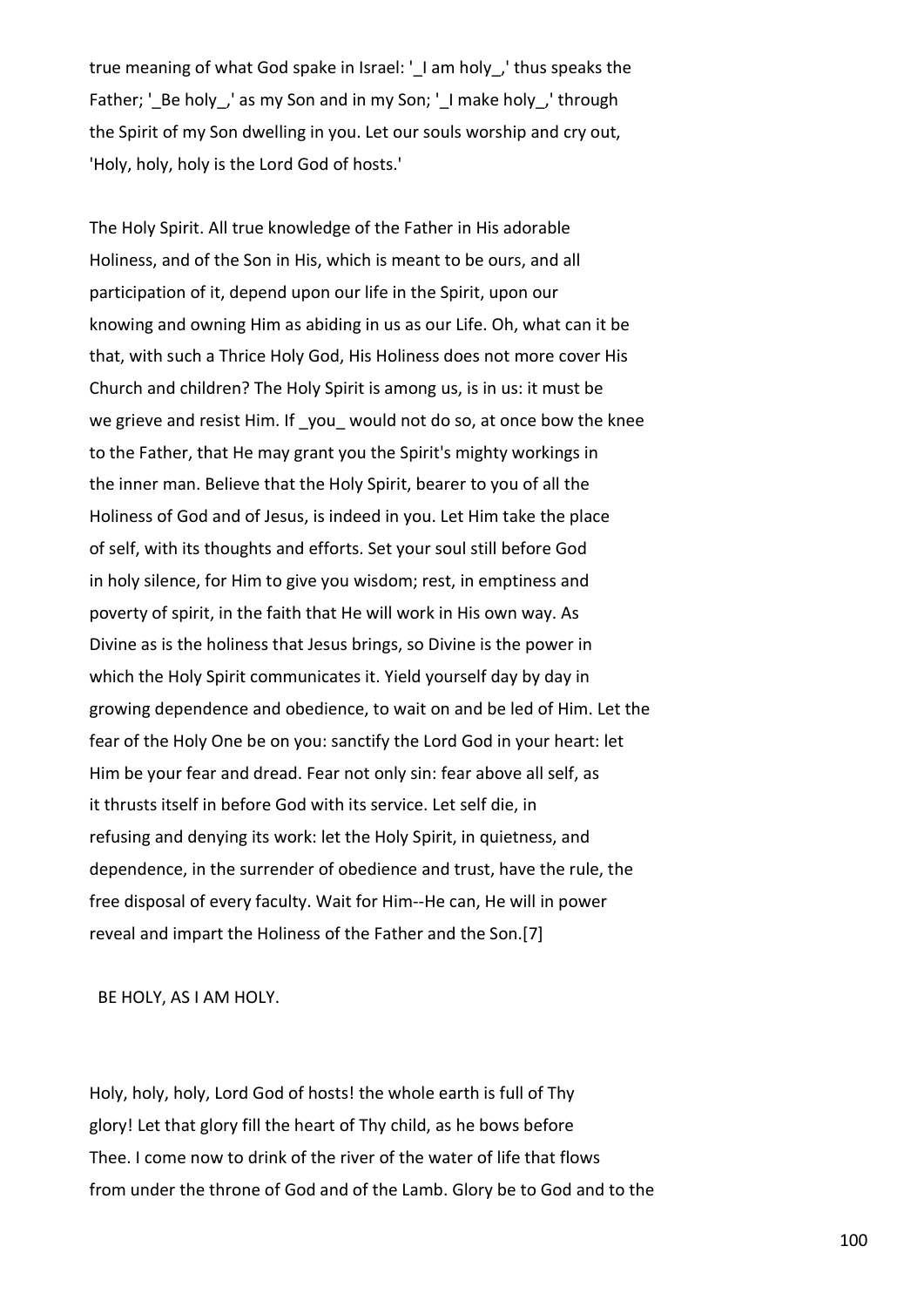Lamb for the gift that hath not entered into the heart of man to conceive--the gift of the Holy indwelling Spirit.

O my Father! in the name of Jesus I ask Thee that I may be strengthened with might by Thy Spirit in the inner man. Teach me, I pray Thee, to believe that Thou hast given Him, to accept and expect Him to fill and rule my whole inner being. Teach me to give up to Him; not to will or to run, not to think or to work in my strength, but in quiet confidence to wait and to know that He works in me. Teach me what it is to have no confidence in the flesh, and to serve Thee in the Spirit. Teach me what it is in all things to be led by Thy Holy Spirit, the Spirit of Thy Holiness.

And grant, gracious Father, that through Him I may hear Thee speak and reveal Thyself to me in power: I AM HOLY. May He glorify to me and in me, Jesus, in whom Thy command 'BE HOLY' hath been so blessedly fulfilled on my behalf. And let the Holy Spirit give me the anointing and the sealing which bring the perfect assurance that in Him Thy promise is being gloriously fulfilled, 'I MAKE YOU HOLY.' Amen.

- 1. It it universally admitted that the Holy Spirit has not, in the teaching of the Church or the faith of believers, that place of honour and power, which becomes Him as the Revealer of the Father and the Son. Seek a deep conviction that without the Holy Spirit the clearest teaching on holiness, the most fervent desires, the most blessed experiences even, will only be temporary, will produce no permanent result, will bring no abiding rest.
- 2. The Holy Spirit dwells within, and works within, in the hidden deep of your nature. Seek above everything the clear and habitual assurance that He is within you, doing His work.
- 3. To this end, deny self and its work in serving God. Your own power to think and pray and believe and strive--lay it all down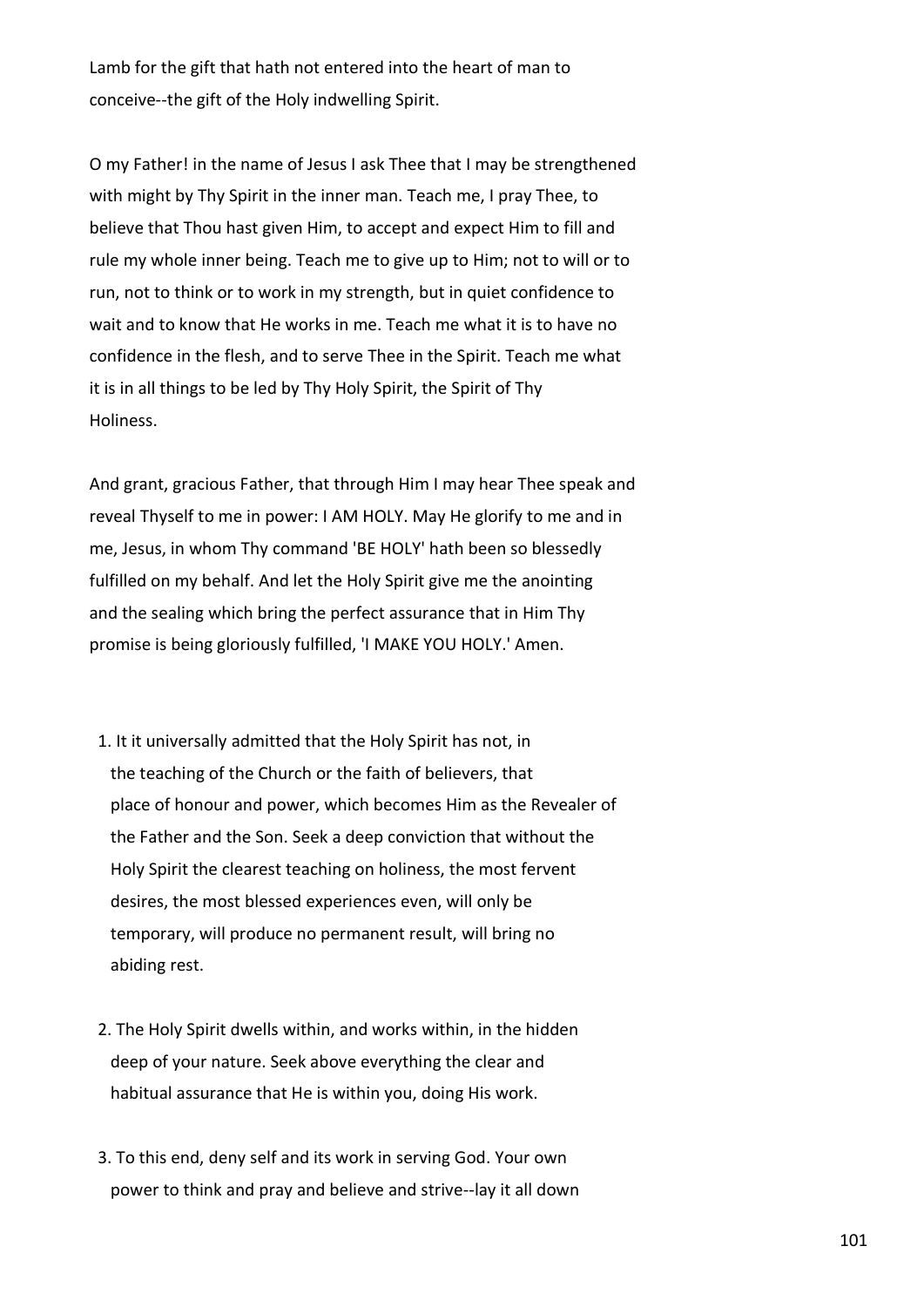expressly and distinctly in God's presence; claim, accept, and believe in the hidden workings of the indwelling Spirit.

- 4. As the Son ever spake of the Father, so the Spirit ever points to Christ. The soul that yields itself to the Spirit will of Him learn to know how Christ is our holiness, how we can always abide in Christ our Sanctification. What a vain effort it has often been without the Spirit! '\_As the anointing taught you\_, ye abide in Him.'
- 5. In the temple of thine heart, beloved believer, there is a secret place, within the veil, where dwells, often all unknown, the Spirit of God. Do bow in deep reverence before the Father, and ask that He may work mightily. Expect the Spirit to do His work: He will make Thy inner man a fit home, Thy heart a throne, for Jesus, and reveal Him there.
- [7] I cannot say how deeply I feel that one of the great wants of believers is that they do not know the Holy Spirit, who is within them, and thereby lose the blessed life He would work in them. If it please God, I hope that the next volume of this series may be on The Spirit of Christ. May the Father give me a message that shall help His children to know what the Holy Spirit can be to them.

Sixteenth Day.

HOLY IN CHRIST.

Holiness and Truth.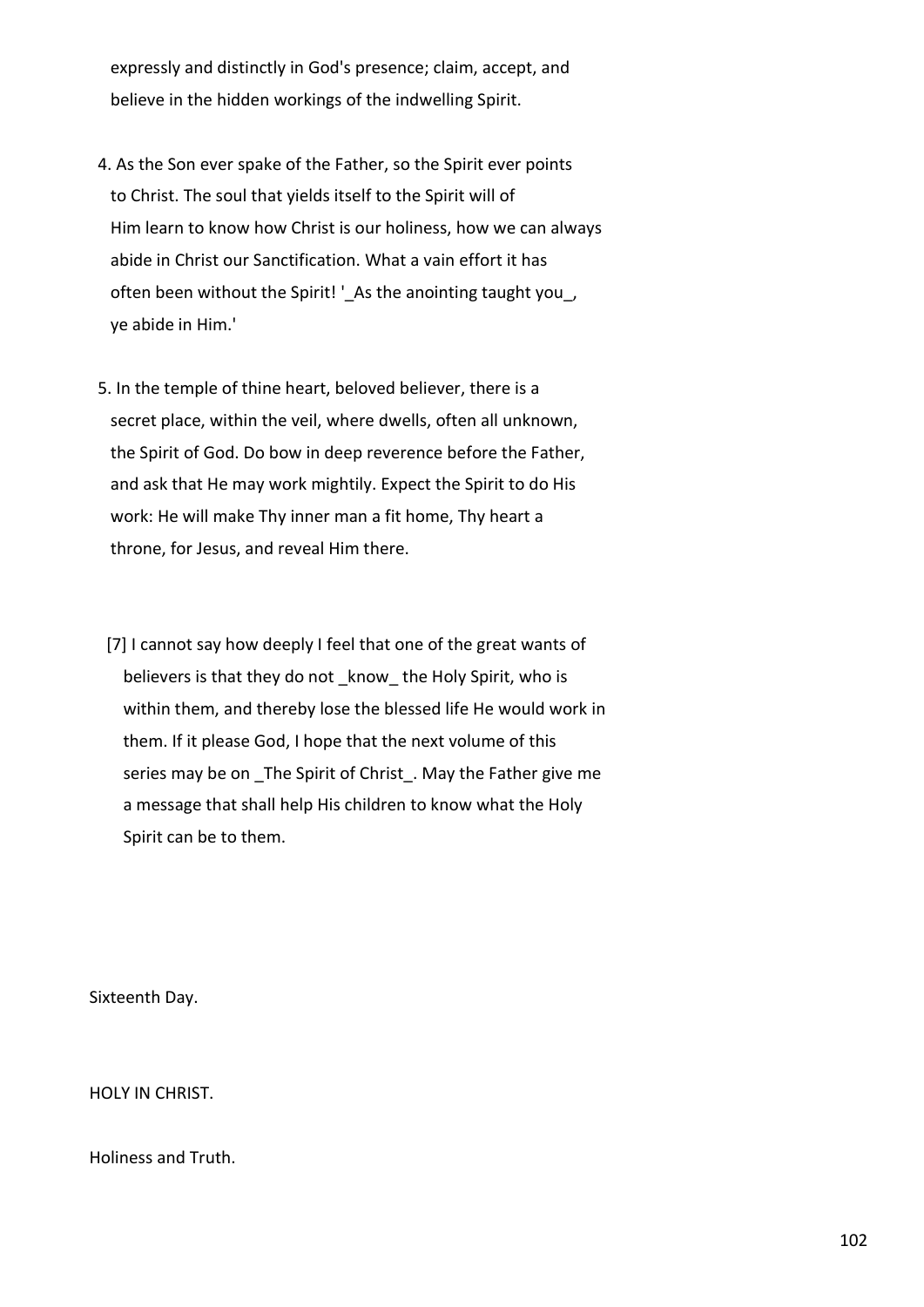' Make them holy in the Truth: Thy word is Truth.'--John xvii. 17.

 'God chose you unto salvation in \_sanctification\_ and belief of \_the Truth\_.'--2 Thess. ii. 12.

The chief means of sanctification that God uses is His word. And yet how much there is of reading and studying, of teaching and preaching the word, that has almost no effect in making men holy. It is not the word that sanctifies; it is God Himself who alone can sanctify. Nor is it simply through the word that God does it, but through the Truth which is in the word. As a means the word is of unspeakable value, as the vessel which contains the truth, if God use it; as a means it is of no value, if God does not use it. Let us strive to connect God's Holy Word with the Holy God Himself. God sanctifies in the Truth through His word.

Jesus had just said, 'The words which Thou gavest me, I have given them.' Let us try and realize what that means. Think of that great transaction in eternity: the Infinite Being, whom we call God, \_giving His words to His Son; in His words opening up His heart, communicating His mind and will, revealing Himself and all His purpose and love. In a Divine power and reality passing all conception, God gave Christ His words. In the same living power Christ gave them to His disciples, all full of a Divine life and energy to work in their hearts, as they were able to receive them. And just as in the words of a man on earth we expect to find all the wisdom or all the goodness there is in him, so the word of the Thrice Holy One is all alive with the Holiness of God. All the holy fire, alike of His burning zeal and His burning love, dwells in His words.

And yet men can handle these words, and study them, and speak them, and be entire strangers to their holiness, or their power to make holy. It is God Himself, the Holy One, who must make holy through the word. Every seed, in which the life of a tree is contained, has around it a husk or shell, which protects and hides the inner life. Only where the seed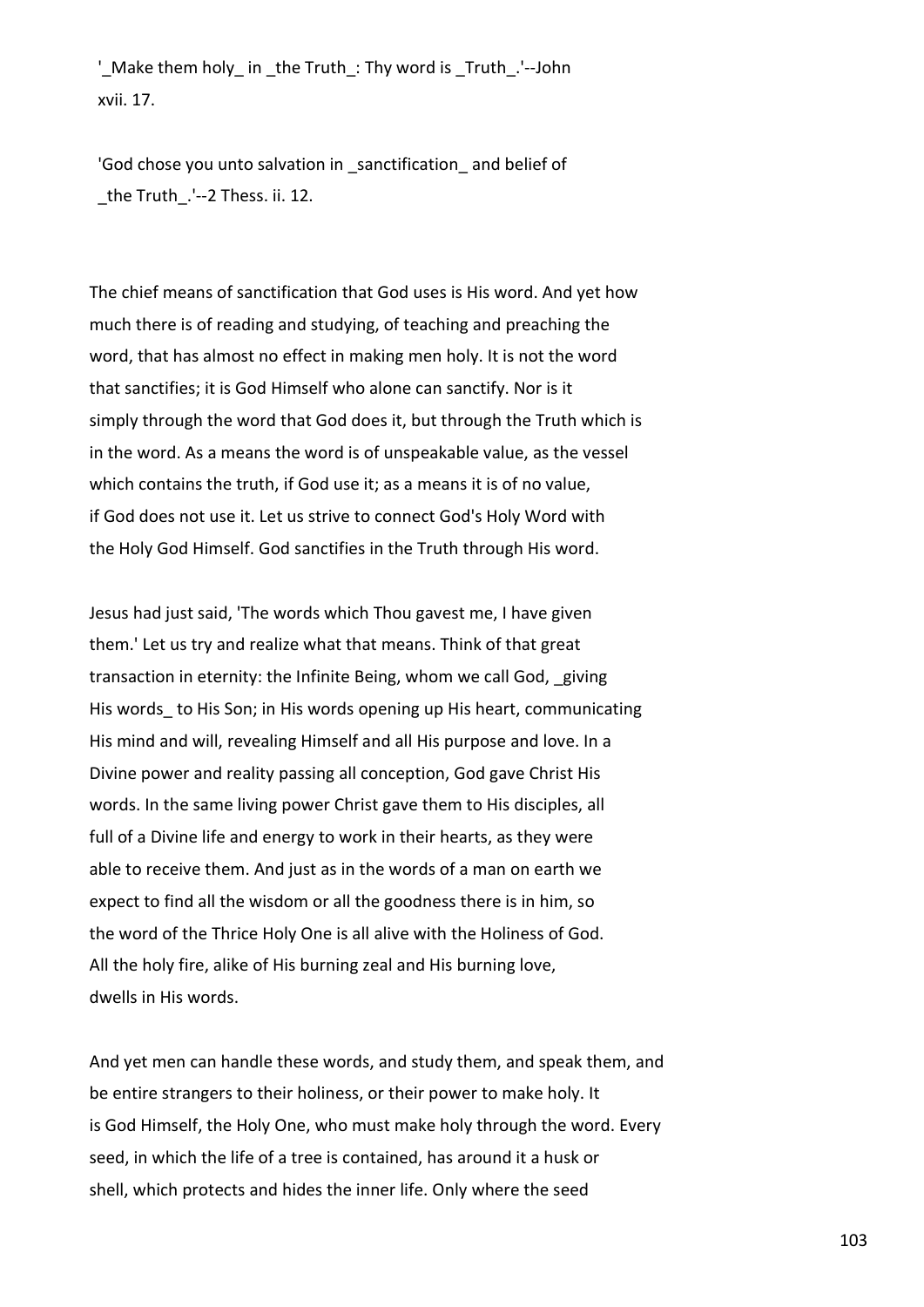finds a place in congenial soil, and the husk is burst and removed, can the seed germinate and grow up. And it is only where there is a heart in harmony with God's Holiness, longing for it, yielding itself to it, that the word will really make holy. It is the heart that is not content with the word, but seeks the Living, Holy One in the word, to which He will reveal the truth, and in it Himself. It is the word given to us by Christ as God gave it Him, and received by us as it was by Him, to rule and fill our life, which has power to make holy.

But we must notice very specially how our Saviour says, Sanctify them, not in the word, but in the truth. Just as in man there is body, soul, and spirit, so in truth too. There is first word-truth; a man may have the correct form of words while he does not really apprehend the truth they contain. Then there is thought-truth; there may be a clear intellectual apprehension of truth without the experience of its power. The Bible speaks of truth as a living reality: this is the life-truth, in which the very Spirit of the truth we profess has entered and possessed our inner being. Christ calls Himself \_the Truth\_: He is said to be full of grace and truth. The Divine life and grace are in Him as an actually substantial existence and reality. He not only acts upon us by thoughts and motives, but communicates, as a reality, the eternal life He brought for us from the Father. The Holy Spirit is called the Spirit of Truth; what He imparts is all real and actual, the very substance of unseen things; He guides into the Truth, not thought-truth or doctrine only, but life-truth, the personal possession of the Truth as it is in Jesus. As the Spirit of Truth He is the Spirit of Holiness; the life of God, which is His Holiness, He brings to us as an actual possession.

It is now of this living Truth, which dwells in the word, as the seed-life dwells in the husk, that Jesus says, 'Make them holy in the Truth: Thy word is Truth.' He would have us mark the intimate connection, as well as the wide difference, between the word and the truth. The connection is one willed by God and meant to be inseparable. 'Thy word is truth;' with God they are one. But not with man. Just as there were men in close contact and continual intercourse with Jesus, to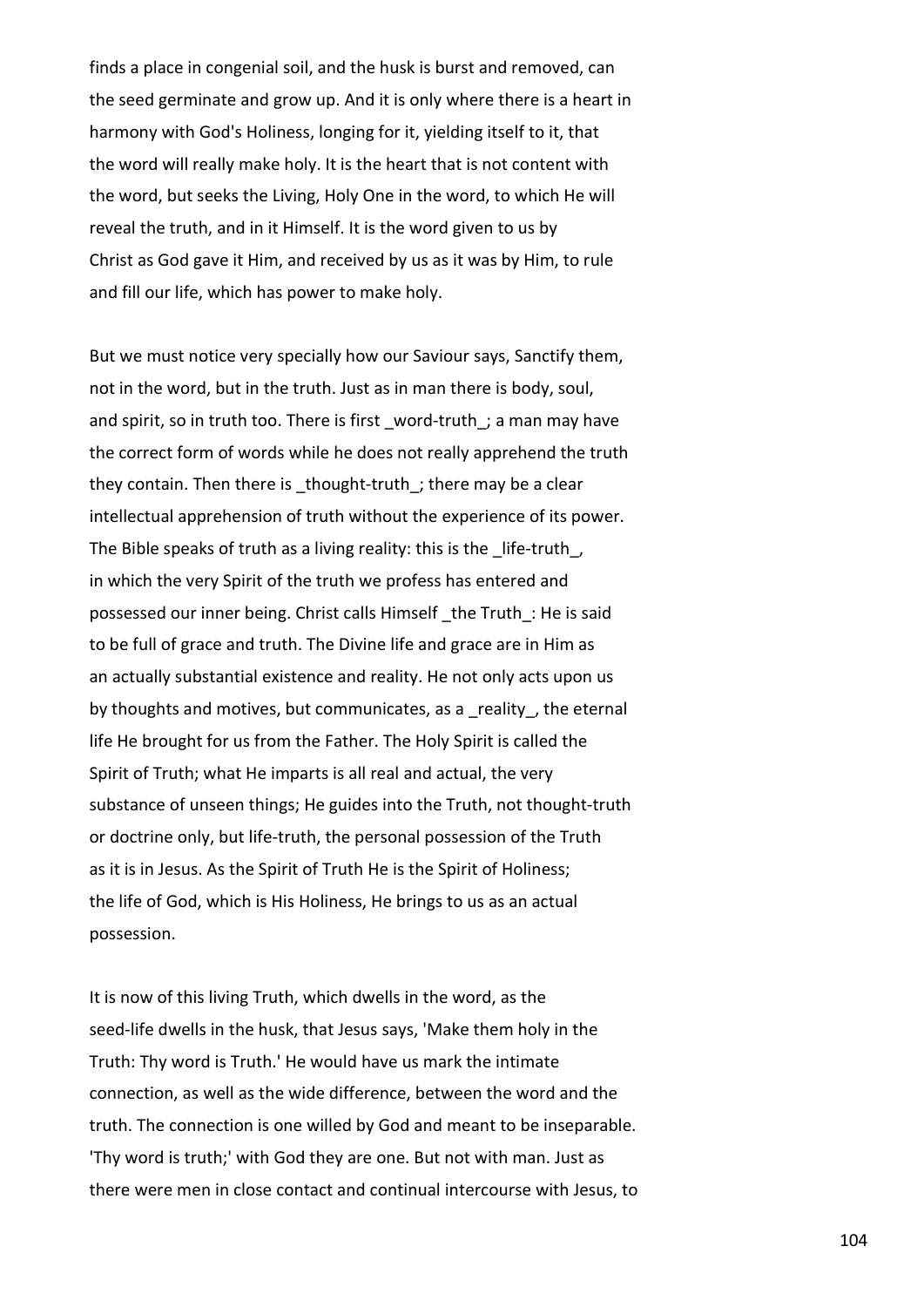whom He was only a man, and nothing more, so there are Christians who know and understand the word, and yet are strangers to its true spiritual power. They have the letter but not the spirit; the Truth comes to them in word but not in power. The word does not make them holy, because they hold it not in Spirit and in Truth. To others, on the contrary, who know what it is to receive the truth in the love of it, who yield themselves, in all their dealings with the word, to the Spirit of Truth who dwells in it and in them too, the word comes indeed as Truth, as a Divine reality, communicating and working what it speaks of. And it is of such a use of the word that the Saviour says, 'Make them holy in the truth: Thy word is truth.' As the words, which God gave Him, were all in the power of the eternal Life and Love and Will of God, the revelation and communication of the Father's purpose, as God's word was Truth to Him and in Him, so it can be in us. And as we thus receive it, we are made holy in the Truth.

And what now are the lessons we have to learn here for the path of Holiness? The first is: Let us see to it that in all our intercourse with God's Blessed Word we rest content with nothing short of the experience of it, as truth of God, as spirit and as power. Jesus said, 'If ye abide in my word, ye shall know the truth.' No analysis can ever find or prove the life of a seed: plant it in its proper soil, and the growth will testify to the life. It is only as the word of God is received in the love of it, as it grows and works in us, that we can know its truth, can know that it is the Truth of God. It is as we live in the words of Jesus, in love and obedience, keeping and doing them, that the Truth from heaven, the Power of the Divine Life which there is in them, will unfold itself to us. Christ is the Truth; in Him the love and grace, the very life of God, has come to earth as a substantial existence, a Living, Mighty Power, something new that was never on earth before (John i. 17); let us yield ourselves to the Living Christ to possess us and to rule us as the Living Truth, then will God's word be Truth to us and in us.

The Spirit of Christ is the Spirit of Truth; that actual heavenly reality of Divine life and love in Christ, the Truth, has a Spirit, who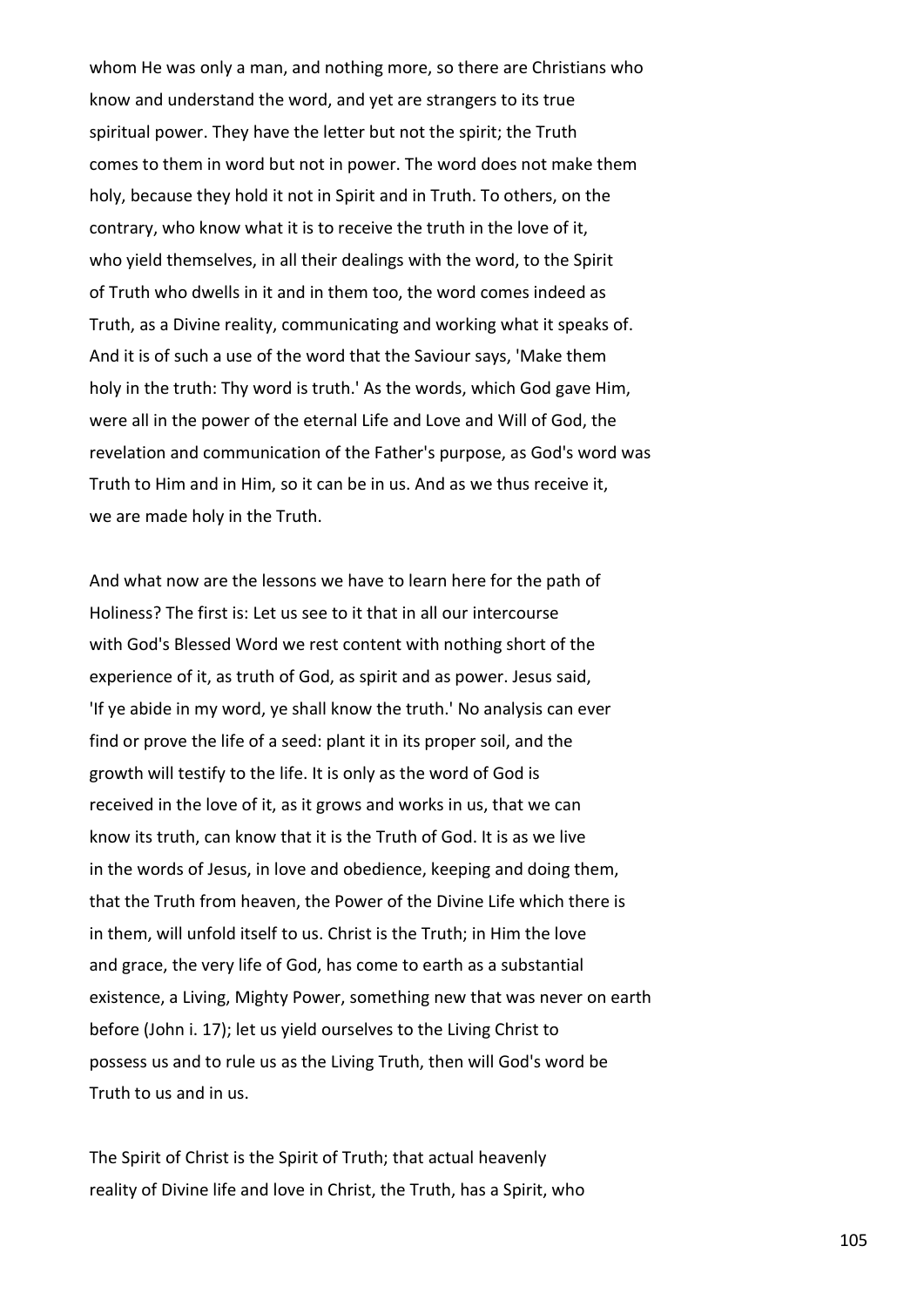comes to communicate and impart it. Let us beware of trying to study or understand or take possession of God's word without that Spirit through whom the word was spoken of old; we shall find only the husk, the truth or thought and sentiment, very beautiful perhaps, but with no power to make us holy. We must have the Spirit of the Truth within us. He will lead us into the Truth; when we are in the Truth, God makes us holy in it and by it. The Truth must be in us, and we in it. God desires truth in the inward parts: we must be of the people of whom Christ says, 'If ye were of the truth,' 'he that is of the truth knoweth me.' In the lower sphere of daily life and conduct, of thought and action, there must be an intense love of truth, and a willingness to sacrifice everything for it; in the spiritual life, a deep hungering to have all our religion every day, every moment, stand fully in the truth of God. It is to the simple, humble, childlike spirit that the truth of the word will be unsealed and revealed. In such the Spirit of truth comes to dwell. In such, as they daily wait before the Holy One in silence and emptiness, in reverence and holy fear, His Holy Spirit works and gives the truth within. In thus imparting Christ as revealed in the word, in His Divine life and love, as their own life, He makes them holy with the holiness of Christ.

There is another lesson. Listen to that prayer, the earthly echo of the prayer which He ever liveth to pray, 'Holy Father! make them holy in the truth.' Would you be holy, child of God? cast yourself into that mighty current of intercession ever flowing into, ever reaching, the Father's bosom. Let yourself be borne upon it until your whole soul cries, with the unutterable groanings, too deep and too intense for human speech, 'Holy Father! make me holy in the truth.' As you trust in Christ as the truth, the reality of what you long for, and in His all-prevailing intercession; as you wait for the Spirit within as the Spirit of truth; look up to the Father, and expect His own direct and almighty working to make you holy. The mystery of holiness is the mystery of the Triune One. The deeper entrance into the holy life rests in the fellowship of the Three in One. It is the Father who establishes us in Christ, who gives, in a daily fresh giving, the Holy Spirit; it is to the Father, the Holy Father, the soul must look up continually in the prayer, 'Make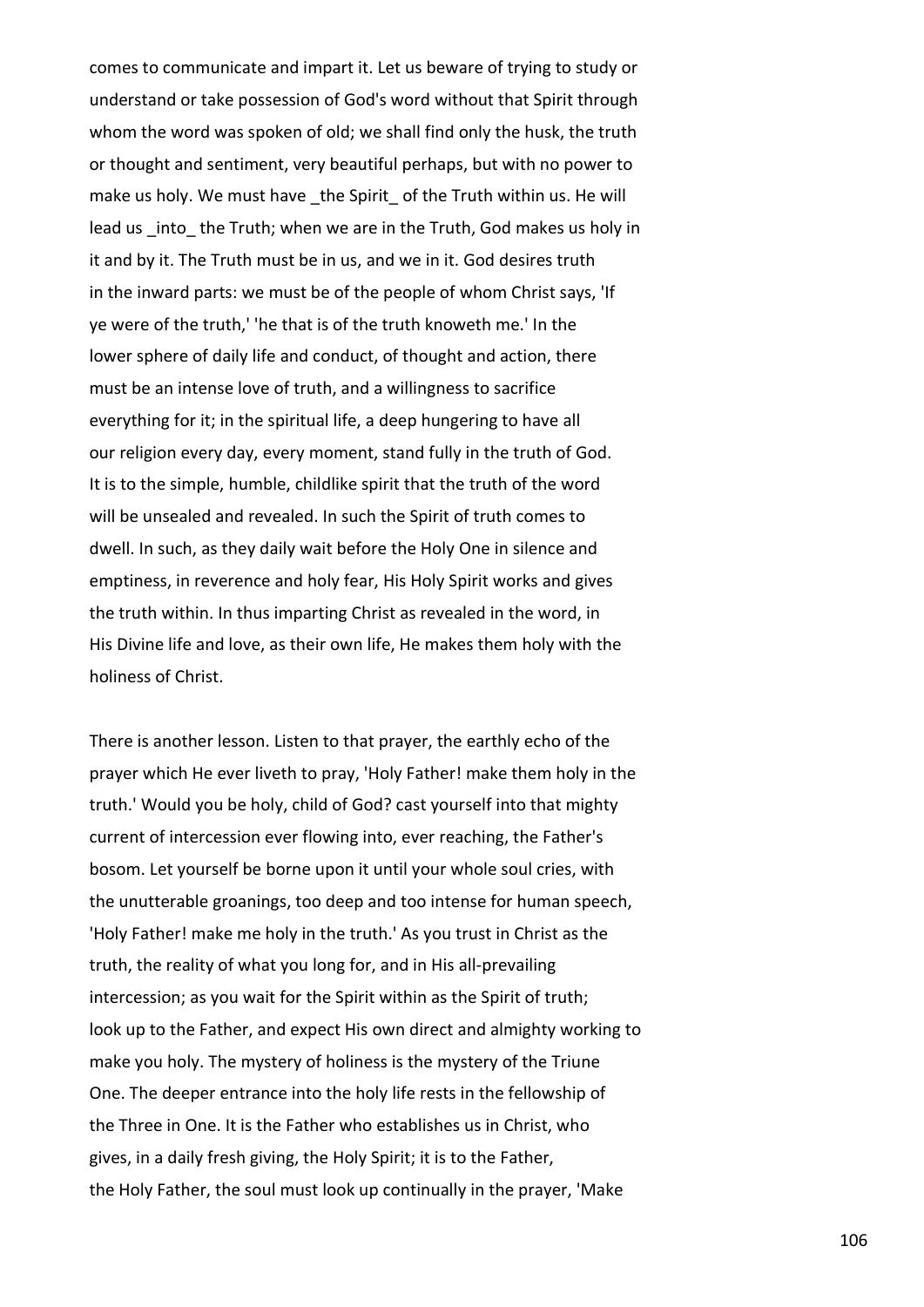me holy in the truth.'

It has been well said that in the word Holy we have the central thought of the high-priestly prayer. As the Father's attribute (John xvii. 11), as the Son's work for Himself and us (ver. 19), as the direct work of the Father through the Spirit (vers. 17, 20), it is the revelation of the glory of God in Himself and in us. Let us enter into the Holiest of all, and as we bow with our Great High Priest, let the deep, unceasing cry go up for all the Church of God, 'Holy Father! make them holy in the truth: Thy word is truth.' The word in which God makes holy is summed up in this, HOLY IN CHRIST. May God make it truth in us!

BE YE HOLY, AS I AM HOLY.

Blessed Father! to Israel Thou didst say, I the Lord am holy and make holy. But it is only in Thy beloved Son that the full glory of Thy Holiness, as making us holy, has been revealed. Thou art our Holy Father, who makest us holy in Thy truth.

We thank Thee that Thy Son hath given us the words Thou gavest Him, and that as He received them from Thee in life and power, we may receive them too. O Father! with our whole heart we do receive them; let the Spirit make them truth and life within us. So shall we know Thee as the Holy One, consuming the sin, renewing the sinner.

We bless Thee most for Thy Blessed Son, the Holy One of God, the Living Word in whom the Truth dwelleth. We thank Thee that in His never-ceasing intercession, this cry ever reacheth Thee, 'Father, sanctify them in Thy truth,' and that the answer is ever streaming forth from Thy glory. Holy Father! make us holy in Thy truth, in Thy wonderful revelation of Thyself in Him who is the truth. Let Thy Holy Spirit so have dominion in our hearts that Thy Holy Child Jesus, sanctifying Himself for us that we may be sanctified in the truth, may be to us the Way, the Truth, and the Life. May we know that we are in Him in Thy presence, and that Thy one word in answer to our prayer to make us holy is--Holy in Christ. Amen.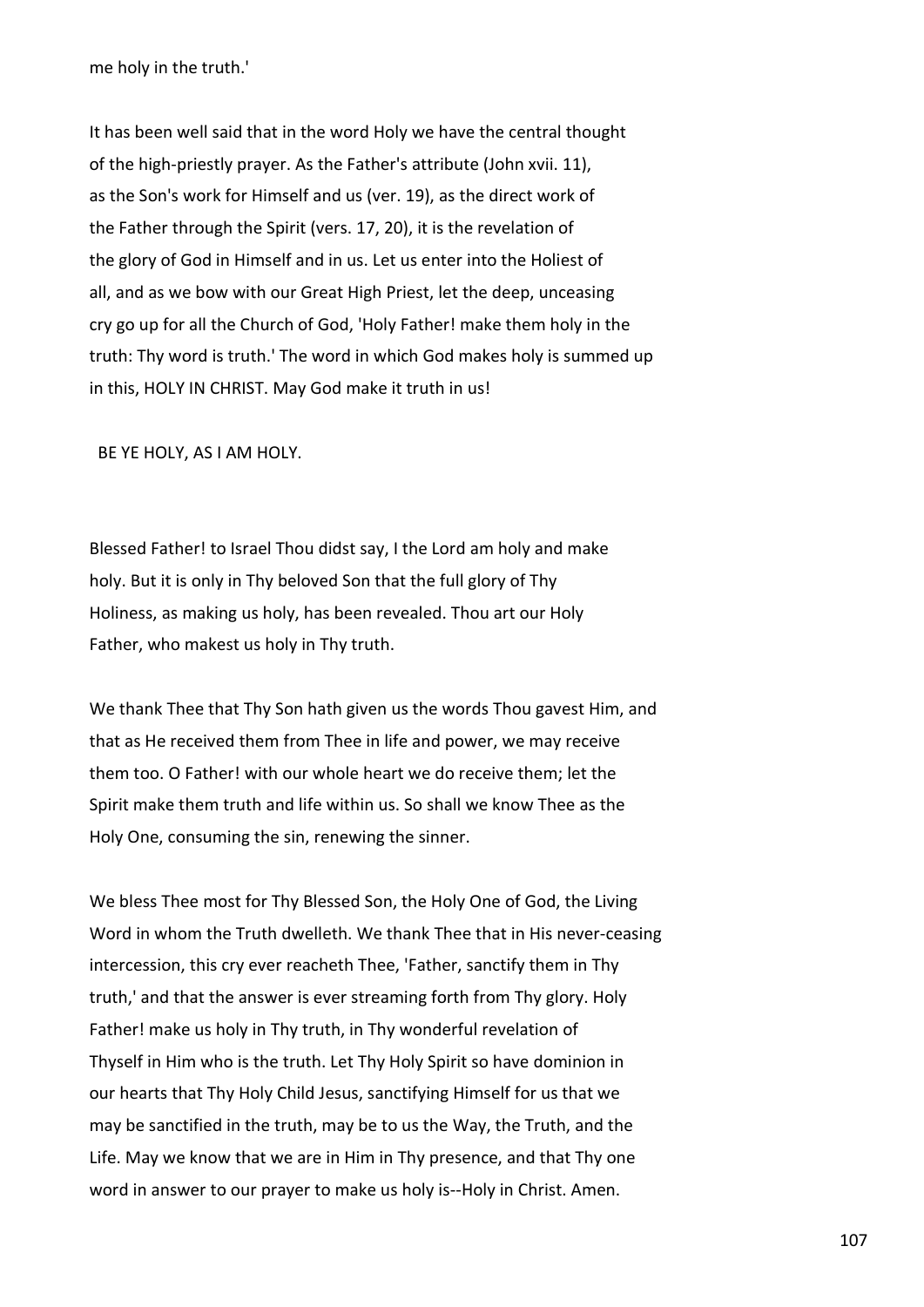- 1. God is the God of truth--not truth in speaking only, or truth of doctrine--but truth of existence, or life in its Divine reality. And Christ is the truth; the actual embodiment of this Divine life. And there is a kingdom of truth, of Divine Spiritual realities, of which Christ is King. And of all this truth of God in Christ, the very essence is, the Spirit. He is the Spirit of truth: He leads us into it, so that we are of the truth and walk in it. Of the truth, the reality there is in God, Holiness, is the deepest root; the Spirit of truth is the Holy Spirit.
- 2. It is the work of the Father to make us holy in the truth: let us bow very low in childlike trust as we breathe the prayer: 'Holy Father! make us holy in the truth.' He will do it.
- 3. It is the intercession of the Son that asks and obtains this blessing: let us take our place \_in Him\_, and rejoice in the assurance of an answer.
- 4. It is the Spirit of truth through whom the Father does this work, so that we dwell in the truth, and the truth in us. Let us yield very freely and very fully to the leading of the Spirit, in our intercourse with God's Word, that, as the Son prays, the Father may make us holy in the truth.
- 5. Let us, in the light of this work of the Three-One, never read the Word but with this aim: to be made holy in the truth by God.

Seventeenth Day.

HOLY IN CHRIST.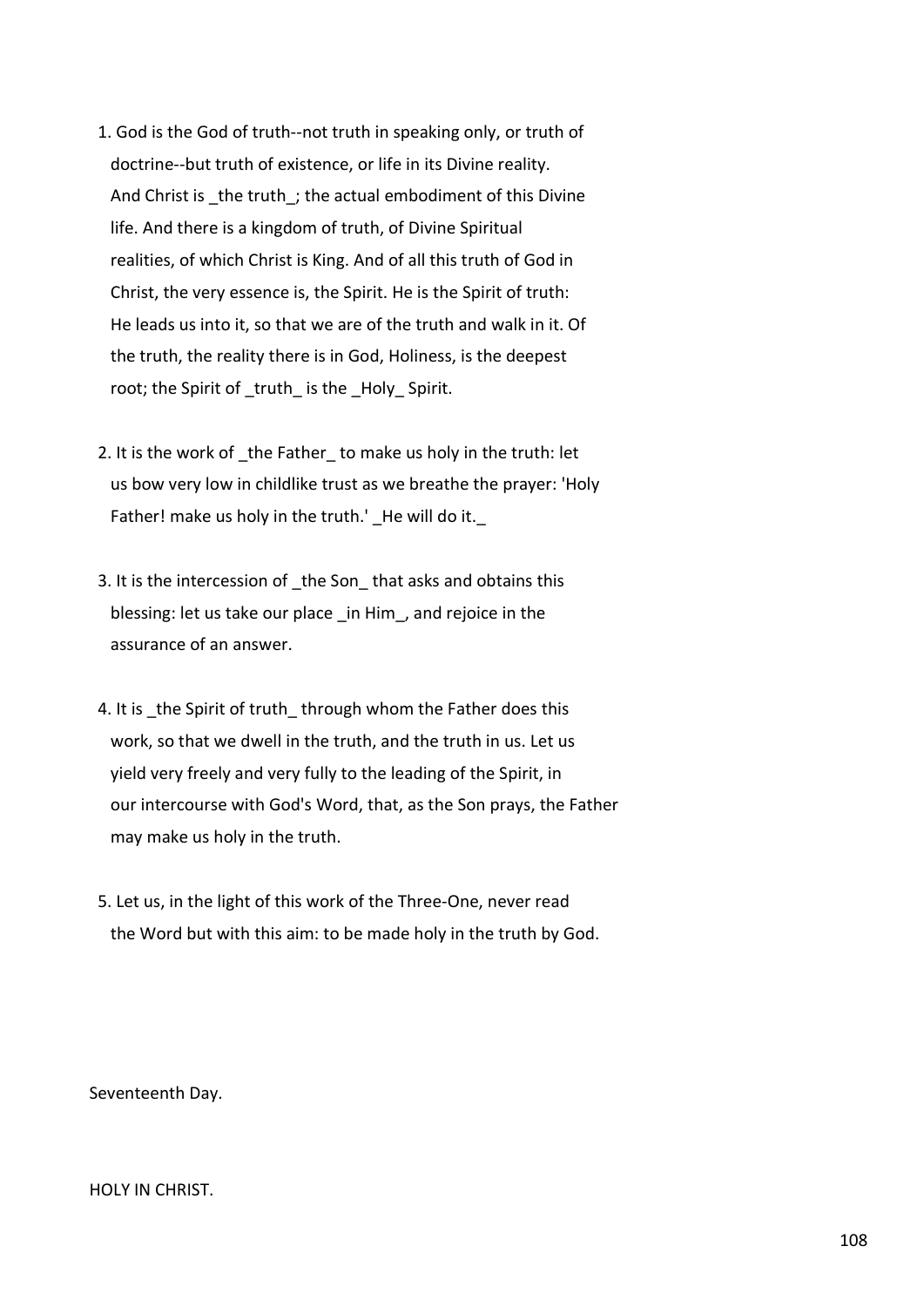Holiness and Crucifixion.

 'For their sakes I \_sanctify\_ myself, that they themselves also may be sanctified in truth.'--John xvii. 19.

 'He said, Lo, I am come to do Thy will. In which will we have been sanctified through the offering of the body of Jesus once for all. For by one offering He hath perfected for ever them that are \_sanctified\_.'--Heb. x. 9, 10, 14.

It was in His High-priestly prayer, on His way to Gethsemane and Calvary, that Jesus thus spake to the Father: 'I sanctify myself.' He had not long before spoken of Himself as 'the Son whom the Father hath sanctified and sent into the world.' From the language of Holy Scripture we are familiar with the thought that, what God has sanctified, man has to sanctify too. The work of the Father, in sanctifying the Son, is the basis and groundwork of the work of the Son in sanctifying Himself. If His Holiness as man was to be a free and personal possession, accepted and assimilated in voluntary and conscious self-determination, it was not enough that the Father sanctify Him: He must sanctify Himself too.

This self-sanctifying of our Lord found place through His whole life, but culminates and comes out in special distinctness in His crucifixion. Wherein it consists is made clear by the words from the Epistle to the Hebrews. The Messiah spake: 'Lo, I come to do Thy will.' And then it is added, 'In the which will we have been sanctified through the offering of the body of Christ.' It was the offering of the body of Christ that was the will of God: in doing that will He sanctified us. It was of the doing that will in the offering His body that He spake, 'I sanctify myself, that they themselves also may be sanctified in truth.' The giving up of His will to God's will in the agony of Gethsemane, and then the doing of that will in the obedience unto death, this was Christ's sanctifying Himself and us too. Let us try and understand this.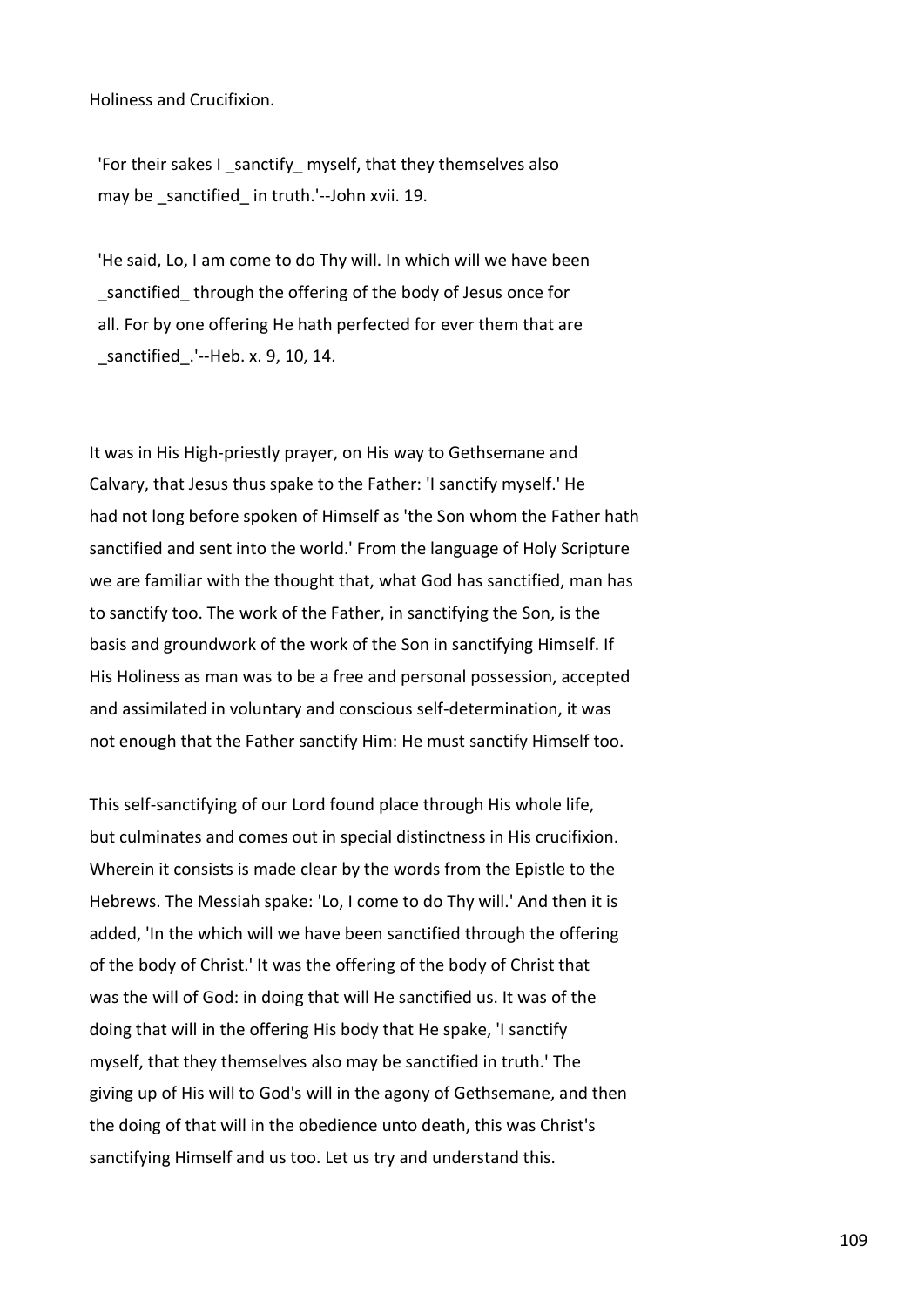The Holiness of God is revealed in His will. Holiness even in the Divine Being has no moral value except as it is freely willed. In speaking of the Trinity, theologians have pointed out how, as the Father represents the absolute necessity of Everlasting Goodness, the Son proves its liberty: within the Divine Being it is willed in love. And this now was the work of the Son on earth, amid the trials and temptations of a human life, to accept and hold fast at any sacrifice, with His whole heart to will, the will of the Father. 'Though He was a Son, yet He learned obedience in that He suffered.' In Gethsemane the conflict between the will of human nature and the Divine will reached its height: it manifests itself in language which almost makes us tremble for His sinlessness, as He speaks of His will in antithesis to God's will. But the struggle is a victory, because in presence of the clearest consciousness of what it means to have His own will, He gives it up, and says, 'Thy will be done.' To enter into the will of God He gives up His very life. In His crucifixion He thus reveals the law of sanctification. Holiness is the full entrance of our will into God's will. Or rather, Holiness is the entrance of God's will to be the death of our will. The only end of our will and deliverance from it, is death to it under the righteous judgment of God. It was in the surrender to the death of the cross that Christ sanctified Himself, and sanctified us, that we also might be sanctified in truth.

And now, just as the Father sanctified Him, and He in virtue thereof appropriated it and sanctified Himself, so we, whom He has sanctified, have to appropriate it to ourselves. In no other way than crucifixion, the giving up of Himself to the death, could Christ realize the sanctification He had from the Father. And in no other way can we realize the sanctification we have in Him. His own and our sanctification bears the common stamp of the cross. We have seen before that obedience is the path to holiness. In Christ we see that the path to perfect holiness is perfect obedience. And that is obedience unto death, even to the giving up of life, even the death of the cross. As the sanctification which Christ wrought out for us, even unto the offering of His body, bears the death mark, we cannot partake of it, we cannot enter it, except as we die to self and its will. Crucifixion is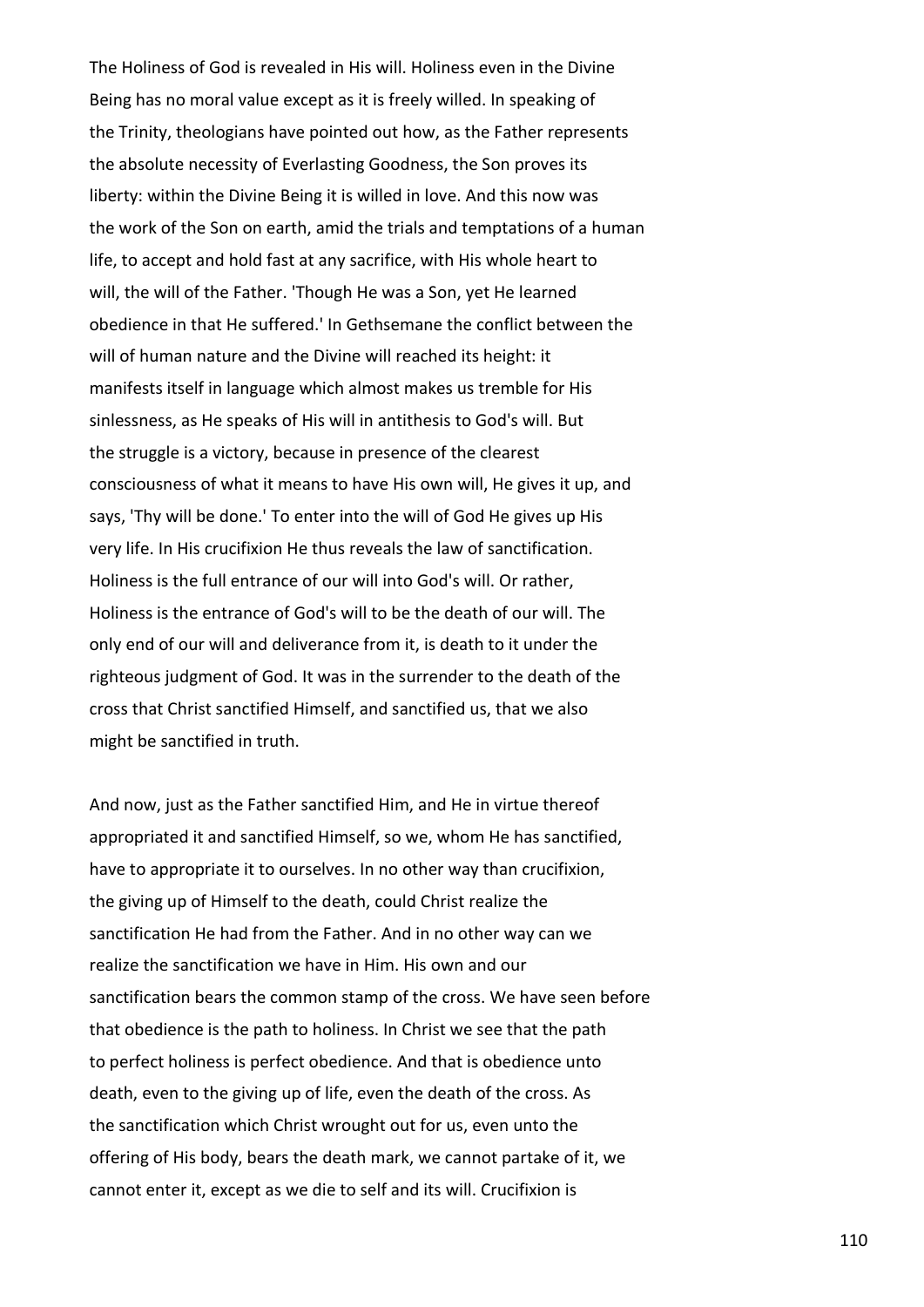the path to sanctification.

This lesson is in harmony with all we have seen. The first revelation of God's Holiness to Moses was accompanied with the command, Put off. God's praise, as Glorious in Holiness, Fearful in Praises, was sounded over the dead bodies of the Egyptians. When Moses on Sinai was commanded to sanctify the Mount, it was said, 'If any touch it, man or beast, it shall not live.' The Holiness of God is death to all that is in contact with sin. Only through death, through blood-shedding, was there access to the Holiest of all. Christ chose death, even death as a curse, that He might sanctify Himself for us, and open to us the path to Holiness, to the Holiest of all, to the Holy One. And so it is still. No man can see God and live. It is only in death, the death of self and of nature, that we can draw near and behold God. Christ led the way. No man can see God and live. 'Then let me die, Lord,' one has cried, 'but see Thee I must.' Yes, blessed be God, so real is our interest in Christ and our union to Him, that we may live in His death; as day by day self is kept in the place of death, the life and the holiness of Christ can be ours.[8]

And where is the place of death? And how can the crucifixion which leads to Holiness and to God be accomplished in us? Thank God! it is no work of our own, no weary process of self-crucifixion. The crucifixion that is to sanctify us is an accomplished fact. The cross bears the banner, 'It is finished.' On it Christ sanctified Himself for us, that we might be sanctified in truth. Our crucifixion, as our sanctification, is something that in Christ has been completely and perfectly finished. 'We have been sanctified through the offering of the body of Jesus Christ once for all.' 'By one offering He hath perfected for ever them that are sanctified.' In that fulness, which it is the Father's good pleasure should dwell in Christ, the crucifixion of our old man, of the flesh, of the world, of ourselves, is all a spiritual reality; he that desires and knows and accepts Christ, fully receives all this in Him. And as the Christ, who had previously been known more in His pardoning, quickening, and saving grace, is again sought after as a real deliverer from the power of sin, as a sanctifier, He comes and takes up the soul into the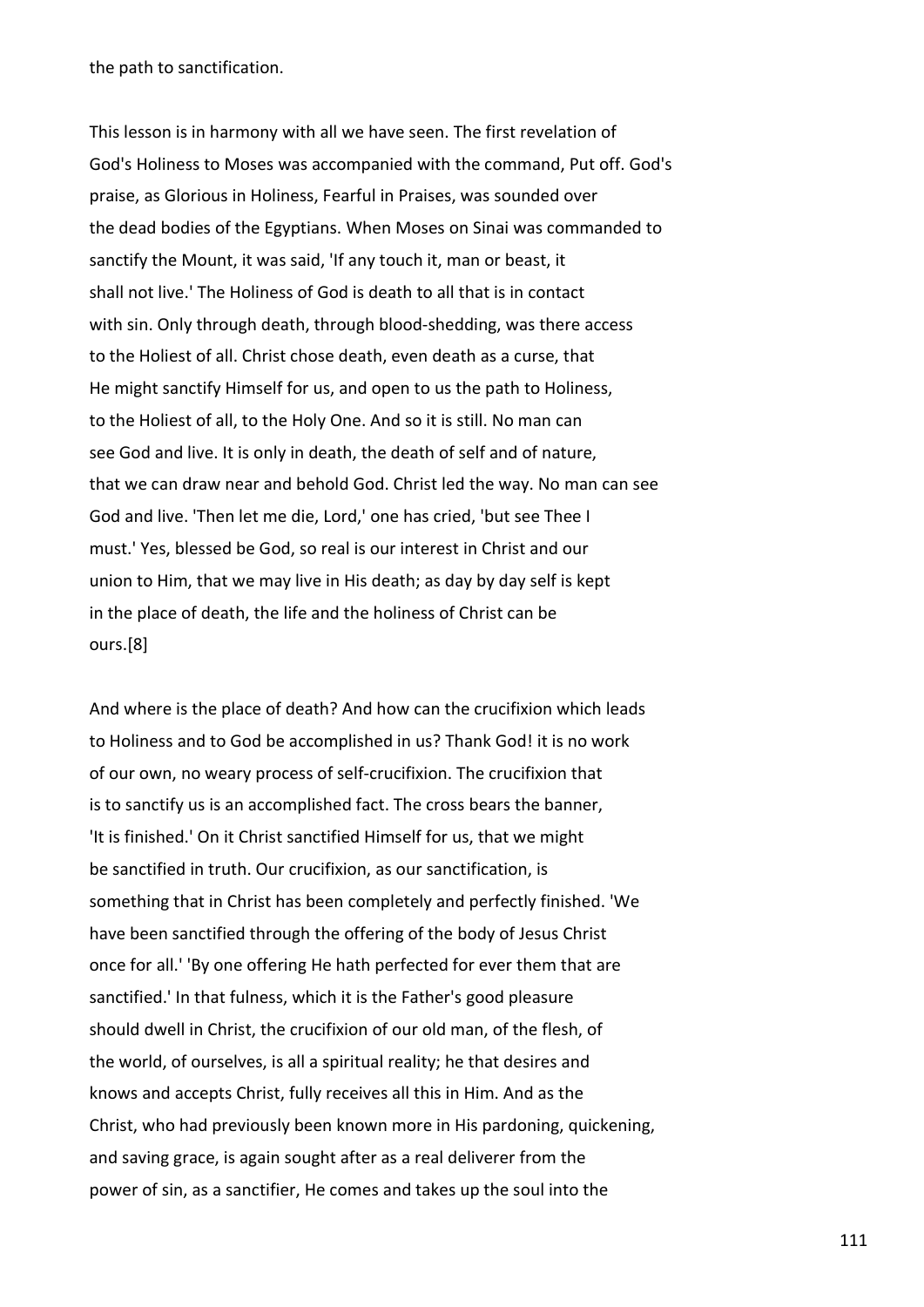fellowship of the sacrifice of His will. 'He put away sin by the sacrifice of Himself, ' must become true of us as it is of Him. He reveals how it is a part of His salvation to make us partakers of a will entirely given up to the will of God, of a life that had yielded itself to the death, and had then been given back from the dead by the power of God, a life of which the crucifixion of self-will was the spirit and the power. He reveals this, and the soul that sees it, and consents to it, and yields its will and its life, and believes in Jesus as its death and its life, and in His crucifixion as its possession and its inheritance, enters into the enjoyment and experience of it. The language is now, 'I died that I might live: I have been crucified with Christ, and it is no longer I that live, but Christ that liveth in me.' And the life it now lives is by the faith on the Son of God, the daily acceptance in faith of Him who lives within us in the power of a death that has been passed through and for ever finished.

'I sanctify myself for them, that they themselves also may be sanctified in truth.' 'I come to do Thy will, O God. In the which will,' the will of God accomplished by Christ, 'we have been sanctified through the one offering of the body of Christ.' Let us understand and hold it fast: Christ's giving up His will in Gethsemane and accepting God's will in dying; Christ's doing that will in the obedience to the death of the cross, this is His sanctifying Himself, and this is our being sanctified in truth. 'In the which will we have been sanctified.' The death to self, the utter and most absolute giving up of our own life, with its will and its power and its aims, to the cross, and into the crucifixion of Christ, the daily bearing the cross--not a cross on which we are yet to be crucified, but the cross of the crucified Christ in its power to kill and make dead--this is the secret of the life of holiness--this is true sanctification.

Believer! is this the holiness which you are seeking? Have you seen and consented that God alone is holy, that self is all unholy, and that there is no way to be made holy but for the fire of the Divine Holiness to come in and be the death of self? 'Always bearing about in the body the dying of Jesus, that the life also of Jesus may be manifested in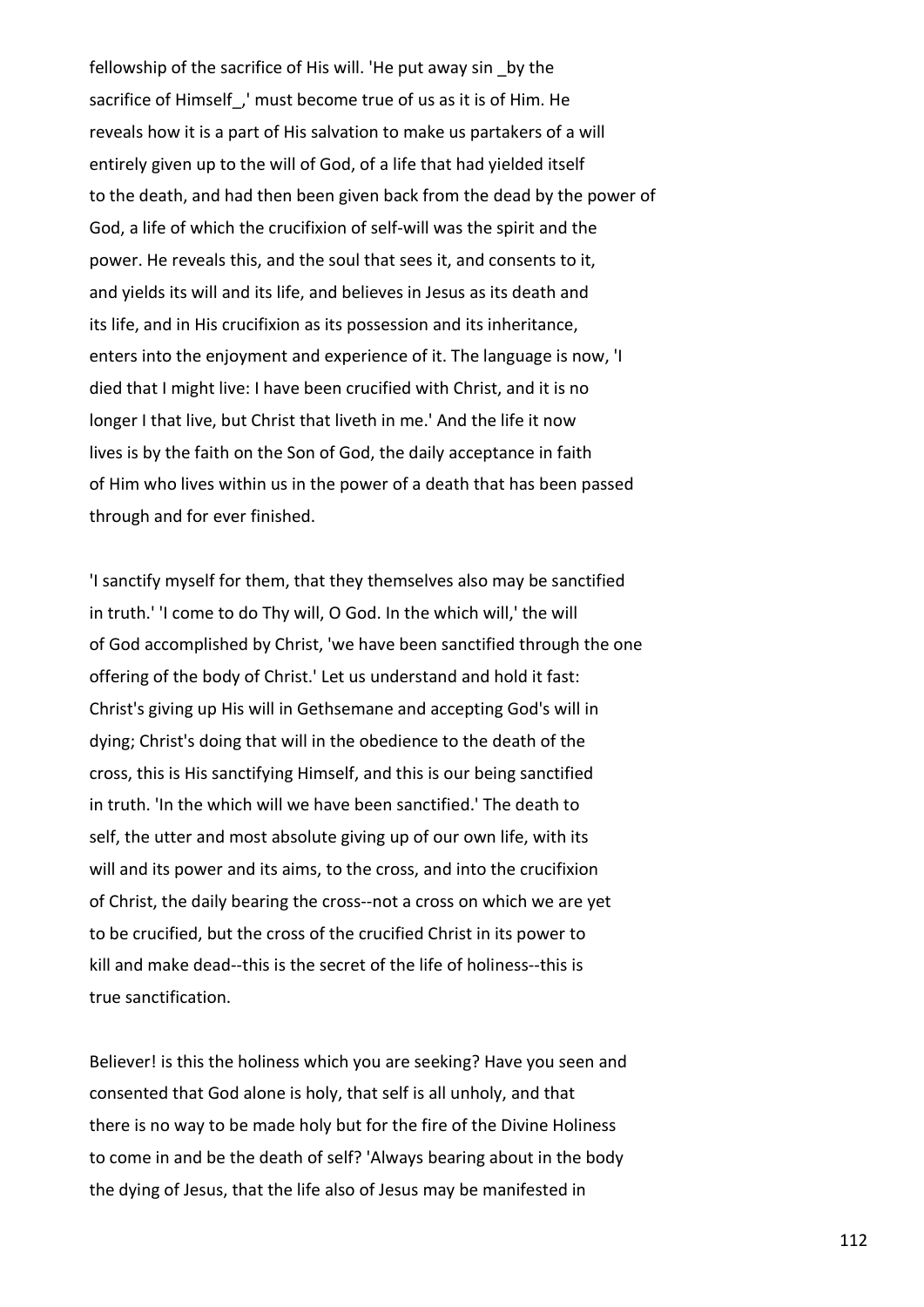our mortal body'--is the pathway for each one who seeks to be sanctified in truth, even as He sanctified Himself; sanctified just like Jesus.

He sanctified Himself for us, that we ourselves also might be sanctified in truth. Yes, our sanctification rests and roots in His, in Himself. And we are in Him. The secret roots of our being are planted into Jesus: deeper down than we can see or feel, there is He our Vine, bearing and quickening us. Let us by faith understand that, in a manner and a measure which are far beyond our comprehension, intensely Divine and real, we are in Him who sanctified Himself for us. Let us dwell there, where we have been placed of God. And let us bow our knees to the Father, that He would grant us to be mightily strengthened by His Spirit, that Christ as our Sanctification may dwell in our hearts, that the power of His death and His life may be revealed in us, and God's will be done in us as it was in Him.

BE HOLY, FOR I AM HOLY.

Holy Father! I do bless Thee for this precious blessed word, for this precious blessed work of Thy beloved Son. In His never-ceasing intercession Thou ever hearest the wonderful prayer, 'I sanctify myself for them, that they themselves also may be sanctified in truth.'

Blessed Father! I beseech Thee to strengthen me mightily by Thy Spirit, that in living faith I may be able to accept and live the holiness prepared for me in my Lord Jesus. Give me spiritual understanding to know what it means that He sanctified Himself, that my sanctification is secured in His, that as by faith I abide in Him, its power will cover my whole life. Let His sanctification indeed be the law as it is the life of mine. Let His surrender to Thy fatherly will, His continual dependence and obedience, be its root and its strength. Let His death to the world and to sin be its daily rule. Above all, \_let Himself\_, O my Father! let Himself, as sanctified for me, the living Jesus, be my only trust and stay. He sanctified Himself for me, that I myself also may be sanctified in truth.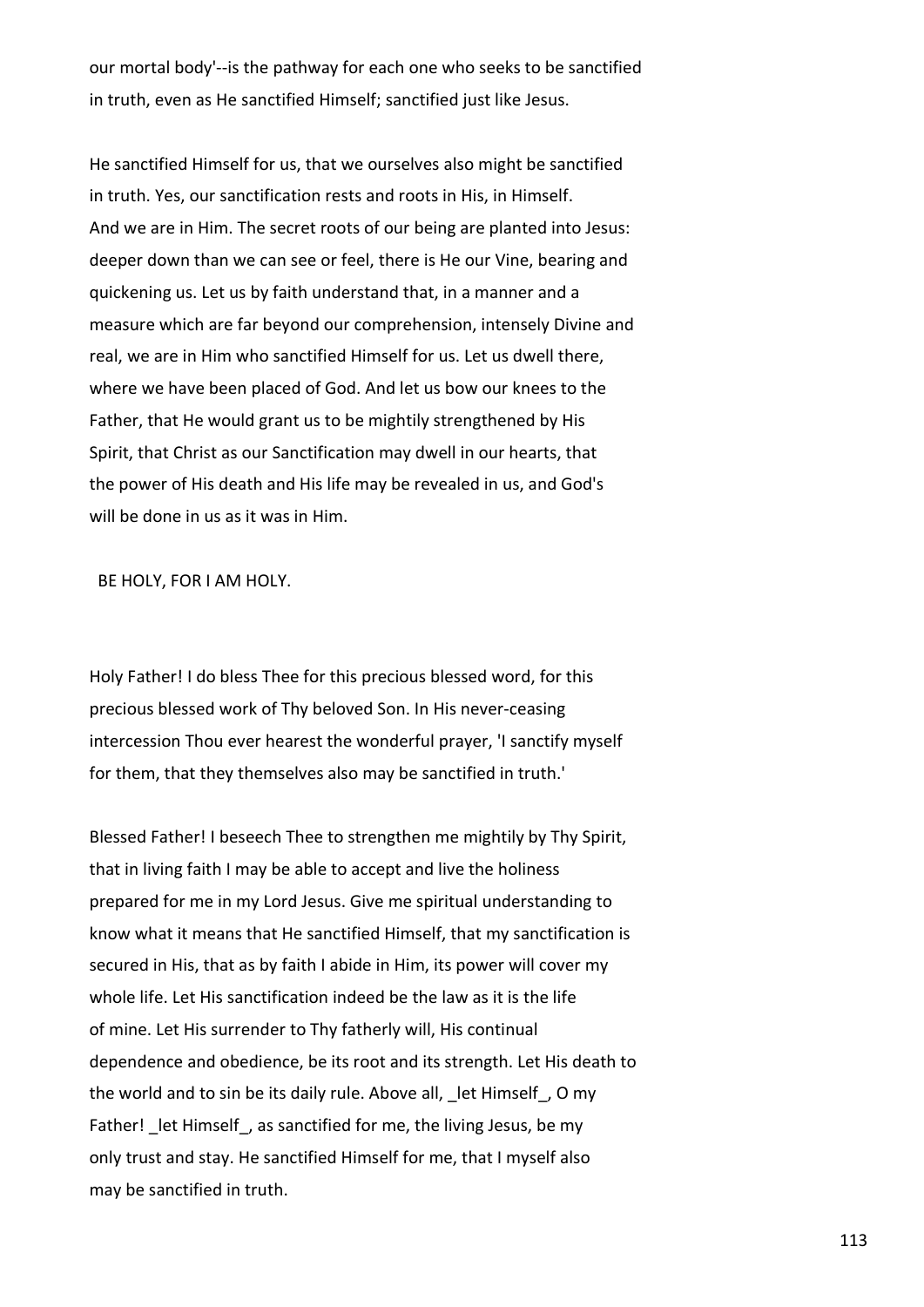Beloved Saviour! how shall I rightly bless and love and glorify Thee for this wondrous grace! Thou didst give Thyself, so that now I am holy in Thee. I give myself, that in Thee I myself may be made holy in truth. Amen. Lord Jesus! Amen.

- 1. 'If any man would come after me, let him deny himself, and take up his cross, and follow me.' Jesus means that our life shall be the exact counterpart of His, including even the crucifixion. The beginning of such a life is the denial of self, to give Christ its place. The Jews would not deny self, but '\_denied\_the Holy One, and killed the Prince of Life.' The choice is still between Christ and self. Let us deny the unholy one, and give him to the death.
- 2. The steps in this path are these: First, the deliberate decision that self shall be given up to the death; then, the surrender to Christ crucified to make us partakers of His crucifixion; then, 'knowing that our old man is crucified,' the faith that says, 'I am crucified with Christ;' and then, the power to live as a crucified one, to glory in the cross of Christ.
- 3. This is God's way of holiness, a Divine mystery, which the Holy Spirit alone can daily maintain in us. Blessed be God, it is the life which a Christian can live, because Christ lives in us.
- 4. The central thought is: We are in Christ, who gave up His will and did the will of God. By the Holy Spirit the mind that was in Him is in us, the will of self is crucified, and we live in the will of God.

[8] See Note D.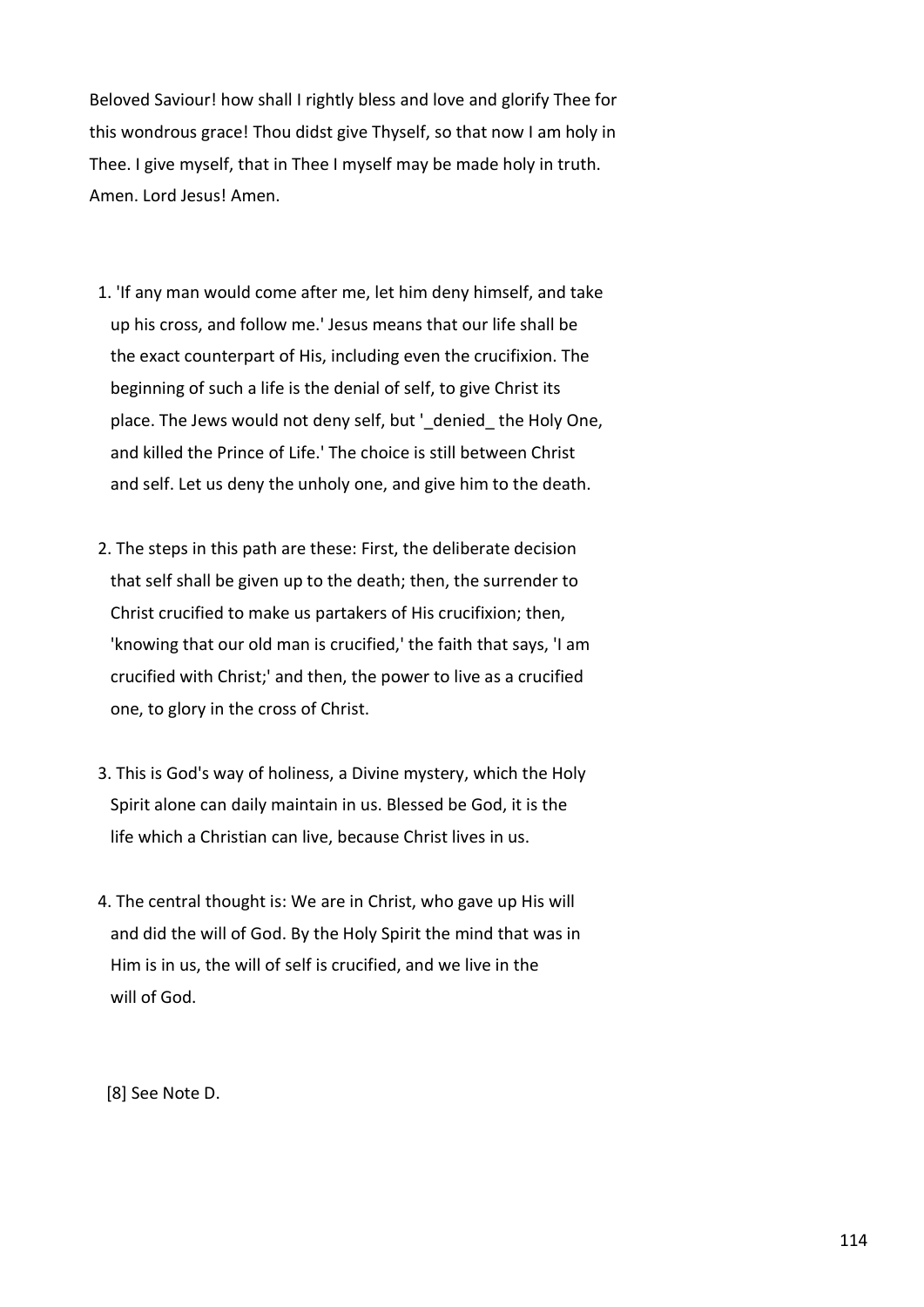Eighteenth Day.

HOLY IN CHRIST.

Holiness and Faith.

 'That they may receive remission of sins, and an inheritance among them that are sanctified by faith in me. '--Acts xxvi. 18.

The more we study Scripture in the light of the Holy Spirit, or practise the Christian life in His power, the deeper becomes our conviction of the unique and central place faith has in God's plan of salvation. And we learn, too, to see that it is meet and right that it should be so: the very nature of things demands it. Because God is a Spiritual and Invisible Being, every revelation of Himself, whether in His works, His word, or His Son, calls for faith. Faith is the spiritual sense of the soul, being to it what the senses are to the body; by it alone we enter into communication and contact with God.

Faith is that meekness of soul which waits in stillness to hear, to understand, to accept what God says; to receive, to retain, to possess what God gives or works. By faith we allow, we welcome God Himself, the Living Person, to enter in to make His abode with us, to become our very life. However well we think we know it, we always have to learn the truth afresh, for a deeper and fuller application of it, that in the Christian life faith is the first thing, the one thing that pleases God, and brings blessing to us. And because Holiness is God's highest glory, and the highest blessing He has for us, it is especially in the life of holiness that we need to live by faith alone.

Our Lord speaks here of 'them that are sanctified by faith in me.'[9] He Himself is our Sanctification as He is our Justification: for the one as for the other it is faith that God asks, and both are equally given at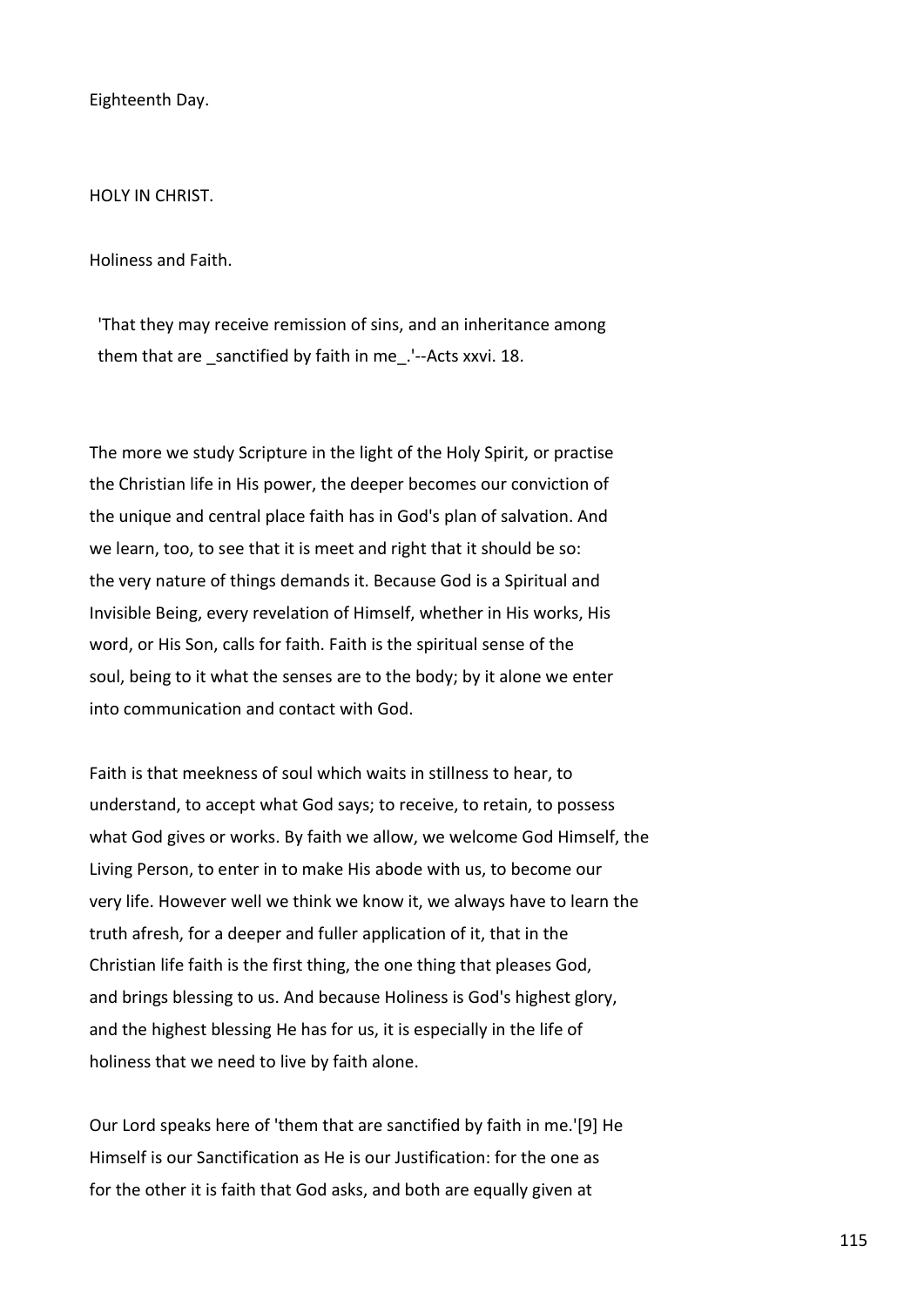once. The participle used here is not the present, denoting a process or work that is being carried on, but the aorist, indicating an act done once for all. When we believe in Christ, we receive the whole Christ, our justification and our sanctification: we are at once accepted by God as righteous in Him, and as holy in Him. God counts and calls us, what we really are, sanctified ones in Christ. It is as we are led to see what God sees, as our faith grasps that the holy life of Christ is ours in actual possession, to be accepted and appropriated for daily use, that we shall really be able to live the life God calls us to, the life of holy ones in Christ Jesus. We shall then be in the right position in which what is called our progressive sanctification can be worked out. It will be, the acceptance and application in daily life of the power of a holy life which has been prepared in Jesus, which has in the union with Him become our present and permanent possession, and which works in us according to the measure of our faith.[10]

From this point of view it is evident that faith has a twofold operation. Faith is the evidence of things not seen, though \_now actually existing, the substance of things hoped for, but not yet present. It deals with the unseen present, as well as with the unseen future. As the evidence of things not seen, it rejoices in Christ our complete sanctification, as a present possession. Through faith I simply look to what Christ is, as revealed in the Word by the Holy Spirit. Claiming all He is as my own, I know that His Holiness, His holy nature and life, are mine; I am a holy one: by faith in Him I have been sanctified. This is the first aspect of sanctification: it looks to what is a complete and finished thing, an absolute reality. As the substance of things hoped for, this faith reaches out in the assurance of hope to the future, to things I do not yet see or experience, and claims, day by day, out of Christ our sanctification, what it needs for practical holiness, 'to be holy in all manner of living.' This is the second aspect of sanctification: I depend upon Jesus to supply, in personal experience, gradually and unceasingly, for the need of each moment, what has been treasured up in His fulness. 'Of God are ye in Christ Jesus, who of God is made unto us sanctification.' Under its first aspect faith says, I know I am in Him, and all His Holiness is mine; in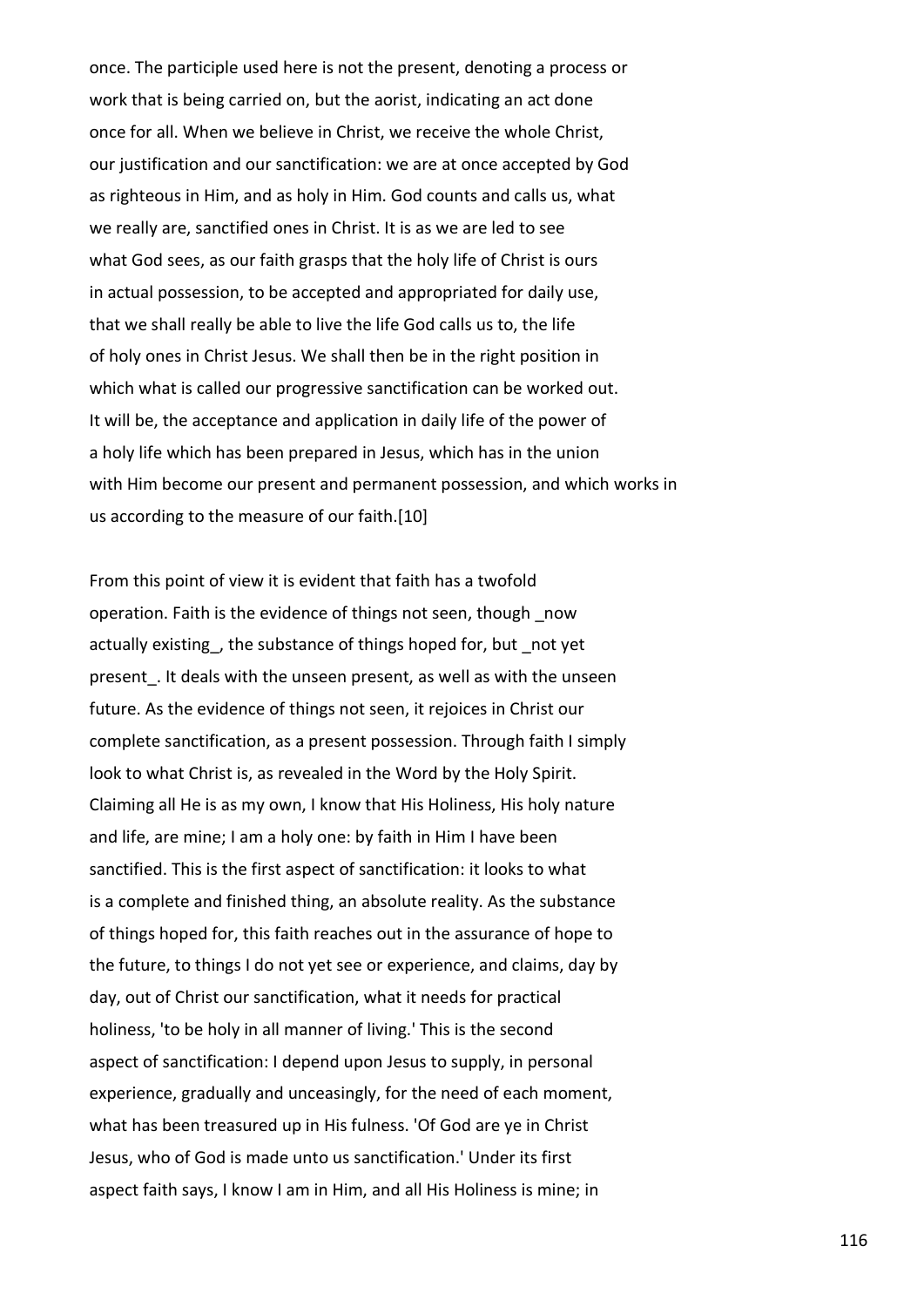its second aspect it speaks, I trust in Him for the grace and the strength I need each moment to live a holy life.

And yet, it need hardly be said, these two are one. It is one Jesus who is our sanctification, whether we look at it in the light of what He is made for us once for all, or what, as the fruit of that, He becomes to our experience day by day. And so it is one faith which, the more it studies and adores and rejoices in Jesus as made of God unto us sanctification, as Him in whom we have been sanctified, becomes the bolder to expect the fulfilment of every promise for daily life, and the stronger to claim the victory over every sin. Faith in Jesus is the secret of a holy life: all holy conduct, all really holy deeds, are the fruit of faith in Jesus as our holiness.

We know how faith acts, and what its great hindrances are, in the matter of justification. It is well that we remind ourselves that there are the same dangers in the exercise of sanctifying as of justifying faith. Faith \_in God\_stands opposed to trust \_in self\_: specially to its willing and working. Faith is hindered by every effort to do something ourselves. Faith looks to God working, and yields itself to His strength, as revealed in Christ through the Spirit; it allows God to work both to will and to do. Faith must work; without works it is dead, by works alone can it be perfected; in Jesus Christ, as Paul says, nothing avails but 'faith working by love.' But these works, which faith in God's working inspires and performs, are very different from the works in which a believer often puts forth his best efforts, only to find that he fails. The true life of holiness, the life of them who are sanctified in Christ, has its root and its strength in an abiding sense of utter impotence, in the deep restfulness which trusts to the working of a Divine power and life, in the entire personal surrender to the loving Saviour, in that faith which consents to be nothing, that He may be all. It may appear impossible to discern or describe the difference between the working that is of self and the working that is of Christ through faith: if we but know that there is such a difference, if we learn to distrust ourselves, and to count on Christ working, the Holy Spirit will lead us into this secret of the Lord too. Faith's works are

117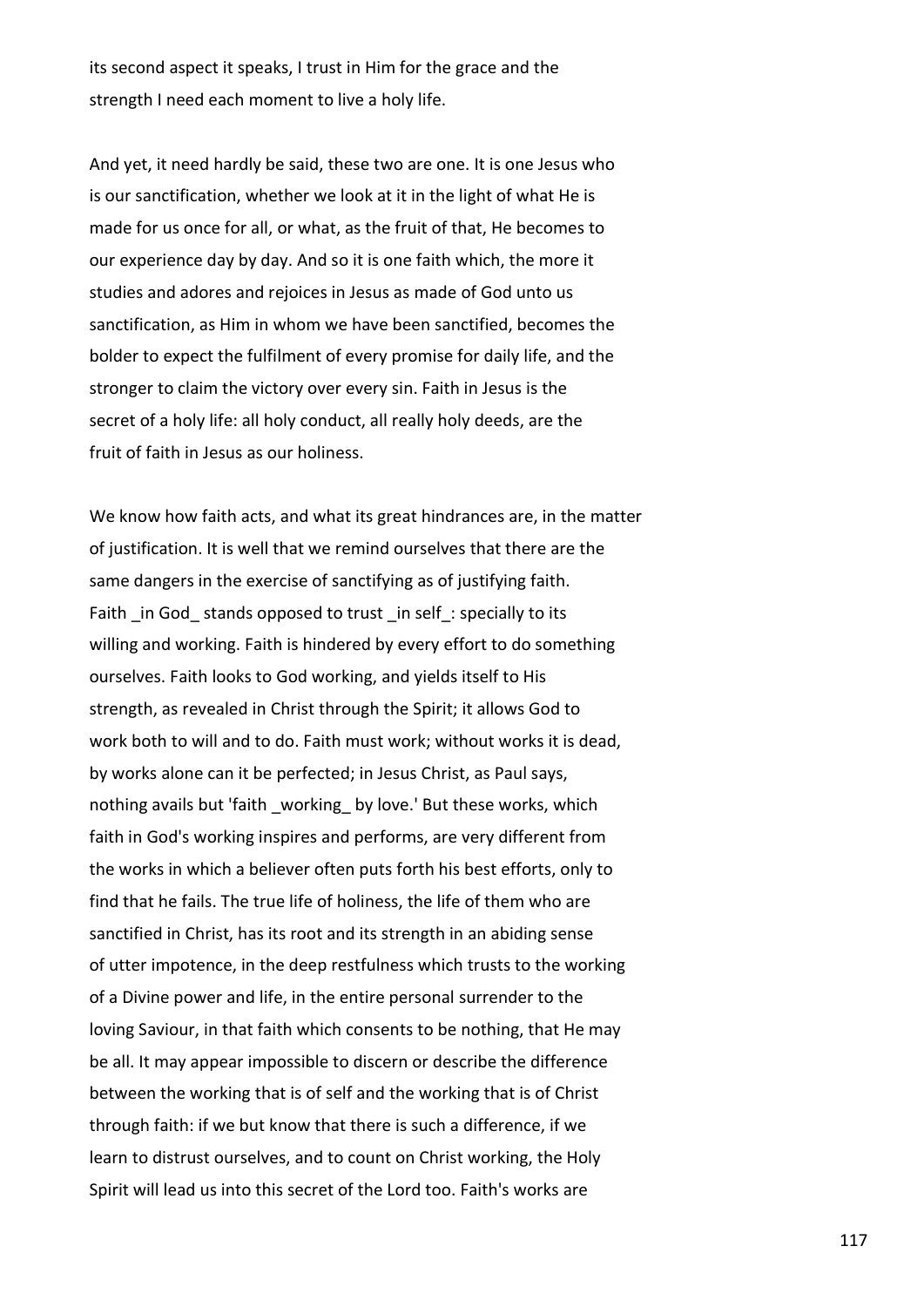Christ's works.

And as by effort, so faith is also hindered by the desire to see and feel. 'If thou believest, thou shalt see;' the Holy Spirit will seal our faith with a Divine experience; we shall see the glory of God. But this is His work: ours is, when all appears dark and cold, in the face of all that nature or experience testifies, still each moment to believe in Jesus as our all-sufficient sanctification, in whom we are perfected before God. Complaints as to want of feeling, as to weakness or deadness, seldom profit: it is the soul that refuses to occupy itself with itself, either with its own weakness or the strength of the enemy, but only looks to what Jesus is, and has promised to do, to whom progress in holiness will be a joyful march from victory to victory. 'The Lord Himself doth fight for you;' this thought, so often repeated in connection with Israel's possession of the promised land, is the food of faith: in conscious weakness, in presence of mighty enemies, it sings the conqueror's song. When God appears to be \_not doing\_ what we trusted Him for, then is just the time for faith to glory in Him.

There is perhaps nothing that more reveals the true character of faith than joy and praise. You give a child the promise of a present to-morrow: at once it says, Thank you, and is glad. The joyful thanks are the proof of how really your promise has entered the heart. You are told by a friend of a rich legacy he has left you in his will: it may not come true for years, but even now it makes you glad. We have already seen what an element of holiness joy is: it is especially an element of holiness by faith. Each time I really see how beautiful and how perfect God's provision is, by which my holiness is in Jesus, and by which I am to allow Him to work in me, my heart ought to rise up in praise and thanks. Instead of allowing the thought that it is, after all, a life of such difficult attainment and such continual self-denial, this life of holiness through faith, we ought to praise Him exceedingly that He has made it possible and sure for us: we can be holy, because Jesus the Mighty and the Loving One is our holiness. Praise will express our faith; praise will prove it; praise will strengthen it. 'Then believed they His words; they sang His praise.' Praise will commit us to faith: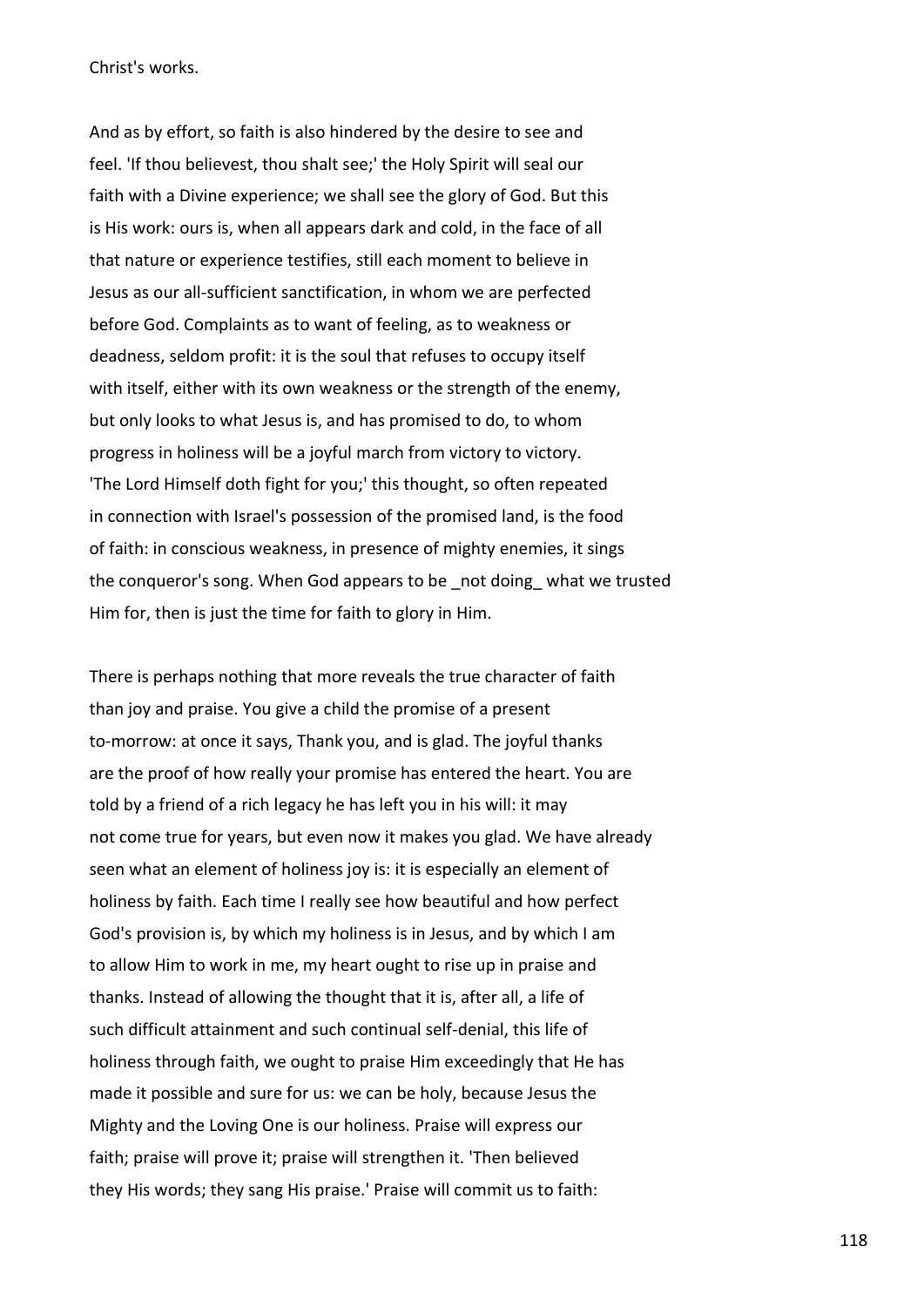we shall see that we have but one thing to do, to go on in a faith that ever trusts and ever praises. It is in a living, loving attachment to Jesus, that rejoices in Him, and praises Him continually for what He is to us, that faith proves itself, and receives the power of holiness.

'Sanctified by faith in me.' Yes, 'by faith \_in Me\_:' it is the personal living Jesus who offers Himself, Himself in all the riches of His Power and Love, as the object, the strength, the life of our faith. He tells us that if we would be holy, always and in everything holy, we must just see to one thing: to be always and altogether full of faith in Him. Faith is the eye of the soul: the power by which we discern the presence of the Unseen One, as He comes to give Himself to us. Faith not only sees, but appropriates and assimilates: let us set our souls very still for the Holy Spirit who dwells in us, to quicken and strengthen that faith, for which He has been given us. Faith is surrender: yielding ourselves to Jesus to allow Him to do His work in us, giving up ourselves to Him to live out His life and work out His will in us, we shall find Him giving Himself entirely \_to us\_, and taking complete possession. So faith will be power: the power of obedience to do God's will: 'our most holy faith,' 'the faith delivered to the holy ones.' And we shall understand how simple, to the single-hearted, is the secret of holiness: just Jesus. We are in Him, our Sanctification: He personally is our Holiness; and the life of faith in Him, that receives and possesses Him, must necessarily be a life of holiness. Jesus says, 'Sanctified by faith in me.'

BE YE HOLY, AS I AM HOLY.

Beloved Lord! again have I seen, with adoring wonder, what Thou art willing to be to me. It is in Thyself, and a life of living fellowship with Thyself, that I am to become holy. It is in the simple life of personal attachment, of trust and love, of surrender and consecration, that Thou dost become my all, and make me partaker of Thyself and Thy Holiness.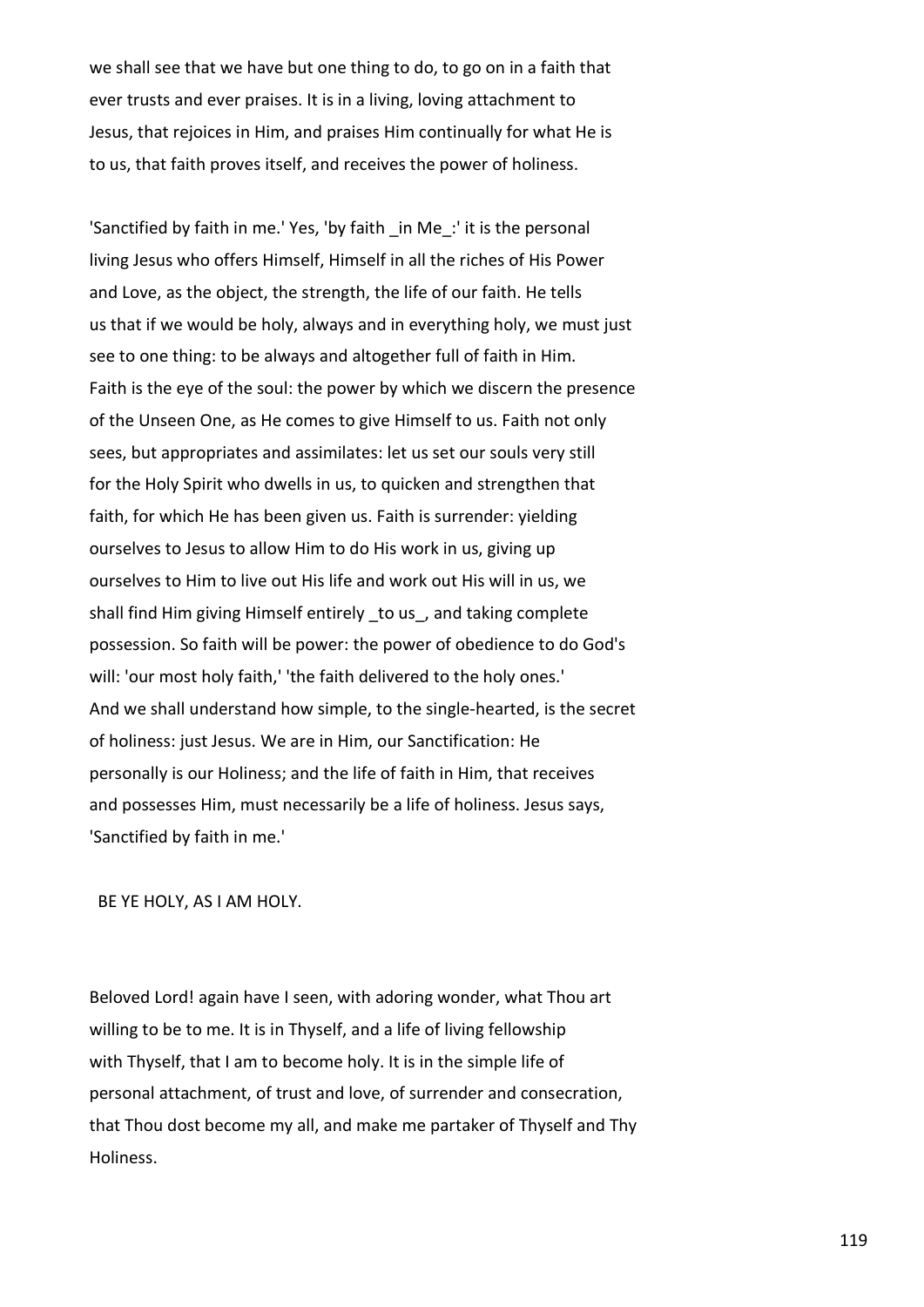Blessed Lord Jesus! I do believe in Thee, help Thou mine unbelief. I confess what still remains of unbelief, and count on Thy presence to conquer and cast it out. My soul is opening up continually to see more how Thou Thyself art my Life and my Holiness. Thou art enlarging my heart to rejoice in Thyself as my all, and to be assured that Thou dost Thyself take possession and fill the temple of my being with Thy glory. Thou art teaching me to understand that, however feeble and human and disappointing experiences may be, Thy Holy Spirit is the strength of my faith, leading me on to grow up into a stronger and a larger confidence in Thee in whom I am holy. O my Saviour! I take Thy word this day, 'Sanctified by faith in me,' as a new revelation of Thy love and its purpose with me. In Thee Thyself is the Power of my holiness; in Thee is the Power of my faith. Blessed be Thy name that Thou hast given me too a place among them of whom Thou speakest: 'Sanctified by faith in me.' Amen.

- 1. Let us remember that it is not only the faith that is dealing specially with Christ for sanctification, but all living faith, that has the power to sanctify. Anything that casts the soul wholly on Jesus, that calls forth intense and simple trust, be it the trial of faith, or the prayer of faith, or the work of faith, helps to make us holy, because it brings us into living contact with the Holy One.
- 2. It is only through the Holy Spirit that Christ and His Holiness are day by day revealed and made ours in actual possession. And so the faith which receives Him is of the Spirit too. Yield yourself in simplicity and trust to His working. Do not be afraid, as if you cannot believe: you have 'the Spirit of faith' within you: you have the power to believe. And you may ask God to strengthen you mightily by His Spirit in the inner man, for the faith that receives Christ in the indwelling that knows no break.
- 3. I have only so much of faith as I have of the Spirit. Is not this then what I most need--to live entirely under the influence of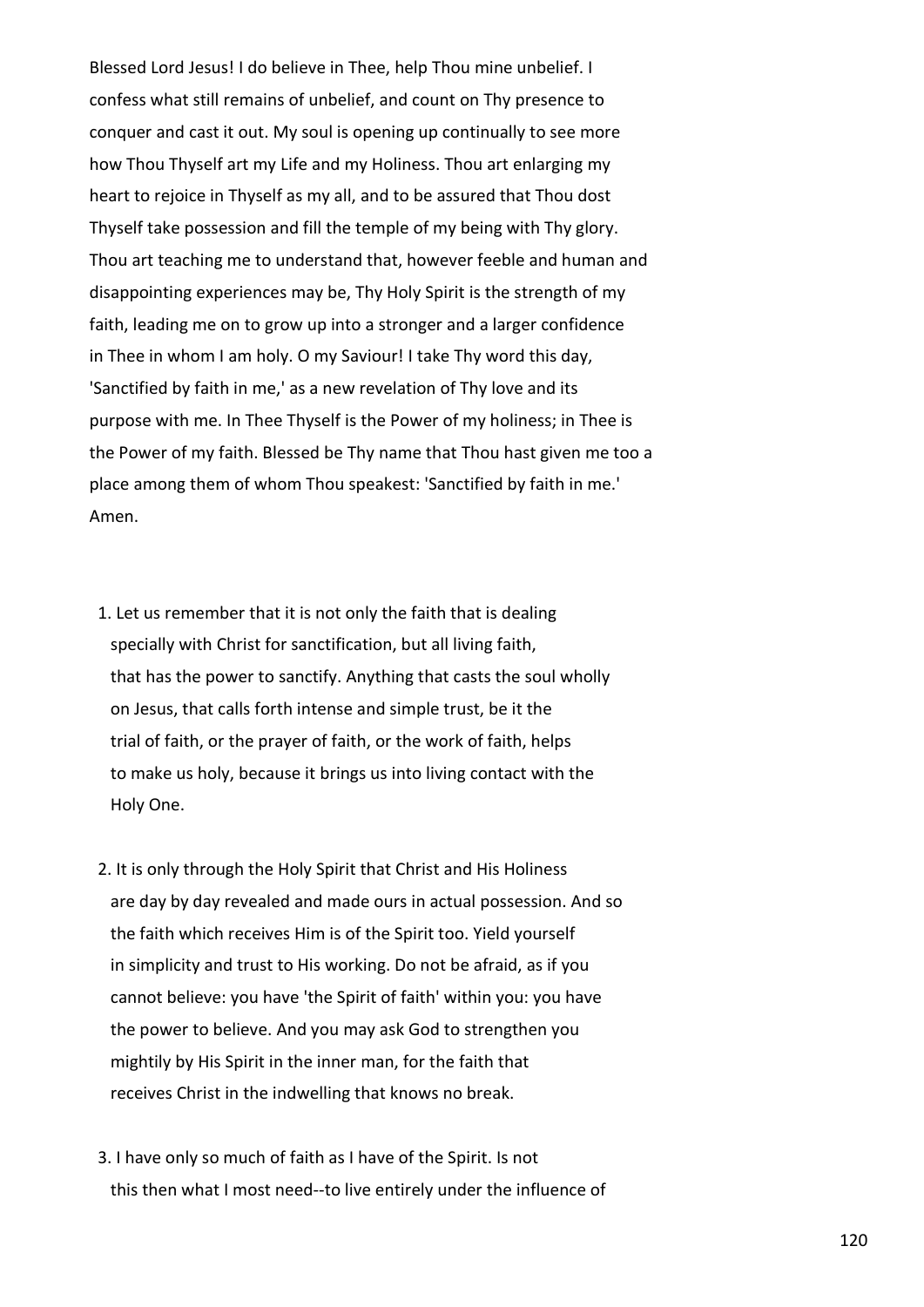the Spirit?

- 4. Just as the eye in seeing is receptive, and yields to let the object placed before it make its impression, so faith is the impression God makes on the soul when He draws nigh. Was not the faith of Abraham the fruit of God's drawing near and speaking to him, the impression God made on him? Let us be still to gaze on the Divine mystery of Christ our holiness: His Presence, waited for and worshipped, will work the faith. That is, the Spirit that proceeds from Him into those who cling to Him, will be faith.
- 5. Holiness by faith in Jesus, not by effort of thine own, Sin's dominion crushed and broken by the power of grace alone,--God's own holiness within thee, His own beauty on thy brow,--This shall be thy pilgrim brightness, this thy blessed portion now.

F. R. H.

 [9] The best commentators connect the expression, 'by faith in me,' not with the word 'sanctified,' but with the whole clause, 'that by faith in me they may receive.' This will, however, in no way affect the application to the word sanctified. Thus read, the text tells us that the remission of sin, and the inheritance, and the sanctification which qualifies for the inheritance, are all received by faith.

[10] See Note E.

Nineteenth Day.

HOLY IN CHRIST.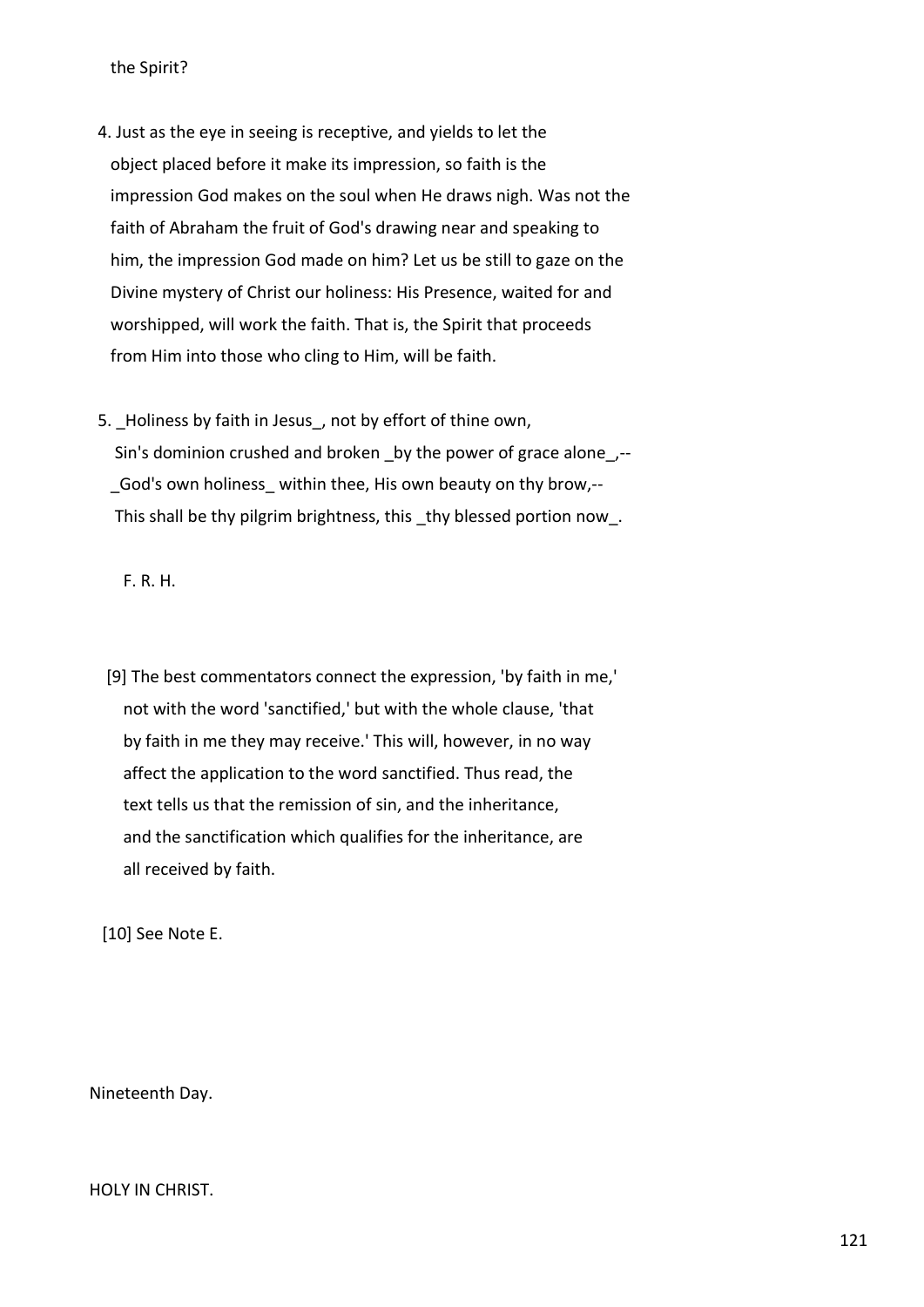Holiness and Resurrection.

 'The Son of God, who was born of the seed of David \_according to the flesh, who was declared to be the Son of God with power, according to the Spirit of holiness, by the resurrection of the dead.'--Rom. i. 4.

These words speak of a twofold birth of Christ. According to the flesh, He was born of the seed of David. According to the Spirit, He was the first begotten from the dead. As He was a Son of David in virtue of His birth through the flesh, so He was declared to be the Son of God with power, in virtue of His resurrection-birth through the Spirit of holiness. As the life He received through His first birth was a life in and after the flesh with its weakness, so the new life He received in the resurrection was a life in the power of the Spirit of holiness.

The expression, the Spirit of holiness, is a peculiar one. It is not the ordinary word for God's Holiness that is here used as in Heb. xii. 10, describing holiness in the abstract as the attribute of an object, but another word (also used in 2 Cor. vii. 1 and 1 Thess. iii. 13) expressing the habit of holiness in its action--practical holiness or sanctity.[11] Paul used this word, because He wished to emphasize the thought, that Christ's resurrection was distinctly the result of that life of holiness and self-sanctifying which had culminated in His death. It was the spirit of the life of holiness which he had lived, in the power of which He was raised again. He teaches us that that life and death of self-sanctification, in which alone our sanctification stands, was the root and ground of His resurrection, and of its declaration that He was the Son of God with power, the first begotten from the dead. The resurrection was the fruit which that Life of Holiness bore.

And so the Life of Holiness becomes the property of all who are partakers of the resurrection. The Resurrection Life and the Spirit of Holiness are inseparable. Christ sanctified Himself in death, that we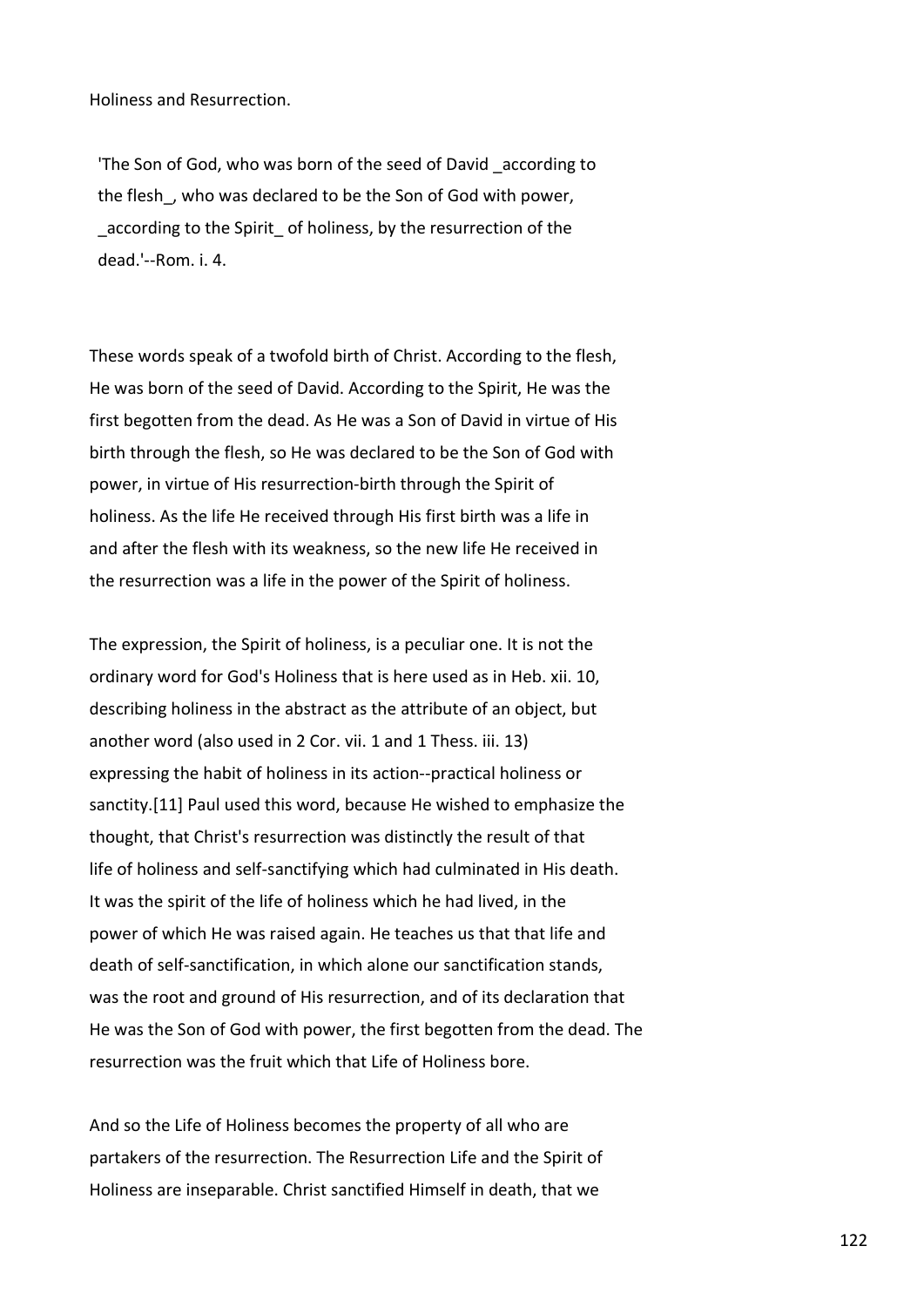ourselves might be sanctified in truth: when in virtue of the Spirit of sanctity He was raised from the dead, that Spirit of holiness was proved to be the power of Resurrection Life, and the Resurrection Life to be a Life of Holiness.

As a believer you have part in this Resurrection Life. You have been 'begotten again by the resurrection of Jesus Christ from the dead.' You are 'risen with Christ.' You are commanded 'to reckon yourself to be alive unto God in Christ Jesus.' But the life can work in power only as you seek to know it, to yield to it, to let it have full possession and mastery. And if it is to do this, one of the most important things for you to realize is, that as it was in virtue of the Spirit of holiness that Christ was raised, so the Spirit of that same holiness must be in you the mark and the power of your life. Study to know and possess the Spirit of holiness as it was seen in the life of your Lord.

And wherein did it consist? Its secret was, we are told: 'Lo, I am come to do Thy will, O God.' 'In the which will,' as done by Christ, 'we have been sanctified by the one offering of the body of Jesus Christ.' This was Christ's sanctifying Himself, in life and in death; this was what the Spirit of holiness wrought in Him; this is what the same Spirit, the Spirit of the life in Christ Jesus, will work in us: a life in the will of God is a life of holiness. Seek earnestly to grasp this clearly. Christ came to reveal what true holiness would be in the conditions of human life and weakness. He came to work it out for you, that He might communicate it to you by His Spirit. Except you intelligently apprehend and heartily accept it, the Spirit cannot work it in you. Do seek with your whole heart to take hold of it: the will of God unhesitatingly accepted, is the power of holiness.

It is in this that any attempt to be holy as Christ is holy, with and in His Holiness, must have its starting-point. Many seek to take single portions of the life or image of Christ for imitation, and yet fail greatly in others. They have not seen that the self-denial, to which Jesus calls, really means the denial of self, in the full meaning of that word. In not one single thing is the will of self to be done: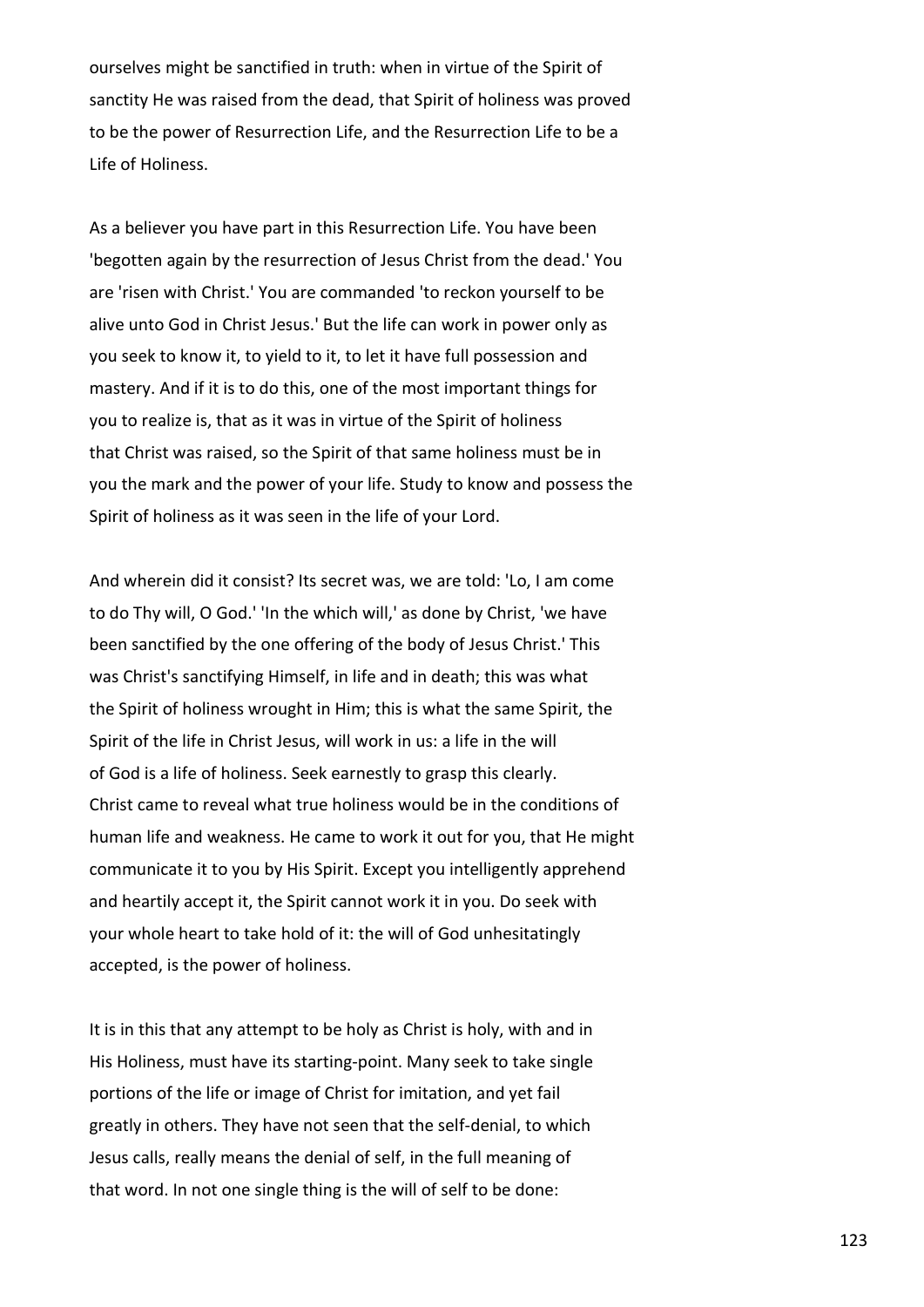Jesus, as He did the will of the Father only, must rule, and not self. To 'stand perfect and complete in all the will of God' must be the purpose, the prayer, the expectation of the disciple. There need be no fear that it is not possible to know the will of the Father in everything. 'If any man will do, he shall know.' The Father will not keep the willing child in ignorance of His will. As the surrender to the Spirit of holiness, to Jesus and the dominion of His holy life, becomes more simple, sin and self-will will be discovered, the spiritual understanding will be opened up, and the law written in the inward parts become legible and intelligible. There need be no fear that it is not possible to do the will of the Father when it is known. When once the grief of failure and sin has driven the believer into the experience of Rom. vii., and the 'delight in the law of God after the inward man' has proved its earnestness in the cry, 'O wretched man that I am,' deliverance will come through Jesus Christ. The Spirit works not only to will but to do; where the believer could only complain, 'To perform that which is good, I find not,' He gives the strength and song, 'The law of the Spirit of life in Christ Jesus hath made me free from the law of sin and death.'

In this faith, that it is possible to know and do the will of God in all things, take over from Him, in whom alone you are holy, as your life-principle; 'I come to do Thy will, O God.' It is the principle of the resurrection life: without it Jesus had never been raised again. It is the principle of the new life in you. Accept it; study it; realize it; act it out. Many a believer has found that some simple words of dedication, expressive of the purpose in everything to do God's will, have been an entrance into the joy and power of the resurrection life previously unknown. The will of God is the complete expression of His moral perfection, His Divine Holiness. To take one's place in the centre of that will, to live it out, to be borne and sustained by it, was the power of that life of Jesus that could not be held of death, that could not but burst out in resurrection glory. What it was to Jesus it will be to us.

Holiness is Life: this is the simplest expression of the truth our text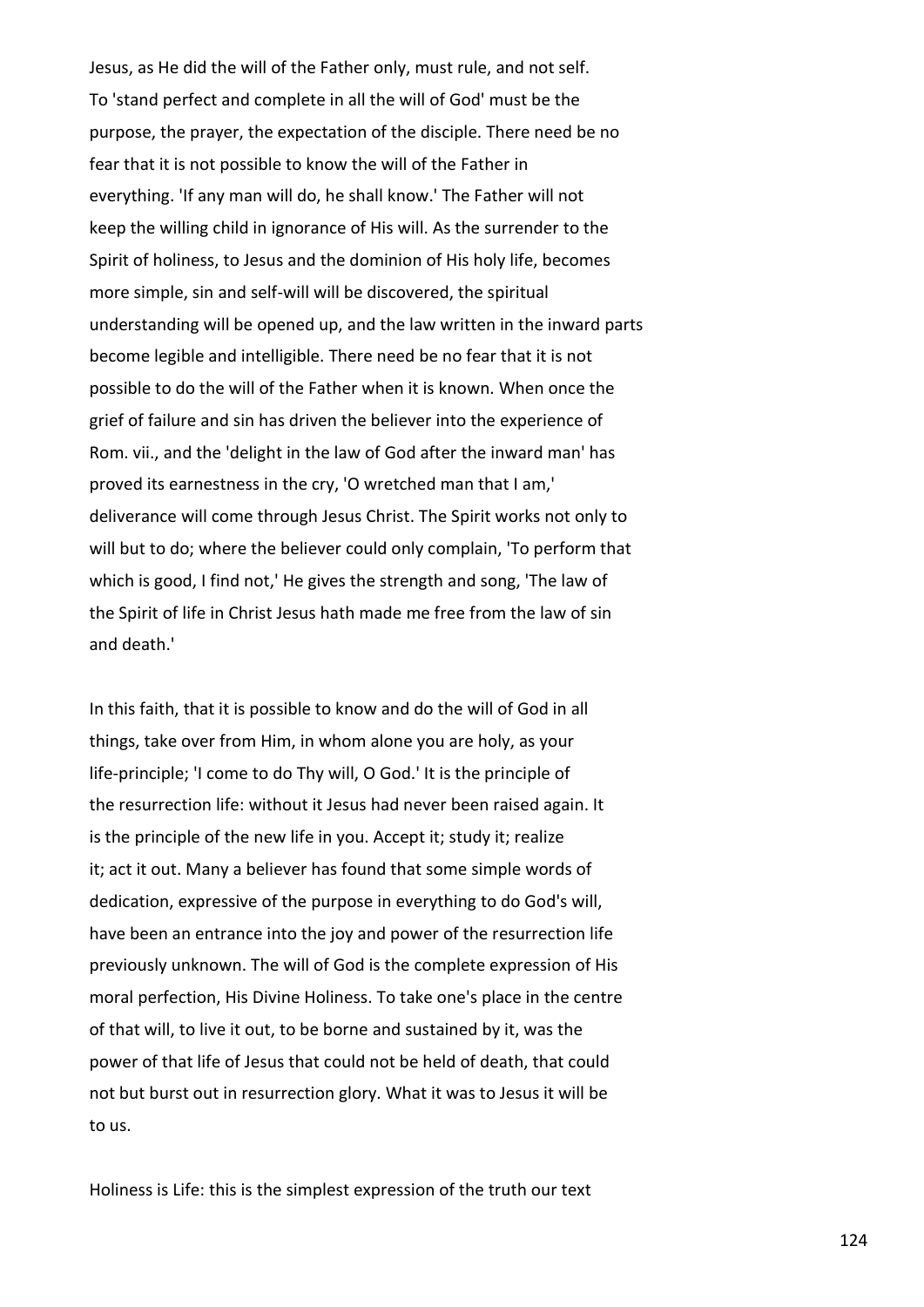teaches. There can be no holiness until there be a new life implanted. The new life cannot grow and break forth in resurrection power, cannot bring forth fruit, but as it grows in holiness. As long as the believer is living the mixed life, part in the flesh and part in the spirit, with some of self and some of Christ, he seeks in vain for holiness. It is the New Life that is the holy life: the full apprehension of it in faith, the full surrender to it in conduct, will be the highway of holiness. Jesus lived and died and rose again to prepare for us a new nature, to be received day by day in the obedience of faith: we 'have put on the new man, which after God is created in righteousness and true holiness.' Let the inner life, hid with Christ in God, hid also deep in the recesses of our inmost being, be acknowledged, be waited on, be yielded to, it will work itself out in all the beauties of holiness.

There is more. This life is not like the life of nature, a blind, non-conscious principle, involuntarily working out its ideal in unresisting obedience to the law of its being. There is the Spirit of the life in Christ Jesus--the Spirit of holiness--the Holy Spirit dwelling in us as a Divine Person, entering into fellowship with us, and leading us into the fellowship of the Living Christ. It is this fills our life with hope and joy. The Risen Saviour breathed the Holy Spirit on His disciples: the Spirit brings the Risen One into the field, into our hearts, as a personal friend, as a Living Guide and Strengthener. The Spirit of holiness is the Spirit, the Presence, and the Power of the Living Christ. Jesus said of the Spirit, 'Ye know Him.' Is not our great need to know this Holy Spirit, the Spirit of Christ, of His Holiness and of ours? How can we 'walk after the Spirit' and follow His leading, if we know not Him and His voice and His way?

Let us learn one more lesson from our text. It is out of the grave of the flesh and the will of self that the Spirit of holiness breaks out in resurrection power. We must accept death to the flesh, death to self with its willing and working, as the birthplace of our experience of the power of the Spirit of holiness. In view of each struggle with sin, in each exercise of faith or prayer, we must enter into the death of Jesus, the death to self, and as those who say, 'we are not sufficient to think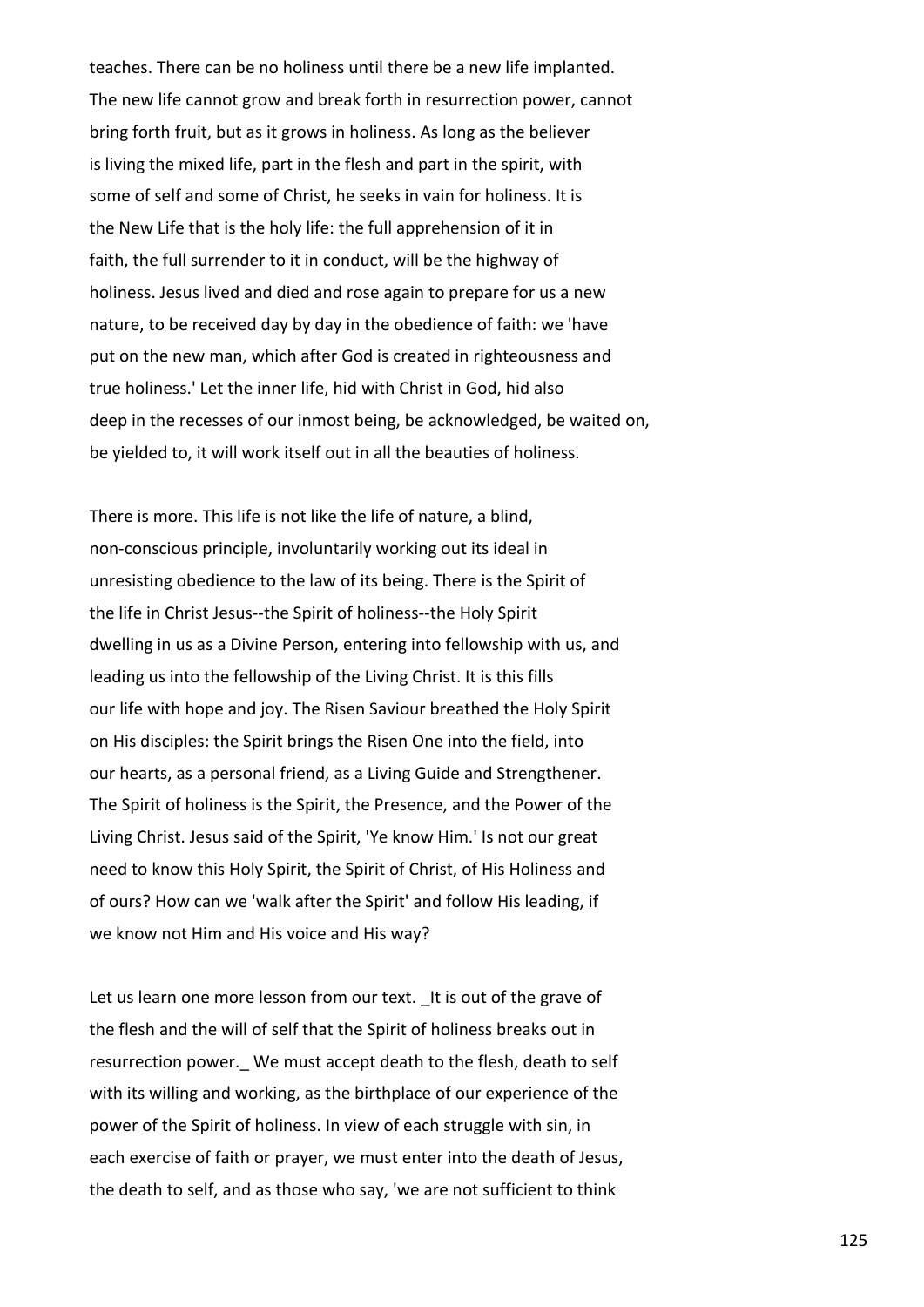anything as of ourselves,' in quiet faith expect the Spirit of Christ to do His work. The Spirit will work, strengthening you mightily in the inner man, and building up within you an holy temple for the Lord. And the time will come, if it has not come to you yet, and it may be nearer than you dare hope, when the conscious indwelling of Christ in your heart by faith, the full revelation and enthronement of Him as ruler and keeper of heart and life, shall have become a personal experience. According to the Spirit of holiness, by the resurrection from the dead, will the Son of God be declared with power in the kingdom that is within you.

BE YE HOLY, FOR I AM HOLY.

Most Holy Lord God! we do bless Thee that Thou didst raise Thy Son from the dead and give Him glory, that our faith and hope might be in Thee. Thou didst make His resurrection the power of eternal life in us, and now, even as He was raised, so we may walk in newness of life. As the Spirit of holiness dwelt and wrought in Him, it dwells and works in us, and becomes in us the Spirit of life.

O God! we beseech Thee to perfect Thy work in Thy saints. Give them a deeper sense of the holy calling with which Thou hast called them in Christ, the Risen One. Give all to accept the Spirit of His life on earth, delight in the will of God, as the spirit of their life. May those who have never yet fully accepted this be brought to do it, and in faith of the power of the new life to say, I accept the will of God as my only law. May the Spirit of holiness be the spirit of their lives!

Father! we beseech Thee, let Christ thus, in ever increasing experience of His resurrection power, be revealed in our hearts as the Son of God, Lord and Ruler within us. Let His life within inspire all the outer life, so that in the home and society, in thought and speech and action, in religion and in business, His life may shine out from us in the beauty of holiness. Amen.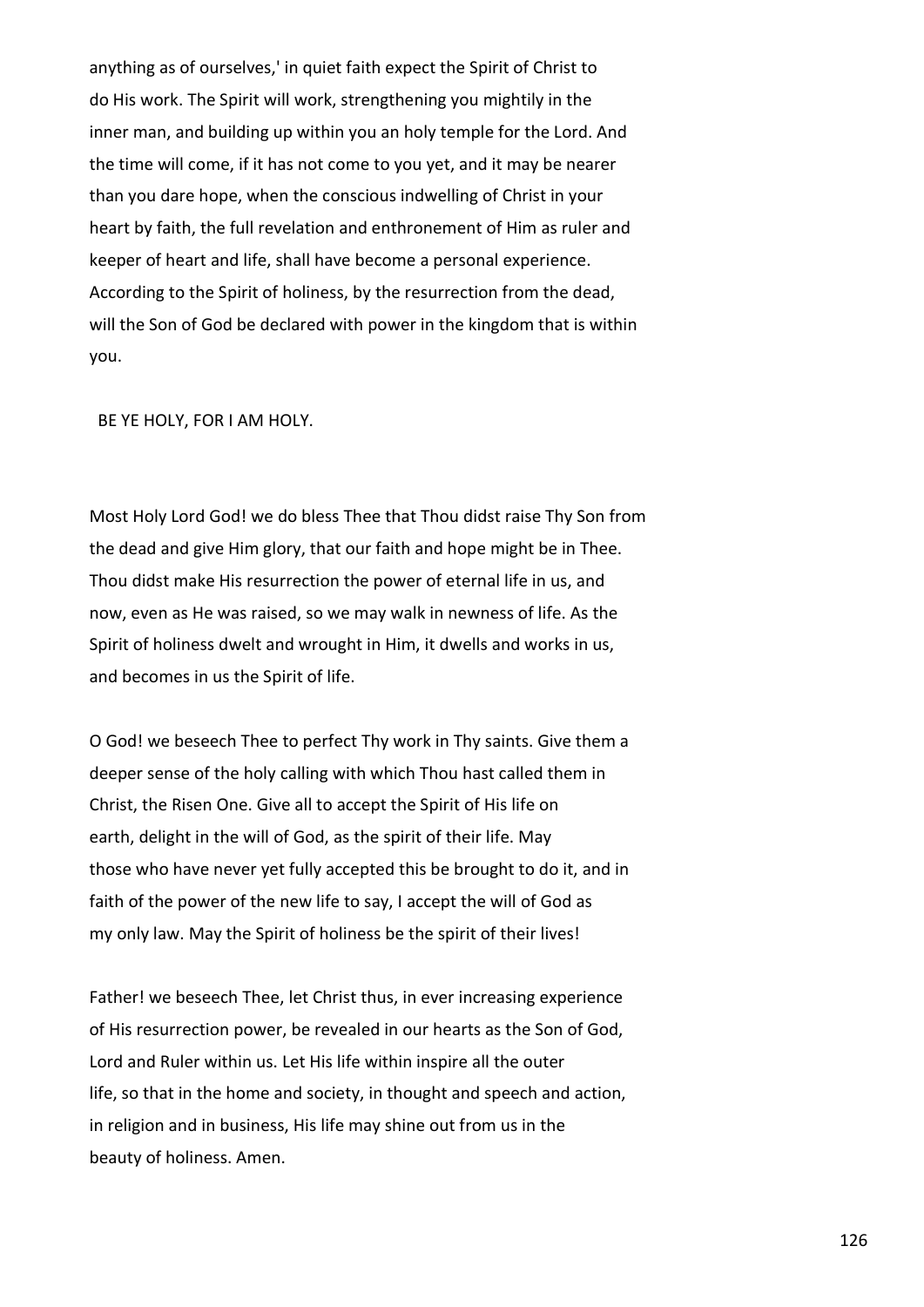- 1. Scripture regards the resurrection in two different aspects. In one view, it is the title to the new life, the source of our justification. (Rom. iv. 25, 1 Cor. xv. 17.) In another it is our regeneration, the power of the new life working in us, the source of our sanctification. (Rom. vi. 4; 1 Pet. i. 3.) Pardon and holiness are inseparable; they have the same source, union with the Risen Living Christ.
- 2. The blessedness to the disciples of having a Risen Christ was this: He, whom they thought dead, came and revealed Himself\_ to them. Christ lives to reveal Himself to thee and to me; wait on Him, trust Him for this. He will reveal Himself to thee as thy sanctification. See to it that thou hast Him in living possession, and thou hast His Holiness.
- 3. The life of Christ is the holiness of Christ. The reason we so often fail in the pursuit of holiness is that the old life, the flesh, in its own strength seeks for holiness as a beautiful garment to wear and enter heaven with. It is the daily death to self out of which the life of Christ rises up.
- 4. To die thus, to live thus in Christ, to be holy--how can we attain it? It all comes 'according to the Spirit of holiness. 'Have the Holy Spirit within thee. Say daily, 'I believe in the Holy Ghost.'
- 5. Holy in Christ. When Christ lives in us, and His mind, as it found expression in His words and work on earth, enters and fills our will and personal consciousness, then our union with Him becomes what He meant it to be. It is the Spirit of His holy conduct, the Spirit of His sanctity, must be in us.

[11] See Note F.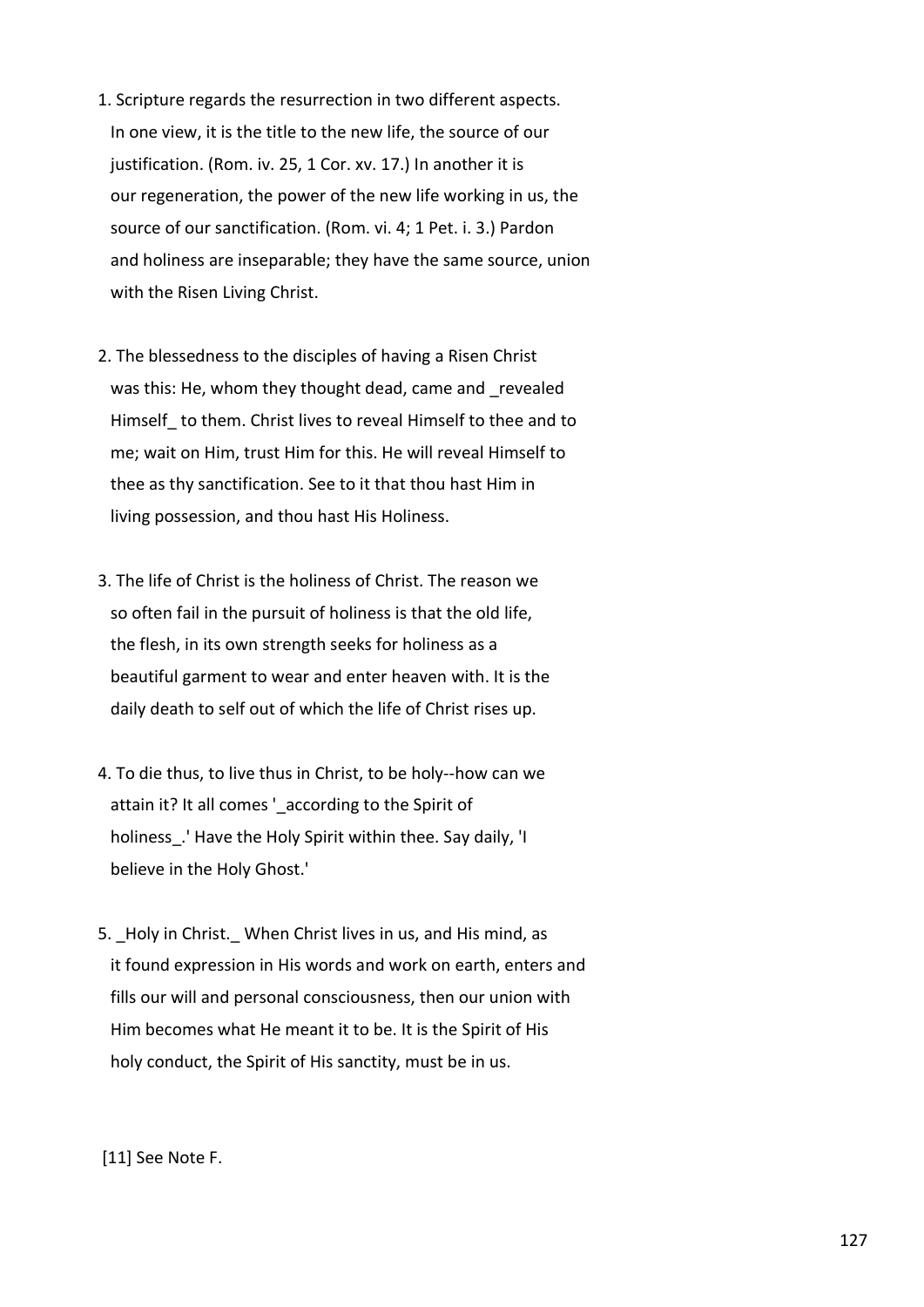Twentieth Day.

HOLY IN CHRIST.

Holiness and Liberty.

'Being made free from sin, ye became servants of righteousness: now present your members as servants of righteousness unto sanctification. Now being made free from sin, and become servants unto God, ye have your fruit unto sanctification, and the end eternal life.'--Rom. vi. 18, 19, 22.

'Our liberty which we have in Christ Jesus.'--Gal. ii. 4.

 'With freedom did Christ set us free: stand fast therefore, and be not entangled again in a yoke of bondage.'--Gal. v. 1.

There is no possession more precious or priceless than liberty. There is nothing more inspiring and elevating; nothing, on the other hand, more depressing and degrading than slavery. It robs a man of what constitutes his manhood, the power of self-decision, self-action, of being and doing what he would.

Sin is slavery; the bondage to a foreign power that has obtained the mastery over us, and compels often a most reluctant service. The redemption of Christ restores our liberty and sets us free from the power of sin. If we are truly to live as redeemed ones, we need not only to look at the work Christ did to accomplish our redemption, but to accept and realize fully how complete, how sure, how absolute the liberty is wherewith He hath made us free. It is only as we 'atand fast in our liberty in Christ Jesus,' that we can have our fruit unto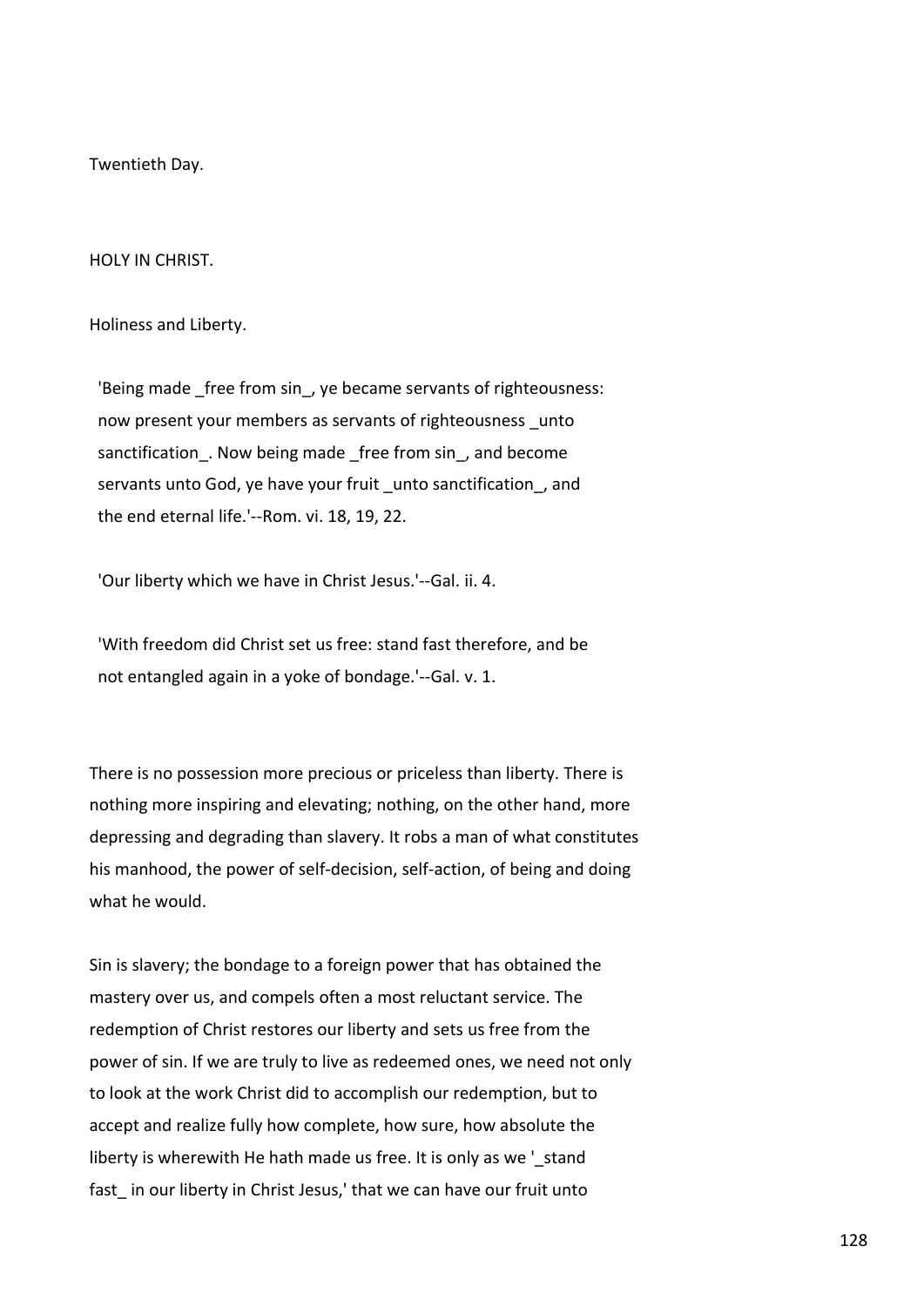sanctification.

It is remarkable how seldom the word holy occurs in the great argument of the Epistle to the Romans, and how, where twice used in chap. vi. in the expression 'unto sanctification,' it is distinctly set forth as the aim and fruit to be reached through a life of righteousness. The twice repeated 'unto sanctification,' pointing to a result to be obtained, is preceded by a twice repeated 'being made free from sin and become servants of righteousness.' It teaches us how the liberty from the power of sin and the surrender to the service of righteousness are not yet of themselves holiness, but the sure and only path by which it can be reached. A true insight and a full entering into our freedom from sin in Christ are indispensable to a life of holiness. It was when Israel was freed from Pharaoh that God began to reveal Himself as the Holy One: it is as we know ourselves 'freed from sin,' delivered from the hand of all our enemies, that we shall serve God in righteousness and holiness all the days of our life.

' Being made free from sin: ' to understand this word aright, we must beware of a twofold error. We must neither narrow it down to less, nor import into it more, than the Holy Spirit means by it here. Paul is speaking neither of an imputation nor an experience. We must not limit it to being made free from the curse or punishment of sin. The context shows that he is speaking, not of our judicial standing, but of a spiritual reality, our being in living union with Christ in His death and resurrection, and so being entirely taken out from under the dominion or power of sin. 'Sin shall not have dominion over you.' Nor is he as yet speaking of an experience, that we feel that we are free from all sin. He speaks of the great objective fact, Christ's having finally delivered us from the power which sin had to compel us to do its will and its works, and urges us, in the faith of this glorious fact, boldly to refuse to listen to the bidding or temptation of sin. To know our liberty which we have in Christ, our freedom from sin's mastery and power, is the way to realize it as an experience.

In olden times, when Turks or Moors often made slaves of Christians,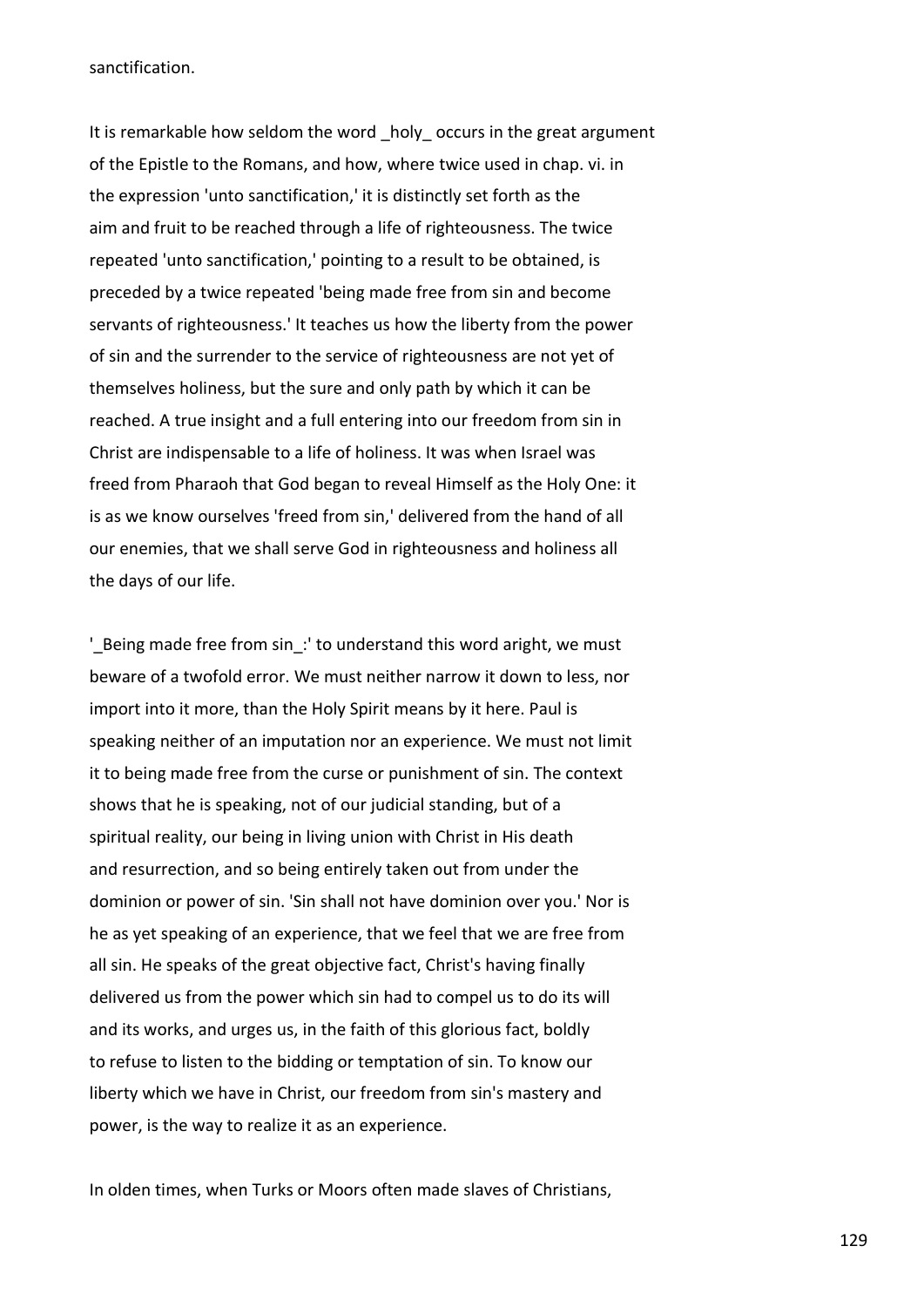large sums were frequently paid for the ransom of those who were in bondage. But it happened more than once, away in the interior of the slave country, that the ransomed ones never got the tidings; the masters were only too glad to keep it from them. Others, again, got the tidings, but had grown too accustomed to their bondage to rouse themselves for the effort of reaching the coast. Slothfulness or hopelessness kept them in slavery; they could not believe that they would be able ever in safety to reach the land of liberty. The ransom had been paid; in truth they were free; and yet in their experience, by reason of ignorance or want of courage, they were still in bondage. Christ's redemption has so completely made an end of sin and the legal power it had over us,--for 'the strength of sin is the law,'--that in very deed, in the deepest reality, sin has no power to compel our obedience. It is only as we allow it again to reign, as we yield ourselves again as its servants, that it can exercise the mastery. Satan does his utmost to keep believers in ignorance of the completeness of this their freedom from his slavery. And because believers are so content with their own thoughts of what redemption means, and so little long and plead to see it and possess it in its fulness of deliverance and blessing, the experience of the extent to which the freedom from sin can be realized is so feeble. 'Where the Spirit of the Lord is, there is liberty.' It is by the Holy Spirit, His light and leading within, humbly watched for and yielded to, that this liberty becomes our possession.

In the sixth chapter Paul speaks of freedom from sin, in chap. vii. (vers. 3, 4, 6) of freedom from the law, as both being ours in Christ and union with Him. In chap. viii. (ver. 2) he speaks of this freedom as become ours in experience. He says, 'The law of the Spirit of life in Christ Jesus hath made me free from the law of sin and death.' The freedom which is ours in Christ, must become ours in personal appropriation and enjoyment through the Holy Spirit. The latter depends on the former: the fuller the faith, the clearer the insight, the more triumphant the glorying in Christ Jesus and the liberty with which He has made us free, the speedier and the fuller the entrance into the glorious liberty of the children of God. As the liberty is in Christ alone, so it is the Spirit of Christ alone that makes it ours in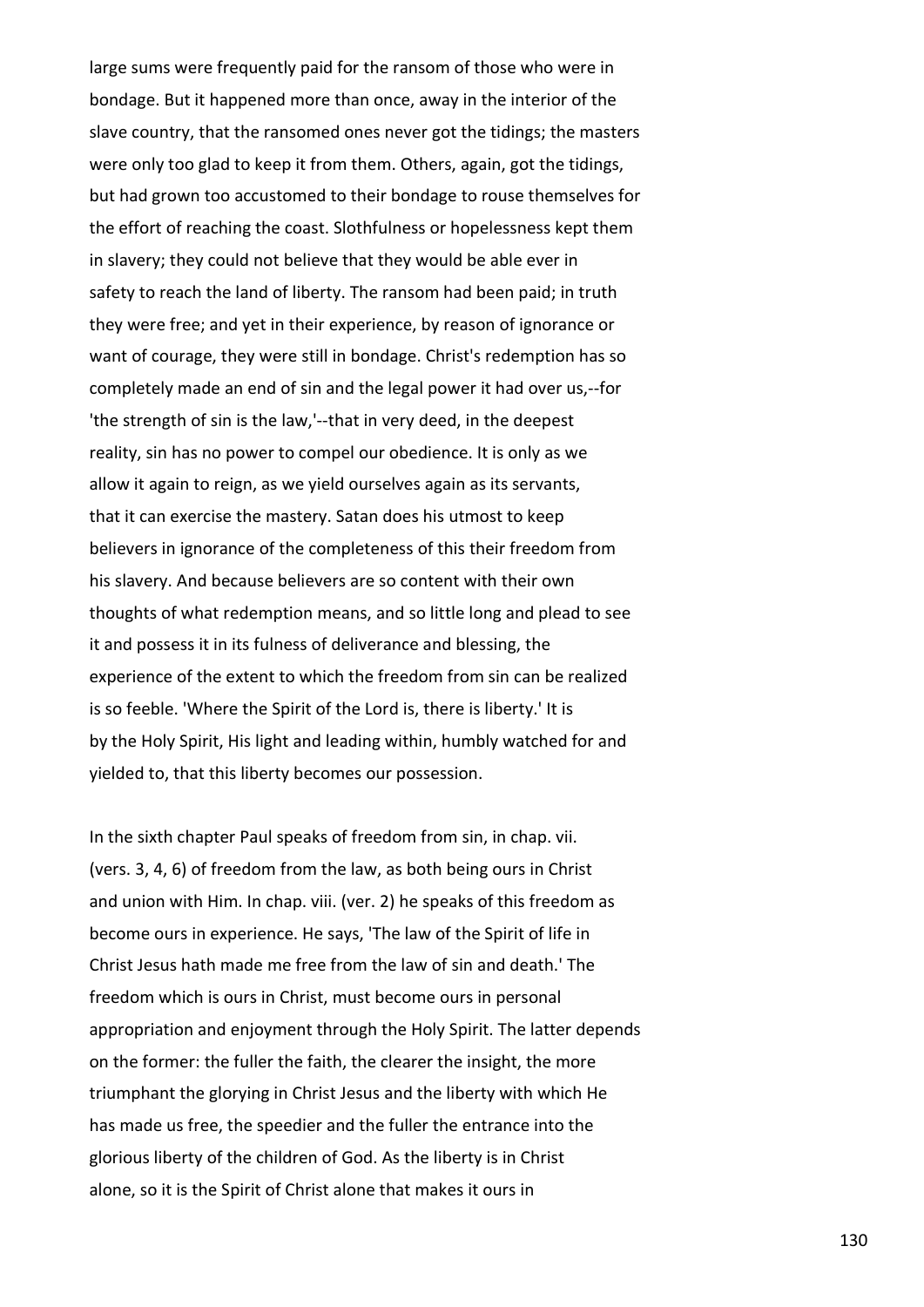practical possession, and keeps us dwelling in it: 'the spirit of the life in Christ Jesus hath made me free from the law of sin and death.' 'Where the Spirit of the Lord is, there is liberty.' As the Spirit reveals Jesus to us as Lord and Master, the new Master, who alone has ought to say over us, and leads us to yield ourselves, to present our members, to surrender our whole life to the service of God in Christ, our faith in the freedom from sin becomes a consciousness and a realization. Believing in the completeness of the redemption, the captive goes forth as 'the Lord's freedman.' He knows now that sin has no longer power for one moment to command obedience. It may seek to assert its old right; it may speak in the tone of authority; it may frighten us into fear and submission; power it has none over us, except as we, forgetting our freedom, yield to its temptation, and ourselves give it power.

We are the Lord's freedmen. 'We have our liberty in Christ Jesus.' In Rom. vii. Paul describes the terrible struggles of the soul who still seeks to fulfil the law, but finds itself utterly helpless; sold under sin, a captive and a slave, without the liberty to do what the whole heart desires. But when the Spirit takes the place of the law, the complaint, 'O wretched man that I am,' is changed into the song of victory: 'I thank God, through Jesus Christ, the law of the Spirit of life hath made me free.'

What numberless complaints of insufficient strength to do God's will, of unsuccessful effort and disappointed hopes, of continual failure, re-echo in a thousand different forms the complaint of the captive, 'O wretched man that I am!' Thank God! there is deliverance. 'With freedom did Christ set us free! Stand fast therefore, and be not entangled again in a yoke of bondage.' Satan is ever seeking to lay on us again the yoke either of sin or the law, to beget again the spirit of bondage, as if sin or the law with their demands somehow had power over us. It is not so: be not entangled; stand fast in the liberty with which Christ has made you free. Let us listen to the message: 'Being made free from sin, ye became servants unto righteousness; now yield your members servants to righteousness unto sanctification. 'Having been made free from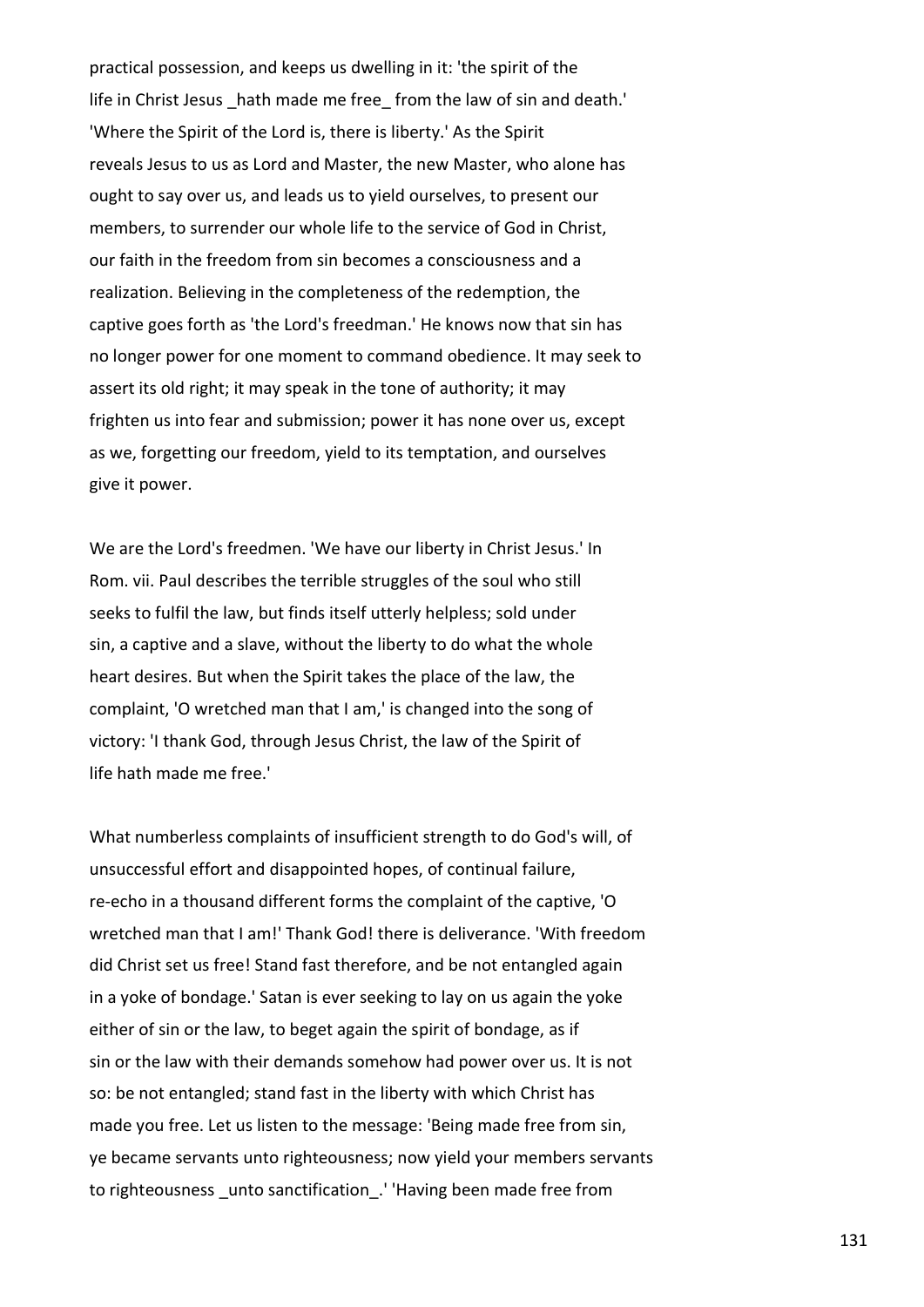sin, and having been enslaved unto God, ye have your fruit unto sanctification\_.' To be holy, you must be free, perfectly free; free for Jesus to rule you, to lead you; free for the Holy Spirit to dispose of you, to breathe in you, to work His secret, gentle, but mighty work, so that you may grow up unto all the liberty Jesus has won for you. The temple could not be sanctified by the indwelling of God, except as it was free from every other master and every other use, to be for Him and His service alone. The inner temple of our heart cannot be truly and fully sanctified, except as we are free from every other master and power, from every yoke of bondage, or fear, or doubt, to let His Spirit lead us into the perfect liberty which has its fruit in true holiness.

Being made free from sin, having become servants unto righteousness, ye have your fruit unto holiness, and the end life everlasting. Freedom, Righteousness, Holiness--these are the steps on the way to the coming glory. The more deeply we enter by faith into our liberty, which we have in Christ, the more joyfully and confidently we present our members to God as instruments of righteousness. The God is the Father whose will we delight to do, whose service is perfect liberty. The Redeemer is the Master, to whom love binds us in willing obedience. The liberty is not lawlessness: 'we are delivered from our enemies, that we may serve Him in righteousness and holiness all the days of our life.'[12]

The liberty is the condition of the righteousness; and this again of the holiness. The doing of God's will leads up into that fellowship, that heart sympathy with God Himself, out of which comes that reflection of the Divine Presence, which is Holiness. Being made free from sin, being made the slaves of righteousness and of God, we have our fruit unto holiness, and the end--the fruit of holiness becomes, when ripe, the seed of--everlasting life.

BE YE HOLY, AS I AM HOLY.

Most glorious God! I pray Thee to open my eyes to this wonderful liberty with which Christ has made me free. May I enter fully into Thy word,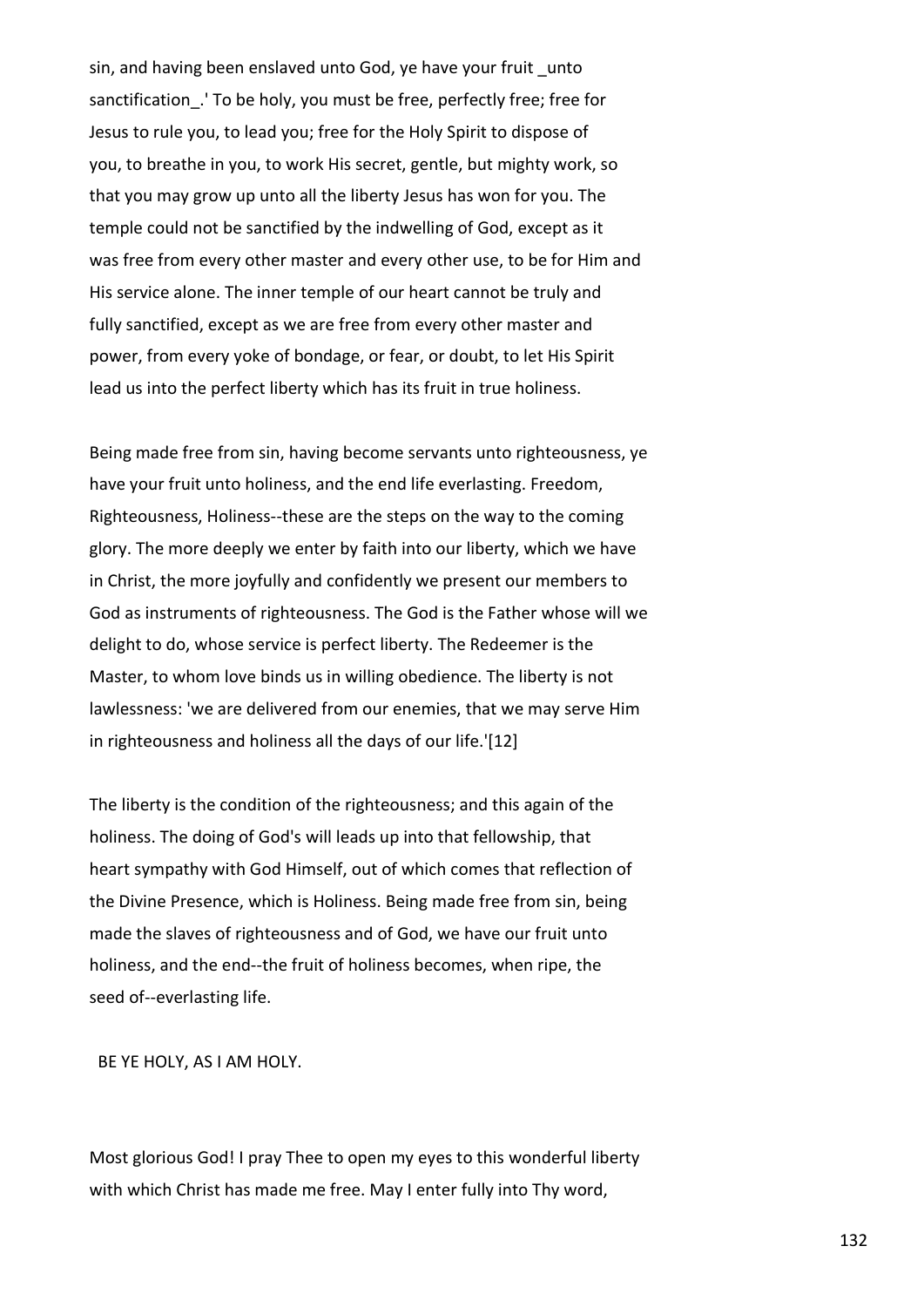that sin shall have no dominion over me because I am not under the law but under grace. May I know my liberty which I have in Christ Jesus, and stand fast in it.

Father! Thy service is perfect liberty: reveal this too to me. Thou art the infinitely Free, and Thy will knows no limits but what its own perfection has placed. And Thou invitest us into Thy will, that we may be free as Thou art. O my God! show me the beauty of Thy will, as it frees me from self and from sin, and let it be my only blessedness. Let the service of righteousness so be a joy and a strength to me, having its fruit unto sanctification, leading me into Thy Holiness.

Blessed Lord Jesus! my Deliverer and my Liberty, I belong to Thee. I give myself to Thy will, to know no will but Thine. Master! Thee and Thee alone would I serve. I have my liberty in Thee! be Thou my Keeper. I cannot stand for one moment out of Thee. In Thee I can stand fast: in Thee I put my trust.

Most Holy God! as Thy free, obedient, loving child, Thou wilt make me holy. Amen.

- 1. Liberty is the power to carry out unhindered the impulse of our nature. In Christ the child of God is free from every power that could hinder his acting out the law of his new nature.
- 2. This liberty is of faith (Gal. v. 5, 6). By faith in Christ I enter into it, and stand in it.
- 3. This liberty is of the Holy Spirit. 'Where the Spirit of the Lord is, there is liberty.' 'If ye be led of the Spirit, ye are not under the law.' A heart filled with the Spirit is made free indeed. But we are not made free that we may do our own will. No, made free to follow the leading of the Holy Spirit. 'Where the Spirit is, there is liberty.'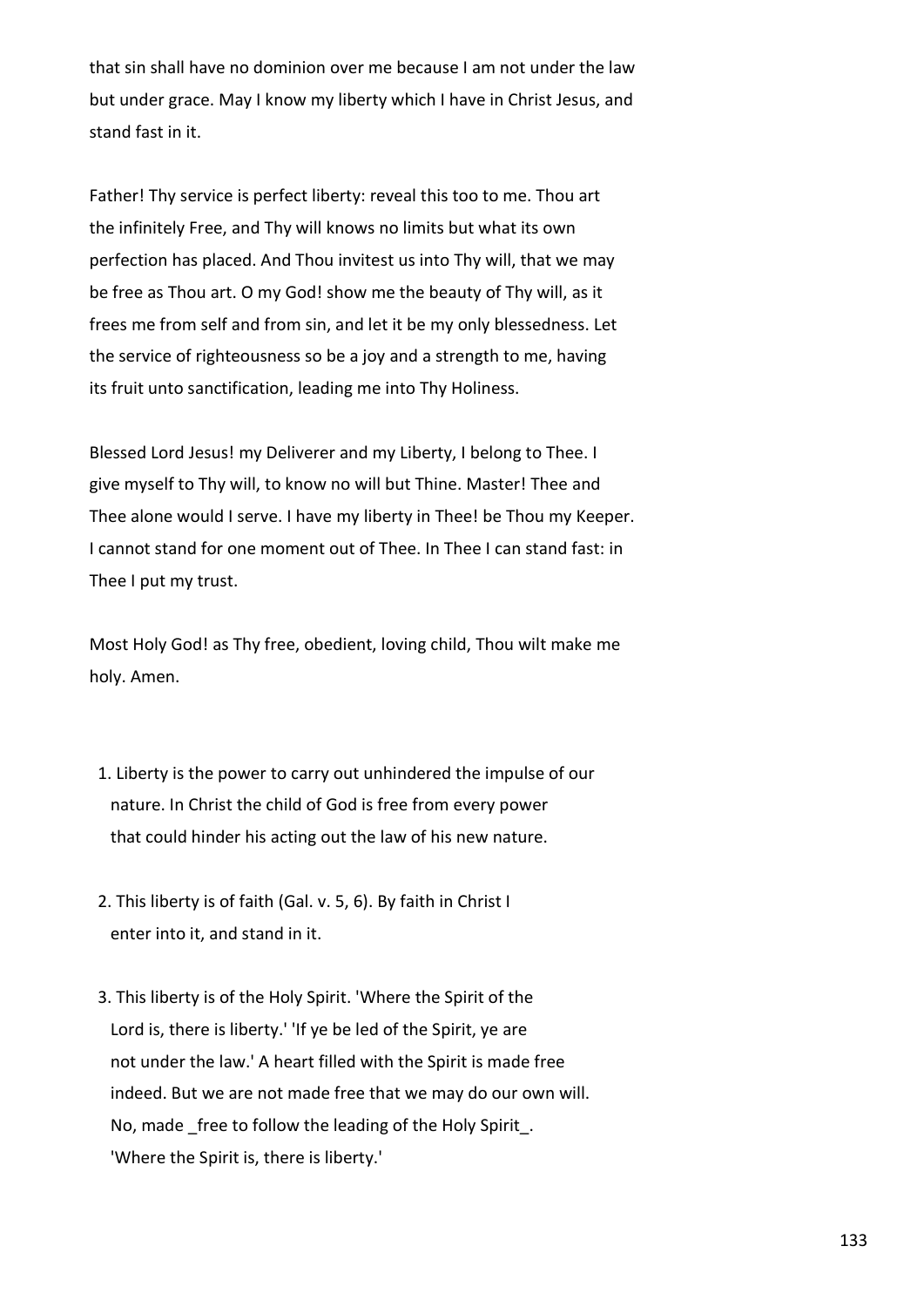- 4. This liberty is in love. 'Ye were called for freedom; only use not your freedom for an occasion to the flesh, but through love be servants, one to another.' The freedom with which the Son makes free is a freedom to become like Himself, to love and to serve. 'Though I was free from all men, I brought myself under bondage to all, that I might gain the more.' This is the liberty of love.
- 5. 'Being made free from sin, ye became servants of righteousness\_ unto sanctification.' 'Let my people go, that they may serve me.' It is only the man that doeth righteousness that can become holy.
- 6. This liberty is a thing of joy and singing.
- 7. This liberty is the groundwork of holiness. The Redeemer who makes free is God the Holy One. As the Holy Spirit He leads into the full possession of it. To be so free from everything that God can take complete possession, is to be holy.

[12] See Note G.

Twenty-first Day.

HOLY IN CHRIST.

Holiness and Happiness.

'The kingdom of God is joy in the Holy Ghost.'--Rom. xiv. 17.

'The disciples were filled with joy and the Holy Ghost.'--Acts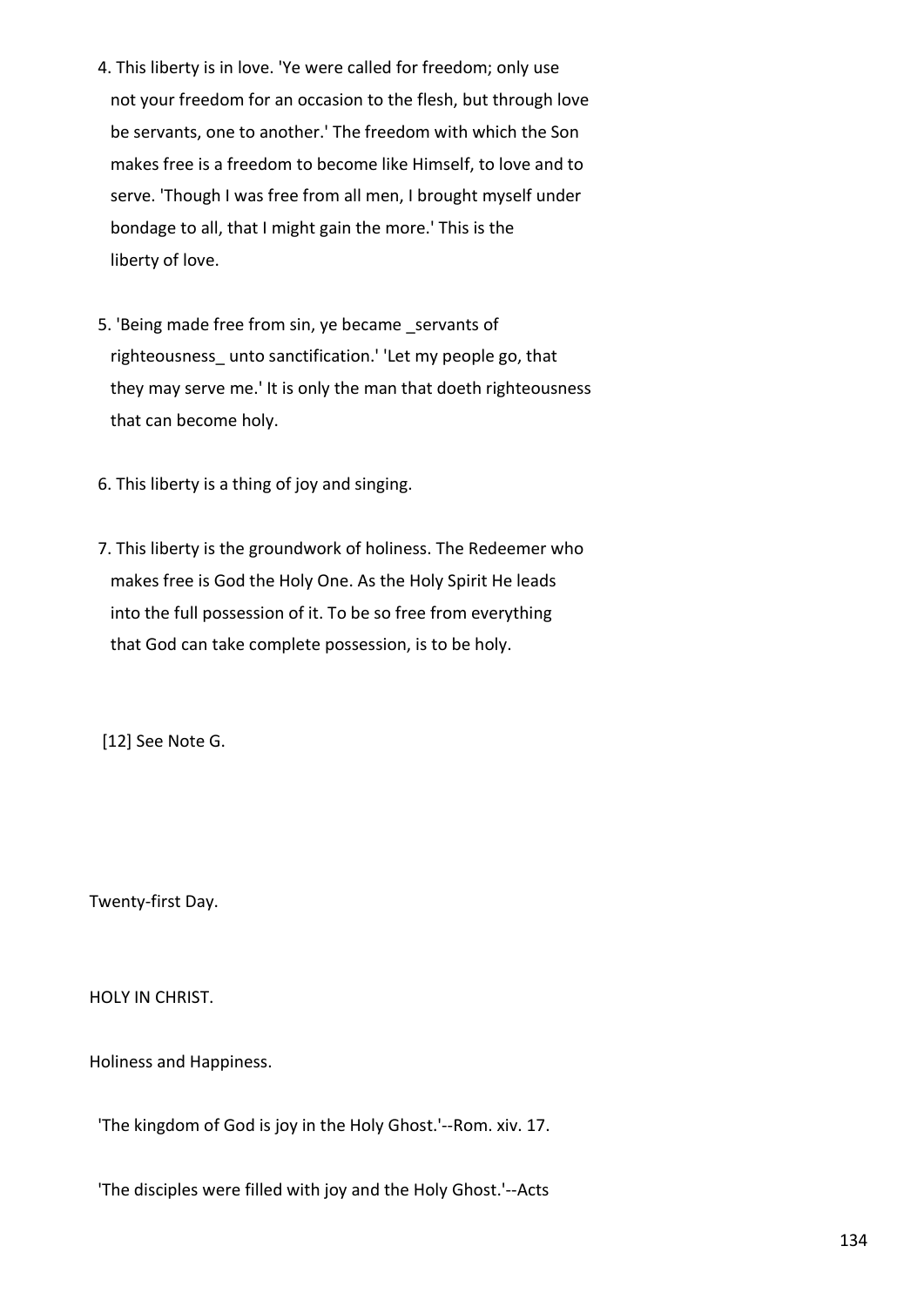'Then Nehemiah said, This day is holy unto the Lord: neither be ye sorry, for the joy of the Lord is your strength. So the Levites stilled the people, saying, Hold your peace; for the day is \_holy\_; neither be ye grieved. And all the people went their way to make great mirth, because they had understood the words.'--Neh. viii. 10-12.

The deep significance of joy in the Christian life is hardly understood. It is too often regarded as something secondary; whereas its presence is essential as the proof that God does indeed satisfy us, and that His service is our delight. In our domestic life we do not feel satisfied if all the proprieties of deportment are observed, and each does his duty to the other; true love makes us happy in each other; as love gives out its warmth of affection, gladness is the sunshine that fills the home with its brightness. Even in suffering or poverty, the members of a loving family are a joy to each other. Without this gladness, especially, there is no true obedience on the part of the children. It is not the mere fulfilment of a command, or performance of a service, that a parent looks to; it is the willing, joyful alacrity with which it is done that makes it pleasing.

It is just so in the intercourse of God's children with their Father. Even in the effort after a life of consecration and gospel obedience, we are continually in danger of coming under the law again, with its, Thou shalt. The consequence always is failure. The law only worketh wrath; it gives neither life nor strength. It is only as long as we are standing in the joy of our Lord, in the joy of our deliverance from sin, in the joy of His love, and what He is for us, in the joy of His presence, that we have the power to serve and obey. It is only when made free from every master, from sin and self and the law, and only when rejoicing in this liberty, that we have the power to render service that is satisfying either to God or to ourselves. 'I will see you again,' Jesus said, 'and your heart shall rejoice, and your joy shall no man take from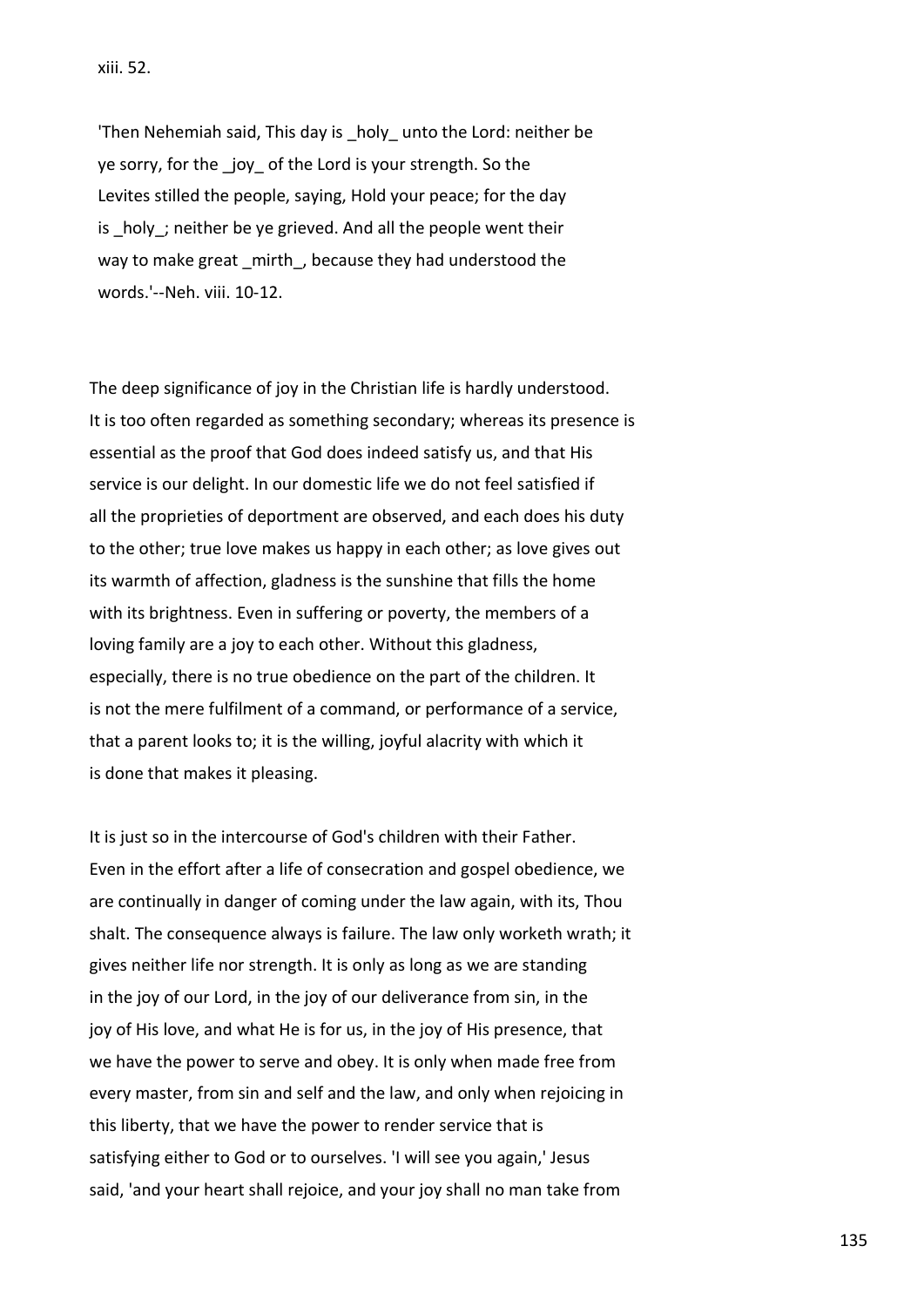you.' Joy is the evidence and the condition of the abiding personal presence of Jesus.

If holiness be the beauty and the glory of the life of faith, it is manifest that here especially the element of joy may not be wanting. We have already seen how the first mention of God as the Holy One was in the song of praise on the shore of the Red Sea; how Hannah and Mary in their moments of inspiration praised God as the Holy One; how the name of the Thrice Holy in heaven comes to us in the song of the seraphs; and how before the throne both the living creatures and the conquering multitude who sing the song of the Lamb, adore God as the Holy One. We are to 'worship Him in the beauty of holiness,' 'to sing praise at the remembrance of His Holiness;' it is only in the spirit of worship and praise and joy that we fully can know God as holy. Much more, it is only under the inspiration of adoring love and joy that we can ourselves be made holy. It is as we cease from all fear and anxiety, from all strain and effort, and rest with singing in what Jesus is in His finished work as our sanctification, as we rest and rejoice in Him, that we shall be made partakers of His Holiness. It is the day of rest, is the day that God has blessed, the day of blessing and gladness; and it is the day He blessed that is His holy day. Holiness and blessedness are inseparable.

But is not this at variance with the teaching of Scripture and the experience of the saints? Are not suffering and sorrow among God's chosen means of sanctification? Are not the promises to the broken in heart, the poor in spirit, and the mourner? Are not self-denial and the forsaking of all we have, the crucifixion with Christ and the dying daily, the path to holiness? and is not all this more matter of sorrow and pain than of joy and gladness?

The answer will be found in the right apprehension of the life of faith. Faith lifts above, and gives possession of, what is the very opposite of what we feel or experience. In the Christian life there is always a paradox: what appear irreconcilable opposites are found side by side at the same moment. Paul expresses it in the words, 'As dying, and, behold, we live; as sorrowful, yet always rejoicing; as poor, yet making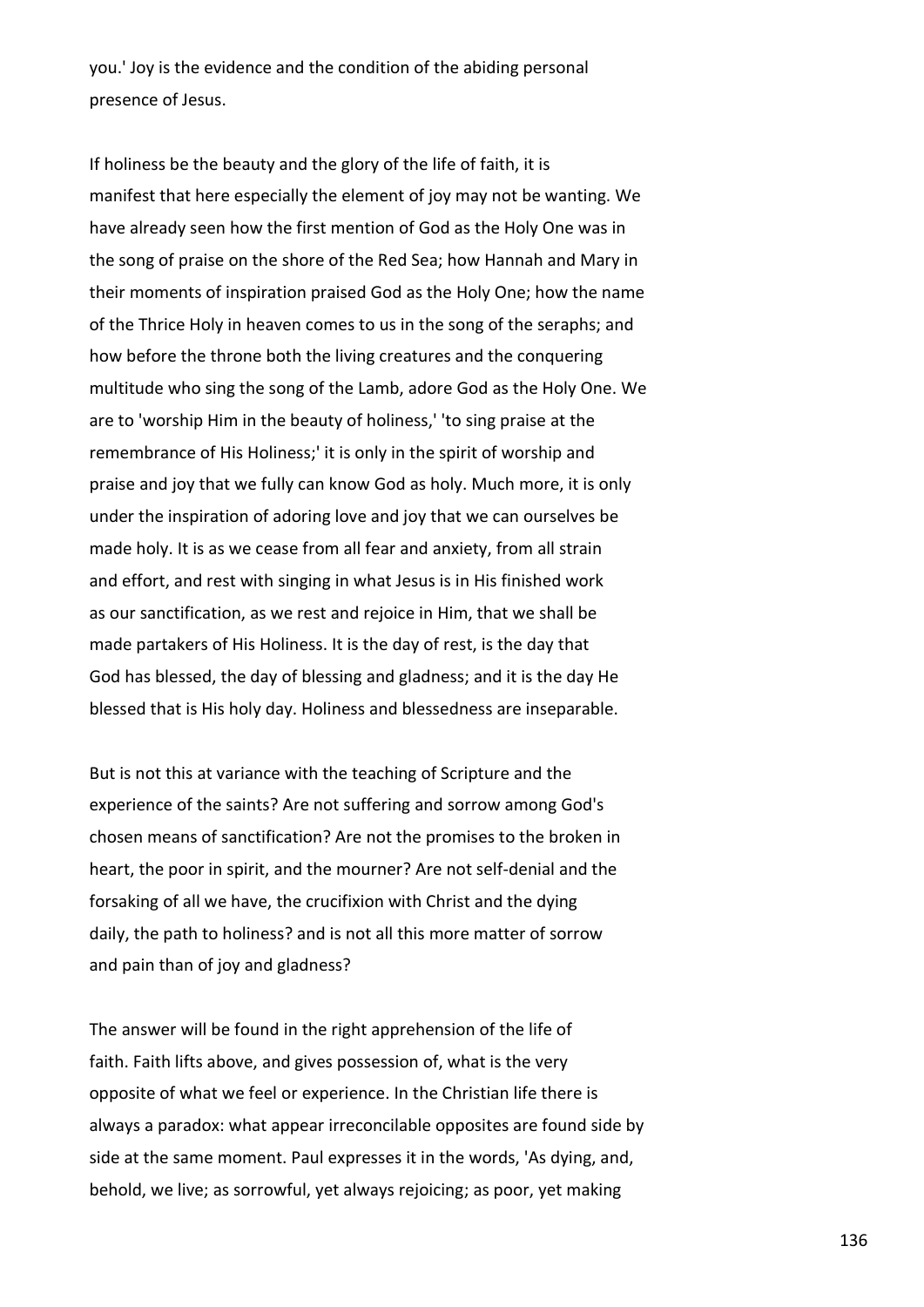many rich; as having nothing, yet possessing all things.' And elsewhere thus, 'When I am weak, then am I strong.' The apparent contradiction has its reconciliation, not only in the union of the two lives, the human and the Divine, in the person of each believer, but specially in our being, at one and the same moment, partakers of the death and the resurrection of Christ. Christ's death was one of pain and suffering, a real and terrible death, a rending asunder of the bonds that united soul and body, spirit and flesh. The power of that death works in us: we must let it work mightily if we are to live holy; for in that death He sanctified Himself, that we ourselves might be sanctified in truth. Our holiness is, like His, in the death to our own will, and to all our own life. But--this we must seek to grasp--we do not approach death from the side from which Christ met it, as an enemy to be conquered, as a suffering to be borne, before the new life can be entered on. No, the believer who knows what Christ is as the Risen One, approaches death, the crucifixion of self and the flesh and the world, from the resurrection side, the place of victory, in the power of the Living Christ. When we were baptized into Christ, we were baptized into His death and resurrection as ours; and Christ Himself, the Risen Living Lord, leads us triumphantly into the experience of the power of His death. And so, to the believer who truly lives by faith, and seeks not in his own strugglings to crucify and mortify the flesh, but knows the living Lord, the deep resurrection joy never for a moment forsakes Him, but is his strength for what may appear to others to be only painful sacrifice and cross-bearing. He says with Paul, 'I glory in the cross through which I have been crucified.' He never, as so many do, asks Paul's question, 'Who shall deliver me from the body of this death?' without sounding the joyful and triumphant answer as a present experience, 'I thank God, through Jesus Christ our Lord.' 'Thanks be to God, which always leadeth us in triumph in Christ.' It is the joy of a Present Saviour, of the experience of a perfect salvation, the joy of a resurrection life, which alone gives the power to enter deeply and fully into the death that Christ died, and yield our will and our life to be wholly sanctified to God. In the joy of that life, from which the power of the death is never absent, it is possible to say with the Apostle each moment, 'As dying, and, behold, we live; as sorrowful, yet always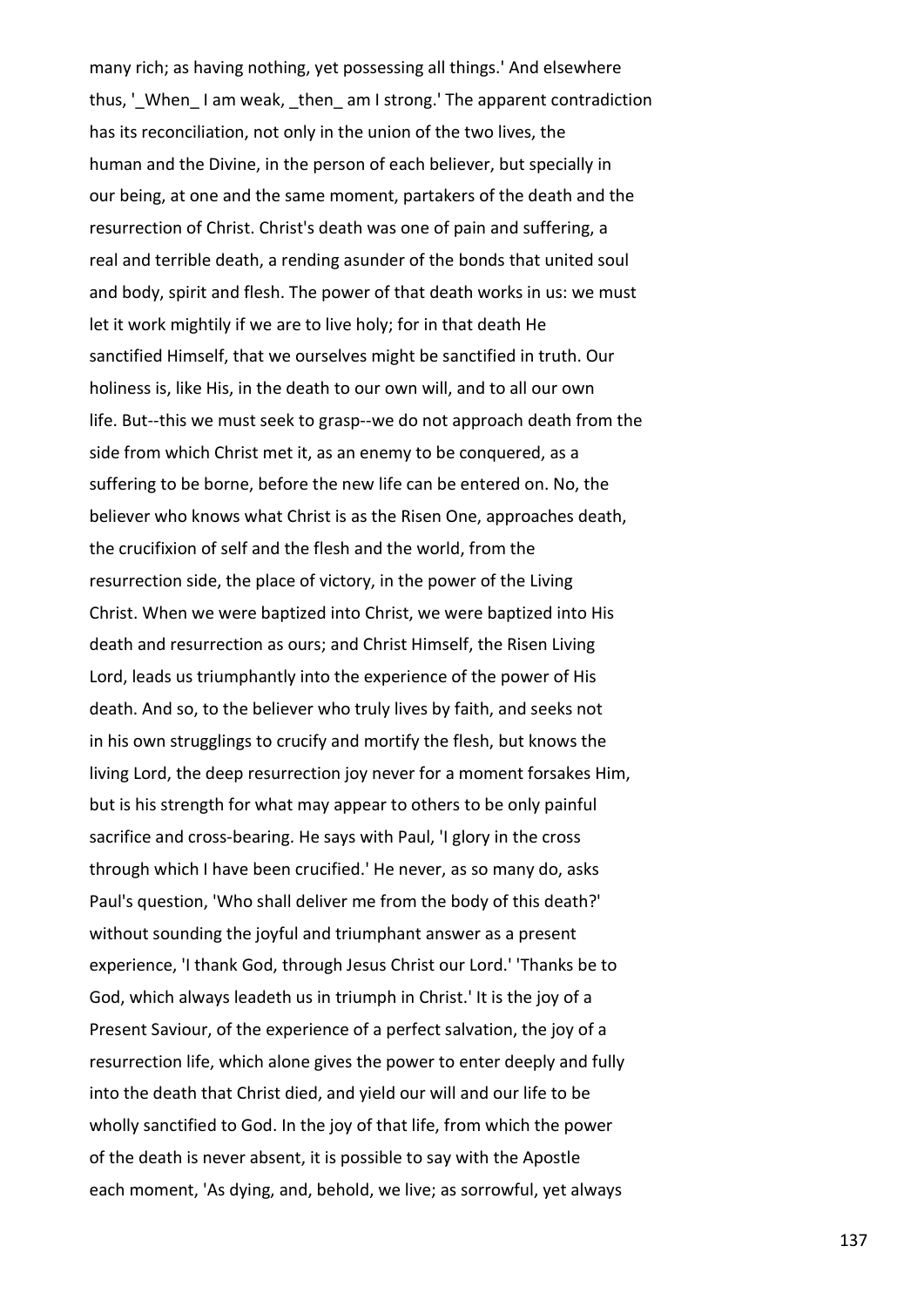rejoicing.'

Let us seek to learn the two lessons: Holiness is essential to true happiness; happiness essential to true holiness. Holiness is essential to true happiness.\_ If you would have joy, the fulness of joy, an abiding joy which nothing can take away, be holy as God is holy. Holiness is blessedness. Nothing can darken or interrupt our joy but sin. Whatever be our trial or temptation, the joy of Jesus of which Peter says, 'in whom ye now rejoice with joy unspeakable,' can more than compensate and outweigh. If we lose our joy, it must be sin. It may be an actual transgression, or an unconscious following of self or the world; it may be the stain on conscience of something doubtful, or it may be unbelief that would live by sight, and thinks more of itself and its joy than of the Lord alone: whatever it be, nothing can take away our joy but sin. If we would live lives of joy, assuring God and man and ourselves that our Lord is everything, is more than all to us, oh, let us be holy! Let us glory in Him who is our holiness: in His presence is fulness of joy. Let us live in the Kingdom which is joy in the Holy Ghost; the Spirit of holiness is the Spirit of joy, because He is the Spirit of God. It is the saints, God's holy ones, who will shout for joy.

And happiness is essential to true holiness. If you would be a holy Christian, you must be a happy Christian. Jesus was anointed by God with 'the oil of gladness,' that He might give us 'the oil of joy.' In all our efforts after holiness, the wheels will move heavily if there be not the oil of joy; this alone removes all strain and friction, and makes the onward progress easy and delightful. Study to understand the Divine worth of joy. It is the evidence of your being in the Father's presence, and dwelling in His love. It is the proof of your being consciously free from the law and the strain of the spirit of bondage. It is the token of your freedom from care and responsibility, because you are rejoicing in Christ Jesus as your Sanctification, your Keeper, and your Strength. It is the secret of spiritual health and strength, filling all your service with the childlike happy assurance that the Father asks nothing that He does not give strength for, and that He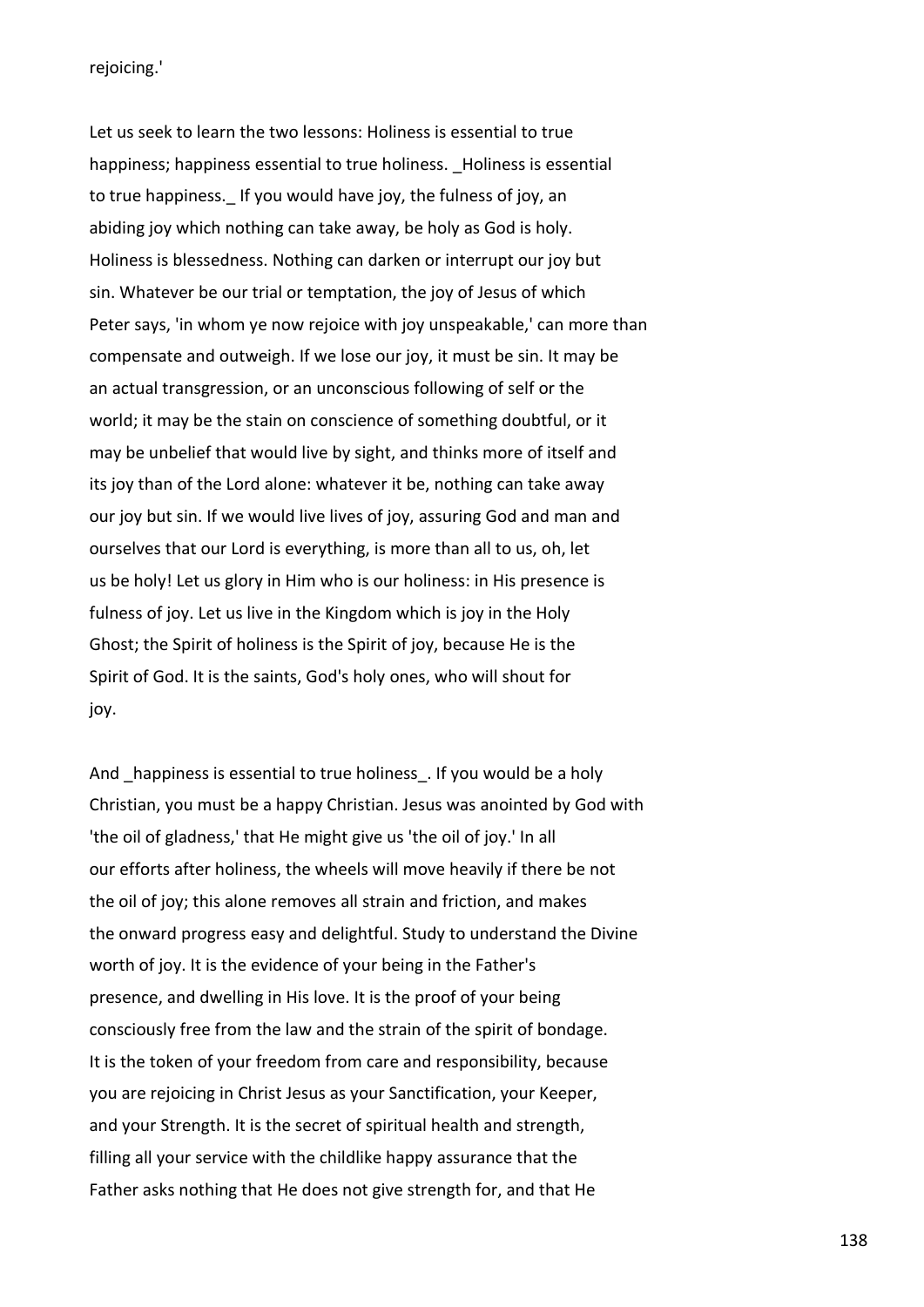accepts all that is done, however feebly, in this spirit. True happiness is always self-forgetful: it loses itself in the object of its joy. As the joy of the Holy Ghost fills us, and we rejoice in God the Holy One, through our Lord Jesus Christ, as we lose ourselves in the adoration and worship of the Thrice Holy, we become holy. This is, even here in the wilderness, 'the Highway of Holiness: the ransomed of the Lord shall come with singing; the redeemed shall walk there; everlasting joy shall be upon their heads; they shall obtain joy and gladness.'

Do all God's children understand this? that holiness is just another name, the true name, that God gives for happiness; that it is indeed unutterable blessedness to know that God does make us holy, that our holiness is in Christ, that Christ's Holy Spirit is within us. There is nothing so attractive as joy: have believers understood it that this is the joy of the Lord--to be holy? Or is not the idea of strain, and sacrifice, and sighing, of difficulty and distance so prominent, that the thought of being holy has hardly ever made the heart glad? If it has been so, let it be so no longer. 'Thou shalt glory in the Holy One of Israel:' let us claim this promise. Let the believing assurance that our Loving Father, and our Beloved Lord Jesus, and the Holy Spirit, who in dove-like gentleness rests within us, have engaged to do the work, and are doing it, fill us with gladness. Let us not seek our joy in what we see in ourselves of holiness: let us rejoice in the Holiness of God in Christ as ours; let us rejoice in the Holy One of Israel. So shall our joy be unspeakable and unceasing; so shall we give Him the glory.

BE YE HOLY, AS I AM HOLY.

Most Blessed God! I beseech Thee to reveal to me and to all Thy children the secret of rejoicing in Thee, the Holy One of Israel.

Thou seest how much of the service of Thine own dear children is still in the spirit of bondage, and how many have never yet believed that the Highway of Holiness is one on which they may walk with singing, and shall obtain joy and gladness. O Father! teach Thy children to rejoice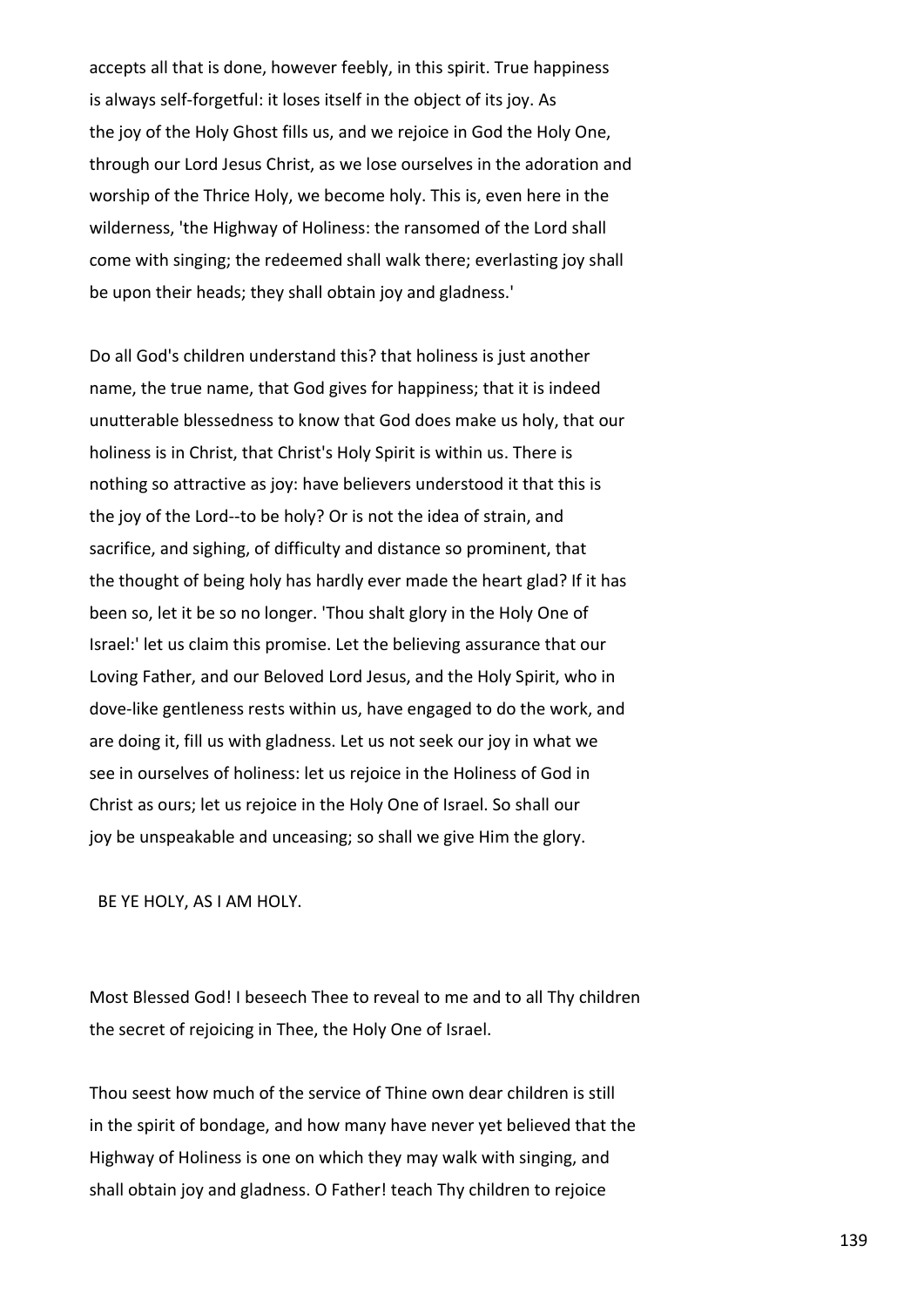in Thee.

I ask Thee especially to teach us that, in deep poverty of spirit, in humility and contrition and utter emptiness, in the consciousness that there is no holiness in us, we can sing all the day of Thy Holiness as ours, of Thy glory which Thou layest upon us, and which yet all the time is Thine alone. O Father! open wide to Thy children the blessed mystery of the Kingdom, even the faith which sees all in Christ and nothing in itself; which indeed has and rejoices in all in Him; which never has or rejoices in ought in itself.

Blessed God, in Thy Word Thou hast said, 'The meek shall increase their joy in the Lord, and the poor among men shall rejoice in the Holy One of Israel.' Oh, give us, by Thy Holy Spirit, in meekness and poverty of spirit, to live so in Christ, that His Holiness may be our ever-increasing joy, and that in Thyself, the Holy One of Israel, we may rejoice all the day. And may all see in us what blessedness it is to live as God's holy ones. Amen.

- 1. The great hindrance to joy in God is expecting to find something in ourselves to rejoice over. At the commencement of this pursuit of holiness we always expect to see a great change wrought in ourselves. As we are led deeper into what faith, and the faith-life is, we understand how, though we do not see the change as we expected, we may yet rejoice with joy unspeakable in what Jesus is. This is the secret of holiness.
- 2. Joy must be cultivated. To rejoice is a command more frequently given than we know. It is part of the obedience of faith, to rejoice when we do not feel like doing so. Faith rejoices and sings, because God is holy.
- 3. 'Filled with joy and the Holy Ghost,' 'The Kingdom is joy in the Holy Ghost.' The Holy Spirit, the Blessed Spirit of Jesus is within thee, a very fountain of living water, of joy and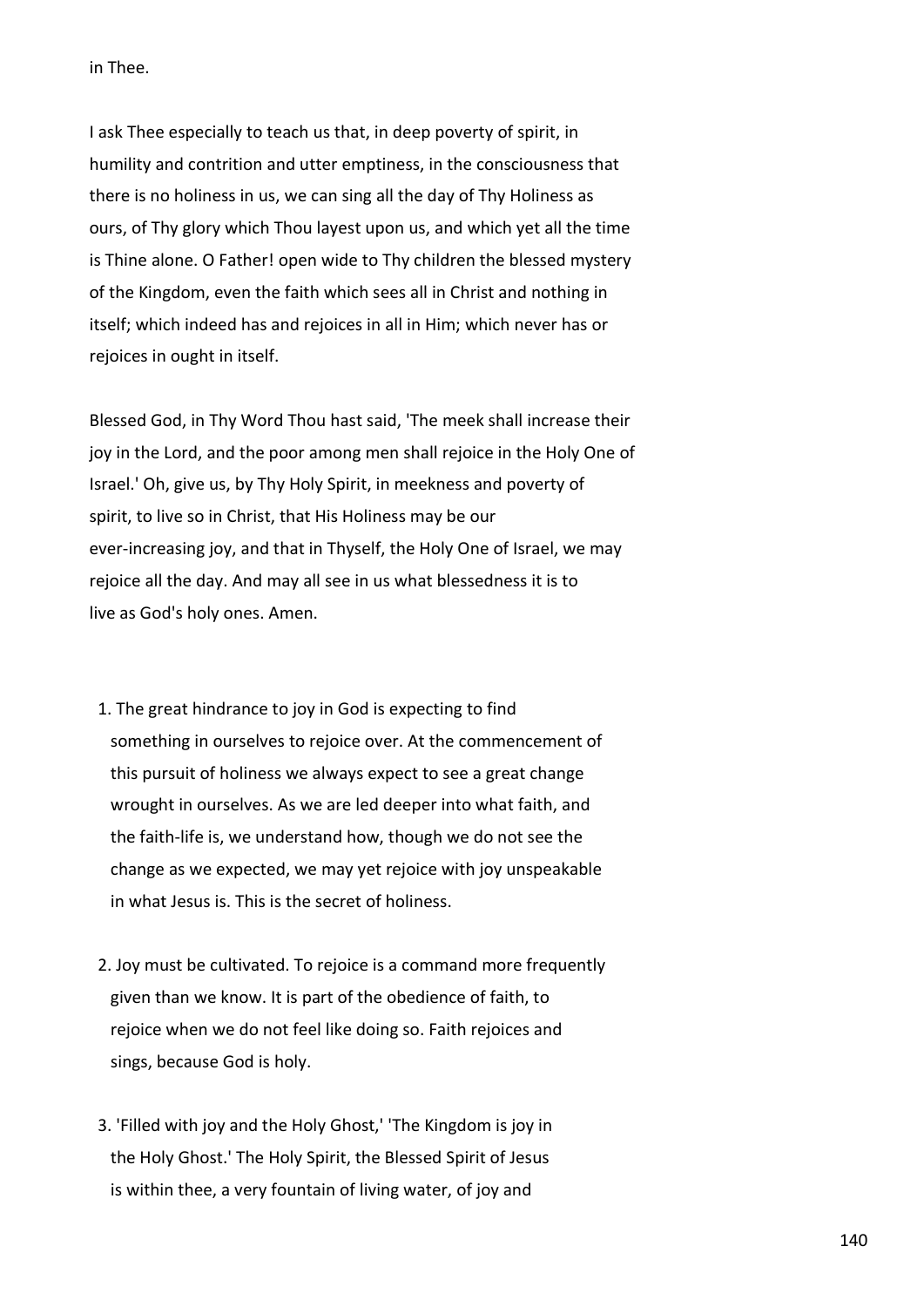gladness. Oh, seek to know Him, who dwells in thee, to work all that Jesus has for thee: He will be in thee the Spirit of faith and of joy.

 4. Love and joy ever keep company. Love, denying and forgetting itself for the brethren and the lost, living in them, finds the joy of God. 'The kingdom of God is joy in the Holy Ghost.'

Twenty-second Day.

HOLY IN CHRIST.

In Christ our Sanctification.

 'Of God are ye in Christ Jesus, who was made unto us wisdom from God, both righteousness and sanctification and redemption; that, according as it is written, He that glorieth, let him glory in the Lord.'--1 Cor. i. 30, 31.

These words lead us on now to the very centre of God's revelation of the way of holiness. We know the steps of the road leading hither. He is holy, and holiness is His. He makes holy by coming near. His presence is holiness. In Christ's life, the holiness that had only been revealed in symbol, and as a promise of good things to come, had really taken possession of a human will, and been made one with true human nature. In His death every obstacle had been removed that could prevent the transmission of that holy nature to us: Christ had truly become our sanctification. In the Holy Spirit the actual communication of that holiness took place. And now we want to understand what the work is the Holy Spirit does, and how He communicates this holy nature to us: what our relation is to Christ as our sanctification, and what the position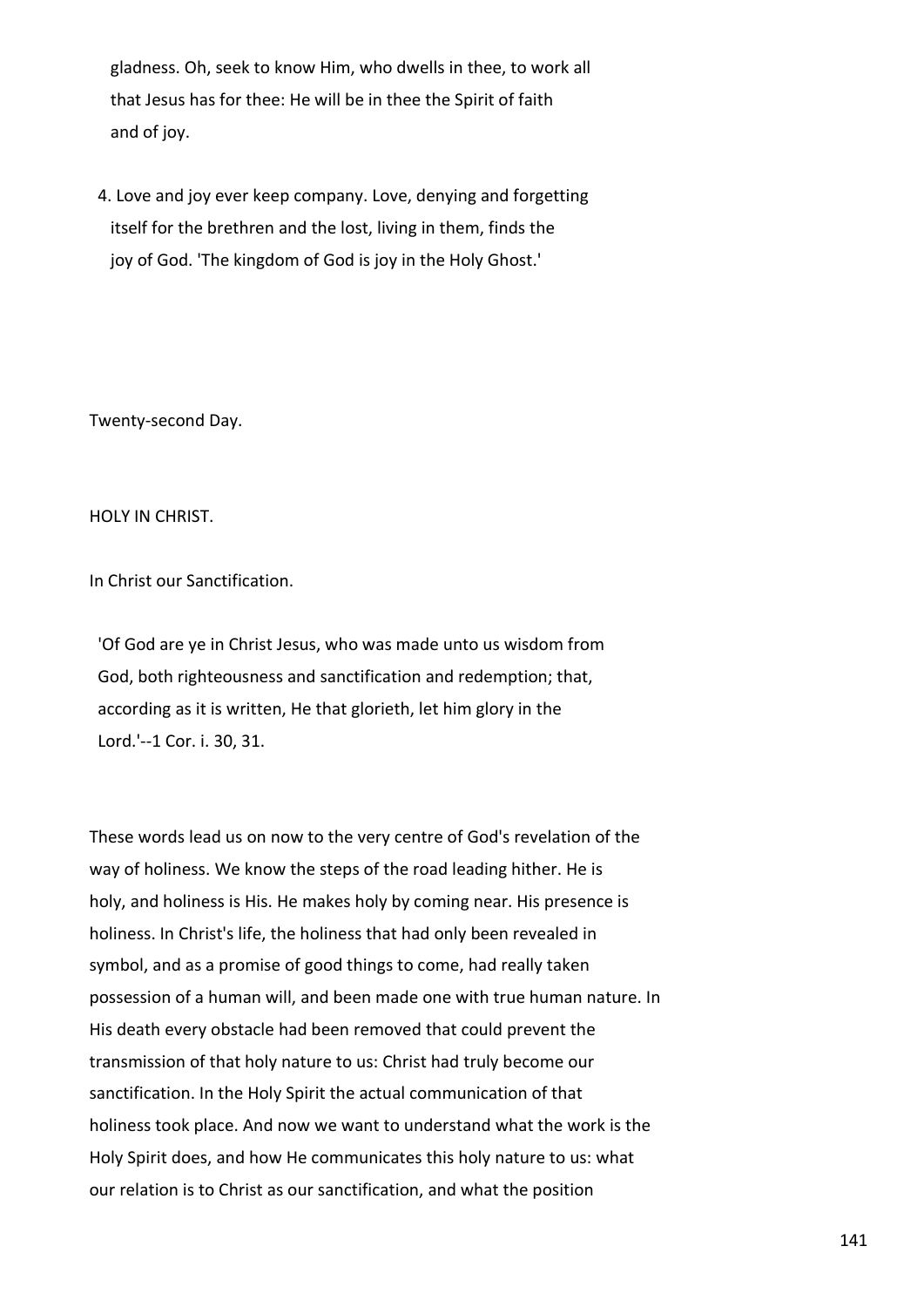we have to take up toward Him, that in its fulness and its power it may do its work for us.

The Divine answer to this question is, 'Of God are ye \_in Christ\_.' The one thing we need to apprehend is, what this our position and life in Christ is, and how that position and life may on our part be accepted and maintained. Of this we may be sure, that it is not something that is high and beyond our reach. There need be no exhausting effort or hopeless sighing, 'Who shall ascend into heaven, that is, to bring Christ down from above?' It is a life that is meant for the sinful and the weary, for the unworthy and the impotent. It is a life that is the gift of the Father's love, and that He Himself will reveal in each one who comes in childlike trust to Him. It is a life that is meant for our every-day life, that in every varying circumstance and situation will make and keep us holy.

'Of God are ye in Christ.' Ere our Blessed Lord left the world, He spake: Lo! I am with you alway, even to the end of the world. And it is written of Him: 'He that descended is the same that ascended far above all the heavens, that He might fill all things.' 'The Church is His body, the fulness of Him that filleth all in all.' In the Holy Spirit the Lord Jesus is with His people here on earth. Though unseen, and not in the flesh, His Personal Presence is as real on earth as when He walked with His disciples. In regeneration the believer is taken out of his old place 'in the flesh;' he is no longer in the flesh, but in the spirit (Rom. viii. 9); he is really and actually in Christ. The living Christ is around him by His holy Presence. Wherever and whatever he be, however ignorant of his position or however unfaithful to it, there he is in Christ. By an act of Divine and omnipotent grace, he has been planted into Christ, encircled on every side by the Power and the Love of Him who filleth all things, whose fulness specially dwells in His body here below, the Church.

And how can one who is longing to know Christ fully as his sanctification, come to live out what God means and has provided in this--'in Christ'? The first thing that must be remembered is that it is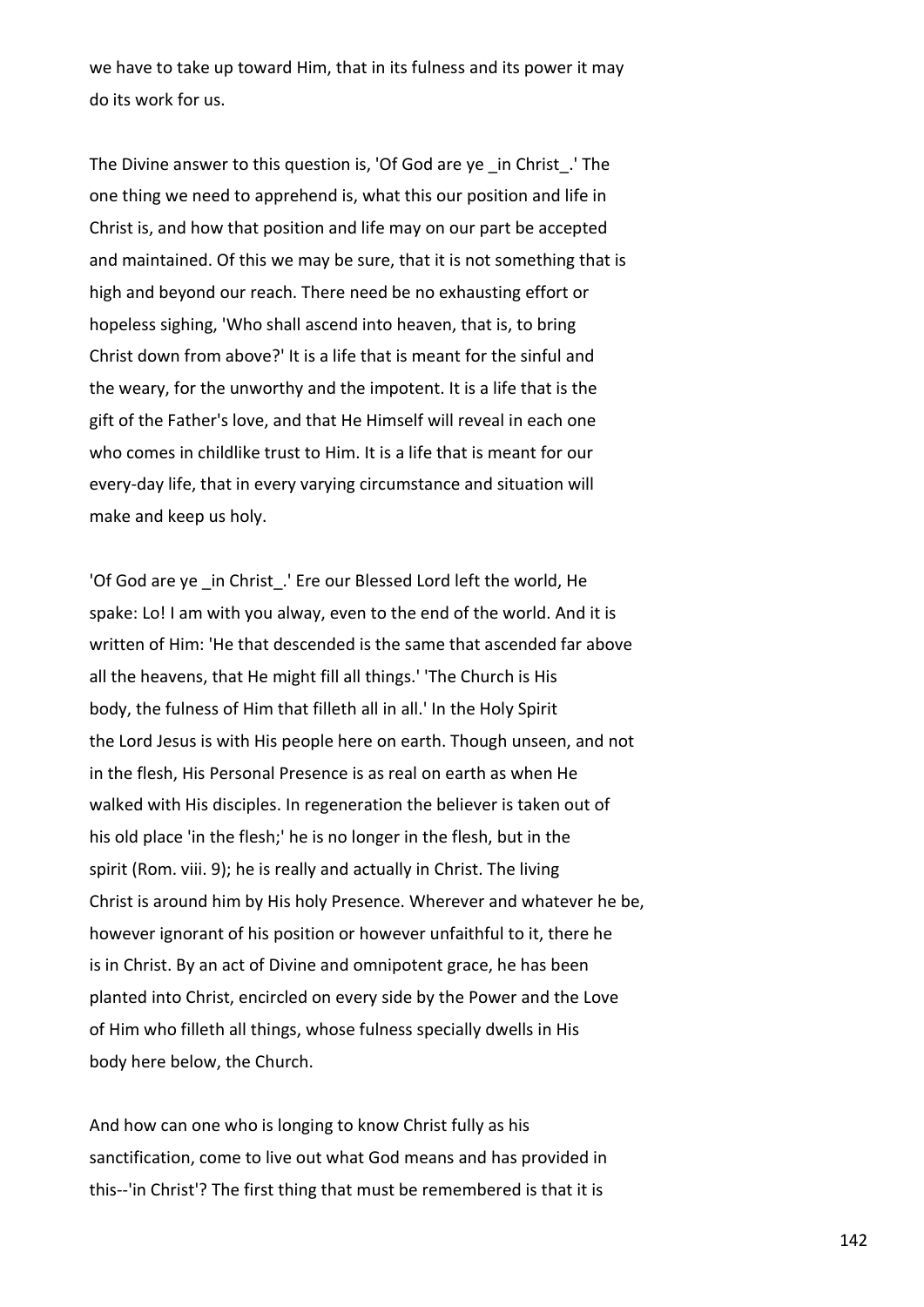a thing of faith and not of feeling. The promise of the indwelling and the quickening of the Holy One is to the humble and contrite. Just when I feel most deeply that I am not holy, and can do nothing to make myself holy, when I feel ashamed of myself, just then is the time to turn from self and very quietly to say: I am in Christ. Here He is all around me. Like the air that surrounds me, like the light that shines on me, here is my Lord Jesus with me in His hidden but Divine and most real presence. My faith must in quiet rest and trust bow before the Father, of whom and by whose Mighty Grace I am in Christ: He will reveal it to me with ever-growing clearness and power. He does it as I believe, and in believing open my whole soul to receive what is implied in it: the sense of sinfulness and unholiness must become the strength of my trust and dependence. In such faith I abide in Christ.

But because it is of faith, therefore it is of the Holy Spirit. Of God are ye in Christ. It is not as if God placed and planted us in Christ, and left it to us now to maintain the union. No, God is the Eternal One, the God of the everlasting life, who works every moment in a power that does not for one moment cease. What God gives, He continues with a never-ceasing giving. It is He who by the Holy Spirit makes this life in Christ a blessed reality in our consciousness. 'We have received the Spirit of God that we might know the things that are freely given us of God.' Faith is not only dependent on God for the gift it is to accept, but for the power to accept. Faith not only needs the Son as its filling and its food; it needs the Spirit as its power to receive and hold. And so the blessed possession of all that it means to be in Christ our sanctification comes as we learn to bow before God in believing prayer for the mighty workings of the Spirit, and in the deep childlike trust that He will reveal and glorify in us this Christ our sanctification in whom we are.

And how will the Spirit reveal this Christ in whom we are? It will specially be as the Living One, the Personal Friend and Master. Christ is not only our Example and our Ideal. His life is not only an atmosphere and an inspiration, as we speak of a man who mightily influences us by his writings. Christ is not only a treasury and a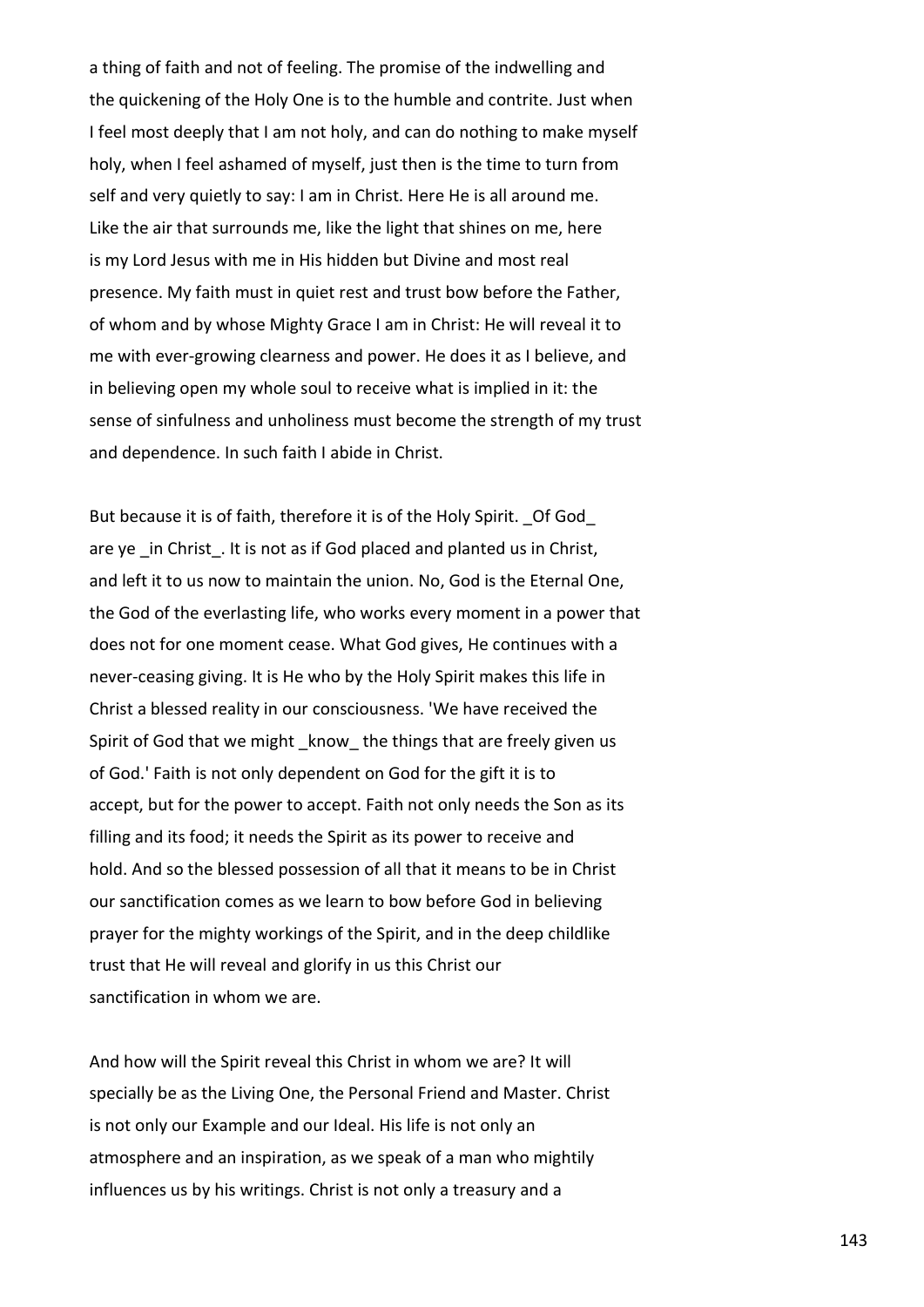fulness of grace and power, into which the Spirit is to lead us. But Christ is the Living Saviour, with a heart that beats with a love that is most tenderly human, and yet Divine. It is in this love He comes near, and into this love He receives us, when the Father plants us into Him. In the power of a personal love He wishes to exercise influence, and to attach us to Himself. In that love of His we have the guarantee that His Holiness will enter us; in that love the great power by which it enters. As the Spirit reveals to us where we are dwelling, in Christ and His love, and that this Christ is a living Lord and Saviour, there wakens within us the enthusiasm of a personal attachment, and the devotion of a loving allegiance, that make us wholly His. And it becomes possible for us to believe that we can be holy: we feel sure that in the path of holiness we can go from strength to strength.

Such believing insight into our relation to Christ as being in Him, and such personal attachment to Him who has received us into His love and keeps us abiding there, becomes the spring of a new obedience. The will of God comes to us in the light of Christ's life and His love--each command first fulfilled by Him, and then passed on to us as the sure and most blessed help to more perfect fellowship with the Father and His Holiness. Christ becomes Lord and King in the soul, in the power of the Holy Spirit, guiding the will into all the perfect will of God, and proving Himself to be its sanctification, as He crowns its obedience with ever larger inflow of the Presence and the Holiness of God.

Is there any dear child of God at all disposed to lose heart as he thinks of what manner of man he ought to be in all holy living, let me call him to take courage. Could God have devised anything more wonderful or beautiful for such sinful, impotent creatures? Just think, Christ, God's own Son, made to be sanctification to you. The Mighty, Loving, Holy Christ, sanctified through suffering that He might have sympathy with you, given to make you holy. What more could you desire? Yes, there is more: '\_Of God you are in Him.\_' Whether you understand it or not, however feebly you realize it, there it is, a thing most Divinely true and real. You are in Christ, by an act of God's own Mighty Power. And there, in Christ, God Himself longs to establish and confirm you to the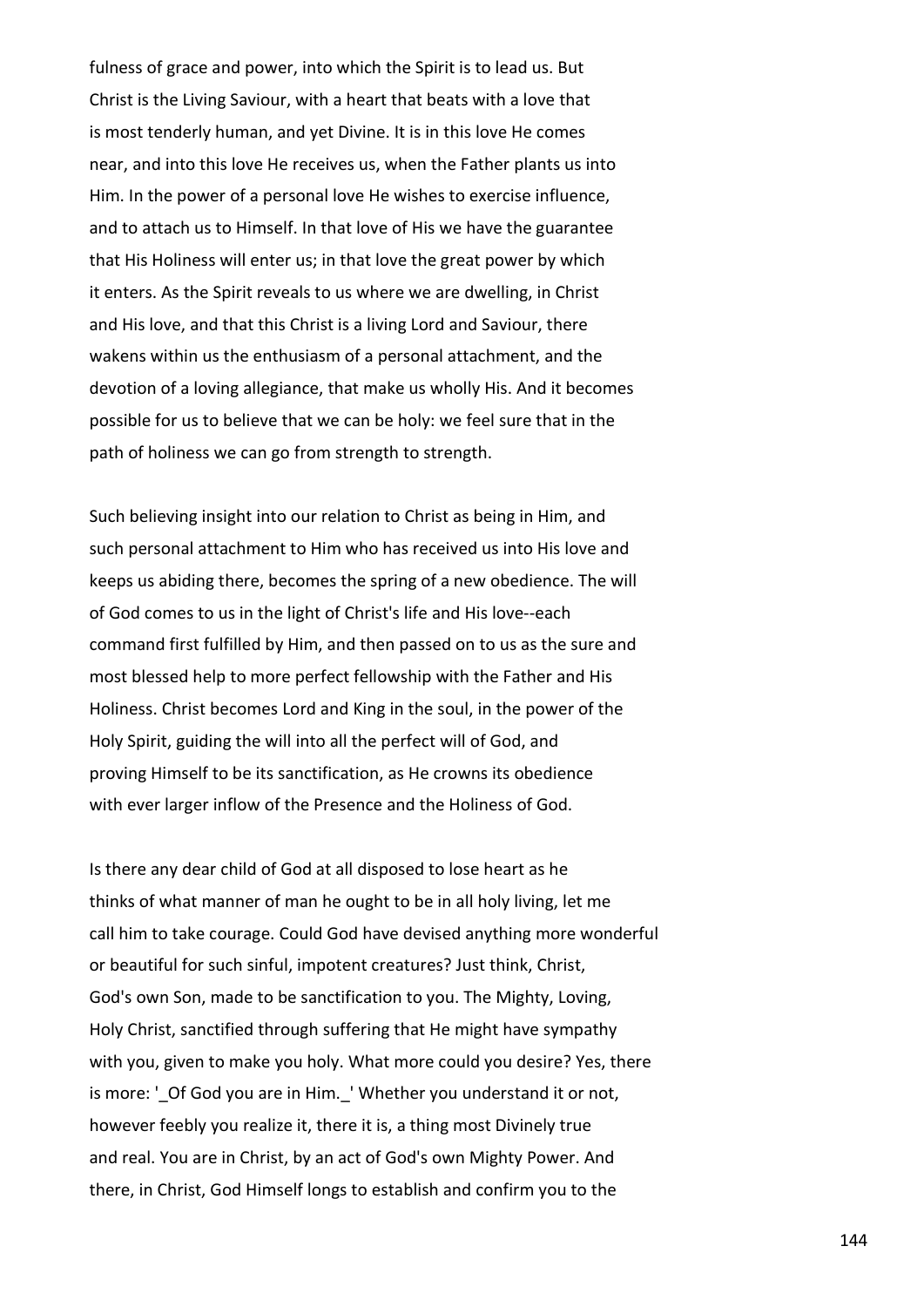end. And you have, greatest wonder of all, the Holy Spirit within you to teach you to know, and believe, and receive, all that there is in Christ for you. And if you will but confess that there is in you no wisdom or power for holiness, none at all, and allow Christ, 'the Wisdom of God and the Power of God,' by the Holy Spirit within you, to lead you on, and prove how completely, how faithfully, how mightily, He can be your sanctification, He will do it most gloriously.

O my brother! come and consent more fully to God's way of holiness. Let Christ be your sanctification. Not a distant Christ to whom you look, but a Christ very near, all around you, in whom you are. Not a Christ after the flesh, a Christ of the past, but a present Christ in the power of the Holy Ghost. Not a Christ whom you can know by your wisdom, but the Christ of God, who is a Spirit, and whom the Spirit within you, as you die to the flesh and self, will reveal in power. Not a Christ such as your little thoughts can frame a conception of, but a Christ according to the greatness of the heart and the love of God. Oh, come and accept this Christ, and rejoice in Him! Be content now to leave all your feebleness, and foolishness, and faithlessness to Him, in the quiet confidence that He will do for you more than you can think. And so let it henceforth be, as it is written, He that glorieth, let him glory in the Lord.

BE YE HOLY, AS I AM HOLY.

Most Blessed Father! I bow in speechless adoration before the holy mystery of Thy Divine Love....

Oh, forgive me, that I have known and believed it so little as it is worthy of being known and believed.

Accept my praise for what I have seen and tasted of its Divine blessedness. Accept, Lord God! of the praise of a glad and loving heart that only knows that it never can praise Thee aright.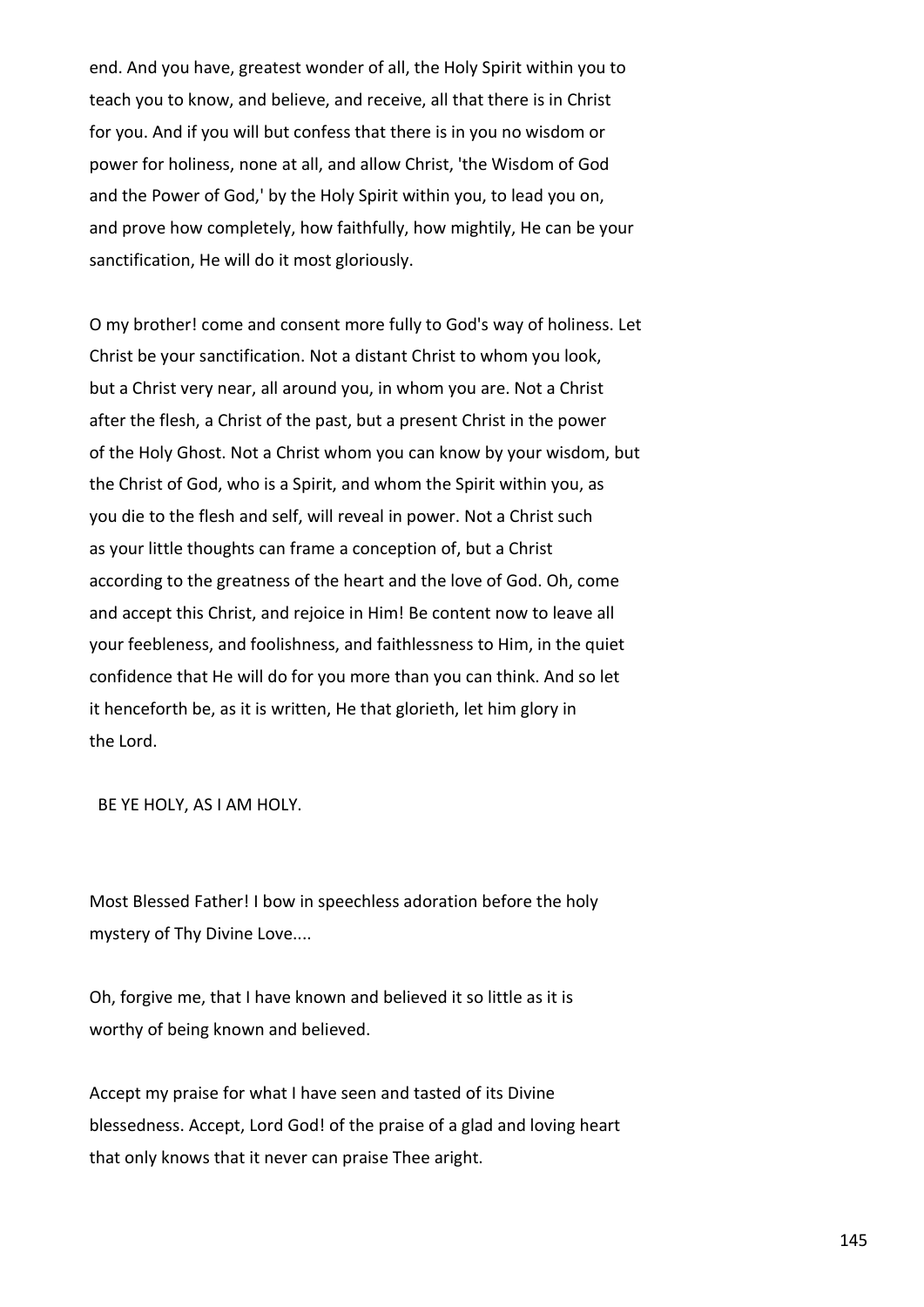And hear my prayer, O my Father! that in the power of Thy Holy Spirit, who dwells in me, I may each day accept and live out fully what Thou hast given me in Christ my sanctification. May the unsearchable riches there are in Him be the daily supply for my every need. May His Holiness, His delight in Thy will, indeed become mine. Teach me, above all, how this can most surely be, because I am, through the work of Thine Almighty Quickening Power, in Him, kept there by Thyself. My Father! my faith cries out: I can be holy, blessed be my Lord Jesus!

In this faith I yield myself to Thee, Lord Jesus, my King and Master, to do Thy will alone. In everything I do, great or small, I would act as one sanctified in Jesus, united to God's will in Him. It is Thou alone canst teach me to do this, canst give me strength to perform it. But I trust in Thee--art Thou not Christ my sanctification? Blessed Lord! I do trust Thee. Amen.

- 1. Christ, as He lived and died on earth, is our sanctification. His life, the Spirit of His life, is what constitutes our holiness. To be in perfect harmony with Christ, to have His mind, is to be holy.
- 2. Christ's Holiness had two sides. God sanctified Him by His Spirit: Christ sanctified Himself by following the leading of the Spirit, by giving up His will to God in everything. So God has made us holy in Christ; and so we follow after and perfect holiness by yielding ourselves to God's Spirit, by giving up our will and living in the will of God.
- 3. It is well that we take in every aspect of what God has revealed of holiness in His word. But let us never weary ourselves by seeking to grasp all completely. Let us even return to the simplicity that is in Jesus. To bow at His feet, to believe that He knows all we need, and has it all, and loves to give it all, is rest. And holiness is resting in Jesus the rest of God. Let all our thoughts be gathered up into this one: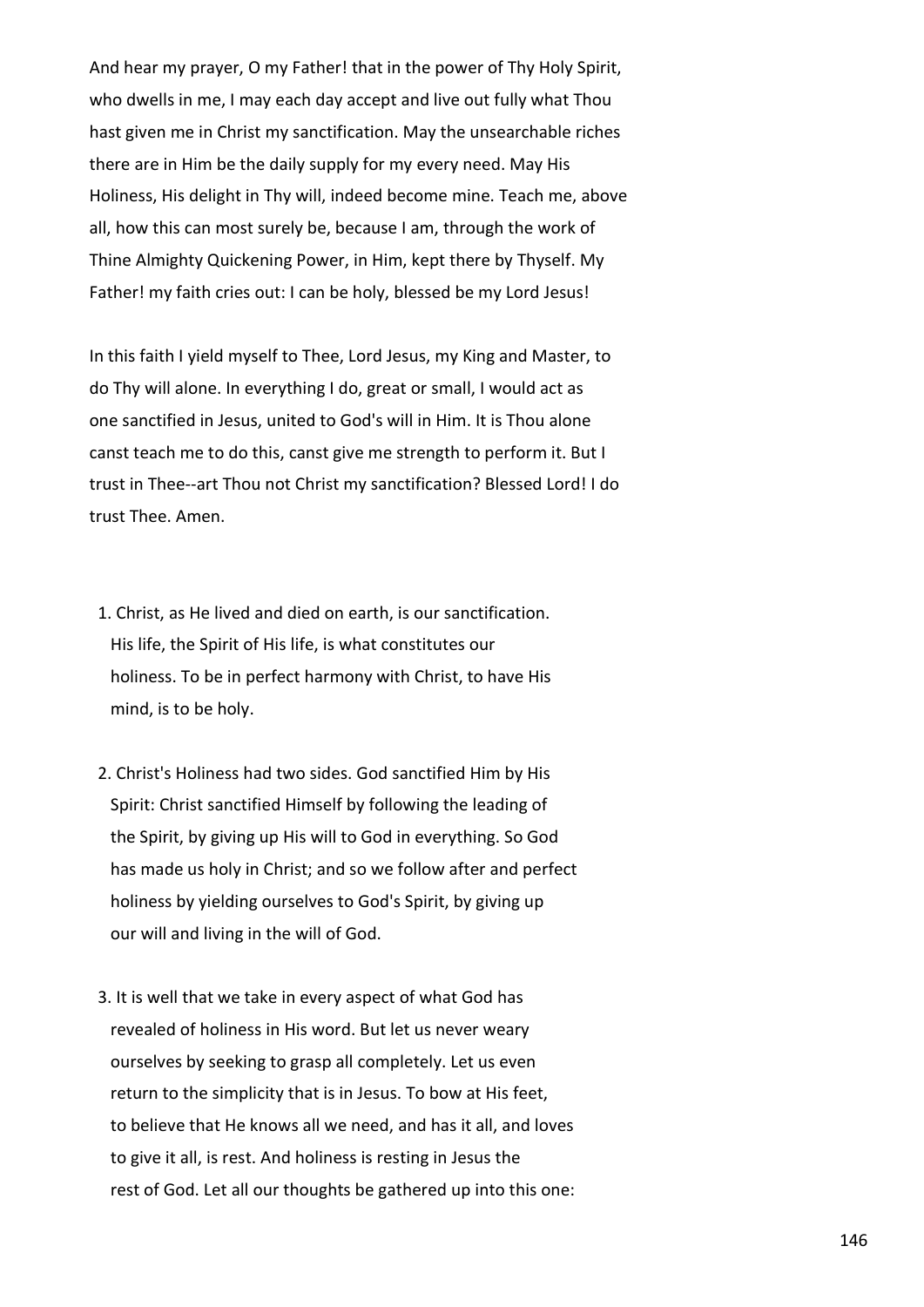Jesus, Blessed Jesus.

 4. This holy life in Christ is for to-day, when you read this. For to-day He is made of God unto you sanctification: to-day He will indeed be your holiness. Believe in Him for it; trust Him, praise Him. And remember: \_you are in Him\_.

Twenty-third Day.

HOLY IN CHRIST.

Holiness and the Body.

 'The temple of God is \_holy\_, which temple ye are. \_The body\_ is for the Lord, and the Lord for the body. Know ye not that your body is the temple of the Holy Ghost which is in you; therefore glorify God in your body. '--1 Cor. iii. 16, vi. 13, 19.

 'She that is unmarried is careful for the things of the Lord, that she may be holy both in body and spirit.'--1 Cor. vii. 34.

'Present your bodies a living sacrifice, holy, acceptable to God.'--Rom. xii. 1.

Coming into the world, our Blessed Lord spake: ' A body didst Thou prepare for me; lo, I come to do Thy will, O God.' Leaving this world again, it was in His own \_body\_that He bore our sins upon the tree. So it was in the body, no less than in soul and spirit, that He did the will of God. And therefore it is said, 'By which will we have been sanctified through the offering of the body of Jesus Christ once for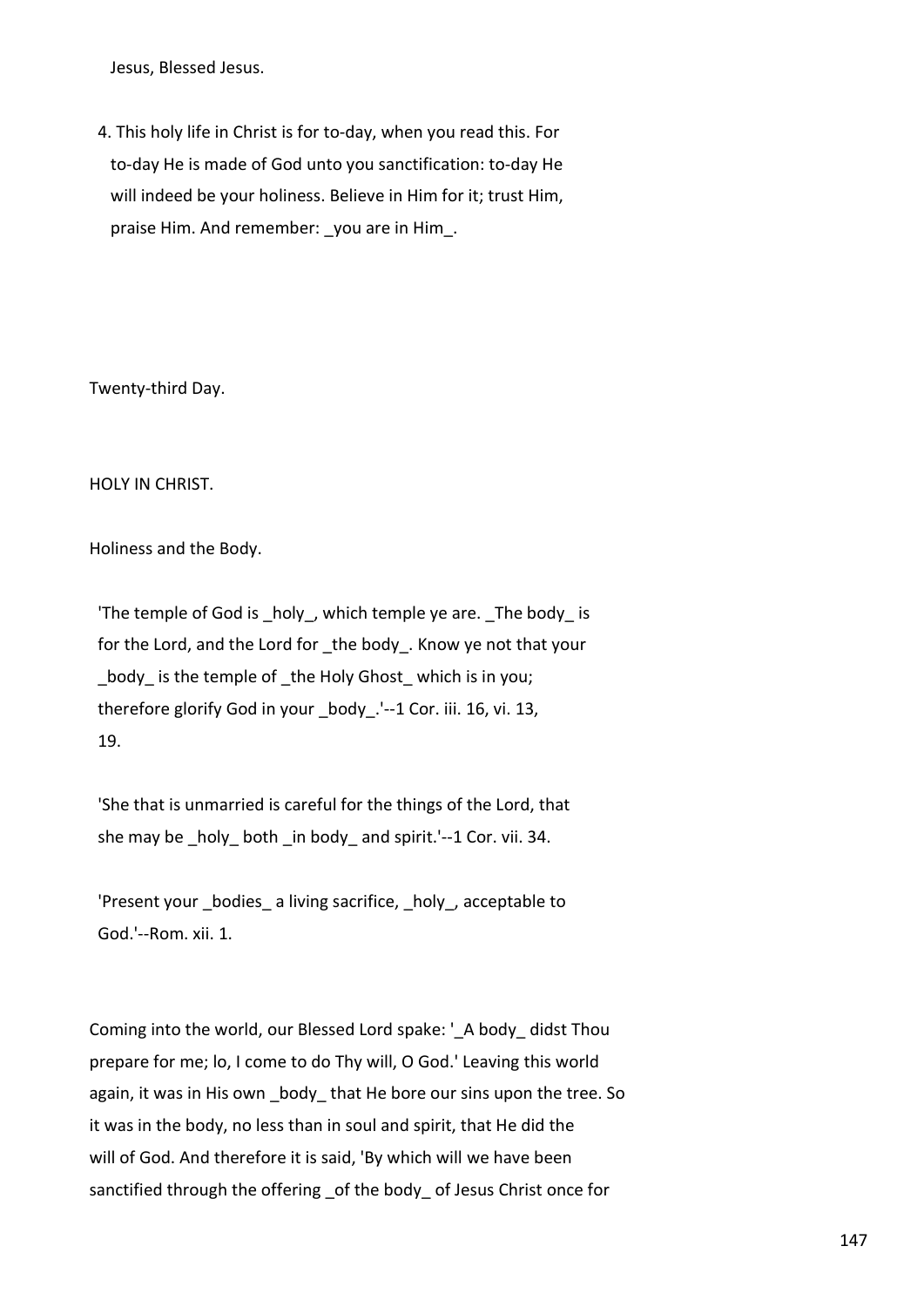When praying for the Thessalonians and their sanctification, Paul says, 'And the God of peace Himself sanctify you wholly; and may your spirit and soul and body be preserved entire, without blame, at the coming of our Lord Jesus Christ.' Of himself he had spoken as 'always bearing about in the body the dying of Jesus, that the life also of Jesus may be manifested in our body. For we which live are always delivered unto death for Jesus' sake, that the life also of Jesus may be manifested in our mortal flesh\_.' His earnest expectation and hope was, 'that Christ be magnified in my body, whether by life or by death.' The relation between body and spirit is so intimate, the power of sin in the spirit comes so much through the body, the body is so distinctly the object both of Christ's redemption and the Holy Spirit's renewal, that our study of holiness will be seriously defective if we do not take in the teaching of Scripture on holiness in the body.

It has been well said that the body is, to the soul and spirit dwelling and acting within it, like the walls of the city. Through them the enemy enters in. In time of war, everything yields to the defence of the walls. It is often because the believer does not know the importance of keeping the walls defended, keeping the body sanctified, that he fails in having the soul and spirit preserved blameless. Or it is because he does not understand that the guarding and sanctifying of the body in all its parts must be as distinctly a work of faith, and as directly through the mighty power of Jesus and the indwelling of the Spirit, as the renewing of the inner life, that progress in holiness is so feeble. The rule of the city we entrust to Jesus: but the defence of the walls we keep in our own hands; the King does not keep us as we expected, and we cannot discover the secret of failure. It is the God of peace Himself, who sanctifies wholly, who must preserve spirit and soul and body entire and without blame. The tabernacle with its wood, the temple with its stone, were as holy as all included within their walls: God's holy ones need the body to be holy.

To realize the full meaning of this, let us remember how it was through

all.'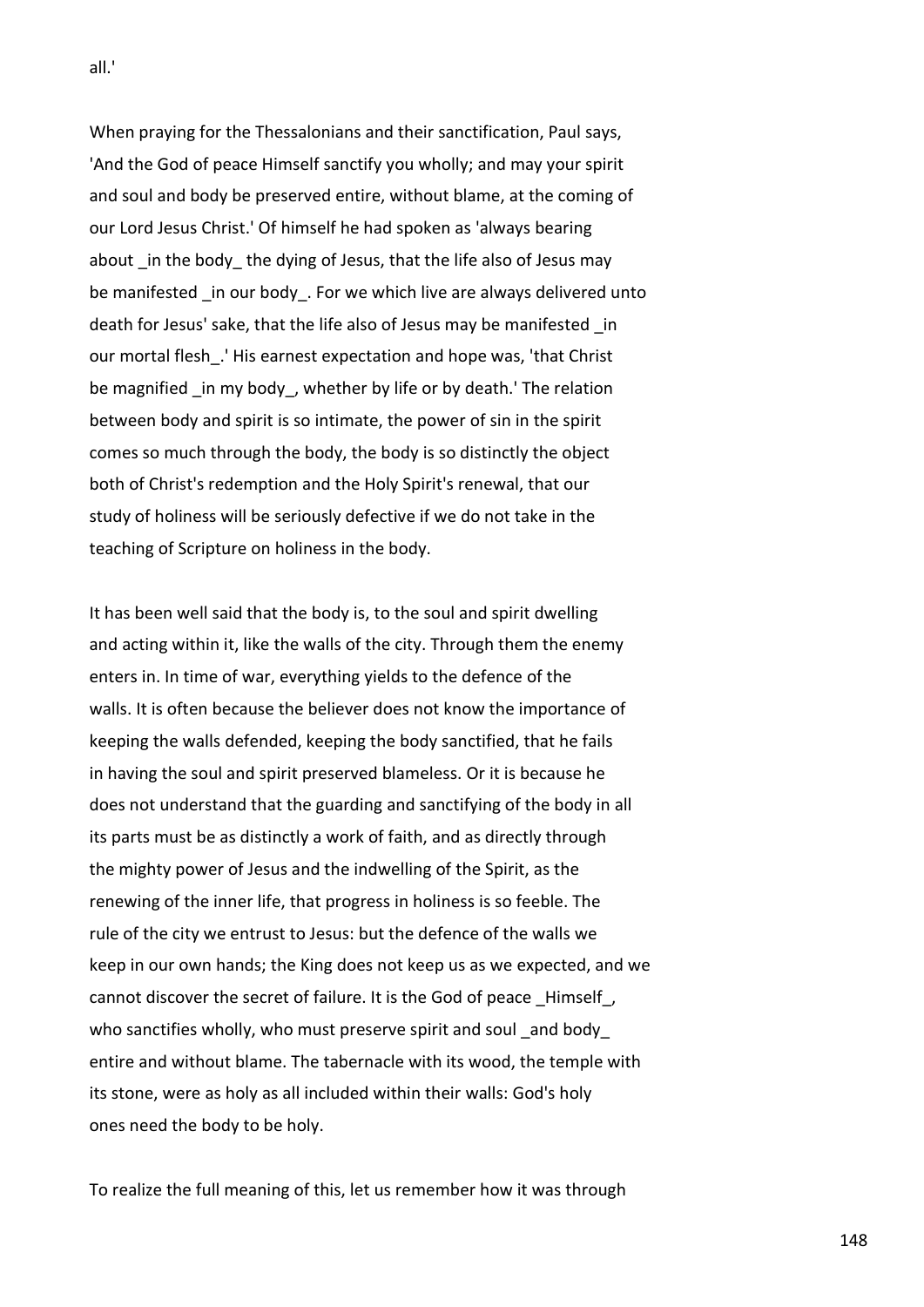the body sin entered. 'The woman saw that the tree was good for food,' this was the temptation in the flesh; through this the soul was reached, 'it was a delight to the eyes;' through the soul it then passed into the spirit, 'and to be desired to make one wise.' In John's description of what is in the world (1 John ii. 15), we find the same threefold division, 'the lust of the flesh, the lust of the eyes, and the pride of life.' And the three temptations of Jesus by Satan correspond exactly: he first sought to reach Him through the body, in the suggestion to satisfy His hunger by making bread; the second (see Luke iv.) appealed to the soul, in the vision of the kingdoms of this world and their glory; the third to the spirit, in the call to assert and prove His Divine Sonship by casting Himself down. Even to the Son of God the first temptation came, as to Adam and all in the world, as lust of the flesh, the desire to gratify the natural and lawful appetite of hunger. We cannot note too carefully that it was on a question of eating what appeared good for food that man's first sin was committed, and that that same question of eating to satisfy hunger was the battleground on which the Redeemer's first encounter with Satan took place. It is on the question of eating and drinking what is good and lawful that more Christians than are aware of it are foiled by Satan. To have every appetite of the body under the rule and regulation of the Holy Spirit appears to some needless, to others too difficult. And yet it must be, if the body is to be holy, as God's temple, and we are to glorify Him in our body and our spirit. The first approaches of sin are made through the body: in the body the complete victory will be gained.

What Scripture teaches as to the intimacy of the connection between the body and spirit, physiology confirms. What appear at first merely physical transgressions leave a stain and have a degrading influence on the soul, and through it drag down the spirit. And on the other side, spiritual sins, sins of thought and imagination and disposition, pass through the soul into the body, fix themselves in the nervous constitution, and express themselves even in the countenance and the habits or tendencies of the body. Sin must be combated not only in the region of the spirit: if we are to perfect holiness, we must cleanse ourselves from all defilement of flesh and spirit. 'If through the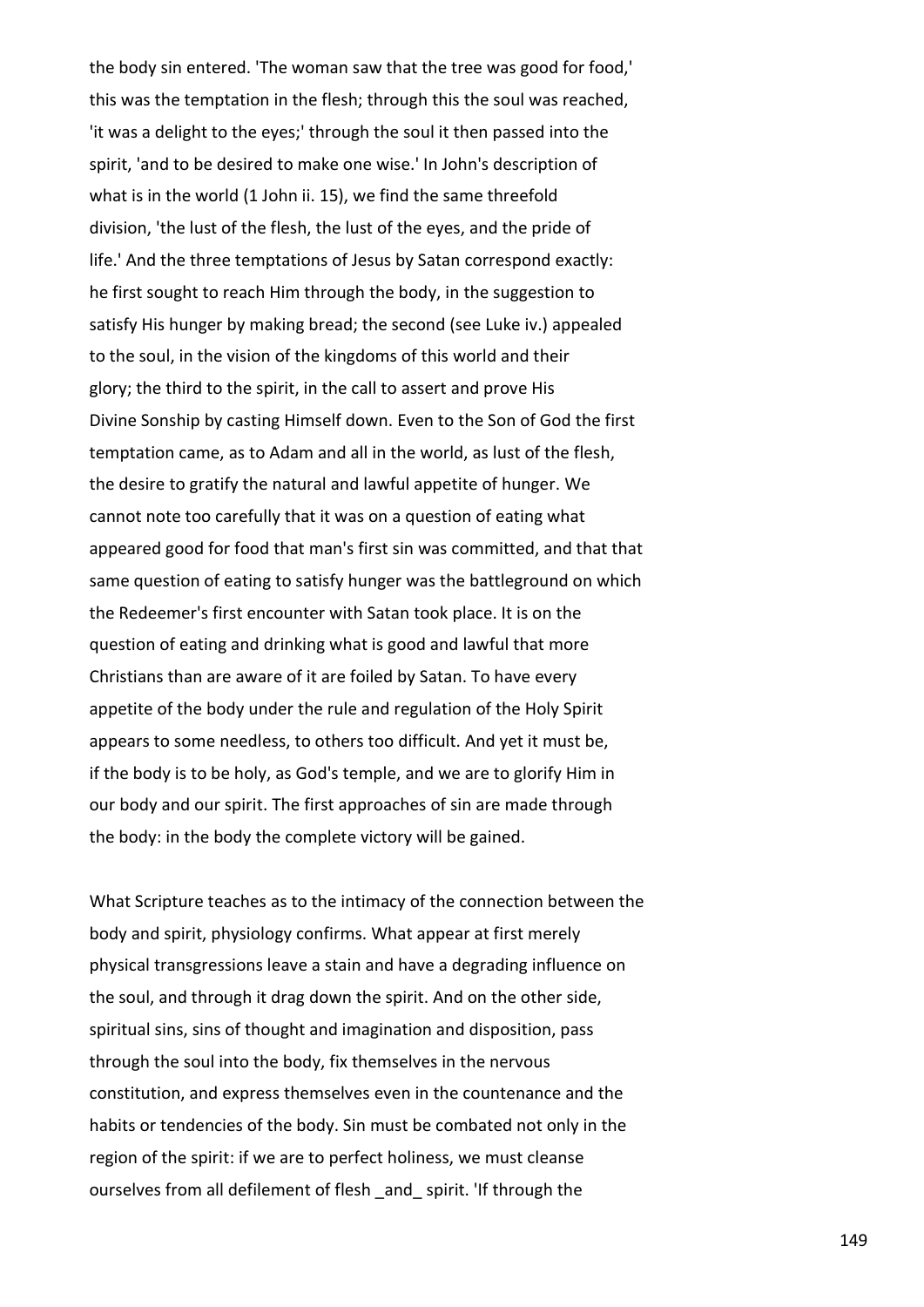Spirit ye do make dead the deeds of the body, ye shall live.' If we are indeed to be cleansed from sin and made holy unto God, the body, as the outworks, must very specially be secured from the power of Satan and of sin.

And how is this to be done? God has made very special provision for this. Holy Scripture speaks so explicitly of the Holy Spirit, the Spirit that communicates holiness, in connection with the body. At first sight it looks as if the word, your bodies, were simply used as equivalent to, your persons, yourselves. But as the deeper insight into the power of sin in the body, and the need of a deliverance specially there, quickens our perception, we see what is meant by the body being the temple of the Holy Spirit. We notice how very specially it is of sins in the body that Paul speaks as defiling God's holy temple; and how it is through the power of the Holy Ghost in the body that he would have us glorify God. 'Know ye not that your body is the temple of the Holy Ghost: glorify God therefore, in the power of the Holy Spirit, in \_your body\_.' The Holy Spirit must not only exercise a restraining and regulating influence on the appetites of the body and their gratification, so that they be in moderation and temperance,--this is only the negative side,--but there must be a positively spiritual element, making the exercise of natural functions a service of holy joy and liberty to the glory of God; no longer a threatened hindrance to the life of obedience and fellowship, but a means of grace, a real help to the spiritual life. It is only in a body that is full of the holy life, very entirely possessed of God's Spirit, that this will be the case.

And how can this be obtained? In the true Christian life, self-denial is the path to enjoyment, renunciation to possession, death to life. As long as there is ought that we think we have liberty and power to use or enjoy aright, if we but do so in moderation, we have not yet seen or confessed our own unholiness, or the need of the entire renewing of the Holy Spirit. It is not enough to say, 'Every creature of God is good, if it be received with thanksgiving;' we must remember the addition, 'for it is sanctified by the word and by prayer.' This sanctifying of every creature and its use is a thing as real and solemn as the sanctifying of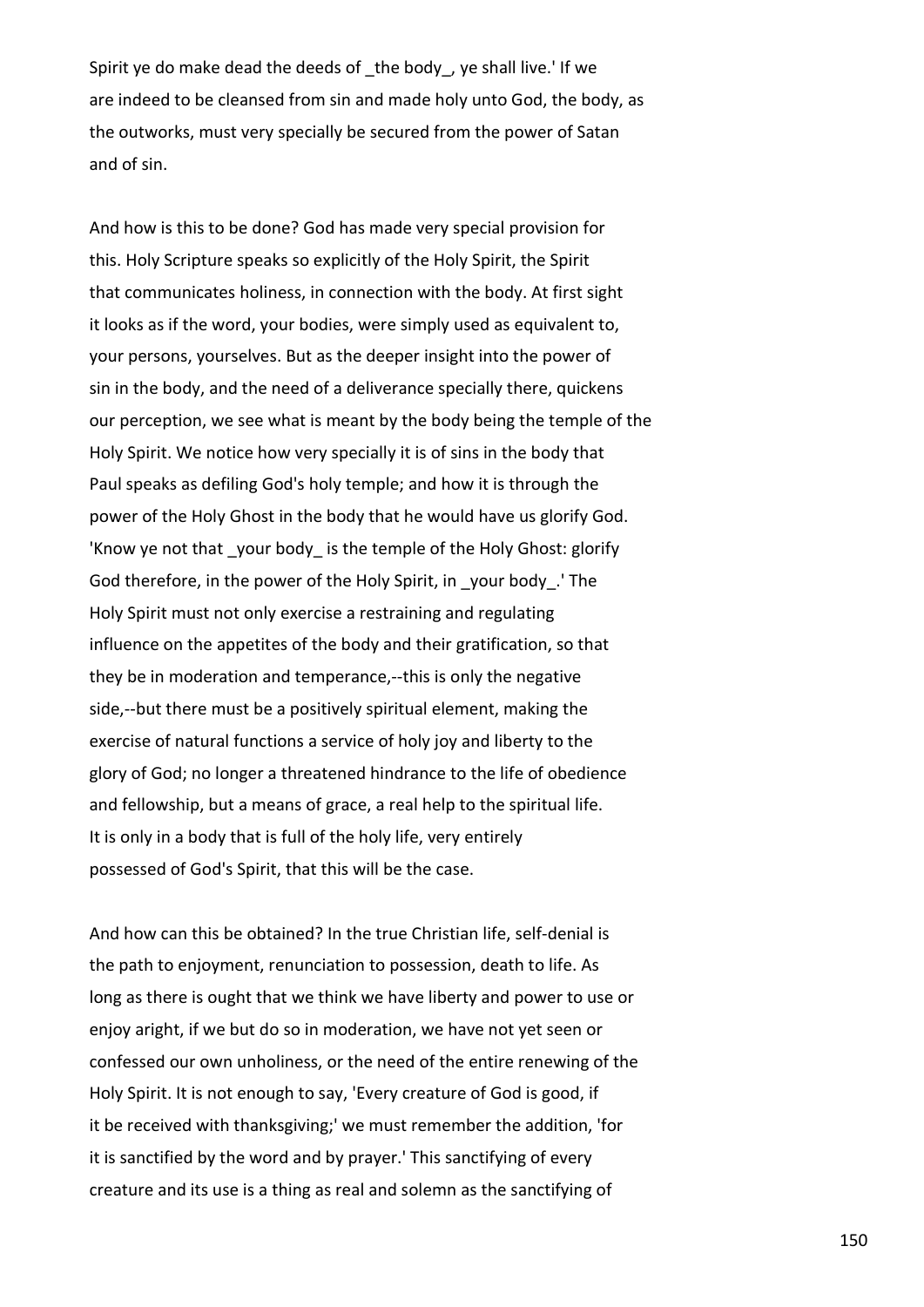ourselves. And this will only be where, if need be, we sacrifice the gift and the liberty to use it, until God gives us the power truly to use it to His glory alone. Of one of the most sacred of Divine institutions, marriage, Paul, who so denounces those who would forbid to marry, says distinctly that there may be cases in which a voluntary celibacy may be the surest and acceptable way of being 'holy both in body and spirit.' When to be holy as God is holy indeed becomes the great desire and aim of life, everything will be cherished or given up as it promotes the chief end. The actual and active presence of the Holy Spirit in the life of the body will be the fire that is kept burning continually on the altar.

And how is this to be attained? Of the body as of the spirit it is God, God in Christ, who is our Keeper and our Sanctifier. The guarding of the walls of the city must be entrusted to Him who rules within. 'I am persuaded that He is able to guard my deposit,' to keep that which I have committed to Him, must become as definitely true of the body, and of each of its functions of which we are conscious that it is the occasion of doubt or of stumbling, as it has been of the soul we entrusted to Him for salvation. A fixed deposit in a bank is money given away out of my hands to be kept there: the body or any part of it that needs to be made holy must be a deposit with Jesus. Faith must trust His acceptance and guarding of it; prayer and praise must daily afresh renew the assurance, must confirm the committal of the deposit, and maintain the fellowship with Jesus. Abiding thus in Him and His Holiness, we shall receive, in a life of trust and joy, the power to prove, even in the body, how fully and wholly we are in Him who is made unto us sanctification, how real and true the Holiness of God is in His people.

BE YE HOLY, AS I AM HOLY.

Blessed Lord! who art my sanctification, I come to Thee now with a very special request. O Thou who didst in Thine own body bear our sins on the tree, and of whom it is written, 'We have been sanctified through the offering of the body of Jesus Christ once for all,' be pleased to reveal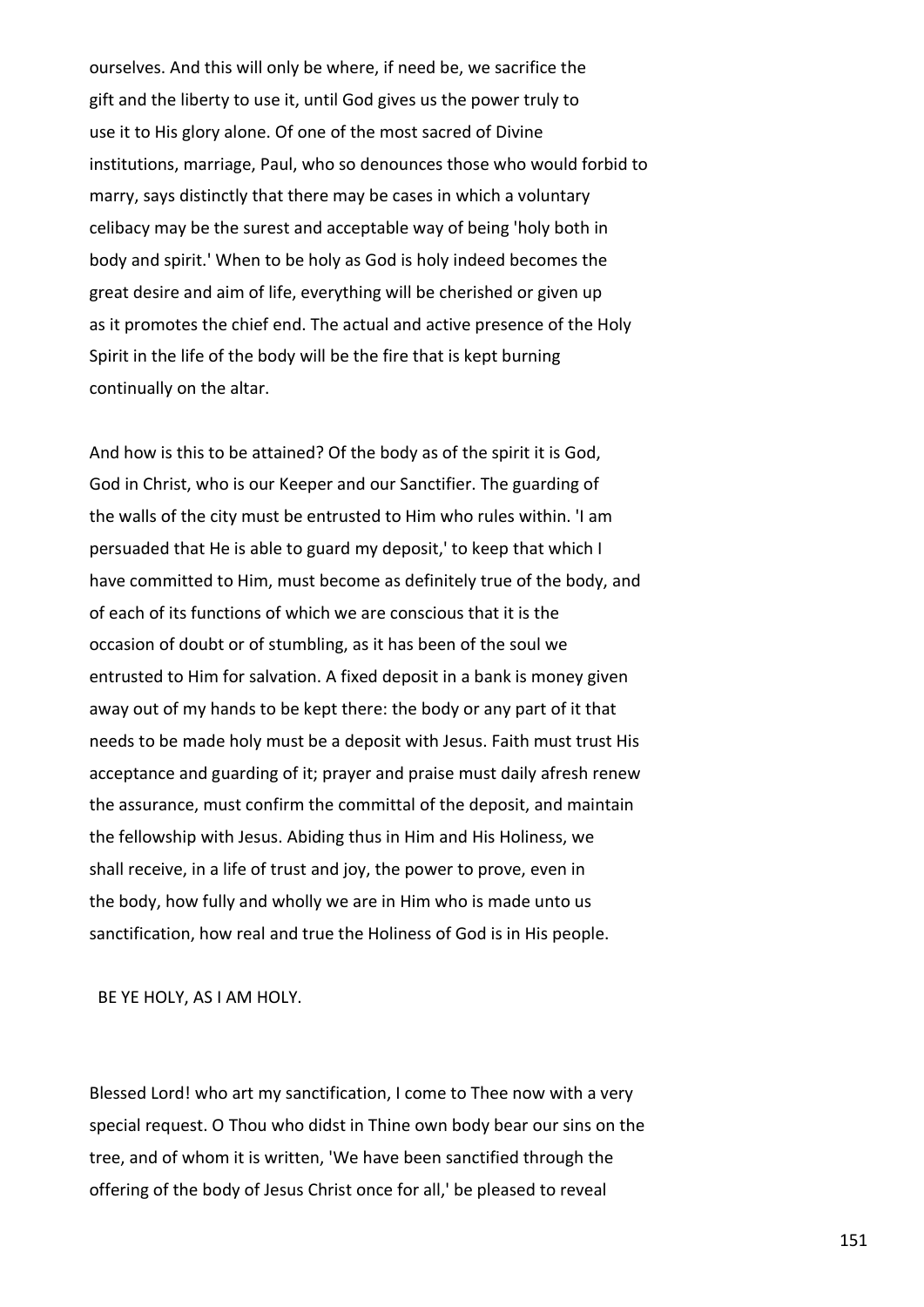to me how my body may to the full experience the power of Thy wonderful redemption. I do desire in soul and body to be holy to the Lord.

Lord! I have too little understood that my body is the temple of the Holy Ghost, that there is nothing in it that can be matter of indifference, that its every state and function is to be holiness to the Lord. And where I saw that this should be so, I have still sought myself to guard from the enemy's approaches these the walls of the city. I forgot how this part of my being too could alone be kept and sanctified by faith, by Thy taking and keeping charge of what faith entrusted to Thee.

Lord Jesus! I come now to surrender this body with all its needs into Thy hands. In weariness and nervousness, in excitement and enjoyment, in hunger and want, in health and plenty, O my holy Saviour, let my body be in Thy keeping every moment. Thou callest us, 'being made free from sin, to present our members as servants of righteousness unto sanctification.' Saviour! in the faith of the freedom from sin which I have in Thee, I present every member of my body to Thee: I believe the Spirit of life in Thee makes me free from the law of sin in my members. Whether living or dying, be Thou magnified in my body. Amen.

- 1. In the tabernacle and temple, the material part was to be in harmony with, and the embodiment of, the holiness that dwelt within. It was therefore all made according to the pattern shown in the mount. In the two last chapters of Exodus, we have eighteen times 'as the Lord commanded.' Everything, even in the exterior, was the embodiment of the will of God. Even so our body, as God's temple, must in everything be regulated by God's word, quickened and sanctified by the Holy Spirit.
- 2. As part of this holiness in the body, Scripture mentions dress. Speaking of the 'outward adorning of plaiting the hair, of wearing jewels, or the putting on of apparel,' as inconsistent with 'the apparel of a meek and quiet spirit,' Peter says,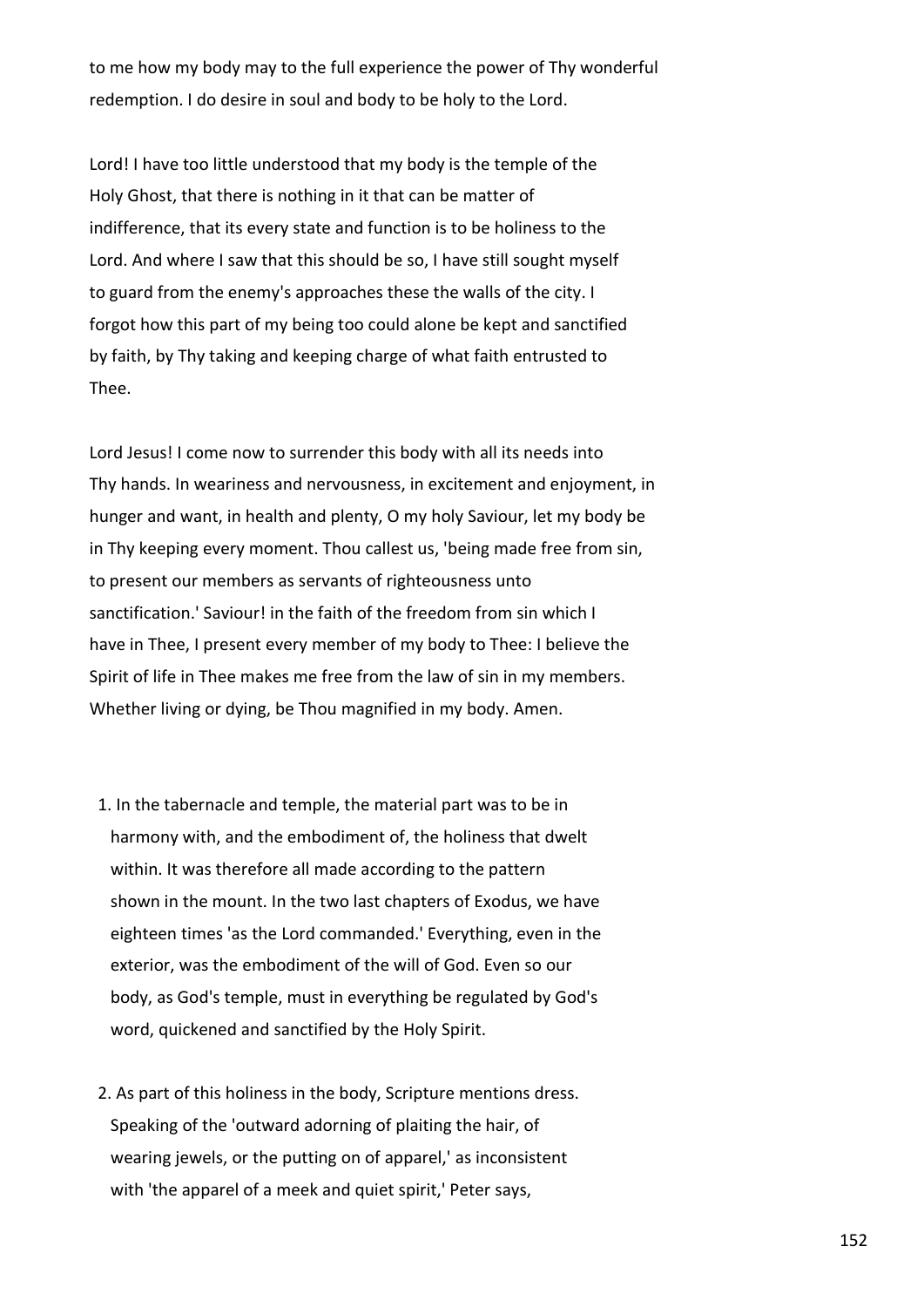'After this manner aforetime the holy women, who hoped in God, adorned themselves.' Holiness was seen in their dressing; their body was the temple of the Holy Spirit.

- 3. If ye through the Spirit do make dead the deeds of the body, ye shall live.' His quickening energy must reign through the whole. We are so accustomed to connect the spiritual with the ideal and invisible, that it will need time and thought and faith to realize how the physical and the sensible influence our spiritual life, and must be under the mastery and inspiration of God's Spirit. Even Paul says, 'I buffet my body, and bring it into bondage, lest I myself should be rejected.'
- 4. If God actually breathed His Spirit into the body of Adam formed out of the ground, let it not be thought strange that the Holy Spirit should now animate our bodies too with His sanctifying energy.
- 5. 'Corporeality is the end of the ways of God.' This deep saying of an old divine reminds us of a much neglected truth. The great work of God's Spirit is to ally Himself with matter, and form it into a spiritual body for a dwelling for God. In our body the Holy Spirit will do it, if He gets complete possession.
- 6. It is on this truth of the Holy Spirit's power in the body that what is called Faith-healing rests. Through all ages, in times of special spiritual quickening, God has given it to some to see how Christ would make, even here, the body partaker of the life and power of the Spirit. To those who do see it, the link between Holiness and Healing is a very close and blessed one, as the Lord Jesus takes possession of the body for Himself.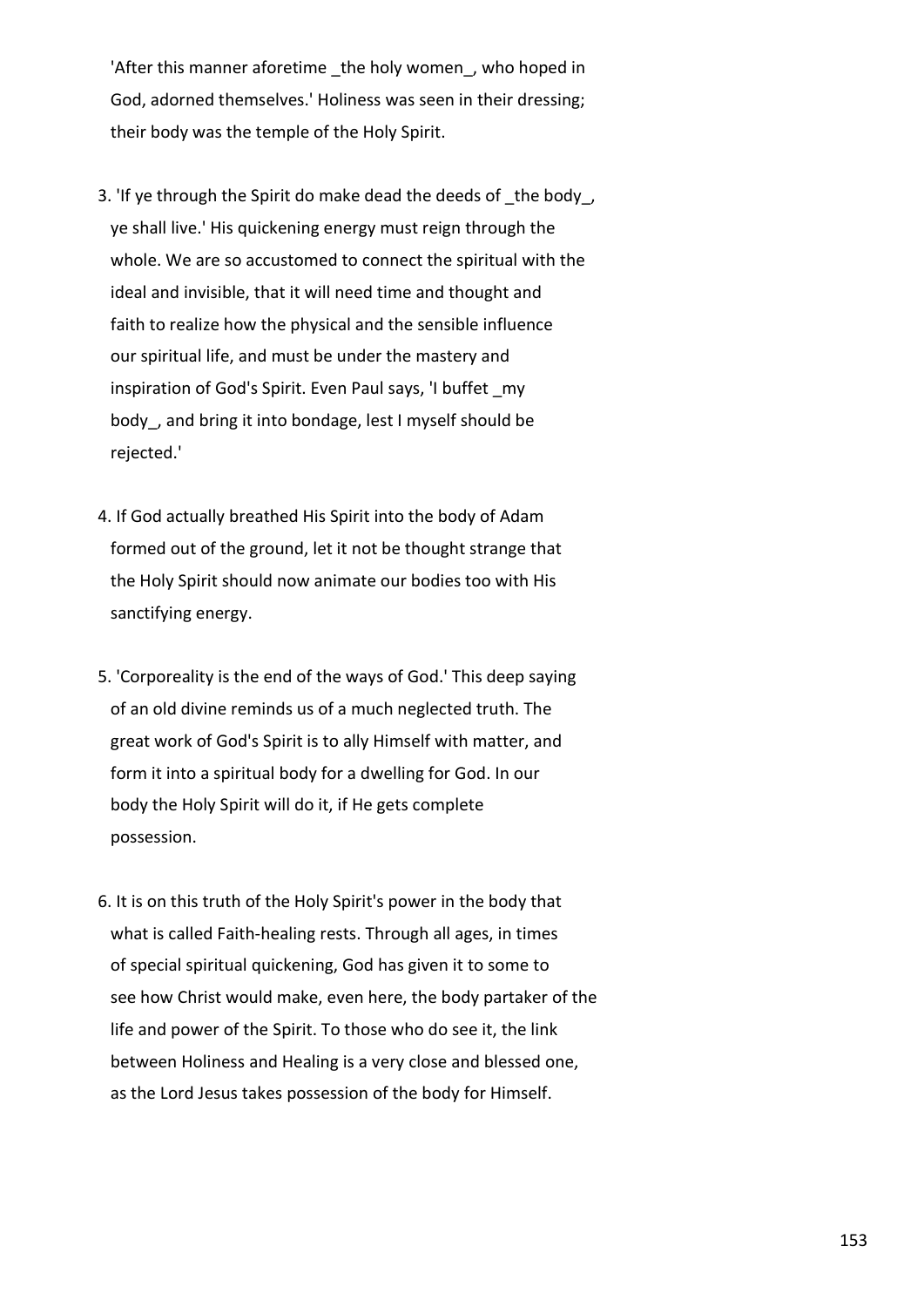Twenty-fourth Day.

HOLY IN CHRIST.

Holiness and Cleansing.

'Having therefore these promises, beloved, let us cleanse ourselves from all defilement of flesh and spirit, perfecting holiness in the fear of God.'--2 Cor. vii. 1.

That holiness is more than cleansing, and must be preceded by it, is taught us in more than one passage of the New Testament. 'Christ loved the Church, and gave Himself up for it, that He might sanctify it, having cleansed it by the washing of water with the word.' 'If a man \_cleanse\_ himself from these, he shall be a vessel \_sanctified\_.' The cleansing is the negative side, the being separate and not touching the unclean thing, the removal of impurity; the sanctifying is the positive union and fellowship with God, and the participation of the graces of the Divine life and holiness (2 Cor. vi. 17, 18). So we read too of the altar, that God spake to Moses: 'Thou shalt cleanse the altar, when thou makest atonement for it, and thou shalt anoint it, to \_sanctify\_ it' (Ex. xxix. 36). Cleansing must ever prepare the way, and ought always to lead on to holiness.

Paul speaks of a twofold defilement, of flesh and spirit, from which we must cleanse ourselves. The connection between the two is so close, that in every sin both are partakers. The lowest and most carnal form of sin will enter the spirit, and, dragging it down into partnership in crime, will defile and degrade it. And so will all defilement of spirit in course of time show its power in the flesh. Still we may speak of the two classes of sins as they owe their origin more directly to the flesh or the spirit.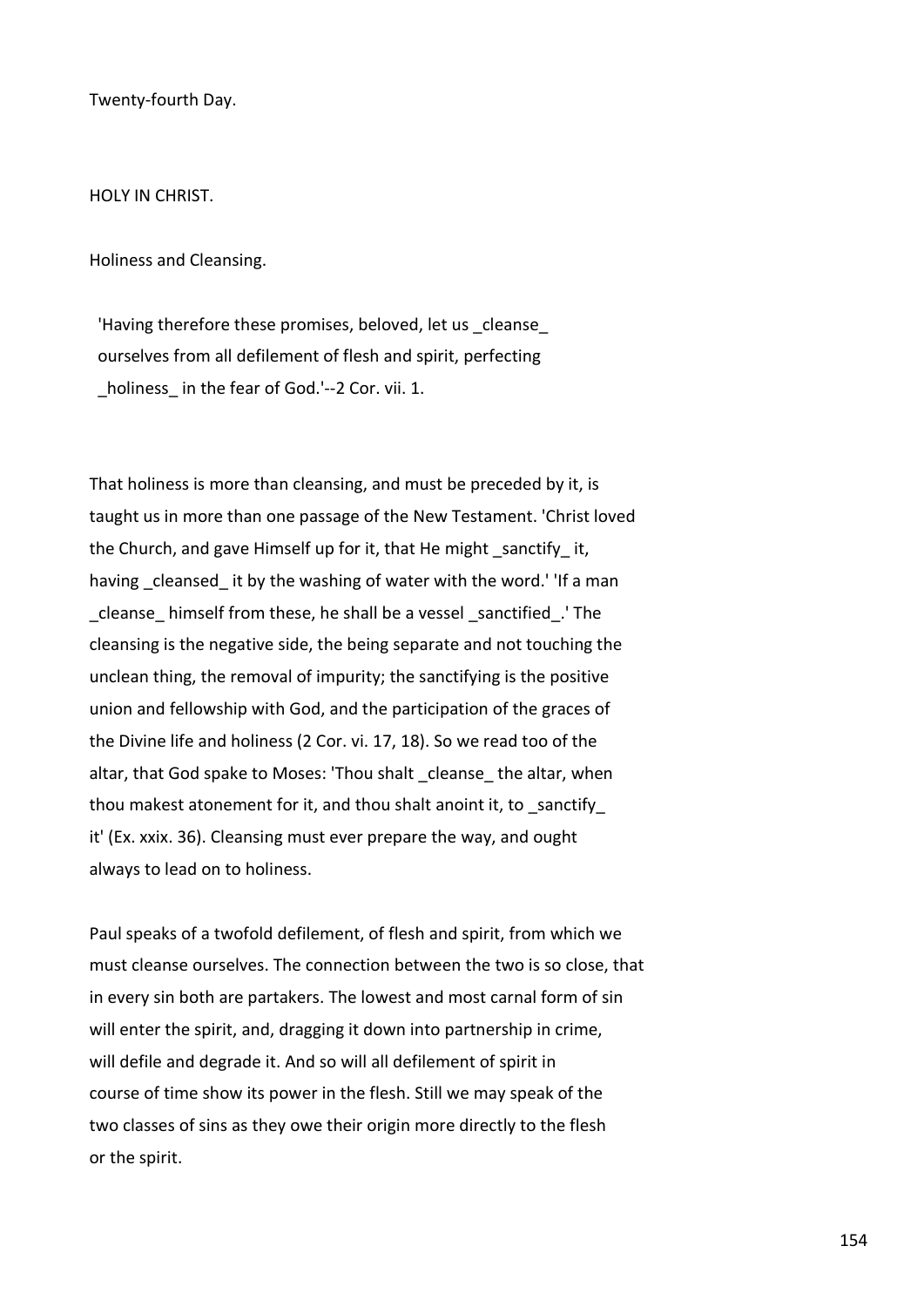'Let us cleanse ourselves from all defilement of flesh. 'The functions of our body may be classed under the three heads of the nourishment, the propagation, and the protection of our life. Through the first the world daily solicits our appetite with its food and drink. As the fruit good for food was the temptation that overcame Eve, so the pleasures of eating and drinking are among the earliest forms of defilement of the flesh. Closely connected with this is what we named second, and which is in Scripture specially connected with the word flesh. We know how in Paradise the sinful eating was at once followed by the awakening of sinful lust and of shame. In his First Epistle to the Corinthians, Paul closely connects the two (1 Cor. vi. 13, 15), as he also links drunkenness and impurity (1 Cor. vi. 9, 10). Then comes the third form in which the vitality of the body displays itself: the instinct of self-preservation, setting itself against everything that interferes with our pleasures and comfort. What is called temper, with its fruits of anger and strife, has its roots in the physical constitution, and is one among the sins of the flesh. From all this, the Christian, who would be holy, must most determinedly cleanse himself. He must yield himself to the searching of God's Spirit, to be taught what there is in the flesh that is not in harmony with the temperance and self-control demanded both by the law of nature and the law of the Spirit. He must believe, what Paul felt that the Corinthians so emphatically needed to be taught, that the Holy Spirit dwells in the body, making its members the members of Christ, and in this faith put off the works of the flesh; he must cleanse himself from all defilement of flesh.

' And of spirit. 'As the source of all defilement of the flesh is self-gratification, so self-seeking is at the root of all defilement of the spirit. In relation to God, it manifests itself in idolatry, be it in the worship of other gods after our own heart, the love of the world more than God, or the doing our will rather than His. In relation to our fellow-men it shows itself in envy, hatred, and want of love, cold neglect or harsh judging of others. In relation to ourselves it is seen as pride, ambition, or envy, the disposition that makes self the centre round which all must move, and by which all must be judged.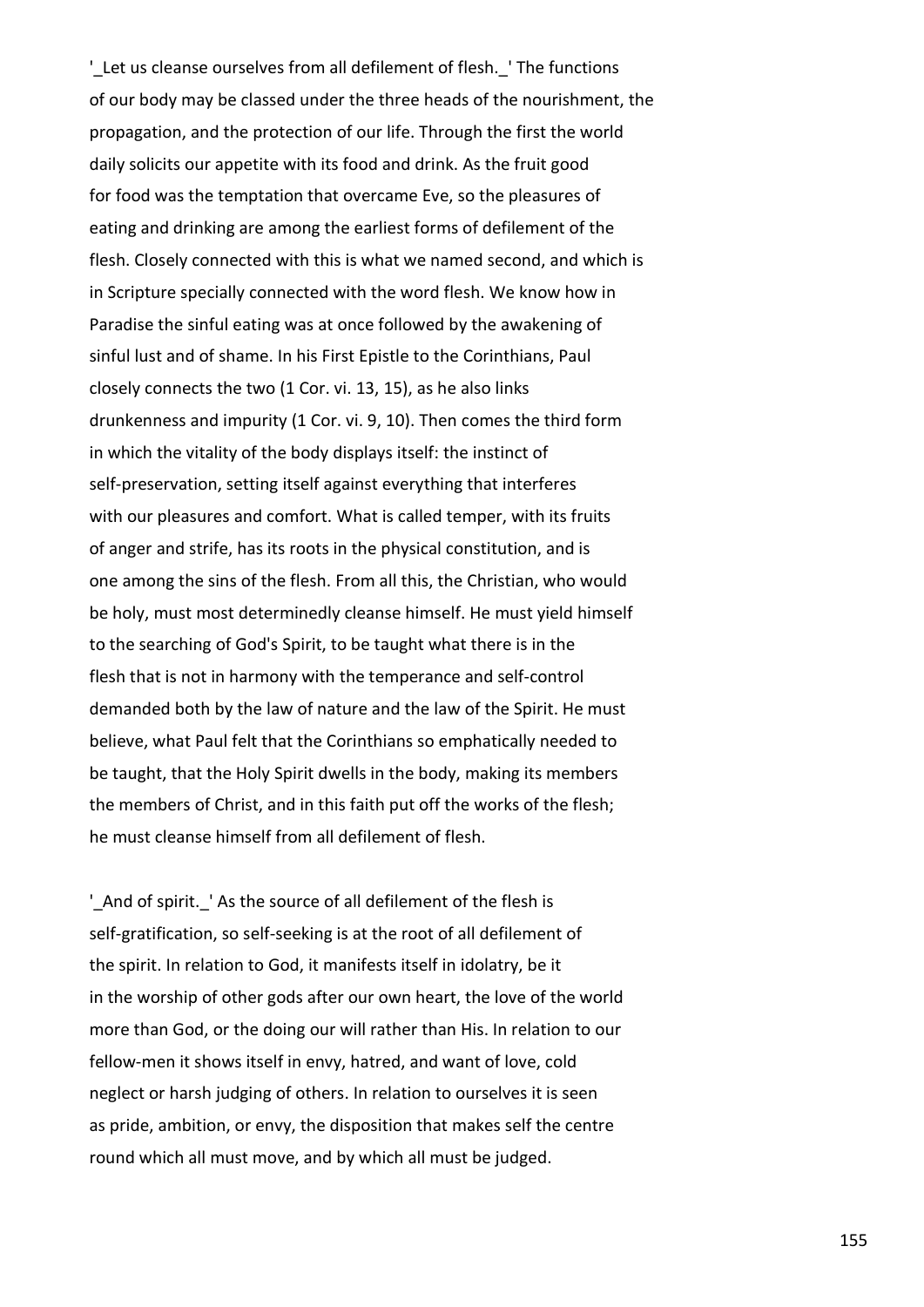For the discovery of such defilement of spirit, no less than of the sins of the flesh, the believer needs the light of the Holy Spirit; that the uncleanness may indeed be cleansed out and cast away for ever. Even unconscious sin, if we are not earnestly willing to have it shown to us, will most effectually prevent our progress in the path of holiness.

' Beloved! let us cleanse ourselves. 'The cleansing is sometimes spoken of as the work of God (Acts xv. 9; 1 John i. 9); sometimes as that of Christ (John xv. 3; Eph. v. 26; Tit. ii. 14). Here we are commanded to cleanse ourselves. God does His work in us by the Holy Spirit; the Holy Spirit does His work by stirring us up and enabling us to do. The Spirit is the strength of the new life; in that strength we must set ourselves determinedly to cast out whatever is unclean. 'Come out, and be ye separate, and touch not the unclean thing.' It is not only the doing what is sinful, it is not only the willing of it, that the Christian must avoid, but even the touching it: the involuntary contact with it must be so unbearable as to force the cry, O wretched man that I am! and to lead on to the deliverance which the Spirit of the life of Christ does bring.

And how is this cleansing to be done? When Hezekiah called the priests to sanctify the temple that had been defiled, we read (2 Chron. xxix.), 'The priests went in unto the inner part of the house of the Lord to cleanse it, and brought out all the uncleanness that they found.' Only then could the sin-offering of atonement and the burnt-offering of consecration, with the thankofferings, be brought, and God's service be restored. Even thus must all that is unclean be looked out, and brought out, and utterly cast out. However deeply rooted the sin may appear, rooted in constitution and habit, we must cleanse ourselves of it if we would be holy. 'If we walk in the light, as He is in the light, the blood of Jesus Christ cleanseth from all sin.' As we bring out every sin from the inner part of the house into the light of God and walk in the light, the precious blood that justifies will work mightily to cleanse too: the blood brings into living contact with the life and the love of God. Let us come into the light with the sin: the blood will prove its mighty power. Let us cleanse ourselves in yielding ourselves to the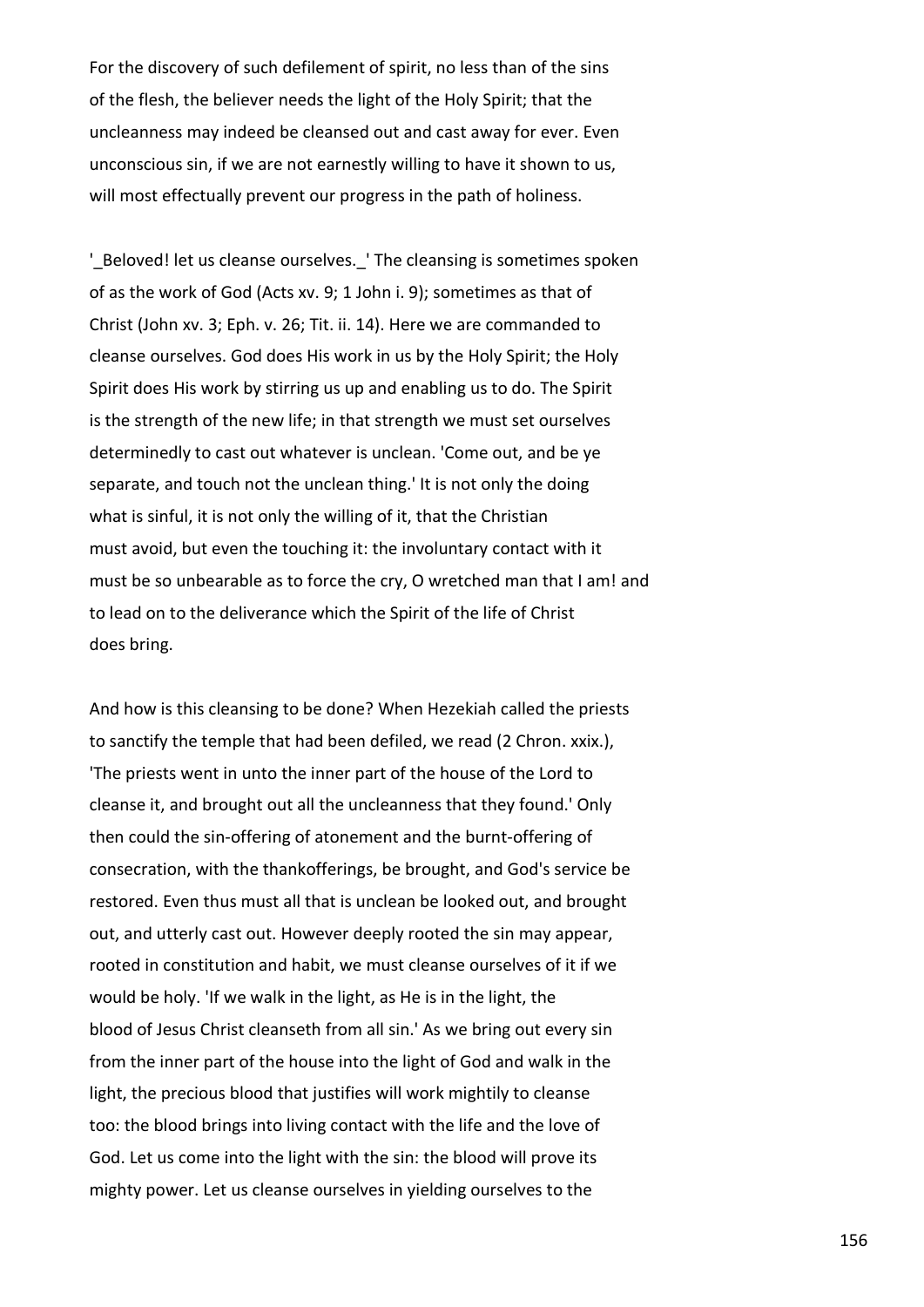'Let us cleanse ourselves, perfecting holiness in the fear of the Lord. 'We read in Hebrews (x. 14), 'Christ hath perfected forever them that are sanctified.' As we have so often seen that what God has made holy man must make holy too, as he accepts and appropriates the holiness God has bestowed, so here with the perfection which the saints have in Christ. We must perfect holiness: holiness must be carried out into the whole of life, and carried on even to its end. As God's holy ones, we must go on to perfection, perfecting holiness. Do not let us be afraid of the word. Our Blessed Lord used it when He gave us the command, 'Be ye perfect, even as your Father in heaven is perfect.' A child striving after the perfection in knowledge of his profession, which he hopes to attain when he has finished school, is told by his teacher that the way to the perfection he hopes for at the end of his course is to seek to be perfect in the lessons of each day. To be perfect in the small portion of the work that each hour brings, is the path to the perfection that will crown the whole. The Master calls us to a perfection like that of the Father: He hath already perfected us in Himself: He holds out the prospect of perfection ever growing. His word calls us here day by day to be perfecting holiness. Let us seek in each duty to be whole-hearted and entire. Let us, as teachable scholars, in every act of worship or obedience, in every temptation and trial, do the very best which God's Spirit can enable us to do. 'Let patience have its perfect work, that ye may be perfect and entire, lacking in nothing.' 'The God of peace make you perfect in every good work to do His will.'

'Having therefore these promises, beloved, let us cleanse ourselves from all defilement of flesh and spirit, perfecting holiness in the fear of God.' It is faith that gives the courage and the power to cleanse from all defilement, perfecting holiness in the fear of God. It is as the promises of the Divine love and indwelling (2 Cor. vi 16-18) are made ours by the Holy spirit, that we shall share the victory which overcometh the world, even our faith. In the path along which we have already come, from the rest in Paradise down through Holy Scripture, we have seen the wondrous revelation of these promises in ever-growing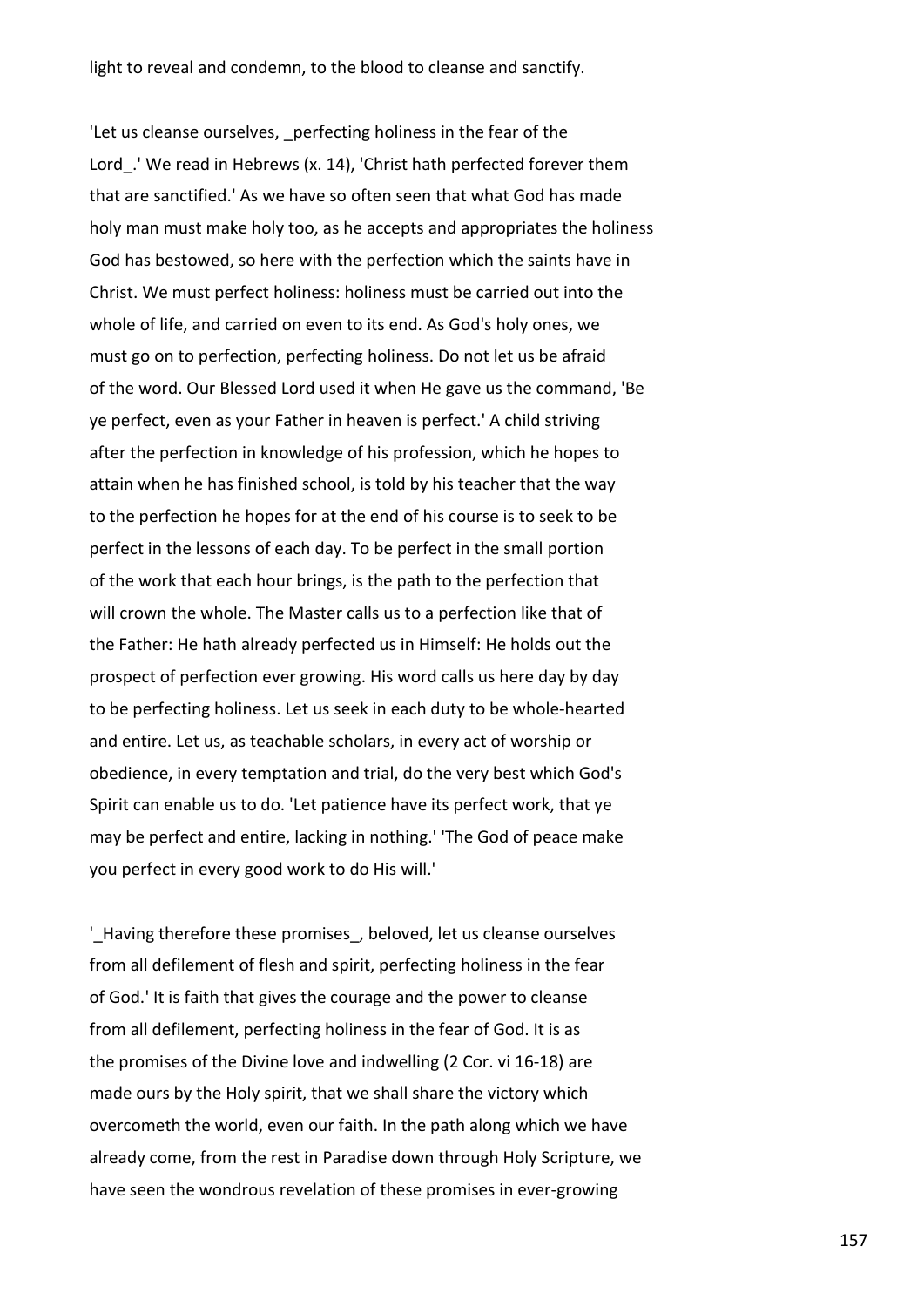splendour. That God the Holy One will make us holy; that God the Holy One will dwell with the lowly; that God in His Holy One has come to be our holiness; that God has planted us in Christ that He may be our sanctification; that God, who chose us in sanctification of the Spirit, has given us the Holy Spirit in our hearts, and now watches over us in His love to work out through Him His purposes and to perfect our holiness: such are the promises that have been set before us. 'Having therefore these promises, beloved, let us cleanse ourselves from all filthiness of flesh and spirit, perfecting holiness in the fear of God.'

Beloved brother! see here again God's way of holiness. Arise and step on to it in the faith of the promise, fully persuaded that what He hath promised He is mighty to perform. Bring out of the inner part of the house all uncleanness; bring it into the light of God; confess it and cast it at His feet, who takes it away, and cleanses you in His blood. Yield yourself in faith to perfect, in Christ your Strength, the Holiness to which you are called. As your Father in heaven is perfect, give yourself to Him as a little child to be perfect too in your daily lessons and your daily walk. Believe that your surrender is accepted: that the charge committed to Him is undertaken. And give glory to Him who is able to do above what you can ask or think.

BE YE HOLY, AS I AM HOLY.

Holy Lord Jesus! Thou didst give Thyself for us, that, having cleansed us for Thyself as Thine own, Thou mightest sanctify us and present us to Thyself a glorious Church, not having spot or wrinkle or any such thing. Blessed be Thy Name for the wonderful love. Blessed be Thy Name for the wonderful cleansing. Through the washing by the word and the washing in the blood, Thou hast made us clean every whit. And as we walk in the light, Thou cleansest every moment.

With these promises, in the power of Thy word and blood, Thou callest us to cleanse ourselves from all defilement of flesh and spirit. Blessed Lord! graciously reveal in Thy Holy Light all that is defilement, even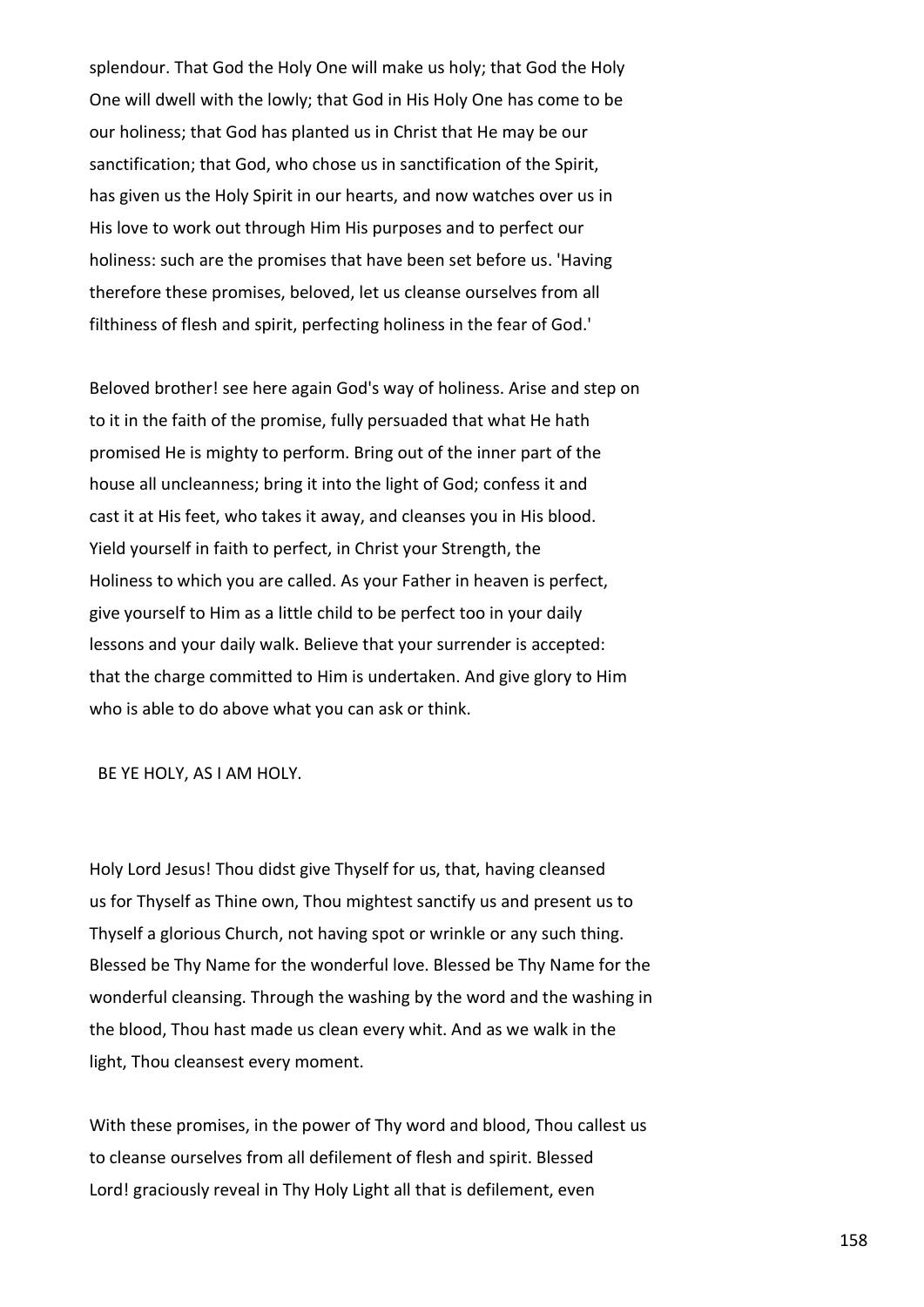its most secret working. Let me live as one who is to be presented to Thee without spot or wrinkle or any such thing--cleansed with a Divine cleansing, because Thou gavest Thyself to do it. Under the living power of Thy word and blood, applied by the Holy Spirit, let my way be clean, and my hands clean, my lips clean, and my heart clean. Cleanse me thoroughly, that I may walk with Thee in white here on earth, keeping my garments unspotted and undefiled. For Thy great love's sake, my Blessed Lord. Amen.

- 1. Cleansing has almost always one aim: a cleansed vessel is fit for use. Spiritual work done for God, with the honest desire that He may through His Spirit use us, will give urgency to our desire for cleansing. A vessel not cleansed cannot be used: is not this the reason that there are some workers God cannot bless?
- 2. \_All\_ defilement: one stain defiles. 'Let us cleanse ourselves from all defilement.'
- 3. No cleansing without Light. Open the heart for the Light to shine in.
- 4. No cleansing like fire. Give the defilement over to the fire of His Holiness, the fire that consumes and purifies. Give it into the death of Jesus, to Jesus Himself.
- 5. 'Perfecting holiness in the fear of God: ' it is a solemn work. Rejoice with trembling--work out your salvation with fear and trembling.
- 6. 'Having these promises,' it is a blessed work to cleanse ourselves--entering into the promises, the purity, the love of our Lord. The fear of God need never hinder the faith in Him. And true faith will never hinder the practical work of cleansing.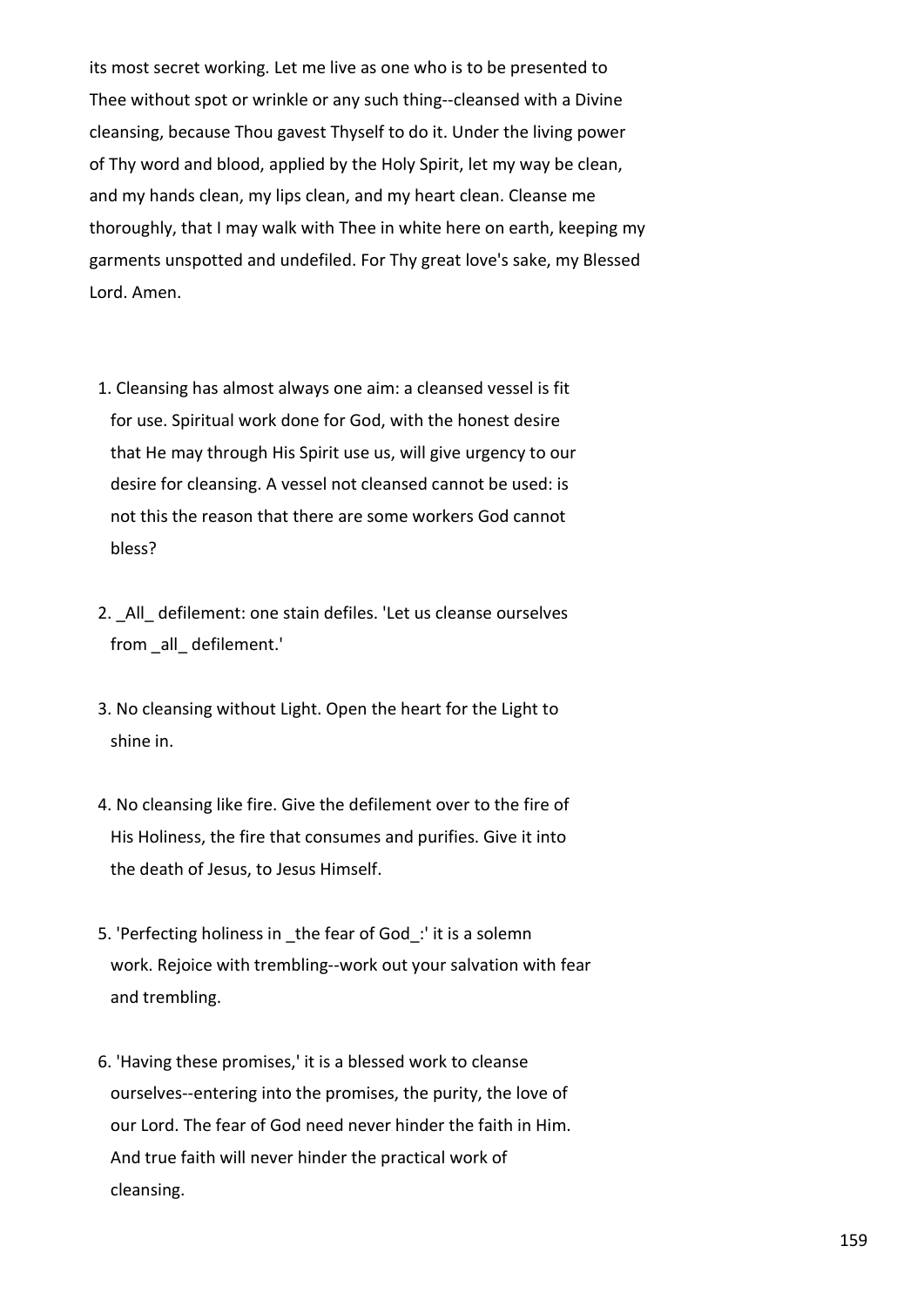7. If we walk in the light, the blood cleanseth. The light reveals; we confess and forsake, and accept the blood; so we cleanse ourselves. Let there be a very determined purpose to be clean from all defilement, everything that our Father considers a stain.

Twenty-fifth Day.

HOLY IN CHRIST.

Holy and Blameless.

 'Ye are witnesses, and God also, how \_holily\_ and justly and unblameably we behaved ourselves among you that believe.--The Lord make you to increase and abound in love one toward another, and toward all men, to the end He may stablish your hearts unblameable in holiness before our God and Father at the coming of our Lord Jesus with all His \_holy ones\_.'--1 Thess. ii. 10, iii. 12, 13.

 'He chose us in Him before the foundation of the world, that we should be \_holy and without blemish \_before Him \_in love \_'--Eph. i. 4.

There are two Greek words, signifying nearly the same, used frequently along with the word holy, and following it, to express what the result and effect of holiness will be as manifested in the visible life. The one is translated without blemish, spotless, and is that also used of our Lord and His sacrifice, the Lamb without blemish (Heb. ix. 14; 1 Pet. i. 19). It is then used of God's children with holy--holy and without blemish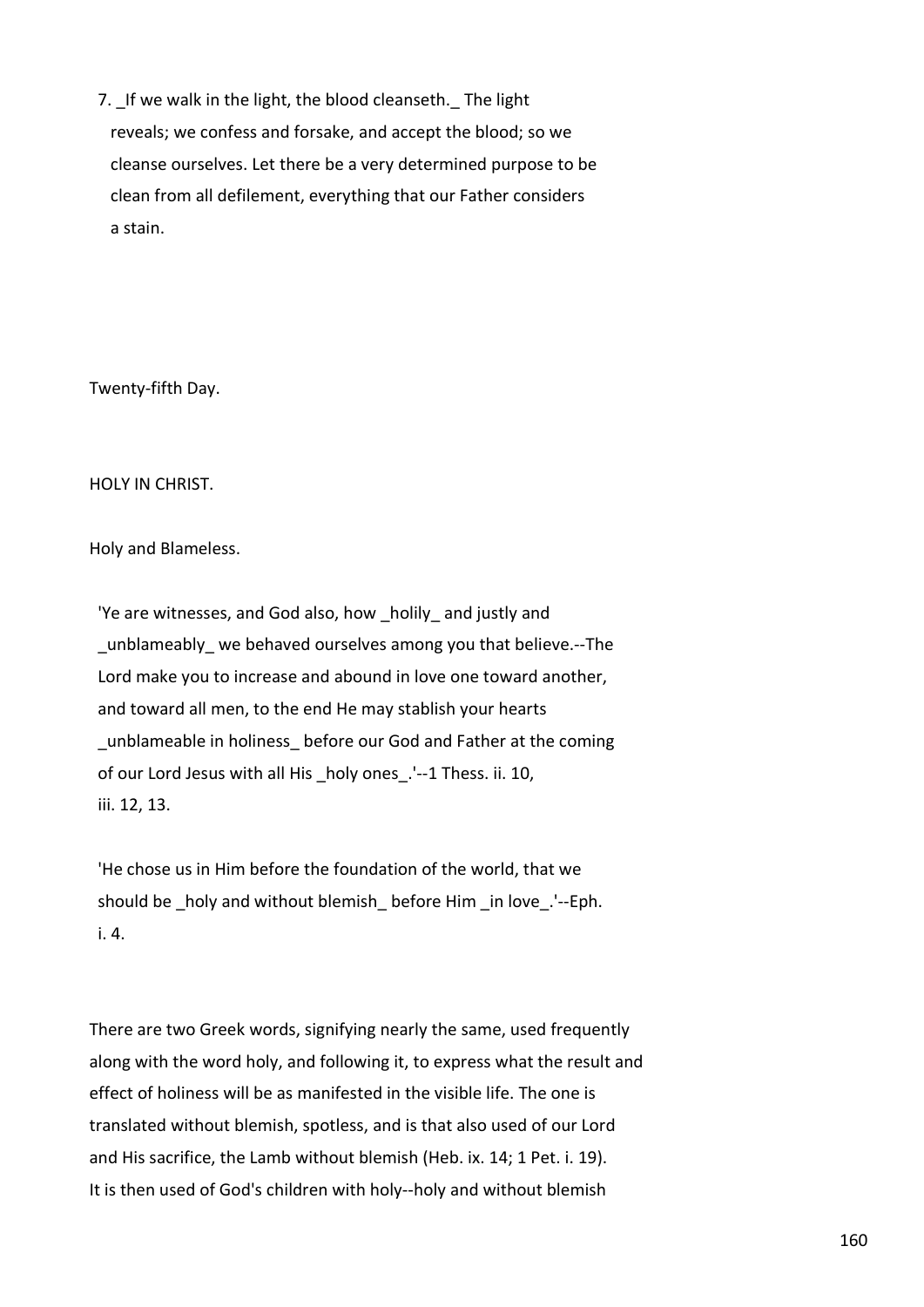(Eph. i. 4, 5, 27; Col. i. 22; Phil. ii. 15; Jude 24; 2 Pet. iii. 14). The other is without blame, faultless (as in Luke i. 6; Phil ii. 15, iii. 6), and is also found in conjunction with holy (1 Thess. ii. 10, iii. 13, v. 23). In answer to the question as to whether this blamelessness has reference to God's estimate of the saints or men's, Scripture clearly connects it with both. In some passages (Eph. i. 4, v. 27; Col. i. 22; 1 Thess. iii. 15; 2 Pet. iii. 14) the words 'before Him,' 'to Himself,' 'before our God and Father,' indicate that the first thought is of the spotlessness and faultlessness in the presence of a Holy God, which is held out to us as His purpose and our privilege. In others (such as Phil. ii. 15; 1 Thess. ii. 10), the blamelessness in the sight of men stands in the foreground. In each case the word may be considered to include both aspects: without blemish and without blame must stand the double test of the judgment of God and man too.

And what is now the special lesson which this linking together of these two words in Scripture, and the exposition of holy by the addition of blameless, is meant to teach us? A lesson of deep importance. In the pursuit of holiness, the believer, the more clearly he realizes what a deep spiritual blessing it is, to be found only in separation from the world, and direct fellowship with God, to be possessed fully only through a real Divine indwelling, may be in danger of looking too exclusively to the Divine side of the blessing, in its heavenly and supernatural aspect. He may forget how repentance and obedience, as the path leading up to holiness, must cover every, even the minutest detail of daily life. He may not understand how faithfulness to the leadings of the Spirit, in such measure as we have Him already, faithfulness to His faintest whisper in reference to ordinary conduct, is essential to all fuller experience of His power and work as the Spirit of holiness. He may, above all, not have learnt how, not only obedience to what he knows to be God's will, but a very tender and willing teachableness to receive all that the Spirit has to show him of his imperfections and the Father's perfect will concerning him, is the only condition on which the Holiness of God can be more fully revealed to us and in us. And so, while most intent on trying to discover the secret of true and full holiness from the Divine side, he may be tolerating faults which all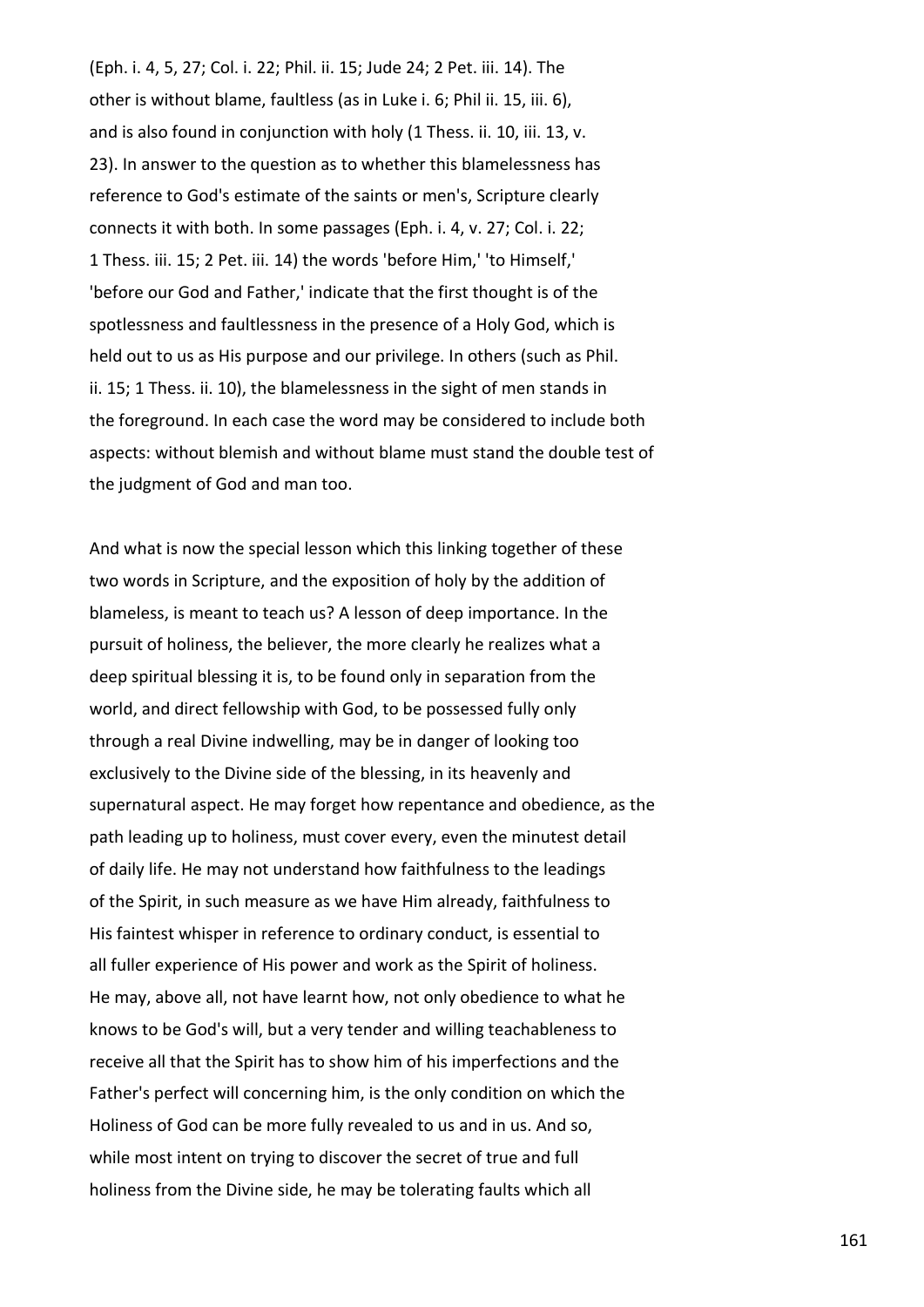around him can notice, or remaining,--and that not without sin, because it comes from the want of perfect teachableness,--ignorant of graces and beauties of holiness with which the Father would have had him adorn the doctrine of holiness before men. He may seek to live a very holy, and yet think little of a perfectly blameless life.

There have been such saints, holy but hard, holy but distant, holy but sharp in their judgments of others; holy, but men around said, unloving and selfish; the half-heathen Samaritan more kind and self-sacrificing than the holy Levite and priest. If this be true, it is not the teaching of Holy Scripture that is to blame. In linking holy and without blemish (or without blame) so closely, the Holy Spirit would have led us to seek for the embodiment of holiness as a spiritual power in the blamelessness of practice and of daily life. Let every believer who rejoices in God's declaration that he is holy in Christ seek also to perfect holiness, reach out after nothing less than to be 'unblameable in holiness.'

That this blamelessness has very special reference to our intercourse with our fellow-men we see from the way in which it is linked with love. So in Eph. i. 4, 'That we should be holy and without blemish before Him in love. 'But specially in that remarkable passage: 'The Lord make you to increase and abound in love toward one another, and toward all men, \_to the end He may establish your hearts unblameable in holiness\_.' The holiness and the blamelessness, the positive hidden Divine life-principle, and the external and human life-practice--both are to find their strength, by which we are to be established in them, in our abounding and ever-flowing love.

Holiness and lovingness--it is of deep importance that these words should be inseparably linked in our minds, as their reality in our lives. We have seen, in the study of the holiness of God, how love is the element in which it dwells and works, drawing to itself and making like itself all that it can get possession of. Of the fire of Divine holiness love is the beautiful flame, reaching out to communicate itself and assimilate to itself all it can lay hold of. In God's children true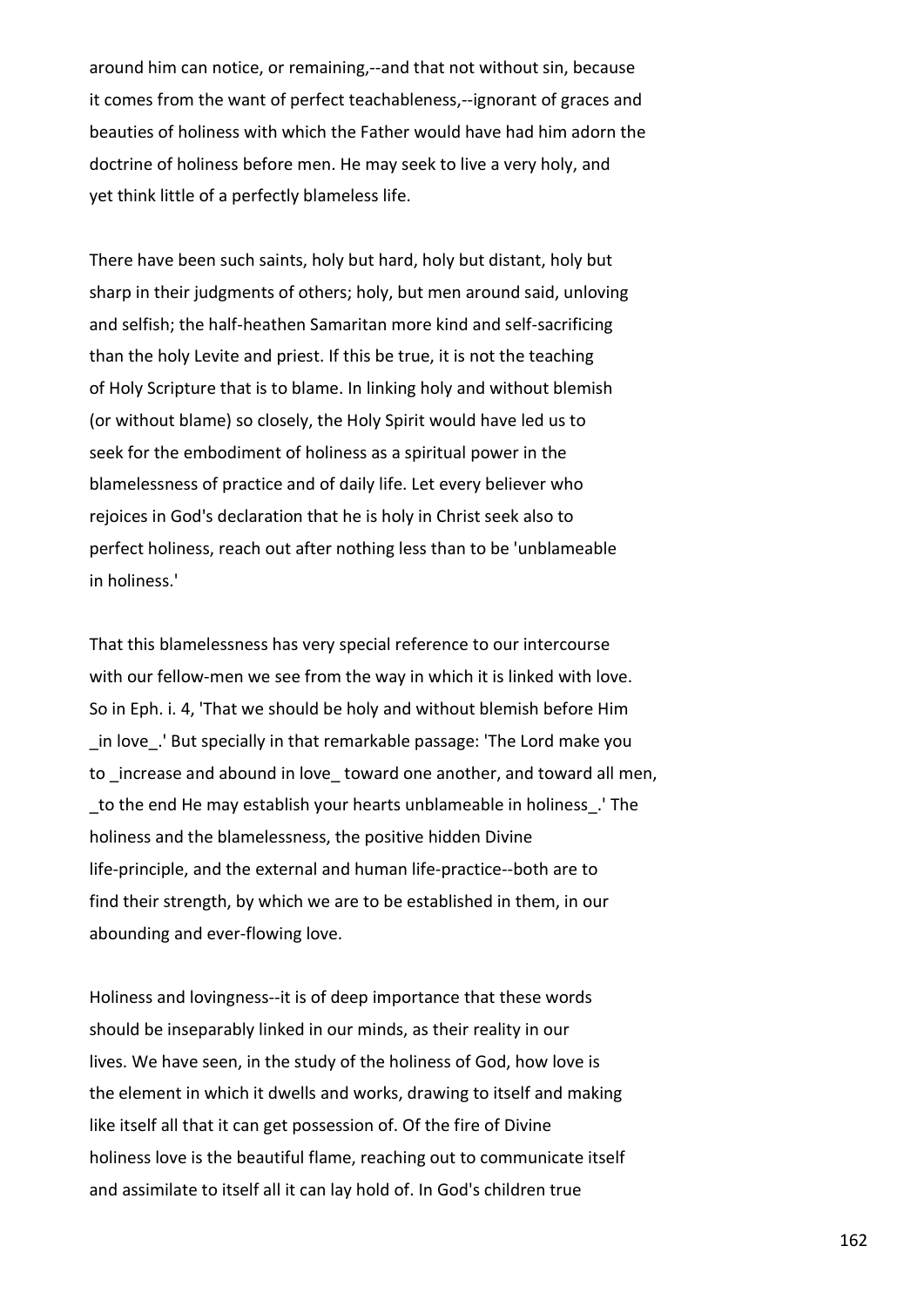holiness is the same; the Divine fire burns to bring into its own blessedness all that comes within its reach. When Jesus sanctified Himself that we might be sanctified in truth, that was nothing but love giving itself to the death that the sinful might share His holiness. Selfishness and holiness are irreconcilable. Ignorance may think of sanctity as a beautiful garment with which to adorn itself before God, while underneath there is a selfish pride saying, 'I am holier than thou,' and quite content that the other should want what it boasts of. True holiness, on the contrary, is the expulsion and the death of selfishness, taking possession of heart and life to be the ministers of that fire of love that consumes itself, to reach and purify and save others. Holiness is love. Abounding love is what Paul prays for as the condition of unblameable holiness. It is as \_the Lord makes\_ us to increase and abound in love, that He can establish our hearts unblameable in holiness.

The Apostle speaks of a twofold love, 'love toward each other, and toward all men.' Love to the brethren was what our Lord Himself enjoined as the chief mark of discipleship. And He prayed the Father for it as the chief proof to the world of the truth of His Divine mission. It is in the holiness of love, in a loving holiness, that the unity of the body will be proved and promoted, and prepared for the fuller workings of the Holy Spirit. In the Epistles to the Corinthians and Galatians, division and distance among believers are named as the sure proof of the life of self and the flesh. Oh, let us, if we would be holy, begin by being very gentle, and patient, and forgiving, and kind, and generous in our intercourse with all the Father's children. Let us study the Divine image of the love that seeketh not its own, and pray unceasingly that the Lord may make us to abound in love to each other. The holiest will be the humblest and most self-forgetting, the gentlest and most self-denying, the kindest and most thoughtful of others for Jesus' sake. 'Put on therefore, as God's elect, holy and beloved, a heart of compassion, kindness, humility, meekness, long-suffering' (Col. iii. 12, 13).

And then the love toward all men. A love proved in the conduct and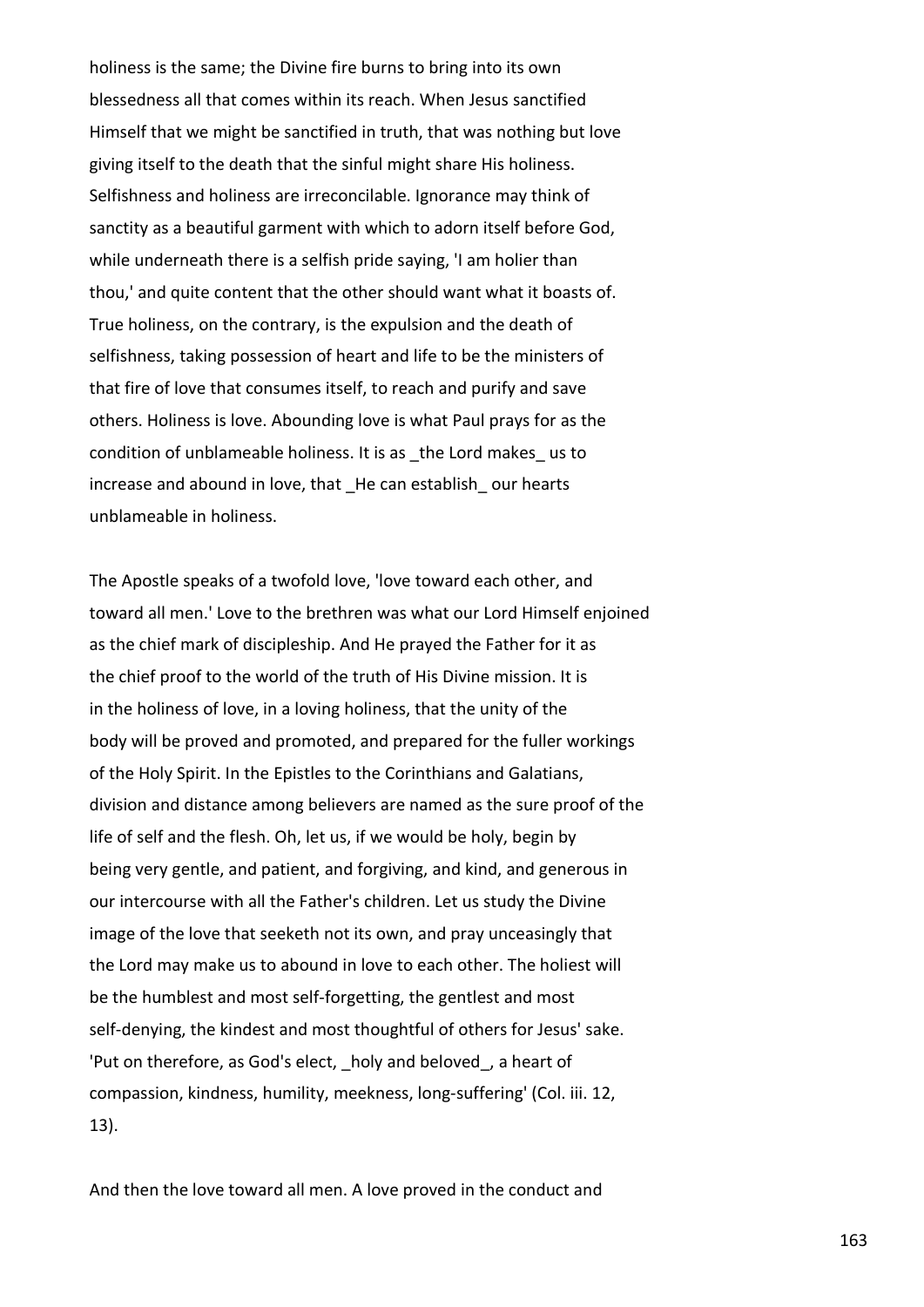intercourse of daily life. A love that not only avoids anger and evil temper and harsh judgments, but exhibits the more positive virtue of active devotion to the welfare and interests of all. A charitable love that cares for the bodies as well as the souls. A love that not only is ready to help when it is called, but that really gives itself up to self-denial and self-sacrifice to seek out and relieve the needs of the most wretched and unworthy. A love that does indeed take Christ's love, that brought Him from heaven and led Him to choose the cross, as the only law and measure for its conduct, and makes everything subordinate to the Godlike blessedness of giving, of doing good, of embracing and saving the needy and lost. Thus abounding in love, we shall be unblameable in holiness.

It is in Christ we are holy; of God we are in Christ, who is made of God unto us sanctification: it is in this faith that Paul prays that the Lord, our Lord Jesus, may make us increase and abound in love. The Father is the fountain, He is the channel; the Holy Spirit is the living stream. And He is our Life, through the Spirit. It is by faith in Him, by abiding in Him and in His love, by allowing, in close union with Him, the Spirit to shed abroad the love of God, that we shall receive the answer to our prayer, and shall by Himself be established unblameable in holiness. Let it be with us a prayer of faith that changes into praise: Blessed be the Lord, who will make us increase and abound in love, and will establish us unblameable in holiness before our God and Father, at the coming of our Lord Jesus with His holy ones.

BE YE HOLY, AS I AM HOLY.

Most Gracious God and Father! again do I thank Thee for that wondrous salvation, through sanctification of the Spirit, which has made us holy in Christ. And I thank Thee that the Spirit can so make us partakers of the life of Christ, that we too may be unblameable in holiness. And that it is the Lord Himself who makes us to increase and abound in love, to the end our hearts may be so established; that the abounding love and the unblameable holiness are both from Him.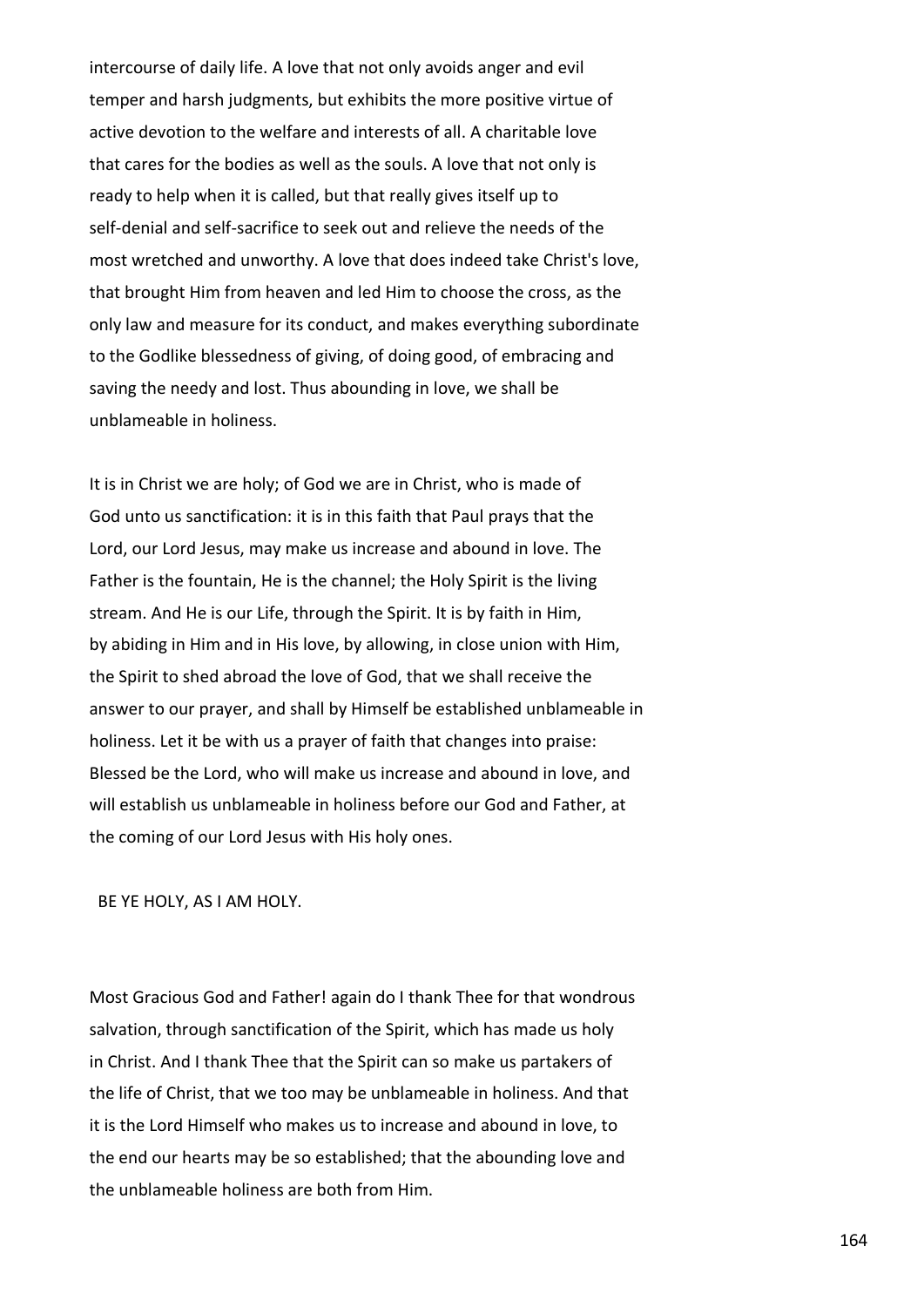Blessed Lord and Saviour! I come now to claim and take as my own, what Thou art able to do for me. I am holy only in Thee; in Thee I am holy. In Thee there is for me the power to abound in love. O Thou, in whom the fulness of God's love abides, and in whom I abide, the Lord, my Lord, make me to abound in love. In union with Thee, in the life of faith in which Thou livest in me, it can be and it shall be. By the teaching of Thy Holy Spirit lead me in all the footsteps of Thy self-denying love, that I too may be consumed in blessing others.

And thus, Lord! mightily establish my heart to be unblameable in holiness. Let self perish at Thy presence. Let Thy Holiness, giving itself to make the sinner holy, take entire possession, until my heart and life are sanctified wholly, and my whole spirit and soul and body be preserved blameless unto Thy coming. Amen.

- 1. Let us pray very earnestly that our interest in the study of holiness may not be a thing of the intellect or the emotions, but of the will and the life, seen of all men in the daily walk and conversation. 'Abounding in love,' 'unblameable in holiness,' will give favour with God and man.
- 2. 'God is Love;' Creation is the outflow of love. Redemption is the sacrifice and the triumph of love. Holiness is the fire of love. The beauty of the life of Jesus is love. All we enjoy of the Divine we owe to love. Our holiness is not God's, is not Christ's, if we do not love.
- 3. 'Love seeketh not its own.' 'Love never faileth.' 'Love is the fulfilling of the law.' 'The greatest of these is love.' 'The end of the commandment is love.' To love God and man is to be holy. In the intercourse of daily life, holiness can have its simple and sweet beginnings and its exercise; so, in its highest attainment, holiness is love made perfect.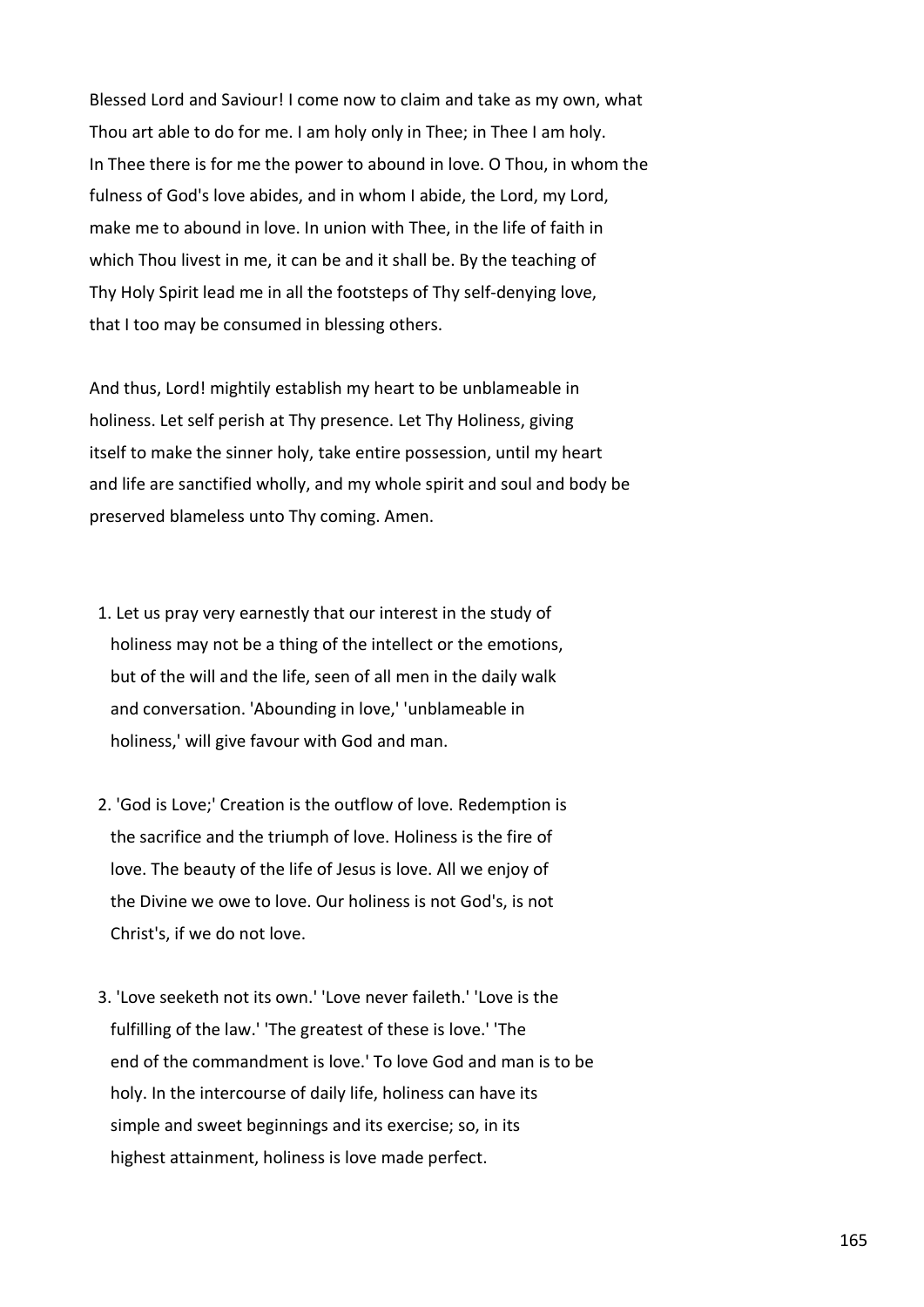- 4. Faith has all its worth from love, from the love of God, whence it draws and drinks, and the love to God and man which streams out of it. Let us be strong in faith, then shall we abound in love.
- 5. 'The love of God hath been shed abroad in our hearts by the Holy Ghost which was given unto us.' Let this be our confidence.

Twenty-sixth Day.

HOLY IN CHRIST.

Holiness and the Will of God.

'This is the will of God, even your sanctification.'--1 Thess. iv. 3.

'Lo, I am come to do Thy will . By which will we have been sanctified, through the offering of the body of Jesus Christ once for all.'--Heb. x. 9, 10.

In the will of God we have the union of His Wisdom and Power. The Wisdom decides and declares what is to be: the Power secures the performance. The declarative will is only one side; its complement, the executive will, is the living energy in which everything good has its origin and existence. So long as we only look at the will of God in the former light, as law, we feel it a burden, because we have not the power to perform--it is too high for us. When faith looks to the Power that works in God's will, and carries it out, it has the courage to accept it and fulfil it, because it knows God Himself is working it out. The surrender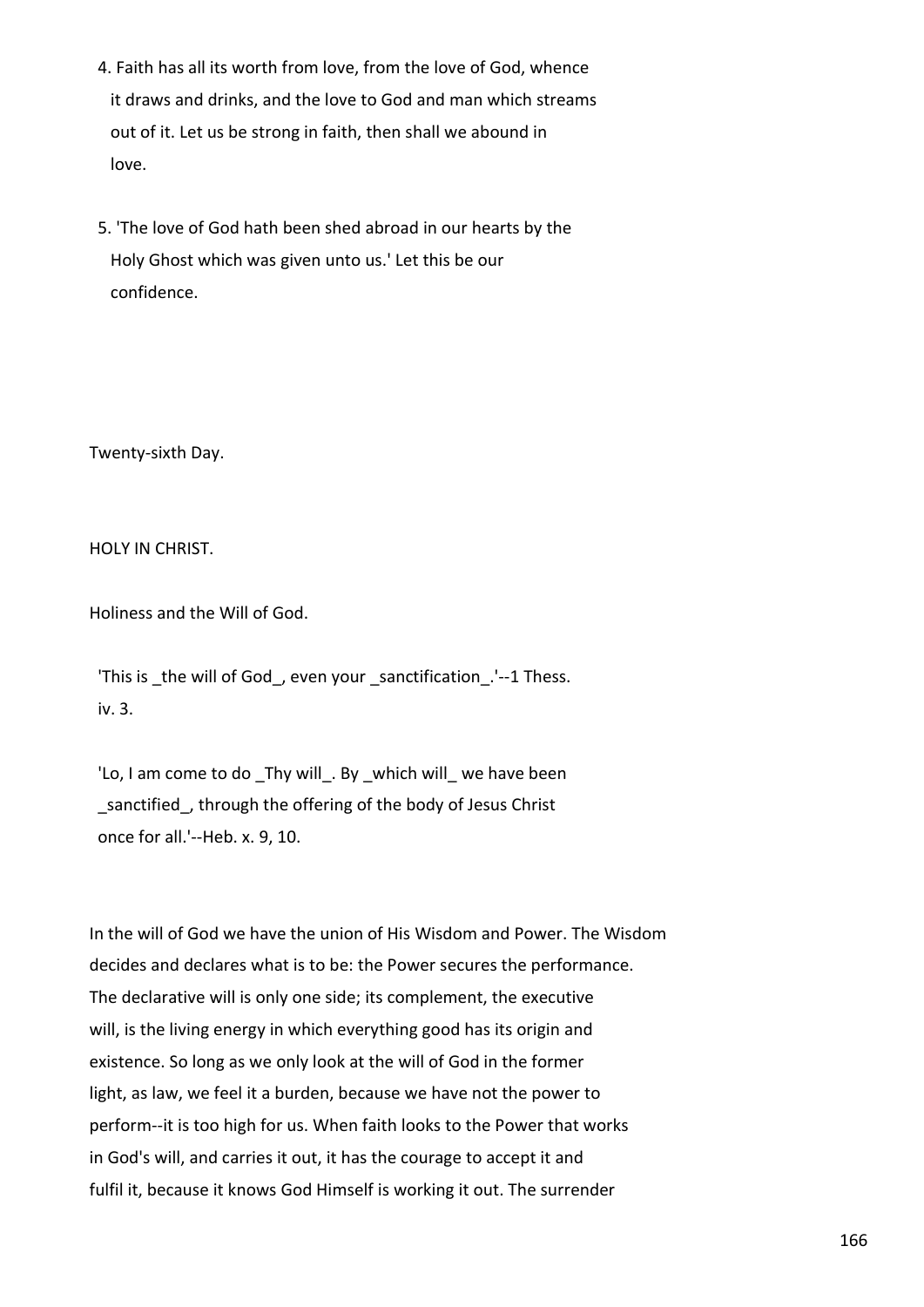in faith to the Divine will as Wisdom thus becomes the pathway to the experience of it as a Power. 'He doeth according to His will,' is then the language not only of forced submission, but of joyful expectation.

'This is the will of God, your sanctification.' In the ordinary acceptation of these words, they simply mean that among many other things that God has willed, sanctification is one; it is something in accordance with His will. This thought contains teaching of great value. God very distinctly and definitely has willed your sanctification: your sanctification has its source and certainty in its being God's will. We are 'elect in sanctification of the Spirit,' 'chosen to be holy;' the purpose of God's will from eternity, and His will now, is our sanctification. We have only to think of what we said of God's will being a Divine power that works out what His wisdom has chosen, to see what strength this truth will give to our faith that we shall be holy: God wills it, and will work it out for all and in all who do not resist it, but yield themselves to its power. Seek your sanctification, not only in the will of God, as a declaration of what He wants you to be, but as a revelation of what He Himself will work out in you.

There is, however, another most precious thought suggested. If our sanctification be God's will, its central thought and its contents, every part of that will must bear upon it, and the sure entrance to sanctification will be the hearty acceptance of the will of God in all things. To be one with God's will is to be holy. Let him who would be holy take his place here and 'stand in all the will of God.' He will there meet God Himself, and be made partaker of His Holiness, because His will works out its purpose in power to each one who yields himself to it. Everything in a life of holiness depends upon our being in the right relation to the will of God.

There are many Christians to whom it appears impossible to think of their accepting all the will of God, or of their being one with it. They look upon the will of God in its thousand commands, and its numberless providential orderings. They have sometimes found it so hard to obey one single command, or to give up willingly to some light disappointment.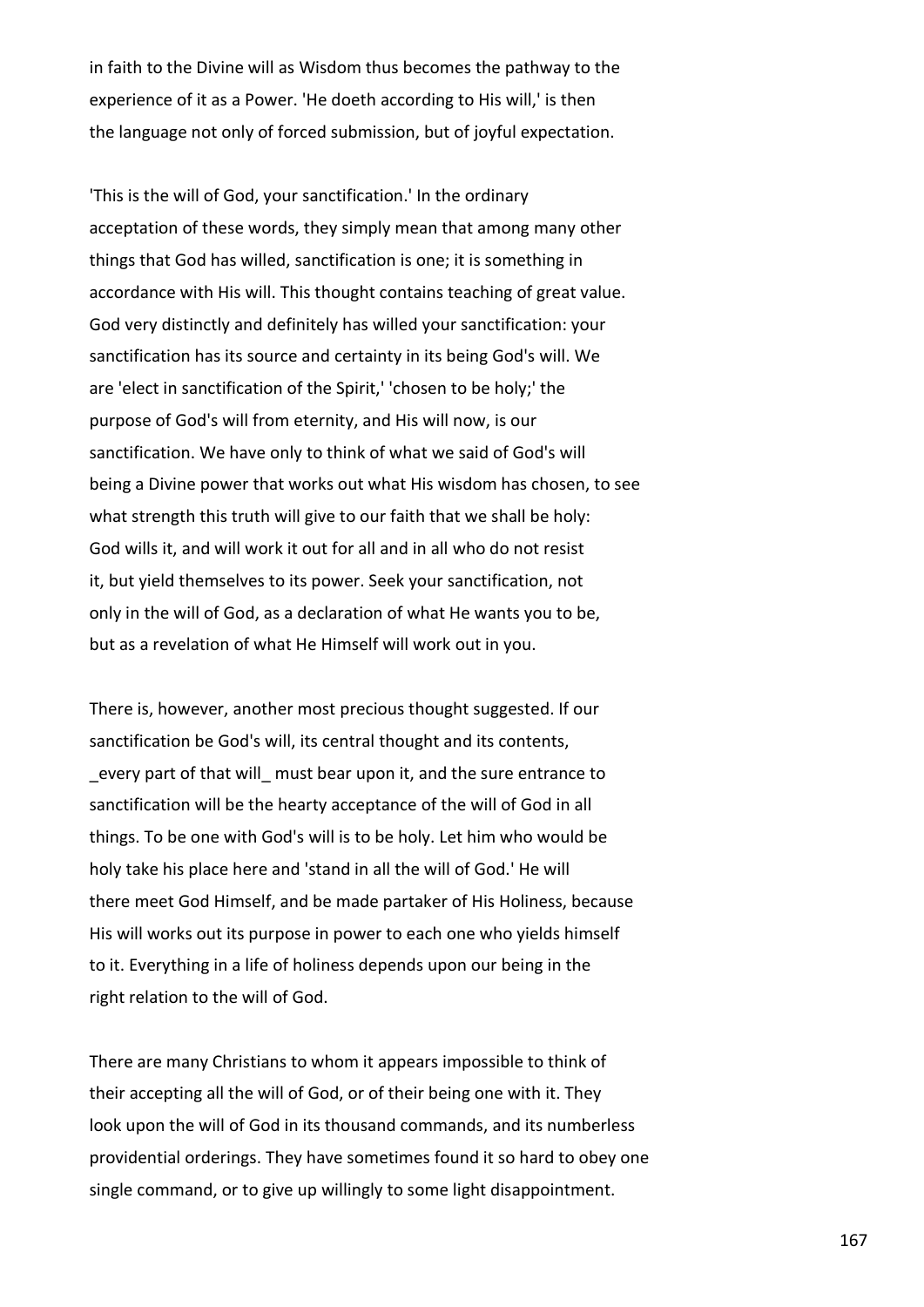They imagine that they would need to be a thousandfold holier and stronger in grace, before venturing to say that they do accept all God's will, whether to do or to bear. They cannot understand that all the difficulty comes from their not occupying the right standpoint. They are looking at God's will as at variance with their natural will, and they feel that that natural will will never delight in all God's will. They forget that the new man has a renewed will. This new will delights in the will of God, because it is born of it. This new will sees the beauty and the glory of God's will, and is in harmony with it. If they are indeed God's children, the very first impulse of the spirit of a child is surely to do the will of the Father in heaven. And they have but to yield themselves heartily and wholly to this spirit of sonship, and they need not fear to accept God's will as theirs.

The mistake they make is a very serious one. Instead of living by faith they judge by feeling, in which the old nature speaks and rules. It tells them that God's will is often a burden too hard to be borne, and that they never can have the strength to do it. Faith speaks differently. It reminds us that God is Love, and that His will is nothing but Love revealed. It asks if we do not know that there is nothing more perfect or beautiful in heaven or earth than the will of God. It shows us how in our conversion we have already professed to accept God as Father and Lord. It assures us, above all, that if we will but definitely and trustingly give ourselves to that will which is Love, it will as Love fill our hearts and make us delight in it, and so become the power that enables us joyfully to do and to bear. Faith reveals to us that the will of God is the power of His love, working out its plan in Divine beauty in each one who wholly yields to it.

And which shall we now choose? And where shall we take our place? Shall we attempt to accept Christ as a Saviour without accepting His will? Shall we profess to be the Father's children, and yet spend our life in debating how much of His will we shall perform? Shall we be content to go on from day to day with the painful consciousness that our will is not in harmony with God's will? Or shall we not at once and for ever give up our will as sinful to His,--to that Will which He has already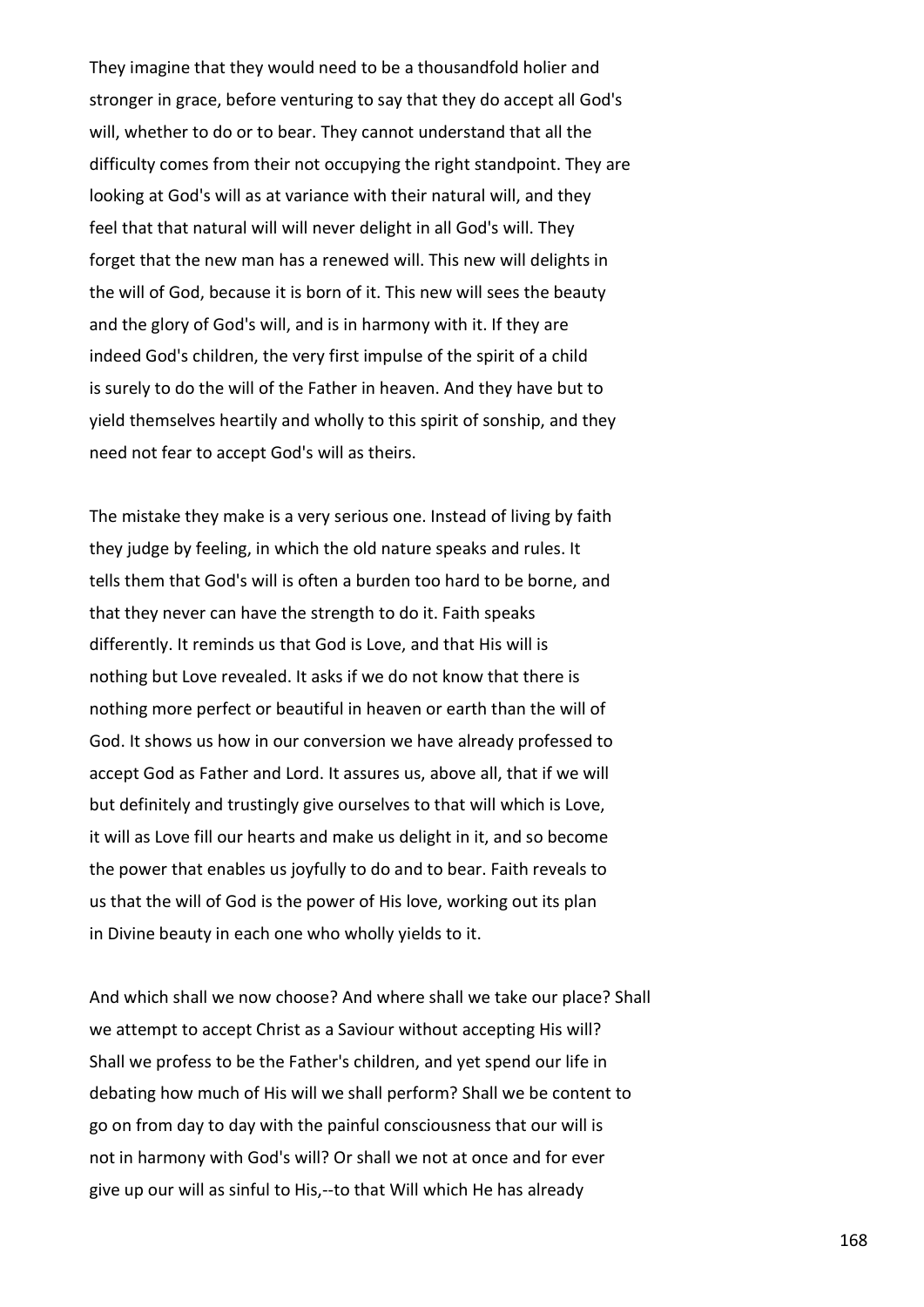written on our heart? This is a thing that is possible. It can be done. In a simple, definite transaction with God, we can say that we do accept His holy will to be ours. Faith knows that God will not pass such a surrender unnoticed, but accept it. In the trust that He now takes us up into His will, and undertakes to breathe it into us, with the love and the power to perform it--in this faith let us enter into God's will, and begin a new life; standing in, abiding in the very centre of this most holy will.

Such an acceptance of God's will prepares the believer, through the Holy Spirit, to recognise and know that will in whatever form it comes. The great difference between the carnal and the spiritual Christian is that the latter acknowledges God, under whatever low and poor and human appearances He manifests Himself. When God comes in trials which can be traced to no hand but His, he says, 'Thy will be done.' When trials come through the weakness of men or his own folly, when circumstances appear unfavourable to his religious progress, and temptations threaten to be too much for him and to overcome him, he learns first of all to see God in everything, and still to say, 'Thy will be done.' He knows that a child of God cannot possibly be in any situation without the will of His Heavenly Father, even when that will has been to leave him to his own wilfulness for a time, or to suffer the consequences of his own or others' sin. He sees this, and in accepting his circumstances as the will of God to try and prove him, he is in the right position for now knowing and doing what is right. Seeing and honouring God's will thus in everything, he learns always to abide in that will.

He does so also by doing that will. As his spiritual discernment grows to say of whatever happens, 'All things are of God,' so he grows too in wisdom and spiritual understanding to know the will of God as it is to be done. In the indications of conscience and of Providence, in the teaching of the word and the Spirit, he learns to see how God's will has reference to every part and duty of life, and it becomes his joy, in all things, to live, 'doing the will of God from the heart, as unto the Lord and not unto men.' 'Labouring fervently in prayer to stand complete and fully assured in all the will of God,' he finds how blessedly the Father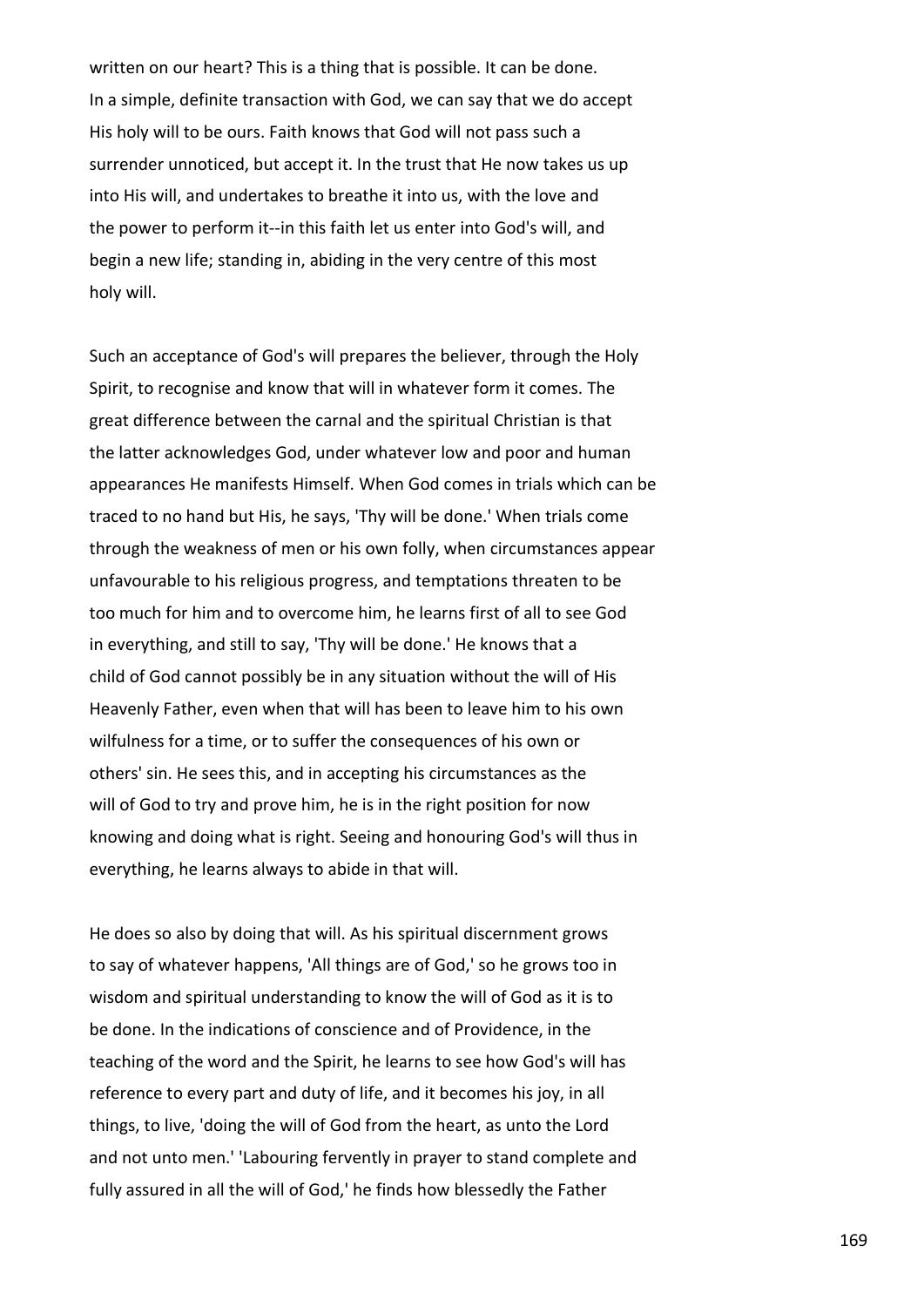has accepted his surrender, and supplies all the light and strength that is needed that His will may be done by him on earth as it is in heaven.

Let me ask every reader to say to a Holy God, whether he has indeed given himself to Him to be made holy? Whether he has accepted, and entered into, and is living in, the good and perfect will of God? The question is not, whether, when affliction comes, he accepts the inevitable and submits to a will he cannot resist. But whether he has chosen the will of God as his chief good, and has taken the life-principle of Christ to be his: 'I delight to do Thy will, O God.' This was the holiness of Christ, in which He sanctified Himself and us, the doing God's will. 'In which will we have been sanctified.' It is this will of God which is our sanctification.

Brother! are you in earnest to be holy? wholly possessed of God? Here is the path. I plead with you not to be afraid or to hold back. You have taken God to be your God; have you really taken His will to be your will? Oh, think of the privilege, the blessedness, of having one will with God! and fear not to surrender yourself to it most unreservedly. The will of God is, in every part of it, and in all its Divine power, your sanctification.

BE YE HOLY, AS I AM HOLY.

Blessed Father! I come to say that I see that Thy will is my sanctification, and there alone I would seek it. Graciously grant that, by Thy Holy Spirit which dwelleth in me, the glory of that will, and the blessedness of abiding in it, may be fully revealed to me.

Teach me to know it as the Will of Love, purposing always what is the very best and most blest for Thy child. Teach me to know it as the Will of Omnipotence, able to work out its every counsel in me. Teach me to know it in Christ, fulfilled perfectly on my behalf. Teach me to know it as what the Spirit wills and works in each one who yields to Him.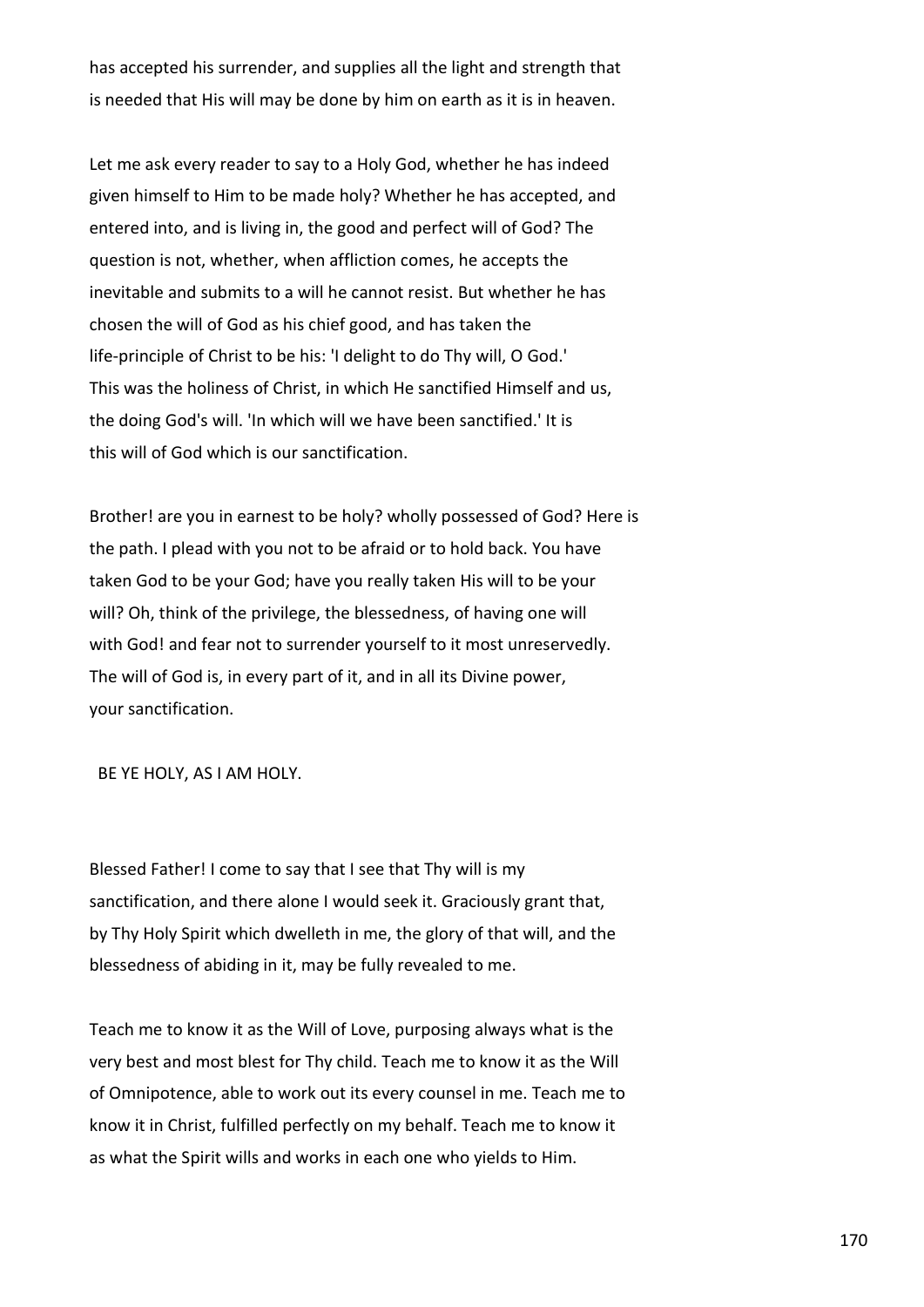O my Father! I acknowledge Thy claim to have Thy will alone done, and am here for it to do with me as Thou pleasest. With my whole heart I enter into it, to be one with it for ever. Thy Holy Spirit can maintain this oneness without interruption. I trust Thee, my Father, step by step, to let the light of Thy will shine in my heart and on my path, through that Spirit.

May this be the holiness in which I live, that I forget and lose self in pleasing and honouring Thee. Amen.

- 1. Make it a study, in meditation and prayer and worship, to get a full impression of the Majesty, the Perfection, the Glory of the Will of God, with the privilege and possibility of living in it.
- 2. Study it, too, as the expression of an infinite Love and Fatherliness; its every manifestation full of loving-kindness. Every providence is God's will; whatever happens, meet God in it in humble worship. Every precept is God's will; meet God in it with loving obedience. Every promise is God's will; meet God in it with full trust. A life in the will of God is rest and strength and blessing.
- 3. And forget not, above all, to believe in its Omnipotent Power. He worketh all things after the counsel of His will. In nature and those who resist Him, without their consent. In His children, according to their faith, and as far as they will it. Do believe that the will of God will work out its counsel in you, as you trust it to do so.
- 4. This will is Infinite Benevolence and Beneficence revealed in the self-sacrifice of Jesus. Live for others: so can you become an instrument for the Divine will to use (Matt. xviii. 14; John vi. 39, 40). Yield yourselves to this redeeming will of God, that it may get full possession, and work out through you too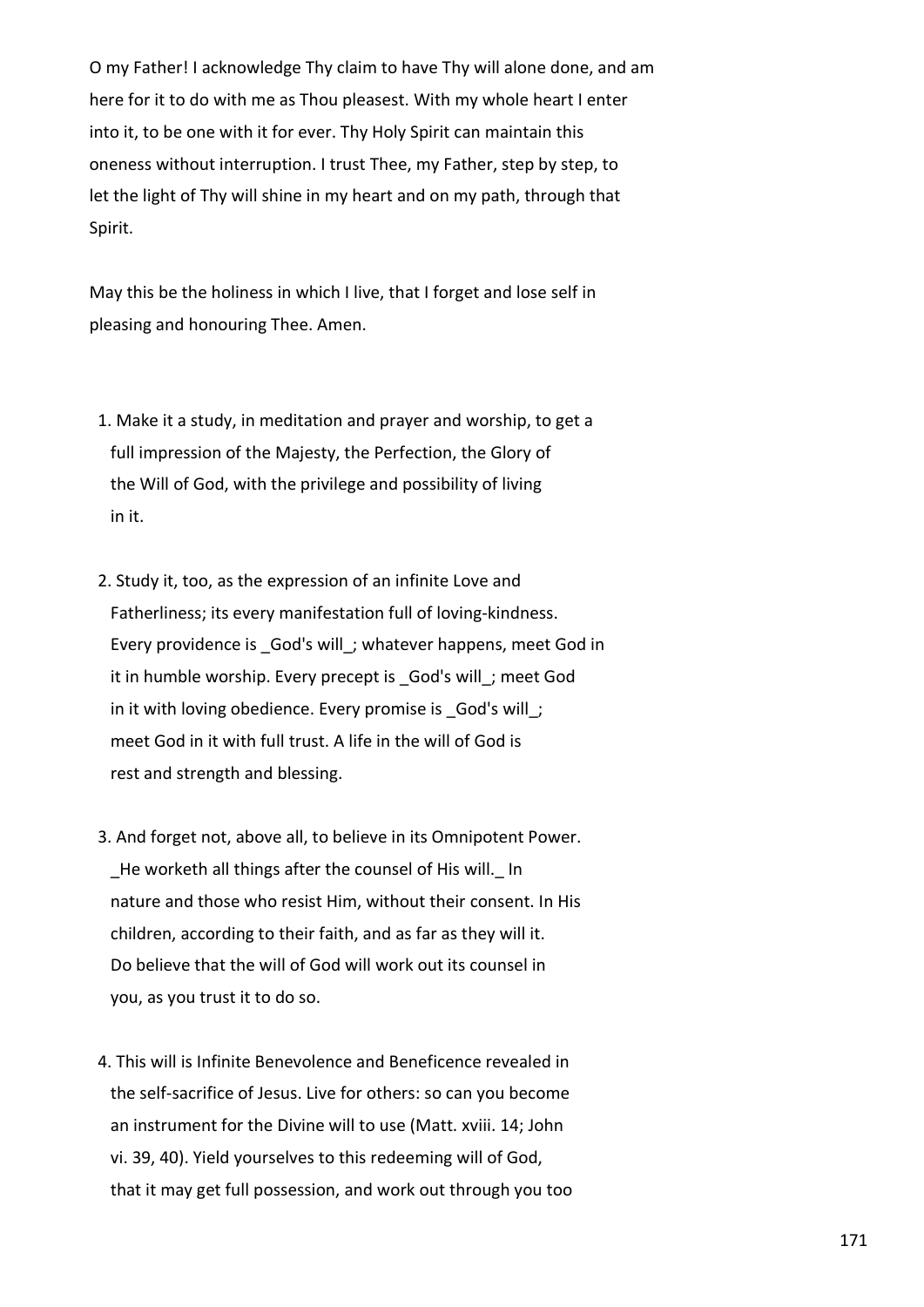its saving purpose.

 5. Christ is just the embodiment of God's will: He is, God's will done. Abide in Him, by abiding in, by doing heartily and always, the will of God. A Christian is, like Christ, a man given up to the Will of God.

Twenty-seventh Day.

HOLY IN CHRIST.

Holiness and Service.

 'If a man therefore cleanse himself from these, he shall be a vessel unto honour, sanctified, meet for the Master's use, prepared unto every good work .'--2 Tim. ii. 21.

'A holy priesthood, to offer up spiritual sacrifices. A holy nation, that ye may show forth the excellences of Him who called you out of darkness into His marvellous light.'--1 Pet. ii. 5, 9.

Through the whole of Scripture we have seen that whatever God sanctifies is to be used in the service of His Holiness. His Holiness is an infinite energy that only finds its rest in making holy: to the revelation of what He is in Himself, 'I the Lord \_am holy\_,' God continually adds the declaration of what He does, 'I am the Lord that make holy. 'Holiness is a burning fire that extends itself, that seeks to consume what is unholy, and to communicate its own blessedness to all that will receive it. Holiness and selfishness, holiness and inactivity, holiness and sloth, holiness and helplessness, are utterly irreconcilable. Whatever we read of as holy, was taken into the service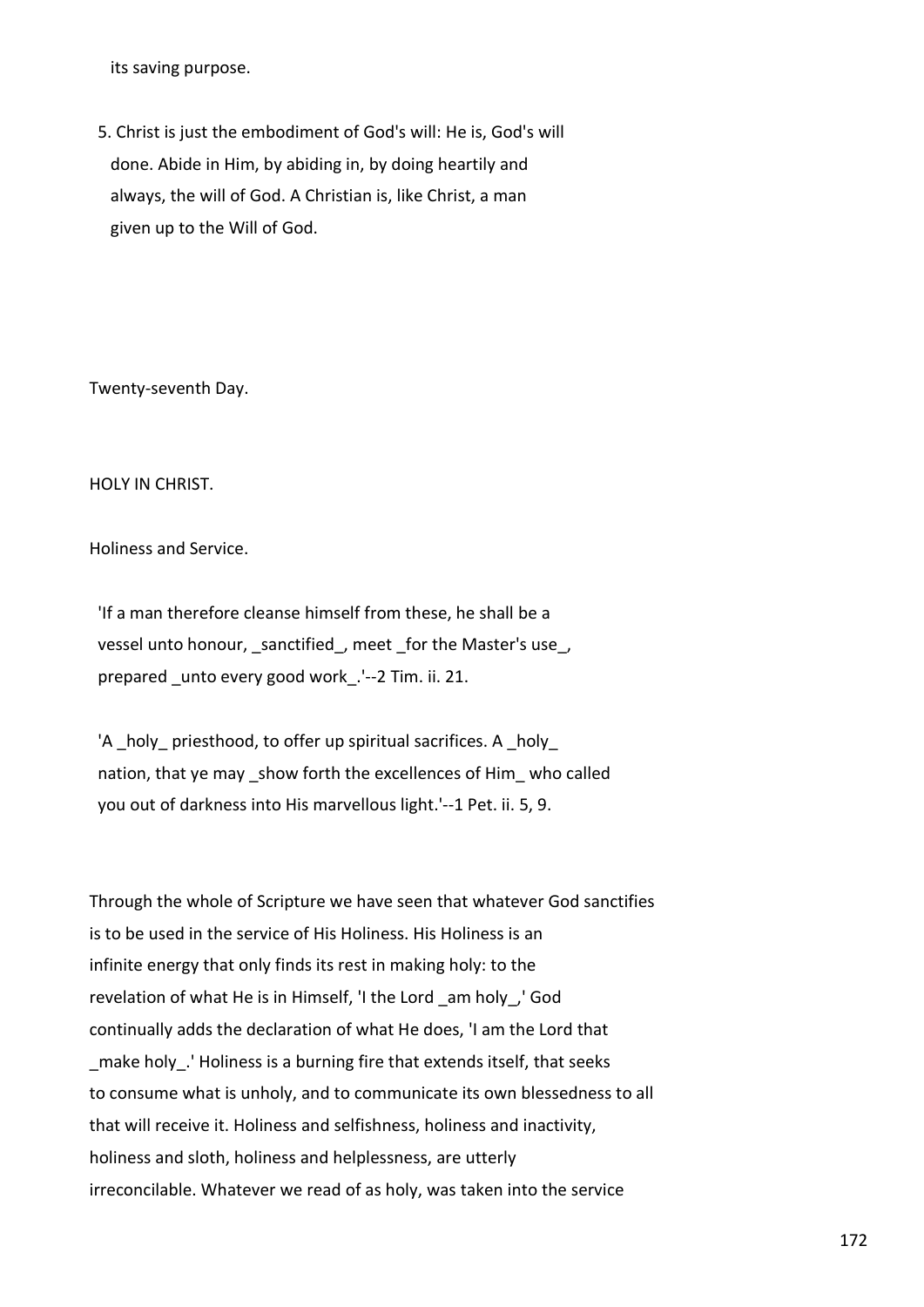of the Holiness of God.

Let us just look back on the revelation of what is holy in Scripture. The seventh day was made holy, that in it God might make His people holy. The tabernacle was holy, to serve as a dwelling for the Holy One, as the centre whence His Holiness might manifest itself to the people. The altar was most holy, that it might sanctify the gifts laid on it. The priests with their garments, the house with its furniture and vessels, the sacrifices and the blood,--whatever bore the name of holy had a use and a purpose. Of Israel, whom God redeemed from Egypt that they might be a holy nation, God said, 'Let my people go, that they may serve me.' The holy angels, the holy prophets and apostles, the holy Scriptures,--all bore the title as having been sanctified for the service of God. Our Lord speaks of Himself 'as the Son, whom the Father sanctified and sent into the world.' And when He says, 'I sanctify myself,' He adds at once the purpose: it is in the service of the Father and His redeemed ones,--'that they themselves may be sanctified in truth.' And can it be thought possible, now that God, in Christ the Holy One, and in the Holy Spirit, is accomplishing His purpose, and gathering a people of saints, 'holy ones,' 'made holy in Christ,' that now holiness and service would be put asunder? Impossible! Here first we shall fully realize how essential they are to each other. Let us try and grasp their mutual relation. We are only made holy that we may serve. We can only serve as we are holy.

\_Holiness is essential to effectual service.\_ In the Old Testament we see degrees of holiness, not only in the holy places, but as much in the holy persons. In the nation, the Levites, the priests, and then the High Priest, there is an advance from step to step: as in each succeeding stage the circle narrows, and the service is more direct and entire, so the holiness required is higher and more distinct. It is even so in this more spiritual dispensation: the more of holiness, the greater the fitness for service; the more there is of true holiness, the more there is of God, and the more true and deep is the entrance He has had into the soul. The hold He has on the soul to use it in His service is more complete.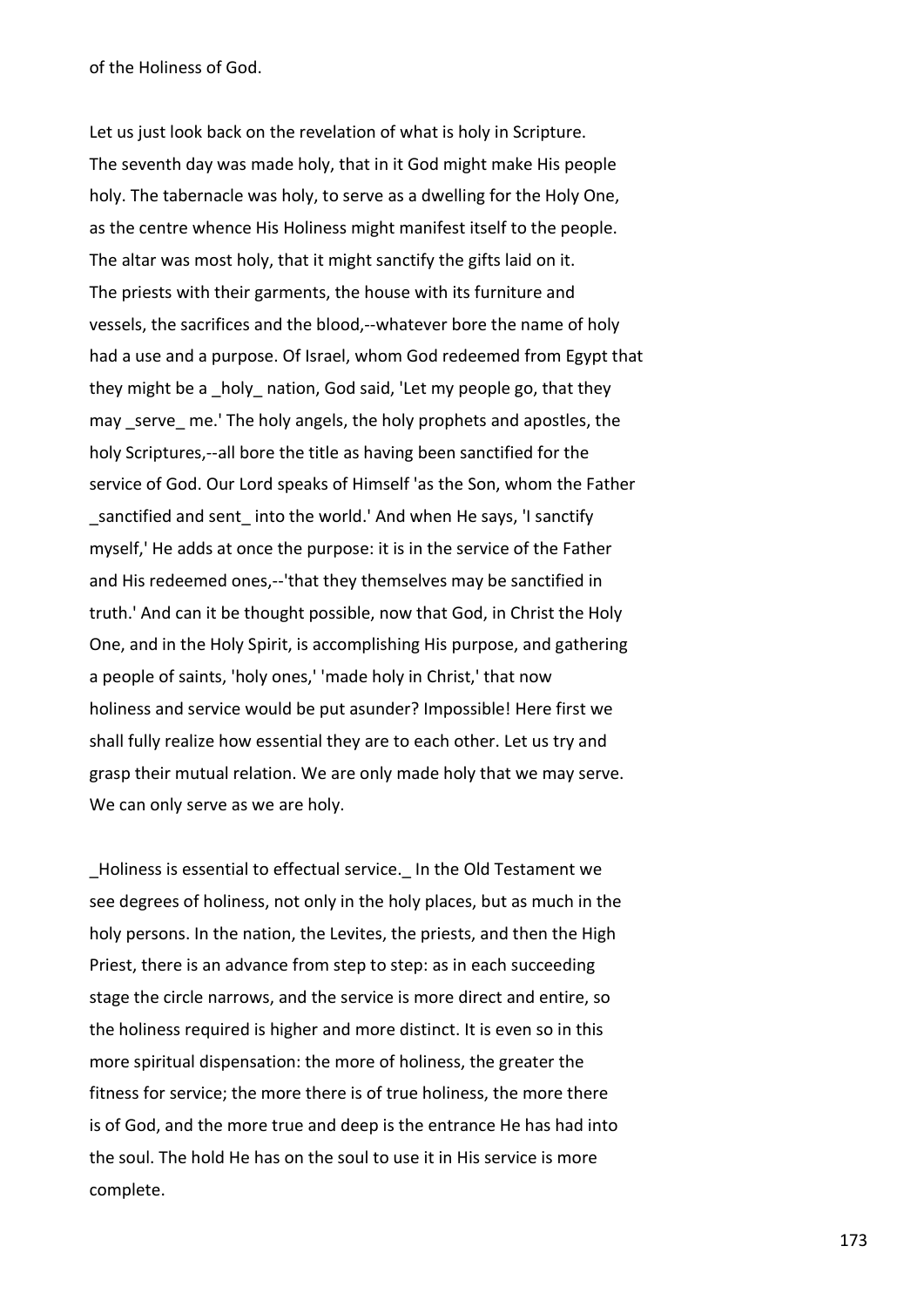In the Church of Christ there is a vast amount of work done which yields very little fruit. Many throw themselves into work in whom there is but little true holiness, little of the Holy Spirit. They often work most diligently, and, as far as human influence is concerned, most successfully. And yet true spiritual results in the building up of a holy temple in the Lord are but few. The Lord cannot work in them, because He has not the mastery of their inner life. His personal indwelling and fellowship, the rest of His Holy Presence, His Holiness reigning and ruling in the heart and life,--to all these they are comparative strangers. It has been rightly said that work is the cure for spiritual poverty and disease; to some believers who had been seeking holiness apart from service, the call to work has been an unspeakable blessing. But to many it has only been an additional blind to cover up the terrible want of heart-holiness and heart-fellowship with the living God. They have thrown themselves into work more earnestly than ever, and yet have not in their heart the rest-giving and refreshing witness that their work is acceptable and accepted.

My brother! listen to the message. 'If a man cleanse himself, he shall be a vessel unto honour, sanctified, meet for the Master's use, prepared unto every good work.' You cannot have the law of service more clearly or beautifully laid down. A vessel of honour, one whom the King will delight to honour, must be a vessel cleansed from all defilement of flesh and spirit. Then only can it be a sanctified vessel, possessed and indwelt by God's Holy Spirit. So it becomes \_meet for the Master's use. He can use it, and work in it, and wield it. And so, clean and holy, and yielded into the Master's hands, we are Divinely prepared for every good work. Holiness is essential to service. If service is to be acceptable to God, and effectual for its work on souls, and to be a joy and a strength to ourselves, we must be holy. The will of God must first live in us, if it is to be done by us.

How many faithful workers there are, mourning the want of power; longing and praying for it, and yet not obtaining it! They have spent their strength more in the outer court of work and service, than in the inner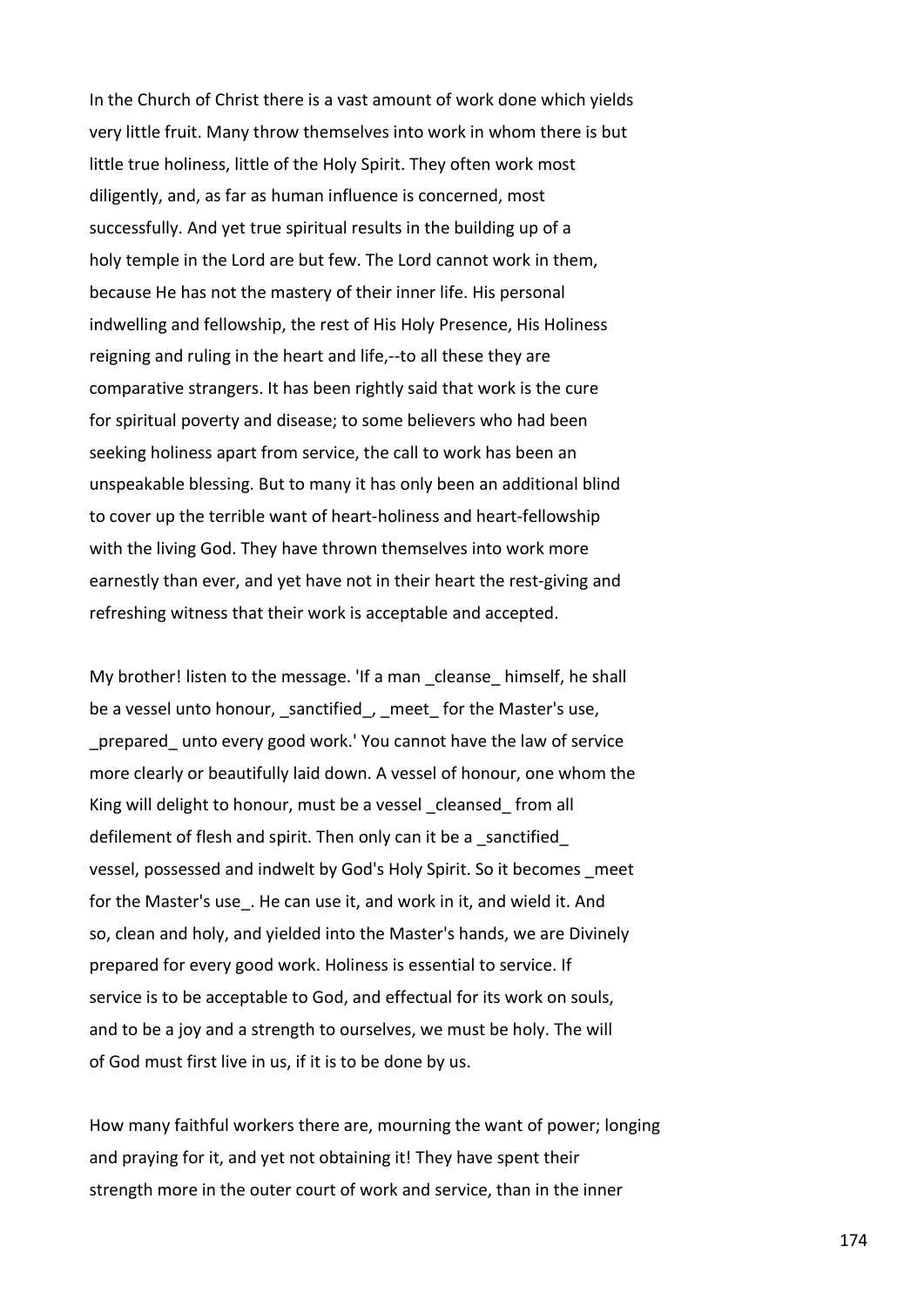life of fellowship and faith. They truly have never understood that only as the Master gets possession of them, as the Holy Spirit has them at His disposal, can He use them, can they have true power. They often long and cry for what they call a baptism of power. They forget that the way to have God's power in us is for ourselves to be in His power. Put yourself into the power of God; let His holy will live in you; live in it and in obedience to it, as one who has no power to dispose of himself; let the Holy Spirit dwell within, as in His Holy Temple, revealing the Holy One on the throne, ruling all; He will without fail use you as a vessel of honour, sanctified and meet for the Master's use. Holiness is essential to effectual service.

And service is no less essential to true holiness. We have repeated it so often: Holiness is an energy, an intense energy of desire and self-sacrifice, to make others partakers of its own purity and perfection. Christ sacrificed Himself--wherein did that sacrifice consist, and what was its aim? He sanctified Himself that we might be sanctified too. A holiness that is selfish is a delusion. True holiness, God's holiness in us, works itself out in love, in seeking and loving the unholy, that they may become holy too. Self-sacrificing love is of the very essence of holiness. The Holy One of Israel is its Redeemer. The Holy One of God is the dying Saviour. The Holy Spirit of God makes holy. There is no holiness in God but what is most actively engaged in loving and saving and blessing. It must be so in us too. Let every thought of holiness, every act of faith or prayer, every effort in pursuit of it, be animated by the desire and the surrender to the Holiness of God for use in the attaining of its object. Let your whole life be one distinctly and definitely given up to God for His use and service. Your circumstances may appear to be unfavourable. God may appear to keep the door closed against your working for Him in the way you would wish; your sense of unfitness may be painful. Still, let it be a matter settled between God and the soul, that your longing for holiness is that you may be fitter for Him to use, and that what He has given you of His Holiness in Christ and the Spirit is all at His disposal, waiting to be used. Be ready for Him to use; live out, in a daily life of humble, self-denying, loving service of others, what grace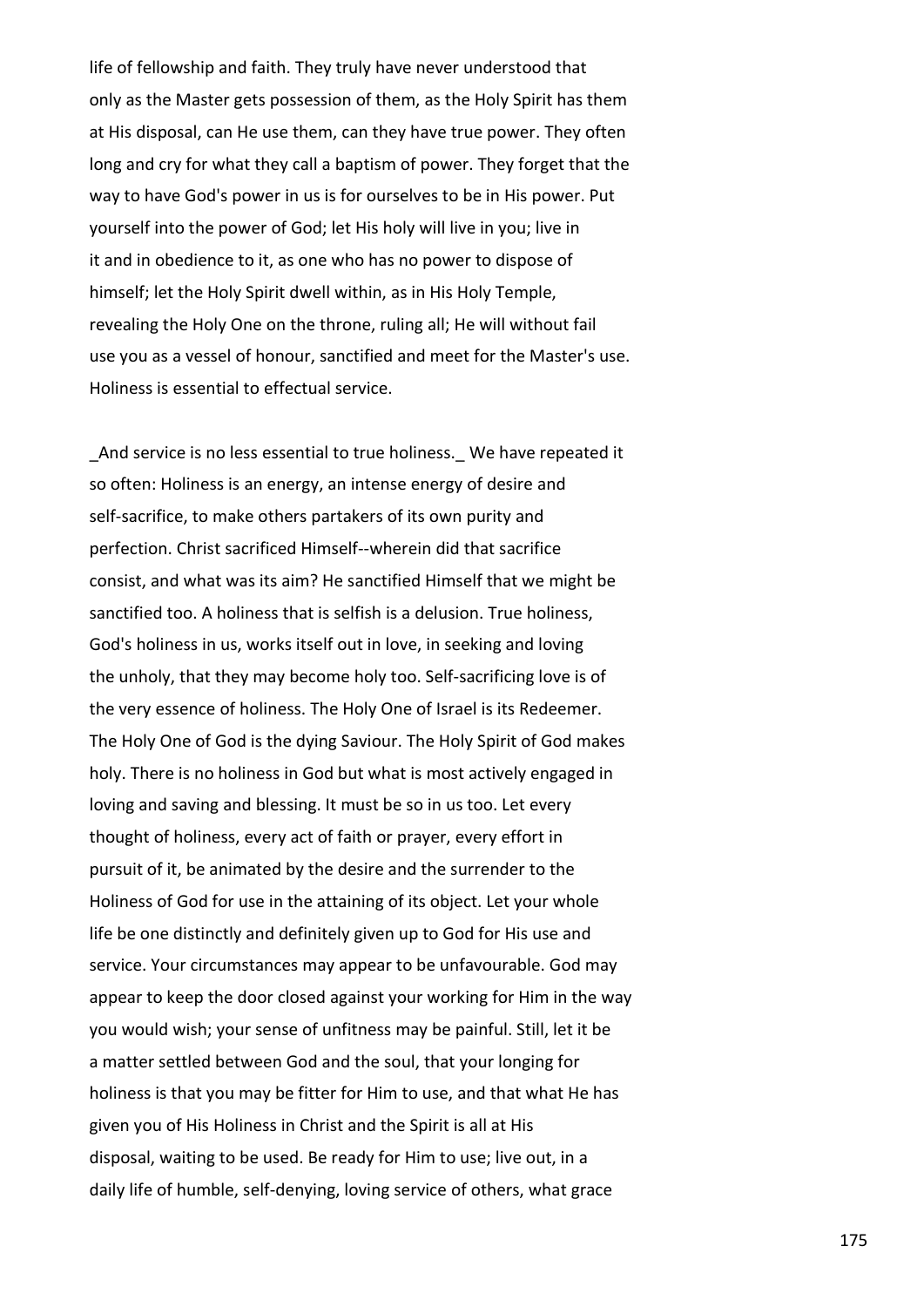you have received. You will find that in the union and interchange of worship and work, God's Holiness will rest upon you.

'The Father sanctified the Son, and sent Him into the world.' The world is the place for the sanctified one, to be its light, its salt, its life. We are 'sanctified in Christ Jesus,' and sent into the world too. Oh, let us not fear to accept our position--our double position; in the world, and in Christ! In the world, with its sin and sorrow, with its thousands of needs touching us at every point, and its millions of souls all waiting for us. And in Christ too. For the sake of that world we 'have been sanctified in Christ,' we are 'holy in Christ,' we have 'the spirit of sanctification' dwelling in us. As a holy salt in a sinful world, let us give ourselves to our holy calling. Let us come nearer and nearer to God who has called us. Let us root deeper and deeper in Christ our sanctification, in whom we are of God. Let us enter more firmly and more fully into that faith in Him in whom we are, by which our whole life will be covered and taken up in His. Let us beseech the Father to teach us that His Holy Spirit does dwell in us every moment, making, if we live by faith, Christ with His Holiness, our home, our abode, our sure defence, and our infinite supply. As He which hath called us is holy, let us be holy in His own Son, through His own Spirit, and the fire of His Holy Love will work through us its work of judging and condemning, of saving and sanctifying. A sanctified soul God will use to save.

BE YE HOLY, AS I AM HOLY.

Blessed Master! I thank Thee for being anew reminded of the purpose of Thy Redeeming Love. Thou gavest Thyself that Thou mightest cleanse for Thyself a people of Thine own, zealous in good works. Thou wouldest make of each of us a vessel of honour, cleansed and sanctified, meet for Thy use, and prepared for every good work.

Blessed Lord! write the lessons of Thy word deep in my heart. Teach me and all Thy people that if we would work for Thee, if we would have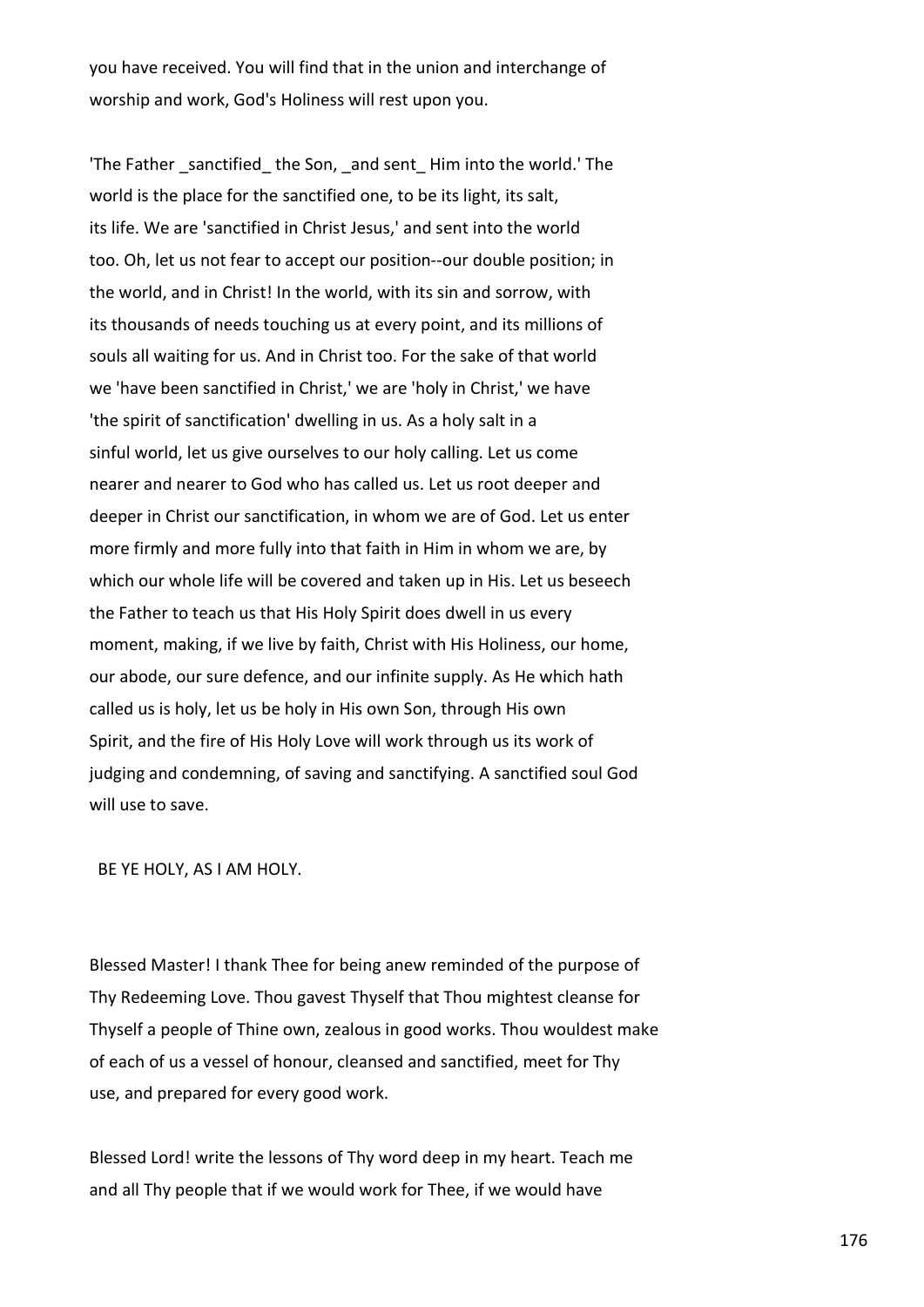Thee work in us, and use us, we must be very holy, holy as God is holy. And that if we would be holy, we must be serving Thee. It is Thy own Spirit, by which Thou dost sanctify us to use us, and dost sanctify in using. To be entirely possessed of Thee is the path to sanctity and service both.

Most Holy Saviour! we are in Thee as our sanctification: in Thee we would abide. In the rest of a faith that trusts Thee for all, in the power of a surrender that would have no will but Thine, in a love that would lose itself to be wholly Thine, Blessed Jesus, we do abide in Thee. In Thee we are holy: in Thee we shall bear much fruit.

Oh, be pleased to perfect Thine own work in us! Amen.

- 1. It is difficult to make it clear in words how growth in holiness will simply reveal itself as an increasing simplicity and self-forgetfulness, accompanied by the restful and most blessed assurance that God has complete possession of us and will use us. We pass from the stage in which work presses as an obligation; it becomes the joy of fruit-bearing; faith's assurance that He is working out His will through us.
- 2. It has sometimes been said that people might be better employed in working for God than attending Holiness Conventions. This is surely a misunderstanding. It was before the throne of the Thrice Holy One, and as he heard the Seraphim sing of God's Holiness, that the prophet said, 'Here am I, send me.' As the mission of Moses, and Isaiah, and the Son, whom the Father sanctified and sent, each had its origin in the revelation of God's Holiness, our missions will receive new power as they are more directly born out of the worship of God as the Holy One, and baptized into the Spirit of Holiness.
- 3. Let every worker take time to hear God's double call. If you would work, be very holy. If you would be holy, give yourself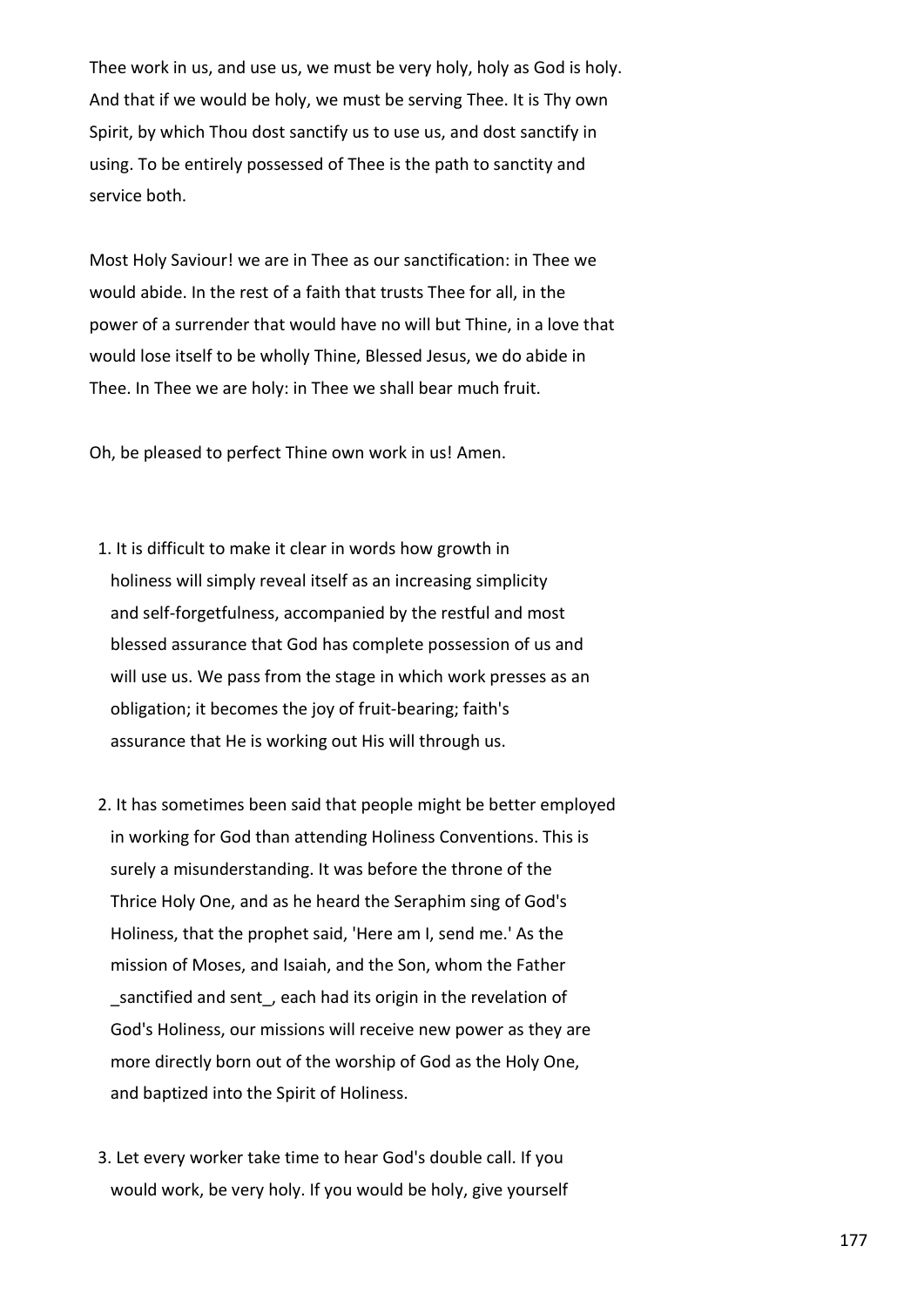to God to use in His work.

- 4. Note the connection between 'sanctified' and 'meet for \_the Master's use\_.' True holiness is being possessed of God; true service being used of God. How much service there is in which we are the chief agents, and ask God to help and to bless us. True service is being yielded up to the Master \_for Him to use. Then the Holy Ghost is the Agent, and we are the Instruments of His will. Such service is Holiness.
- 5. 'I sanctify Myself, that they also: ' a reference to others is the root principle of all true holiness.

Twenty-eighth Day.

HOLY IN CHRIST.

The Way into the Holiest.

'Having therefore, brethren, boldness to enter into the Holiest by the blood of Jesus, by the way which He dedicated, a new and living way, through the veil, that is to say, His flesh: and having a great Priest over the house of God; let us draw near with a true heart, in fulness of faith.'--Heb. x. 19-22.

When the High Priest once a year entered into the second tabernacle within the veil, it was, we are told in the Epistle to the Hebrews, 'the Holy Ghost signifying that the way into \_the Holiest of all\_ was not yet made manifest.' When Christ died, the veil was rent; all who were serving in the holy place had free access at once into the Most Holy; the way into the Holiest of all was opened up. When the Epistle passes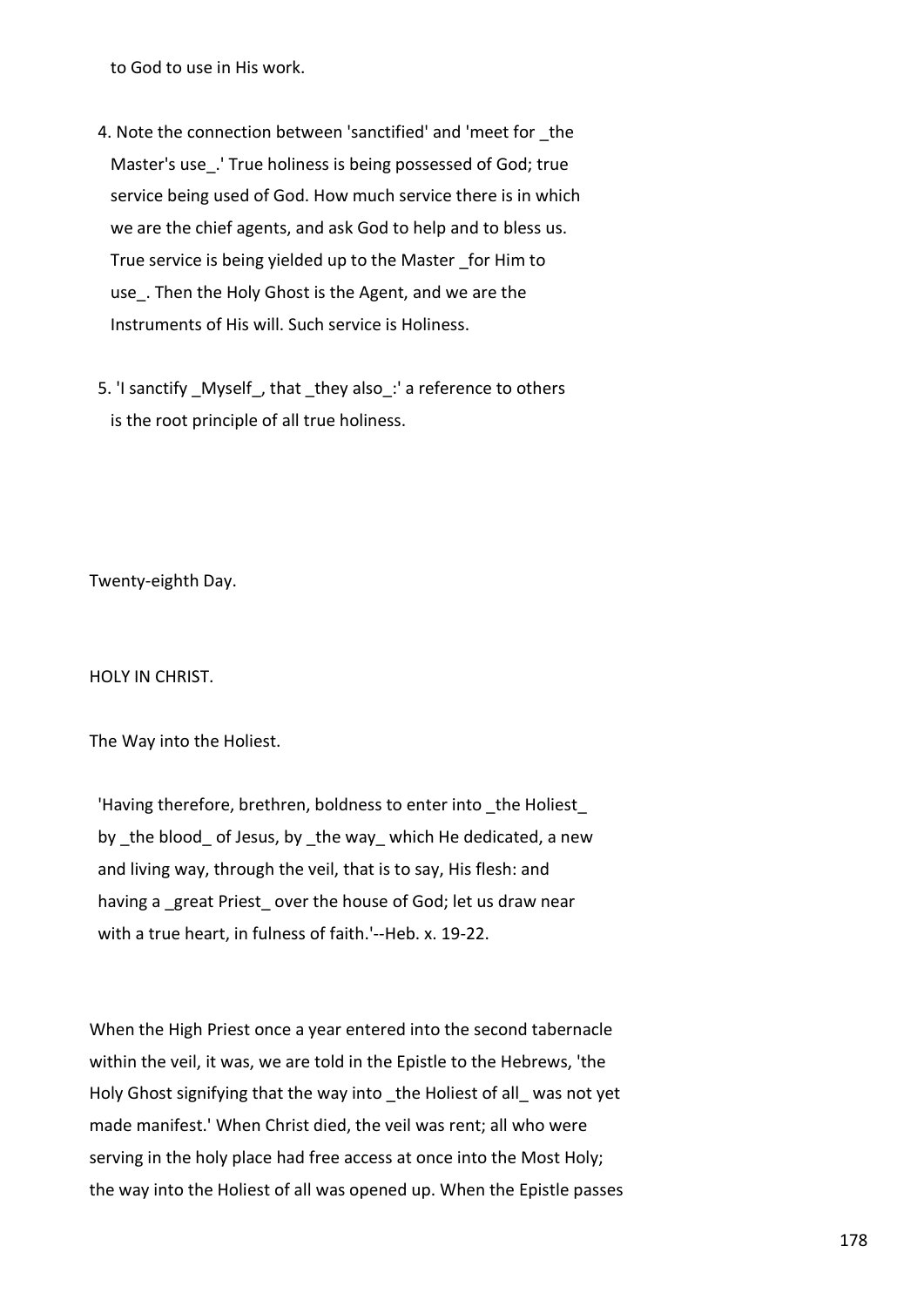over to its practical application (x. 19), all its teaching is summed up in the words: 'Having therefore, brethren, boldness to enter into the Holiest, let us draw near.' Christ's redemption has opened the way to the Holiest of all: our acceptance of it must lead to nothing less than our drawing near and entering in. The words of our text suggest to us four very precious thoughts in regard to the place of access, the right of access, the way of access, the power of access.

The place of access. Whither are we invited to draw nigh? 'Having boldness to enter into the Holiest. 'The priests in Israel might enter the holy place, but were always kept excluded from the Holiest, God's immediate presence. The rent veil proclaimed liberty of access into that Presence. It is there that believers as a royal priesthood are now to live and walk. Within the veil, in the very Holiest of all, in the same place, the heavenlies, in which God dwells, in God's very Presence, is to be our abode--our home. Some speak as if the, 'Let us draw near,' meant prayer, and that in our special approach to God in acts of worship we enter the Holiest. No; great as this privilege is, God has meant something for us infinitely greater. We are to draw near, and dwell always, to live our life and do our work within the sphere, the atmosphere, of the inner sanctuary. It is God's Presence makes holy ground; God's immediate Presence in Christ makes any place the Holiest of all: and this is it into which we are to draw nigh, and in which we are to abide. There is not a single moment of the day, there is not a circumstance or surrounding, in which the believer may not be kept dwelling in the secret place of the Most High. As by faith he enters into the completeness of his reconciliation with God, and the reality of his oneness with Christ, as he thus, abiding in Christ, yields to the Holy Spirit to reveal within the Presence of the Holy One, the Holiest of all is around him, he is indeed in it. With an uninterrupted access he draws near.[13]

\_The right of access.\_ The thought comes up, and the question is asked: Is this not simply an ideal? can it be a reality, an experience in daily life to those who know how sinful their nature is? Blessed be God! it is meant to be. It is possible, because our right of access rests not in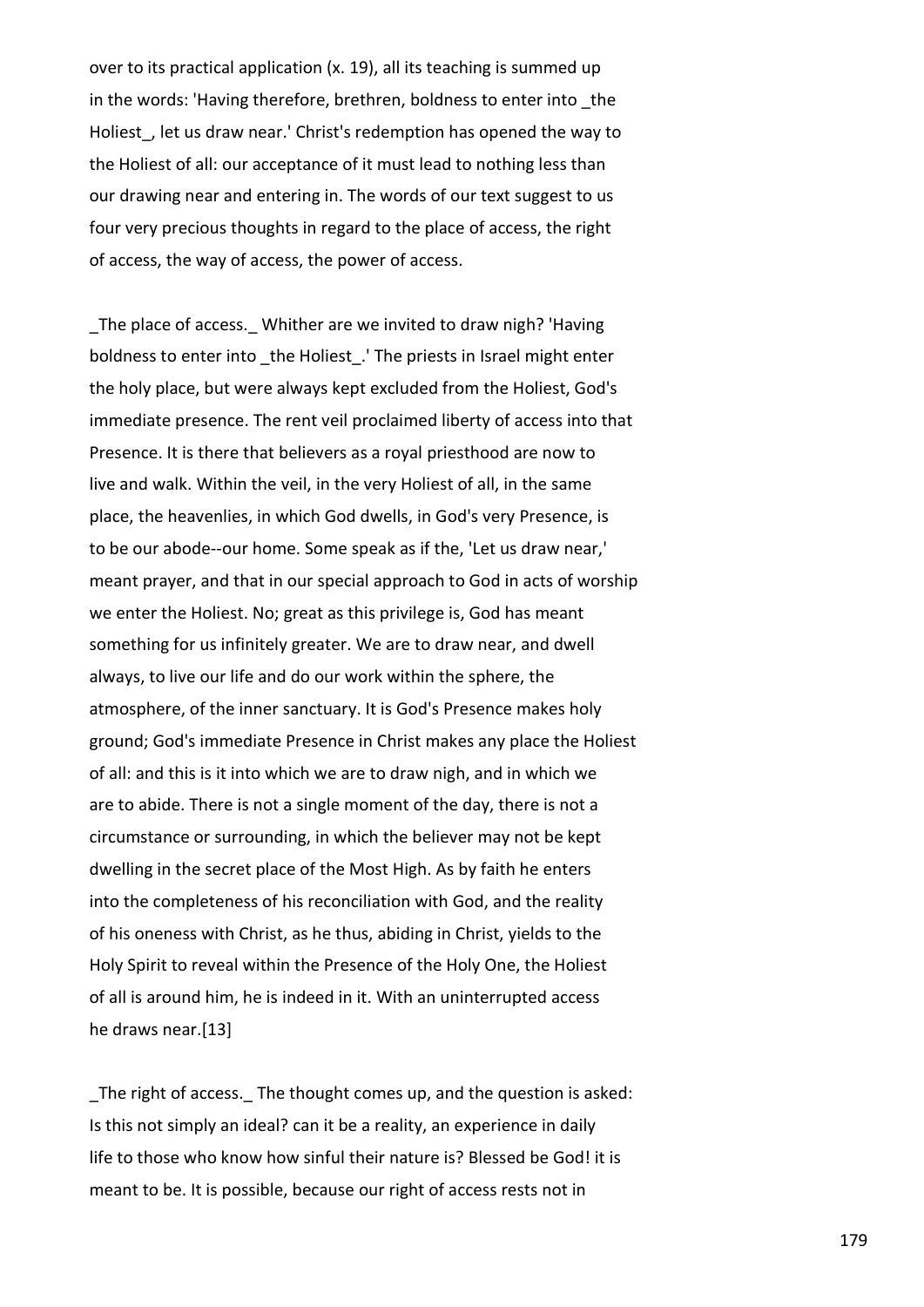what we are, but in the blood of Jesus. 'Having boldness to enter into the Holiest by the blood of Jesus, let us draw near.' In the Passover we saw how redemption, and the holiness it aimed at, were dependent on the blood. In the sanctuary, God's dwelling, we know how in each part, the court, the holy place, the Most Holy, the sprinkling of blood was what alone secured access to God. And now that the blood of Jesus has been shed--oh! in what Divine power, what intense reality, what everlasting efficacy, we now have access into the Holiest of all, the Most Holy of God's heart and His love! We are indeed brought nigh by the blood. We have boldness to enter by the blood. 'The worshippers, being once cleansed, have no more conscience of sins.' Walking in the light, the blood of Jesus cleanses in the power of an endless life, with a cleansing that never ceases. No consciousness of unworthiness or remaining sinfulness need hinder the boldness of access: the liberty to draw near rests in the never-failing, ever-acting, ever-living efficacy of the Precious Blood. It is possible for a believer to dwell in the Holiest of all.

The way of access. It is often thought that what is said of the new and living way, dedicated for us by Jesus, means nothing different from the boldness through His blood. This is not the case. The words mean a great deal more. 'Having boldness by the blood of Jesus, let us draw near by the way which He dedicated for us.' That is, He opened for us a way to walk in, as He walked in it, 'a new and living way, through the veil, that is to say, His flesh.' The way in which Christ walked when He gave His blood, is the very same in which we must walk too. That way is the way of the Cross. There must not only be faith in Christ's sacrifice, but fellowship with Him in it. That way led to the rending of the veil of the flesh, and so through the rent veil of the flesh, in to God. And was the veil of Christ's holy flesh rent that the veil of our sinful flesh might be spared? Verily, no. He meant us to walk in the very same way in which He did, following closely after Himself. He dedicated for us a new and living way through the veil, that is, His flesh. As we go in through the rent veil of His flesh, we find in it at once the need and the power for our flesh being rent too: following Jesus ever means conformity to Jesus. It is Jesus with the rent flesh,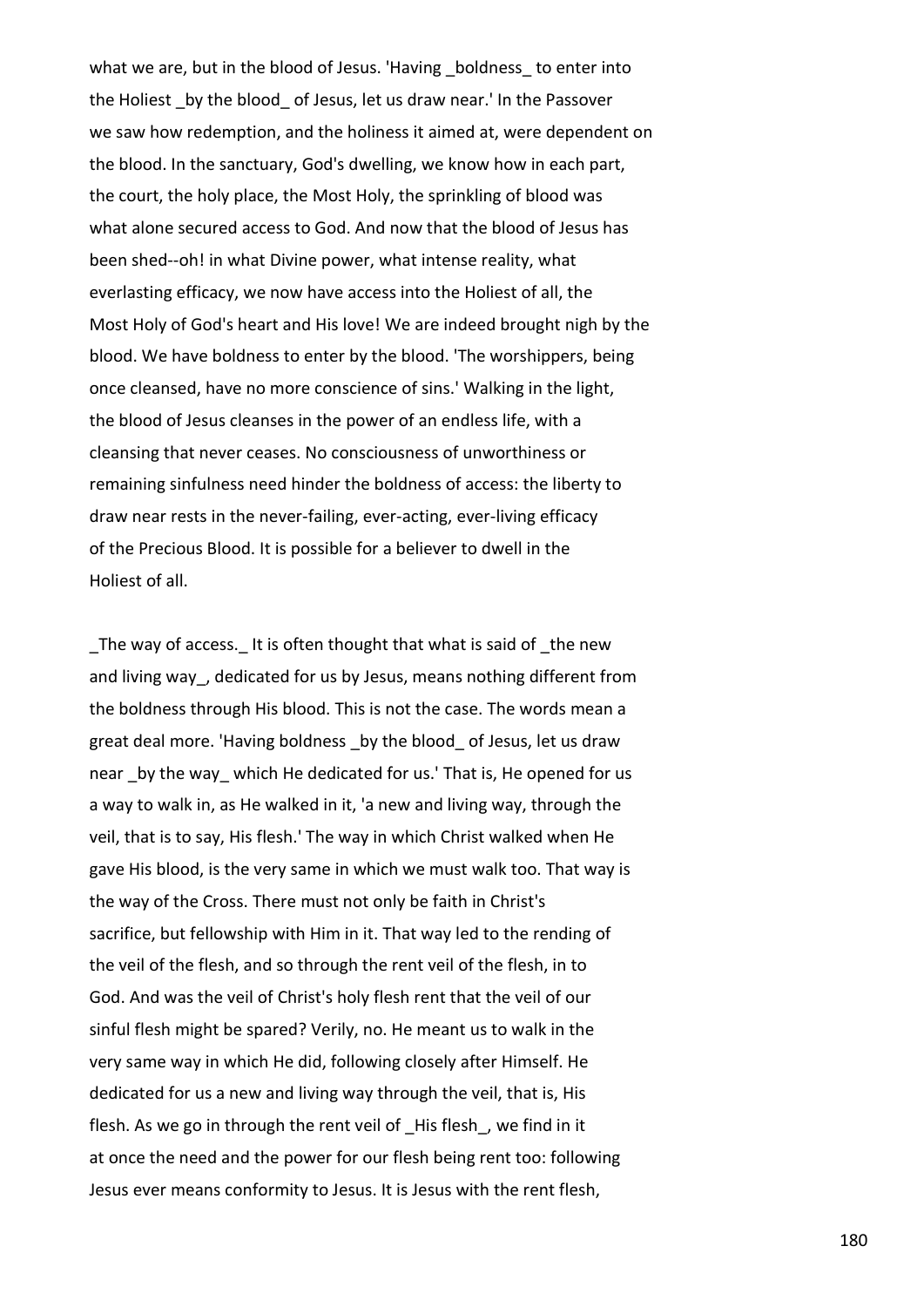in whom we are, in whom we walk.[14] There is no way to God but through the rending of the flesh. In acceptance of Christ's life and death by faith as the power that works in us, in the power of the Spirit which makes us truly one with Christ, we all follow Christ as He passes on through the rent veil, that is, His flesh, and become partakers with Him of His crucifixion and death. The way of the cross, 'by which I have been crucified,' is the way through the rent veil. Man's destiny, fellowship with God in the power of the Holy Spirit, is only reached through the sacrifice of the flesh.

And here we find now the solution of a great mystery--why so many Christians remain standing afar off, and never enter this Holiest of all; why the holiness of God's Presence is so little seen on them. They thought that it was only in Christ that the flesh needed to be rent, not in themselves. They thought that the liberty they had in the blood was the new and living way. They knew not that the way into true and full holiness, into the Holiest of all, that the full entrance into the fellowship of the holiness of the Great High Priest, was only to be reached through the rent veil of the flesh, through conformity to the death of Jesus. This is in very deed the way He dedicated for us. He is Himself the way; into His self-denial, His self-sacrifice, His crucifixion, He takes up all who long to be holy with His Holiness, holy as He is holy.

The power of access. Does any one shrink back from entering the very Holiest for fear of this rending of the flesh, because he doubts whether he could bear it, whether he could indeed walk in such a path? Let him listen once more. Hear what follows: 'And having a Great Priest over the House of God, let us draw near.' We have not only the Holiest of all inviting us, and the blood giving us boldness, and the way through the rent veil consecrated for us, but the Great Priest over the House of God, the Blessed Living Saviour, to draw, to help, and to welcome us. He is our Aaron. On His heart we see our name, because He only lives to think of us, and pray for us. On His forehead we see God's name, 'Holy to the Lord,' because in His Holiness the sins of our holy things are covered. \_In Him\_ we are accepted and sanctified; God receives us as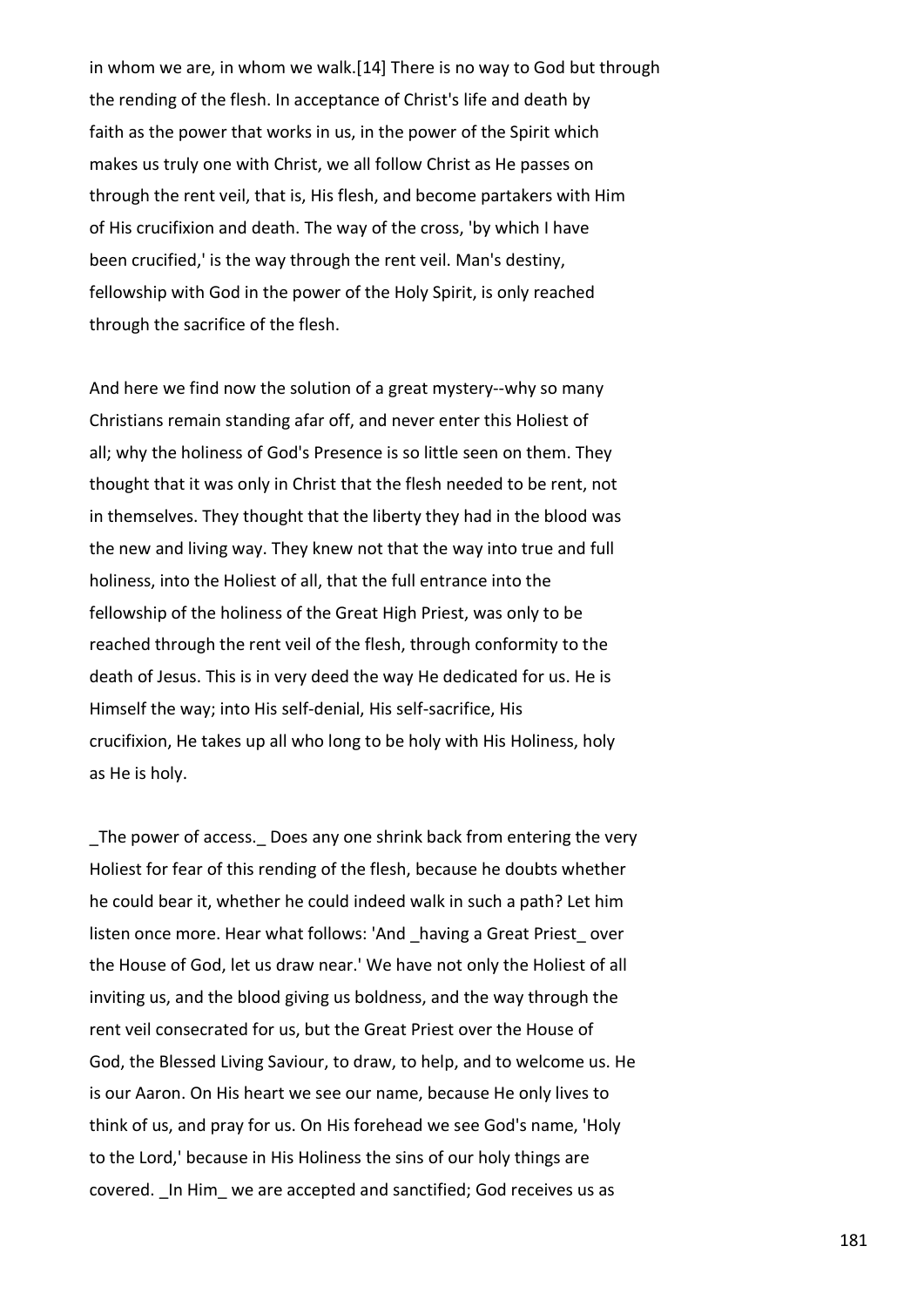holy ones. In the power of His love and His Spirit, in the power of Him the Holy One, in the joy of drawing nearer to Him and being drawn by Him, we gladly accept the way He has dedicated, and walk in His holy footsteps of self-denial and self-sacrifice. We see how the flesh is the thick veil that separates from the Holy One who is a Spirit, and it becomes an unceasing and most fervent prayer, that the crucifixion of the flesh may, in the power of the Holy Spirit, be in us a blessed reality. With the glory of the Holiest of all shining out on us through the opened veil, and the Precious Blood speaking so loudly of boldness of access, and the Great Priest beckoning us with His loving Presence to draw near and be blessed,--with all this, we dare no longer fear, but choose the way of the rent veil as the path we love to tread, and give ourselves to enter in and dwell within the veil, in the very Holiest of all.

And so our life here will be the earnest of the glory that is to come, as it is written--note how we have the four great thoughts of our text over again--'These are they which came out of great tribulation,' that is, by the way of the rent flesh; 'and they washed their robes, and made them white in the blood of the Lamb,' their boldness through the blood; 'therefore are they before the throne of God,' their dwelling in the Holiest of all; 'the Lamb, which is in the midst of the throne, shall be their Shepherd,' the Great Priest still the Shepherd, Jesus Himself their all in all.

Brother! do you see what holiness is, and how it is to be found? It is not something wrought in yourself. It is not something put on you from without. Holiness is the Presence of God resting on you. Holiness comes as you consciously abide in that Presence, doing all your work, and living all your life as a sacrifice to Him, acceptable through Jesus Christ, sanctified by the Holy Ghost. Oh, be no longer fearful, as if this life were not for you! Look to Jesus; having a Great Priest over the House of God, let us draw near. Be occupied with Jesus. Our Brother has charge of the Temple; He has liberty to show us all, to lead us into the secret of the Father's presence. The entire management of the Temple has been given into His hands with this very purpose, that all the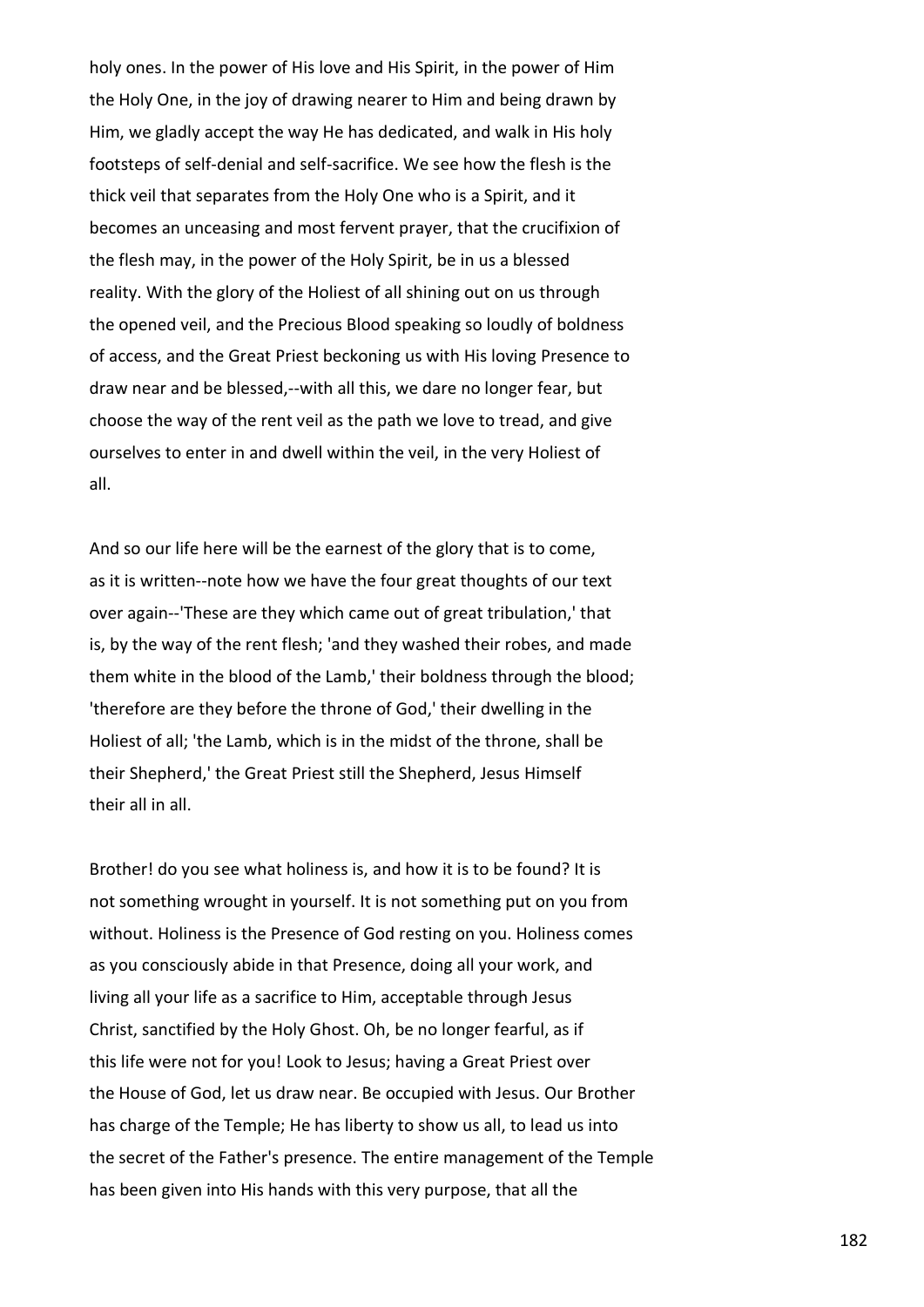feeble and doubting ones might come with confidence. Only trust yourself to Jesus, to His leading and keeping. Only trust Jesus, God's Holy One, your Holy One; it is His delight to reveal to you what He has purchased with His blood. Trust Him to teach you the ordinances of the sanctuary. 'That thou mayest know how thou oughtest to behave thyself in the House of God,' He has been given. \_Having a Great Priest\_, let us enter in, let us dwell in the Holiest of all. In the power of the blood, in the power of the new and living way, in the power of the Living Jesus, let the Holiest of all, the Presence of God, be the home of our soul. You are 'Holy in Christ;' in Christ you are in God's Holy Presence and Love; just stay there.

BE HOLY, FOR I AM HOLY.

Most Holy God! how shall I praise Thee for the liberty to enter into the Holiest of all, and dwell there? And for the precious Blood, that brings us nigh? And for the new and living way, through the rent veil of that flesh which had separated us from Thee, in which my flesh now too has been crucified? And for the Great Priest over the House of God, our Living Lord Jesus, with Whom and in Whom we appear before Thee? Glory be to Thy Holy Name for this wonderful and most complete redemption.

I beseech Thee, O my God! give me, and all Thy children, some right sense of how really and surely we may live each day, may spend our whole life, within the veil, in Thine own Immediate Presence. Give us the spirit of revelation, I pray Thee, that we may see how, through the rent veil, the glory of Thy Presence streameth forth from the Most Holy into the holy place; how, in the pouring out of the Holy Spirit, the kingdom of heaven came to earth, and all who yield themselves to that Spirit may know that in Christ they are indeed so near, so very near to Thee. O Blessed Father! let Thy Spirit teach us that this indeed is the holy life: a life in Christ the Holy One, always in the Light and the Presence of Thy Holy Majesty.

Most Holy God! I draw nigh. In the power of the Holy Spirit I enter in.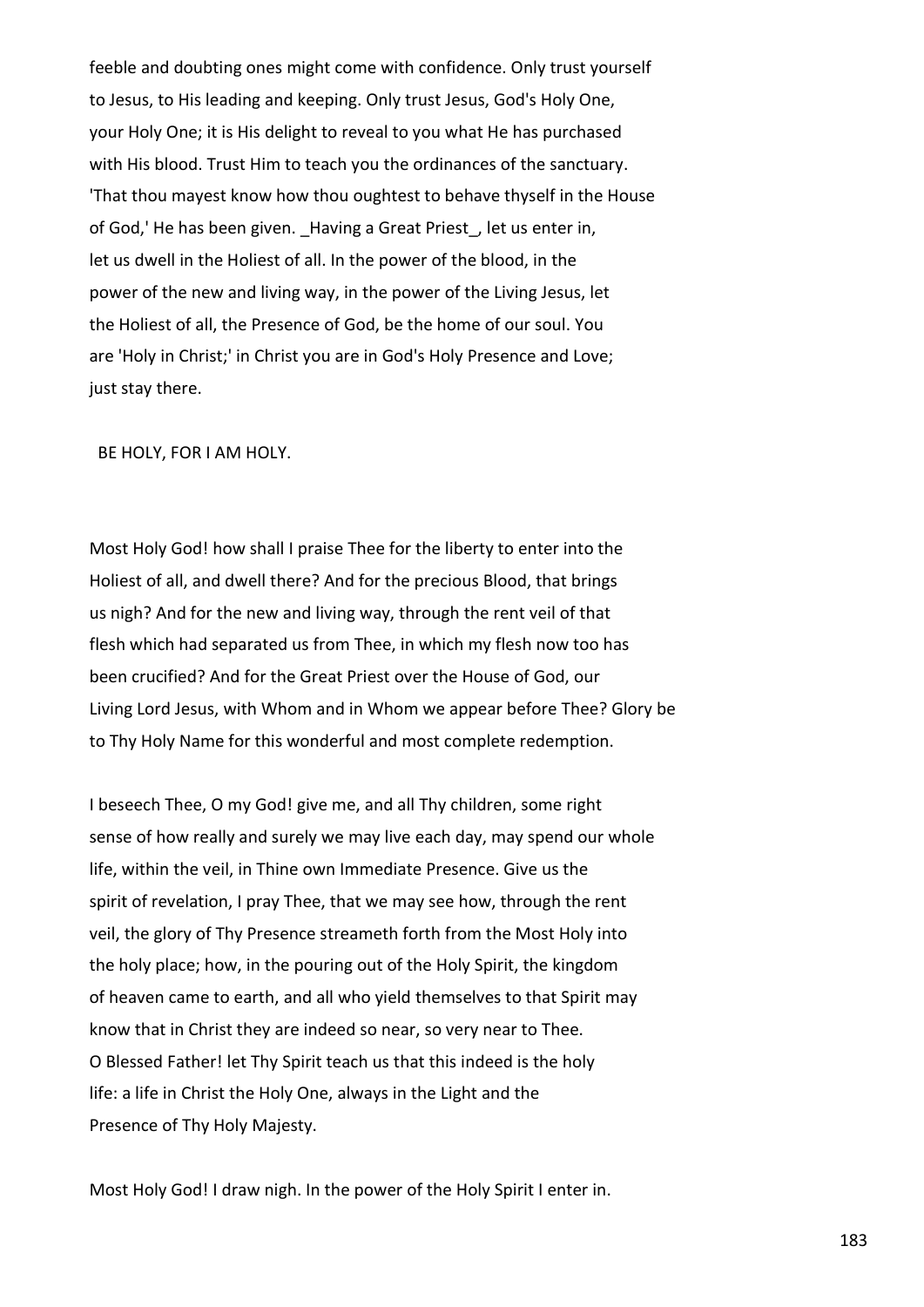I am now in the Holiest of all. And here I would abide in Jesus, my Great Priest--here, in the Holiest of all. Amen.

- 1. To abide in Christ is to dwell in the Holiest of all. Christ is not only the Sacrifice, and the Way, and the Great Priest, but also Himself the Temple. 'The Lamb is the Temple.' As the Holy Spirit reveals my union to Christ more clearly, and heart and will lose themselves in Him, I dwell in the Holy Presence, which is the Holiest of all. You are 'holy in Christ'--draw near, enter in with boldness, and take possession--have no home but in the Holiest of all.
- 2. 'Christ loved the Church, and gave Himself for it, that He might sanctify it.' He gave Himself! Have you caught the force of that word? Because He would have no one else do it, because none could do it; to sanctify His Church, He gave Himself\_ to do it. And so it is His own special beloved work to sanctify the Church He loved. Just accept Himself to do it. He can and will make you holy, that He may present you to \_Himself\_ glorious, without spot or wrinkle. Let that word Himself live in you. The whole life and walk in the House of God is in His charge. Having a Great Priest, let us draw near.
- 3. This entrance into the Holiest of all--an ever fresh and ever deeper entrance--is, at the same time, an ever blessed resting in the Father's Presence. Faith in the blood, following in the way of the rent flesh, and fellowship with the Living Jesus, are the three chief steps.
- 4. Enter into the Holiest of all, and dwell there. It will enter into thee, and transform thee, and dwell in thee. And thy heart will be the Holiest of all, in which He dwells.
- 5. Have we not at times been lifted, by an effort of thought and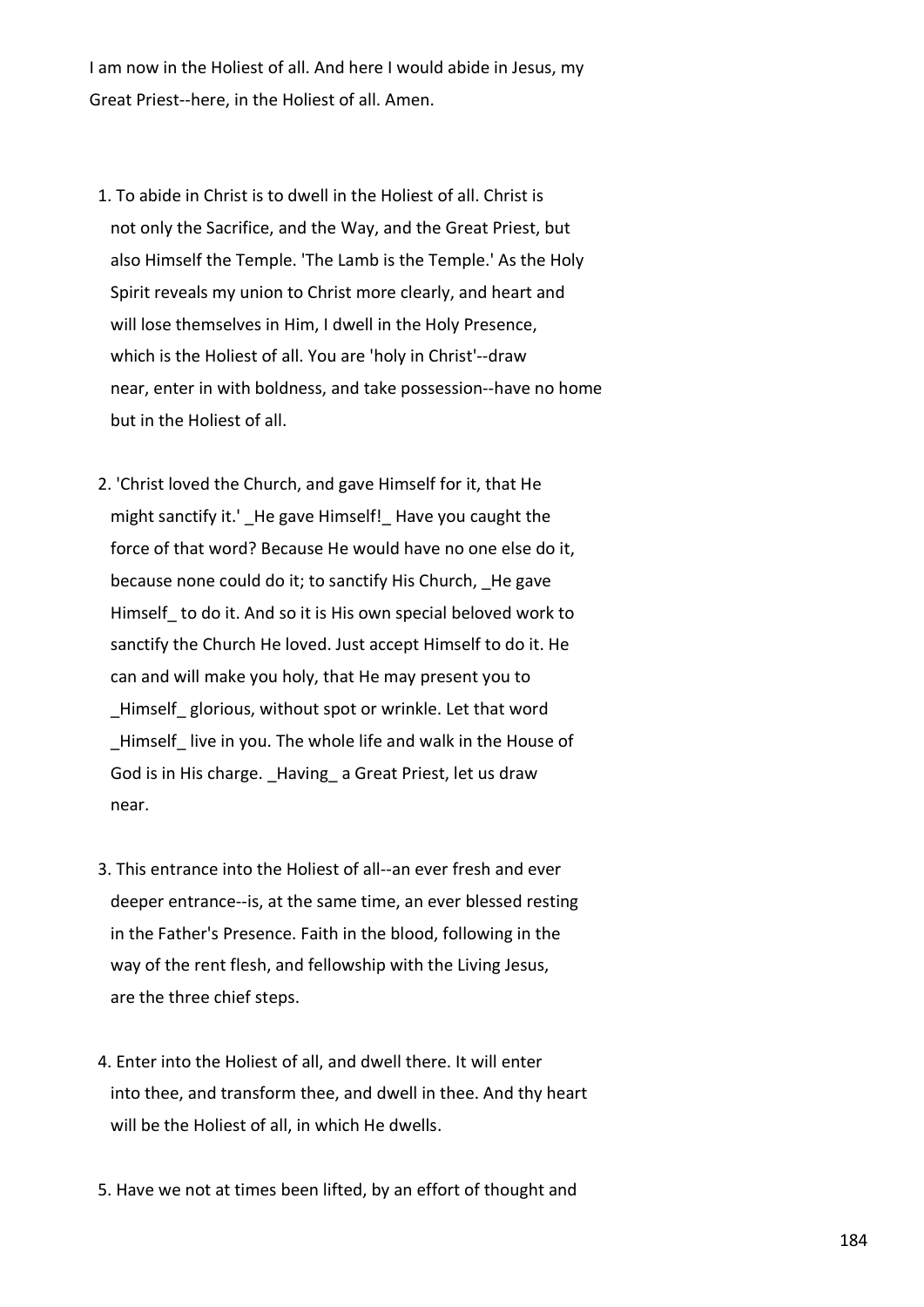will, or in the fellowship of the saints, into what seemed the Holiest of all, and speedily felt that the flesh had entered there too? It was because we entered not by the new way of life--the way through death to life--the way of the rent veil of the flesh. O our crucified Lord! teach us what this means; give it us; be it Thyself to us.

 6. Let me remember that my access into the Holiest is as a Priest. Let me dwell before the Lord all the day as an Intercessor, offering, unceasingly, pleadings which are acceptable in Christ. May God's Church be like her of whom it is written, 'She departed not from the temple, but served God with fastings and prayers night and day.' It is for this we have access to the Holiest of all.

 [13] So near, so very near to God, I cannot nearer be; For in the person of His Son, I am as near as He.

 [14] 'Christ suffered, that He might bring us to God, being put to death in the flesh, but quickened in the Spirit.' 'Forasmuch then as Christ suffered in the flesh, arm ye yourselves also with the same mind.' The flesh and the Spirit are antagonistic: as the flesh dies, the Spirit lives.

Twenty-ninth Day.

HOLY IN CHRIST.

Holiness and Chastisement.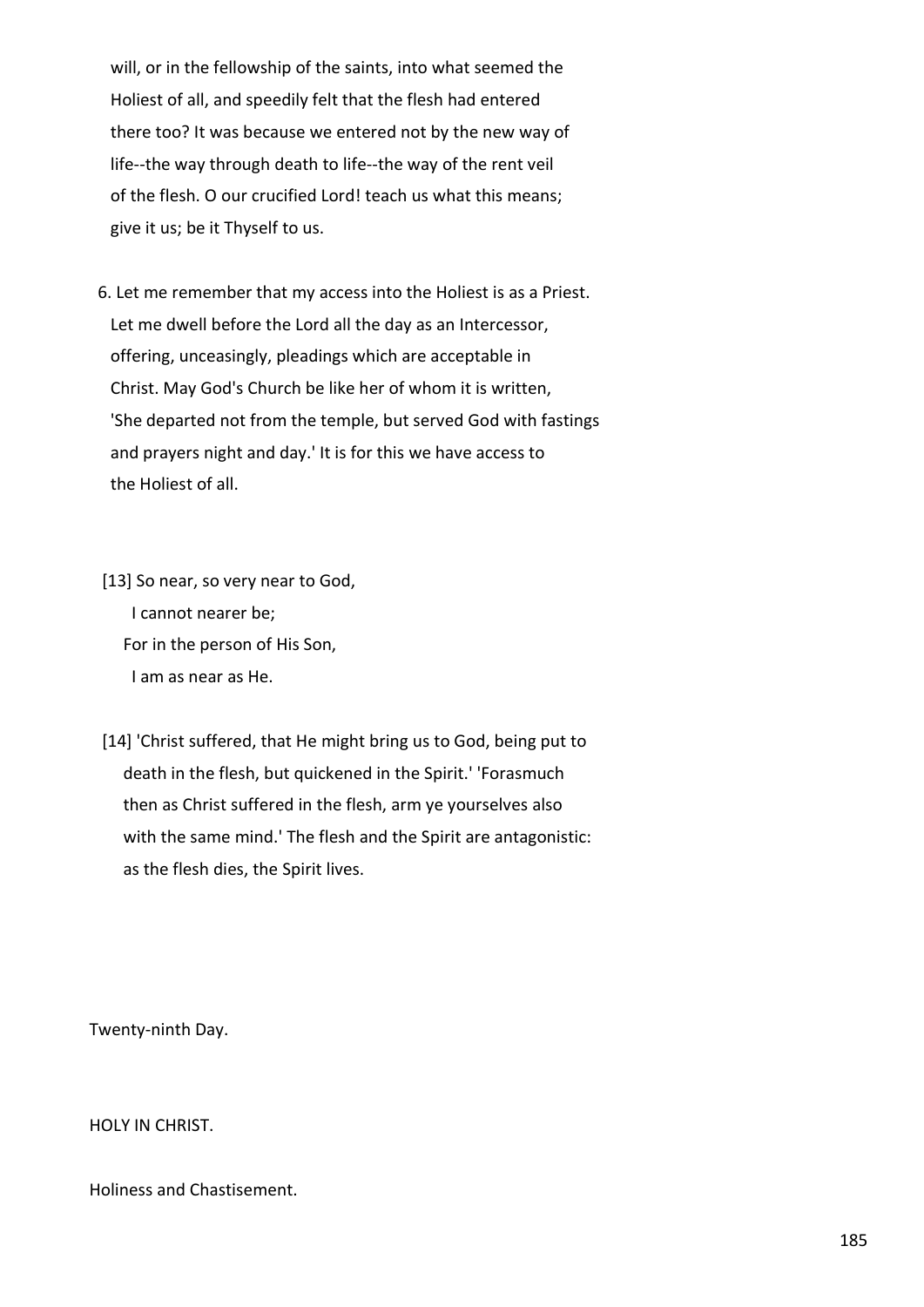'He chasteneth us for our profit, that we may be partakers of \_His holiness. Follow after sanctification, without which no man shall see the Lord.'--Heb. xii. 10, 14.

There is perhaps no part of God's word which sheds such Divine light upon suffering as the Epistle to the Hebrews. It does this because it teaches us what suffering was to the Son of God. It perfected His humanity. It so fitted Him for His work as the Compassionate High Priest. It proved that He, who had fulfilled God's will in suffering obedience, was indeed worthy to be its executor in glory, and to sit down on the right hand of the Majesty on high. 'It became God, in bringing many sons unto glory, to make the Author of their salvation perfect through sufferings. 'Though He was a Son, yet learned He obedience by the things which He suffered, and having been made \_perfect\_, became the Author of eternal salvation to all them that obey Him.' As He said Himself of His suffering, 'I sanctify myself,' so we see here that His sufferings were indeed to Him the pathway to perfection and holiness.

What Christ was and won was all for us. The power which suffering was proved to have in Him to work out perfection, the power which He imparted to it in sanctifying Himself through suffering, is the power of the new life that comes from Him to us. In the light of His example we can see, in the faith of His power we too can prove, that suffering is to God's child the token of the Father's love, and the channel of His richest blessing. To such faith the apparent mystery of suffering is seen to be nothing but a Divine need--the light affliction that works out--yea, works out and actually effects the exceeding weight of glory. We agree not only to what is written, 'It \_became\_ Him to make the Author of salvation perfect through suffering,' but understand somewhat how Divinely becoming and meet it is that we too should be sanctified by suffering.

'He chasteneth us for our profit, that we should be made partakers of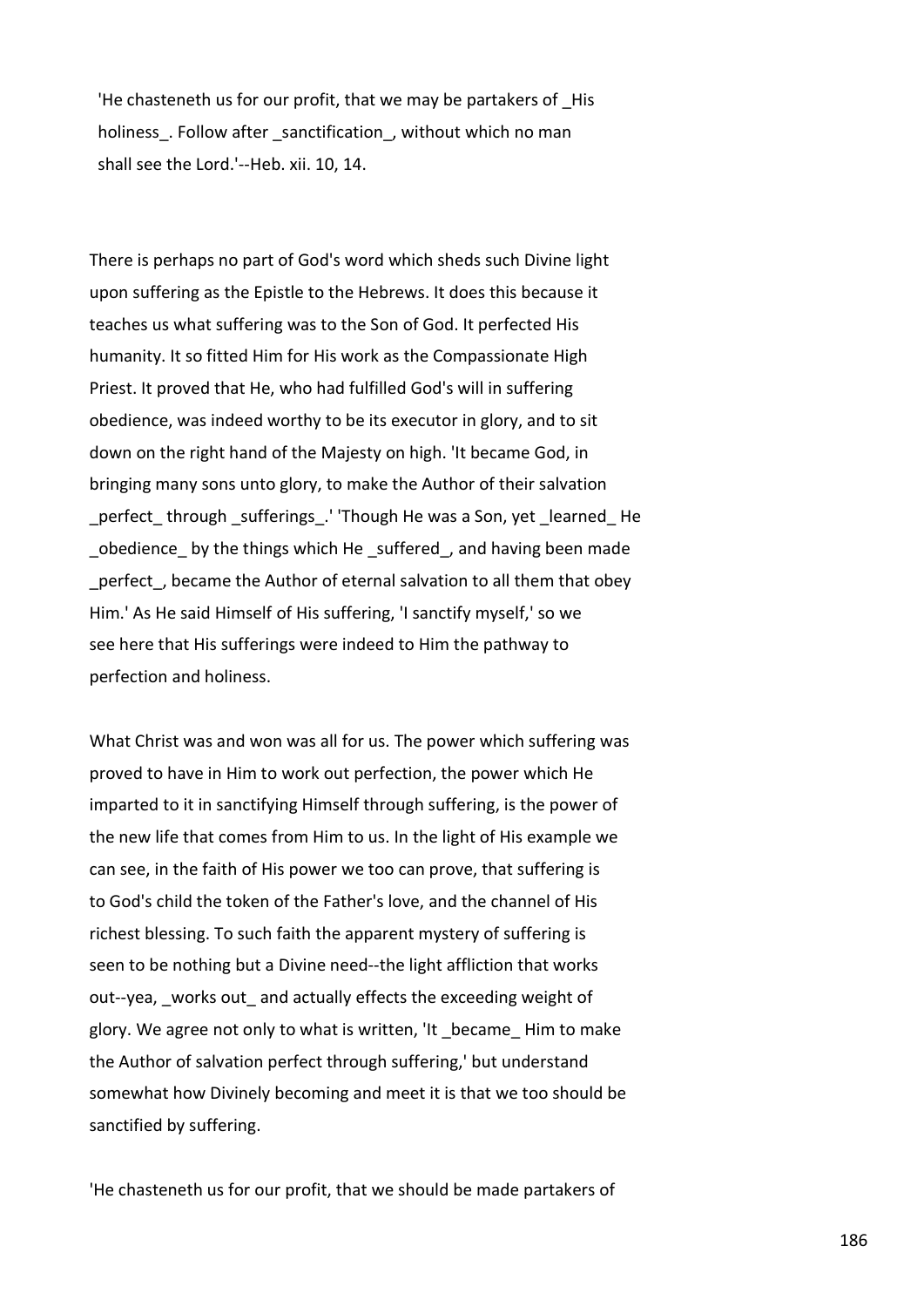His holiness.' Of all the precious words Holy Scripture has for the sorrowful, there is hardly one that leads us more directly and more deeply into the fulness of blessing that suffering is meant to bring. It is His Holiness, God's own Holiness, we are to be made partakers of. The Epistle had spoken very clearly of our sanctification from its Divine side, as wrought out for us, and to be wrought in us, by Jesus Himself. 'He which sanctifieth and they which are sanctified are all of one.' 'We have been sanctified by the one offering of Christ.' In our text we have the other side, the progressive work by which we are personally to accept and voluntarily to appropriate this Divine Holiness. In view of all there is in us that is at variance with God's will, and that must be discovered and broken down, before we understand what it is to give up our will and delight in God's; in view of the personal fellowship of suffering which alone can lead to the full appreciation of what Jesus bore and did for us; in view, too, of the full personal entrance into and satisfaction with the love of God as our sufficient portion; chastisement and suffering are indispensable elements in God's work of making holy. In these three aspects we shall see how what the Son needed is what we need, how what was of such unspeakable value to the Son will to us be no less rich in blessing.

\_Chastisement leads to the acceptance of God's will.\_ We have seen how God's will is our sanctification; how it is in the will of God Christ has sanctified us; yea more, how He found the power to sanctify us in sanctifying Himself by the entire surrender of His will to God. His 'I delight to do Thy will' derived its worth from His continual 'Not my will.' And wherever God comes with chastisement or suffering, the very first object He has in view is, to ask and to work in us union with His own blessed will, that through it we may have union with Himself and His love. He comes in some one single point in which His will crosses our most cherished affection or desire, and asks the surrender of what we will to what He wills. When this is done willingly and lovingly, He leads the soul on to see how the claim for the sacrifice in the individual matter is the assertion of a principle--that in everything His will is to be our one desire. Happy the soul to whom affliction is not a series of single acts of conflict and submission to single acts of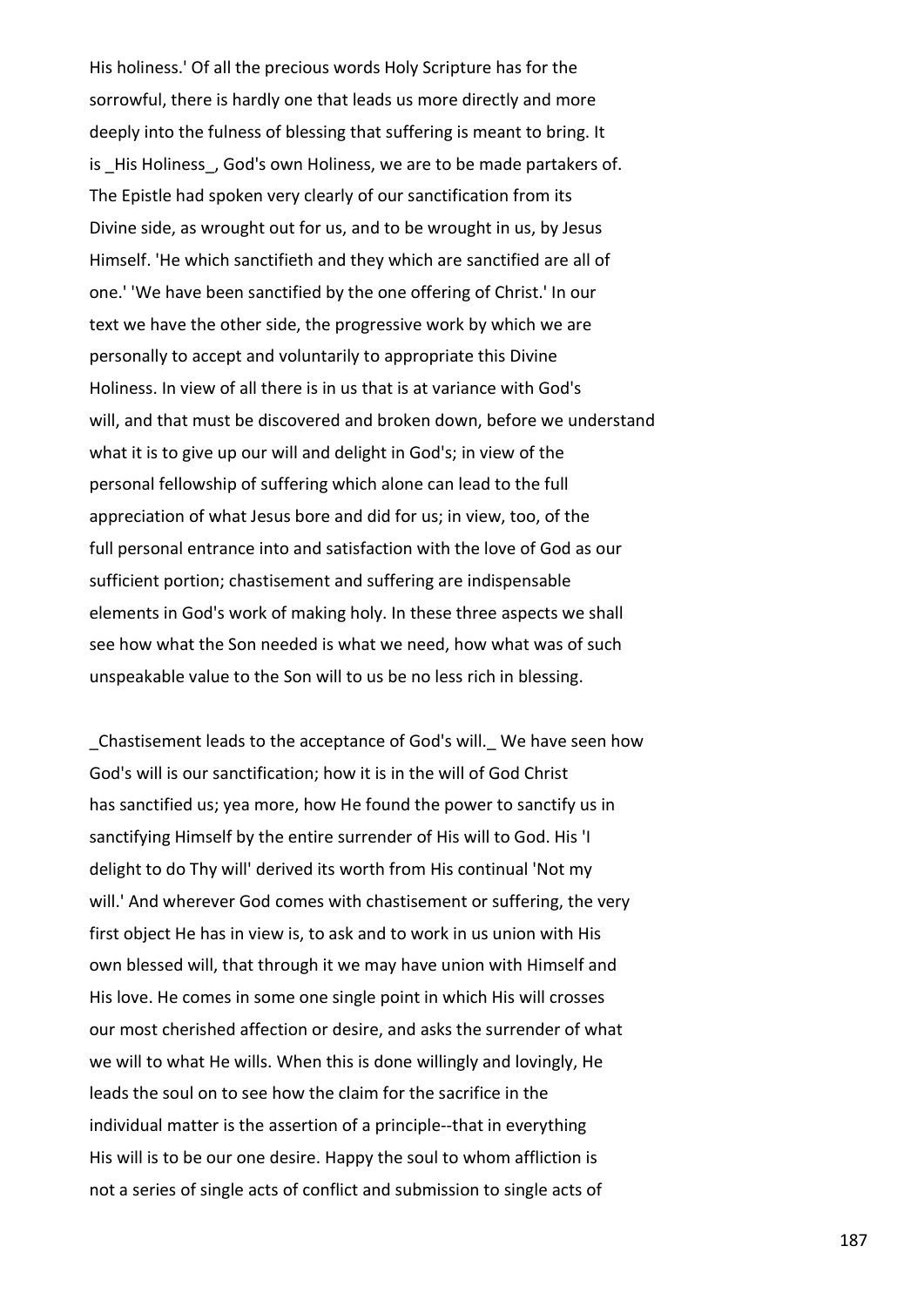His will, but an entrance into the school where we prove and approve all the good and perfect and acceptable will of God.

It has sometimes appeared, even to God's children, as if affliction were not a blessing: it so rouses the evil nature, and calls forth all the opposition of the heart against God's will, that it has brought the loss of the peace and the piety that once appeared to reign. Even in such cases it is working out God's purpose. 'That He might humble thee, to prove thee, to know what was in thine heart,' is still His object in leading into the wilderness. To an extent we are not aware of, our religion is often selfish and superficial: when we accept the teaching of chastisement in discovering the self-will and love of the world which still prevails, we have learnt one of its first and most needful lessons.

This lesson has special difficulty when the trial does not come direct from God, but through men or circumstances. In looking at second causes, and in seeking for their removal, in the feeling of indignation or of grief, we often entirely forget to see God's will in everything His Providence allows. As long as we do so, the chastisement is fruitless; and perhaps only hardens the more. If, in our study of the pathway of Holiness, there has been awakened in us the desire to accept and adore, and stand complete in, all the will of God, let us in the very first place seek to recognise that will in everything that comes on us. The sin of him who vexes us is not God's will. But it is God's will that we should be in that position of difficulty to be tried and tested. Let our first thought be: this position of difficulty is my Father's will for me: I accept that will as my place now where He sees it fit to try me. Such acceptance of the trial is the way to turn it into blessing. It will lead on to an ever clearer abiding in all the will of God all the day.

\_Chastisement leads to the fellowship of God's Son.\_ The will of God out of Christ is a law we cannot fulfil. The will of God in Christ is a life that fills us. He came in the name of our fallen humanity, and accepted all God's will as it rested on us, both in the demands of the law, and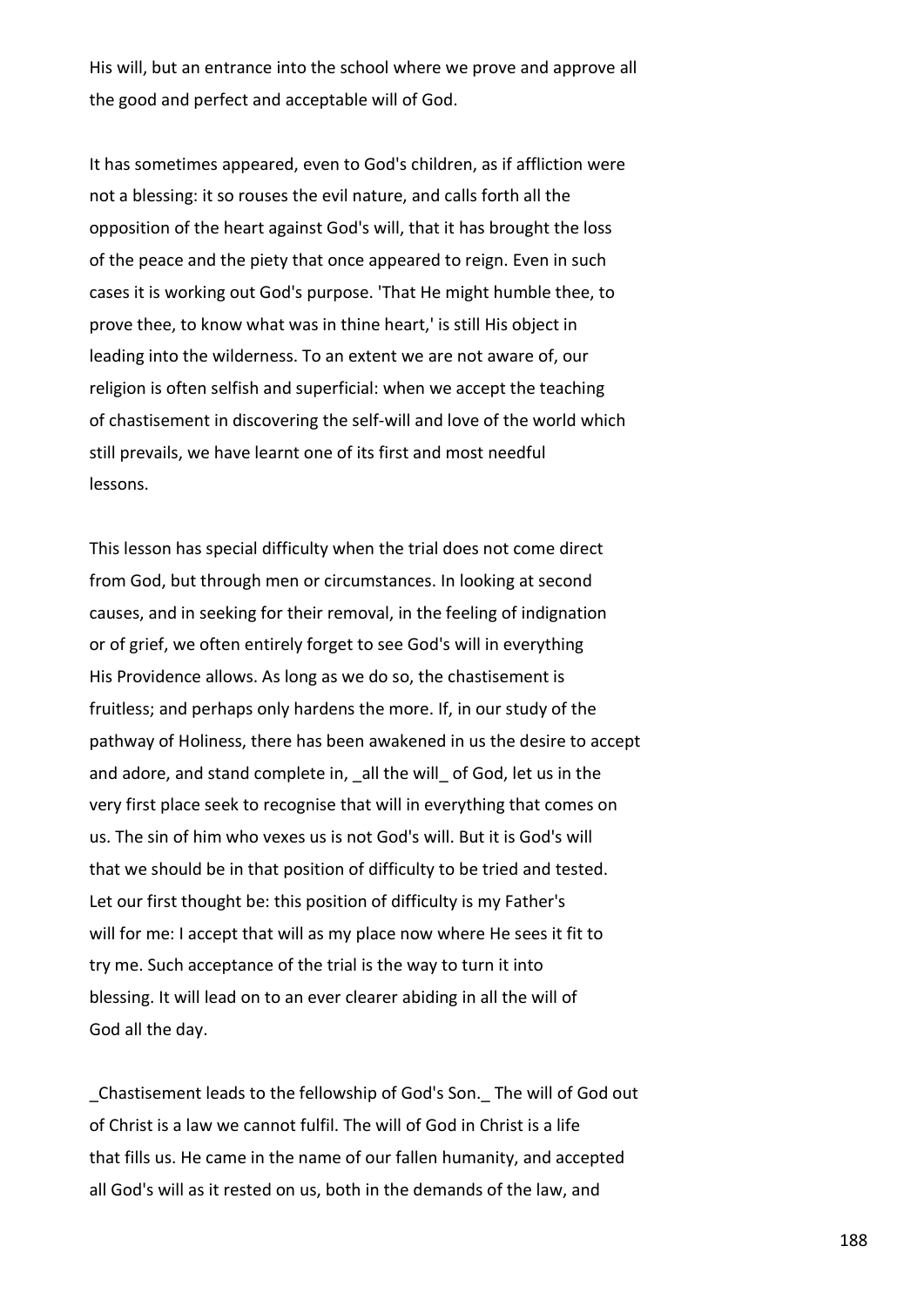in the consequences which sin had brought upon man. He gave Himself entirely to God's will, whatever it cost Him. And so He paved for us a way through suffering, not only through it in the sense of past it and out of it, but by means and in virtue of it, into the love and glory of the Father. And it is in the power which Christ gives in fellowship with Himself that we too can love the way of the Cross, as the best and most blessed way to the Crown. Scripture says that the will of God is our sanctification, and also that Christ is our Sanctification. It is only in Christ that we have the power to love and rejoice in the will of God. In Him we have the power. He became our Sanctification once for all by delighting to do that will; He becomes our Sanctification in personal experience, by teaching us to delight to do it. He learned to do it; He could not become perfect in doing it otherwise than by suffering. In suffering He draws nigh; He makes our suffering the fellowship of His suffering; and in it makes Himself, who was perfected through suffering, our Sanctification.

O ye suffering ones! all ye whom the Father is chastening! come and see Jesus suffering, giving up His will, being made perfect, sanctifying Himself. His suffering is the secret of His Holiness, of His Glory, of His Life. Will you not thank God for anything that can admit you into the nearer fellowship of your blessed Lord? Shall we not accept every trial, great or small, as the call of His love to be one with Himself in living only for God's will. This is Holiness, to be one with Jesus as He does the will of God, to abide in Jesus who was made perfect through suffering.

\_Chastisement leads to the enjoyment of God's love.\_ Many a father has been surprised as he made his first experience of how a child, after being punished in love, began to cling to him more tenderly than before. Even so, while to those who live at a distance from their Father, the misery in this world appears to be the one thing that shakes their faith in God's Love, it is just through suffering that His children learn to know the Reality of that Love. The chastening is so distinctly a father's prerogative; it leads so directly to the confession of its needfulness and its lovingness; it wakens so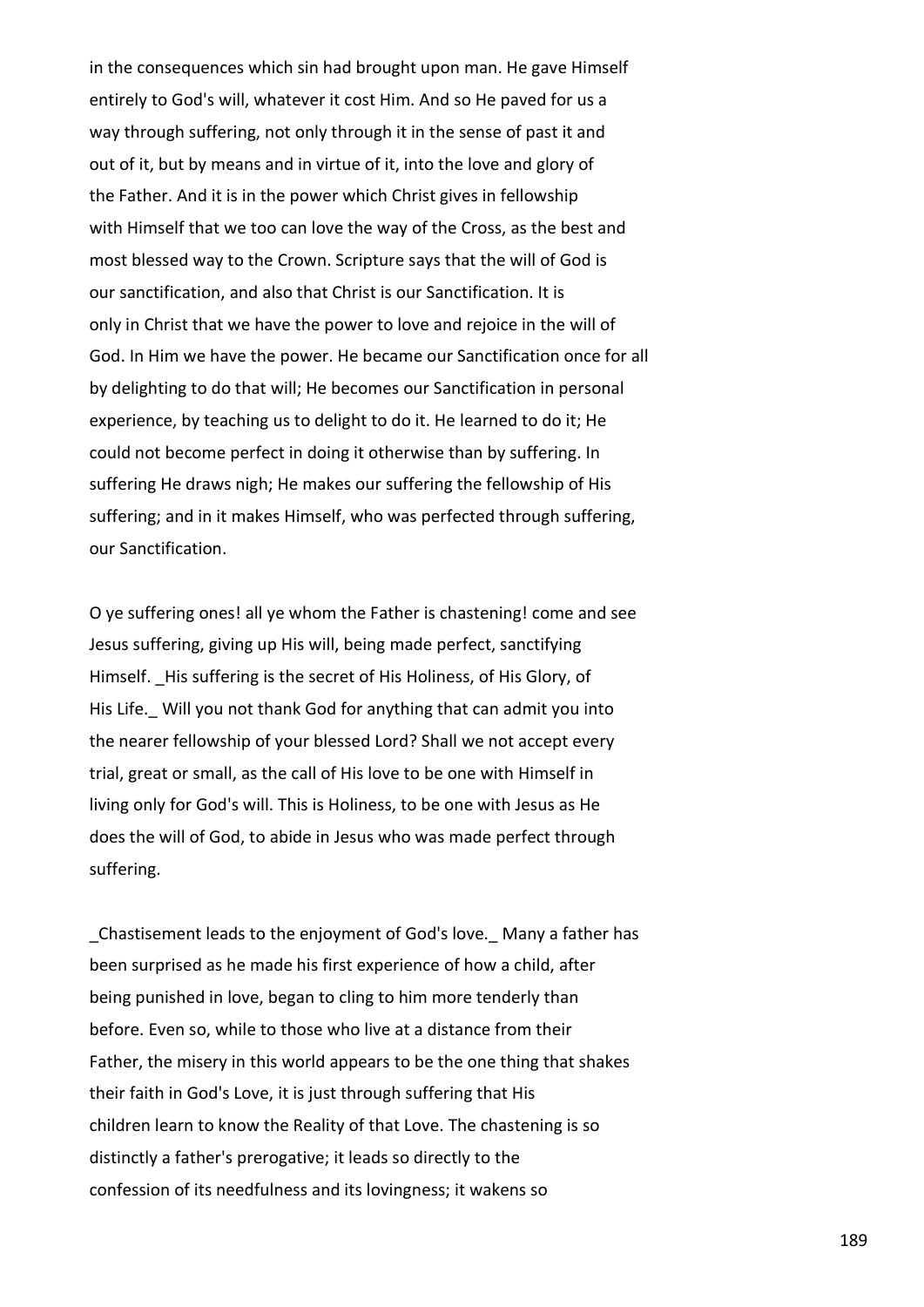powerfully the longing for pardon and comfort and deliverance, that it does indeed become, strange though this may seem, one of the surest guides into the deeper experience of the Divine Love. Chastening is the school in which the blessed lesson is learnt that the will of God is all Love, and that Holiness is the fire of Love, consuming that it may purify, destroying the dross only that it may assimilate into its own perfect purity all that yields itself to the wondrous change.

'We know and have believed the love which God hath in us. God is love: and he that abideth in love abideth in God, and God in Him.' Man's destiny is fellowship with God, the fellowship, the mutual indwelling of love. It is only by faith that this Love of God can be known. And faith can only grow by exercise, can only thrive in trial: when visible things fail, its energy is roused to yield itself to be possessed by the Invisible, by the Divine. Chastisement is the nurse of faith; one of its chosen attendants, to lead deeper into the Love of God. This is the new and living way, the way of the rent flesh in fellowship with Jesus leading up into the Holiest of all. There it is seen how the Justice that will not spare the child, and the Love that sustains and sanctifies it, are both one in the Holiness of God.

0 ye chastened saints! who are so specially being led in the way that goes through the rent veil of the flesh, you have boldness to enter in. Draw near; come and dwell in the Holiest of all. Make your abode in the Holiest of all: there you are made partakers of His Holiness. Chastisement is bringing your heart into unity with God's Will, God's Son, God's Love. Abide in God's Will. Abide in God's Son. Abide in God's Love. Dwell, within the veil, in the Holiest of all.

BE YE HOLY, AS I AM HOLY.

Most Holy God! once again I bless Thee for the wondrous revelation of Thy Holiness. Not only have I heard Thee speak, 'I am holy,' but Thou hast invited me to fellowship with Thyself: 'Be holy, as I am holy.' Blessed be Thy name! I have heard more even: 'I make holy,' is Thy word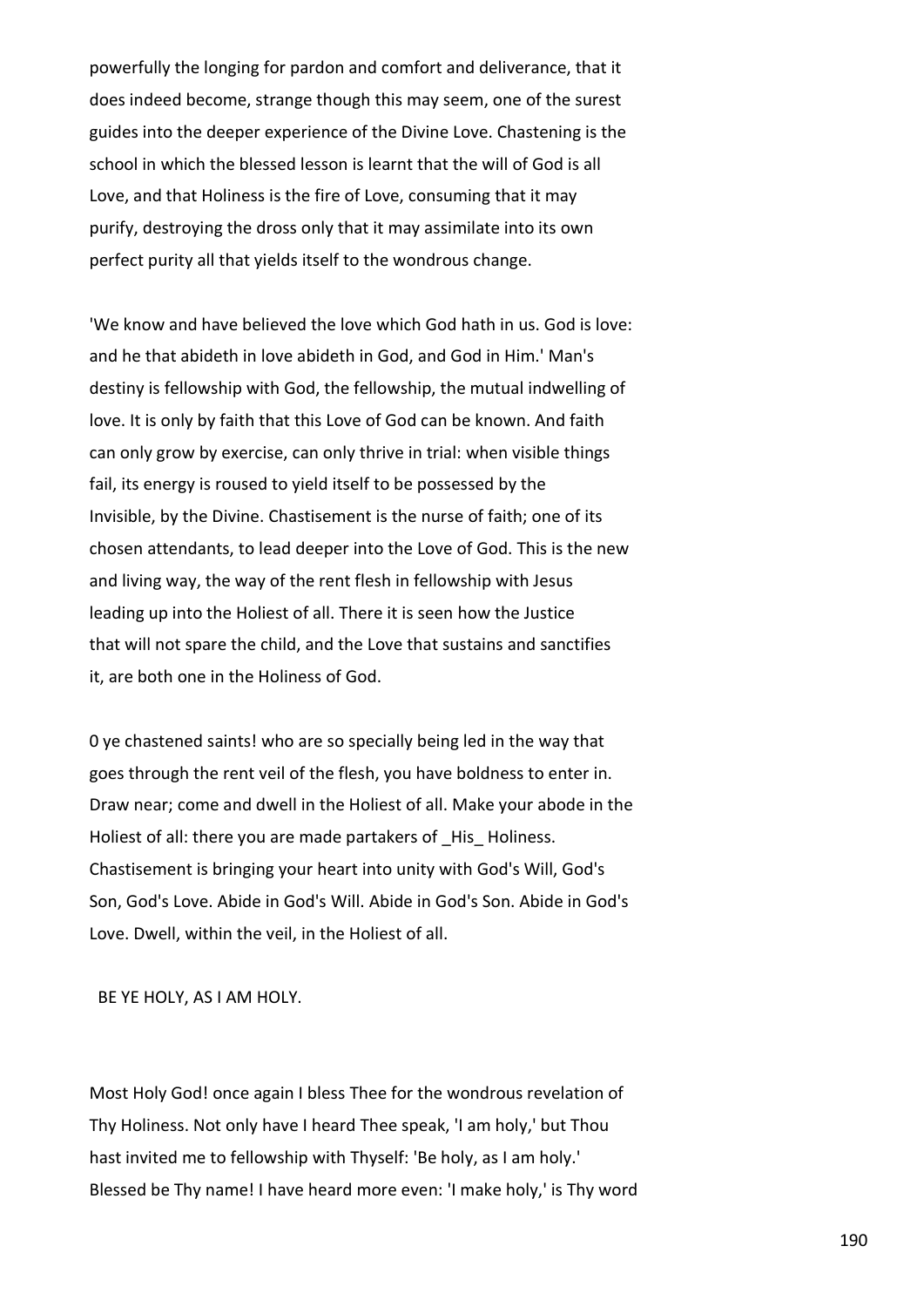of promise, pledging Thine own Power to work out the purpose of Thy Love. I do thank Thee for what Thou hast revealed in Thy Son, in Thy Spirit, in Thy Word, of the path of Holiness. But how shall I bless Thee for the lesson of this day, that there is not a loss or sorrow, not a pain or care, not a temptation or trial, but Thy love also means it, and makes it, to be a help in working out the holiness of Thy people. Through each Thou drawest to Thyself, that they may taste how, in accepting Thy Will of Love, there is blessing and deliverance.

Blessed Father! Thou knowest how often I have looked upon the circumstances and the difficulties of this life as hindrances. Oh, let them all, in the light of Thy holy purpose to make us partakers of Thy Holiness, in the light of Thy Will and Thy Love, from this hour be helps. Let, above all, the path of Thy Blessed Son, proving how suffering is the discipline of a Father's love, and surrender the secret of holiness, and sacrifice the entrance to the Holiest of all, be so revealed that in the power of His Spirit and His grace that path may become mine. Let even chastening, even the least, be from Thine own hand, making me partaker of Thy Holiness. Amen.

- 1. How wonderful the revelation in the Epistle to the Hebrews of the holiness and the holy making power of suffering, as seen in the Son of God! 'He learned obedience by the things which He suffered.' 'It became God to make the Author of our salvation perfect through suffering, for both He that sanctifieth and they who are sanctified are all of one.' 'In that He Himself hath suffered, He is able to succour. ' 'We behold Jesus, because of the suffering of death, crowned with glory and honour.' Suffering is the way of the rent veil, the new and living way Jesus walked in and opened for us. Let all sufferers study this. Let all who are 'holy in Christ' here learn to know the Christ \_in whom\_ they are holy, and the way in which He sanctified Himself and sanctifies us.
- 2. If we begin by realizing the sympathy of Jesus with us in our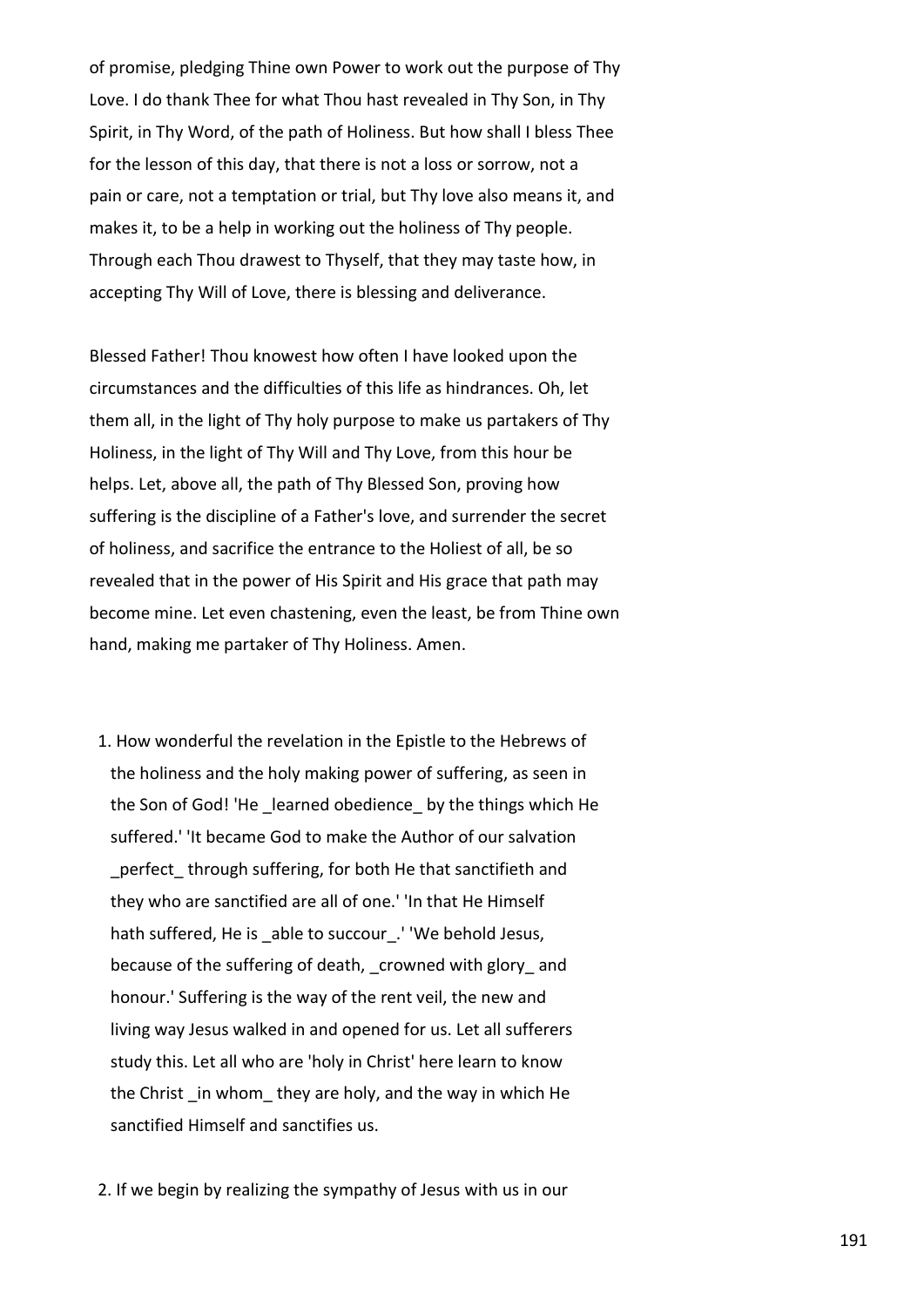suffering, it will lead us on to what is more: sympathy with Jesus in His suffering, fellowship with Him to suffer even as He did.

- 3. Let suffering and holiness be inseparably linked, as in God's mind and in Christ's person, so in your life through the Spirit. 'It became God to make Him perfect through suffering; for both He that sanctifieth and they who are sanctified are all of one.' Let every trial, small or great, be the touch of God's hand, laying hold on you, to lead you to holiness. Give yourself into that hand.
- 4. 'Insomuch as ye are partakers of Christ's sufferings, rejoice; for \_the Spirit of glory\_ and of God resteth on you.'

Thirtieth Day.

HOLY IN CHRIST.

The Unction from the Holy One.

'And ye have \_an anointing from the Holy One\_, and ye know all things. And as for you, the anointing which ye received of Him abideth in you, and ye need not that any one teach you; but as His anointing teacheth you concerning all things, and is true, and is no lie, and even as it taught you, ye abide in Him.'--1 John ii. 20, 27.

In the revelation by Moses of God's Holiness and His way of making holy, the priests, and specially the high priests, were the chief expression of God's Holiness in man. In the priests themselves, the holy anointing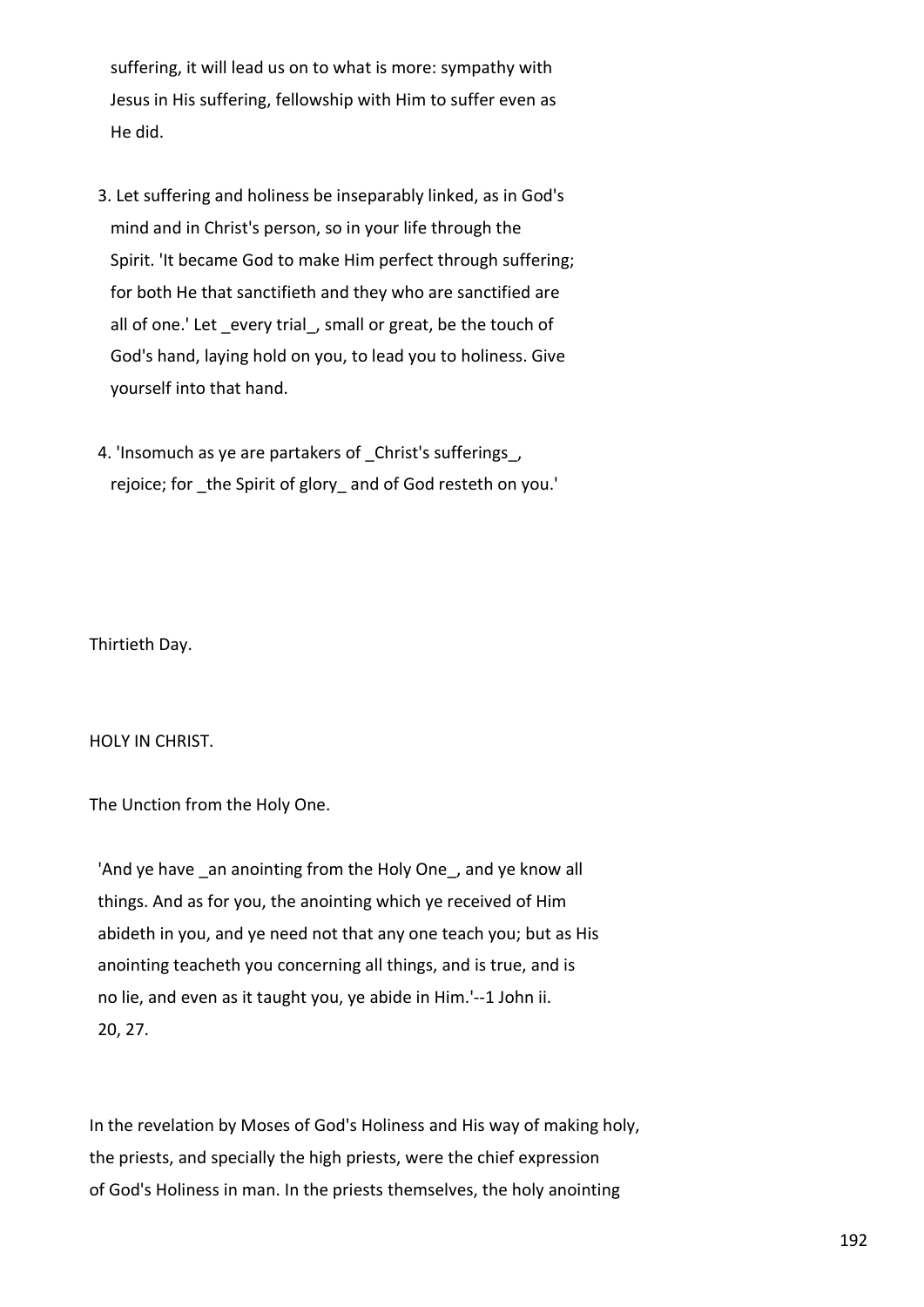oil was the one great symbol of the grace that made holy. Moses was to make an holy anointing oil: 'And thou shalt take of the anointing oil, and sprinkle it upon Aaron and upon his sons, and he shall be hallowed, and his sons with him.' 'This shall be an holy anointing oil unto me. Upon man's flesh shall it not be poured; neither shall ye make any other like it; it is holy, it shall be holy unto you' (Exod. xxix. 21, xxx. 25-32). With this the priests, and specially the high priests, were to be anointed and consecrated: 'He that is the high priest among you, upon whose head the anointing oil was poured, shall not go out of the holy place, nor profane the holy place of his God; for \_the crown of the anointing oil of his God\_ is upon him' (Lev. xxi. 10, 12). And even so it is said of David, as type of the Messiah, 'Our king is \_of the Holy One of Israel. I have found David, my servant; with my \_holy oil\_ have I anointed him.'

We know how the Hebrew name \_Messiah\_, and the Greek \_Christ\_, has reference to this. So, in the passage just quoted, the Hebrew is, 'with my holy oil I have \_messiahed\_ him.' And so in a passage like Acts x. 38: 'Concerning Jesus of Nazareth, whom God christed with the Holy Ghost and with power.' Or Ps. xlv.: 'God hath \_messiahed\_ thee with the oil of gladness above thy fellows;' in Heb. i. 9, 'Thy God hath christed thee with the oil of gladness.' And so (as one of our Reformed Catechisms, the Heidelberg, has it, in answer to the question, Why art thou called a Christian?) we are called Christians, because we are fellow-partakers with Him of His christing, His anointing. This is the anointing of which John speaks, the chrisma or christing of the Holy One. The Holy Spirit is the holy anointing which every believer receives: what God did to His Son to make Him the Christ, He does to me to make me a Christian. 'Ye have the anointing of the Holy One.'

1. Ye have an anointing from the Holy One. It is as the Holy One that the Father gives the anointing: that wherewith He anoints is called the oil of holiness, the Holy Spirit. Holiness is indeed a Divine ointment. Just as there is nothing so subtle and penetrating as the odour with which the ointment fills a house, so holiness is an indescribable, all-pervading breath of heavenliness which pervades the man on whom the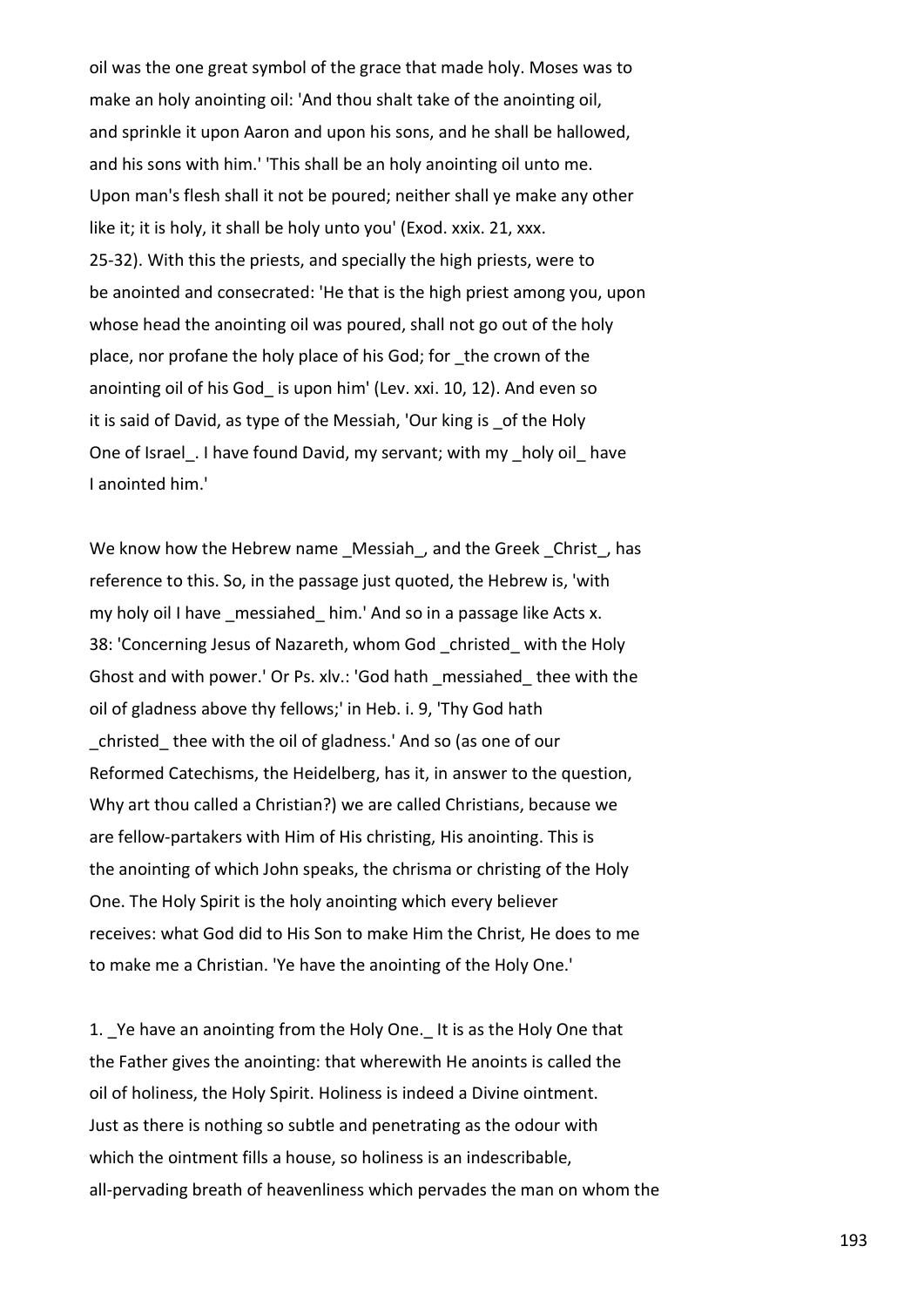anointing rests. Holiness does not consist in certain actions: this is righteousness. Holiness is the unseen and yet manifest presence of the Holy One resting on His anointed. Direct from the Holy One, the anointing is alone received, or rather, only in the abiding fellowship with Him in Christ, who is the Holy One of God.

And who receives it? Only he who has given himself entirely to be holy as God is holy. It was the priest, who was separated to be holy to the Lord, who received the anointing: upon other men's flesh it was not to be poured. How many would fain have the precious ointment for the sake of its perfume to themselves! No, only he who is wholly consecrated to the service of the Holy One, to the work of the sanctuary, may receive it. If any one had said: I would fain have the anointing, but not be made a priest; I am not ready to go and always be at the call of sinners seeking their God, he could have no share in it. Holiness is the energy that only lives to make holy, and to bless in so doing: the anointing of the Holy One is for the priest, the servant of God Most High. It is only in the intensity of a soul truly roused and given up to God's glory, God's kingdom, God's work, that holiness becomes a reality. The holy garments were only prepared for priests and their service. In all our seekings after holiness, let us remember this. As we beware of the error of thinking that work for Christ will make holy, let us also watch against the other, the straining after holiness without work. It is the priest who is set apart for the service of the holy place and the Holy One, it is the believer who is ready to live and die that the Holiness of God may triumph among men around him, who will receive the anointing.

2. ' The anointing teacheth you. 'The new man is created in knowledge, as well as in righteousness and holiness. Christ is made to us wisdom, as well as righteousness and sanctification. God's service and our holiness are above all to be a free and full, an intelligent and most willing, approval of His blessed will. And so the anointing, to fit us for the service of the sanctuary, teaches us to know all things. Just as the perfume of the ointment is the most subtle essence, something that has never yet been found or felt, except as it is smelt, so the spiritual faculty which the anointing gives is the most subtle there can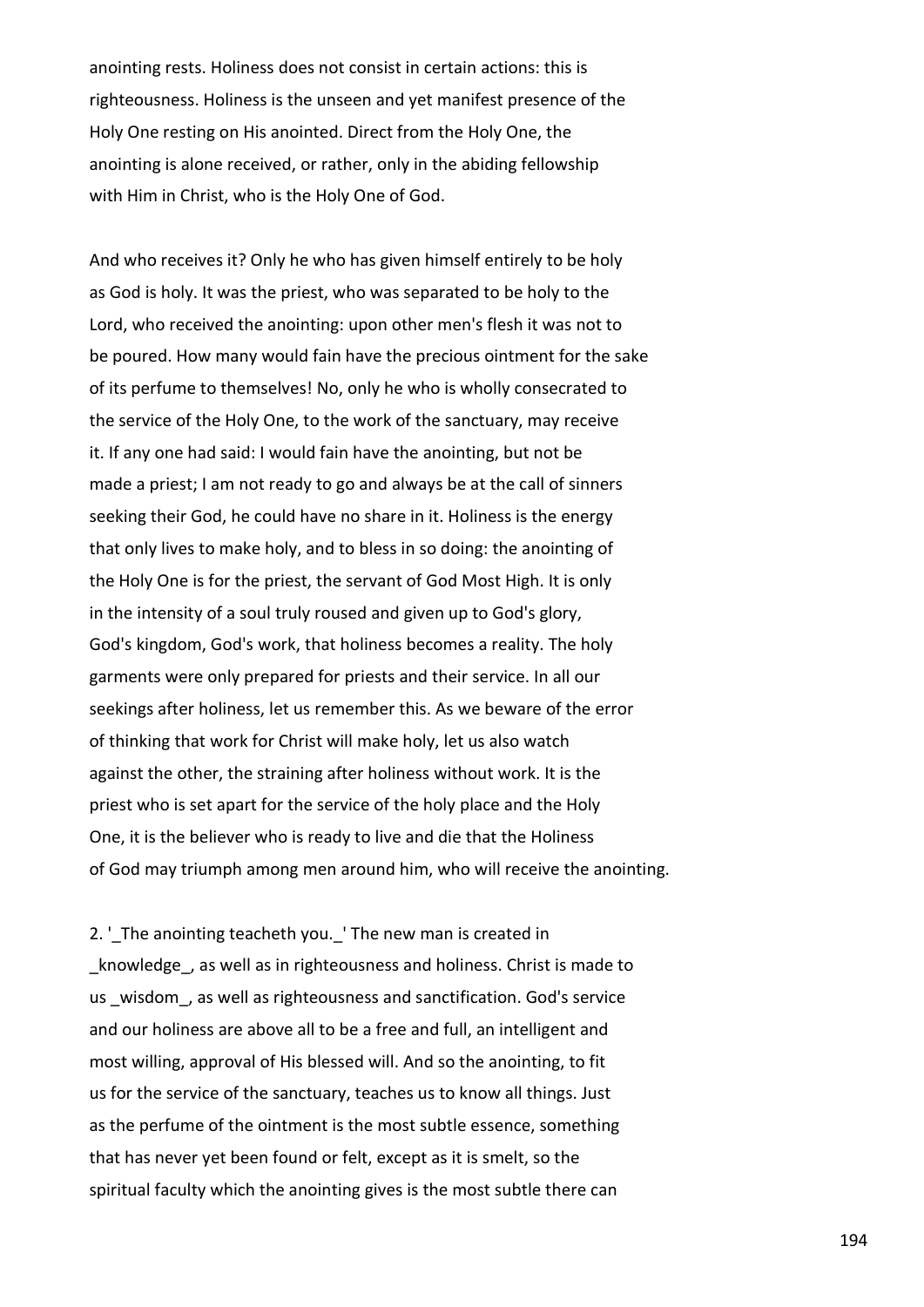be. It makes 'quick of scent in the fear of the Lord:' it teaches us by a Divine instinct, by which the anointed one recognises what has the heavenly fragrance in it, and what is of earth. It is the anointing that makes the Word and the name of Jesus in the Word to be indeed as ointment poured forth.

The great mark of the anointing is thus, teachableness. It is the great mark of Christ, the Holy One of God, the Anointed One, that He listens: 'I speak not of myself; as I hear, so I speak.' And so it is of the Holy Spirit too: 'He shall not speak out of Himself: whatsoever He shall hear, that shall He speak.' It cannot be otherwise: one anointed with the anointing of this Christ, with this Holy Spirit, will be teachable, will listen to be taught. 'The anointing teacheth.' 'And ye need not that any one teach you: but the anointing teacheth you concerning all things.' 'They shall be all taught of God,' includes every believer. The secret of true holiness is a very direct and personal relation to the Holy One: all the teaching through the word or men made entirely dependent on and subordinate to the personal teaching of the Holy Ghost. The teaching comes through the anointing. Not, in the first place, in the thoughts or feelings, but in that all-pervading fragrance which comes from the fresh oil having penetrated the whole inner man.

3. '\_And the anointing abideth in you. '' In you. ' In the spiritual life it is of deep importance ever to maintain the harmony between the objective and the subjective: God in Christ above me, God in the Spirit within me. In us, not as in a locality, but in us, as one with us, entering into the most secret part of our being, and pervading all, dwelling in our very body, the anointing abideth \_in us\_, forming part of our very selves. And this just in proportion as we know it and yield ourselves to it, as we wait and are still to let the secret fragrance permeate our whole being. And this, again, not interruptedly, but as a continuous and unvarying experience. Above circumstances and feelings, 'the anointing abideth.' Not, indeed, as a fixed state or as something in our own possession; but, according to the law of the new life, in the dependence of faith on the Holy One, and in the fellowship of Jesus. 'I am anointed with fresh oil,'--this is the objective side; every new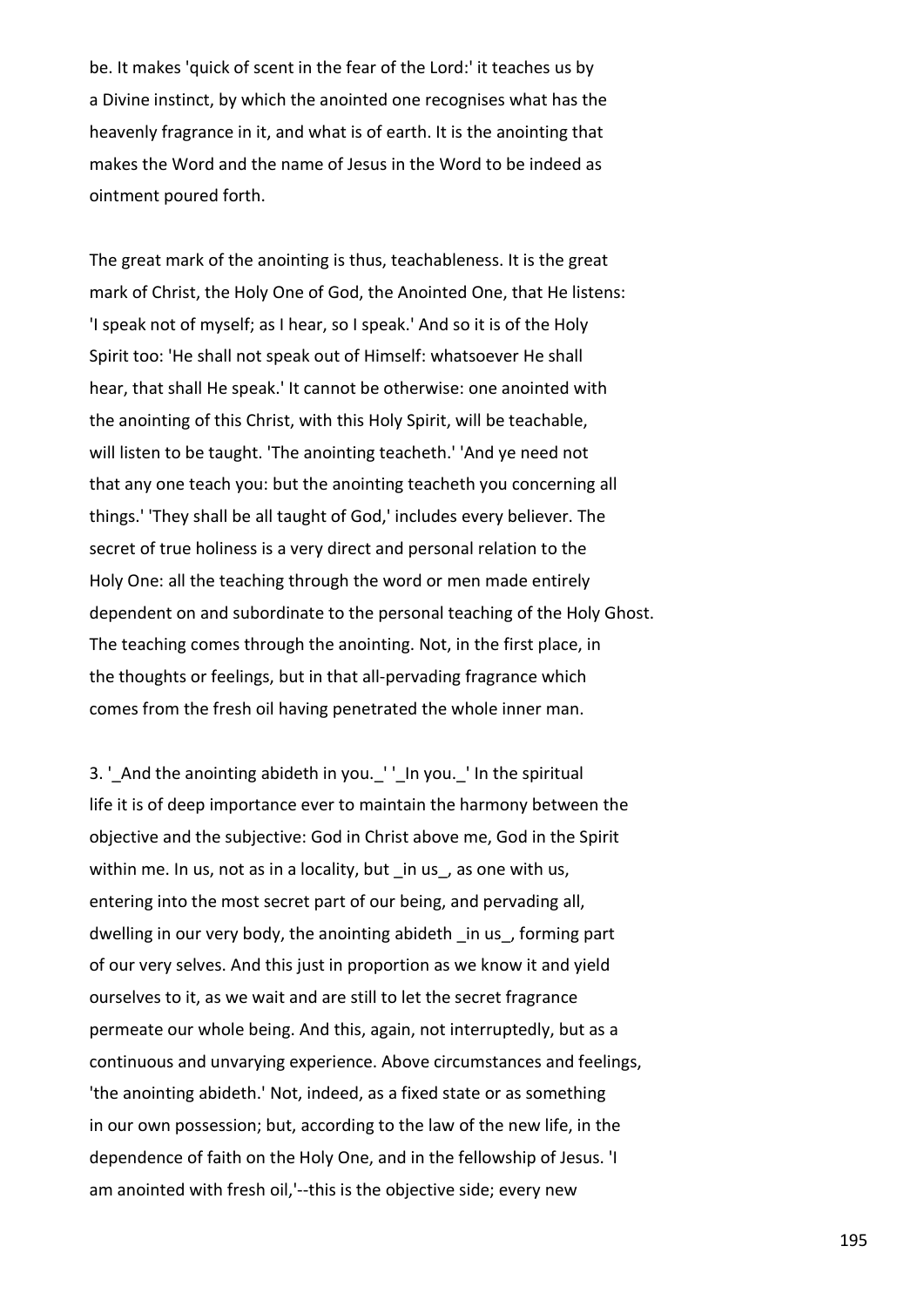morning the believer waits for the renewal of the Divine gift from the Father. 'The anointing abideth in you,'--this is the subjective side; the holy life, the life of faith and fellowship, the anointing, is always, from moment to moment, a spiritual reality. The holy anointing oil, always fresh, the anointing abiding always, is the secret of holiness.

4. ' And even as it taught you, ye abide in Him. ' Here we have again the Holy Trinity: the Holy One, from whom the holy anointing comes; the Holy Spirit, who is Himself the anointing; and Christ, the Holy One of God, in whom the anointing teaches us to abide. In Christ the unseen holiness of God was set before us, and brought nigh: it became human, vested in a human nature, that it might be communicated to us. Within us dwells and works the Holy Spirit, drawing us out to the Christ of God, uniting us in heart and will to Him, revealing Him, forming Him within us, so that His likeness and mind are embodied in us. It is thus we abide in Christ: the holy anointing of the Holy One teacheth it to us. It is this that is the test of the true anointing: abiding in Christ, as He meant it, becomes truth in us. Here is the life of holiness as the Thrice Holy gives it: the Father, the first, the Holy One, making holy; the Son, the second, His Holy One, in whom we are; the Spirit, the third, who dwells in us, and through whom we abide in Christ, and Christ in us. Thus it is that the Thrice Holy makes us holy.

Let us study the Divine anointing. It comes from the Holy One. There is no other like it. It is God's way of making us holy--His holy priests. It is God's way of making us partakers of holiness in Christ. The anointing, received of Him day by day, abiding in us, teaching us all things, especially teaching us to abide in Christ, must be on us every day. Its subtle, all-pervading power must go through our whole life: the odour of the ointment must fill the house. Blessed be God, it can do so! The anointing that abideth makes the abiding in Christ a reality and a certainty; and God Himself, the Holy One, makes the abiding anointing a reality and a certainty too. To His Holy Name be the praise!

BE HOLY, FOR I AM HOLY.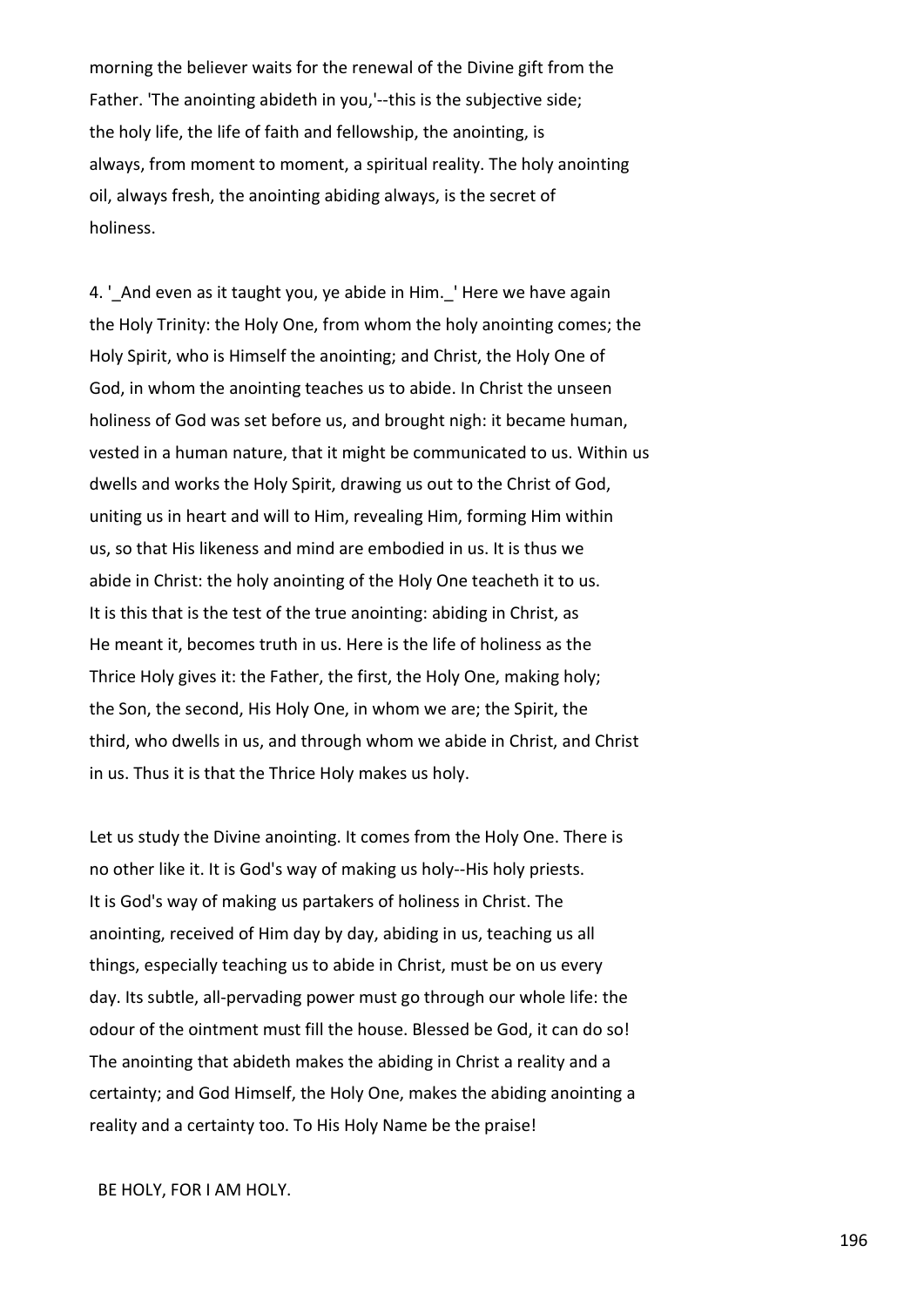O Thou, who art the Holy One, I come to Thee now for the renewed anointing. O Father! this is the one gift Thy child may most surely count on--the gift of Thy Holy Spirit. Grant me now to sing, 'Thou anointest my head;' 'I am anointed with fresh oil.'

I desire to confess with deep shame that Thy Spirit has been sorely grieved and dishonoured. How often the fleshly mind has usurped His place in Thy worship! How much the fleshly will has sought to do His work! O my Father! let Thy light shine through me to convince me very deeply of this. Let Thy judgment come on all that there is of human willing and running.

Blessed Father! grant me, according to the riches of Thy glory, even now to be strengthened with might by Thy Spirit in the inner man. Strengthen my faith to believe in Christ for a full share in His anointing. Oh, teach me day by day to wait for and receive the anointing with fresh oil!

O my Father! draw me and all Thy children to see that for the abiding in Christ we need the abiding anointing. Father! we would walk humbly, in the dependence of faith, counting upon the inner and ever-abiding anointing. May we so be a sweet savour of Christ to all. Amen.

- 1. I think I know now the reason why at times we fail in the abiding. We think and read, we listen and pray, we try to believe and strive to look to Jesus only, and yet we fail. What was wanting was this: 'His anointing teacheth you; even as it taught you, ye abide in him;' so far, and no farther.
- 2. The washing always precedes the anointing: we cannot have the anointing if we fail in the cleansing. When cleansed and anointed we are fit for use.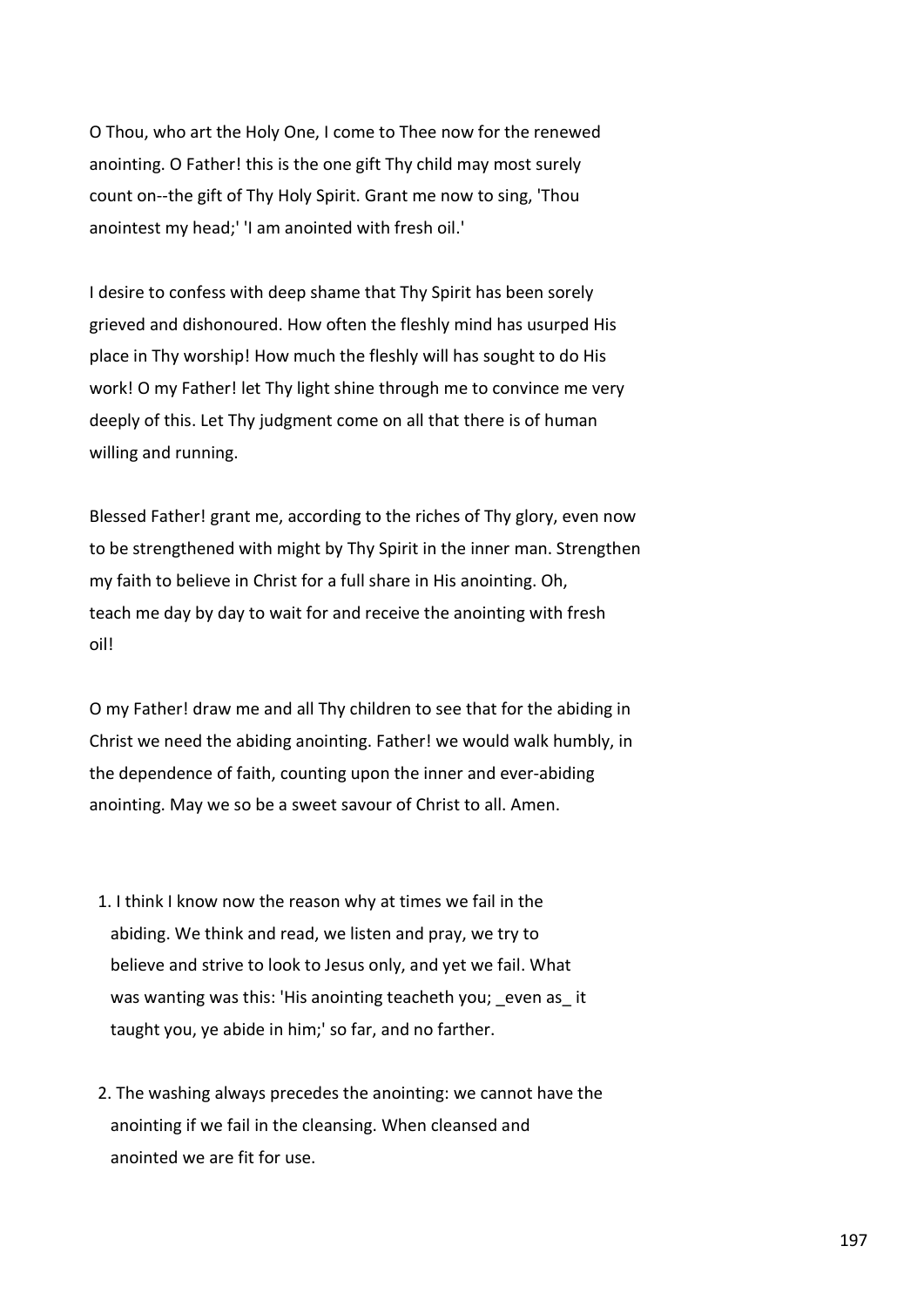- 3. Would you have the abiding anointing? Yield yourself wholly to be sanctified and made meet for the Master's use: dwell in the Holiest of all, in God's presence: accept every chastisement as a fellowship in the way of the rent flesh: be sure the anointing will flow in union with Jesus. 'It is like the precious ointment upon the head of Aaron, that went down to the skirts of his garments.'
- 4. The anointing is the Divine eye-salve, opening the eyes of the heart to know Jesus. So it teaches to abide in Him. I am sure most Christians have no conception of the danger and deceitfulness of a thought religion, with sweet and precious thoughts coming to us in books and preaching, and little power. The teaching of the Holy Spirit is in the heart first; man's teaching in the mind. Let all our thinking ever lead us to cease from thought, and to open the heart and will to the Spirit to teach there in His own Divine way, deeper than thought and feeling. Unseen, within the veil, the Holy Spirit abideth. Be silent and still, believe and expect, and cling to Jesus.
- 5. Oh that God would visit His Church, and teach His children what it is to wait for, and receive, and walk in the full anointing, the anointing that abideth and teacheth to abide! Oh that the truth of the personal leading of the Holy Spirit in every believer were restored in the Church! He is doing it; He will do it.

Thirty-first Day.

HOLY IN CHRIST.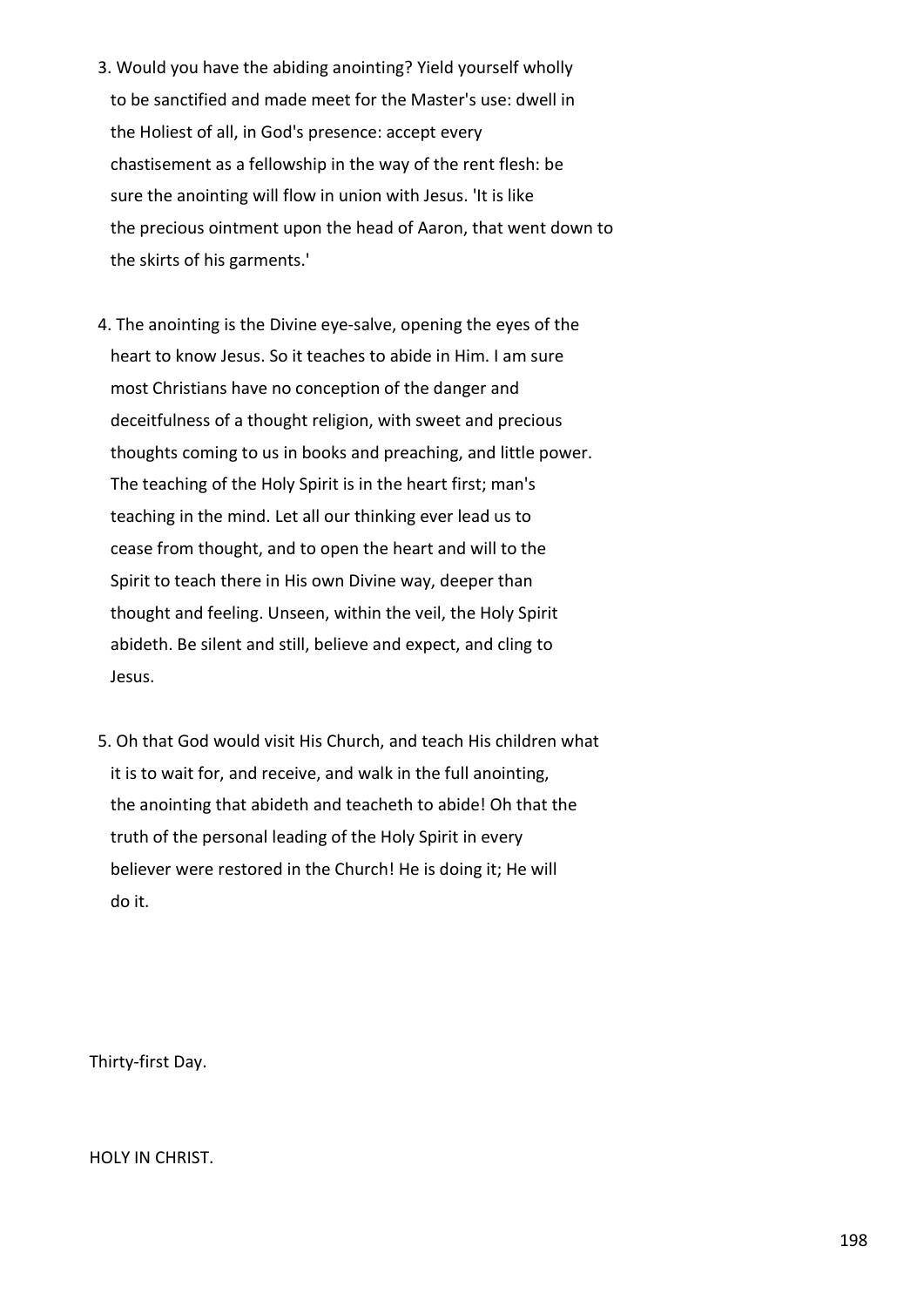Holiness and Heaven.

 'Seeing that all these things shall be dissolved, what manner of men ought ye to be in all holy living and godliness?'--2 Pet. iii. 11.

'Follow after the sanctification without which no man shall see the Lord.'--Heb. xii. 14.

'He that is holy, let him be made holy still.... The grace of the Lord Jesus be with the holy ones. Amen.'--Rev. xxii. 11, 21.

O my brother, we are on our way to see God. We have been invited to meet the Holy One face to face. The infinite mystery of holiness, the glory of the Invisible God, before which the seraphim veil their faces, is to be unveiled, to be revealed to us. And that not as a thing we are to look upon and to study. But we are to see the Thrice Holy One, the Living God Himself. God, the Holy One, will show Himself to us: we are to see God. Oh, the infinite grace, the inconceivable blessedness! we are to see God.

We are to see God, the Holy One. And all our schooling here in the life of holiness is simply the preparation for that meeting and that vision. 'Blessed are the pure in heart, for they shall see God.' 'Follow after the sanctification, without which no man shall see the Lord.' Since the time when God said to Israel, 'Be ye holy, as I am holy,' Holiness was revealed as the only meeting-place between God and His people. To be holy was to be the common ground on which they were to stand with Him; the one attribute in which they were to be like God; the one thing that was to prepare them for the glorious time when He would no longer need to keep them away, but would admit them to the full fellowship of His glory, to have the word fulfilled in them: 'He that is holy, let him be made yet more holy.'

In his second epistle, Peter reminds believers that the coming of the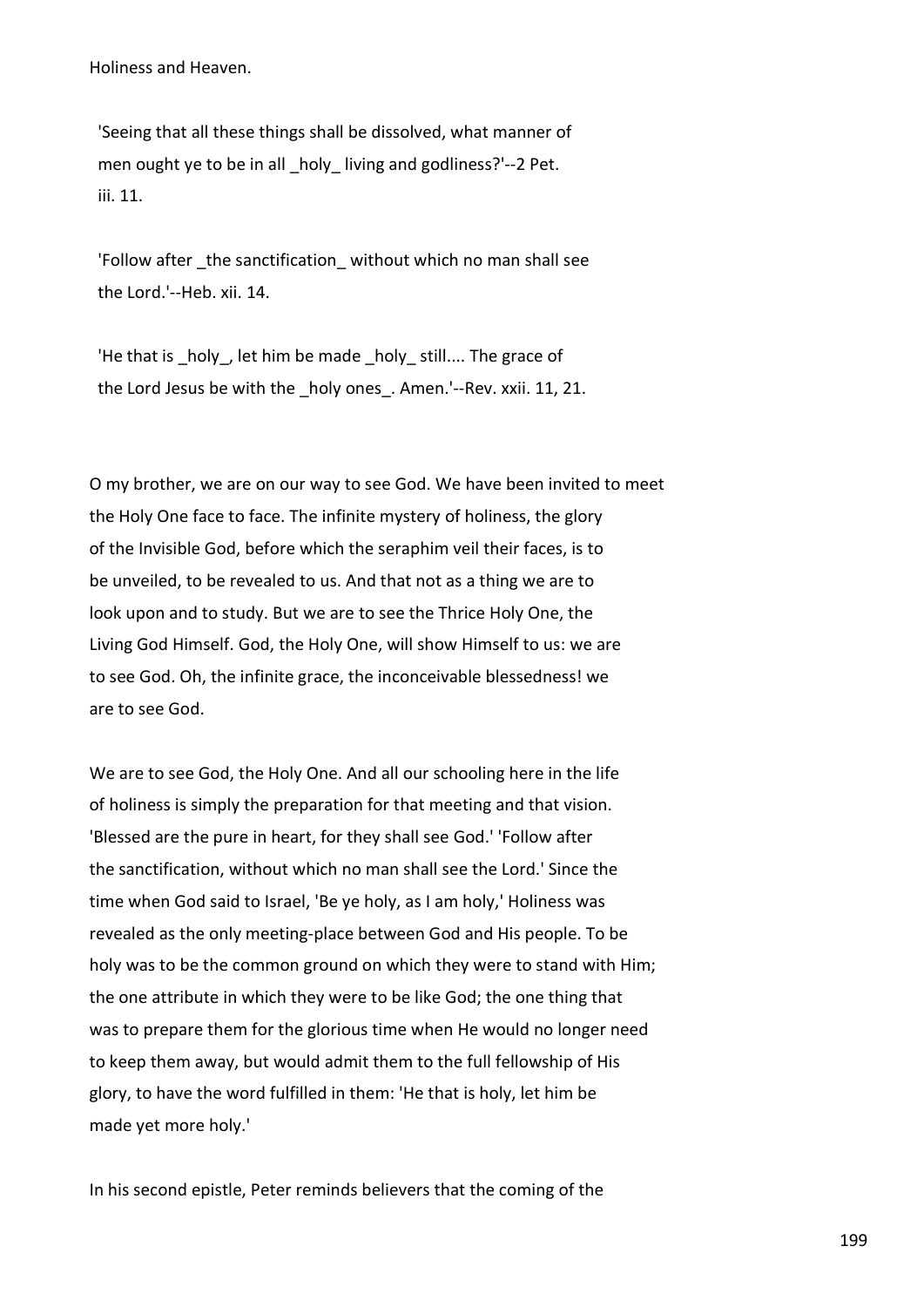day of the Lord is to be preceded and accompanied by the most tremendous catastrophe--the dissolution of the heavens and the earth. He makes it a plea with them to give diligence that they may be found without spot and blameless in His sight. And he asks them to think and say, under the deep sense of what the coming of the day of God would be and would bring, what the life of those ought to be who look for such things: 'What manner of person ought ye to be in all holy living and godliness?' Holiness must be its one, its universal characteristic. At the close of our meditations on God's call to Holiness, we may take Peter's question, and in the light of all that God has revealed of His Holiness, and all that waits still to be revealed, ask ourselves, 'What manner of men ought we to be in all holy living and godliness?'

Note first the meaning of the question. In the original Greek, the words living and godliness are plural. Alford says, ' In holy behaviours and pieties; the plurals mark the holy behaviour and piety in all its forms and examples. ' Peter would plead for a life of holiness pervading the whole man: our behaviours towards men, and our pieties towards God. True holiness cannot be found in anything less. Holiness must be the one, the universal characteristic of our Christian life. In God we have seen that holiness is the central attribute, the comprehensive expression for Divine perfection, the attribute of all the attributes, the all-including epithet by which He Himself, as Redeemer and Father, His Son and His Spirit, His Day, His House, His Law, His Servants, His People, His Name, are marked and known. Always and in everything, in Judgment as in Mercy, in His Exaltation and His Condescension, in His Hiddenness and His Revelation, always and in everything, God is the Holy One. And the Word would teach us that the reign of Holiness, to be true and pleasing to God, must be supreme, must be in all holy living and godliness. There must not be a moment of the day, nor a relation in life; there must be nothing in the outer conduct, nor in the inmost recesses of the heart; there must be nothing belonging to us, whether in worship or in business, that is not holy. The Holiness of Jesus, the Holiness which comes of the Spirit's anointing, must cover and pervade all. Nothing, nothing may be excluded, if we are to be holy; it must be as Peter said when he spoke of God's call--holy in all manner of living;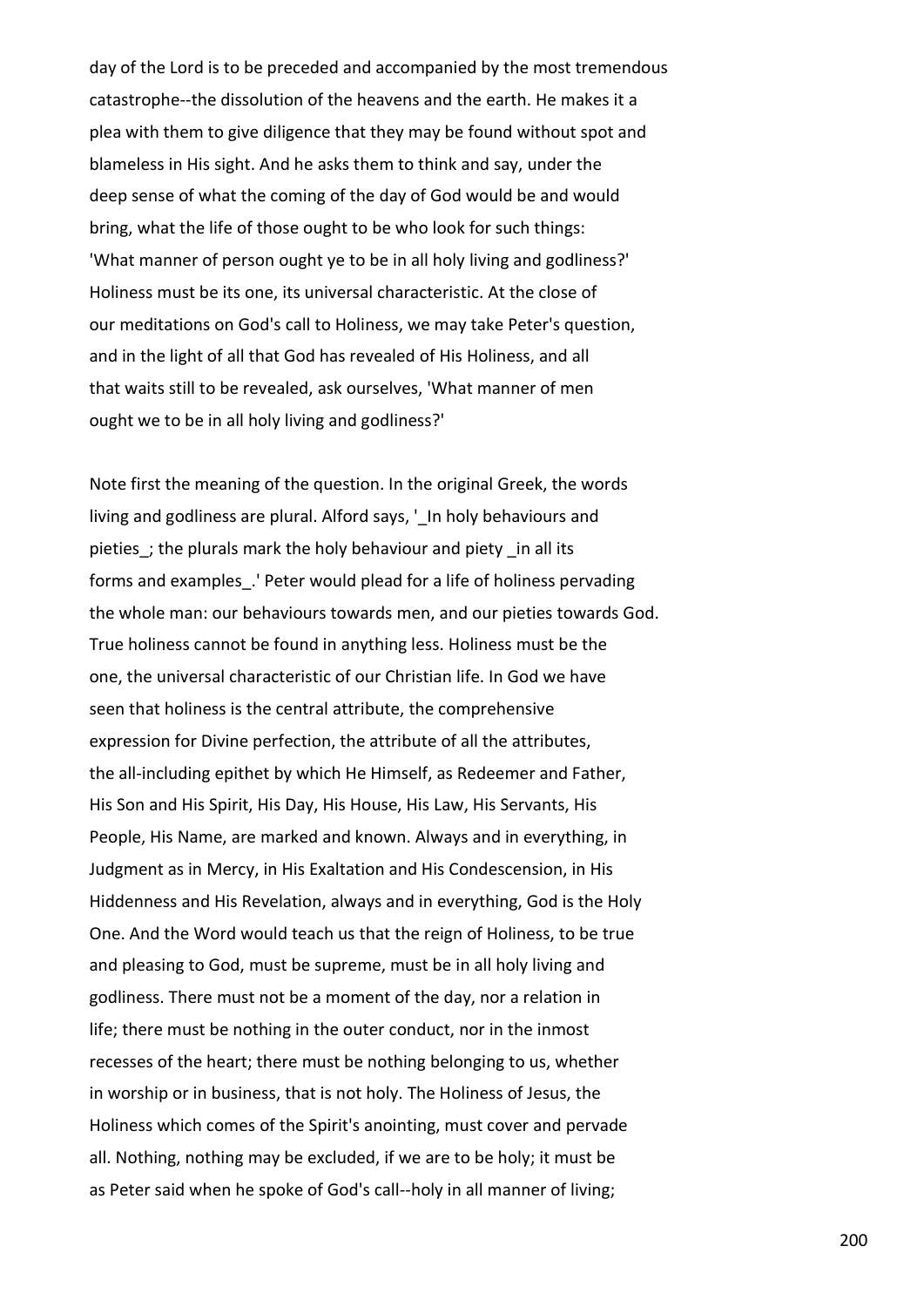it must be as he says here--'in all holy living and godliness.' To use the significant language of the Holy Spirit: Everything must be done, 'worthily of the holy ones,' 'as becometh holy ones' (Rom. xvi. 3; Eph. v. 3).

Note, too, the force of the question. Peter says, 'Wherefore, beloved, seeing that ye look for these things.' Yes, let us think what that means. We have been studying, down through the course of Revelation, the wondrous grace and patience with which God has made known and made partaker of His holiness, all in preparation for what is to come. We have heard God, the Holy One, calling us, pleading with us, commanding us to be holy, as He is holy. And we expect to meet Him, and to dwell through eternity in His Light, holy as He is holy. It is not a dream; it is a living reality; we are looking forward to it, as the only one thing that makes life worth living. We are looking forward to Love to welcome us, as with the confidence of childlike love we come as His holy ones to cry, Holy Father!

We have learnt to know Jesus, the Holy One of God, our Sanctification. We are living in Him, day by day, as those who are holy in Christ Jesus. We are drawing on His Holiness without ceasing. We are walking in that will of God which He did, and which He enables us to do. And we are looking forward to meet Him with great joy, 'when He shall come to be glorified in the holy ones, and to be admired in all them that believe.' We have within us the Holy Spirit, the Holiness of God in Christ come down to be at home within us, as the earnest of our inheritance. He, the Spirit of Holiness, is secretly transforming us within, sanctifying our spirit, soul, and body, to be blameless at His coming, and making us meet for the inheritance of the holy ones in light. We are looking forward to the time when He shall have completed His work, when the body of Christ shall be perfected, and the bride, all filled and streaming with the life and glory of the Spirit within her, shall be set with Him on His throne, even as He sat with the Father on His throne. We hope through eternity to worship and adore the mystery of the Thrice Holy One. Even here it fills our souls with trembling joy and wonder: when God's work of making holy is complete, how we shall join in the song,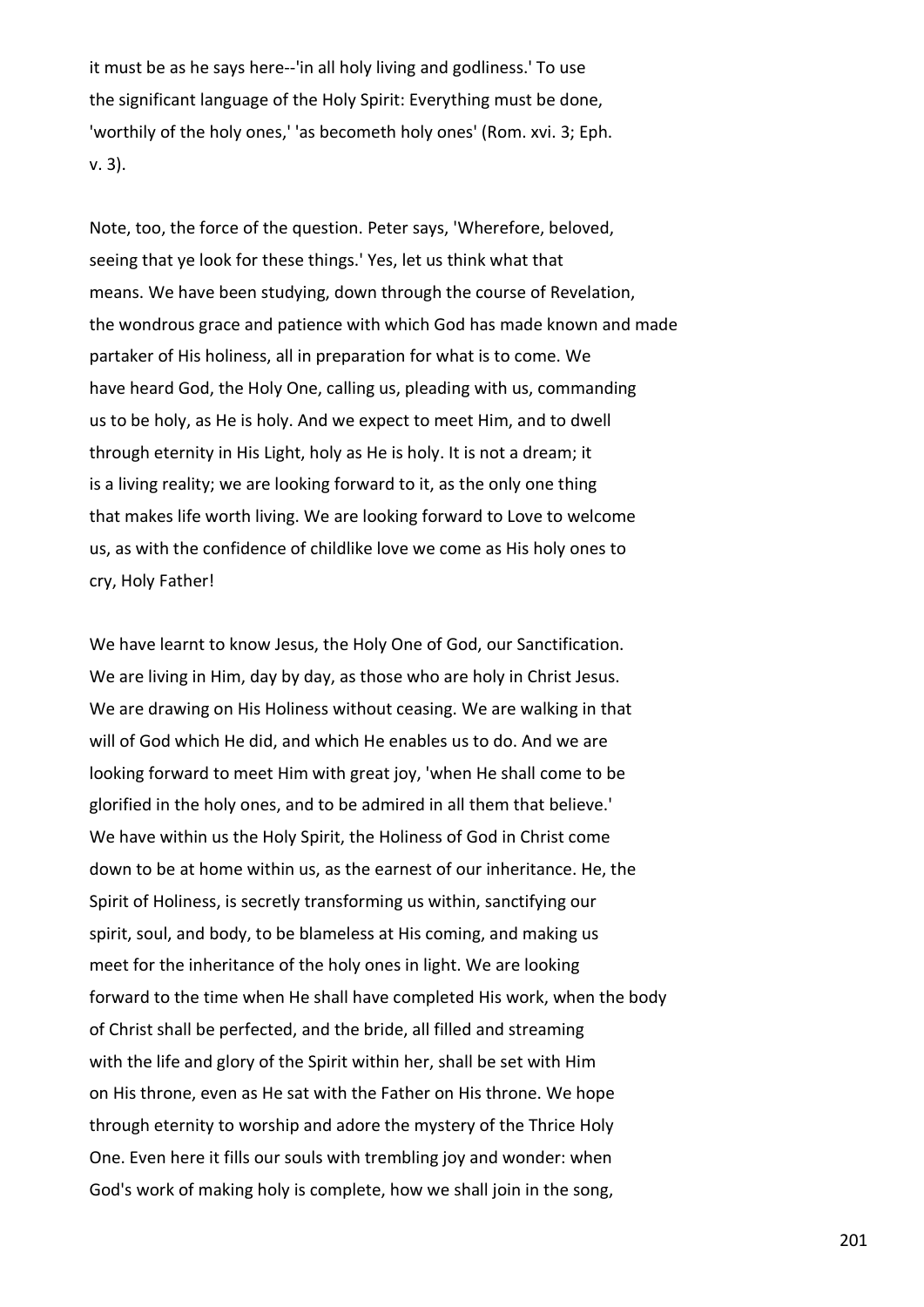'Holy, Holy, Holy, Lord God Almighty, which wast, and art, and art to come!'

In preparation for all this the most wonderful events are to take place. The Lord Jesus Himself is to appear, the power of sin and the world is to be destroyed; this visible system of things is to be broken up; the power of the Spirit is to triumph through all creation; there is to be a new heaven and a new earth, wherein dwelleth righteousness. And holiness is then to be unfolded in ever-growing blessedness and glory in the fellowship of the Thrice Holy: 'He that is holy, let him be holy yet more.' Surely it but needs the question to be put for each believer to feel and acknowledge its force: 'Wherefore, beloved, seeing that ye look for these things, what manner of men ought ye to be in all holy living and godliness?'

And note now the need and the point of the question. 'What manner of persons ought ye to be?' But is such a question needed? Can it be that God's holy ones, made holy in Christ Jesus, with the very spirit of holiness dwelling with them, on the way to meet the Holy One in His Glory and Love, can it be that they need the question? Alas! alas! it was so in the time of Peter; it is but too much so in our days too. Alas! how many Christians there are to whom the very word Holy, though it be the name by which the Father, in His New Testament, loves to call His children more than any other, is strange and unintelligible. And again, alas! for how many Christians there are for whom, when the word is heard, it has but little attraction, because it has never yet been shown to them as a life that is indeed possible, and unutterably blessed. And yet again, alas! for how many are there not, even workers in the Master's service, to whom the 'all holy living and godliness' is yet a secret and a burden, because they have not yet consented to give up all, both their will and their work, for the Holy One to take and fill with His Holy Spirit. And yet once more, alas! as the cry comes, even from those who do know the power of a holy life, lamenting their unfaithfulness and unbelief, as they see how much richer their entrance into the Holy Life might have been, and how much fuller the blessing they still feel so feeble to communicate to others. Oh, the question is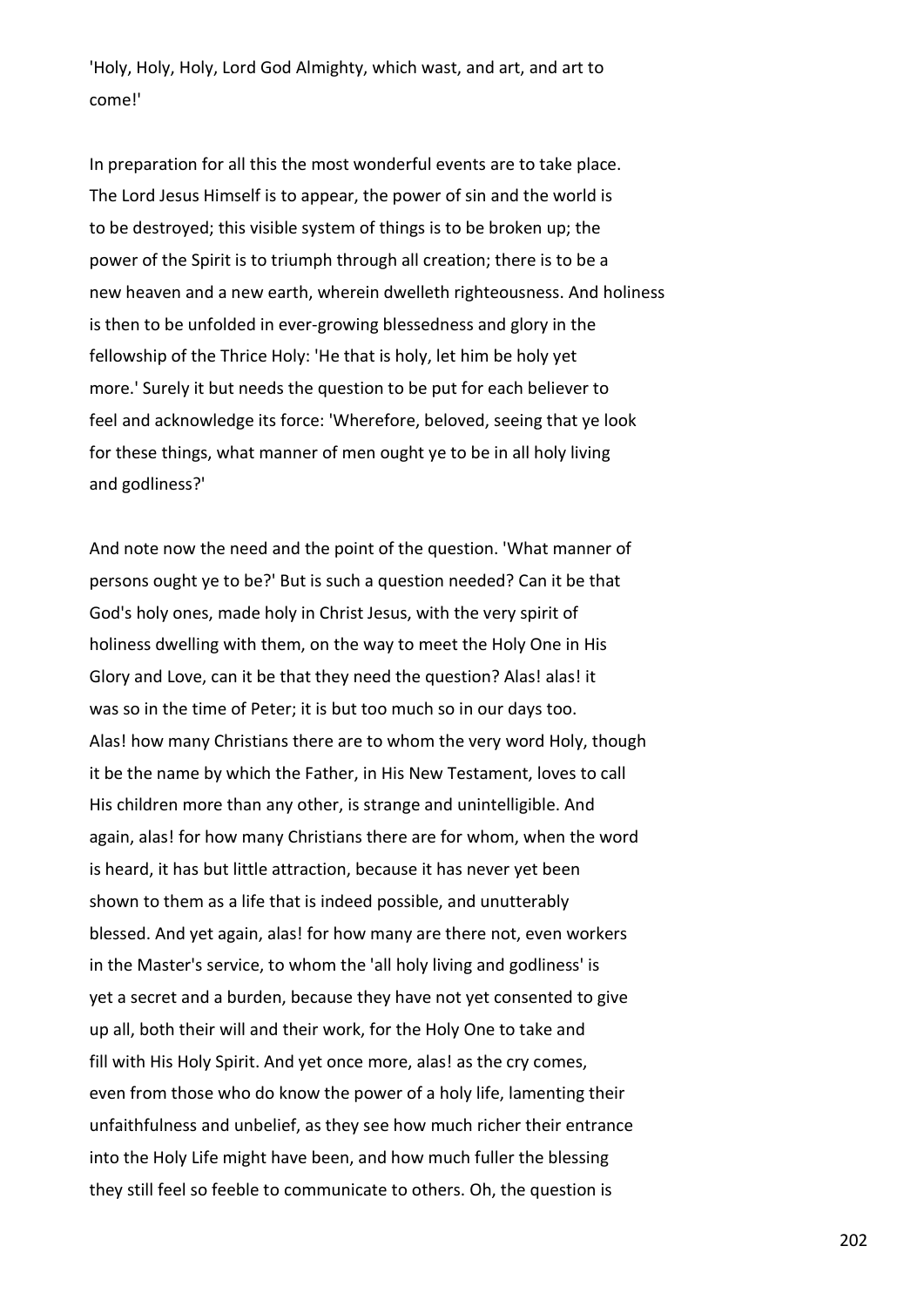needed! Shall not each of us take it, and keep it, and answer it by the Holy Spirit through whom it came, and then pass it on to our brethren, that we and they may help each other in faith, and live in joy and hope to give the answer our God would have?

'Seeing that these things are, then, all to be dissolved, what manner of persons ought we to be in all holy living and godliness?' Brethren! the time is short. The world is passing away. The heathen are perishing. Christians are sleeping. Satan is active and mighty. God's holy ones are the hope of the Church and the world. It is they their Lord can use. 'What manner of persons shall we be in all holy living and godliness!' Shall we not seek to be such as the Father commands, 'Holy, as He is holy'? Shall we not yield ourselves afresh and undividedly to Him who is our Sanctification, and to His Blessed Spirit, to make us holy in all behaviours and pieties? Oh! shall we not, in thought of the love of our Lord Jesus, in thought of the coming glory, in view of the coming end, of the need of the Church and the world, give ourselves to be holy as He is holy, that we may have power to bless each believer we meet with the message of what God will do, and that in concert with them we may be a light and a blessing to this perishing world?

I close with the closing words of God's Blessed Book, 'He which testifieth these things saith, Yea, I come quickly. Amen: Come, Lord Jesus. The grace of the Lord Jesus be with the holy ones. Amen.'

BE YE HOLY, AS I AM HOLY.

Most Holy God! who hast called us to be holy, we have heard Thy voice asking, What manner of persons we ought to be in all holy living and godliness? With our whole soul we answer in deep contrition and humility: Holy Father! we ought to be so different from what we have been. In faith and love, in zeal and devotion, in Christlike humility and holiness, O Father! we have not been, before Thee and the world, what we ought to be, what we could be. Holy Father! we now pray for all who unite with us in this prayer, and implore of Thee to grant a great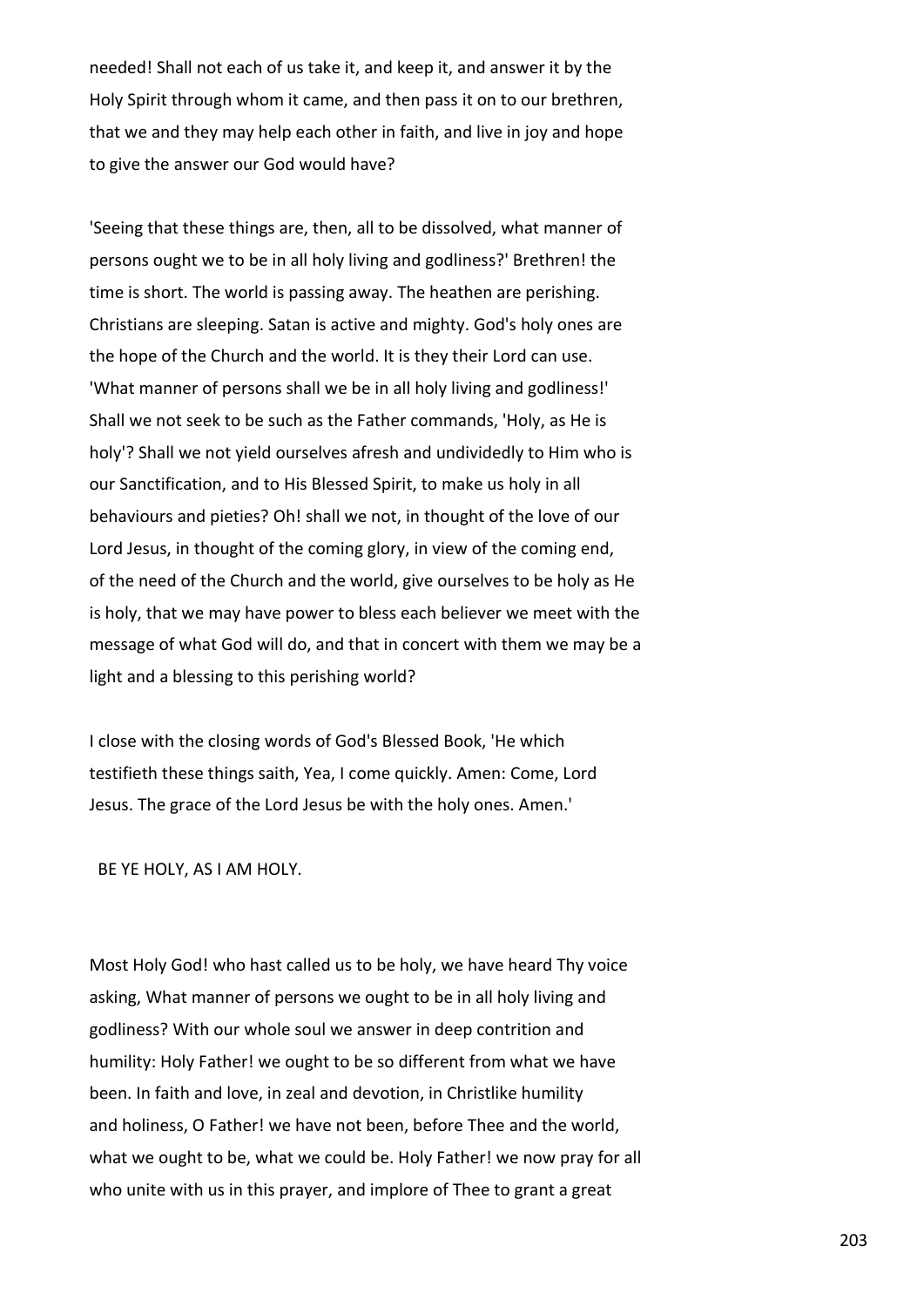revival of True Holiness in us and in all Thy Church. Visit, we beseech Thee, visit all ministers of Thy word, that in view of Thy coming they may take up and sound abroad the question, What manner of persons ought ye to be? Lay upon them, and all Thy people, such a burden under surrounding unholiness and worldliness, that they may not cease to cry to Thee. Grant them such a vision of the highway of holiness, the new and living way in Christ, that they may preach Christ our Sanctification in the power and the joy of the Holy Ghost, with the confident and triumphant voice of witnesses who rejoice in what Thou dost for them. O God! roll away the reproach of Thy people, that their profession does not make them humbler or holier, more loving, and more heavenly than others.

O Holy God! give Thou Thyself the answer to Thy question, and teach us and the world what manner of persons Thy people can be, in the day of Thy power, in the beauty of holiness. We bow our knee to Thee, O Father, that Thou wouldst grant us, according to the riches of Thy glory, to be mightily strengthened in the inner man by the Spirit of Holiness. Amen.

- 1. What manner of men ought ye to be in all the holy living? This is a question God has written down for us. Might it not help us if we were to write down the answer, and say how holy we think we ought to be? The clearer and more distinct our views are of what God wishes, of what He has made possible, of what in reality ought to be, the more definite our acts of confession, of surrender, and of faith can become.
- 2. Let every believer, who longs to be holy, join in the daily prayer that God would visit His people with a great outpouring of the Spirit of Holiness. Pray without ceasing that every believer may live as a holy one.
- 3. 'Seeing that ye look for these things.' Our life depends, in more than one sense, upon what we look at. 'We look not at the things which are seen.' It is only as we look at the Invisible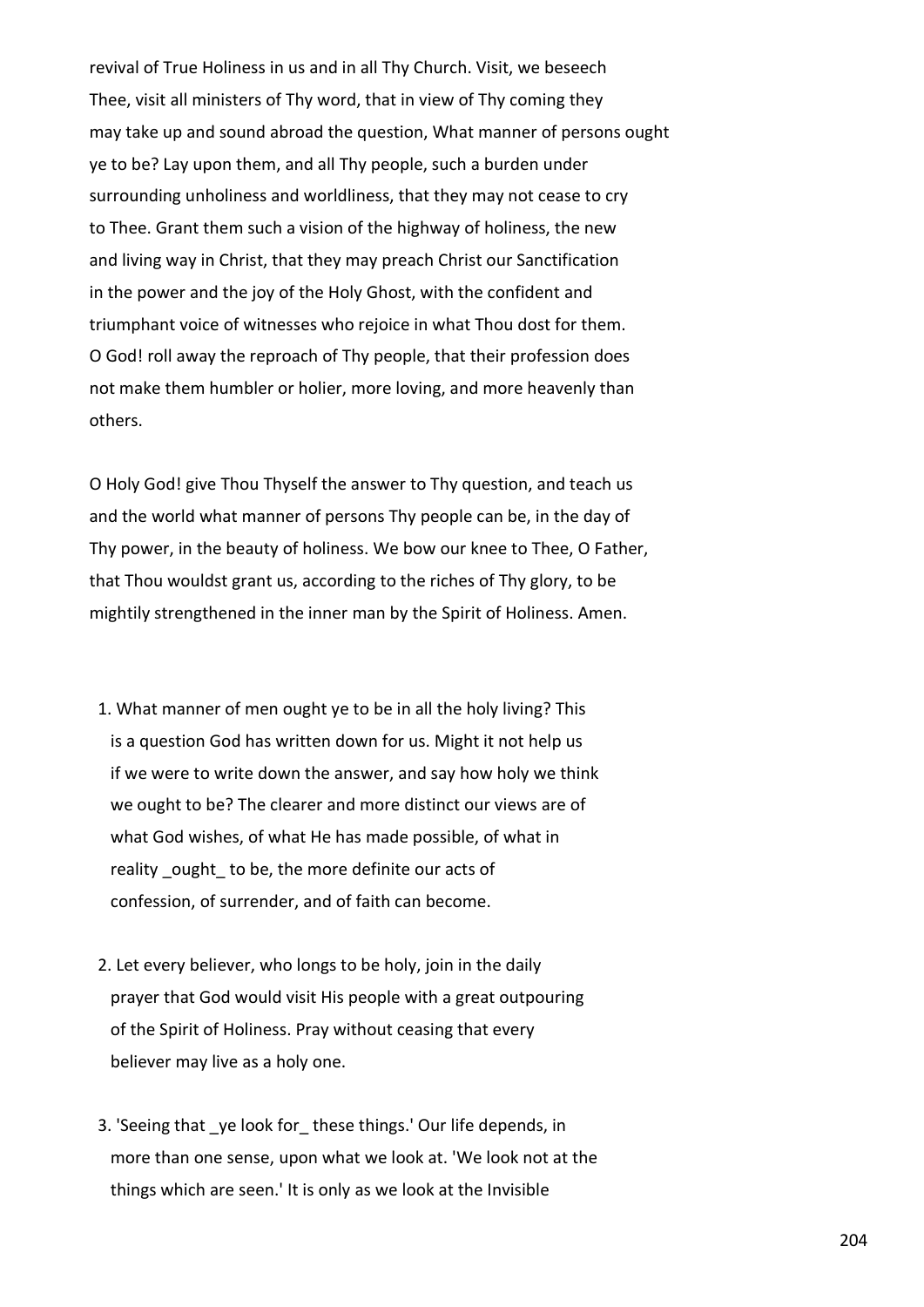and Spiritual, and come under its power, that we shall be what we ought to be in all holy living and godliness.

4. Holy in Christ. Let this be our parting word. However strong the branch becomes, however far away it reaches round the home, out of sight of the vine, all its beauty and all its fruitfulness ever depend upon that one point of contact where it grows out of the vine. So be it with us too. All the outer circumference of my life has its centre in the ego--the living, conscious I myself, in which my being roots. And this I is rooted in Christ. Down in the depths of my inner life, there is Christ holding, bearing, guiding, quickening me into holiness and fruitfulness. In Him I am, In Him I will abide. His will and commands will I keep; His Love and Power will I trust. And I will daily seek to praise God that I am Holy in Christ.

NOTES.

NOTE A.

Holiness as Proprietorship.

In a little book-- Holiness, as understood by the Writers of the Bible; A Bible Study by Joseph Agar Beet --the thought that by Holiness is meant our relation to God, and the claim He has upon us, has been very carefully worked out. Holy ground was such because 'it stood in special relation to Himself.' The first-born 'were to stand in a special relation to God as His property\_.' So with the entire nation; when God declares that they shall be holy, He means 'that they shall render to Him the devotion He requires.' 'All holy objects stand in a special relation to God as His property.' The priests are said to sanctify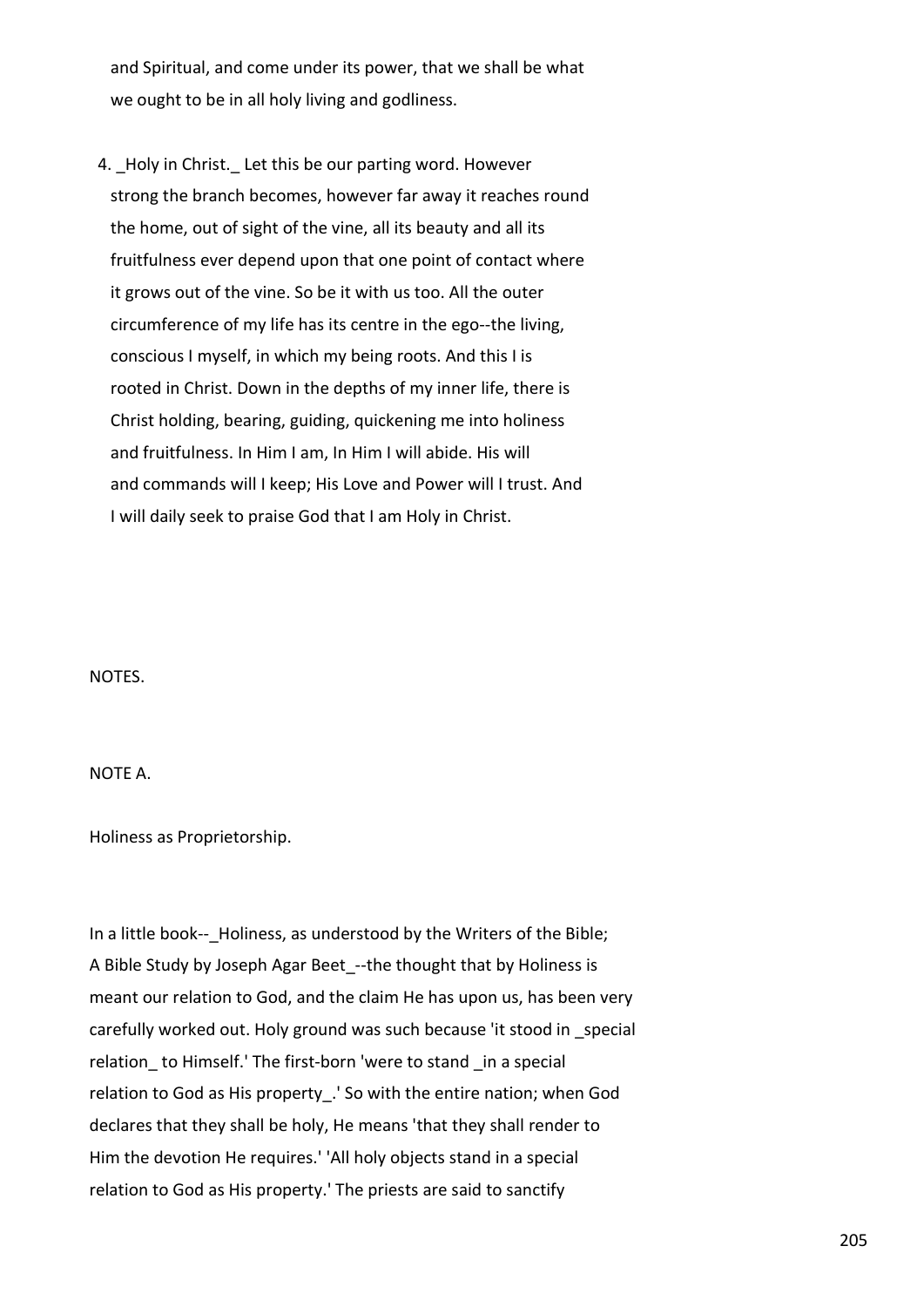themselves; they did this 'by formally placing themselves at God's disposal, or by separating themselves from whatever was inconsistent with the service of God.' 'When God declares He is holy, the word must represent the same idea in the hundreds of passages in which it is predicated of men and things.' 'Holiness is \_God's claim to the ownership\_ of men and things; and the objects claimed were called holy. Now, God's claim was a new and wondrous revelation of His nature. To Aaron God was now the Great Being who had claimed from him a lifelong and exclusive service. This claim was a new era, not only in his everyday life, but in his conception of God. Consequently the word holy, which expressed Aaron's relation to God, was suitably used to express God's relation to Aaron. In other words, to Aaron and Israel God was holy in the sense that He claimed the exclusive ownership of the entire nation. When men yielded to God the devotion He claimed, they were said to sanctify God.' 'Jehovah and Israel stood in special relation to each other; therefore Jehovah was the Holy One of Israel, and Israel was Holy to Jehovah . This mutual relation rested upon God's claim that Israel should specially be His; and this claim implied that in a special manner He would belong to Israel. This claim was a manifestation of the nature of God.' 'The peculiar relation arises from God's own claim, in consequence of which they stand in a new and solemn relation to Him. This may be called objective holiness. This is the most common sense of the word. In this sense God sanctified these objects for Himself. But since some of these objects were intelligent beings, and the others were in control of such, the word sanctify denotes these ones' formal surrender of themselves and their possessions to God. This may be called subjective holiness. From the word holy predicated of God, we learn that God's claim was not merely occasional, but an outflow of His Essence. As the one Being who claims unlimited and absolute ownership and supreme devotion, God is the Holy One.'

In the New Testament the Spirit of God claims the epithet holy 'as being in a very special manner the source and influence of which God is the one and only aim.' Here 'our conception of the holiness of God increases with our increasing perception of the greatness of His claim upon us, and that this claim springs from the very essence of God. In the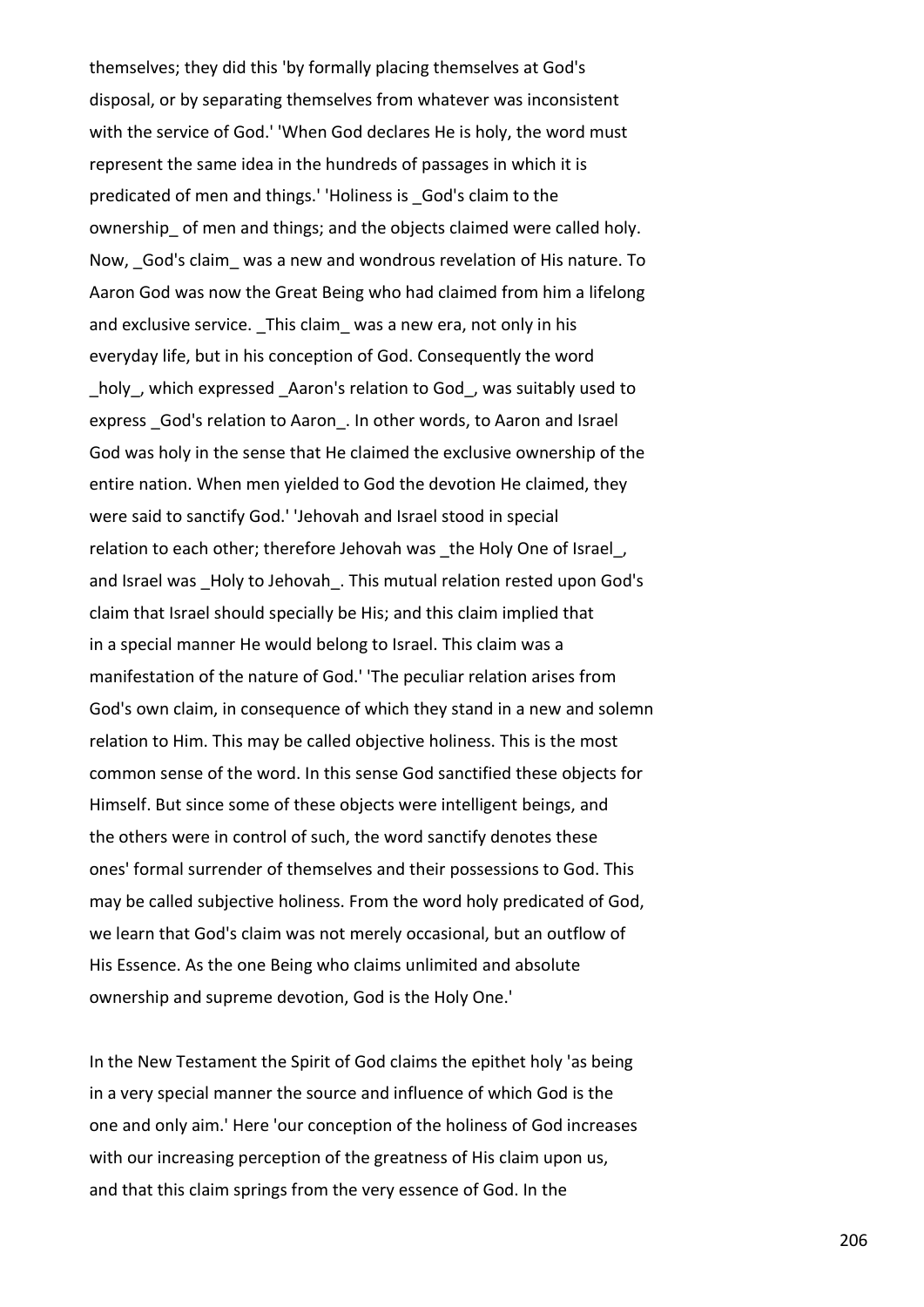incarnate Son of God we see the full development and realization of the Biblical idea of holiness. We find Him standing in a special relation to God, and living a life of which the one and only aim is to advance the purposes of God.' We see in Him 'holiness in its highest degree, i.e. the highest conceivable devotion to God and to the advancement of His kingdom.' 'In virtue of His intelligent, hearty, continued appropriation of the Father's purpose, and in virtue of its realization in all the details of the Saviour's life, He was called \_the Holy One of God\_.'

'The word saint is very appropriate as a designation of the followers of Christ; for it declares what God requires them to be. By calling His people \_saints\_, God declares His will that we live a life of which He is the one and only aim. This is the objective holiness of the Church of Christ. In some passages holiness is set before the people of God as a standard for their attainment. In these passages holy denotes a realization in man of God's purpose that he live a life of which God is the one and only aim. This is the subjective holiness of God's people.

'Holiness is God's claim that His creatures use all their powers and opportunities to work out His purposes. Holiness, thus understood, is an attribute of God. For His claim springs from His nature, even from that love which is the very essence of God. His love to us moves Him to claim our devotion; for only by absolute devotion to Him can we attain our highest happiness.'

'Though without purity we cannot be subjectively holy, yet holiness is much more than purity. Purity is a mere negative excellence; holiness implies the most intense mental and bodily activity of which we are capable. For it is the employment of all our powers and opportunities to advance God's purposes.'

The question 'How we become holy,' is answered thus: 'Our devotion to God is a result of inward spiritual contact with Him who once lived a human life on earth, and now lives a glorified human life on the throne, simply and only to work out the Father's purposes. We live for God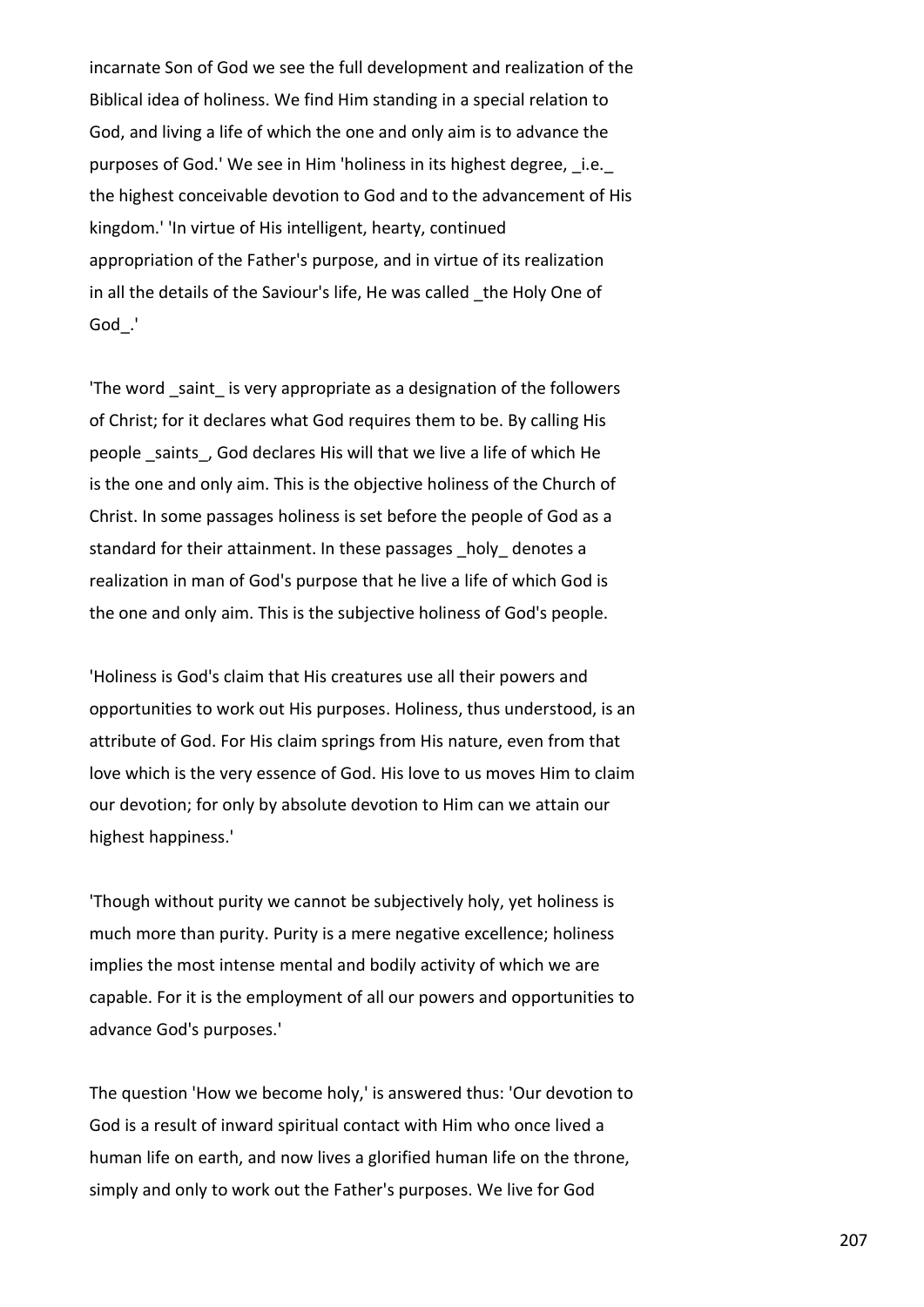because Christ does so, and because Christ lives in us, and we in Him: the Spirit of Christ is the Agent of the spiritual contact with Christ which imparts to us His life, and reproduces in us His life. He is the bearer of the power as well as of the holiness of Christ.'

'That God claims from His people unreserved devotion to Himself, and that what He claims He works in all who believe it, by His own power operating through the inward presence of the Holy Spirit, placing us in spiritual contact with Christ, is the great doctrine of sanctification by faith.'

The same view, that holiness is a relation, had previously been worked out very elaborately by Diestel. In what has been said on redemption and proprietorship as related to holiness (see 'Sixth Day'), we have seen what truth there is in the thought. But holiness is something more. What is holy is not only God-devoted, but God-accepted, God-appropriated, God-possessed. God not only possesses the heart, but absolutely occupies and fills it with His life. It is this makes it holy.

However much truth there be in the above exposition, it hardly meets our desire for an insight into what is one of the highest attributes of the very Being of God. When the seraphs worship Him as the Holy One, and in their Thrice Holy reflect something of the deepest mystery of Godhead, it surely means more than merely the expression of God's claim as Sovereign Proprietor of all.

The mistake appears to originate in taking first the meaning of the word holy from earthly objects, and then from that deducing that holiness in God cannot mean more than it does when applied to men. The Scriptures point to the opposite way. When Old and New Testaments say, 'Be ye holy, for I am holy, I make holy,' they point to God's Holiness as the first, both the reason and the source of ours. We ought first to discover what holiness in God is. When we read at creation of God's sanctifying the Sabbath day, we have to do, not with a thought or word of Moses as to what God had done, but with a Divine revelation of a Power in God greater and more wonderful than creation, the Power which is later on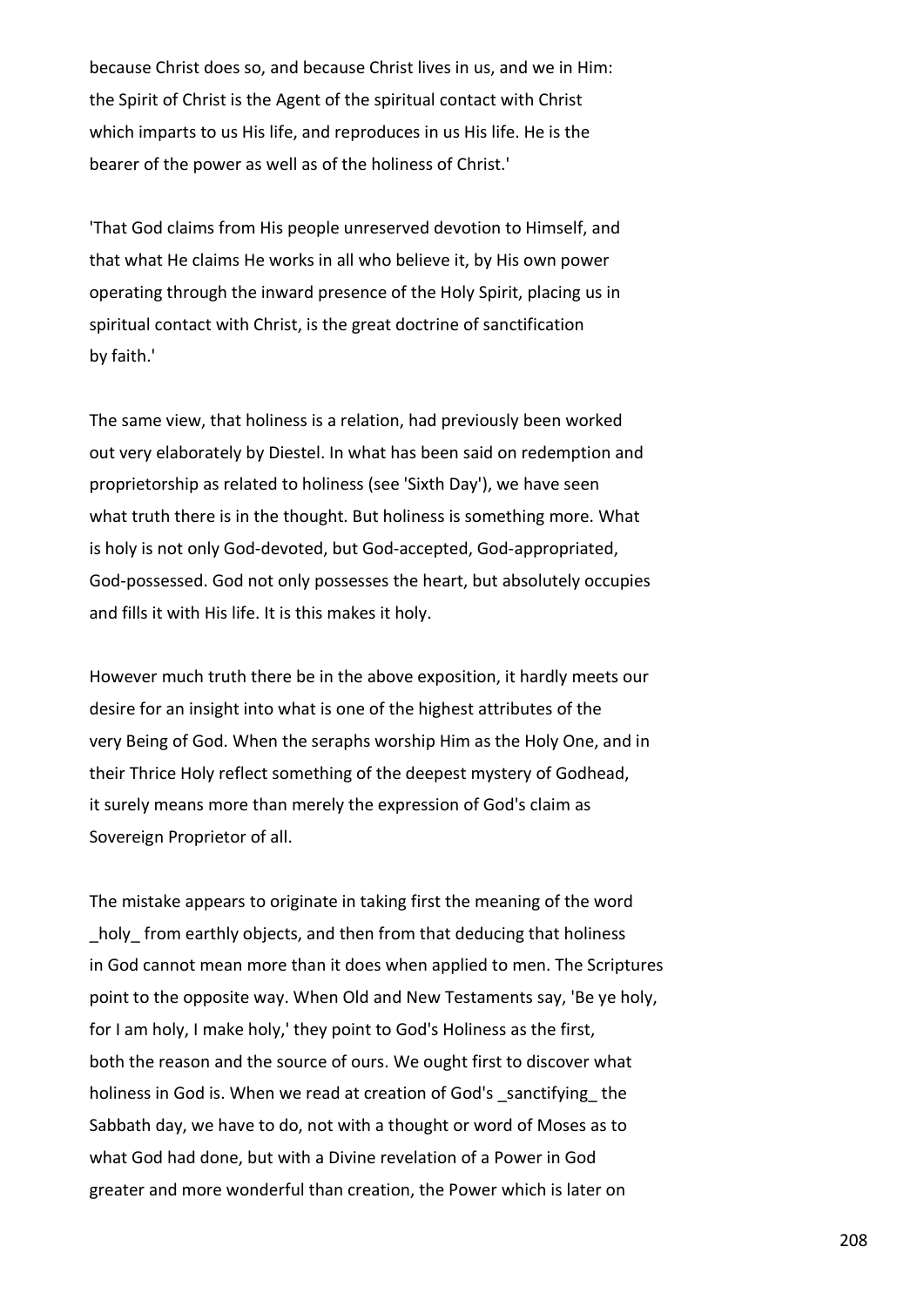revealed as the deepest mystery of the Divine Being.

This Holiness in God, as it appears to me, cannot be a mere relation. To indicate a relation, tells me nothing positively about the personal character or worth of the related parties. To say that when God sanctifies men He claims them as His own, does not say what the nature is of the work He does for them and in them, or what the Power by which He does it. And yet that word ought to reveal to me what it is that God bestows. To say that that claim has its root in His very nature, and in His love, and that holiness is therefore an attribute, makes it an attribute, not like love or wisdom, immanent in the Divine Being, ere creatures were, but simply an effect of Love, moving God to claim His creatures as His special possession. We should then have no attribute expressive of God's moral perfection. Nor would the word holy of the Son and the Spirit any longer indicate that deep and mysterious communication of the very nature and life of God in which sanctification has its glory. In the Divine holiness we have the highest and inconceivably glorious revelation of the very essence of the Divine Being; in the holiness of the saints the deepest revelation of the change by which their inmost nature is renewed into the likeness of God.

## NOTE B.

On the Word for Holiness.

The proper meaning of the Hebrew word for holy, kadosh, is matter of uncertainty. It may come from a root signifying to shine. (So Gesenius, Oehler, Fürst, and formerly Delitzsch, on Heb. ii. 11.) Or from another denoting new and bright (Diestel), or an Arabic form meaning to cut, to separate. (So Delitzsch now, on Ps. xxii. 4.) Whatever the root be, the chief idea appears to be not only separate or set apart, for which the Hebrew has entirely different words, but that by which a thing that is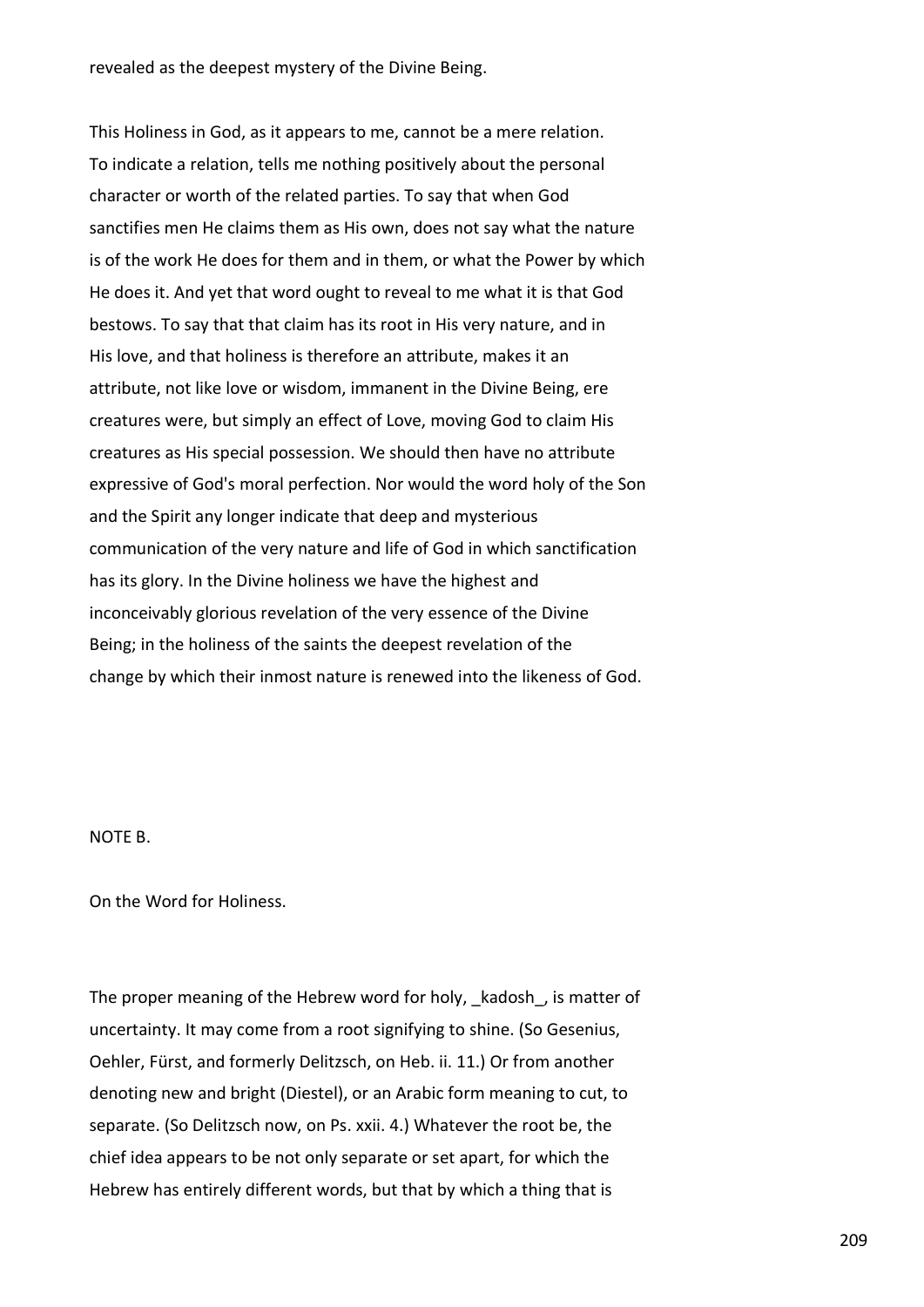separated from others for its worth is distinguished above them. It indicates not only separation as an act or fact, but the superiority or excellence in virtue of which, either as already possessed or sought after, the separation takes place.

In his \_Lexicon of New Testament Greek\_, Cremer has an exhaustive article on the Greek hagios, pointing out how holiness is an entirely Biblical idea, and 'how the scriptural conceptions of God's Holiness, notwithstanding the original affinity, is diametrically opposite to all the Greek notions; and how, whereas these very views of holiness exclude from the gods all possibility of love, the scriptural conception of holiness unfolds itself only when in closest connection with Divine love.' It is a most suggestive thought that we owe both the word and the thought distinctly to revelation. Every other attribute of God has some notion to correspond with it in the human mind: the thought of holiness is distinctly Divine. Is not this the reason that, though God has so distinctly in the New Testament called His people holy ones, the word \_holy\_ has so little entered into the daily language and life of the Christian Church?

NOTE C.

The Holiness of God.

There is not a word so exclusively scriptural, so distinctly Divine, as the word holy in its revelation and its meaning. As a consequence of this its Divine origin, it is a word of inexhaustible significance. There is not one of the attributes of God which theologians have found it so difficult to define, or concerning which they differ so much. A short survey of the various views that have been taken may teach us how little the idea of the Divine Holiness can be comprehended or exhausted by human definition, and how it is only in the life of fellowship and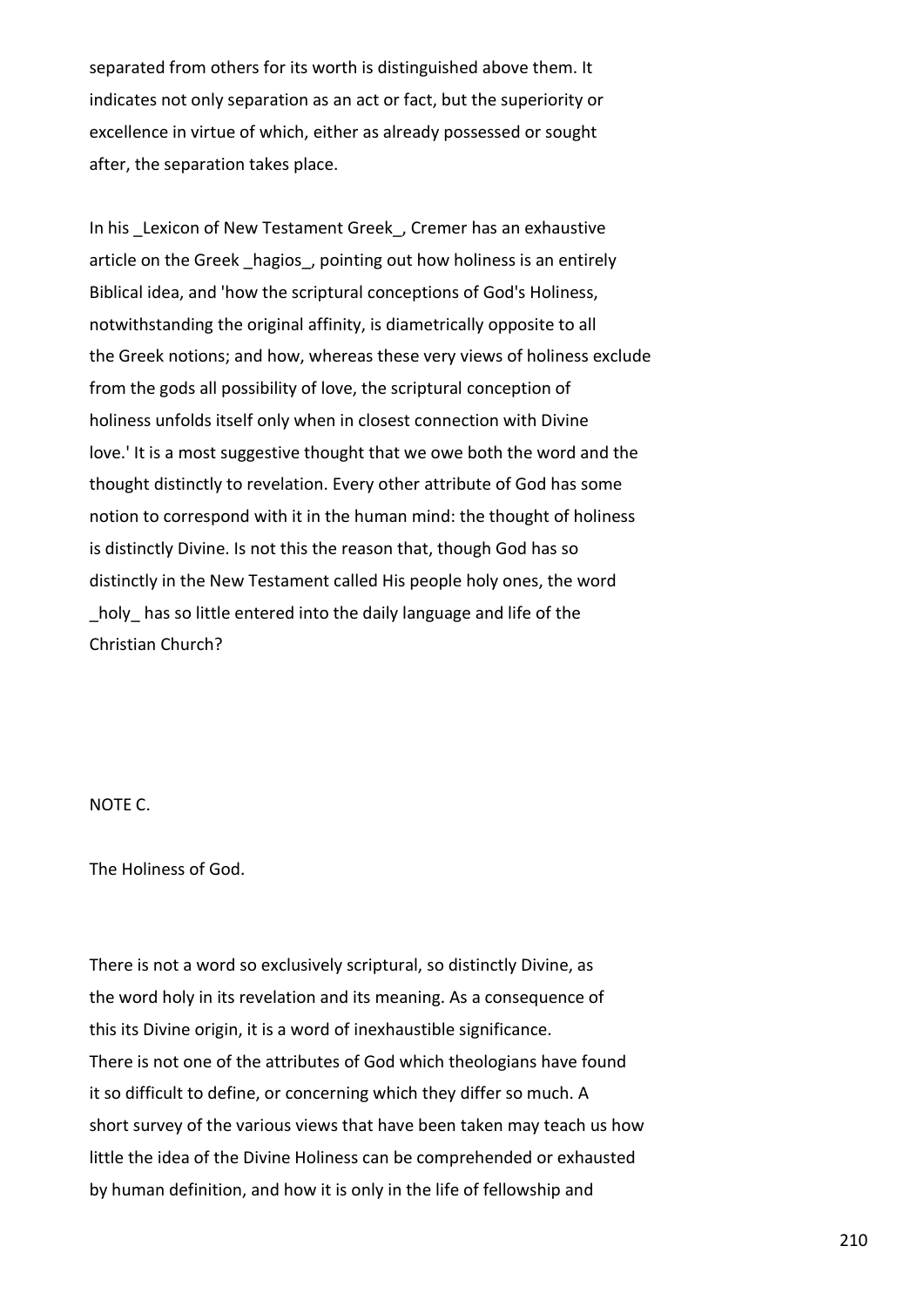adoration that the holiness which passes all understanding can, as a truth and a reality, be apprehended.

1. The most external view, in which the ethical was very much lost sight of, is that in which holiness is identified with God's Separateness from the creation, and elevation above it. Holiness was defined as the incomparable Glory of God, His exclusive adorableness, His infinite Majesty. Sufficient attention was not paid to the fact that though all these thoughts are closely connected with God's Holiness, they are but a formal definition of the results and surroundings of the Holiness, but do not lead us to the apprehension of that wherein its real essence consists.

2. Another view, which also commences from the external, and makes that the basis of its interpretation, regards holiness simply as the expression of a relation. Because what was set apart for God's service was called holy, the idea of separation, of consecration, of ownership, is taken as the starting-point. And so, because we are said to be holy, as belonging to God, God is holy as claiming us and belonging to us too. Instead of regarding holiness as a positive reality in the Divine nature, from which our holiness is to be derived, our holiness is made the starting-point for expounding the Holiness of God. 'God is holy as being, within the covenant, not only the Proprietor, but the Property of His people, their highest good and their only rule' (Diestel). Of this view mention has already been made in the note to 'Sixth Day,' on Holiness as Proprietorship.

3. Passing over to the views of those who regard holiness as being a moral attribute, the most common one is that of purity, freedom from sin. 'Holiness is a general term for the moral excellence of God. There is none holy as the Lord: no other being absolutely pure and free from all limitations in His moral perfection. Holiness, on the one hand, implies entire freedom from moral evil; and, upon the other, absolute moral perfection.' (Hodge, Syst. Theol. ) The idea of holiness as the infinite Purity which is free from all sin, which hates and punishes it, is what in the popular conception is the most prominent idea. The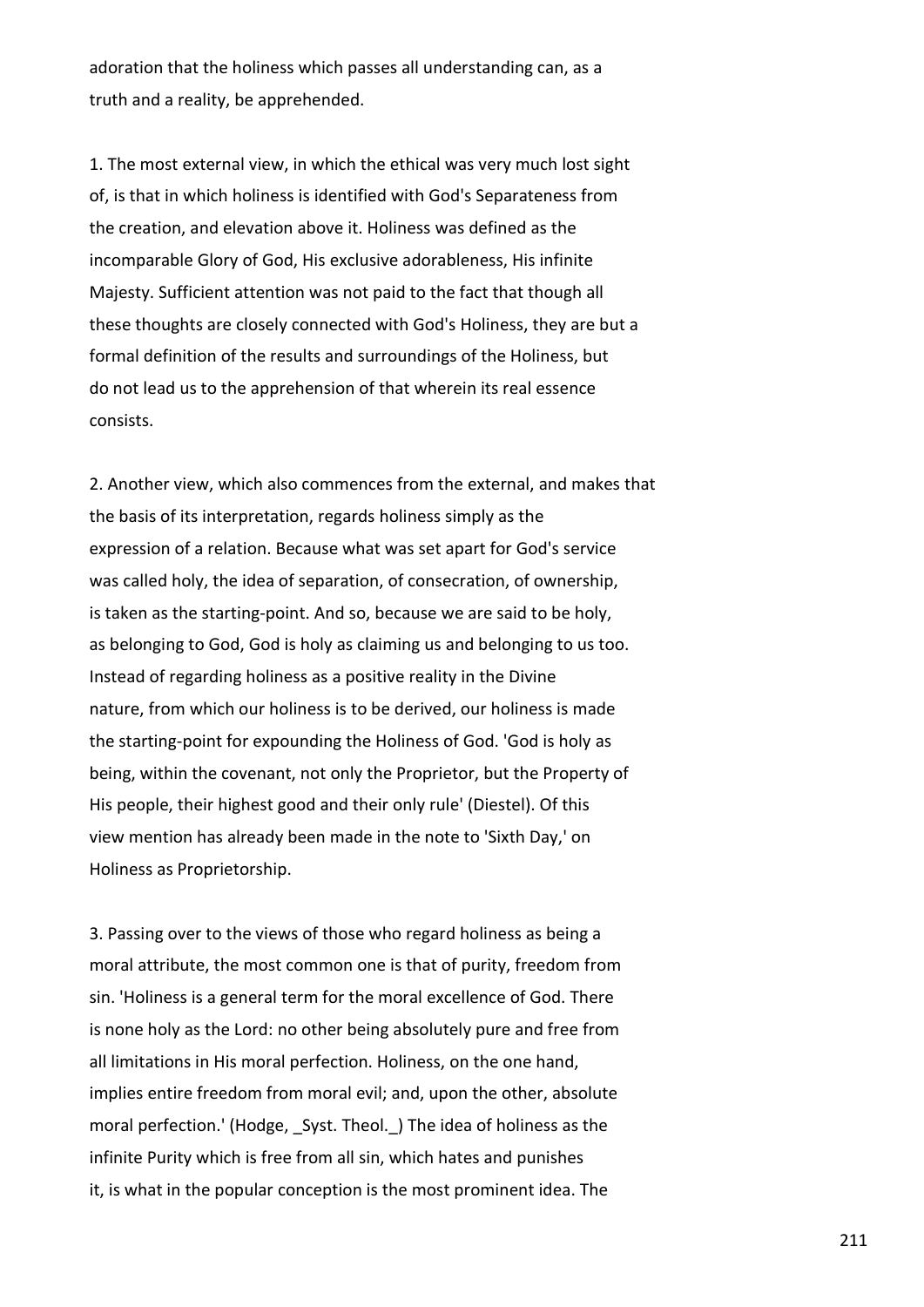negative stands more in the foreground than the positive. The view has its truth and its value from the fact that in our sinful state the first impression the Holiness of God must make is that of fear and dread in the consciousness of our sinfulness and unholiness. But it does not tell us wherein this moral excellence or perfection of God really consists.

4. It is an advance on this view when the attempt is made to define what this perfection of God is. A thing is perfect when it is in everything as it ought to be. It is easy thus to define perfection, but not so easy to define what the perfection of any special object is: this needs the knowledge of what its nature is. And we have to rest content with very general terms defining God's Holiness as the essential and absolute good. 'Holiness is the free, deliberate, calm, and immutable affirmation of Himself, who is goodness, or of goodness, which is Himself' (Godet on John xvii. 11). 'Holiness is that attribute in virtue of which Jehovah makes Himself the absolute standard of Himself, of His being and revelation.' (Kubel.)

5. Closely allied to this is the view that holiness is not so much an attribute, but the 'whole complex of that which we are wont to look at and represent singly in the individual attributes of God.' So Bengel looked upon holiness as the Divine nature, in which all the attributes are contained. In the same spirit what Howe says of holiness as the Divine beauty, the result of the perfect harmony of all the attributes, 'Holiness is intellectual beauty. Divine holiness is the most perfect beauty, and the measure of all other. The Divine Holiness is the most perfect pulchritude, the ineffable and immortal pulchritude, that cannot be declared by words, or seen by eyes. This may therefore be called a transcendental attribute that, as it were, runs through the rest, and casts a glory upon every one. It is an attribute of attributes. These are fit predications, holy power, holy love. And so it is the very lustre and glory of His other perfections. He is glorious in holiness.' (Howe in \_Whyte's Shorter Catechism\_.) This was the aspect of the Divine Holiness on which Jonathan Edwards delighted to dwell. 'The mutual love of the Father and the Son makes the third, the personal Holy Spirit, or the Holiness of God, which is His infinite beauty.' 'By the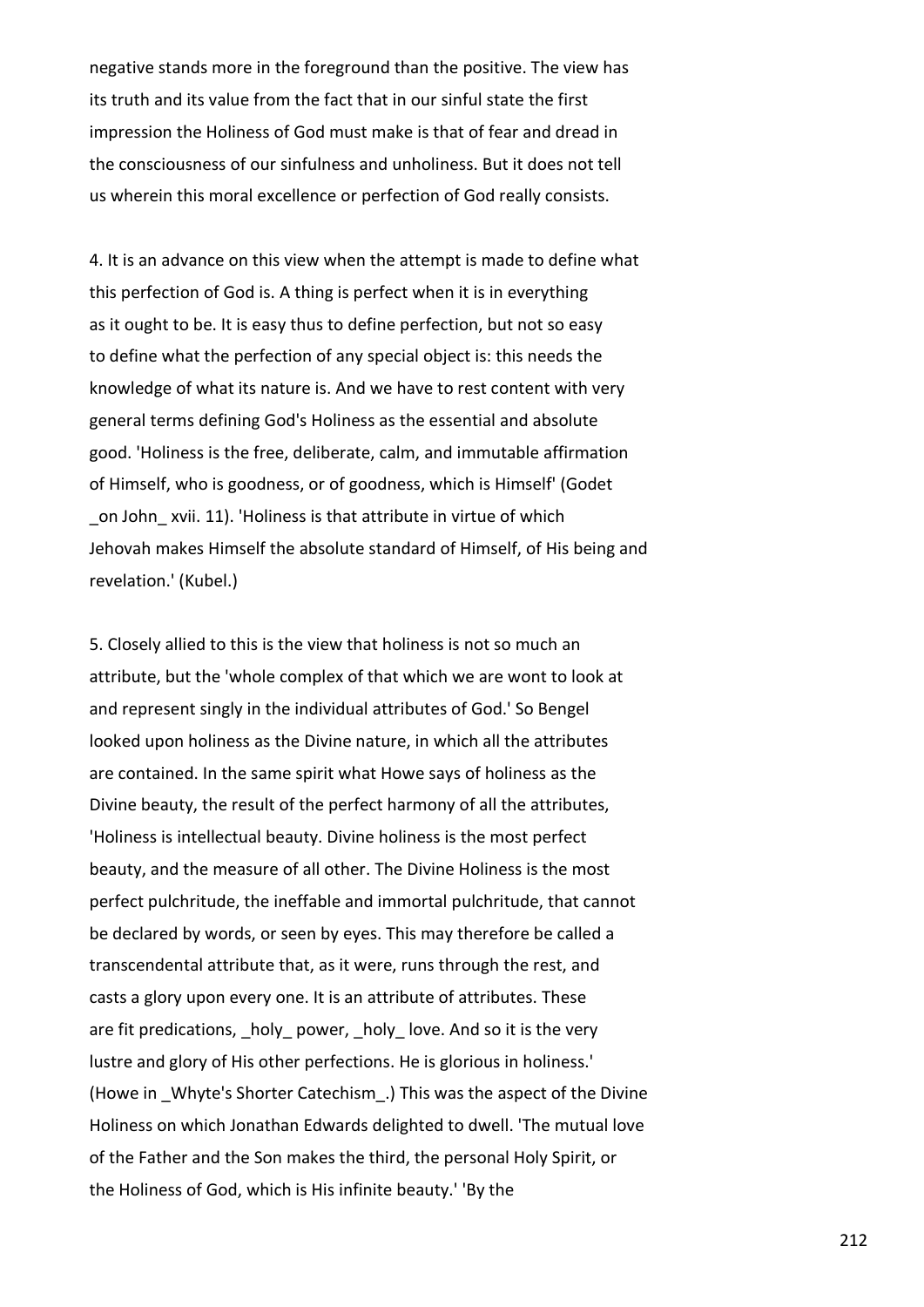communication of God's Holiness the creature partakes of God's moral excellence, which is perfection, the beauty of the Divine nature.' 'Holiness comprehends all the true moral excellence of intelligent beings. So the Holiness of God is the same with the moral excellency of the Divine nature, comprehending all His perfections, His righteousness, faithfulness, and goodness. There are two kinds of attributes in God, according to our way of conceiving Him: His \_moral\_attributes, which are summed up in His Holiness, and His natural, as strength, knowledge, etc., which constitute His greatness. Holy persons, in the exercise of holy affection, love God in the first place for the beauty of His Holiness.' 'The holiness of an intelligent creature is that which gives beauty to all his natural perfections. And so it is in God: holiness is in a peculiar manner the beauty of the Divine being. Hence we often read of the beauty of holiness (Ps. xxix. 2, xcvi. 9, cx. 3). This renders all the other attributes glorious and lovely.' 'Therefore, if the true loveliness of God's perfections arise from the loveliness of His Holiness, the true love of all His perfections will arise from the love of His Holiness. And as the beauty of the Divine nature primarily consists in God's Holiness, so does the beauty of all Divine things.'

6. In speaking of God's Holiness as denoting the essential good, the absolute excellence of His nature, some press very strongly the ethical aspect. The good in God must not be from mere natural impulse only, flowing from the necessity of His nature, without being freely willed by Himself. 'What is naturally good is not the true realization of the good. The actual and living will to be the good He is, must also have its place in God, otherwise God would only be naturally ethical. Only in the will which consciously determines itself, is there the possibility given of the ethical. The ethical has such a power in God that He is the holy Power, who cannot and will not renounce Himself, who must be, and would be thought to be, the holy necessity of the goodness which is Himself,--to be the Holy. The love of God is essentially holy; it desires and preserves the ethically necessary or holy, which God is.' (Dorner, System, vol. i.)

7. It was felt in such views that there was not a sufficient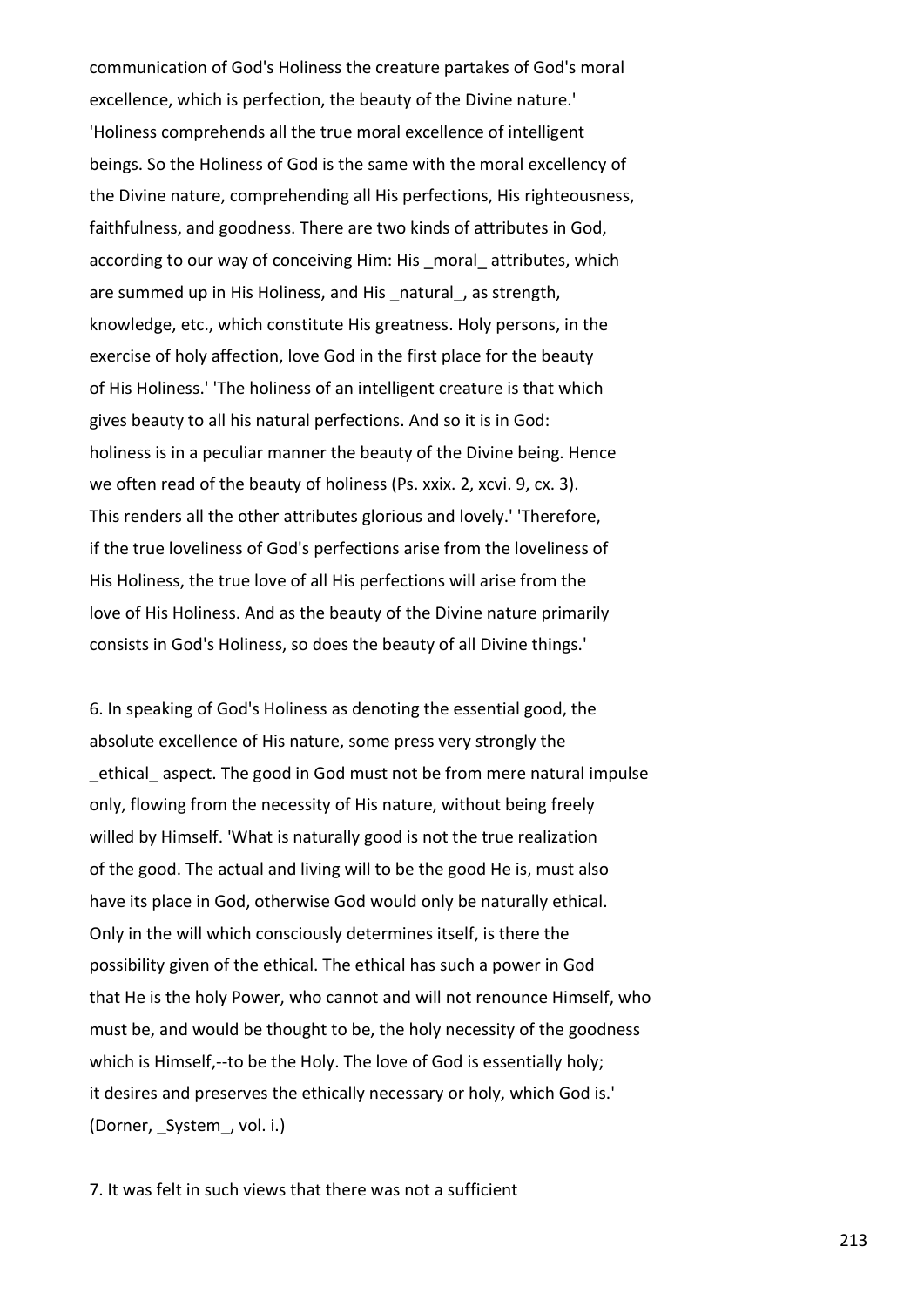acknowledgment of the truth that it is especially as the Holy One that God is called the Redeemer, and that He does the work of love to make holy. This led to the view that holiness and love are, if not identical, at least correlated expressions. 'God is holy, exalted above all the praise of the creature in His incomparable praise-worthiness, on account of His free and loving condescension to the creature, to manifest in it the glory of His love.' 'God is holy, inasmuch as love in Him has restrained and conquered the righteous wrath (as Hosea says, xi. 9), and judgment is exercised only after every way of mercy has been tried. This holiness is disclosed in the New Testament name, as exalted as it is condescending, of Father.' (Stier on John xvii.)

8. The large measure of truth in this view is met by an expression in which the true aspects of the Holiness of God are combined. It is defined as being the harmony of self-preservation and self-communication. As the Holy One, God hates sin, and seeks to destroy it. As the Holy One, He makes the sinner holy, and then takes him up into His love. In maintaining His love, He never for a moment loses His Divine purity and perfection; in maintaining His righteousness, He still communicates Himself to the fallen creature. Holiness is the Divine glory, of which love and righteousness are the two sides, and which in their work on earth they reveal.

'Holiness is the self-preservation of God, whereby He keeps Himself free from the world without Him, and remains consistent with Himself and faithful to His Being, and whereby He, with this view, creates a Divine world that lives for Himself alone in the organization of His Church.' (Lange.)

'The Holiness of God is God's self-preservation, or keeping to Himself, in virtue of which He remains the same in all relationships which exist within His Deity, or into which He enters, never sacrifices what is Divine, or admits what is not Divine. But this is only one aspect. God's Holiness would not be holiness, but exclusiveness, if it did not provide for God's entering into manifold relations, and so revealing and communicating Himself. Holiness is therefore the union and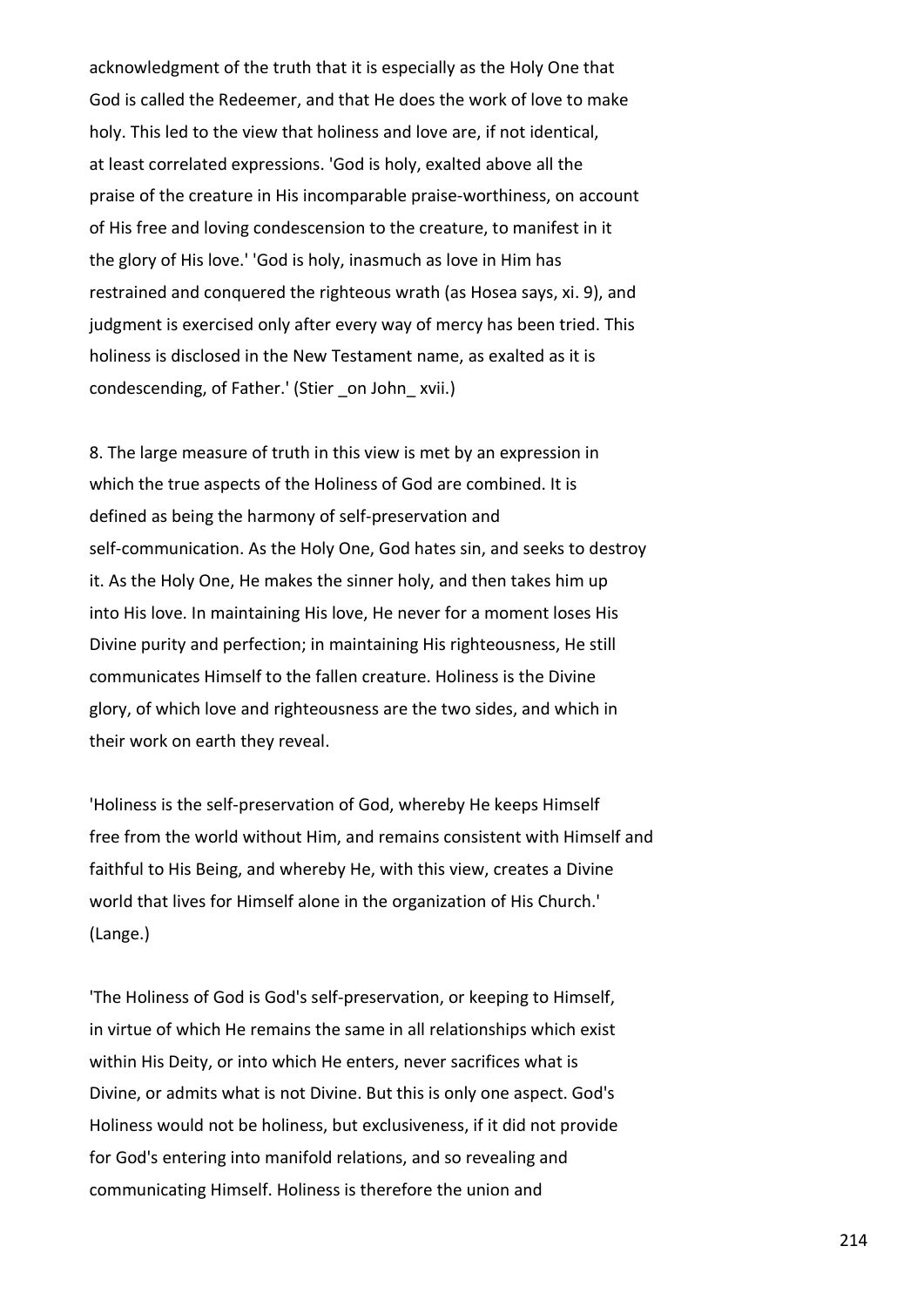interpretation of God's keeping to Himself and communicating Himself; of His nearness and His distance; of His exclusiveness and His self-revelation; of separateness and fellowship.' (Schmieder.)

'The Divine Holiness is mainly seclusion from the impurity and sinfulness of the creature, or, expressed positively, the cleanness and purity of the Divine nature, which excludes all connection with the wicked. In harmony with this, the Divine Holiness, as an attribute of revelation, is not merely an abstract power, but is the Divine self-representation and self-testimony for the purpose of giving to the world the participation in the Divine life.' (Oehler, Theol. of O. T. i. 160.)

'Opposition to sin is the first impression which man receives of God's Holiness. Exclusion, election, cleansing, redemption--these are the four forms in which God's Holiness appears in the sphere of humanity; and we may say that God's Holiness signifies His opposition to sin manifesting itself in atonement and redemption, or in judgment\_. Or as holiness, so far as it is embodied in law, must be the highest moral perfection, we may say, " holiness is the purity of God manifesting itself in atonement and redemption, and correspondingly in judgment\_." By this view all the above elements are done justice to; holiness asserts itself in judging righteousness, and in electing, purifying, and redeeming love, and thus it appears as the impelling and formative principle of the revelation of redemption, without a knowledge of which an understanding of the revelation is impossible, and by the perception of which it is seen in its full, clear light. God is light: this is a full and exhaustive New Testament phrase for God's Holiness' (1 John i. 5). (Cremer.)

This view is brought out with special distinctness in the writings of J. T. Beck. 'It is God's Holiness which, taking the good which was given in creation in strict faithfulness to that good and perfect will of God, as the eternal life-purpose of love, in righteousness and mercy carried out to its completion in God Himself to a life of perfection. God does this as the Alone Holy. In the world of sin Divine love can only bring deliverance by a mediation in which it is reconciled to the Divine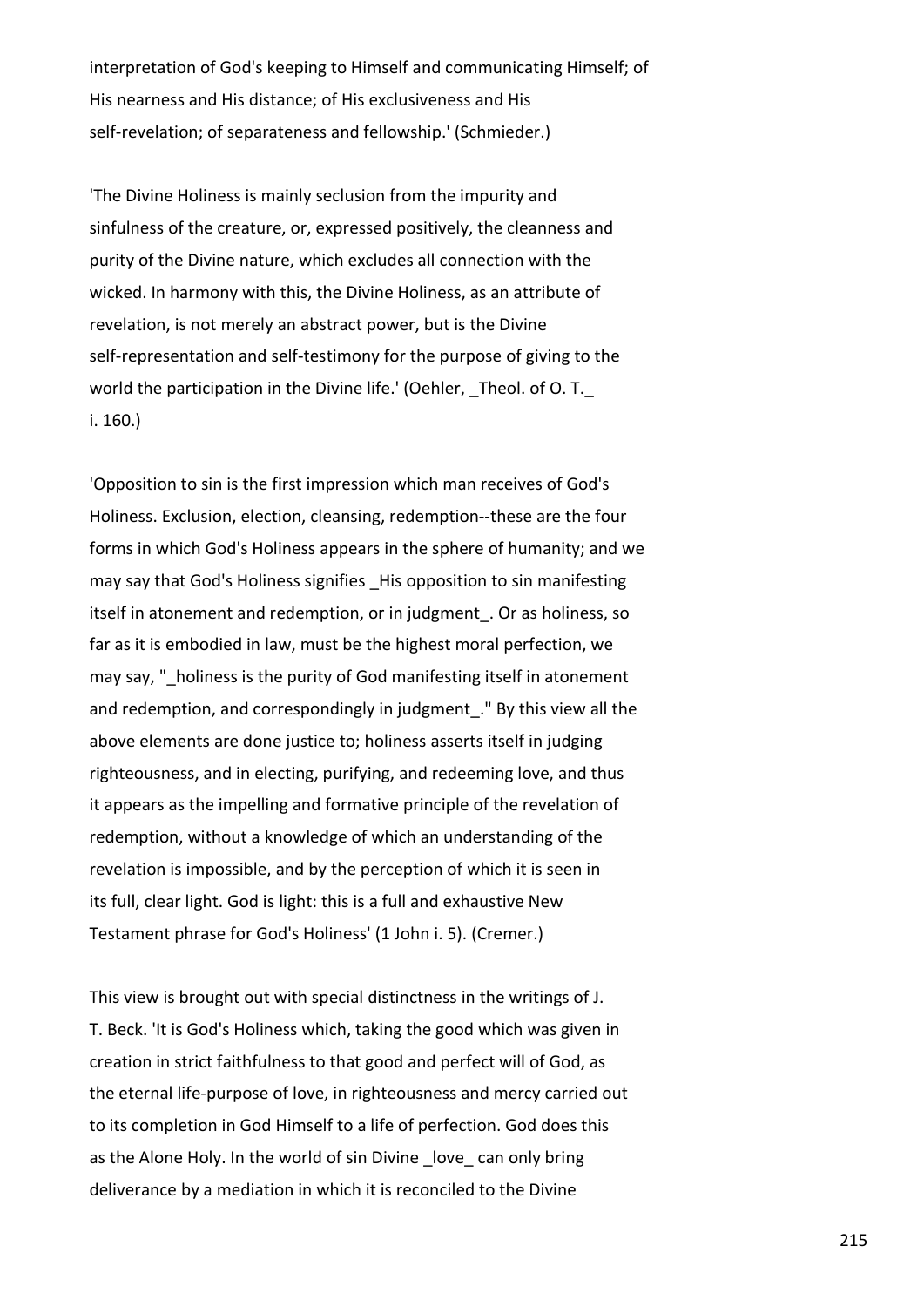wrath within their common centre, the Holiness of God, in such a way that while wrath manifests its destroying reality, love shall prove its restoring power in the life it gives.' (Beck, Lehrwissenschaft, 168, 547.)

'Holiness is the sum and substance of the Divine life, as, in comparison with all that is created, it exists as a perfect life, but as it, at the same time, opens itself to the creature to take it up into a Godlike perfection--that is, to be holy as God is holy. Holiness is thus so far from being in opposition to the Divine love that it is its essential feature or norm, and the actual contents of love. In holiness there is combined the Divine self-existence as a perfection of life, and the Divine self-exertion in the realizing a Godlike perfection of life in the world. Holiness as an attribute of the Divine Being is His pure and inviolably self-contained personality in its absolute perfection. Hence it is that in holiness, as the absolute unity and purity of the Divine Being and working, all the attributes of Divine revelation centre. And so holiness, as expressive of the Being of God, qualifies the love as essentially Divine.

'Love is the groundform of the Divine will, but as such it receives its Divine filling and character from the Divine Holiness, as the Divine self-existence and self-exertion. As such the Divine will manifests itself in two modes--in its pure love as Goodness, in its holy harmony as Righteousness. These two do not exist separately, but permeate each other in reciprocal immanence, just as God in His Holiness is love, and in His love is holiness. In goodness the Divine love shows itself as the pleasure in well-being. But in this goodness the righteousness of God, to secure the well-doing, also acts.' (J. T. Beck, Glaubenslehre.)

'God is holy, separate from all darkness and sin, but not in isolated majesty banishing the imperfect and the sinful from His presence: for God is light, God is love. It is the nature of light to communicate itself. Remaining pure and bright, undiminished and unsullied, it overcomes darkness and kindles light. The Holiness of God is likewise mentioned in Scripture, mostly in connection with love, communicating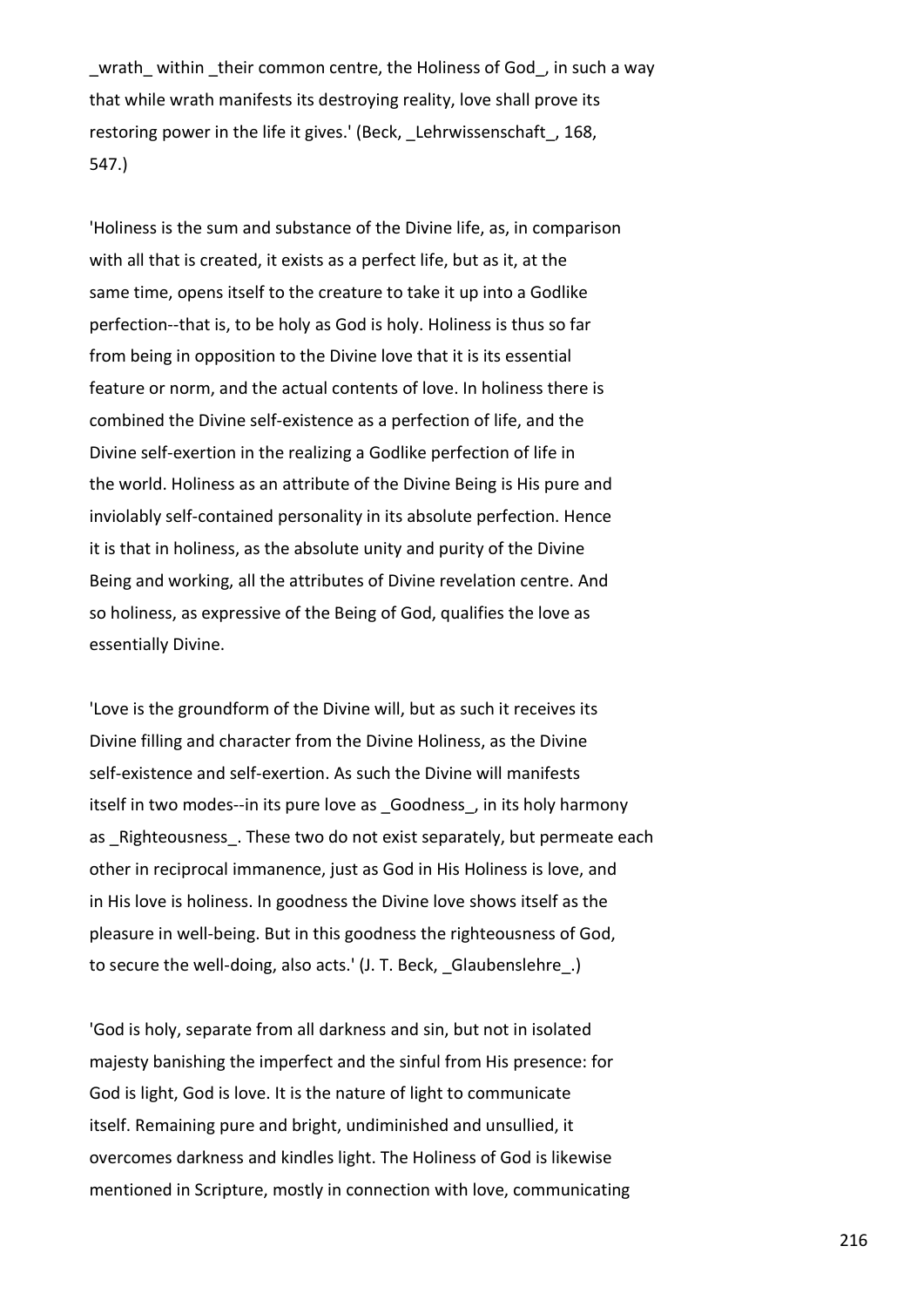itself and drawing into itself. "I am holy"--but God does not remain alone, separate--"be ye also holy."' (Saphir \_on Hebrews\_ xii.)

'When we think of God as light and love, we realize most fully the idea of holiness, combining \_separateness\_ and \_purity\_ with \_communion\_.' (Saphir, \_The Lord's Prayer\_, p. 128.)

'It is especially as the spirit of His Church, and as dwelling in the human heart, that God is the Holy One.' (Nitsch.)

That in the Holiness of God we have the union of love and righteousness, has been perhaps put by no one more clearly than Godet. In his \_Commentary on Romans\_ iii. 25, 26, he writes:--

'The necessity of the expiatory sacrifice arises from His whole Divine character; in other words, from His Holiness, the principle at once of His love and righteousness, and not of His righteousness exclusively.'

'In this question we have to do not with God in His essence, but with God in His relation to free man. Now the latter is not holy to begin with; the use which he makes of his liberty is not yet regulated by love. The attribute of righteousness, and the firm resolution to maintain the Divine holiness, must therefore appear as a necessary safeguard as soon as liberty comes on the stage, and with it the possibility of disorder; and this attribute must remain in exercise as long as the educational period of the creature lasts--that is to say, until he has reached perfection in love. Then all these factors--right, law, justice--will return to their latent state....

'It is common to regard love as the fundamental feature of the Divine character; in this way it is very difficult to reach the attribute of righteousness. Most thinkers, indeed, do not reach it at all. This one fact should show the error in which they are entangled. \_Holy, holy, holy, say the creatures nearest to God, and not \_Good, good, good\_. Holiness, such is the essence of God; and holiness is the absolute love of the good, the absolute horror of the evil. From this it is not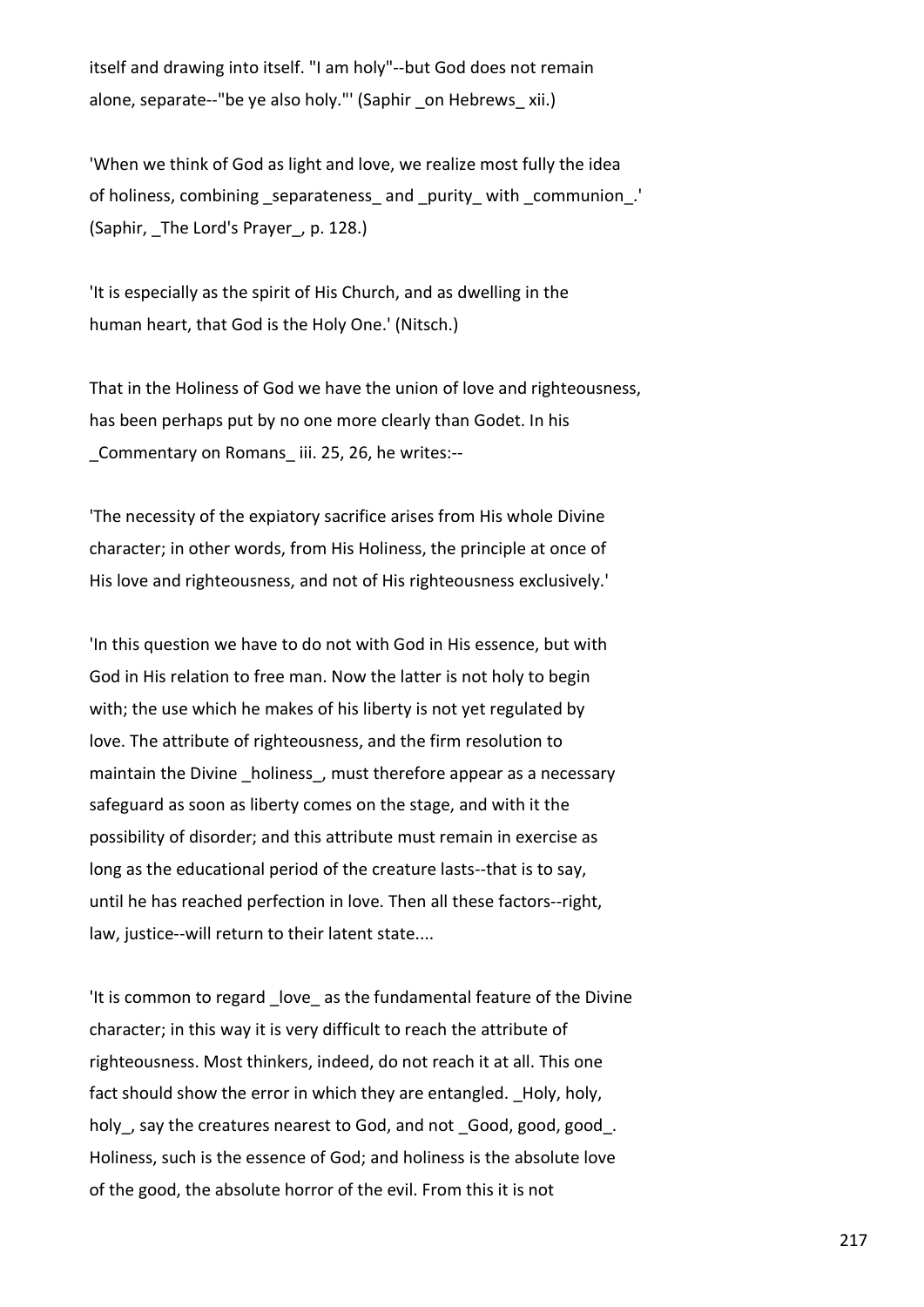difficult to deduce both love and righteousness. Love is the goodwill of God toward all free beings who are destined to realize the good. Love goes out to the individuals, as holiness itself to the good which they ought to produce. Righteousness, on the other hand, is the firm purpose of God to maintain the normal relations between all these creatures by His blessings and punishments. It is obvious that righteousness is included, no less than love itself, in the fundamental feature of the Divine character, holiness. It is no offence, therefore, by God to speak of His justice and His rights. It is, on the contrary, a glory to God, who knows that in preserving His place He is securing the good of others. For God, in maintaining His supreme dignity, preserves to His creatures \_their most precious treasure\_, a God worthy of their respect and love.'

And in his Defence of the Christian Faith Godet writes, on 'The Perfect Holiness of Jesus Christ,' as follows:--

'The supernatural in its highest form is not the miraculous, it is holiness. In the miraculous we see Omnipotence breaking forth to act upon the material world in the interests of the moral order. But holiness is morality itself in its sublimest manifestation. What is goodness? It has recently been said, with a precision which leaves nothing to be desired, Goodness is not an entity--a thing. It is a law determining the relations between things, relations which have to be realized by free wills. Perfect good is therefore the realization, at once normal and free, of the right relations to one another of all beings; each being occupying, by virtue of this relation, that place in the great whole, and playing that part in it, which befits it.

'Now, just as in a human family there is one central relation on which all the rest depend,--that of the father to all the members of this little whole,--so is there in the universe one supreme position, which is the support of all the rest, and which, in the interest of all beings, must be above all others preserved intact--that of God. And just here, in the general sphere of good, is the special domain of holiness. Holiness in God Himself is His fixed determination to maintain intact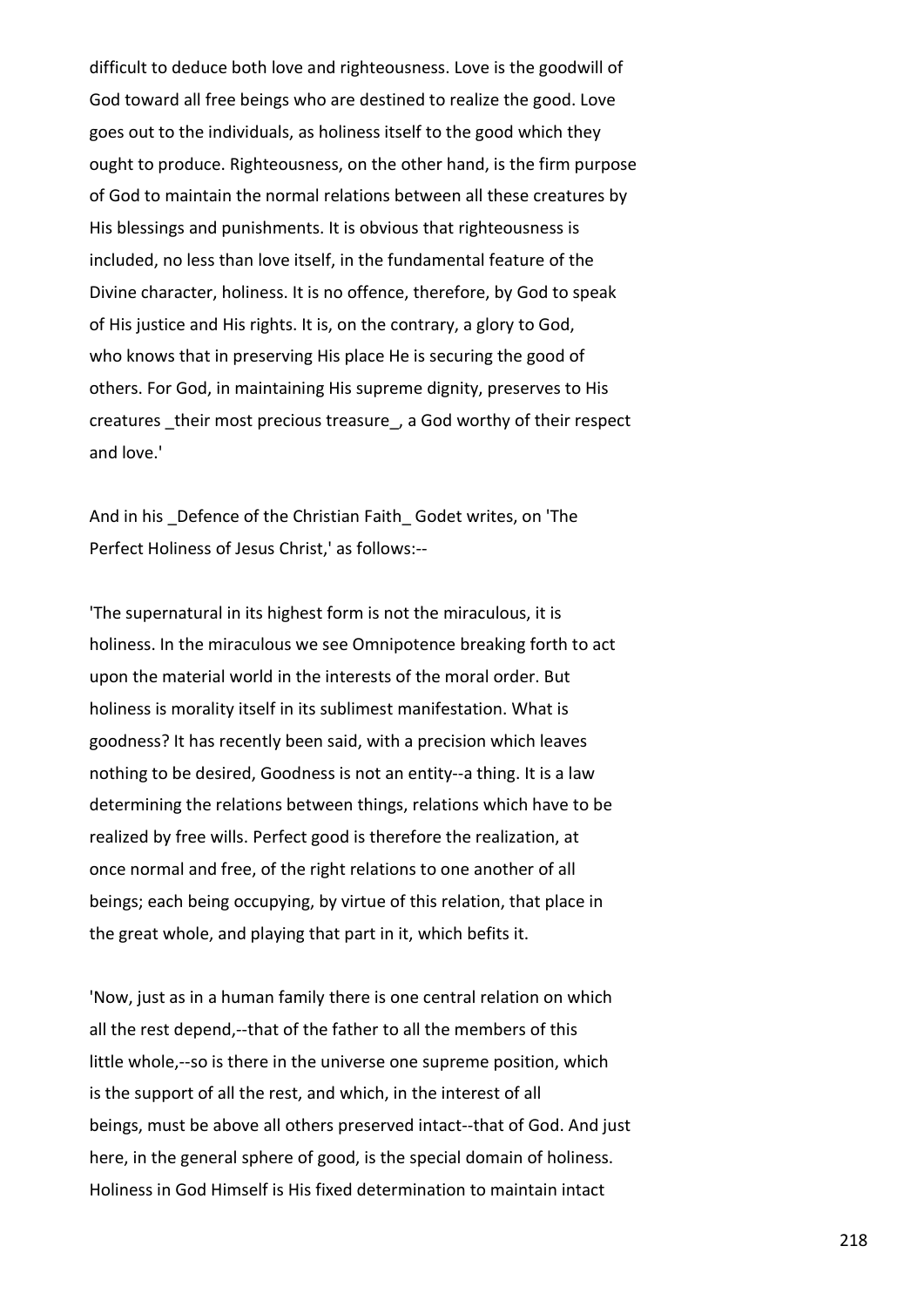the order which ought to reign among all beings that exist, and to bring them to realize that relation to each other which ought to bind them together in a great unity, and consequently to preserve, above all, intact and in its proper dignity, His own position relatively to free beings. The Holiness of God thus understood comprehends two things--the importation of all the wealth of His own Divine life to each free being who is willing to acknowledge His sovereignty, and who sincerely acquiesces in it; and the withholding or the withdrawal of that perfect life from every being who either attacks or denies that sovereignty, and who seeks to shake off that bond of dependence by which he ought to be bound to God. Holiness in the creature is its own voluntary acquiescence in the supremacy of God. The man who, with all the powers of his nature, does homage to God as the Supreme, the absolute Being, the only One who veritably is; the man who, in His presence, voluntarily prostrates himself in the sense of his own nothingness, and seeks to draw all his fellow-creatures into the same voluntary self-annihilation, in so doing puts on the character of holiness. This holiness comprehends in him, as it does in God, love and righteousness; love by which he rejoices in recognising God, and all beings who surround God, as placed where they are by Him. He loves them and wills their existence, because he loves and wills the existence of God, and at the same time of all that God wills and loves; and righteousness, by which he respects and, as much as in him lies, causes others to respect God, and the sphere assigned by God to each being. Such is holiness as it exists in God and in man: in God it is His own inflexible self-assertion; in man it is his inflexible assertion of God.

'It is in Jesus that human nature sees how man can assert God and all that God asserts, not only humbly, but joyously and filially, with all the powers of his being, and even to the complete sacrifice of \_himself\_.'

Careful reflection will show us that in each of the above views there is a measure of truth. It will convince us how the very difficulty of formulating to human thought the conception of the Divine Holiness proves that it is the highest expression for that ineffable and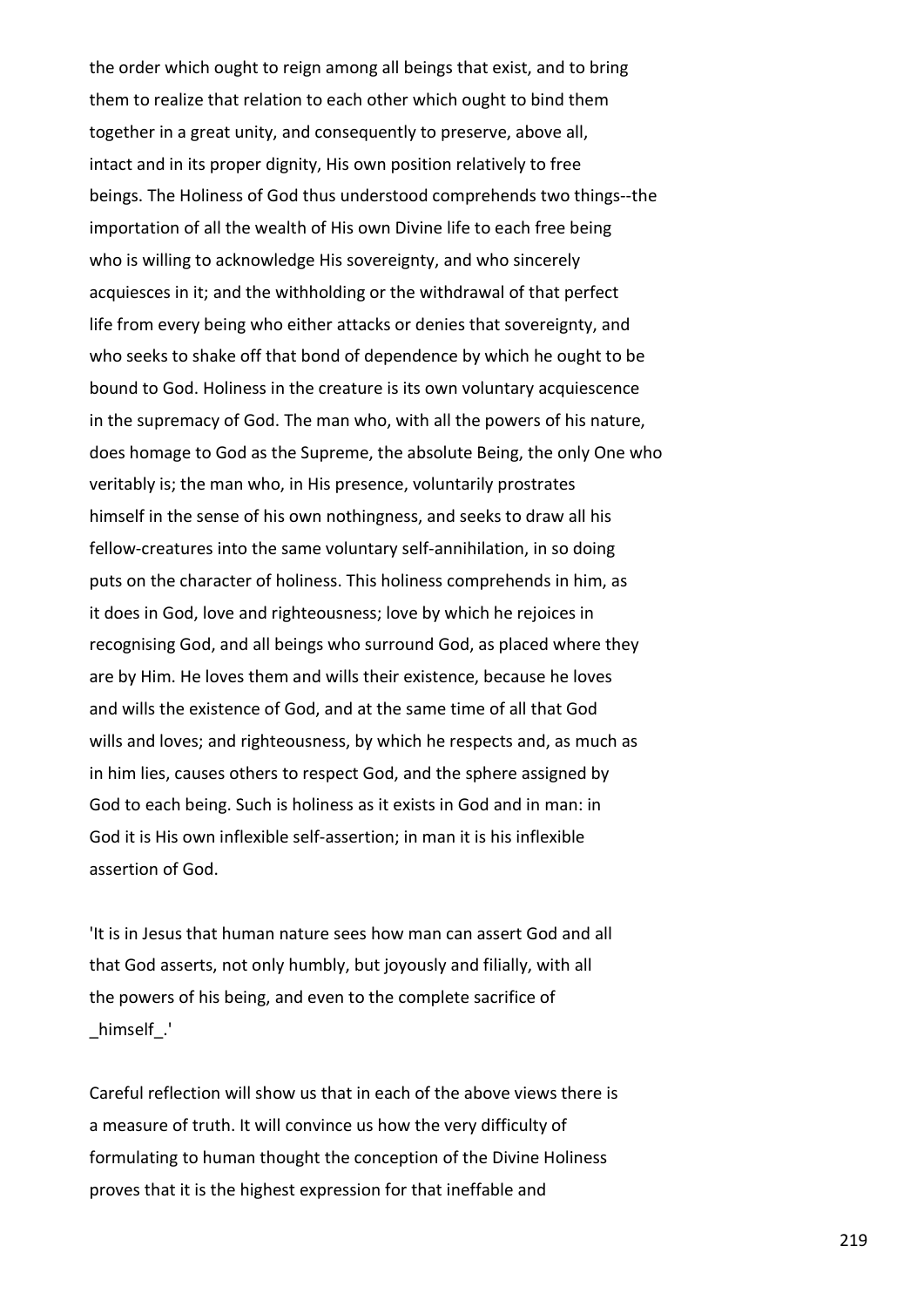inconceivable glory of the Divine Being which constitutes Him the Infinite and Glorious God. Every attribute of God--wisdom and power, righteousness and love--has its image in human nature, and was in the religion or the philosophy of the heathen connected with the idea of God. From ourselves, when we take away the idea of imperfection, we can form some conception of what God is. But holiness is that which is characteristically Divine, the special contents of a Divine revelation. Let us learn to confess that however much we may seek, now from one, then from another side, to grasp the thought, the holiness of God is something that transcends all thought, a glory not so much to be thought, as to be known, in adoration and fellowship. Scripture speaks not so much of holiness, as the Holy One. It is as we worship and fear, obey and love; it is in a life with God, that something of the mystery of His glory will be unfolded. As the Divine light shines in us and through us, will the Holy One be revealed.

## NOTE D.

'Our holiness does not consist in our changing and becoming better ourselves: it is rather He, He Himself, born and growing in us, in such a way as to fill our hearts, and to drive out our natural self, "our old man," which cannot itself improve, and whose destiny is only to perish.

'And how is this kind of incarnation effected, by which Christ Himself becomes our new self? By a process of a free and moral nature, described by Jesus in words which surprise, because they place His sanctification upon nearly the same footing as our own: "As the living Father hath sent me, and I live by the Father, so he that eateth me shall live by me."

'Jesus derived the nourishment of His life from the Father who had sent Him: He lived by the Father. The meaning of that, doubtless, is, that every time He had to act or speak, He first effaced Himself; then left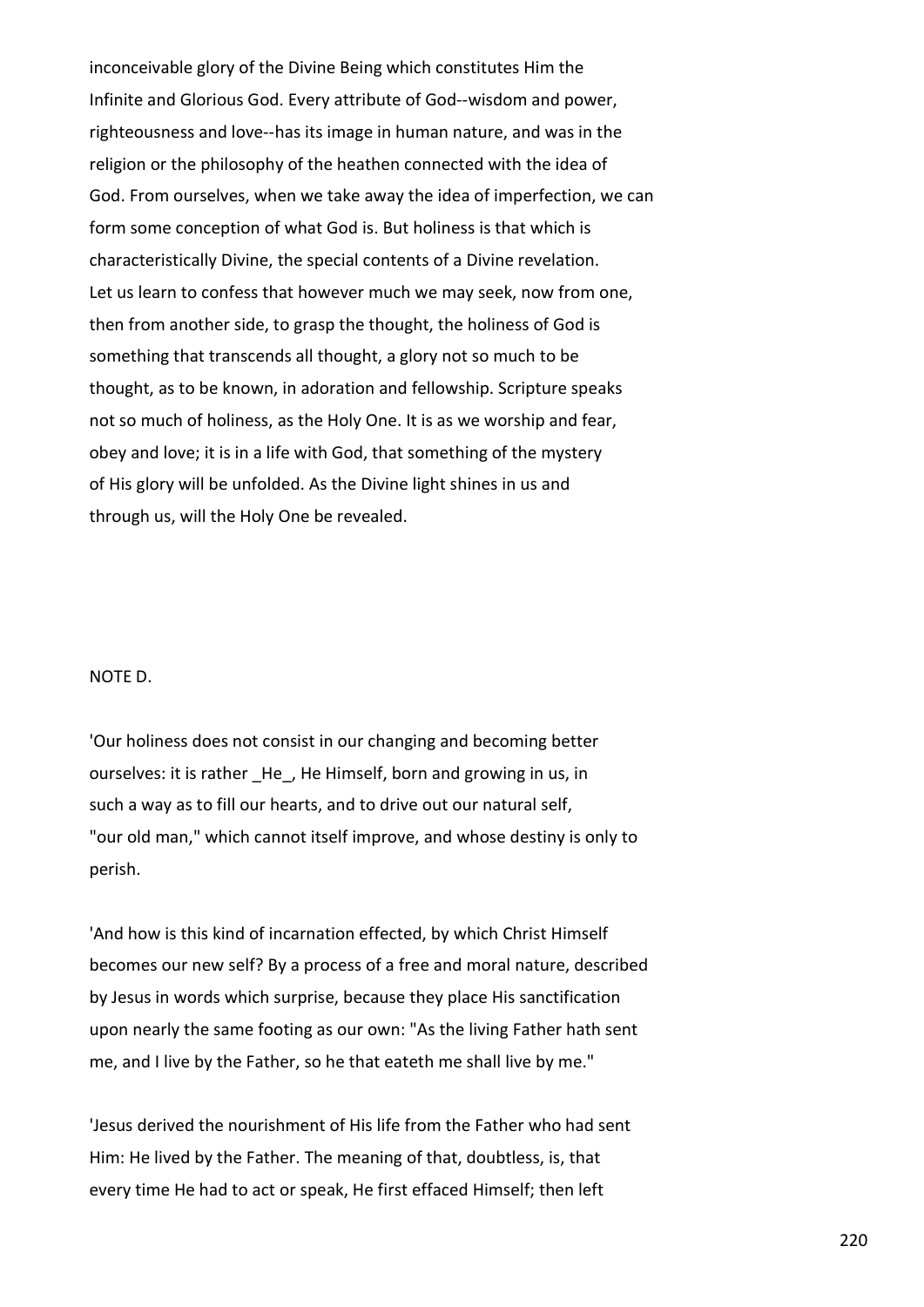it to the Father to think, to will, to act, to be everything in Him. Similarly, when we are called upon to do any act, or speak any word, we must first efface ourselves in presence of Jesus; and after having suppressed in ourselves, by an act of the will, every wish, every thought, every act of our own self, we are to leave it to Jesus to manifest in us His will, His wisdom, His power. Then it is that we live by Him, as He lives by the Father. The process is identical in Jesus and in us. Only in Jesus it was carried on with God directly, because He was in immediate communion with Him; whilst in our case the transaction is with Jesus, because it is with Him that the believer holds direct communication, and through Him that we can find and possess the living Father. In that lies the secret, generally so little understood, of Christian sanctification .' (Godet, Biblical Studies, N. T., p. 190.)

## NOTE E.

Let me once more refer all students of holiness to Marshall on Sanctification, and specially his third and fourth chapters. If they will compare him with our modern works--say, for instance, God's Way of Holiness, by so eminent an author as Dr. H. Bonar--they cannot but be struck by the prominence which Marshall gives to the one thought, that our holiness, a holy nature, is provided in Jesus, and that as faith accepts and maintains our union with Jesus in personal intercourse, sanctification is by faith. While, in other works, the union to Jesus, and faith in Him, are but incidentally mentioned, and the chief stress is laid upon duties and the motives which urge to their performance, Marshall points out how motives never can supply the strength we need: it is the power of Christ's life in us, it is Christ Himself, as we by faith are rooted in Him, who works all our works in us.

An abridgment of the work, for popular use, is published by Nisbet & Co.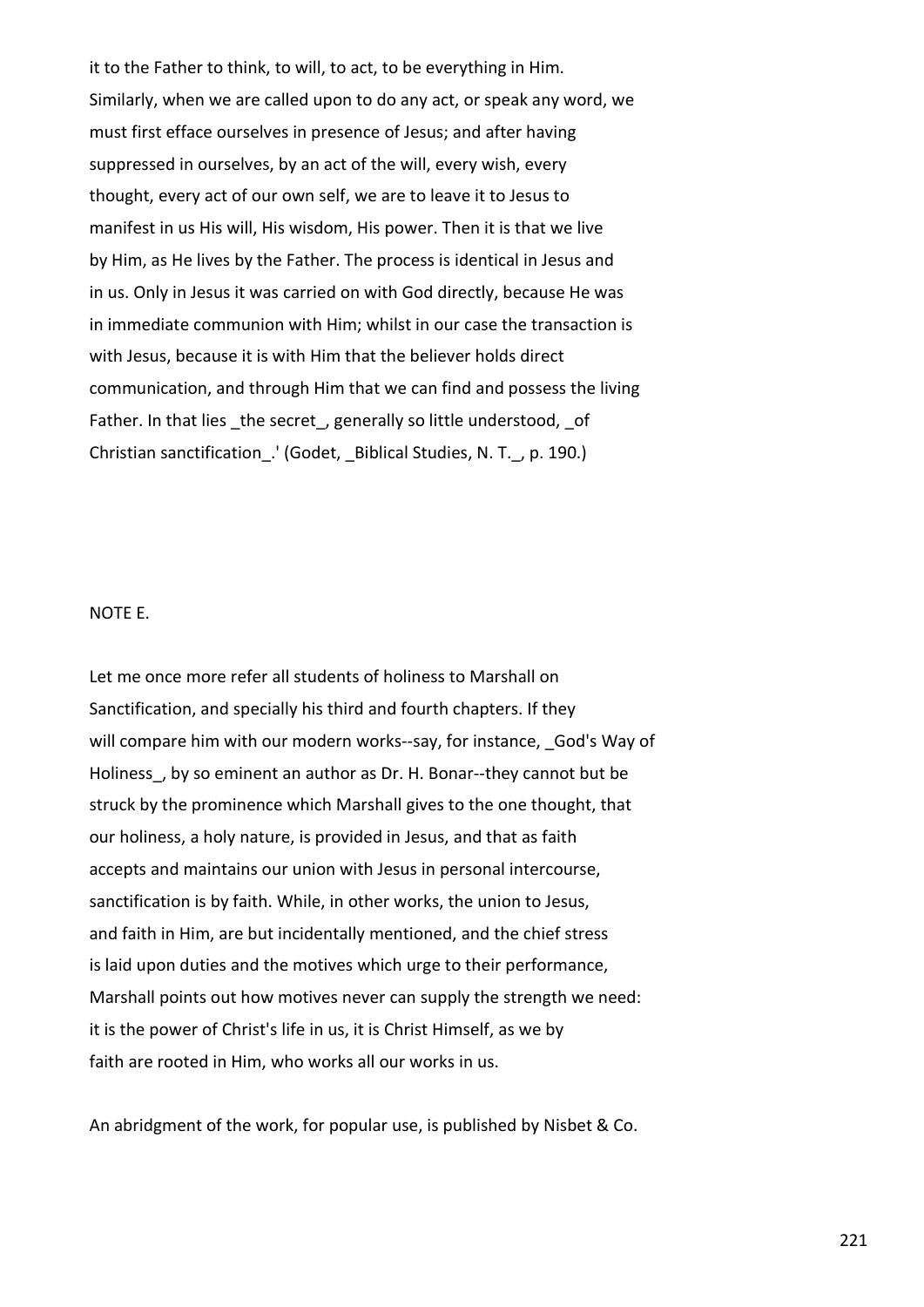## NOTE F.

Note from Bengel on Rom. i. 4.

'\_According to the Spirit of Holiness.\_ The word \_hagios\_, holy, when God is spoken of, not only denotes the blameless rectitude in action, but the very Godhead, or to speak more properly, the divinity, or excellence of the Divine nature. Hence hagiosune (the word here used) has a kind of middle sense between hagiotes, holiness, and hagiasmos, sanctification. Comp. Heb. xii. 10 ( hagiotes or holiness), v. 14 ( hagiasmos or sanctification). So that there are, as it were, three degrees: \_sanctification , sanctity of life , holiness. Holiness is ascribed to the Father, the Son, and the Holy Ghost. And since here the Holy Spirit is not mentioned, but the spirit of holiness (prop. sanctity, \_hagiosune\_), we must further inquire what this remarkable expression denotes. The name spirit is expressly and very frequently given to the Holy Spirit; but God is also called a spirit; and the Lord Jesus Christ is called a spirit, but in contrast to the latter. (2 Cor. iii. 17.) With this we must compare the fact that, as in this passage, so often the antithesis of flesh and spirit is found where Christ is spoken of. (1 Tim. iii. 16; 1 Pet. iii. 18.) In these passages the Spirit is applied to whatever belongs to Christ (apart from the flesh, although this was pure and holy, and above the flesh), through His generation of the Father, who sanctified Him: in short, His Godhead itself. For here, \_flesh\_ and \_spirit\_, and chap. ix. 5, \_flesh\_ and Godhead, stand in mutual contrast. This spirit is here called not the spirit of holiness, the usual title of the Holy Spirit; but it is called in this passage the spirit of sanctity, to suggest at once the efficacy of that holiness or divinity, which led of necessity to the Saviour's resurrection, and by which it was most forcibly illustrated, and also that spiritual and holy, or Divine power of Jesus who has been glorified and yet retained a spiritual body. Before the resurrection the spirit was concealed under the flesh; after the resurrection the spirit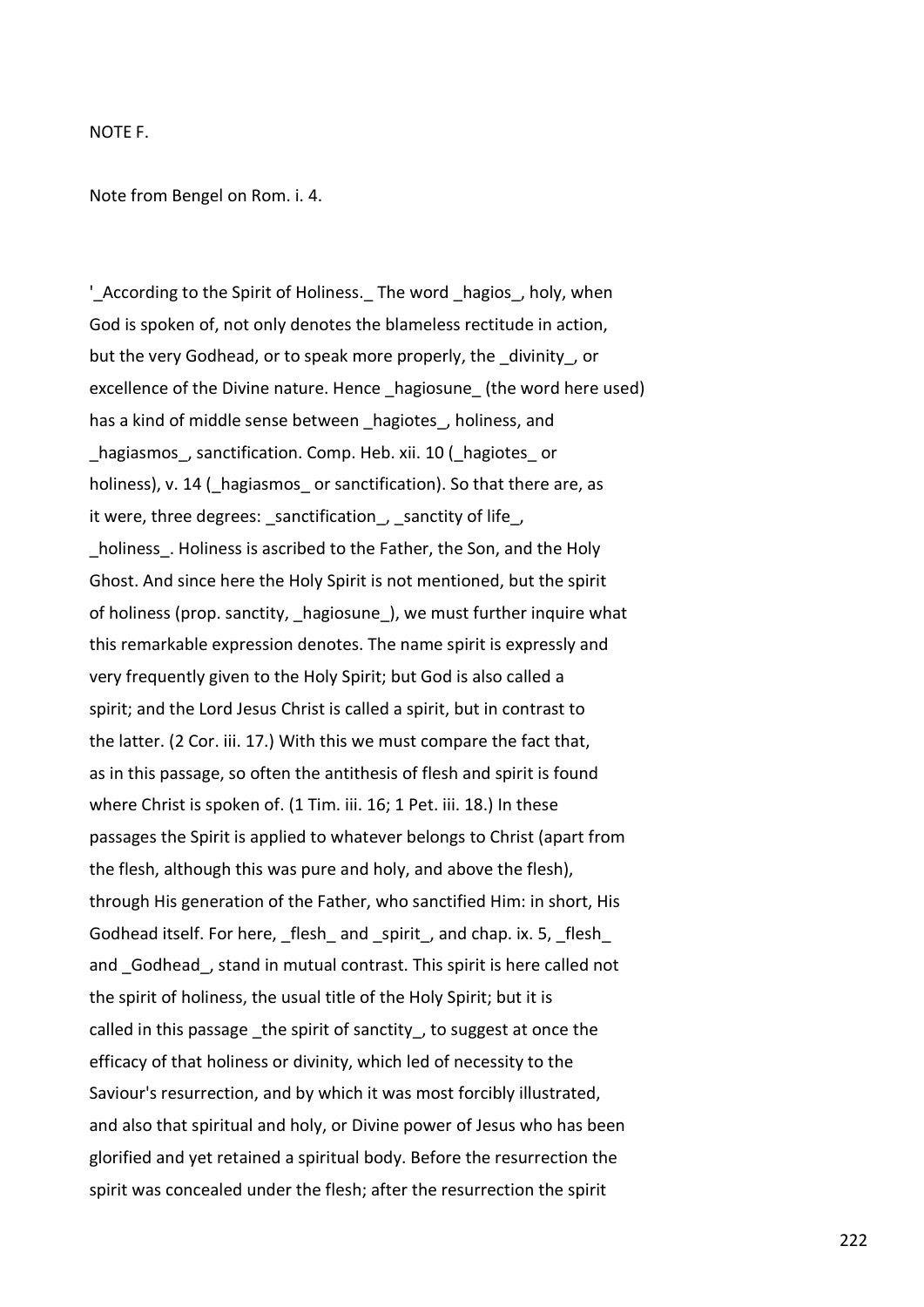of sanctity concealed the flesh. In reference to the former, He was wont to call Himself the Son of man; in reference to the latter, He is known as the Son of God.'

Beck, in his Lehrwissenschaft, p. 604, puts it very clearly, thus--

'Inasmuch as the innocence and purity of Christ were not present in His sufferings and death as a quiescent attribute, but were in full action in the indestructible life-power of the Spirit, as He sanctified His own self to God for us ("through the eternal spirit," Heb. ix. 14--therefore, in Rom. i. 4, hagiosune, the habit of holiness in its action or sanctity, not hagiotes, only an inner attribute, or hagiasmos, holiness in its formation)--His suffering effected an everlasting redemption.'

## NOTE G.

'Freed' and 'Possessed'--The Twofold Result of Redemption.

(\_From an address by Pastor Stockmaiev.\_)

'Who gave Himself for us, that He might redeem us from all iniquity, and purify unto Himself a people for His own possession, zealous of good works.'

'In the redemption work of our Saviour Jesus Christ, there are two definite parts. You will never find the secret of abiding in Christ, so long as you cannot see these two definite distinct parts. The first is "Jesus for me," the other "I for Jesus." Blessed be our Saviour that He came for sinners. He for us. Blessed be the Lord that there is redemption from penalty; but that is not yet all that redemption means.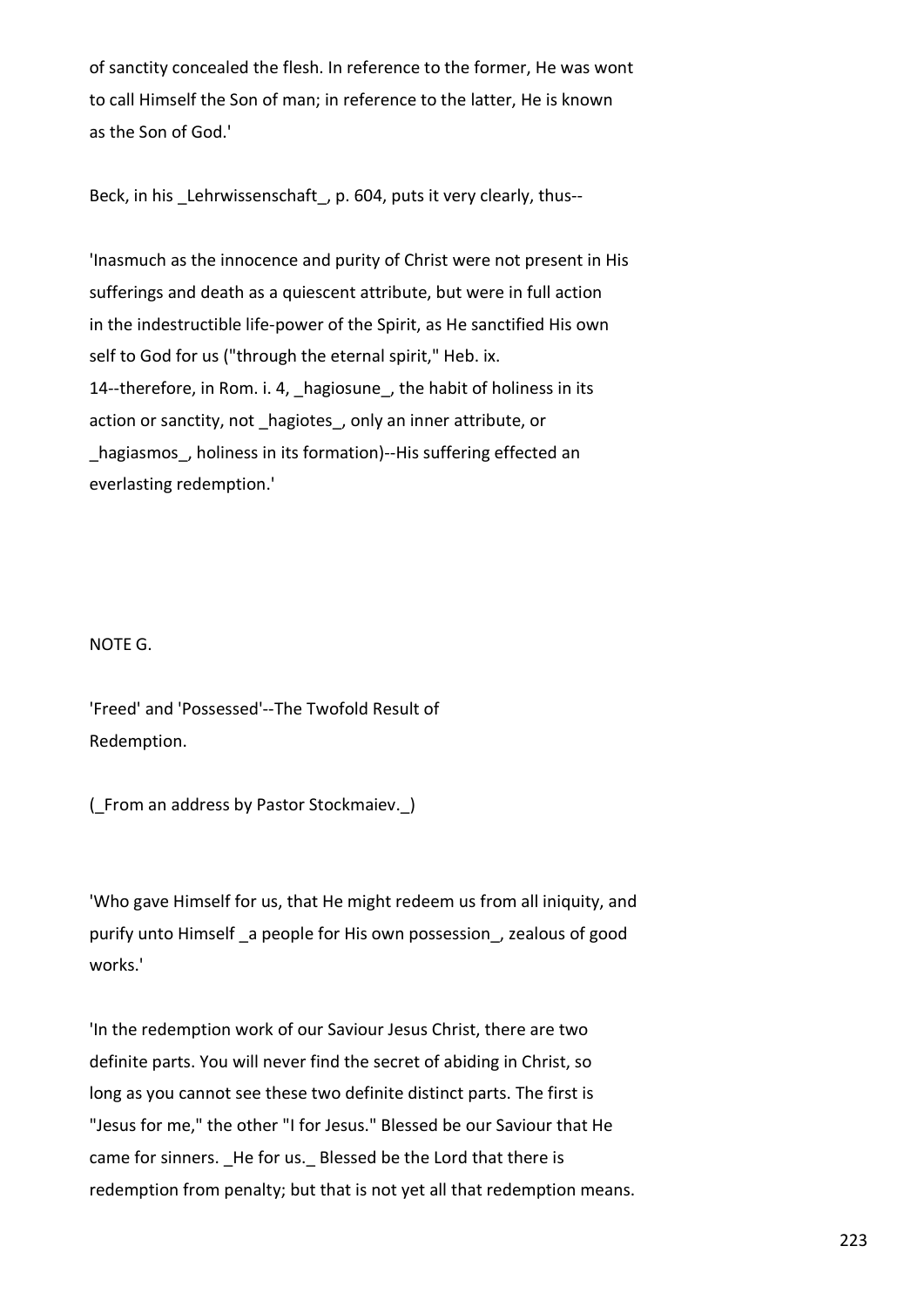You must have a clear apprehension of the second part of redemption, by that same Holy Ghost who is the guide to introduce us into the full possession of all that Christ, living and dying, has wrought out for us. He gave Himself that He might redeem us from all iniquity--not that we might have the pleasure of being pleased with our own purity or holiness, or such things; but that He might have us altogether for Himself, to purify unto Himself, for Himself, not for Himself and themselves, but \_unto Himself\_, a people of His own possession.

'What is now redemption?--freedom from self, even spiritual self. We are not to be our own centre, the centre of our joy, our progress, having in our poor weak hands the threads of our spiritual life. There is no real spiritual life but Christ's life, and He must have the care of it altogether from the beginning to the end. Lift up your eyes, dear brethren, you who were creeping on the ground. We are made for the glory of God, to be possessed by Jesus. The Lord God found a way, in giving His Son, the Lamb of God, His Lamb, to get such selfish people, who even in the line of the Christian life found means to seek and to nourish self, to get such people into His own real practical possession, to be possessed by Jesus. That is redemption, and that only; that is liberty, and that is reality; that is what satisfies, not to be satisfied with any experiences of your own, but to let go your experiences, and to say, I am free, so free as the people of Israel were coming out of Egypt, free to serve God. "Let my people go, that they may serve me." You are free, free through the blood of Christ, free through the power of the Holy Ghost--no flesh, no hand, no self being able to keep you back. The Lord has stretched out His arms upon all the powers who had kept us in the bondage of Egypt, and He triumphed over them. You are free as the bird of the air to live in Jesus--that is freedom; you are free in your daily life, free in the deepest, inmost depths of your being, free for Jesus, possessed by Him, a people of His own possession. Let my people go, said God. So, I have given my blood, said Jesus; and no flesh, no sin, no self can claim against the blood of Jesus. He has redeemed unto Himself, not for us, a people of His own possession....

'You are inquiring about the secret of abiding in Jesus. Have you not